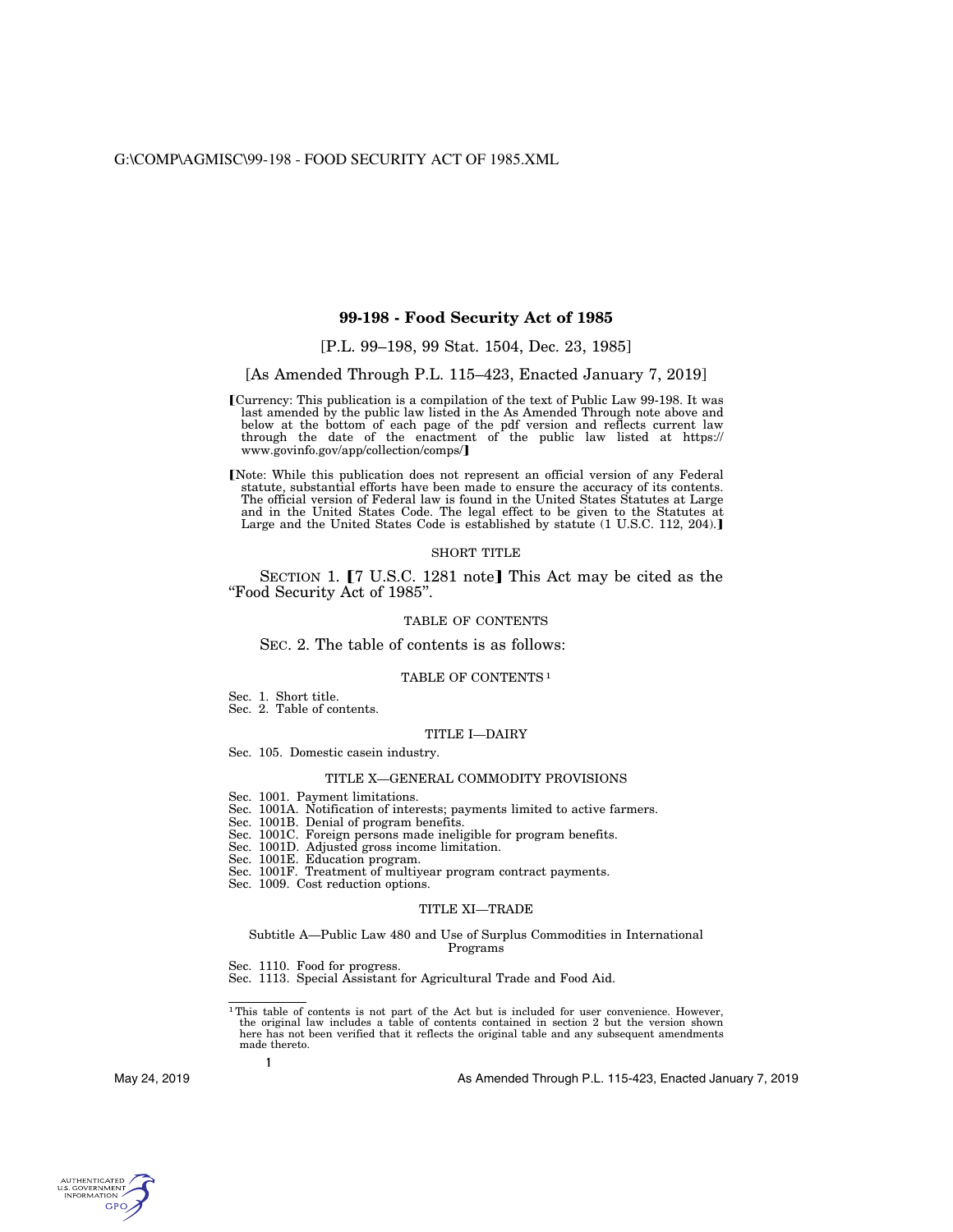## **Sec. 2 FOOD SECURITY ACT OF 1985 2**

## Subtitle B—Maintenance and Development of Export Markets

- Sec. 1121. Trade policy declaration.
- Sec. 1123. Trade negotiations policy.

## Sec. 1126. Cooperator market development program.

#### Subtitle E—Trade Practices

Sec. 1163. Export sales of dairy products.

#### TITLE XII—CONSERVATION

## Subtitle A—Definitions

Sec. 1201. Definitions.

## Subtitle B—Highly Erodible Land Conservation

- Sec. 1211. Program ineligibility.
- Sec. 1212. Exemptions.
- Sec. 1213. Development and implementation of conservation plans and conserva-
- tion systems. Sec. 1214. Soil surveys.
- Sec. 1215. Notice and investigation of possible compliance deficiencies.

#### Subtitle C—Wetland Conservation

- Sec. 1221. Program ineligibility.
- Sec. 1222. Delineation of wetlands; exemptions.
- Sec. 1223. Affiliated persons.
- Sec. 1224. Fairness of compliance.

### Subtitle D—Agricultural Resources Conservation Program

#### CHAPTER 1—COMPREHENSIVE CONSERVATION ENHANCEMENT PROGRAM

## SUBCHAPTER A—GENERAL PROVISIONS

#### SUBCHAPTER B—CONSERVATION RESERVE

- Sec. 1231. Conservation reserve.
- Sec. 1231A. Conservation reserve enhancement program.
- Sec. 1231B. Farmable wetland program.
- Sec. 1231C. Pilot programs.
- Sec. 1232. Duties of owners and operators.
- Sec. 1233. Duties of the Secretary. Sec. 1234. Payments.
- Sec. 1235. Contracts.

## CHAPTER [CHAPTER 2—REPEALED]

#### CHAPTER 4—ENVIRONMENTAL QUALITY INCENTIVES PROGRAM AND CONSERVATION STEWARDSHIP PROGRAM

#### Subchapter A—Environmental Quality Incentives Program

- Sec. 1240. Purposes.
- Sec. 1240A. Definitions.
- Sec. 1240B. Establishment and administration.
- Sec. 1240C. Evaluation of applications.
- Sec. 1240D. Duties of producers.
- Sec. 1240E. Environmental quality incentives program plan.
- Sec. 1240F. Duties of the secretary.
- Sec. 1240G. Limitation on payments.
- Sec. 1240H. Conservation innovation grants and payments.

# Subchapter B—Conservation Stewardship Program

- Sec. 1240I. Definitions.
- Sec. 1240J. Conservation stewardship program.
- Sec. 1240K. Stewardship contracts.
- Sec. 1240L.Duties of the secretary.

#### CHAPTER 5—OTHER CONSERVATION PROGRAMS

Sec. 1240M. Conservation of private grazing land.

May 24, 2019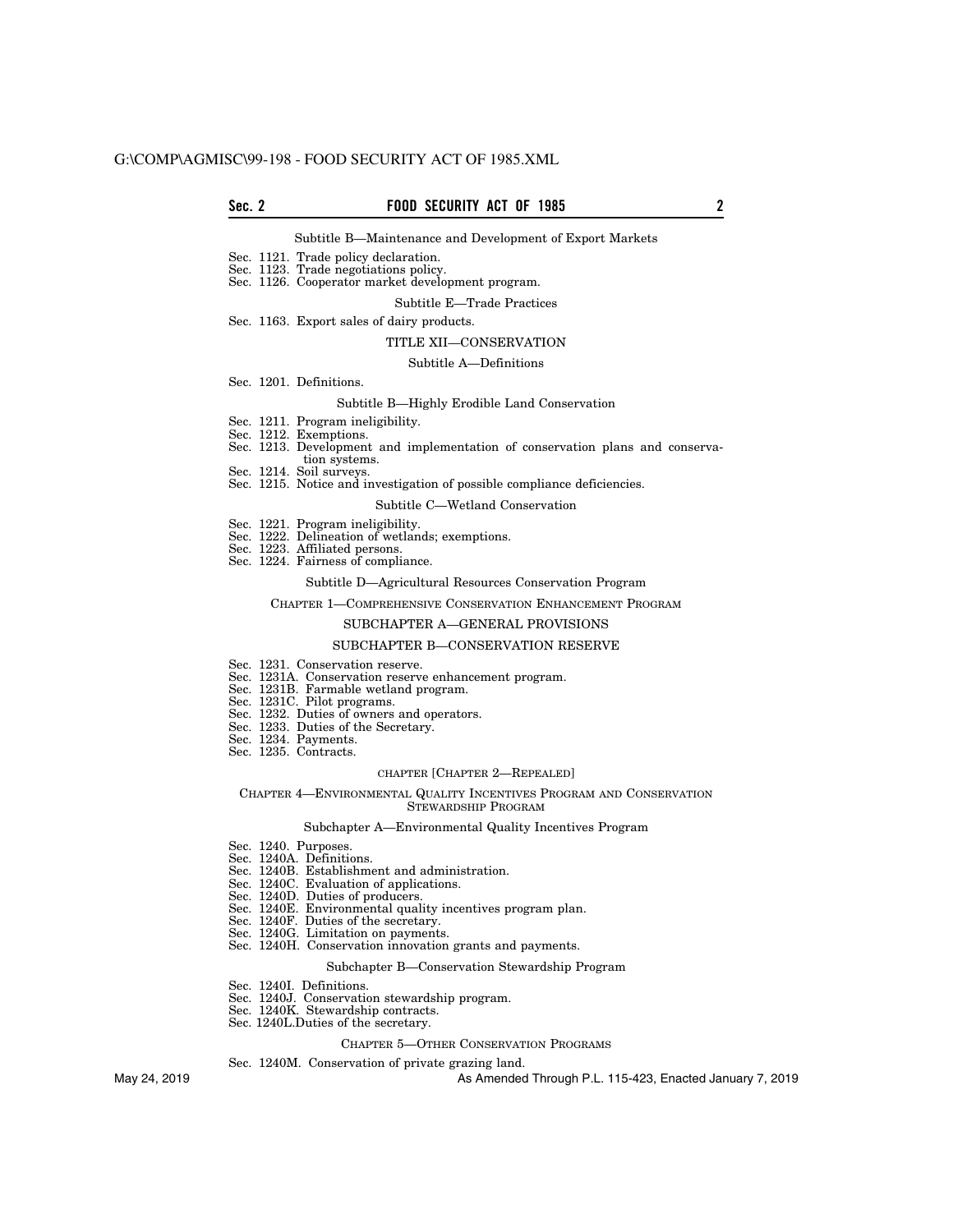## **3** Sec. 2 FOOD SECURITY ACT OF 1985

Sec. 1240O. Grassroots source water protection program. Sec. 1240R. Voluntary public access and habitat incentive program.

#### Subtitle E—Funding and Administration

- Sec. 1241. Commodity Credit Corporation.
- Sec. 1242. Delivery of technical assistance.
- Sec. 1244. Administrative requirements for conservation programs.
- Sec. 1245. Environmental services markets.
- Sec. 1246. Regulations.

# **[SUBTITLE F-OTHER CONSERVATION PROVISIONS]**

Sec. 1252. Agriculture conservation experienced services program.

#### Subtitle G—State Technical Committees

Sec. 1261. Establishment of State technical committees.

Sec. 1262. Responsibilities.

### Subtitle H—Agricultural Conservation Easement Program

- Sec. 1265. Establishment and purposes.
- Sec. 1265A. Definitions.
- Sec. 1265B. Agricultural land easements.
- Sec. 1265C. Wetland reserve easements.
- Sec. 1265D. Administration.

#### Subtitle I—Regional Conservation Partnership Program

- Sec. 1271. Establishment and purposes.
- Sec. 1271A. Definitions.
- Sec. 1271B. Regional conservation partnerships.
- Sec. 1271C. Assistance to producers.
- Sec. 1271D. Funding.
- Sec. 1271E. Administration. Sec. 1271F. Critical conservation areas.

#### TITLE XIV—AGRICULTURAL RESEARCH, EXTENSION, AND TEACHING

Sec. 1431. Authorization for appropriations for Federal agricultural research facilities.

# TITLE XVI—MARKETING

## Subtitle B—Pork Promotion, Research, and Consumer Information

- Sec. 1611. Short title.
- Sec. 1612. Findings and declaration of purpose.
- Sec. 1613. Definitions.
- Sec. 1614. Pork and pork product orders.
- Sec. 1615. Notice and hearing.
- Sec. 1616. Findings and issuance of orders.
- Sec. 1617. National Pork Producers Delegate Body.
- Sec. 1618. Selection of Delegate Body.
- Sec. 1619. National Pork Board.
- Sec. 1620. Assessments.
- Sec. 1621. Permissive provisions.
- Sec. 1622. Referendum.
- Sec. 1623. Suspension and termination of orders.
- Sec. 1624. Refunds.
- Sec. 1625. Petition and review.
- Sec. 1626. Enforcement.
- Sec. 1627. Investigations.
- Sec. 1628. Preemption.
- Sec. 1629. Administrative provision.
- Sec. 1630. Authorization for appropriations.
- Sec. 1631. Effective date.

## TITLE XVII—RELATED AND MISCELLANEOUS MATTERS

Sec. 1770. Confidentiality of information.

May 24, 2019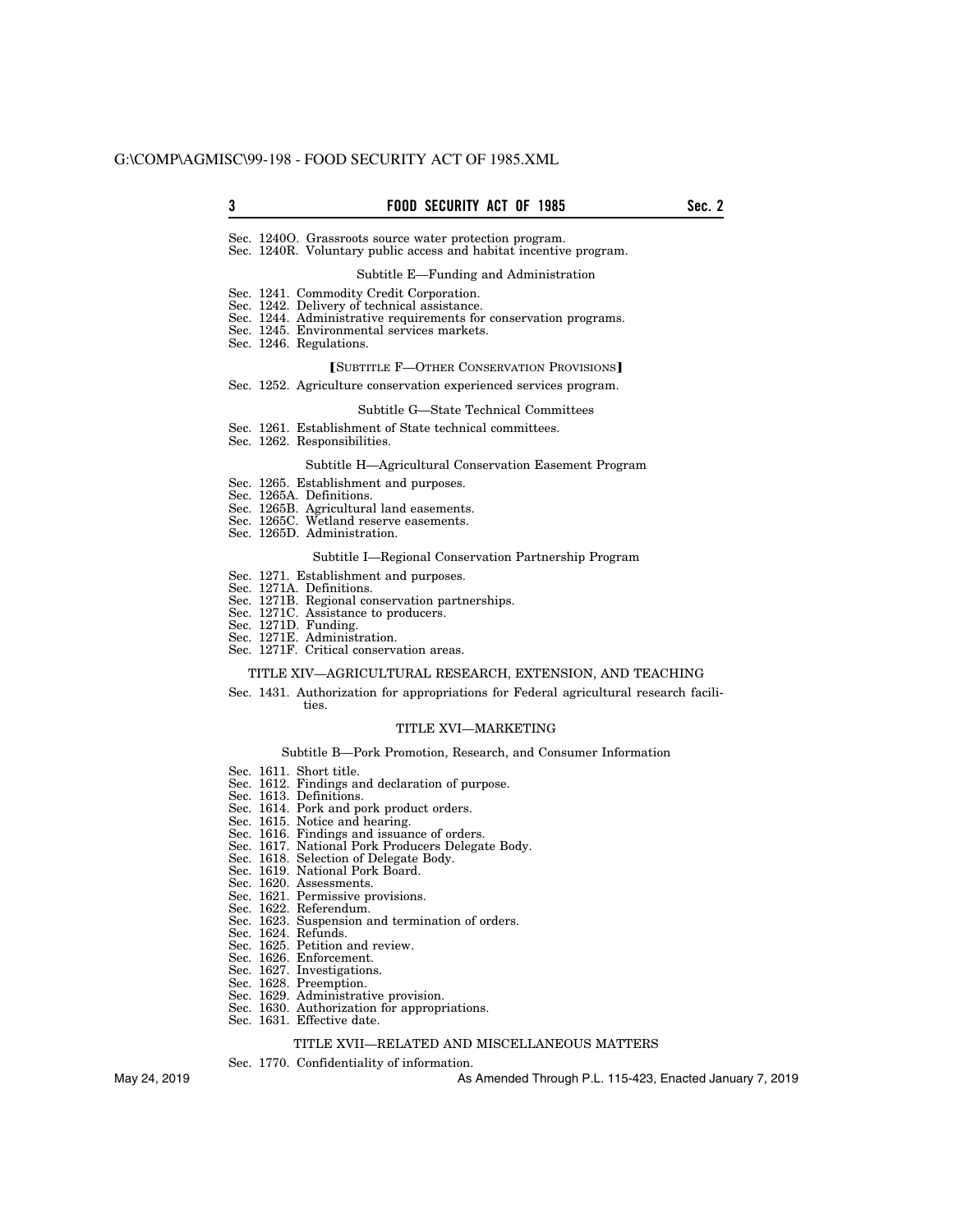| Sec. 105 | <b>FOOD SECURITY ACT OF 1985</b> |  |
|----------|----------------------------------|--|
|          | TITLE I-DAIRY                    |  |

# \* \* \* \* \* \* \* DOMESTIC CASEIN INDUSTRY

SEC. 105.  $[7 \text{ U.S.C. } 1446c-2]$  (a) The Commodity Credit Corporation shall provide surplus stocks of nonfat dry milk of not less than 1,000,000 pounds annually to individuals or entities on a bid basis.

(b) The Commodity Credit Corporation may accept bids at lower than the resale price otherwise required by law, in order to promote the strengthening of the domestic casein industry.

(c) The Commodity Credit Corporation shall take appropriate action to ensure that the nonfat dry milk sold by the Corporation under this section is used only for the manufacture of casein.

\* \* \* \* \* \* \*

## TITLE X—GENERAL COMMODITY PROVISIONS

## **SEC. 1001. [7 U.S.C. 1308] PAYMENT LIMITATIONS.**

(a) DEFINITIONS.—In this section through section 1001F:

(1) COVERED COMMODITY.—The term ''covered commodity'' has the meaning given that term in section 1111 of the Agricultural Act of 2014 (7 U.S.C. 9011).

(2) FAMILY MEMBER.—The term ''family member'' means a person to whom a member in the farming operation is related as lineal ancestor, lineal descendant, sibling, first cousin, niece, nephew, spouse, or otherwise by marriage.

(3) LEGAL ENTITY.—The term ''legal entity'' means an entity that is created under Federal or State law and that—

(A) owns land or an agricultural commodity; or

(B) produces an agricultural commodity.

(4) PERSON.—The term ''person'' means a natural person, and does not include a legal entity.

(5) SECRETARY.—The term ''Secretary'' means the Secretary of Agriculture.

(b) LIMITATION ON PAYMENTS FOR COVERED COMMODITIES (OTHER THAN PEANUTS).—The total amount of payments received, directly or indirectly, by a person or legal entity (except a joint venture or general partnership) for any crop year under sections 1116 and 1117 of the Agricultural Act of 2014 (7 U.S.C. 9016, 9017) (other than for peanuts) may not exceed \$125,000.

(c) LIMITATION ON PAYMENTS FOR PEANUTS.—The total amount of payments received, directly or indirectly, by a person or legal entity (except a joint venture or general partnership) for any crop year under sections 1116 and 1117 of the Agricultural Act of 2014 (7 U.S.C. 9016, 9017) for peanuts may not exceed \$125,000.

(d) LIMITATION ON APPLICABILITY.—Nothing in this section authorizes any limitation on any benefit associated with the forfeiture of a commodity pledged as collateral for a loan made available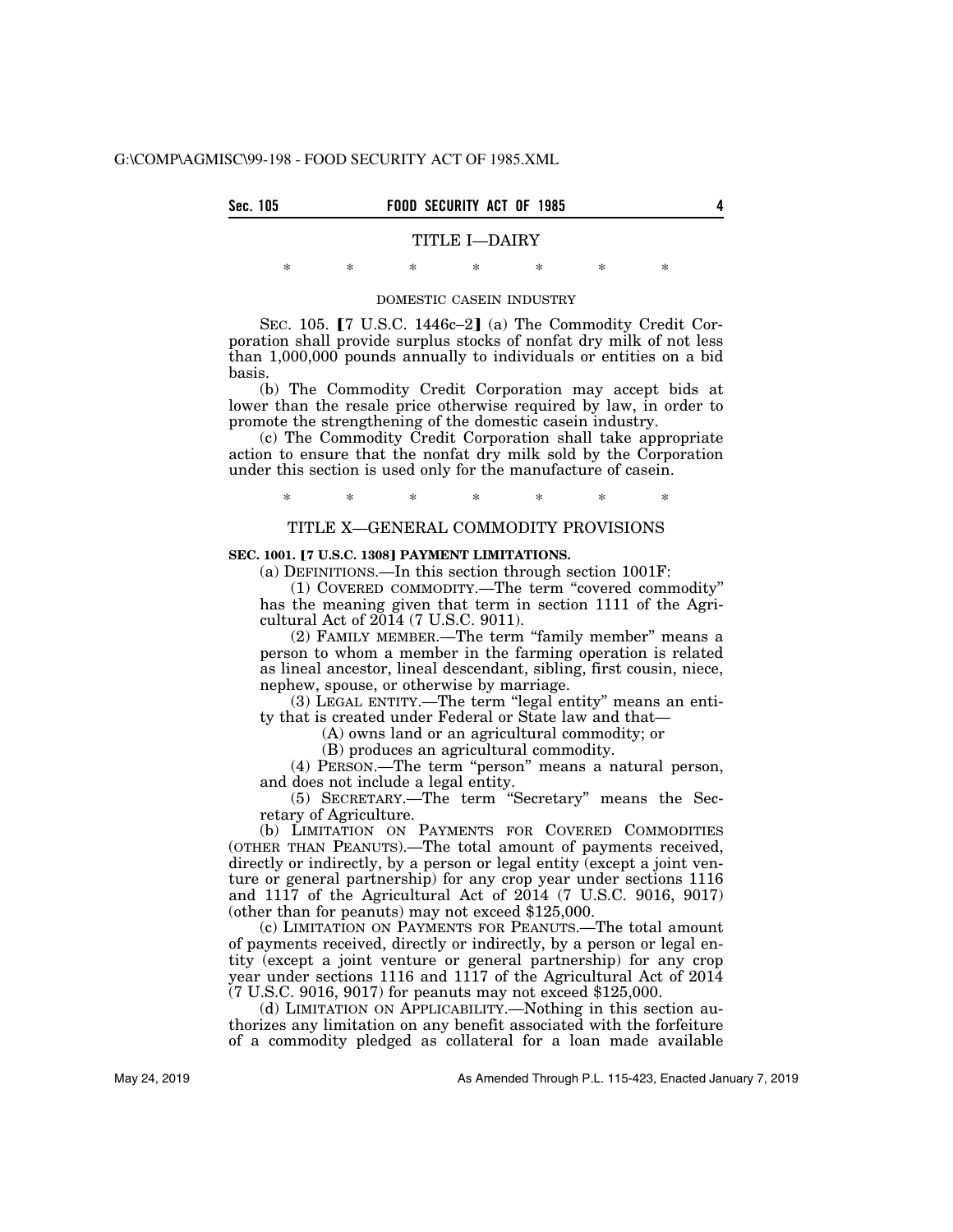under subtitle B of title I of the Agricultural Act of 2014or title I of the Agricultural Act of 2014 2.

(e) ATTRIBUTION OF PAYMENTS.—

(1) IN GENERAL.—In implementing subsections (b) and (c) and a program described in paragraphs  $(1)(C)$  and  $(2)(B)$  of section  $1001\bar{D}(b)$ , the Secretary shall issue such regulations as are necessary to ensure that the total amount of payments are attributed to a person by taking into account the direct and indirect ownership interests of the person in a legal entity that is eligible to receive the payments.

(2) PAYMENTS TO A PERSON.—Each payment made directly to a person shall be combined with the pro rata interest of the person in payments received by a legal entity in which the person has a direct or indirect ownership interest unless the payments of the legal entity have been reduced by the pro rata share of the person.

(3) PAYMENTS TO A LEGAL ENTITY.—

(A) IN GENERAL.—Each payment made to a legal entity shall be attributed to those persons who have a direct or indirect ownership interest in the legal entity unless the payment to the legal entity has been reduced by the pro rata share of the person.

(B) ATTRIBUTION OF PAYMENTS.—

(i) PAYMENT LIMITS.—Except as provided in clause (ii), payments made to a legal entity shall not exceed the amounts specified in subsections (b) and (c).

(ii) EXCEPTION FOR JOINT VENTURES AND GENERAL PARTNERSHIPS.—Payments made to a joint venture or a general partnership shall not exceed, for each payment specified in subsections (b) and (c), the amount determined by multiplying the maximum payment amount specified in subsections (b) and (c) by the number of persons and legal entities (other than joint ventures and general partnerships) that comprise the ownership of the joint venture or general partnership.

(iii) REDUCTION.—Payments made to a legal entity shall be reduced proportionately by an amount that represents the direct or indirect ownership in the legal entity by any person or legal entity that has otherwise exceeded the applicable maximum payment limitation.

(4) 4 LEVELS OF ATTRIBUTION FOR EMBEDDED LEGAL ENTI-TIES.—

(A) IN GENERAL.—Attribution of payments made to legal entities shall be traced through 4 levels of ownership in legal entities.

(B) FIRST LEVEL.—Any payments made to a legal entity (a first-tier legal entity) that is owned in whole or in part by a person shall be attributed to the person in an amount that represents the direct ownership in the firsttier legal entity by the person.

(C) SECOND LEVEL.—

May 24, 2019

<sup>&</sup>lt;sup>2</sup>The references to the title I of the Agricultural Act of 2014 are the result of the amendments made by sections 1603(b)(1) and 1605(f) of Public Law 113–79.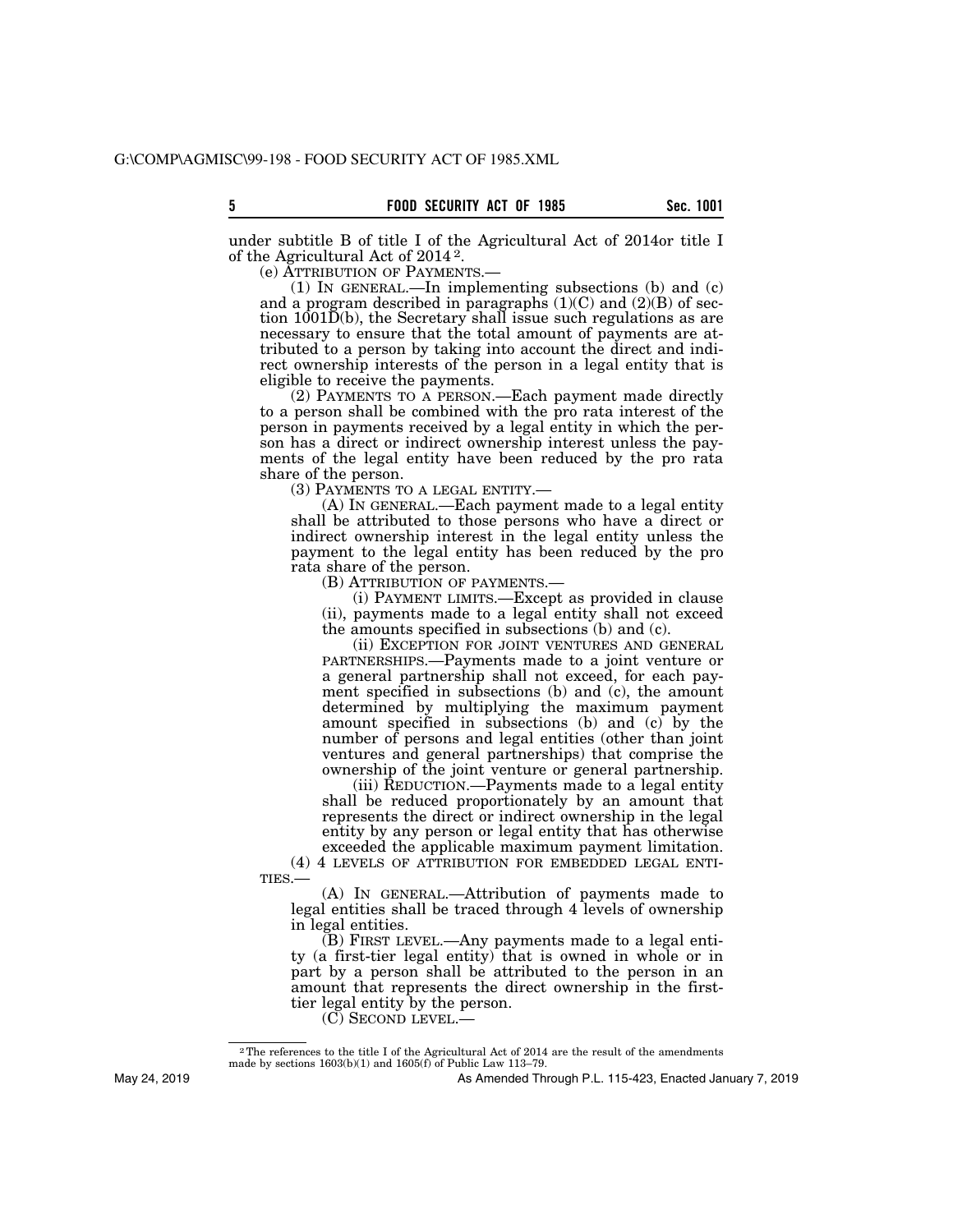(i) IN GENERAL.—Any payments made to a firsttier legal entity that is owned (in whole or in part) by another legal entity (a second-tier legal entity) shall be attributed to the second-tier legal entity in proportion to the ownership of the second-tier legal entity in the first-tier legal entity.

(ii) OWNERSHIP BY A PERSON.—If the second-tier legal entity is owned (in whole or in part) by a person, the amount of the payment made to the first-tier legal entity shall be attributed to the person in the amount that represents the indirect ownership in the first-tier legal entity by the person.

(D) THIRD AND FOURTH LEVELS.— (i) IN GENERAL.—Except as provided in clause (ii), the Secretary shall attribute payments at the third and fourth tiers of ownership in the same manner as specified in subparagraph  $(C)$ .

(ii) FOURTH-TIER OWNERSHIP.—If the fourth-tier of ownership is that of a fourth-tier legal entity and not that of a person, the Secretary shall reduce the amount of the payment to be made to the first-tier legal entity in the amount that represents the indirect ownership in the first-tier legal entity by the fourthtier legal entity.

(f) SPECIAL RULES.— (1) MINOR CHILDREN.—

(A) IN GENERAL.—Except as provided in subparagraph (B), payments received by a child under the age of 18 shall be attributed to the parents of the child.

(B) REGULATIONS.—The Secretary shall issue regulations specifying the conditions under which payments received by a child under the age of 18 will not be attributed to the parents of the child.

(2) MARKETING COOPERATIVES.—Subsections (b) and (c) shall not apply to a cooperative association of producers with respect to commodities produced by the members of the association that are marketed by the association on behalf of the members of the association but shall apply to the producers as persons.

(3) TRUSTS AND ESTATES.—

(A) IN GENERAL.—With respect to irrevocable trusts and estates, the Secretary shall administer this section through section 1001F in such manner as the Secretary determines will ensure the fair and equitable treatment of the beneficiaries of the trusts and estates.

(B) IRREVOCABLE TRUST.—

(i) IN GENERAL.—In order for a trust to be considered an irrevocable trust, the terms of the trust agreement shall not—

(I) allow for modification or termination of the trust by the grantor;

(II) allow for the grantor to have any future, contingent, or remainder interest in the corpus of the trust; or

As Amended Through P.L. 115-423, Enacted January 7, 2019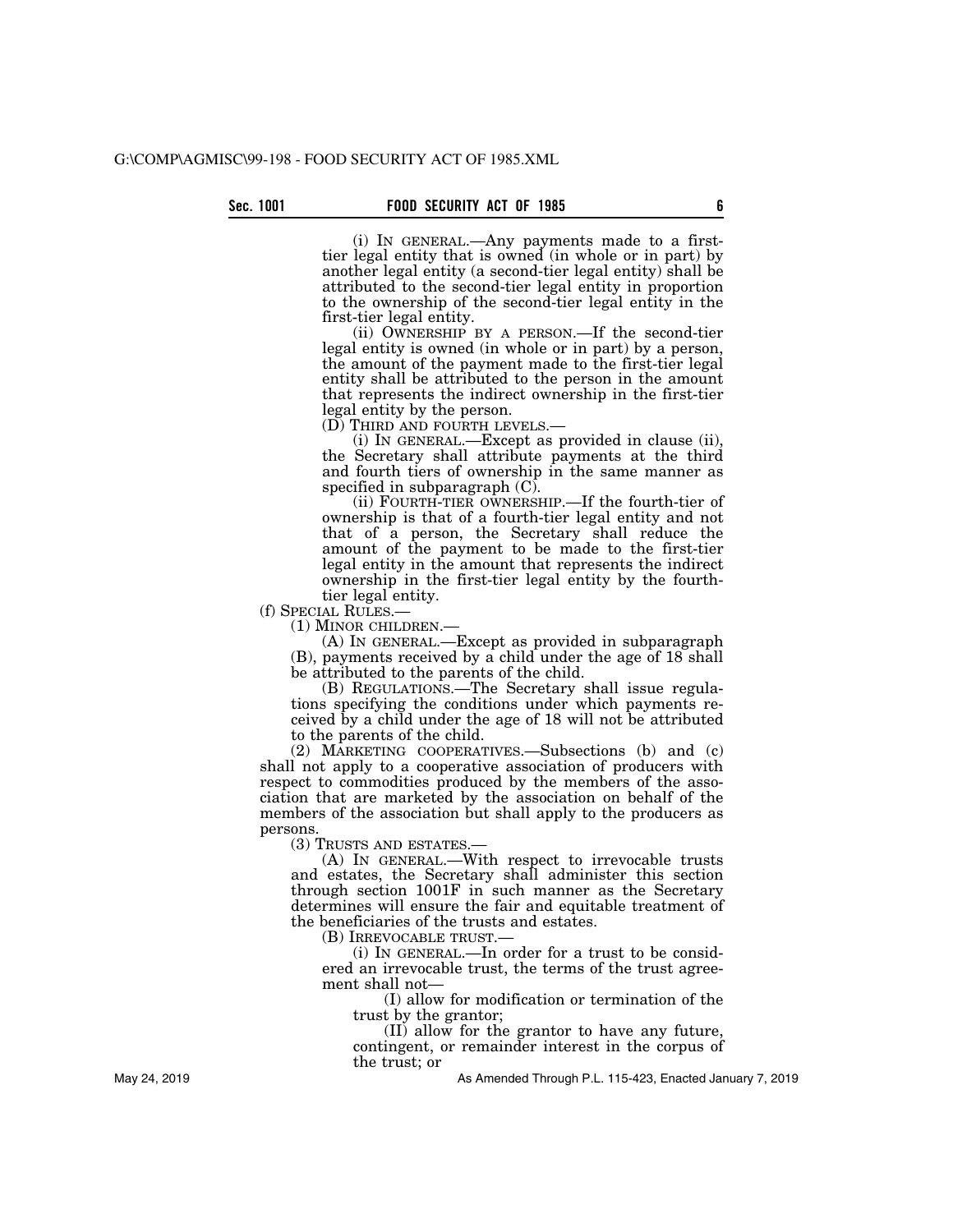(III) except as provided in clause (ii), provide for the transfer of the corpus of the trust to the remainder beneficiary in less than 20 years beginning on the date the trust is established.

(ii) EXCEPTION.—Clause (i)(III) shall not apply in a case in which the transfer is—

(I) contingent on the remainder beneficiary achieving at least the age of majority; or

(II) contingent on the death of the grantor or income beneficiary.

(C) REVOCABLE TRUST.—For the purposes of this section through section 1001F, a revocable trust shall be considered to be the same person as the grantor of the trust. (4) CASH RENT TENANTS.— (A) DEFINITION.—In this paragraph, the term ''cash

rent tenant'' means a person or legal entity that rents land—

(i) for cash; or

(ii) for a crop share guaranteed as to the amount of the commodity to be paid in rent.

(B) RESTRICTION.—A cash rent tenant who makes a significant contribution of active personal management, but not of personal labor, with respect to a farming operation shall be eligible to receive a payment described in subsection (b) or (c) only if the tenant makes a significant contribution of equipment to the farming operation. (5) FEDERAL AGENCIES.—

(A) IN GENERAL.—Notwithstanding subsection (d), a

Federal agency shall not be eligible to receive any payment, benefit, or loan under title I of the Food, Conservation, and Energy Act of 2008, title I of the Agricultural Act of 2014, or title XII of this Act.

(B) LAND RENTAL.—A lessee of land owned by a Federal agency may receive a payment described in subsection (b), (c), or (d) if the lessee otherwise meets all applicable criteria.

(6) STATE AND LOCAL GOVERNMENTS.—

(A) IN GENERAL.—Notwithstanding subsection (d), except as provided in subsection (g), a State or local government, or political subdivision or agency of the government, shall not be eligible to receive any payment, benefit, or loan under title I of the Food, Conservation, and Energy Act of 2008, title I of the Agricultural Act of 2014, or title XII of this Act.

(B) TENANTS.—A lessee of land owned by a State or local government, or political subdivision or agency of the government, may receive payments described in subsections (b), (c), and (d) if the lessee otherwise meets all applicable criteria.

 $(7)$  CHANGES IN FARMING OPERATIONS.—

(A) IN GENERAL.—In the administration of this section through section 1001F, the Secretary may not approve any change in a farming operation that otherwise will increase the number of persons to which the limitations under this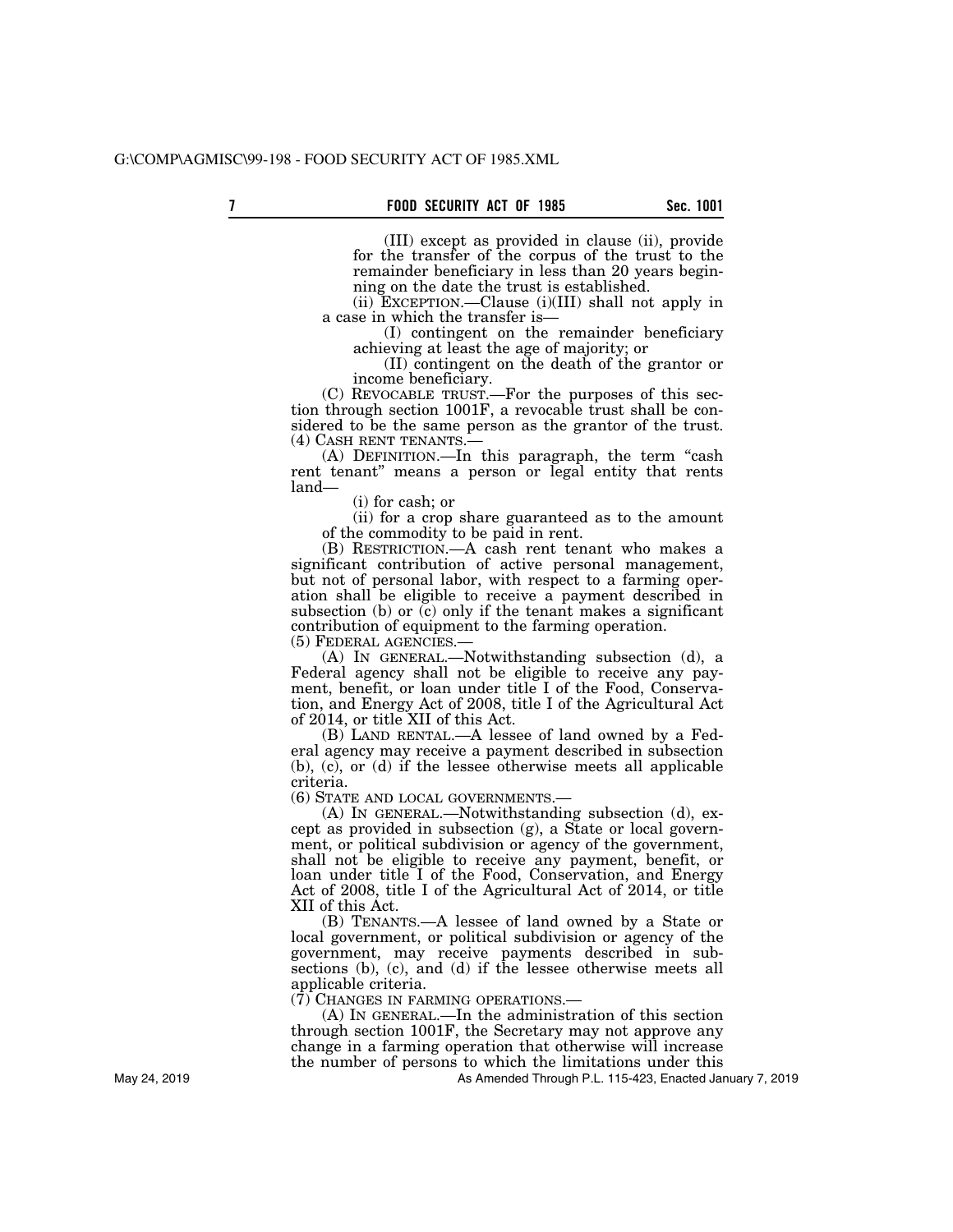section are applied unless the Secretary determines that the change is bona fide and substantive.

(B) FAMILY MEMBERS.—The addition of a family member to a farming operation under the criteria set out in section 1001A shall be considered a bona fide and substantive change in the farming operation.

(8) DEATH OF OWNER.—

(A) IN GENERAL.—If any ownership interest in land or a commodity is transferred as the result of the death of a program participant, the new owner of the land or commodity may, if the person is otherwise eligible to participate in the applicable program, succeed to the contract of the prior owner and receive payments subject to this section without regard to the amount of payments received by the new owner.

(B) LIMITATIONS ON PRIOR OWNER.—Payments made under this paragraph shall not exceed the amount to which the previous owner was entitled to receive under the terms of the contract at the time of the death of the prior owner.

(9) ADMINISTRATION OF REDUCTION.—The Secretary shall apply any order described in section  $1614(d)(1)$  of the Agricultural Act of 2014 (7 U.S.C.  $9097(d)(1)$ ) to payments under sections 1116 and 1117 of that Act (7 U.S.C. 9016, 9017) prior to applying payment limitations under this section.

(g) PUBLIC SCHOOLS.—

(1) IN GENERAL.—Notwithstanding subsection  $(f)(6)(A)$ , a State or local government, or political subdivision or agency of the government, shall be eligible, subject to the limitation in paragraph (2), to receive a payment described in subsection (b) or (c) for land owned by the State or local government, or political subdivision or agency of the government, that is used to maintain a public school.

(2) LIMITATION.—

(A) IN GENERAL.—For each State, the total amount of payments described in subsections (b) and (c) that are received collectively by the State and local government and all political subdivisions or agencies of those governments shall not exceed \$500,000.

(B) EXCEPTION.—The limitation in subparagraph (A) shall not apply to States with a population of less than 1,500,000.''.

(h) TIME LIMITS; RELIANCE.—Regulations of the Secretary shall establish time limits for the various steps involved with notice, hearing, decision, and the appeals procedure in order to ensure expeditious handling and settlement of payment limitation disputes. Notwithstanding any other provision of law, actions taken by an individual or other entity in good faith on action or advice of an authorized representative of the Secretary may be accepted as meeting the requirement under this section or section 1001A, to the extent the Secretary deems it desirable in order to provide fair and equitable treatment.

As Amended Through P.L. 115-423, Enacted January 7, 2019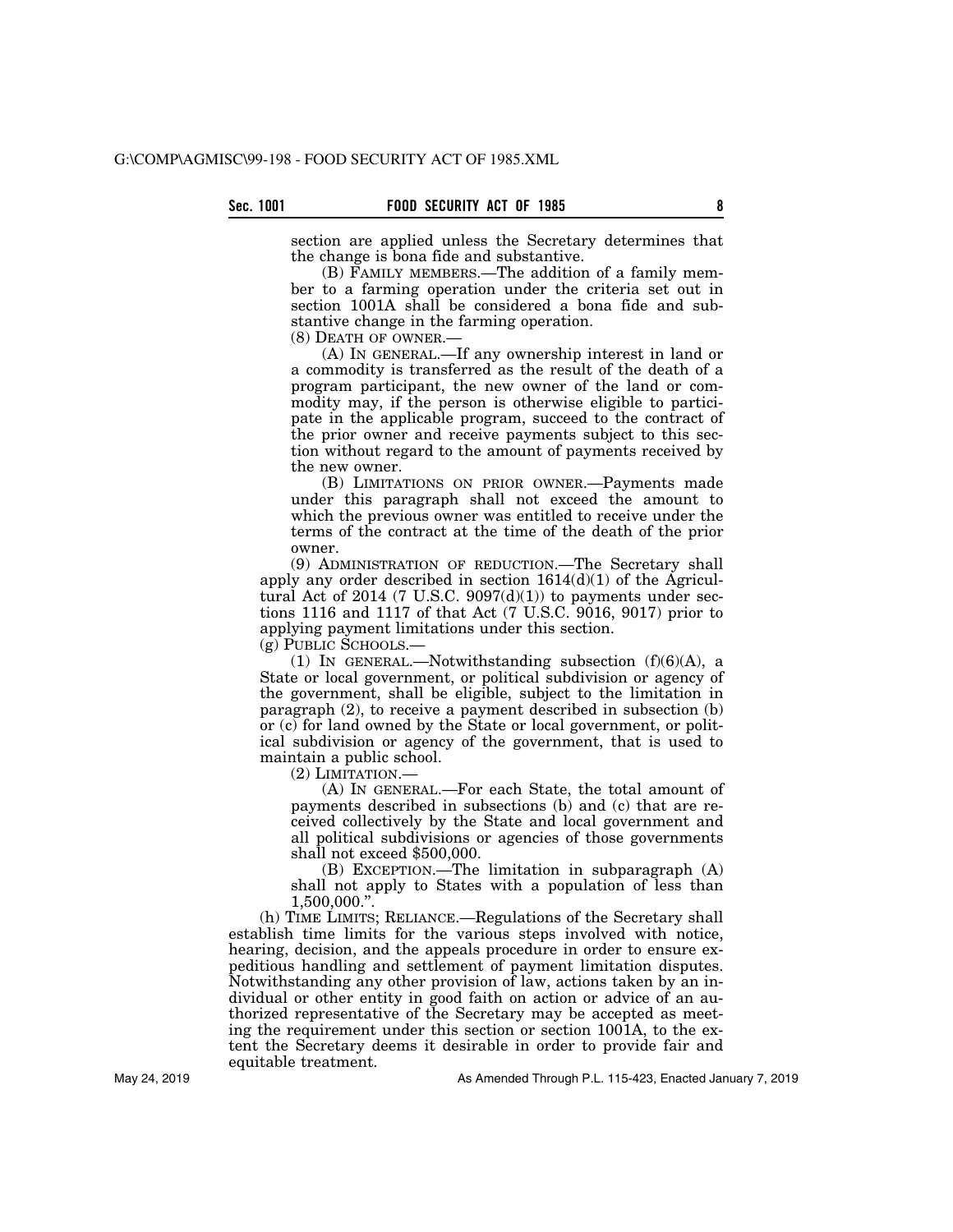## **SEC. 1001A. [7 U.S.C. 1308-1] NOTIFICATION OF INTERESTS; PAYMENTS LIMITED TO ACTIVE FARMERS.**

(a) NOTIFICATION OF INTERESTS.—To facilitate administration of section 1001 and this section, each person or legal entity receiving payments described in subsections (b) and (c) of section 1001 as a separate person or legal entity shall separately provide to the Secretary, at such times and in such manner as prescribed by the Secretary—

(1) the name and social security number of each person, or the name and taxpayer identification number of each legal entity, that holds or acquires an ownership interest in the separate person or legal entity; and

(2) the name and taxpayer identification number of each legal entity in which the person or legal entity holds an ownership interest.

(b) ACTIVELY ENGAGED.—

(1) IN GENERAL.—To be eligible to receive a payment described in subsection (b) or (c) of section 1001, a person or legal entity shall be actively engaged in farming with respect to a farming operation as provided in this subsection or subsection (c).

(2) CLASSES ACTIVELY ENGAGED.—Except as provided in subsections (c) and (d)—

(A) a person (including a person participating in a farming operation as a partner in a general partnership, a participant in a joint venture, a grantor of a revocable trust, or a participant in a similar entity, as determined by the Secretary) shall be considered to be actively engaged in farming with respect to a farming operation if—

(i) the person makes a significant contribution (based on the total value of the farming operation) to the farming operation of—

(I) capital, equipment, or land; and

(II) personal labor or active personal management;

(ii) the person's share of the profits or losses from the farming operation is commensurate with the contributions of the person to the farming operation; and

(iii) the contributions of the person are at risk;

(B) a legal entity that is a corporation, joint stock company, association, limited partnership, charitable organization, or other similar entity determined by the Secretary (including any such legal entity participating in the farming operation as a partner in a general partnership, a participant in a joint venture, a grantor of a revocable trust, or as a participant in a similar legal entity as determined by the Secretary) shall be considered as actively engaged in farming with respect to a farming operation if—

(i) the legal entity separately makes a significant contribution (based on the total value of the farming operation) of capital, equipment, or land;

(ii) the stockholders or members collectively make a significant contribution of personal labor or active personal management to the operation; and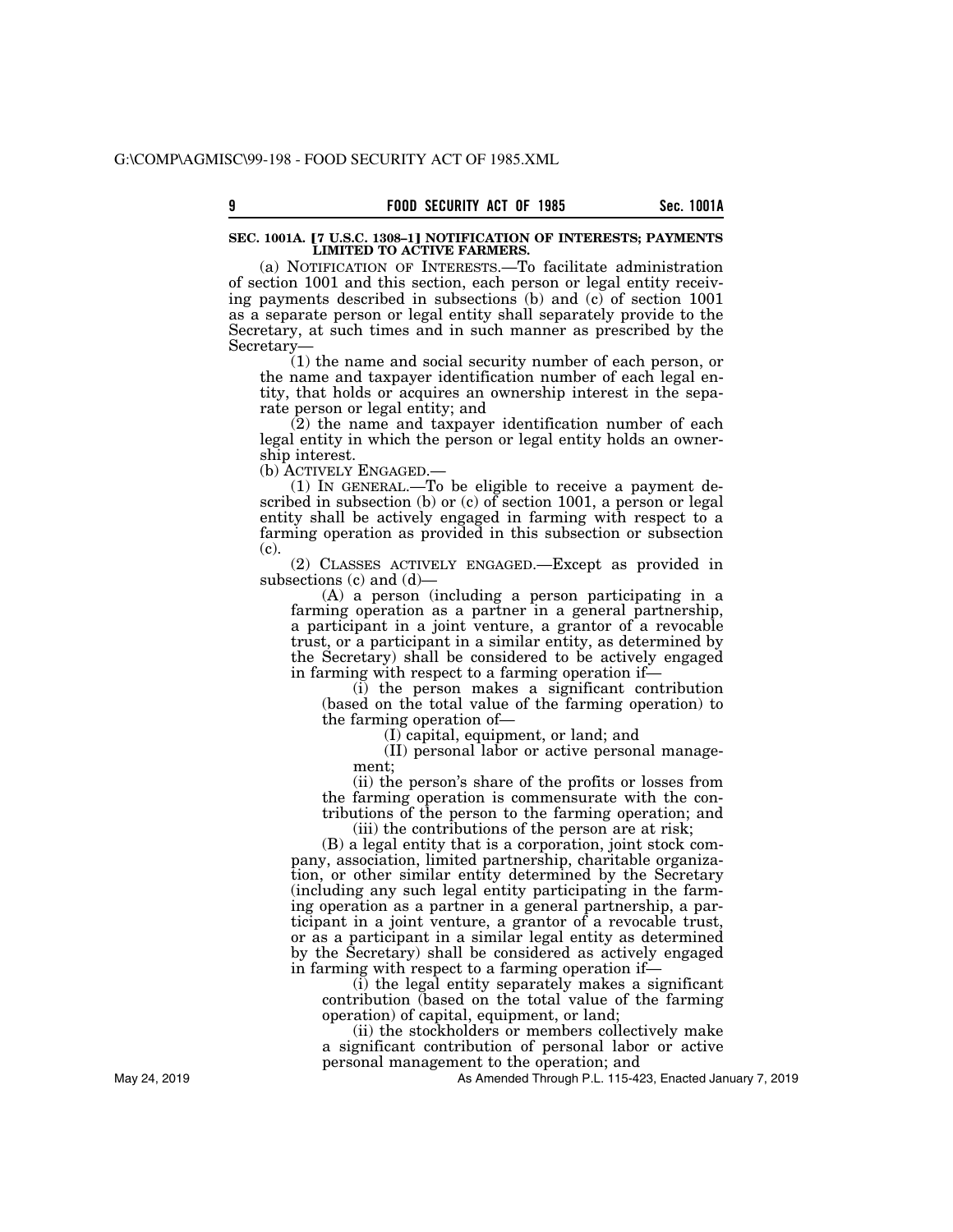(iii) the standards provided in clauses (ii) and (iii) of subparagraph (A), as applied to the legal entity, are met by the legal entity;

(C) if a legal entity that is a general partnership, joint venture, or similar entity, as determined by the Secretary, separately makes a significant contribution (based on the total value of the farming operation involved) of capital, equipment, or land, and the standards provided in clauses (ii) and (iii) of subparagraph  $(A)$ , as applied to the legal entity, are met by the legal entity, the partners or members making a significant contribution of personal labor or active personal management shall be considered to be actively engaged in farming with respect to the farming operation involved; and

(D) in making determinations under this subsection regarding equipment and personal labor, the Secretary shall take into consideration the equipment and personal labor normally and customarily provided by farm operators

in the area involved to produce program crops.<br>(c) SPECIAL CLASSES ACTIVELY ENGAGED.—

 $(1)$  LANDOWNER.—A person or legal entity that is a landowner contributing the owned land to a farming operation shall be considered to be actively engaged in farming with respect to the farming operation if—

(A) the landowner receives rent or income for the use of the land based on the production on the land or the operating results of the operation; and

(B) the person or legal entity meets the standards provided in clauses (ii) and (iii) of subsection  $(b)(2)(A)$ .

(2) ADULT FAMILY MEMBER.—If a majority of the participants in a farming operation are family members, an adult family member shall be considered to be actively engaged in farming with respect to the farming operation if the person—

(A) makes a significant contribution, based on the total value of the farming operation, of active personal management or personal labor; and

(B) with respect to such contribution, meets the standards provided in clauses (ii) and (iii) of subsection  $(b)(2)(A)$ .

(3) SHARECROPPER.—A sharecropper who makes a significant contribution of personal labor to a farming operation shall be considered to be actively engaged in farming with respect to the farming operation if the contribution meets the standards provided in clauses (ii) and (iii) of subsection  $(b)(2)(A)$ .

(4) GROWERS OF HYBRID SEED.—In determining whether a person or legal entity growing hybrid seed under contract shall be considered to be actively engaged in farming, the Secretary shall not take into consideration the existence of a hybrid seed contract.

(5) CUSTOM FARMING SERVICES.—

(A) IN GENERAL.—A person or legal entity receiving custom farming services shall be considered separately eligible for payment limitation purposes if the person or legal entity is actively engaged in farming based on subsection  $(b)(2)$  or paragraphs  $(1)$  through  $(4)$  of this subsection.

As Amended Through P.L. 115-423, Enacted January 7, 2019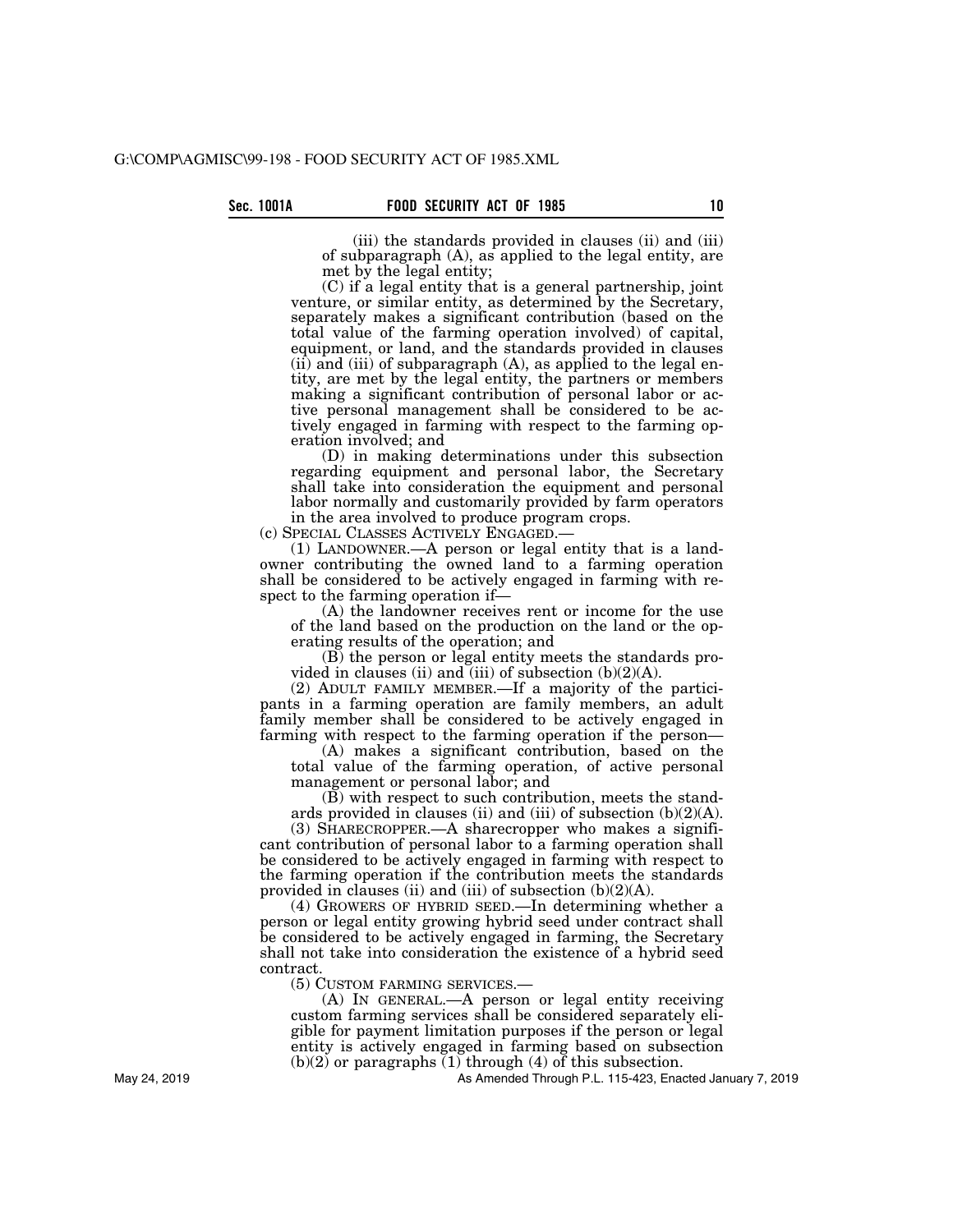(B) PROHIBITION.—No other rules with respect to custom farming shall apply.

(6) SPOUSE.—If 1 spouse (or estate of a deceased spouse) is determined to be actively engaged, the other spouse shall be determined to have met the requirements of subsection  $(b)(2)(A)(i)(II).$ 

# (d) CLASSES NOT ACTIVELY ENGAGED.—

(1) CASH RENT LANDLORD.—A landlord contributing land to a farming operation shall not be considered to be actively engaged in farming with respect to the farming operation if the landlord receives cash rent, or a crop share guaranteed as to the amount of the commodity to be paid in rent, for the use of the land.

(2) OTHER PERSONS AND LEGAL ENTITIES.—Any other person or legal entity that the Secretary determines does not meet the standards described in subsections (b)(2) and (c) shall not be considered to be actively engaged in farming with respect to a farming operation.

## **SEC. 1001B. [7 U.S.C. 1308-2] DENIAL OF PROGRAM BENEFITS.**

(a) 2-YEAR DENIAL OF PROGRAM BENEFITS.—A person or legal entity shall be ineligible to receive payments specified in subsections (b) and (c) of section 1001 for the crop year, and the succeeding crop year, in which the Secretary determines that the person or legal entity—

 $(1)$  failed to comply with section 1001A(b) and adopted or participated in adopting a scheme or device to evade the application of section 1001, 1001A, or 1001C; or

(2) intentionally concealed the interest of the person or legal entity in any farm or legal entity engaged in farming.

(b) EXTENDED INELIGIBILITY.—If the Secretary determines that a person or legal entity, for the benefit of the person or legal entity or the benefit of any other person or legal entity, has knowingly engaged in, or aided in the creation of a fraudulent document, failed to disclose material information relevant to the administration of sections 1001 through 1001F, or committed other equally serious actions (as identified in regulations issued by the Secretary), the Secretary may for a period not to exceed 5 crop years deny the issuance of payments to the person or legal entity.

(c) PRO RATA DENIAL.—

(1) IN GENERAL.—Payments otherwise owed to a person or legal entity described in subsections (a) or (b) shall be denied in a pro rata manner based on the ownership interest of the person or legal entity in a farm.

(2) CASH RENT TENANT.—Payments otherwise payable to a person or legal entity shall be denied in a pro rata manner if the person or legal entity is a cash rent tenant on a farm owned or under the control of a person or legal entity with respect to which a determination has been made under subsection (a) or (b).

(d) JOINT AND SEVERAL LIABILITY.—Any legal entity (including partnerships and joint ventures) and any member of any legal entity determined to have knowingly participated in a scheme or device to evade, or that has the purpose of evading, sections 1001, 1001A,

As Amended Through P.L. 115-423, Enacted January 7, 2019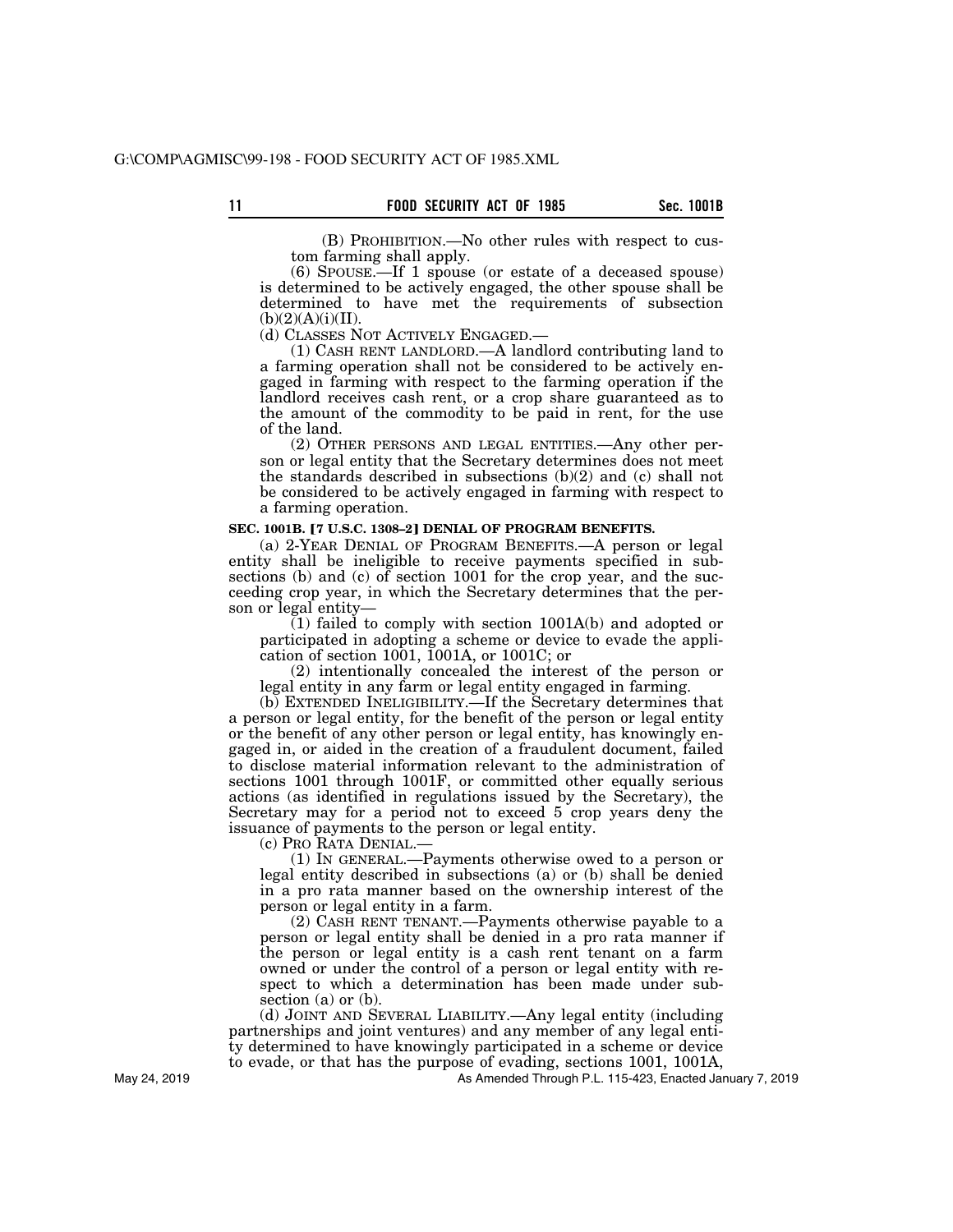## **Sec. 1001C FOOD SECURITY ACT OF 1985 12**

or 1001C shall be jointly and severally liable for any amounts that are payable to the Secretary as the result of the scheme or device (including amounts necessary to recover those amounts).

(e) RELEASE.—The Secretary may partially or fully release from liability any person or legal entity who cooperates with the Secretary in enforcing sections 1001, 1001A, and 1001C, and this section.

### SEC. 1001C. [7 U.S.C. 1308-3] FOREIGN PERSONS MADE INELIGIBLE **FOR PROGRAM BENEFITS.**

Notwithstanding any other provision of law:

(a) IN GENERAL.—Any person who is not a citizen of the United States or an alien lawfully admitted into the United States for permanent residence under the Immigration and Nationality Act (8 U.S.C. 1101 et seq.) shall be ineligible to receive any type of loans or payments made available under title I of the Food, Conservation, and Energy Act of 2008, title I of the Agricultural Act of 2014, the Agricultural Market Transition Act, the Commodity Credit Corporation Charter Act (15 U.S.C. 714 et seq.), or subtitle D of title XII of the Food Security Act of 1985 (16 U.S.C. 3831 et seq.), or under any contract entered into under title XII, with respect to any commodity produced, or land set aside from production, on a farm that is owned or operated by such person, unless such person is an individual who is providing land, capital, and a substantial amount of personal labor in the production of crops on such farm.

(b) CORPORATION OR OTHER ENTITIES.—For purposes of subsection (a), a corporation or other entity shall be considered a person that is ineligible for production adjustment payments, price support program loans, payments, or benefits if more than 10 percent of the beneficial ownership of the entity is held by persons who are not citizens of the United States or aliens lawfully admitted into the United States for permanent residence under the Immigration and Nationality Act, unless such persons provide a substantial amount of personal labor in the production of crops on such farm. Notwithstanding the foregoing provisions of this subsection, with respect to an entity that is determined to be ineligible to receive such payments, loans, or other benefits, the Secretary may make payments, loans, and other benefits in an amount determined by the Secretary to be representative of the percentage interests of the entity that is owned by citizens of the United States and aliens lawfully admitted into the United States for permanent residence under the Immigration and Nationality Act.

(c) PROSPECTIVE APPLICATION.—No person shall become ineligible under this section for production adjustment payments, price support program loans, payments or benefits as the result of the production of a crop of an agricultural commodity planted, or commodity program or conservation reserve contract entered into, before, the date of the enactment of this section.

## SEC. 1001D. <sup>[7 U.S.C. 1308-3a] ADJUSTED GROSS INCOME LIMITATION.</sup> (a) DEFINITIONS.—

(1) AVERAGE ADJUSTED GROSS INCOME.—In this section, the term ''average adjusted gross income'', with respect to a person or legal entity, means the average of the adjusted gross income or comparable measure of the person or legal entity over the

As Amended Through P.L. 115-423, Enacted January 7, 2019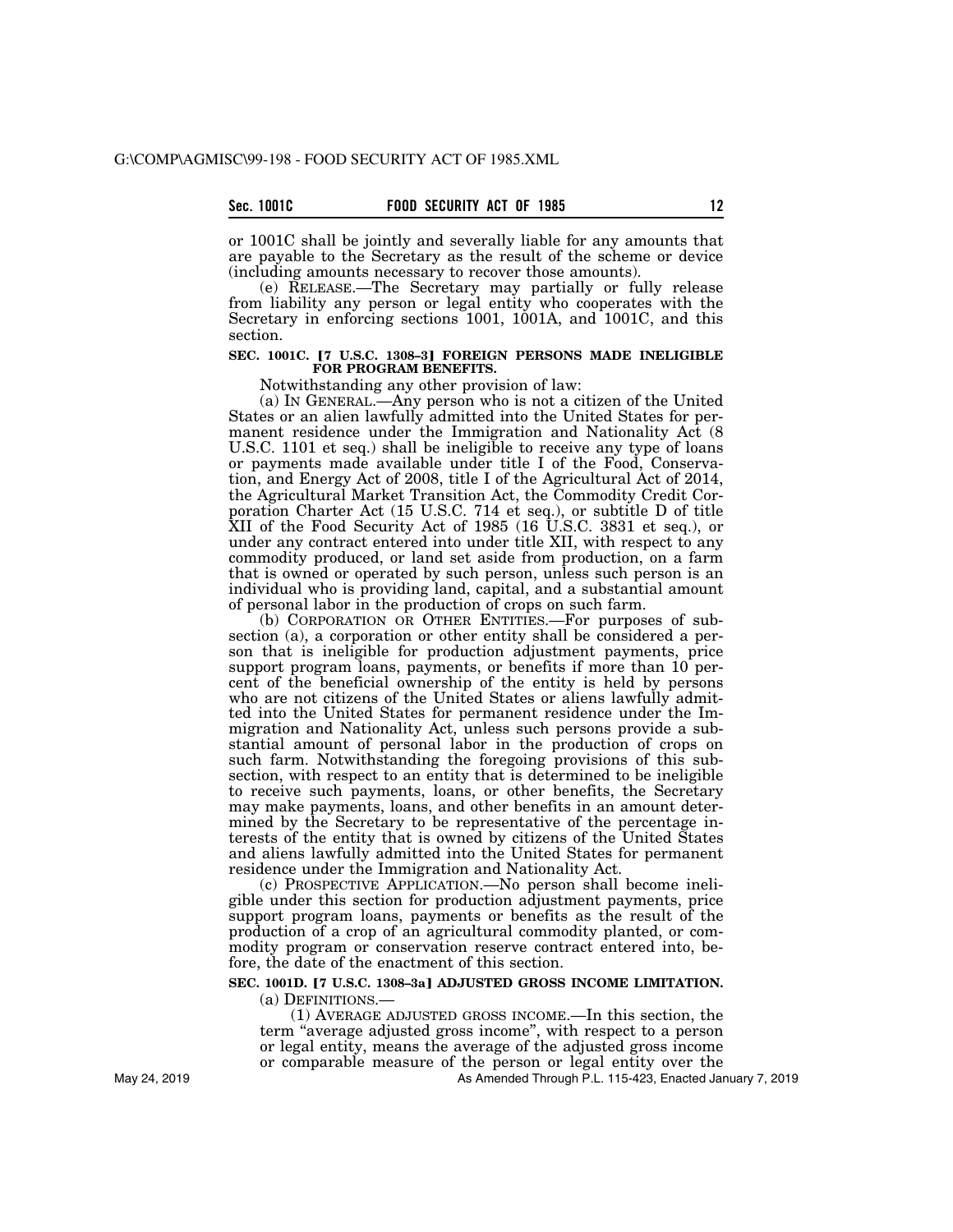3 taxable years preceding the most immediately preceding complete taxable year, as determined by the Secretary.

(2) SPECIAL RULES FOR CERTAIN PERSONS AND LEGAL ENTI- TIES.—In the case of a legal entity that is not required to file a Federal income tax return or a person or legal entity that did not have taxable income in 1 or more of the taxable years used to determine the average under paragraph (1), the Secretary shall provide, by regulation, a method for determining the average adjusted gross income of the person or legal entity for purposes of this section.

(3) ALLOCATION OF INCOME.—On the request of any person filing a joint tax return, the Secretary shall provide for the allocation of average adjusted gross income among the persons filing the return if—

(A) the person provides a certified statement by a certified public accountant or attorney that specifies the method by which the average adjusted gross income would have been declared and reported had the persons filed 2 separate returns; and

(B) the Secretary determines that the method described in the statement is consistent with the information supporting the filed joint tax return.

(b) LIMITATIONS ON COMMODITY AND CONSERVATION PROGRAMS.—

(1) LIMITATION.—Notwithstanding any other provision of law, subject to paragraph (3), a person or legal entity shall not be eligible to receive any benefit described in paragraph (2) during a crop, fiscal, or program year, as appropriate, if the average adjusted gross income of the person or legal entity exceeds \$900,000.

(2) COVERED BENEFITS.—Paragraph (1) applies with respect to the following:

(A) A payment or benefit under subtitle A or E of title I of the Agricultural Act of 2014.

(B) A marketing loan gain or loan deficiency payment under subtitle B of title I of the Agricultural Act of 2014.

(C) Starting with fiscal year 2015, a payment or benefit under title II of the Agriculture Improvement Act of 2018, title II of the Agricultural Act of 2014, title II of the Farm Security and Rural Investment Act of 2002, title II of the Food, Conservation, and Energy Act of 2008, or title XII of the Food Security Act of 1985.

(D) A payment or benefit under section 524(b) of the Federal Crop Insurance Act (7 U.S.C. 1524(b)).

(E) A payment or benefit under section 196 of the Federal Agriculture Improvement and Reform Act of 1996 (7 U.S.C. 7333).

(3) WAIVER.—The Secretary may waive the limitation established by paragraph (1) with respect to a payment pursuant to a covered benefit described in paragraph  $(2)(C)$ , on a caseby-case basis, if the Secretary determines that environmentally sensitive land of special significance would be protected as a result of such waiver.

(c) ENFORCEMENT.—

As Amended Through P.L. 115-423, Enacted January 7, 2019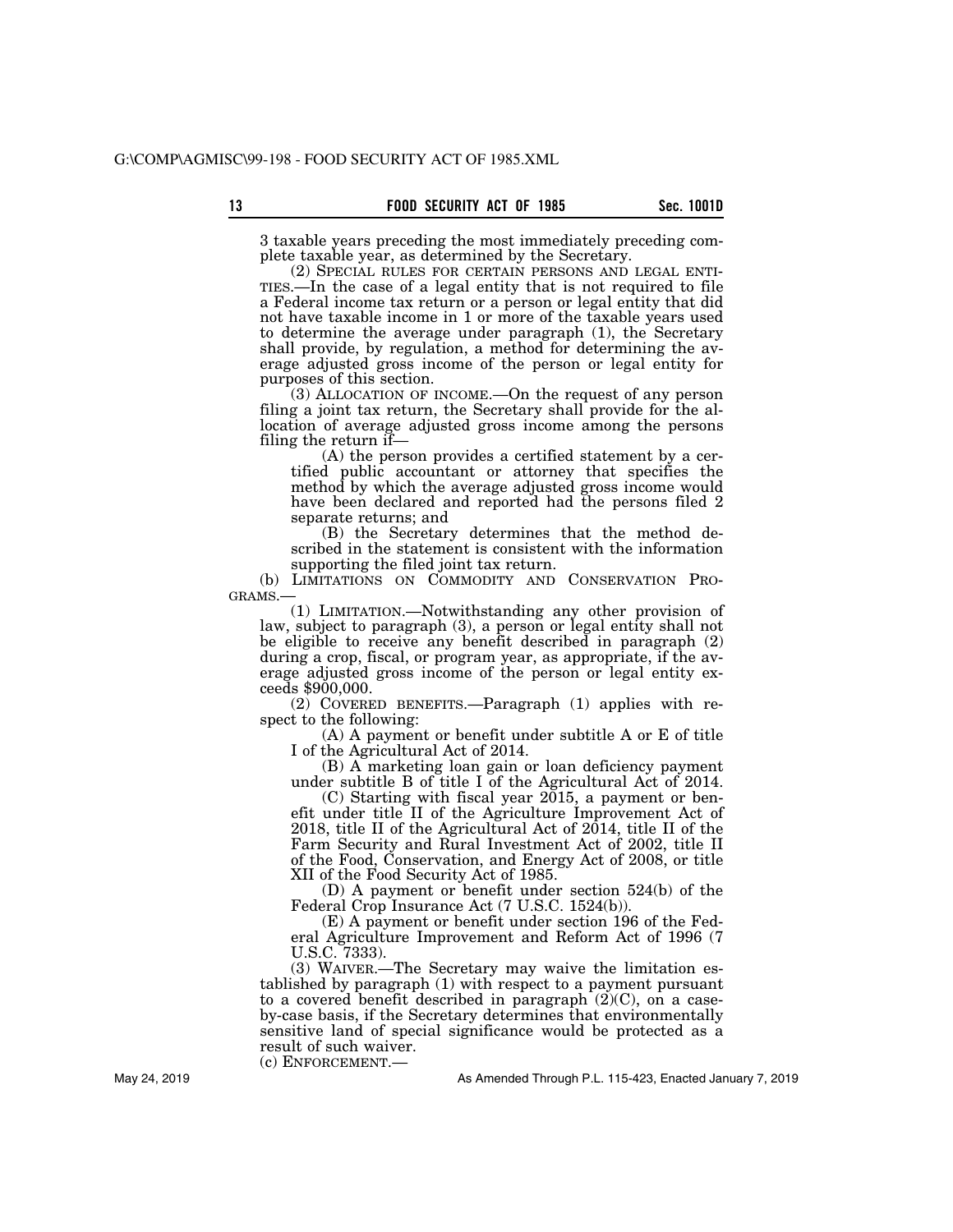(1) IN GENERAL.—To comply with subsection (b), at least once every 3 years a person or legal entity shall provide to the Secretary—

(A) a certification by a certified public accountant or another third party that is acceptable to the Secretary that the average adjusted gross income of the person or legal entity does not exceed the applicable limitation specified in that subsection; or

(B) information and documentation regarding the average adjusted gross income of the person or legal entity through other procedures established by the Secretary.

(2) DENIAL OF PROGRAM BENEFITS.—If the Secretary determines that a person or legal entity has failed to comply with this section, the Secretary shall deny the issuance of applicable payments and benefits specified in subsection  $(b)(2)$  to the person or legal entity, under similar terms and conditions as described in section 1001B.

(3) AUDIT.—The Secretary shall establish statistically valid procedures under which the Secretary shall conduct targeted audits of such persons or legal entities as the Secretary determines are most likely to exceed the limitations under subsection (b).

(d) COMMENSURATE REDUCTION.—In the case of a payment or benefit described in subsection (b)(2) made in a crop, program, or fiscal year, as appropriate, to an entity, general partnership, or joint venture, the amount of the payment or benefit shall be reduced by an amount that is commensurate with the direct and indirect ownership interest in the entity, general partnership, or joint venture of each person who has an average adjusted gross income in excess of the applicable limitation specified in subsection (b).

SEC. 1001E. [7 U.S.C. 1308-4] EDUCATION PROGRAM.

(a) IN GENERAL.—The Secretary shall carry out a payment provisions education program for appropriate personnel of the Department of Agriculture and members and other personnel of county and State committees established under section 8(b) of the Soil Conservation and Domestic Allotment Act (16 U.S.C. 590h(b)), for the purpose of fostering more effective and uniform application of the payment limitations and restrictions established under sections 1001 through 1001C.

(b) TRAINING.—The education program shall provide training to the personnel in the fair, accurate, and uniform application to individual farming operations of the provisions of law and regulation relating to the payment provisions of sections 1001 through 1001C.

(c) ADMINISTRATION.—The State office of the Agricultural Stabilization and Conservation Service shall make the initial determination concerning the application of payment limitations and restrictions established under sections 1001 through 1001C to farm operations consisting of more than 5 persons, subject to review by the Secretary.

(d) COMMODITY CREDIT CORPORATION.—The Secretary shall carry out the program provided under this section through the Commodity Credit Corporation.

As Amended Through P.L. 115-423, Enacted January 7, 2019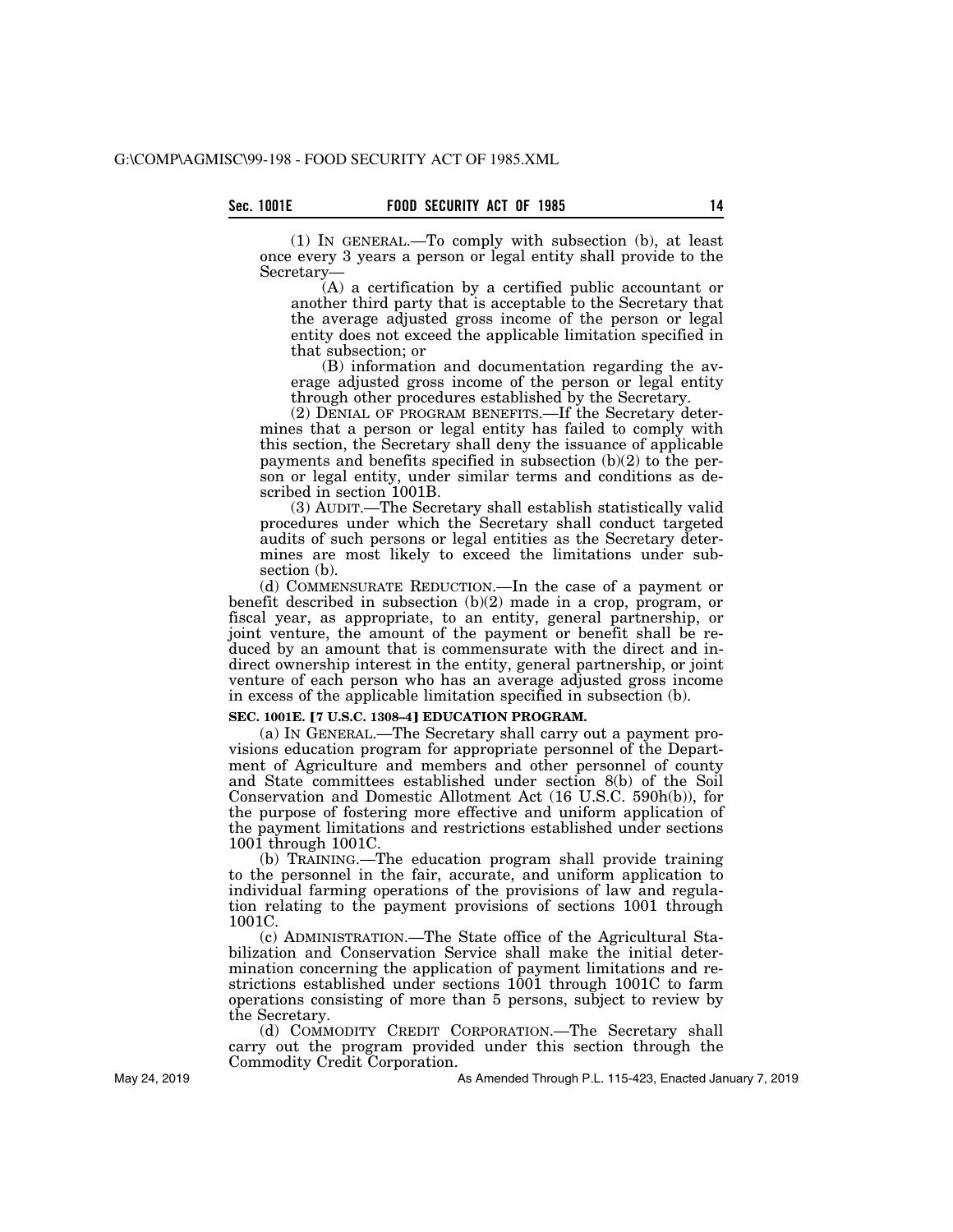### SEC. 1001F. [7 U.S.C. 1308-5] TREATMENT OF MULTIYEAR PROGRAM **CONTRACT PAYMENTS.**

(a) IN GENERAL.—Notwithstanding any other provision of law, in the event of a transfer of ownership of land (or an ownership interest in land) by way of devise or descent, the Secretary of Agriculture may, if the new owner succeeds to the prior owner's contract entered into under title XII, make payments to the new owner under such contract without regard to the amount of payments received by the new owner under any contract entered into under title XII executed prior to such devise or descent.

(b) LIMITATION.—Payments made pursuant to this section shall not exceed the amount to which the previous owner was entitled to receive under the terms of the contract at the time of the death of the prior owner.

# \* \* \* \* \* \* \*

### COST REDUCTION OPTIONS

SEC. 1009.  $\lceil 7 \rceil$  U.S.C. 1308a] (a) Notwithstanding any other provision of law, whenever the Secretary of Agriculture determines that an action authorized under subsection  $(c)$ ,  $(d)$ , or  $(e)$  will reduce the total of the direct and indirect costs to the Federal Government of a commodity program administered by the Secretary without adversely affecting income to small- and medium-sized producers participating in such program, the Secretary shall take such action with respect to the commodity program involved.

(b) In the announcement of the specific provisions of any commodity program administered by the Secretary of Agriculture, the Secretary shall include a statement setting forth which, if any, of the actions are to be initially included in the program, and a statement that the Secretary reserves the right to initiate at a later date any action not previously included but authorized by this section, including the right to reopen and change a contract entered into by a producer under the program if the producer voluntarily agrees to the change.

(c) When a nonrecourse loan program is in effect for a crop of a commodity, the Secretary may enter the commercial market to purchase such commodity if the Secretary determines that the cost of such purchases plus appropriate carrying charges will probably be less than the comparable cost of later acquiring the commodity through defaults on nonrecourse loans under the program.

(d) When the domestic market price of a commodity for which a nonrecourse loan program (including the program authorized by section 110 of the Agricultural Act of 1949 (7 U.S.C. 1445e)) is in effect is insufficient to cover the principal and accumulated interest on a loan made under such program, thereby encouraging default by a producer, the Secretary may provide for settlement of such loan and redemption by the producer of the commodity securing such loan for less than the total of the principal and all interest accumulated thereon if the Secretary determines that such reduction in the settlement price will yield benefits to the Federal Government due to—

(1) receipt by the Federal Government of a portion rather than none of the accumulated interest;

As Amended Through P.L. 115-423, Enacted January 7, 2019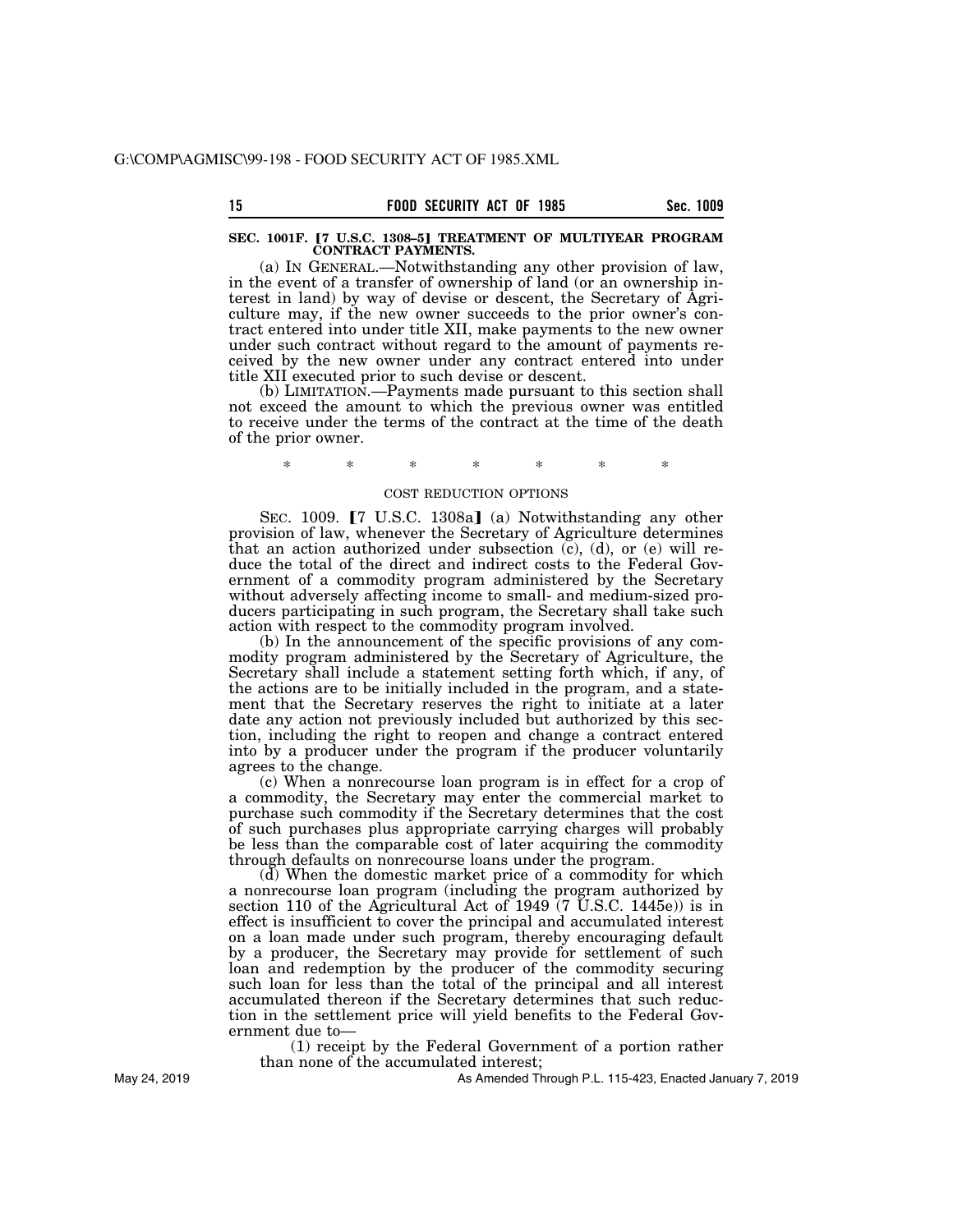(2) avoidance of default; or

(3) elimination of storage, handling, and carrying charges on the forfeited commodity.

(e) When a production control or loan program is in effect for a crop of a major agricultural commodity, the Secretary may at any time prior to harvest reopen the program to participating producers for the purpose of accepting bids from producers for the conversion of acreage planted to such crop to diverted acres in return for payment in kind from Commodity Credit Corporation surplus stocks of the commodity to which the acreage was planted, if the Secretary determines that (1) changes in domestic or world supply or demand conditions have substantially changed after announcement of the program for that crop, and  $(2)$  without action to further adjust production, the Federal Government and producers will be faced with a burdensome and costly surplus. Such payments in kind shall not be included within the payment limitation per person established under section 1001 of this Act, but shall be limited to a total \$20,000 per year per producer for any one commodity.

(f) The authority provided in this section shall be in addition to, and not in place of, any authority granted to the Secretary under any other provision of law.

\* \* \* \* \* \* \*

## TITLE XI—TRADE

Subtitle A—Public Law 480 and Use of Surplus Commodities in International Programs

\* \* \* \* \* \* \*

## FOOD FOR PROGRESS

SEC. 1110.  $[7 \text{ U.S.C. } 1736 \text{o}]$  (a) This section may be cited as the ''Food for Progress Act of 1985''.

(b) DEFINITIONS.—In this section:

(1) COOPERATIVE.—The term ''cooperative'' has the meaning given the term in section 402 of the Food for Peace Act (7 U.S.C. 1732).

(2) CORPORATION.—The term "Corporation" means the Commodity Credit Corporation.

(3) DEVELOPING COUNTRY.—The term ''developing country'' has the meaning given the term in section 402 of the Food for Peace Act (7 U.S.C. 1732).

(4) ELIGIBLE COMMODITY.—The term ''eligible commodity'' means an agricultural commodity, or a product of an agricultural commodity, in inventories of the Corporation or acquired by the Secretary or the Corporation for disposition through commercial purchases under a program authorized under this section.

(5) ELIGIBLE ENTITY.—The term ''eligible entity'' means—

(A) the government of an emerging agricultural country;

(B) an intergovernmental organization;

(C) a private voluntary organization;

As Amended Through P.L. 115-423, Enacted January 7, 2019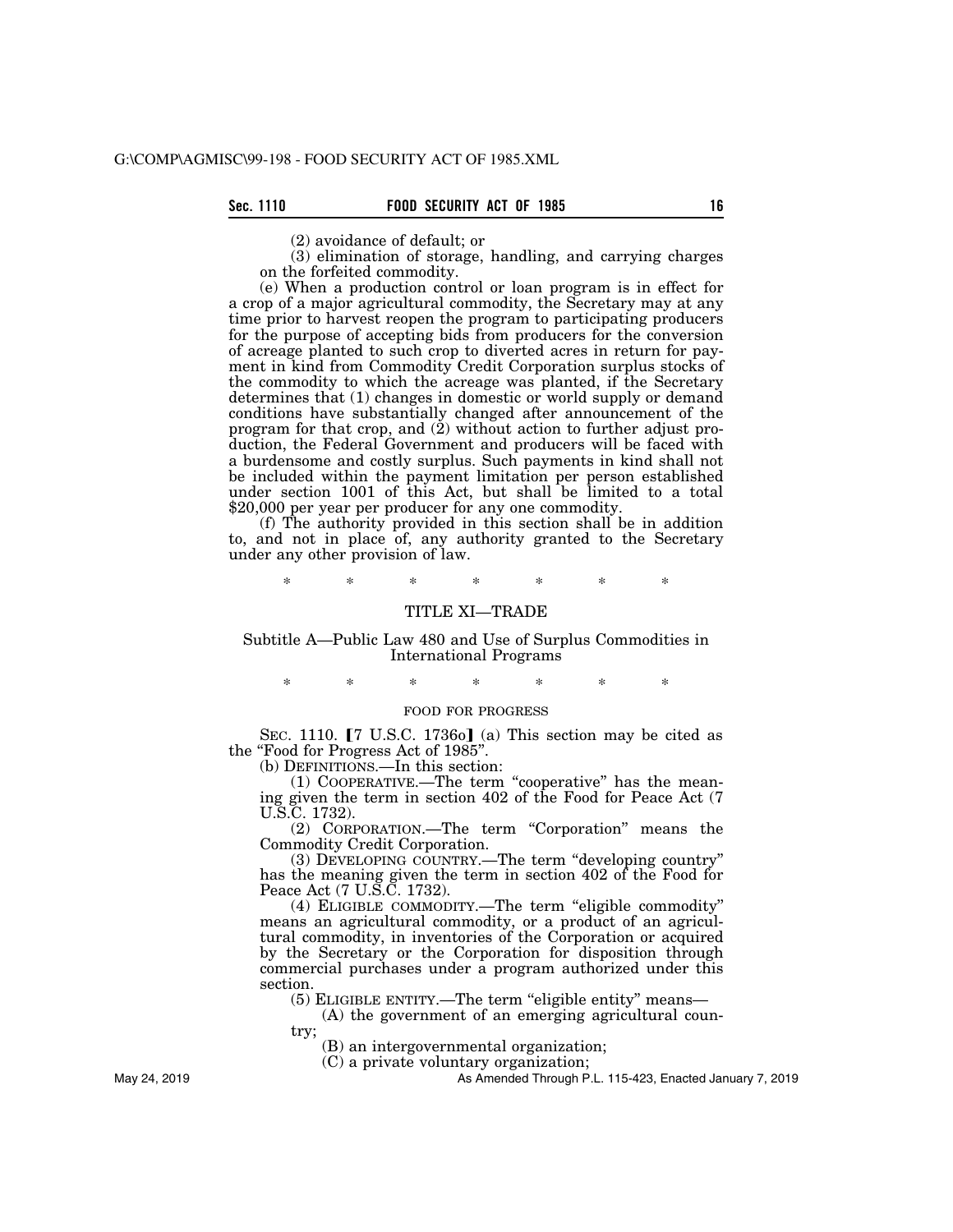(D) a nonprofit agricultural organization or cooperative;

(E) a nongovernmental organization;

(F) a college or university (as such terms are defined in section 1404(4) of the Food and Agriculture Act of 1977 (7 U.S.C. 3103(4)); and

(G) any other private entity.

(6) FOOD SECURITY.—The term ''food security'' means access by all people at all times to sufficient food and nutrition for a healthy and productive life.

(7) NONGOVERNMENTAL ORGANIZATION.—The term ''nongovernmental organization'' has the meaning given the term in section 402 of the Food for Peace Act (7 U.S.C. 1732).

(8) PRIVATE VOLUNTARY ORGANIZATION.—The term ''private voluntary organization'' has the meaning given the term in section 402 of the Food for Peace Act (7 U.S.C. 1732).

(9) PROGRAM.—The term ''program'' means a food assistance or development initiative proposed by an eligible entity and approved by the Secretary under this section.

(10) RATE OF RETURN.—For purposes of applying subsection (j)(3), the rate of return for an eligible commodity shall be equal to the proportion that—

(A) the proceeds eligible entities generate through monetization of such commodity, bears to

(B) the cost to the Federal Government to procure and ship the commodity to the country where it is monetized.

(11) SECRETARY.—The term ''Secretary'' means the Secretary of Agriculture.

(c) PROGRAM.—In order to use the food resources of the United States more effectively in support of developing countries, and countries that are emerging democracies that have made commitments to introduce or expand free enterprise elements in their agricultural economies through changes in commodity pricing, marketing, input availability, distribution, and private sector involvement, the Secretary shall enter into agreements with eligible entities to furnish to the countries eligible commodities made available under subsections (e) and (f).

(d) CONSIDERATION FOR AGREEMENTS.—In determining whether to enter into an agreement under this section, the Secretary shall consider whether a potential recipient country is committed to carry out, or is carrying out, policies that promote economic freedom, private, domestic production of eligible commodities for domestic consumption, and the creation and expansion of efficient domestic markets for the purchase and sale of such eligible commodities. Such policies may provide for, among other things—

(1) access, on the part of farmers in the country, to private, competitive markets for their products;

(2) market pricing of eligible commodities to foster adequate private sector incentives to individual farmers to produce food on a regular basis for the country's domestic needs;

(3) establishment of market-determined foreign exchange rates;

(4) timely availability of production inputs (such as seed, fertilizer, or pesticides) to farmers;

As Amended Through P.L. 115-423, Enacted January 7, 2019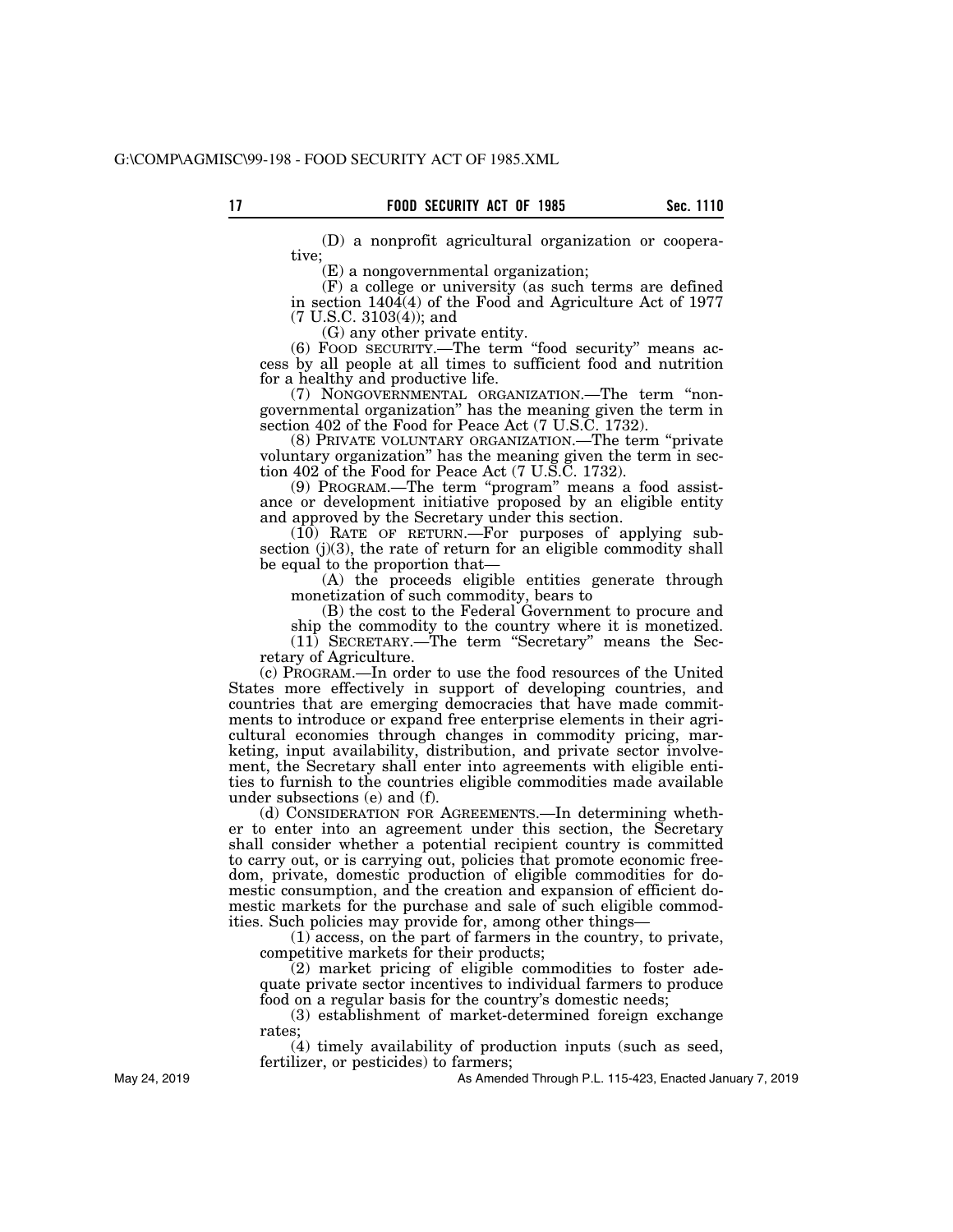(5) access to technologies appropriate to the level of agricultural development in the country; and

(6) construction of facilities and distribution systems necessary to handle perishable products.

(e) FUNDING OF ELIGIBLE COMMODITIES.—(1) The Corporation shall make available to the Secretary such eligible commodities as the Secretary may request for purposes of furnishing eligible commodities under this section.

(2) Notwithstanding any other provision of law, the Corporation may use funds appropriated to carry out title I of the Food for Peace Act in carrying out this section with respect to eligible commodities made available under that Act, and subsection (g) does not apply to eligible commodities furnished on a grant basis or on credit terms under that title.

(3) The Corporation may finance the sale and exportation of eligible commodities, made available under the Food for Peace Act, which are furnished under this section. Payment for eligible commodities made available under that Act which are purchased on credit terms under this section shall be on the same basis as the terms provided in section 106 of that Act.

(4) In the case of eligible commodities made available under the Food for Peace Act for purposes of this section, section 406 of that Act shall apply to eligible commodities furnished on a grant basis under this section and sections 402, 403(a), 403(c), and  $\overline{4}03(i)$ of that Act shall apply to all eligible commodities furnished under this section.

(5) NO EFFECT ON DOMESTIC PROGRAMS.—The Secretary shall not make an eligible commodity available for disposition under this section in any amount that will reduce the amount of the eligible commodity that is traditionally made available through donations to domestic feeding programs or agencies, as determined by the Secretary.

(f) PROVISION OF ELIGIBLE COMMODITIES TO DEVELOPING COUNTRIES.—(1) The Corporation may provide for—

(A) grants, or

(B) sales on credit terms,

of eligible commodities made available under section 416(b) of the Agricultural Act of 1949 for use in carrying out this section.

(2) In carrying out section 416(b) of the Agricultural Act of 1949, the Corporation may purchase eligible commodities for use under this section if—

(A) the Corporation does not hold stocks of such eligible commodities; or

(B) Corporation stocks are insufficient to satisfy commitments made in agreements entered into under this section and such eligible commodities are needed to fulfill such commitments.

(3) No funds of the Corporation in excess of \$40,000,000 (exclusive of the cost of eligible commodities) may be used for each of fiscal years 1996 through 2023 to carry out this section with respect to eligible commodities made available under section 416(b) of the Agricultural Act of 1949 unless authorized in advance in appropriation Acts.

May 24, 2019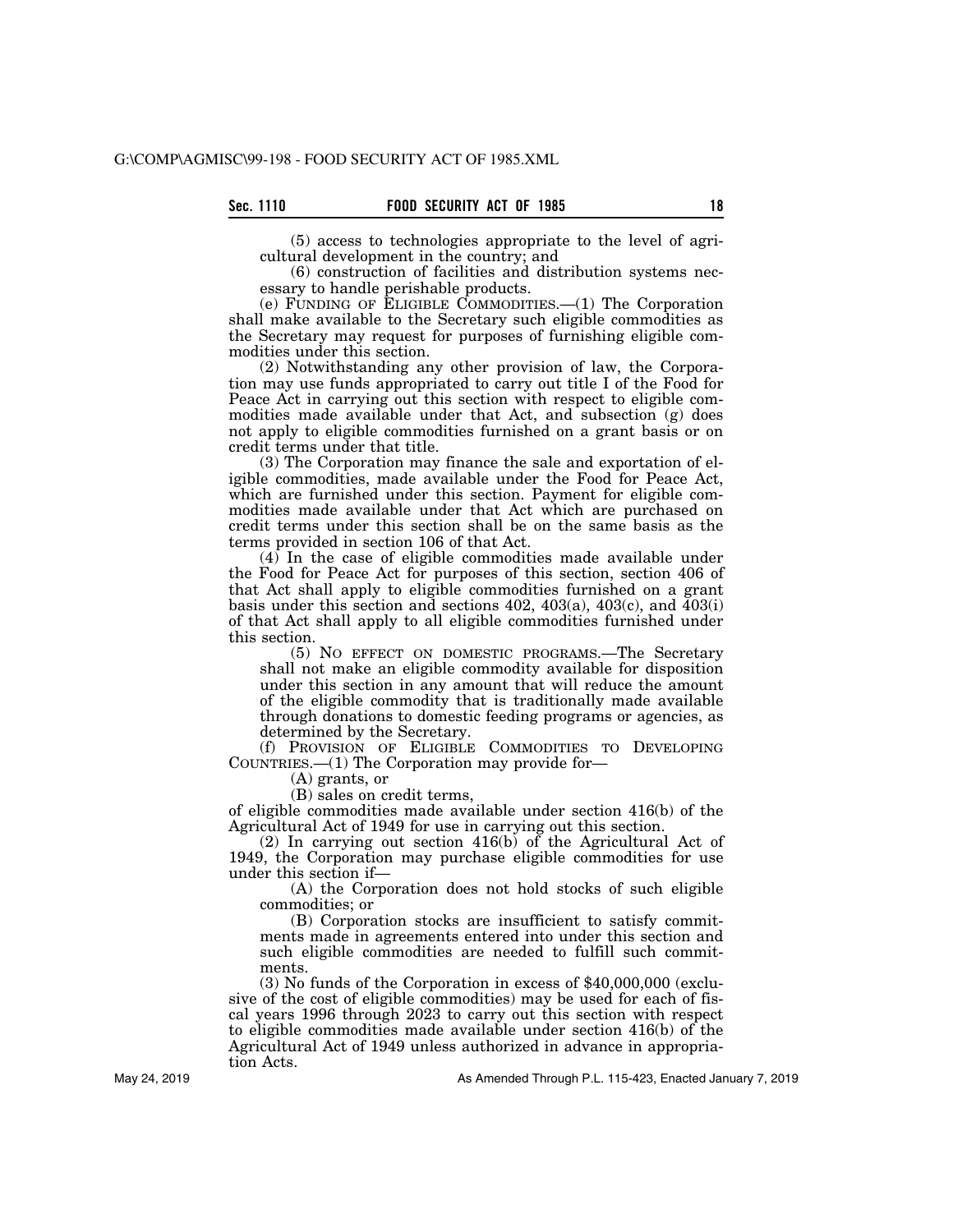(4) The cost of eligible commodities made available under section 416(b) of the Agricultural Act of 1949 which are furnished under this section, and the expenses incurred in connection with furnishing such eligible commodities, shall be in addition to the level of assistance programmed under the Food for Peace Act and may not be considered expenditures for international affairs and finance.

(5) SALE PROCEDURE.—In making sales of eligible commodities under this section, the Secretary shall follow the sale procedure described in section 403(l) of the Food for Peace Act.

(g) MINIMUM TONNAGE.—Subject to subsection (f)(3), not less than 400,000 metric tons of eligible commodities may be provided under this section for the program for each of fiscal years 2002 through 2023.

(h) PROHIBITION ON RESALE OR TRANSSHIPMENT OF ELIGIBLE COMMODITIES.—An agreement entered into under this section shall prohibit the resale or transshipment of the eligible commodities provided under the agreement to other countries.

(i) DISPLACEMENT OF UNITED STATES COMMERCIAL SALES.—In entering into agreements under this section, the Secretary shall take reasonable steps to avoid displacement of any sales of United States commodities that would otherwise be made to such countries.

(j) MULTICOUNTRY OR MULTIYEAR BASIS.— (1) IN GENERAL.—In carrying out this section, the Secretary, on request and subject to the availability of eligible commodities, is encouraged to approve agreements that provide for eligible commodities to be made available for distribution or sale by the recipient on a multicountry or multiyear basis if the agreements otherwise meet the requirements of this section.

(2) DEADLINE FOR PROGRAM ANNOUNCEMENTS.—Before the beginning of any fiscal year, the Secretary shall, to the maximum extent practicable—

(A) make all determinations concerning program agreements and resource requests for programs under this section; and

(B) announce those determinations.

(3) REPORT.—Not later than April 1 of each fiscal year, the Secretary shall submit to the Committee on Agriculture of the House of Representatives and the Committee on Agriculture, Nutrition, and Forestry of the Senate—

(A) a list of programs, countries, and eligible commodities, and the total amount of funds for transportation and administrative costs, approved during the prior fiscal year under this section;

(B) a description of the actual rate of return for each commodity made available under this section for the previous fiscal year including—

> (i) factors that influenced the rate of return; and (ii) with respect to the commodity, the costs of

bagging or further processing, ocean transportation, inland transportation, storage costs, and any other information that the Secretary determines to be necessary; and

As Amended Through P.L. 115-423, Enacted January 7, 2019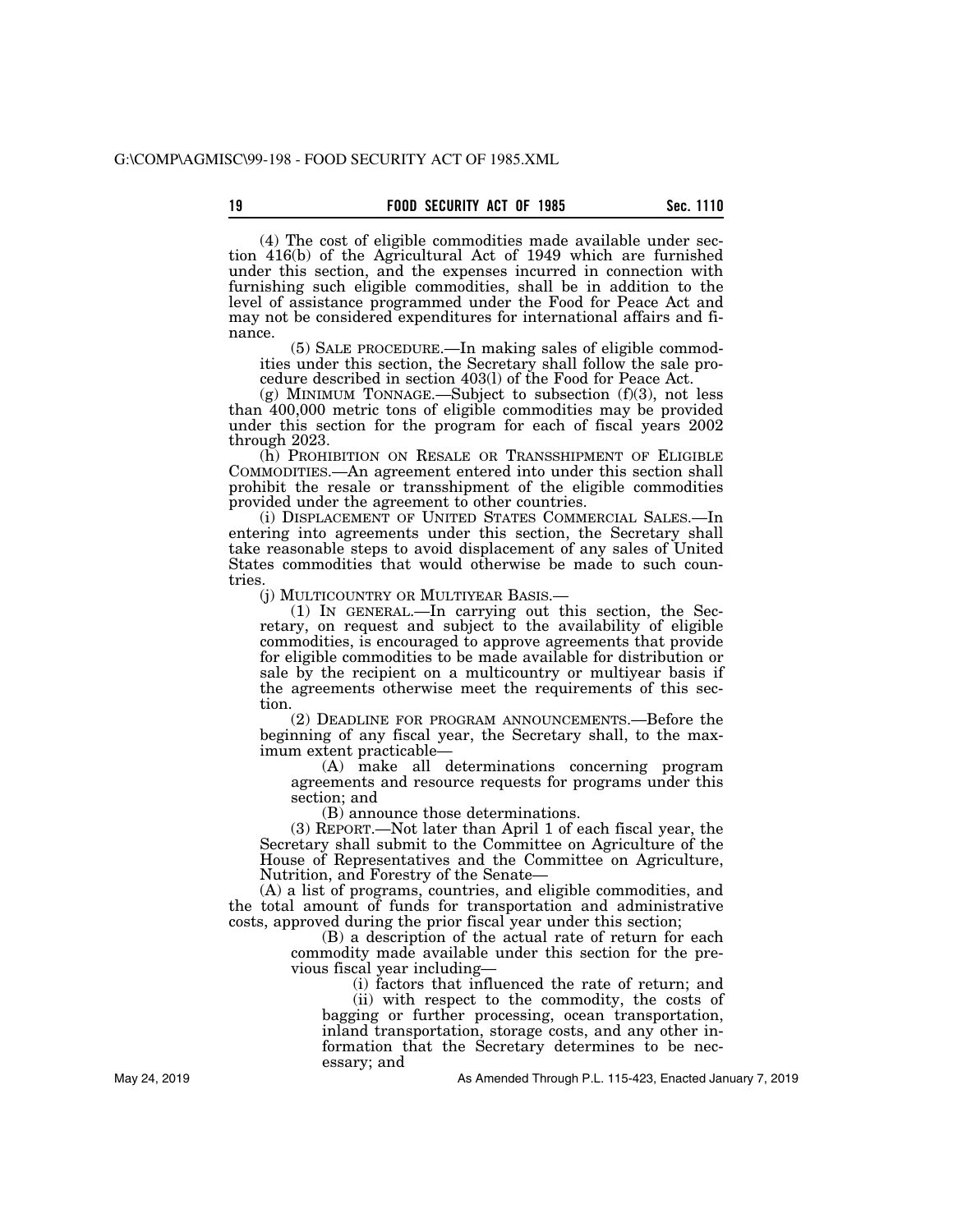(C) for each instance in which a commodity was made available under this section at a rate of return less than 70 percent, an explanation for the rate of return realized.

(k) EFFECTIVE AND TERMINATION DATES.—This section shall be effective during the period beginning October 1, 1985, and ending December 31,  $\tilde{20}$ 23.

(l) ADMINISTRATIVE EXPENSES.—(1) To enhance the development of private sector agriculture in countries receiving assistance under this section the Secretary may, in each of the fiscal years 1996 through 2023, use in addition to any amounts or eligible commodities otherwise made available under this section for such activities, not to exceed \$15,000,000 (or, in the case of fiscal year 1999, \$12,000,000) of Corporation funds (or eligible commodities of an equal value owned by the Corporation), to provide assistance in the administration, sale, and monitoring of food assistance programs, and to provide technical assistance for monetization programs, to strengthen private sector agriculture in recipient countries.

(2) To carry out this subsection, the Secretary may provide eligible commodities under agreements entered into under this section in a manner that uses the commodity transaction as a means of developing in the recipient countries a competitive private sector that can provide for the importation, transportation, storage, marketing and distribution of such eligible commodities.

(3) The Secretary may use the assistance provided under this subsection and proceeds derived from the sale of eligible commodities under paragraph (2) to design, monitor, and administer activities undertaken with such assistance, for the purpose of strengthening or creating the capacity of recipient country private enterprises to undertake commercial transactions, with the overall goal of increasing potential markets for United States agricultural eligible commodities.

(4) HUMANITARIAN OR DEVELOPMENT PURPOSES.—The Secretary may authorize the use of proceeds to pay the costs incurred by an eligible entity under this section for—

(A)(i) programs targeted at hunger and malnutrition; or

(ii) development programs involving food security;

(B) transportation, storage, and distribution of eligible

commodities provided under this section; and

(C) administration, sales, monitoring, and technical assistance.

(m) SECRETARIAL APPROVAL.—In carrying out this section, the Secretary shall approve, as determined appropriate by the Secretary, agreements with agricultural trade organizations, intergovernmental organizations, private voluntary organizations, and cooperatives that provide for—

(1) the sale of eligible commodities, including the marketing of these eligible commodities through the private sector; and

(2) the use of the proceeds generated in the humanitarian and development programs of such agricultural trade organizations, intergovernmental organizations, private voluntary organizations, and cooperatives.

As Amended Through P.L. 115-423, Enacted January 7, 2019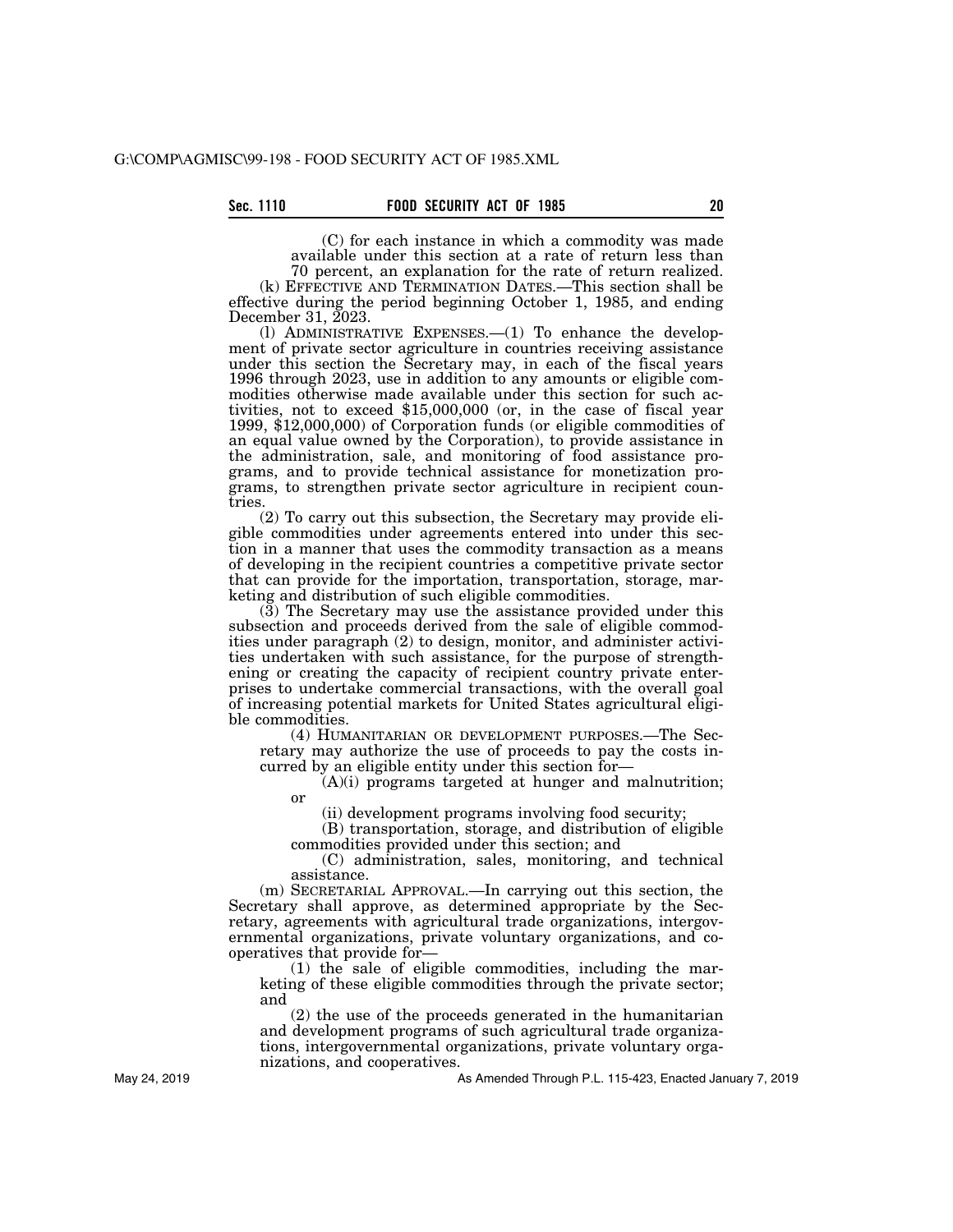(n) PROGRAM MANAGEMENT.— (1) IN GENERAL.—The Secretary shall ensure, to the maximum extent practicable, that each eligible entity participating in 1 or more programs under this section—

(A) uses eligible commodities made available under this section—

(i) in an effective manner;

(ii) in the areas of greatest need; and

(iii) in a manner that promotes the purposes of this section;

(B) in using eligible commodities, assesses and takes into account the needs of recipient countries and the target populations of the recipient countries;

(C) works with recipient countries, and indigenous institutions or groups in recipient countries, to design and carry out mutually acceptable programs authorized under this section; and

(D) monitors and reports on the distribution or sale of eligible commodities provided under this section using methods that, as determined by the Secretary, facilitate accurate and timely reporting.

(2) REQUIREMENTS.— (A) IN GENERAL.—Not later than 270 days after the date of enactment of this paragraph, the Secretary shall review and, as necessary, make changes in regulations and internal procedures designed to streamline, improve, and clarify the application, approval, and implementation processes pertaining to agreements under this section.

(B) CONSIDERATIONS.—In conducting the review, the Secretary shall consider—

(i) revising procedures for submitting proposals;

(ii) developing criteria for program approval that separately address the objectives of the program;

(iii) pre-screening organizations and proposals to ensure that the minimum qualifications are met;

(iv) implementing e-government initiatives and otherwise improving the efficiency of the proposal submission and approval processes;

(v) upgrading information management systems;

(vi) improving commodity and transportation procurement processes; and

(vii) ensuring that evaluation and monitoring methods are sufficient.

(C) CONSULTATIONS.—Not later than 1 year after the date of enactment of this paragraph, the Secretary shall consult with the Committee on Agriculture, and the Committee on International Relations, of the House of Representatives and the Committee on Agriculture, Nutrition, and Forestry of the Senate on changes made in regulations and procedures.

(3) REPORTS.—Each eligible entity that enters into an agreement under this section shall submit to the Secretary, at such time as the Secretary may request, a report containing such information as the Secretary may request relating to the

As Amended Through P.L. 115-423, Enacted January 7, 2019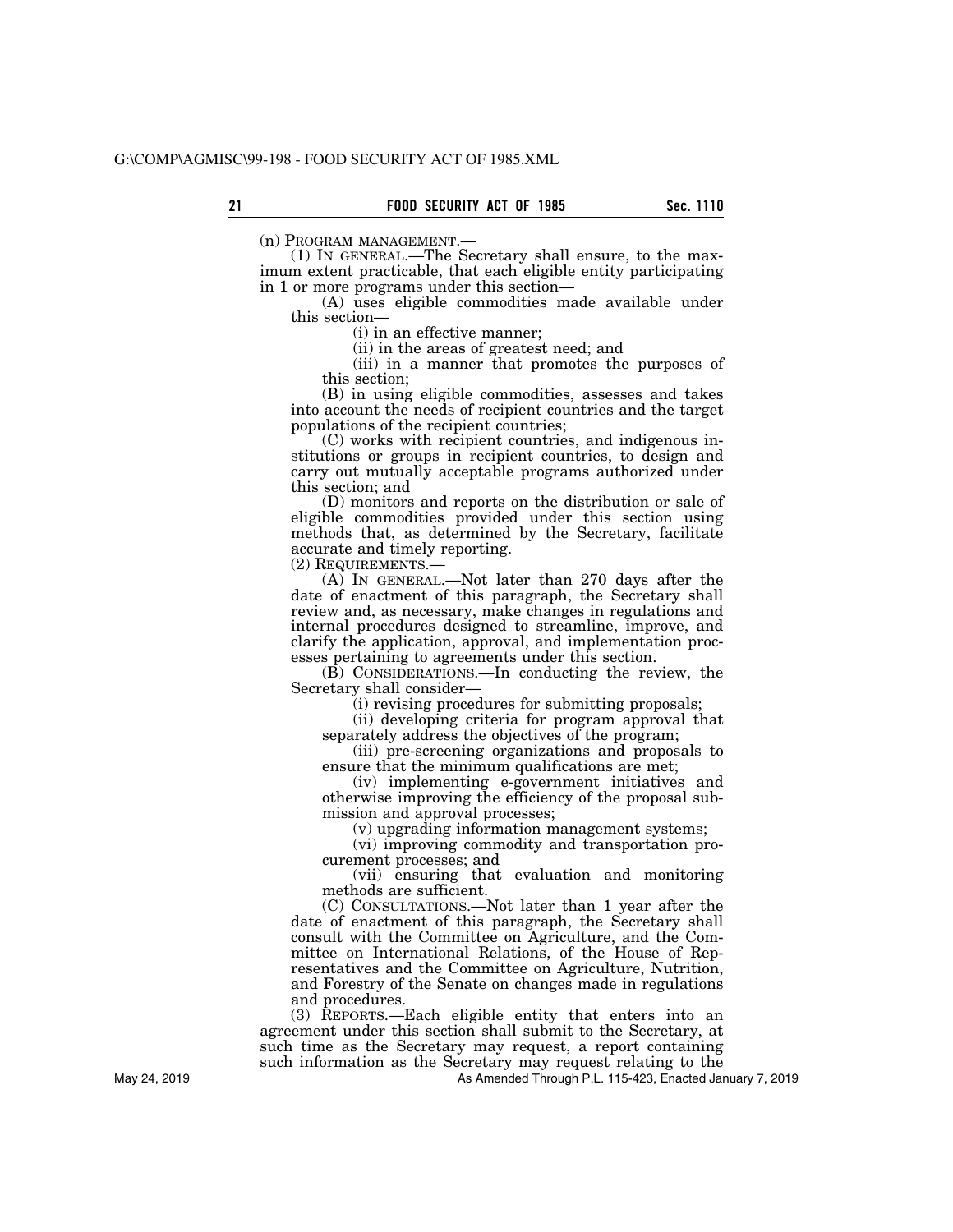use of eligible commodities and funds furnished to the eligible entity under this section.

(o) PRIVATE VOLUNTARY ORGANIZATIONS AND OTHER PRIVATE ENTITIES.—In entering into agreements described in subsection (c), the Secretary—

(1) shall enter into agreements with eligible entities described in subparagraphs  $(C)$  and  $(G)$  of subsection  $(b)(5)$ ; and

(2) shall not discriminate against such eligible entities.

(p) PILOT AGREEMENTS.— (1) IN GENERAL.—For each of fiscal years 2019 through 2023, subject to the availability of appropriations pursuant to the authorization in paragraph (3), the Secretary shall enter into 1 or more pilot agreements with 1 or more eligible entities through which the Secretary shall provide financial assistance to the eligible entities to carry out activities consistent with subsection  $(l)(4)(A)$ .

(2) REPORT REQUIRED.—In each of fiscal years 2020 through 2024, the Secretary shall submit to the Committee on Agriculture of the House of Representatives and Committee on Agriculture, Nutrition, and Forestry of the Senate a report describing, with respect to the previous fiscal year—

(A) the amount provided to eligible entities under each pilot agreement pursuant to paragraph (1) and how the funds were used;

(B) the activities carried out under each pilot agreement;

(C) the number of direct and indirect beneficiaries of those activities; and

(D) the effectiveness of the pilot agreements, including as applicable the impact on food security and agricultural productivity.

(3) AUTHORIZATION OF APPROPRIATIONS.—There is authorized to be appropriated to carry out pilot agreements pursuant to this subsection \$10,000,000 for each of fiscal years 2019 through 2023.

SPECIAL ASSISTANT FOR AGRICULTURAL TRADE AND FOOD AID

SEC. 1113.  $[7 \text{ U.S.C. } 1736-1]$  (a) The President shall appoint a Special Assistant to the President for Agricultural Trade and Food Assistance (hereinafter in this section referred to as the ''Special Assistant''). The President shall appoint the initial Special Assistant not later than May 1, 1986.

(b) The Special Assistant shall serve in the Executive Office of the President.

(c) The Special Assistant shall—

(1) assist and advise the President in order to improve and enhance food assistance programs carried out in the United States and foreign countries;

(2) be available to receive suggestions and complaints concerning the implementation of United States food aid and agricultural export programs anywhere in the United States Government and provide prompt responses thereto, including expediting the program implementation in any instances in which there is unreasonable delay;

As Amended Through P.L. 115-423, Enacted January 7, 2019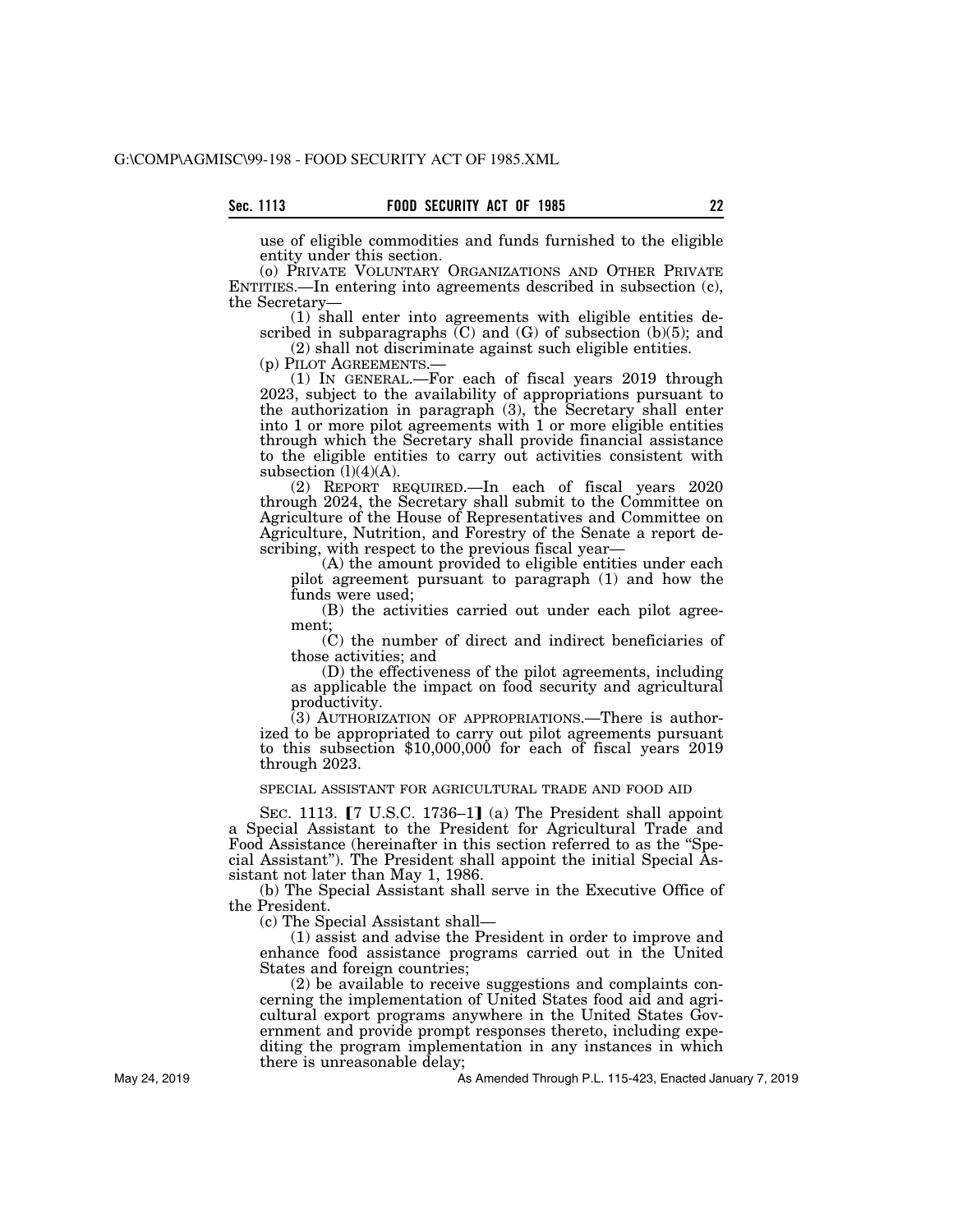(3) make recommendations to the President on means to coordinate and streamline the manner in which food assistance programs are carried out by the Department of Agriculture and the Agency for International Development, in order to improve their overall effectiveness;

(4) make recommendations to the President on measures to be taken to increase use of United States agricultural commodities and the products thereof through food assistance programs;

(5) advise the President on agricultural trade;

(6) advise the President on the Food for Progress Program and expedite its implementation;

(7) serve as a member of the Development Coordination Committee and the Food Aid Subcommittee of such Committee;

(8) advise departments and agencies of the Federal Government on their policy guidelines on basic issues of food assistance policy to the extent necessary to assure the coordination of food assistance programs, consistent with law, and with the advice of such Subcommittee; and

(9) submit a report to the President and Congress each year through 1990 containing—

(A) a global analysis of world food needs and production; and

(B) a detailed plan for using available export and food aid authorities to increase United States agricultural exports to those targeted countries.

(d) Compensation for the Special Assistant shall be fixed by the President at an annual rate of basic pay of not less than the rate applicable to positions in level III of the Executive Schedule.

\* \* \* \* \* \* \*

Subtitle B—Maintenance and Development of Export Markets

\* \* \* \* \* \* \*

# TRADE POLICY DECLARATION

SEC. 1121.  $[7 \text{ U.S.C. } 1736p]$  It is hereby declared to be the agricultural trade policy of the United States to—

(1) be the premier supplier of agricultural and food products to world markets and expand exports of high value products;

(2) support the principle of free trade and the promotion of fair trade in agricultural commodities and products;

(3) cooperate fully in all efforts to negotiate with foreign countries further reductions in tariff and nontariff barriers to trade, including sanitary and phytosanitary measures and trade-distorting subsidies;

(4) aggressively counter unfair foreign trade practices as a means of encouraging fairer trade;

(5) remove foreign policy constraints to maximize United States economic interests through agricultural trade; and

(6) provide for consideration of United States agricultural trade interests in the design of national fiscal and monetary

As Amended Through P.L. 115-423, Enacted January 7, 2019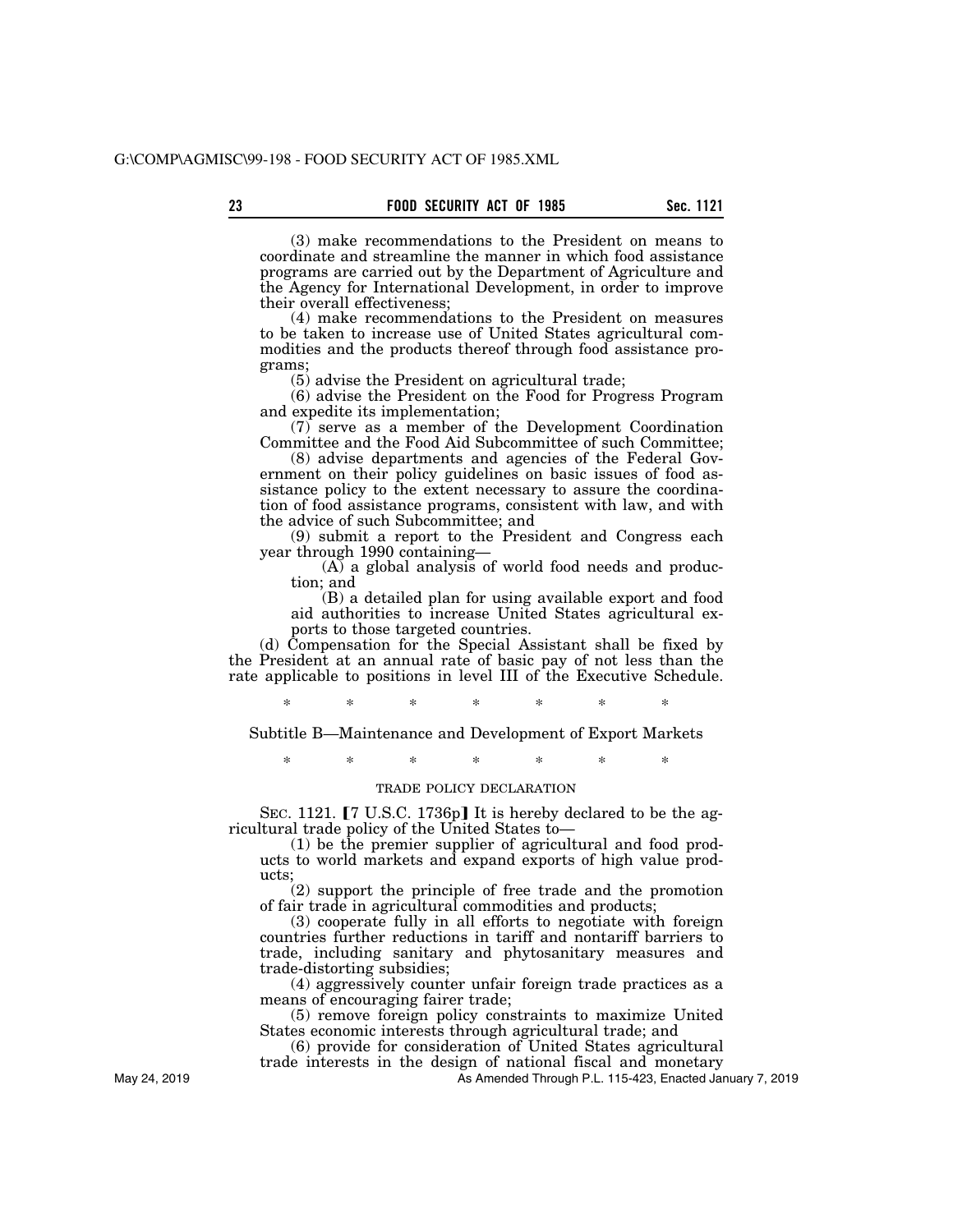policy that may foster continued strength in the value of the dollar.

\* \* \* \* \* \* \*

**SEC. 1123. [7 U.S.C. 1736r] TRADE NEGOTIATIONS POLICY.** 

(a) FINDINGS.—Congress finds that—

(1) on a level playing field, United States producers are the most competitive suppliers of agricultural products in the world;

(2) exports of United States agricultural products accounted for \$54,000,000,000 in 1995, contributing a net \$24,000,000,000 to the merchandise trade balance of the United States and supporting approximately 1,000,000 jobs;

(3) increased agricultural exports are critical to the future of the farm, rural, and overall United States economy, but the opportunities for increased agricultural exports are limited by the unfair subsidies of the competitors of the United States, and a variety of tariff and nontariff barriers to highly competitive United States agricultural products;

(4) international negotiations can play a key role in breaking down barriers to United States agricultural exports;

(5) the Uruguay Round Agreement on Agriculture made significant progress in the attainment of increased market access opportunities for United States exports of agricultural products, for the first time—

(A) restraining foreign trade-distorting domestic support and export subsidy programs; and

(B) developing common rules for the application of sanitary and phytosanitary restrictions;

that should result in increased exports of United States agricultural products, jobs, and income growth in the United States;

(6) the Uruguay Round Agreement on Agriculture did not succeed in completely eliminating trade distorting domestic support and export subsidies by—

(A) allowing the European Union to continue unreasonable levels of spending on export subsidies; and

(B) failing to discipline monopolistic state trading entities, such as the Canadian Wheat Board, that use nontransparent and discriminatory pricing as a hidden de facto export subsidy;

(7) during the period 1996 through 2002, there will be several opportunities for the United States to negotiate fairer trade in agricultural products, including further negotiations under the World Trade Organization, and steps toward possible free trade agreements of the Americas and Asian-Pacific Economic Cooperation (APEC); and

(8) the United States should aggressively use these opportunities to achieve more open and fair opportunities for trade in agricultural products.

(b) GOALS OF THE UNITED STATES IN AGRICULTURAL TRADE NE-GOTIATIONS.—The objectives of the United States with respect to future negotiations on agricultural trade include—

As Amended Through P.L. 115-423, Enacted January 7, 2019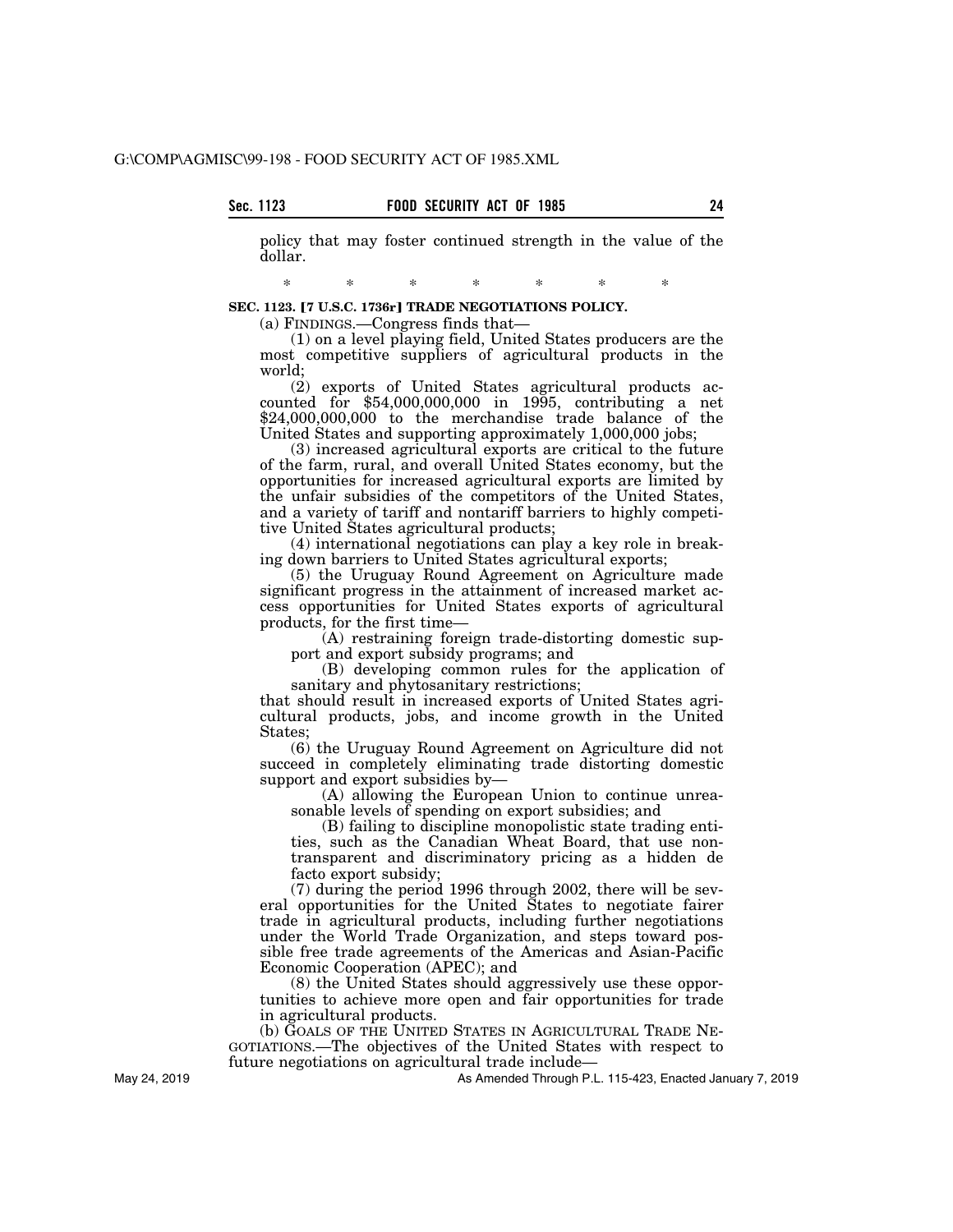(1) increasing opportunities for United States exports of agricultural products by eliminating tariff and nontariff barriers to trade;

(2) leveling the playing field for United States producers of agricultural products by limiting per unit domestic production supports to levels that are no greater than those available in the United States;

(3) ending the practice of export dumping by eliminating all trade distorting export subsidies and disciplining state trading entities so that they do not (except in cases of bona fide food aid) sell in foreign markets at prices below domestic market prices or prices below their full costs of acquiring and delivering agricultural products to the foreign markets; and

(4) encouraging government policies that avoid price-depressing surpluses.

\* \* \* \* \* \* \*

## COOPERATOR MARKET DEVELOPMENT PROGRAM

SEC. 1126.  $\lceil 7 \rceil$  U.S.C. 1736u] (a) It is the sense of Congress that the cooperator market development program of the Foreign Agricultural Service should be continued to help develop new markets and expand and maintain existing markets for United States agricultural commodities, using nonprofit agricultural trade organizations to the maximum extent practicable.

(b) The cooperator market development program shall be exempt from the requirements of Circular A 110 issued by the Office of Management and Budget.

\* \* \* \* \* \* \*

Subtitle E—Trade Practices

\* \* \* \* \* \* \*

## EXPORT SALES OF DAIRY PRODUCTS

SEC. 1163. **[7 U.S.C. 1731 note; Public Law 99–198]** (a) In each fiscal year, the Secretary of Agriculture may sell dairy products for export, at such prices as the Secretary determines appropriate, in a quantity and allocated as determined by the Secretary, consistent with the obligations undertaken by the United States set forth in the Uruguay Round Agreements, if the disposition of the commodities will not interfere with the usual marketings of the United States nor disrupt world prices of agricultural commodities and patterns of commercial trade.

(b) Such sales shall be made through the Commodity Credit Corporation under existing authority available to the Secretary or the Commodity Credit Corporation.

(c) Through September 30, 1995, the Secretary shall report semi-annually to the Committee on Agriculture of the House of Representatives and the Committee on Agriculture, Nutrition, and Forestry of the Senate on the volume of sales made under this section.

\* \* \* \* \* \* \*

As Amended Through P.L. 115-423, Enacted January 7, 2019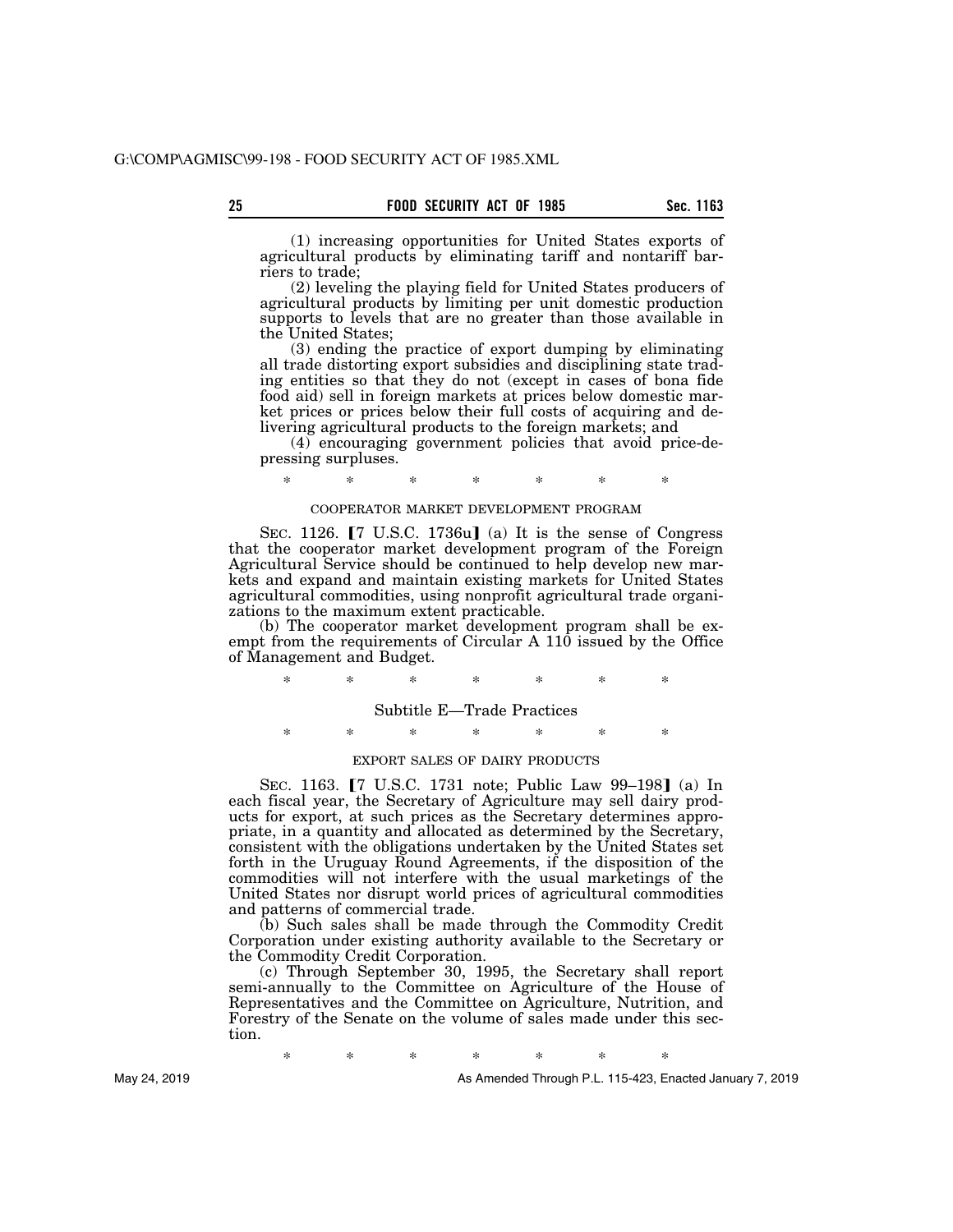# TITLE XII—CONSERVATION 4

## SUBTITLE A—DEFINITIONS

# DEFINITIONS

SEC. 1201.  $[16 \text{ U.S.C. } 3801]$  (a) For purposes of subtitles A through I:

(1) The term ''agricultural commodity'' means—

(A) any agricultural commodity planted and produced in a State by annual tilling of the soil, including tilling by one-trip planters; or

(B) sugarcane planted and produced in a State.

(2) BEGINNING FARMER OR RANCHER.—The term ''beginning farmer or rancher'' has the meaning given the term in section 343(a)(8) of the Consolidated Farm and Rural Development Act (7 U.S.C. 1991(a)(8)).

(3) CONSERVATION PLAN.—The term ''conservation plan'' means the document that—

(A) applies to highly erodible cropland;

(B) describes the conservation system applicable to the highly erodible cropland and describes the decisions of the person with respect to location, land use, tillage systems, and conservation treatment measures and schedule; and

(C) is approved by the local soil conservation district, in consultation with the local committees established under section 8(b)(5) of the Soil Conservation and Domestic Allotment Act (16 U.S.C. 590h(b)(5)) and the Secretary, or by the Secretary.

(4) CONSERVATION SYSTEM.—The term ''conservation system'' means a combination of 1 or more conservation measures or management practices that—

(A) are based on local resource conditions, available conservation technology, and the standards and guidelines contained in the Natural Resources Conservation Service field office technical guides; and

(B) are designed to achieve, in a cost effective and technically practicable manner, a substantial reduction in soil erosion or a substantial improvement in soil conditions on a field or group of fields containing highly erodible cropland when compared to the level of erosion or soil conditions that existed before the application of the conservation measures and management practices.

(5) The term ''conservation district'' means any district or unit of State or local government formed under State or territorial law for the express purpose of developing and carrying out a local soil and water conservation program. Such district or unit of government may be referred to as a ''conservation district", "soil conservation district", "soil and water conserva-

<sup>&</sup>lt;sup>4</sup> Section 2903(a) of the Food, Conservation, and Energy Act of 2008 (P.L. 110–246; 122 Stat. 1819) provided: "Except as otherwise provided by an amendment made by this title, the Secretary of Agriculture shall continue the program or activity.''.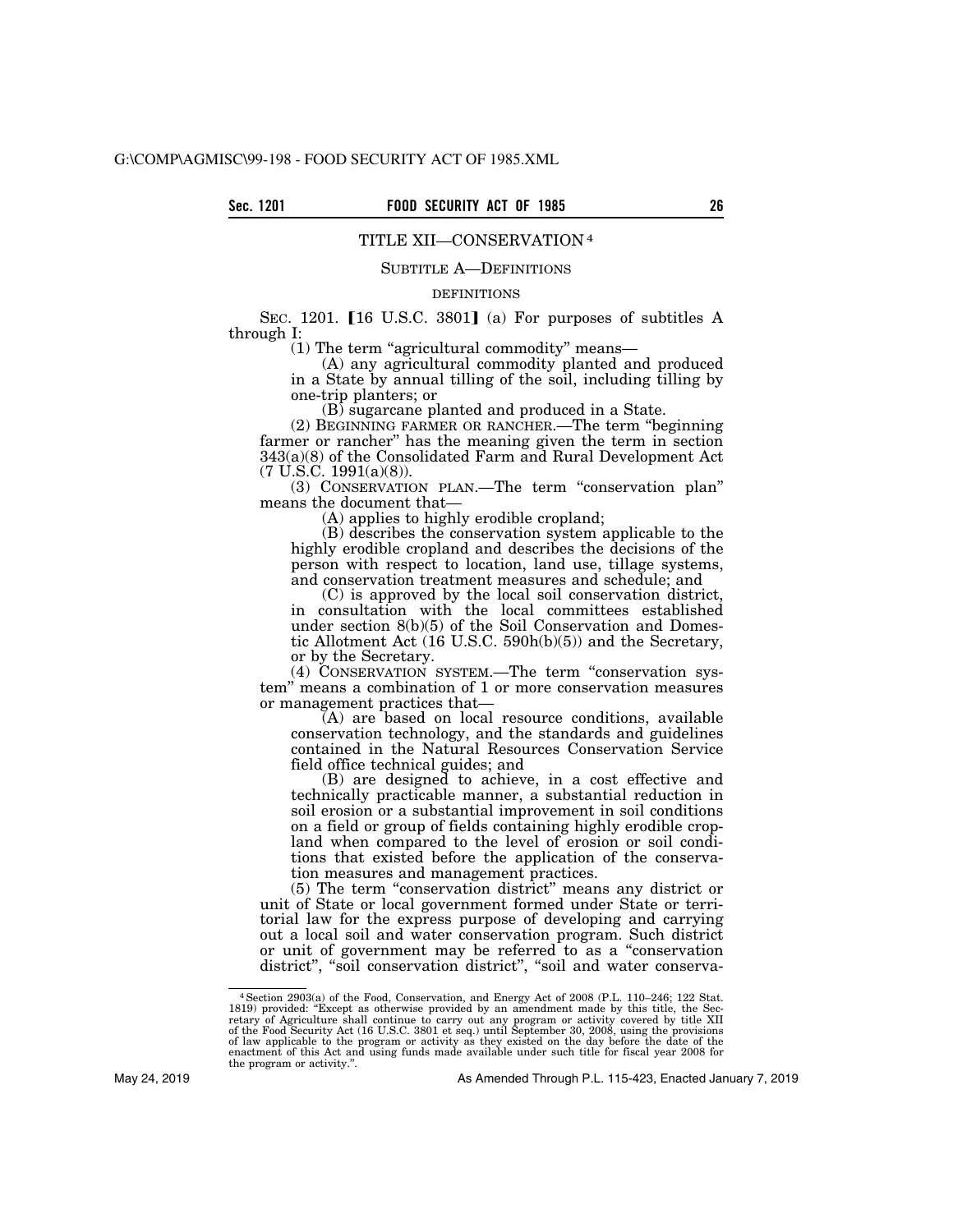tion district'', ''resource conservation district'', ''natural resource district", "land conservation committee", or a similar name.

(6) The term ''cost sharing payment'' means a payment made by the Secretary to an owner or operator of a farm or ranch containing highly erodible cropland under the provisions of section 1234 (b) of this Act.

(7)(A) The term ''converted wetland'' means wetland that has been drained, dredged, filled, leveled, or otherwise manipulated (including any activity that results in impairing or reducing the flow, circulation, or reach of water) for the purpose or to have the effect of making the production of an agricultural commodity possible if—

(i) such production would not have been possible but for such action; and

(ii) before such action—

(I) such land was wetland; and

(II) such land was neither highly erodible land nor highly erodible cropland.

(B) Wetland shall not be considered converted wetland if production of an agricultural commodity on such land during a crop year—

(i) is possible as a result of a natural condition, such as drought; and

(ii) is not assisted by an action of the producer that destroys natural wetland characteristics.

(8) FARM.—The term "farm" means a farm that—

(A) is under the general control of one operator;

(B) has one or more owners;

(C) consists of one or more tracts of land, whether or not contiguous;

(D) is located within a county or region, as determined by the Secretary; and

(E) may contain lands that are incidental to the production of perennial crops, including conserving uses, forestry, and livestock, as determined by the Secretary.

(9) FIELD.—The term ''field'' means a part of a farm that is separated from the balance of the farm by permanent boundaries such as fences, roads, permanent waterways, or other similar features. At the option of the owner or operator of the farm, croplines may also be used to delineate a field if farming practices make it probable that the croplines are not subject to change. Any highly erodible land on which an agricultural commodity is produced after December 23, 1985, and that is not exempt under section 1212, shall be considered as part of the field in which the land was included on December 23, 1985, unless the owner and Secretary agree to modification of the boundaries of the field to carry out this title.

(10) The term ''highly erodible cropland'' means highly erodible land that is in cropland use, as determined by the Secretary.

 $(11)(A)$  The term "highly erodible land" means land—

(i) that is classified by the Soil Conservation Service

as class IV, VI, VII, or VIII land under the land capability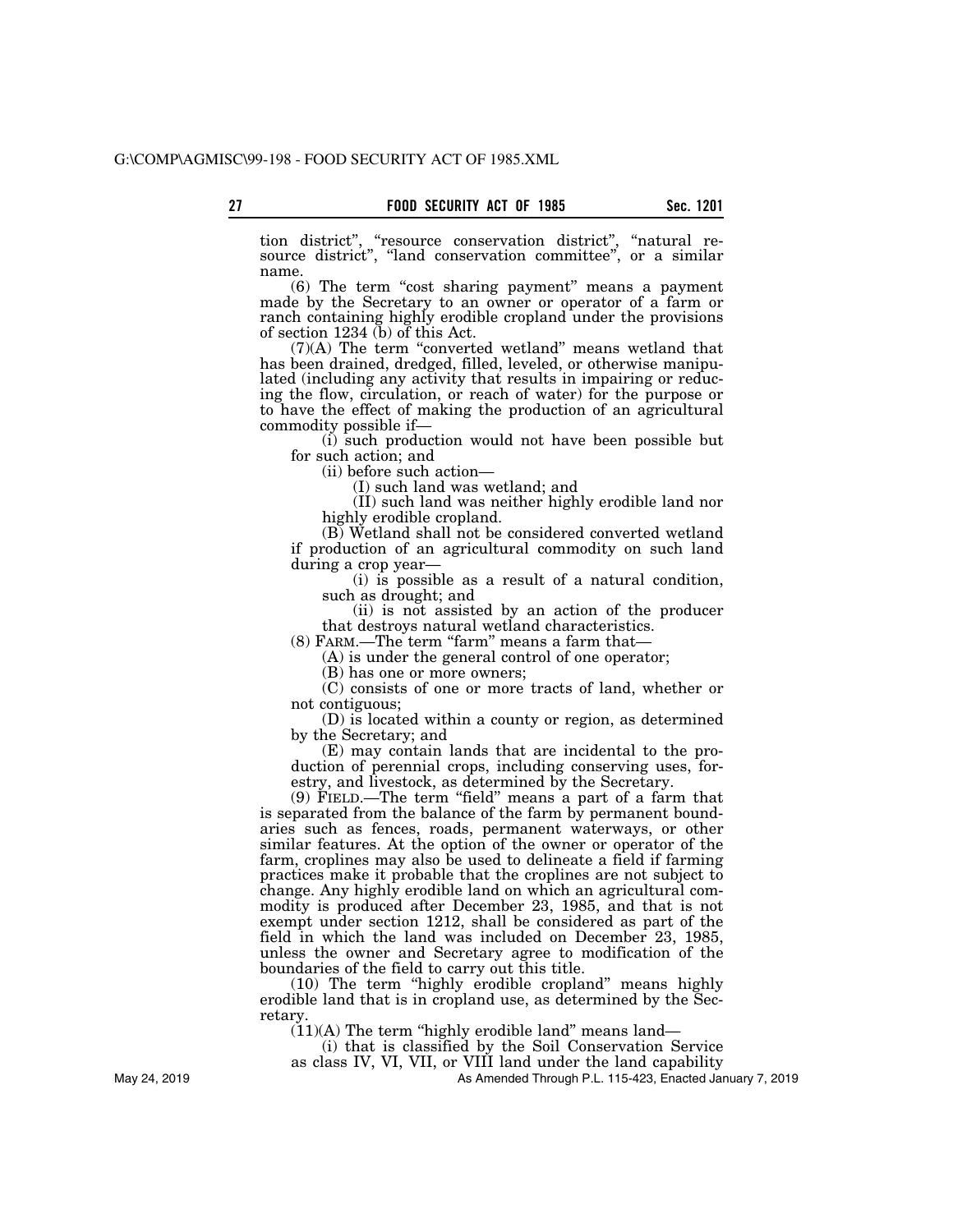classification system in effect on the date of the enactment of this Act; or

(ii) that has, or that if used to produce an agricultural commodity, would have an excessive average annual rate of erosion in relation to the soil loss tolerance level, as established by the Secretary, and as determined by the Secretary through application of factors from the universal soil loss equation and the wind erosion equation, including factors for climate, soil erodibility, and field slope.

(B) For purposes of this paragraph, the land capability class or rate of erosion for a field shall be that determined by the Secretary to be the predominant class or rate of erosion under regulations issued by the Secretary.

 $(C)$  EQUATIONS.—Not later than 60 days after the date of enactment of this subparagraph, the Secretary shall publish in the Federal Register the universal soil loss equation and wind erosion equation used by the Department of Agriculture as of that date. The Secretary may not change the equations after that date except following notice and comment in a manner consistent with section 553 of title 5, United States Code.

(12) The term ''hydric soil'' means soil that, in its undrained condition, is saturated, flooded, or ponded long enough during a growing season to develop an anaerobic condition that supports the growth and regeneration of hydrophytic vegetation.

(13) The term ''hydrophytic vegetation'' means a plant growing in—

(A) water; or

(B) a substrate that is at least periodically deficient in oxygen during a growing season as a result of excessive water content.

(14) INDIAN TRIBE.—The term ''Indian tribe'' has the meaning given the term in section 4(e) of the Indian Self-Determination and Education Assistance Act (25 U.S.C. 450b(e)).

(15) The term ''in-kind commodities'' means commodities that are normally produced on land that is the subject of an agreement entered into under subtitle D.

(16) INTEGRATED PEST MANAGEMENT.—The term ''integrated pest management'' means a sustainable approach to managing pests by combining biological, cultural, physical, and chemical tools in a way that minimizes economic, health, and environmental risks.

(17) LIVESTOCK.—The term ''livestock'' means all animals raised on farms, as determined by the Secretary.

(18) NONINDUSTRIAL PRIVATE FOREST LAND.—The term "nonindustrial private forest land" means rural land, as determined by the Secretary, that—

(A) has existing tree cover or is suitable for growing trees; and

(B) is owned by any nonindustrial private individual, group, association, corporation, Indian tribe, or other private legal entity that has definitive decisionmaking authority over the land.

As Amended Through P.L. 115-423, Enacted January 7, 2019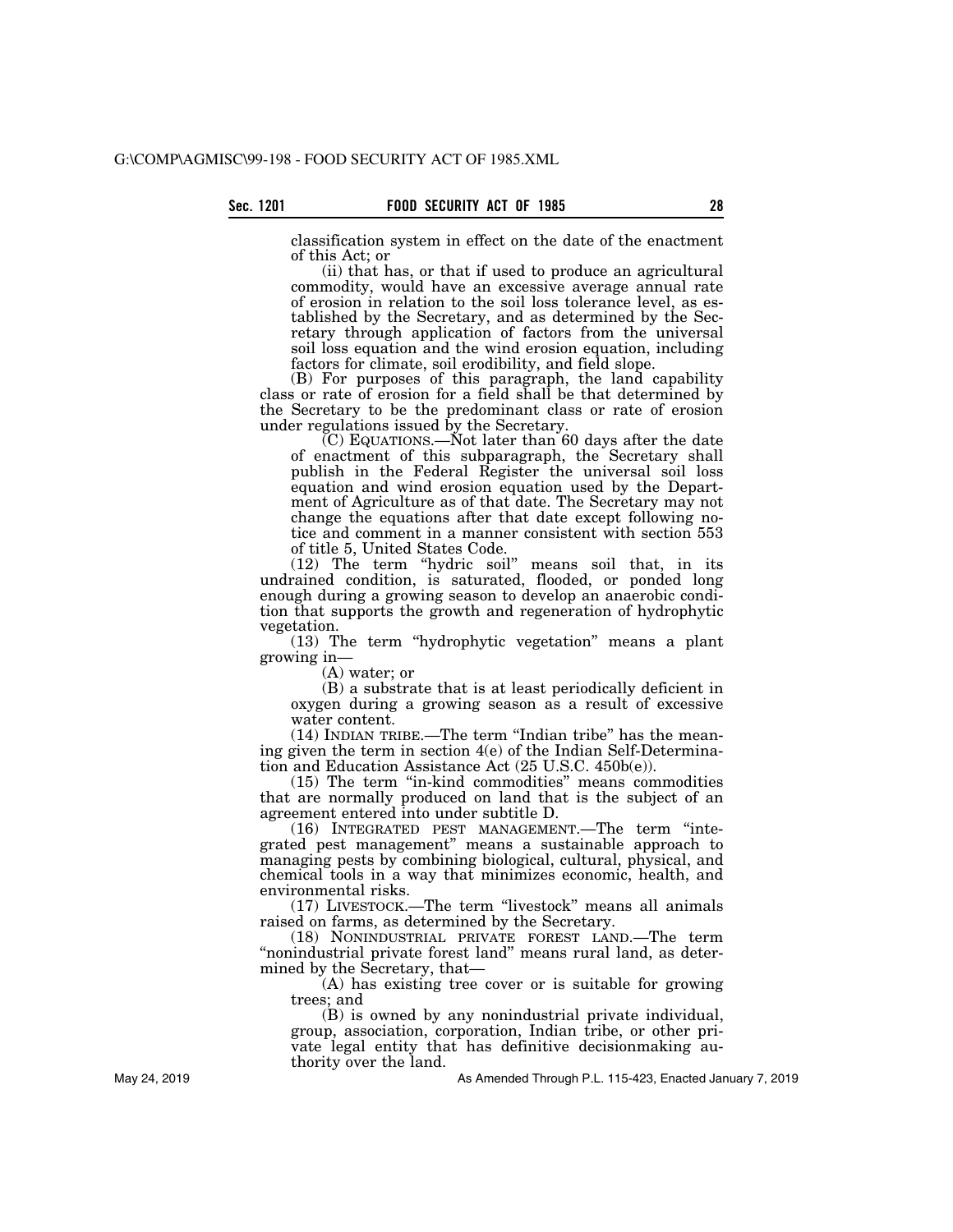(19) PERSON AND LEGAL ENTITY.—For purposes of applying payment limitations under subtitle D, the terms "person" and ''legal entity'' have the meanings given those terms in section  $1001(a)$  of this Act (7 U.S.C.  $1308(a)$ ).

(20) The term "rental payment" means a payment made by the Secretary to an owner or operator of a farm or ranch containing highly erodible cropland to compensate the owner or operator for retiring such land from crop production and placing such land in the conservation reserve in accordance with subtitle D.

(21) The term ''Secretary'' means the Secretary of Agriculture.

(22) The term ''shelterbelt'' means a vegetative barrier with a linear configuration composed of trees, shrubs, and other approved perennial vegetation.

(23) SOCIALLY DISADVANTAGED FARMER OR RANCHER.—The term "socially disadvantaged farmer or rancher" has the meaning given the term in section 2501(e)(2) of the Food, Agriculture, Conservation, and Trade Act of 1990 (7 U.S.C.  $2279(e)(2)$ ).

(24) The term ''State'' means each of the 50 States, the District of Columbia, the Commonwealth of Puerto Rico, Guam, the Virgin Islands of the United States, American Samoa, the Commonwealth of the Northern Mariana Islands, or the Trust Territory of the Pacific Islands.

(25) TECHNICAL ASSISTANCE.—The term ''technical assistance'' means technical expertise, information, and tools necessary for the conservation of natural resources on land active in agricultural, forestry, or related uses. The term includes the following:

(A) Technical services provided directly to farmers, ranchers, and other eligible entities, such as conservation planning, technical consultation, and assistance with design and implementation of conservation practices.

(B) Technical infrastructure, including activities, processes, tools, and agency functions needed to support delivery of technical services, such as technical standards, resource inventories, training, data, technology, monitoring, and effects analyses.

(26) The term ''vegetative cover'' means—

(A) perennial grasses, legumes, forbs, or shrubs with an expected life span of 5 or more years; or

 $(\bar{B})$  trees.

(27) The term ''wetland'', except when such term is part of the term "converted wetland", means land that—

(A) has a predominance of hydric soils;

(B) is inundated or saturated by surface or groundwater at a frequency and duration sufficient to support a prevalence of hydrophytic vegetation typically adapted for life in saturated soil conditions; and

(C) under normal circumstances does support a prevalence of such vegetation. For purposes of this Act, and any other Act, this term shall not include lands in Alaska iden-

As Amended Through P.L. 115-423, Enacted January 7, 2019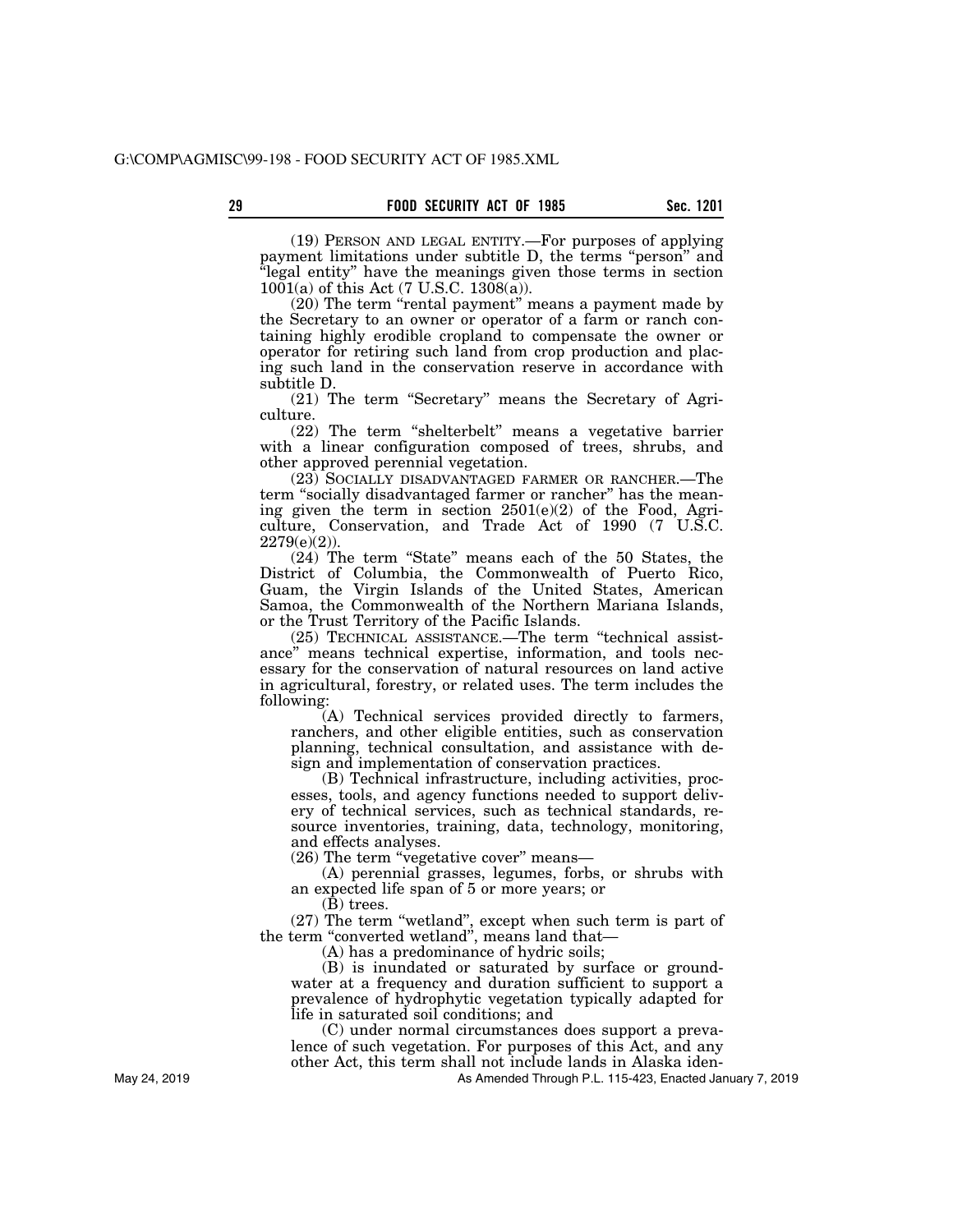tified as having high potential for agricultural development which have a predominance of permafrost soils.

(b) The Secretary shall develop—

(1) criteria for the identification of hydric soils and hydrophytic vegetation; and

(2) lists of such soils and such vegetation.

#### SUBTITLE B—HIGHLY ERODIBLE LAND CONSERVATION

## **SEC. 1211. [16 U.S.C. 3811] PROGRAM INELIGIBILITY.**

(a) IN GENERAL.—Except as provided in section 1212, and notwithstanding any other provision of law, any person who in any crop year produces an agricultural commodity on a field on which highly erodible land is predominant, or designates land on which highly erodible land is predominant to be set aside, diverted, devoted to conservation uses, or otherwise not cultivated under a program administered by the Secretary to reduce production of an agricultural commodity, as determined by the Secretary shall be ineligible for—

(1) as to any commodity produced during that crop year by such person—

(A) contract payments under a production flexibility contract, marketing assistance loans, and any type of price support or payment made available under the Agricultural Market Transition Act, the Commodity Credit Corporation Charter Act (15 U.S.C. 714 et seq.), or any other Act;

(B) a farm storage facility loan made under section 4(h) of the Commodity Credit Corporation Charter Act (15 U.S.C. 714b(h));

(C) a disaster payment;

(D) a loan made, insured, or guaranteed under the Consolidated Farm and Rural Development Act (7 U.S.C. 1921 et seq.) or any other provision of law administered by the Consolidated Farm Service Agency, if the Secretary determines that the proceeds of such loan will be used for a purpose that will contribute to excessive erosion of highly erodible land; or

(E) any portion of the premium paid by the Federal Crop Insurance Corporation for a policy or plan of insurance under the Federal Crop Insurance Act (7 U.S.C. 1501 et seq.), on the condition that if a person is determined to have committed a violation under this subsection during a crop year, ineligibility under this subparagraph shall—

(i) only apply to reinsurance years subsequent to the date of final determination of a violation, including all administrative appeals; and

(ii) not apply to the existing reinsurance year or any reinsurance year prior to the date of final determination;

(2) a payment made under section 4 or 5 of the Commodity Credit Corporation Charter Act (15 U.S.C. 714b or 714c) during such crop year for the storage of an agricultural commodity acquired by the Commodity Credit Corporation; or

(3) during the crop year—

As Amended Through P.L. 115-423, Enacted January 7, 2019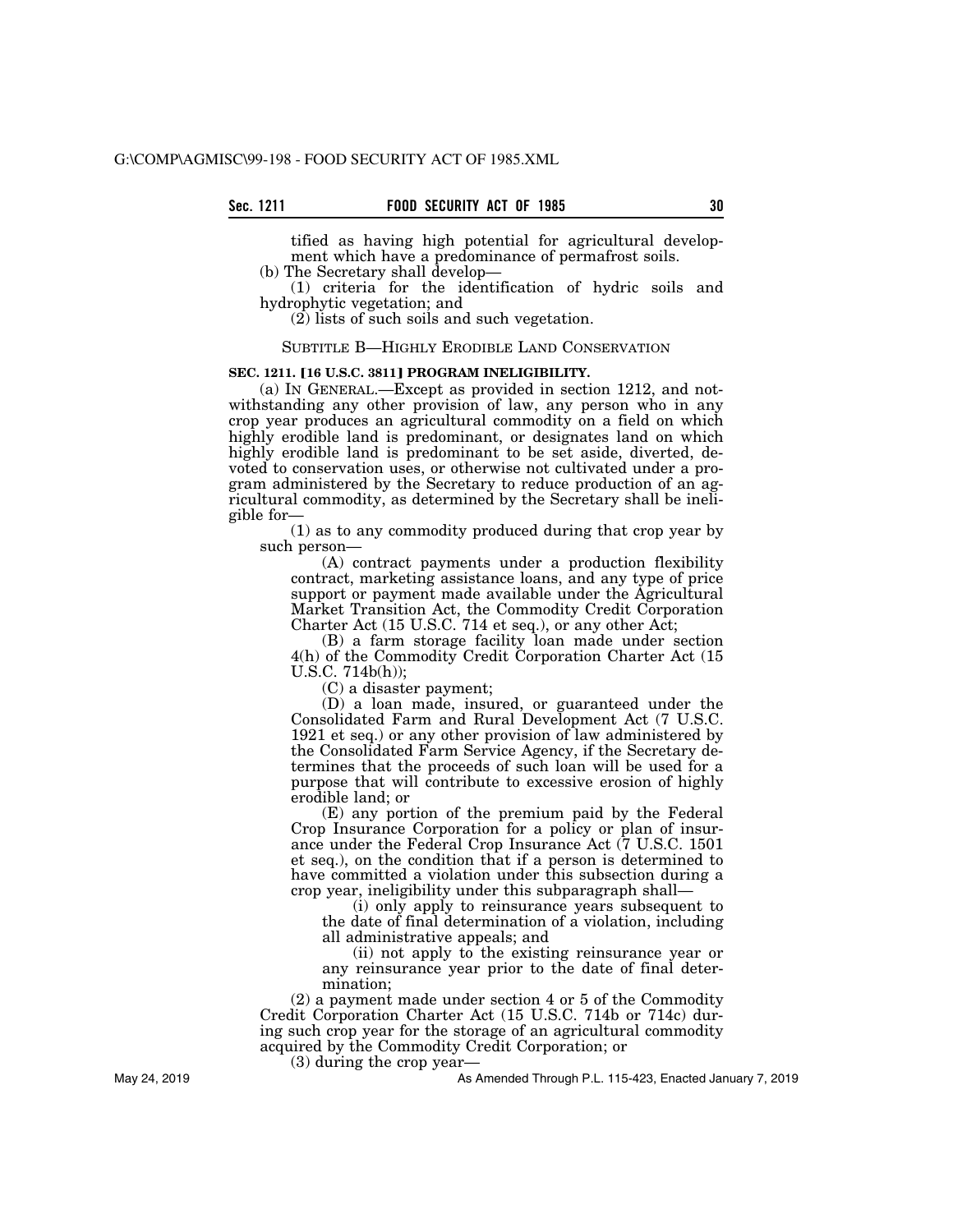(A) a payment made pursuant to a contract entered into under the environmental quality incentives program under subchapter A of chapter 4 of subtitle D;

(B) a payment under any other provision of subtitle D; (C) a payment under section 401 or 402 of the Agricultural Credit Act of 1978 (16 U.S.C. 2201 and 2202); or

(D) a payment, loan, or other assistance under section 3 or 8 of the Watershed Protection and Flood Prevention Act (16 U.S.C. 1003 and 1006a).

(b) HIGHLY ERODIBLE LAND.—The Secretary shall have, and shall not delegate to any private person or entity, authority to determine whether a person has complied with this subtitle.

## EXEMPTIONS

SEC. 1212.  $[16 \text{ U.S.C. } 3812]$  (a)(1) During the period beginning on the date of the enactment of this Act and ending on the later of January 1, 1990, or the date that is 2 years after the date land on which a crop of an agricultural commodity is produced was mapped by the Soil Conservation Service for purposes of classifying such land under the land capability classification system in effect on the date of enactment of this Act, except as provided in paragraph (2), no person shall become ineligible under section 1211 for program loans, payments, and benefits as the result of the production of a crop of an agricultural commodity on any land that was—

(A) cultivated to produce any of the 1981 through 1985 crops of an agricultural commodity; or

(B) set aside, diverted or otherwise not cultivated under a program administered by the Secretary for any such crops to reduce production of an agricultural commodity.

(2) ELIGIBILITY BASED ON COMPLIANCE WITH CONSERVATION PLAN.— (A) IN GENERAL.—If, as of January 1, 1990, or 2 years

after the Soil Conservation Service has completed a soil survey for the farm, whichever is later, a person is actively applying a conservation plan, such person shall have until January 1, 1995, to comply with the plan without being subject to program ineligibility.

(B) MINIMIZATION OF DOCUMENTATION.—In carrying out this subsection, the Secretary, Soil Conservation Service, and local soil conservation districts shall minimize the quantity of documentation a person must submit to comply with this paragraph.

(C) CROP INSURANCE.—

(i) OPERATIONS NEW TO COMPLIANCE.—Notwithstanding section 1211(a), in the case of a person that is subject to section 1211 for the first time solely due to the amendment made by section  $2611(a)$  of the Agricultural Act of 2014, any person who produces an agricultural commodity on the land that is the basis of the payments described in section  $1211(a)(1)(E)$  shall have 5 reinsurance years after the date on which such payments become subject to section 1211 to develop and comply with an approved conservation plan so as to maintain eligibility for such payments.

As Amended Through P.L. 115-423, Enacted January 7, 2019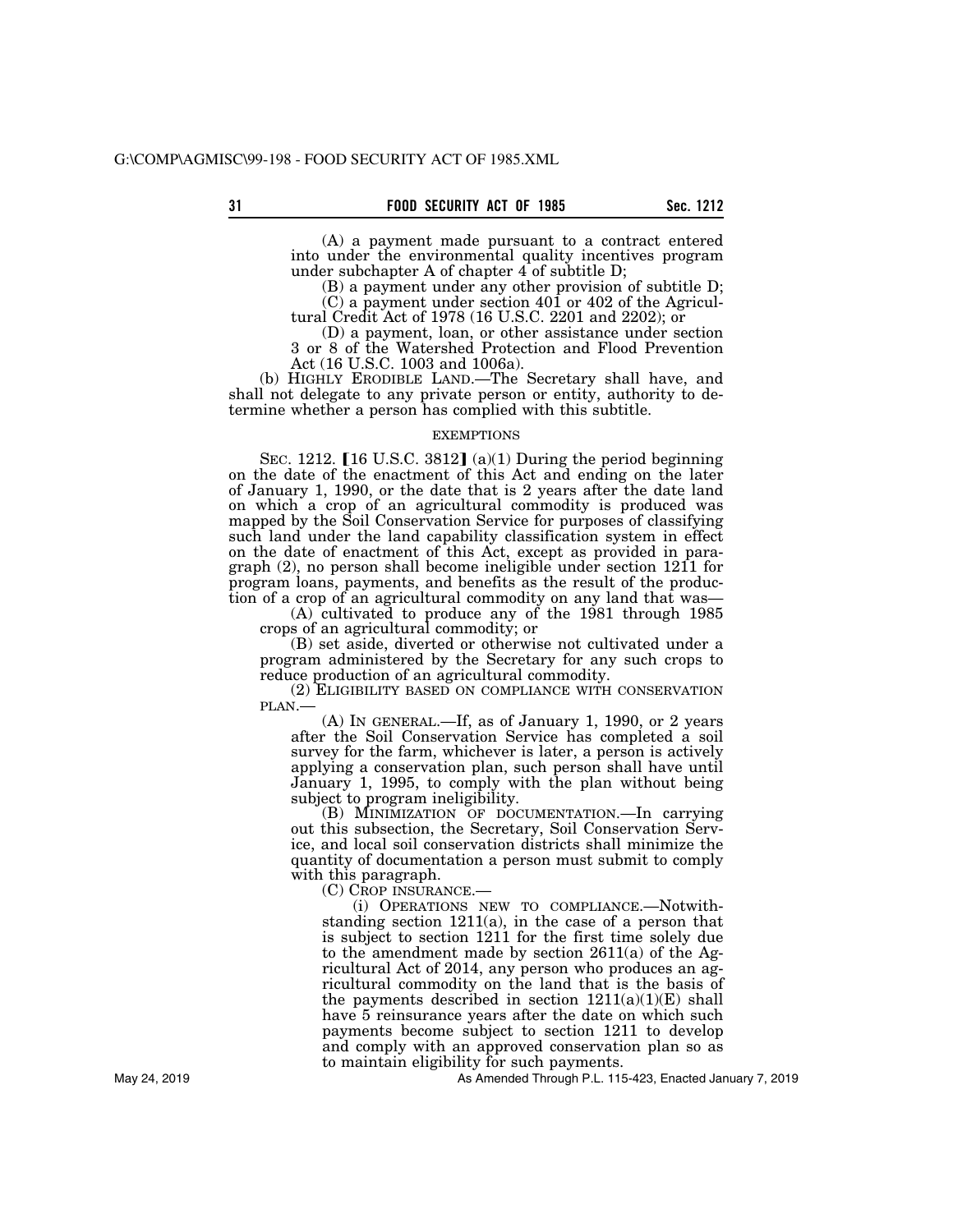(ii) EXISTING OPERATIONS WITH PRIOR VIOLA-TIONS.—Notwithstanding section 1211(a), in the case of a person that the Secretary determines would have been in violation of section 1211(a) if the person had continued participation in the programs requiring compliance at any time after the date of enactment of the Agricultural Act of 2014 and is currently in violation of section  $1211(a)$ , the person shall have 2 reinsurance years after the date on which the payments described in section  $1211(a)(1)(E)$  become subject to section 1211 to develop and comply with an approved conservation plan, as determined by the Secretary, so as to maintain eligibility for such payments.

(iii) APPLICABLE REINSURANCE YEAR.—Ineligibility for the payment described in section  $1211(a)(1)(E)$  for a violation under this subparagraph during a crop year shall—

(I) only apply to reinsurance years subsequent to the date of a final determination of a violation, including all administrative appeals; and

(II) not apply to the existing reinsurance year or any reinsurance year prior to the date of the final determination.

(3) Any person who owns or operates highly erodible land that was the subject of a contract entered into under subchapter B of chapter 1 of subtitle D shall only be required to apply a conservation plan established under this subtitle. The person shall not be required to meet a higher conservation standard than the standard applied to other highly erodible cropland located within the same area. If the person's conservation plan requires structures to be constructed, the person shall have until 2 years after the expiration of such contract to comply with the conservation plan, or a longer period of time if the Secretary determines compliance is otherwise technically or economically not feasible, or such longer period is otherwise appropriate, before such person will be subject to program ineligibility with respect to such land under section 1211.

(4) On the expiration of a contract entered into under subchapter B of chapter 1 of subtitle D, the provisions of this subtitle shall apply to the acreage that was the subject of such contract.

(b) No person shall become ineligible under section 1211 for program loans, payments, and benefits as the result of the production of a crop of an agricultural commodity—

(1) planted before the date of enactment of this Act; or

(2) planted during any crop year beginning before the date of enactment of this Act.

(c) No person shall become ineligible under section 1211 for program loans, payments, and benefits as the result of the production of a crop of an agricultural commodity or the designation of land to be set aside, diverted, devoted to conservation uses, or otherwise not cultivated under a program administered by the Secretary to reduce production of an agricultural commodity (hereafter in this subsection referred to as ''set aside'')—

(1) on highly erodible land in an area—

As Amended Through P.L. 115-423, Enacted January 7, 2019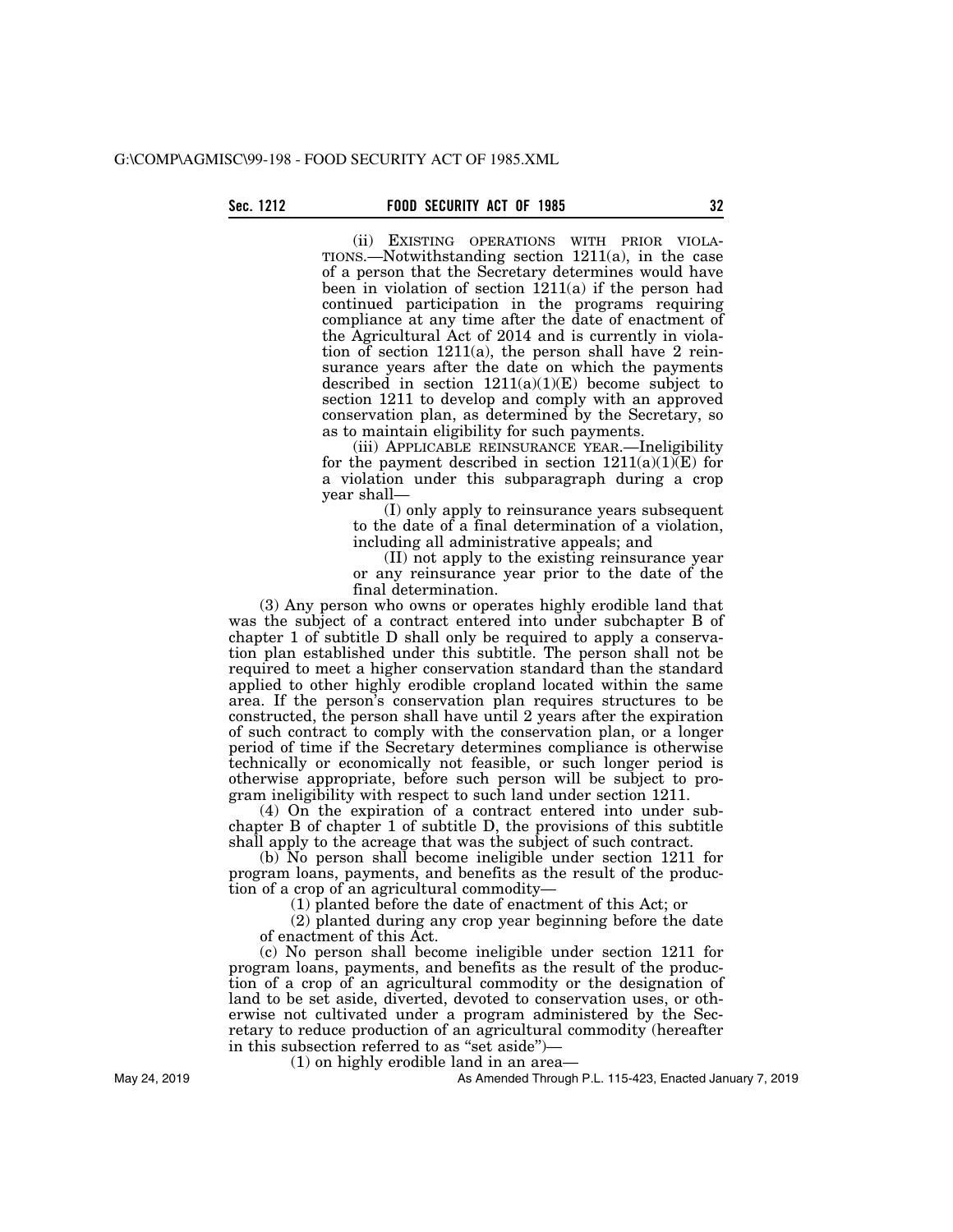(A) within a conservation district, under a conservation system that has been approved by a conservation district after the district has determined that the conservation system is in conformity with technical standards set forth in the Soil Conservation Service technical guide for such district; or

(B) not within a conservation district, under a conservation system determined by the Secretary to be adequate for the protection of highly erodible land that has been set aside or for the production of such agricultural commodity on any highly erodible land subject to this title; or

(2) on highly erodible land that is planted or set aside in reliance on a determination by the Soil Conservation Service that such land was not highly erodible land, except that this paragraph shall not apply to any agricultural commodity that was planted or set aside on any land after the Soil Conservation Service determines that such land is highly erodible land; or

(3) on highly erodible land planted to alfalfa during each of the 1981 through 1985 crop years as part of a rotation practice approved by the Secretary, if the person has submitted a conservation plan, in which case, such person shall have until June 1, 1988, to comply with the plan without being subject to program ineligibility under section 1211.

(d) Section 1211 shall not apply to a loan described in section 1211 made before the date of enactment of this Act.

(e) If a tenant is determined to be ineligible for payments and other benefits under section 1211, the Secretary may limit such ineligibility only to the farm which is the basis for such ineligibility determination if—

(1) the tenant has established to the satisfaction of the Secretary that—

(A) the tenant has made a good faith effort to meet the requirements of this section, including enlisting the assistance of the Secretary to obtain a reasonable conservation plan for such farm; and

(B) the landlord on the farm refuses to comply with such plan on such farm; and

(2) the Secretary determines that such lack of compliance is not a part of a scheme or device to avoid such compliance. The Secretary shall provide an annual report to the Committee on Agriculture of the House of Representatives and the Committee on Agriculture, Nutrition, and Forestry of the Senate concerning the ineligibility determinations limited during the previous 12-month period under this subsection.

(f) GRADUATED PENALTIES.—

(1) INELIGIBILITY.—No person shall become ineligible under section 1211 for program loans, payments, and benefits as a result of the failure of the person to actively apply a conservation plan, if the Secretary determines that the person has acted in good faith and without an intent to violate this subtitle.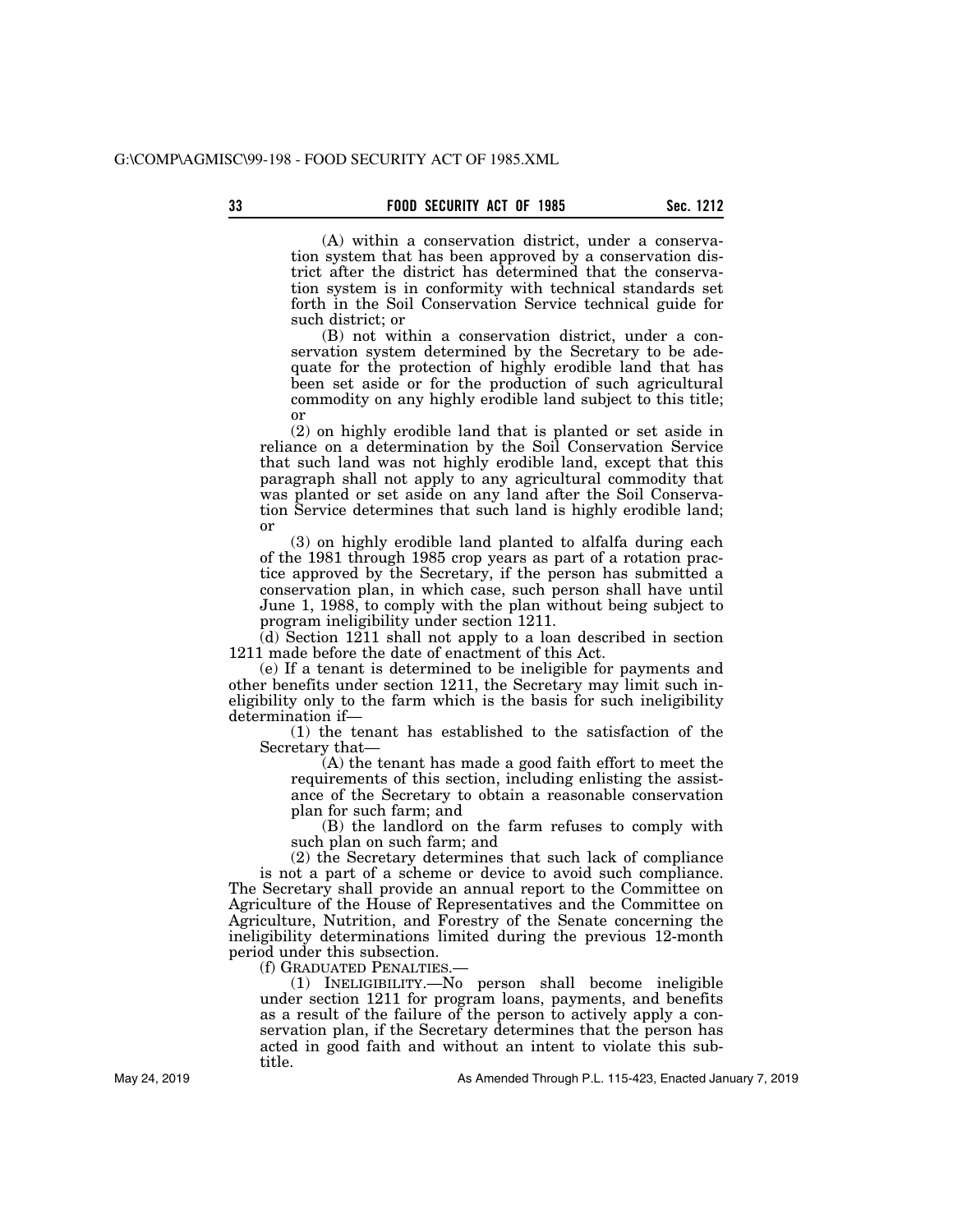(2) ELIGIBLE REVIEWERS.—A determination of the Secretary, or a designee of the Secretary, under paragraph (1) shall be reviewed by the applicable—

(A) State Executive Director, with the technical concurrence of the State Conservationist; or

(B) district director, with the technical concurrence of the area conservationist.

(3) PERIOD FOR IMPLEMENTATION.—A person who meets the requirements of paragraph (1) shall be allowed a reasonable period of time, as determined by the Secretary, but not to exceed 1 year, during which to implement the measures and practices necessary to be considered to be actively applying the conservation plan of the person.<br>(4) PENALTIES.—

 $(A)$  APPLICATION.—This paragraph applies if the Secretary determines that—

(i) a person has failed to comply with section 1211 with respect to highly erodible cropland, and has acted in good faith and without an intent to violate section  $1211$ ; or

(ii) the violation—

(I) is technical and minor in nature; and

(II) has a minimal effect on the erosion control purposes of the conservation plan applicable to the land on which the violation has occurred.

(B) REDUCTION.—If this paragraph applies under subparagraph (A), the Secretary shall, in lieu of applying the ineligibility provisions of section 1211, reduce program benefits described in section 1211 that the producer would otherwise be eligible to receive in a crop year by an amount commensurate with the seriousness of the violation, as determined by the Secretary.

(5) SUBSEQUENT CROP YEARS.—Any person whose benefits are reduced for any crop year under this subsection shall continue to be eligible for all of the benefits described in section 1211 for any subsequent crop year if, prior to the beginning of the subsequent crop year, the Secretary determines that the person is actively applying a conservation plan according to the schedule specified in the plan.

(g) The Secretary, in providing assistance to an individual in the preparation or revision of a conservation plan under this section, shall provide such individual with information—

(1) concerning cost effective and applicable erosion control measures that may be available to such individual to meet the requirements of this section; and

(2) concerning crop flexibility, base adjustment, and conservation assistance options that may be available to such individual to meet the requirements of this section, including the provisions of titles X, XII, and XIII of the Food, Agriculture, Conservation, and Trade Act of 1990 (or the amendments made by such titles).

(h) Section 1211 shall not apply to the noncommercial production of agricultural commodities on a farm if such production is limited to two acres or less and if the Secretary determines that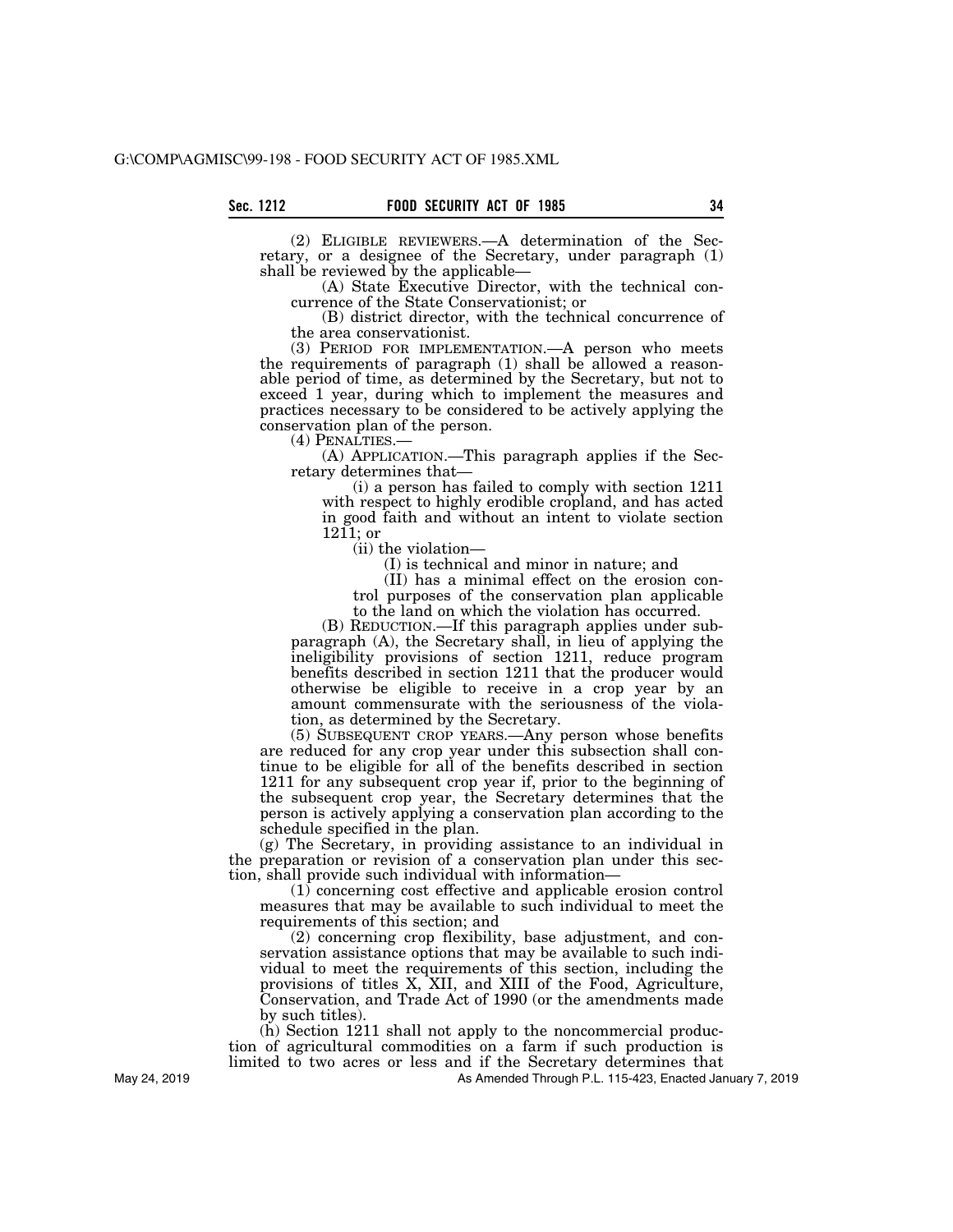such production is not intended to circumvent the conservation requirements otherwise applicable to lands under this subtitle.

## **SEC. 1213. [16 U.S.C. 3812a] DEVELOPMENT AND IMPLEMENTATION OF CONSERVATION PLANS AND CONSERVATION SYSTEMS.**

(a) TECHNICAL REQUIREMENTS.—In connection with the standards and guidelines contained in Natural Resources Conservation Service field office technical guides applicable to the development and use of conservation measures and management practices as part of a conservation system, the Secretary shall ensure that the standards and guidelines permit a person to use a conservation system that—

(1) is technically and economically feasible;

(2) is based on local resource conditions and available conservation technology;

(3) is cost-effective; and

(4) does not cause undue economic hardship on the person applying the conservation system under the person's conservation plan.

(b) MEASUREMENT OF EROSION REDUCTION.—For the purpose of determining whether there is a substantial reduction in soil erosion on a field containing highly erodible cropland, the measurement of erosion reduction achieved by the application of a conservation system under a person's conservation plan shall be based on the estimated annual level of erosion at the time of the measurement compared to the estimated annual level of erosion that existed before the implementation of the conservation measures and management practices provided for in the conservation system.

(c) RESIDUE MEASUREMENT.—

(1) RESPONSIBILITIES OF THE SECRETARY.—For the purpose of measuring the level of residue on a field, the Secretary shall—

(A) take into account any residue incorporated into the top 2 inches of soil, as well as the growing crop, in the measurement;

(B) provide technical guidelines for acceptable residue measurement methods;

(C) provide a certification system for third parties to perform residue measurements; and

(D) provide for the acceptance and use of information and data voluntarily provided by the producer regarding the field.

(2) ACCEPTANCE OF PRODUCER MEASUREMENTS.—Annual residue measurements supplied by a producer (including measurements performed by a certified third party) shall be used by the Secretary if the Secretary determines that the measurements indicate that the residue level for the field meets the level required under the conservation plan.

(d) CERTIFICATION OF COMPLIANCE.—

(1) IN GENERAL.—For the purpose of determining the eligibility of a person for program benefits specified in section 1211 at the time application is made for the benefits, the Secretary shall permit the person to certify that the person is complying with the person's conservation plan.

As Amended Through P.L. 115-423, Enacted January 7, 2019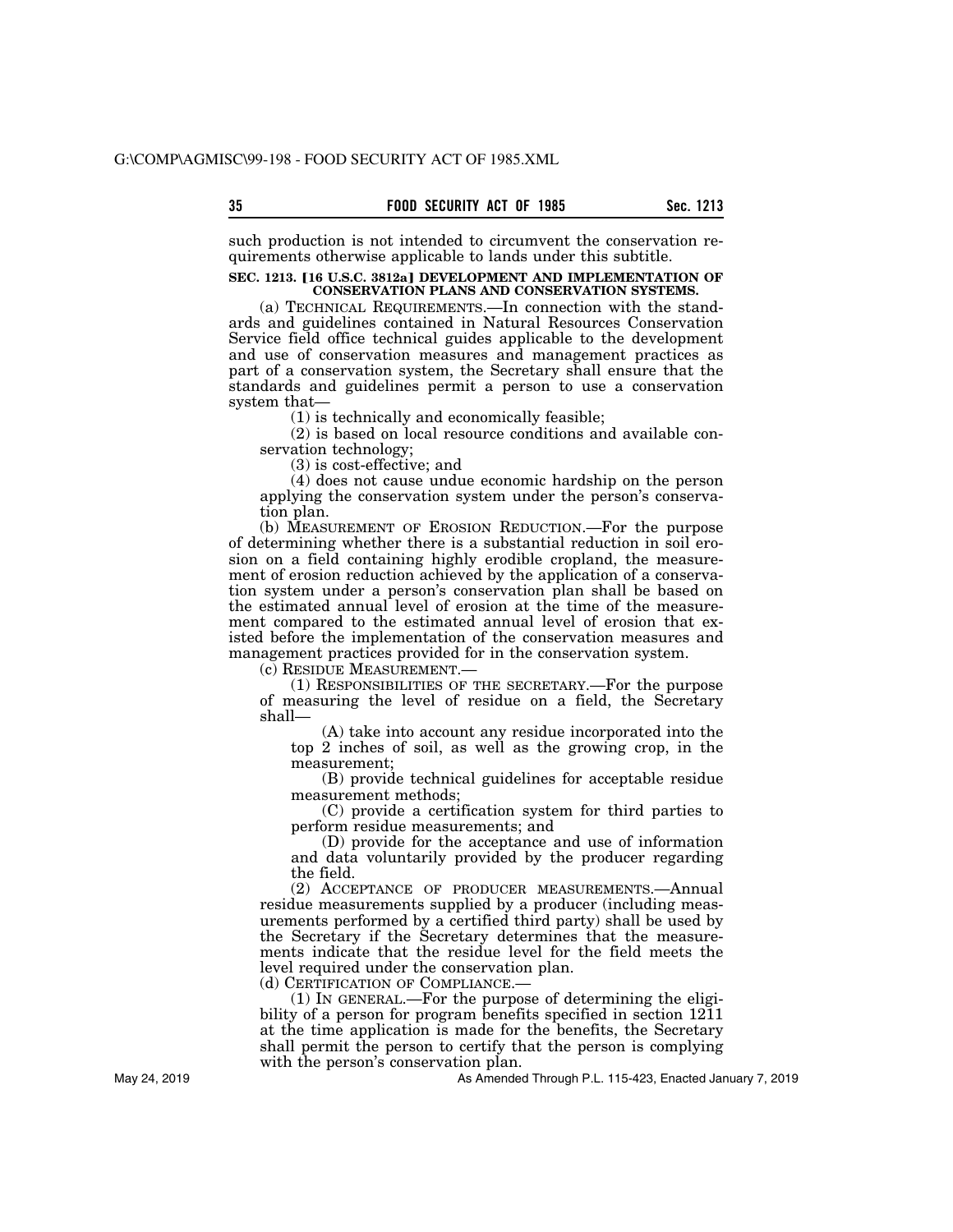(2) STATUS REVIEWS.—If a person makes a certification under paragraph (1), the Secretary shall not be required to carry out a review of the status of compliance of the person with the conservation plan under which the conservation system is being applied.

(3) REVISIONS AND MODIFICATIONS.—The Secretary shall permit a person who makes a certification under paragraph (1) with respect to a conservation plan to revise the conservation plan in any manner, if the same level of conservation treatment provided for by the conservation system under the person's conservation plan is maintained. The Secretary may not revise the person's conservation plan without the concurrence of the person.

(4) CROP INSURANCE PREMIUM ASSISTANCE.—For the purpose of determining the eligibility of a person for the payment described in section  $1211(a)(1)(E)$ , the Secretary shall apply the procedures described in section  $1221(c)(3)(E)$  and coordinate the certification process so as to avoid duplication or unnecessary paperwork.

(e) TECHNICAL ASSISTANCE.—The Secretary shall, using available resources and consistent with the Secretary's other conservation responsibilities and objectives, provide technical assistance to a person throughout the development, revision, and application of the conservation plan and any conservation system of the person. At the request of the person, the Secretary may provide technical assistance regarding conservation measures and management practices for other lands of the person that do not contain highly erodible cropland.

(f) ENCOURAGEMENT OF ON-FARM RESEARCH.—To encourage on-farm conservation research, the Secretary may allow a person to include in the person's conservation plan or a conservation system under the plan, on a field trial basis, practices that are not currently approved but that the Secretary considers have a reasonable likelihood of success.

### SOIL SURVEYS

SEC. 1214. [16 U.S.C. 3813] The Secretary shall, as soon as is practicable after the date of enactment of this Act, complete soil surveys on those private lands that do not have a soil survey suitable for use in determining the land capability class for purposes of this subtitle. In carrying out this section, the Secretary shall, insofar as possible, concentrate on those localities where significant amounts of highly erodible land are being converted to the production of agricultural commodities.

#### **SEC. 1215. [16 U.S.C. 3814] NOTICE AND INVESTIGATION OF POSSIBLE COMPLIANCE DEFICIENCIES.**

(a) IN GENERAL.—An employee of the Department of Agriculture who observes a possible compliance deficiency or other potential violation of a conservation plan or this subtitle while providing on-site technical assistance shall provide to the responsible persons, not later than 45 days after observing the possible violation, information regarding actions needed to comply with the plan

As Amended Through P.L. 115-423, Enacted January 7, 2019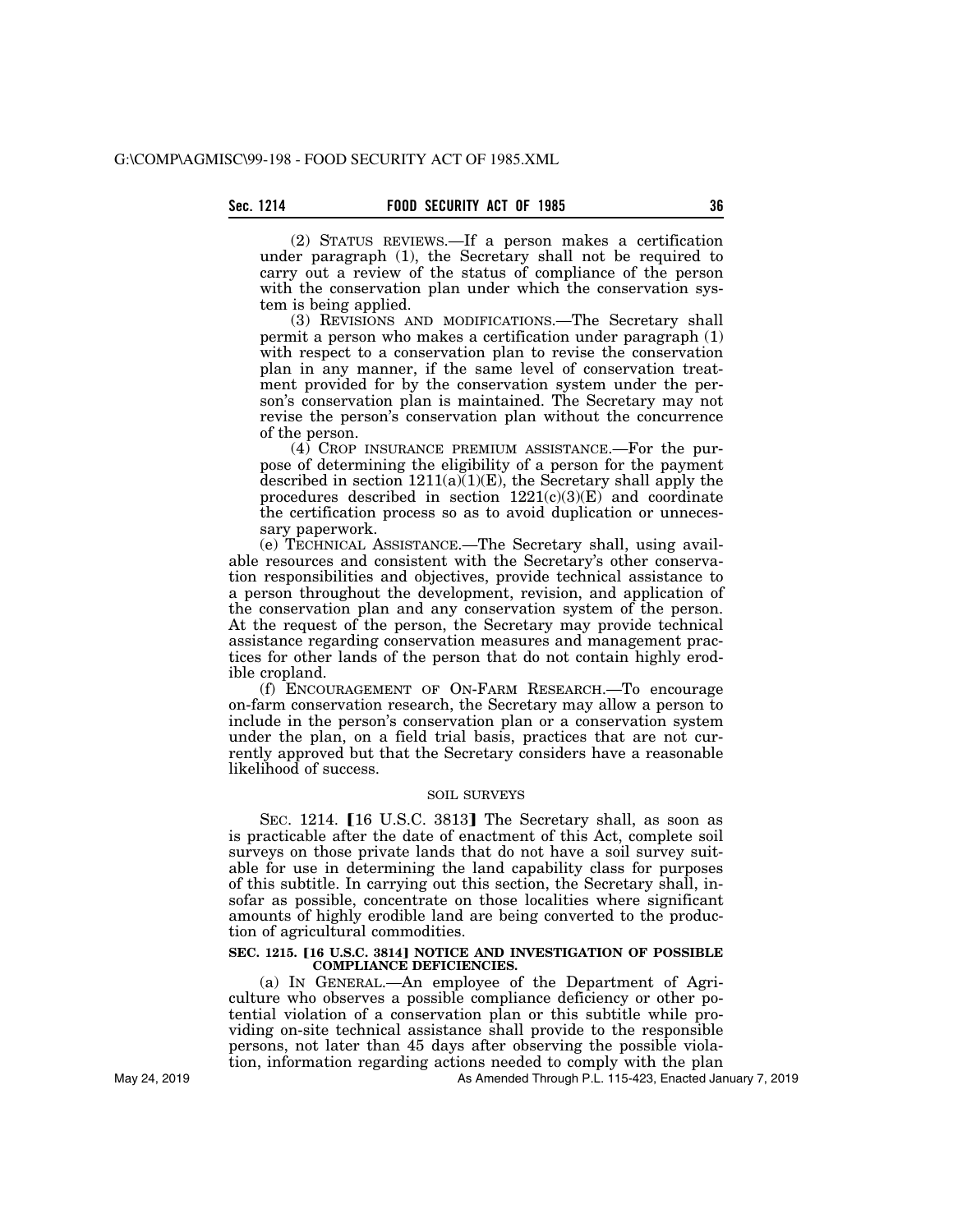and this subtitle. The employee shall provide the information in lieu of reporting the observation as a compliance violation.

(b) CORRECTIVE ACTION.—The responsible persons shall attempt to correct the deficiencies as soon as practicable after receiving the information.

(c) REVIEW.—If the corrective action is not fully implemented not later than 1 year after the responsible persons receive the information, the Secretary may conduct a review of the status of compliance of the persons with the conservation plan and this subtitle.

# Subtitle C—Wetland Conservation

# **SEC. 1221. [16 U.S.C. 3821] PROGRAM INELIGIBILITY.**

(a) PRODUCTION ON CONVERTED WETLAND.—Except as provided in this subtitle and notwithstanding any other provision of law, any person who in any crop year produces an agricultural commodity on converted wetland, as determined by the Secretary, shall be—

(1) in violation of this section; and

(2) ineligible for loans or payments in an amount determined by the Secretary to be proportionate to the severity of the violation.

(b) INELIGIBILITY FOR CERTAIN LOANS AND PAYMENTS.—If a person is determined to have committed a violation under subsection (a) during a crop year, the Secretary shall determine which of, and the amount of, the following loans and payments for which the person shall be ineligible:

(1) Contract payments under a production flexibility contract, marketing assistance loans, and any type of price support or payment made available under the Agricultural Market Transition Act, the Commodity Credit Corporation Charter Act (15 U.S.C. 714 et seq.), or any other Act.

(2) A loan made or guaranteed under the Consolidated Farm and Rural Development Act (7 U.S.C. 1921 et seq.) or any other provision of law administered by the Consolidated Farm Service Agency, if the Secretary determines that the proceeds of the loan will be used for a purpose that will contribute to conversion of a wetland (other than as provided in this subtitle) to produce an agricultural commodity.

(3) During the crop year:

(A) A payment made pursuant to a contract entered into under the environmental quality incentives program under subchapter A of chapter 4 of subtitle D.

(B) A payment under any other provision of subtitle D.

(C) A payment under section 401 or 402 of the Agricultural Credit Act of 1978 (16 U.S.C. 2201 and 2202).

(D) A payment, loan, or other assistance under section 3 or 8 of the Watershed Protection and Flood Prevention Act (16 U.S.C. 1003 and 1006a).

(c) INELIGIBILITY FOR CROP INSURANCE PREMIUM ASSIST-ANCE.—

(1) REQUIREMENTS.—

(A) IN GENERAL.—If a person is determined to have committed a violation under subsection (a) or (d) during a crop year, the person shall be ineligible to receive any pay-

As Amended Through P.L. 115-423, Enacted January 7, 2019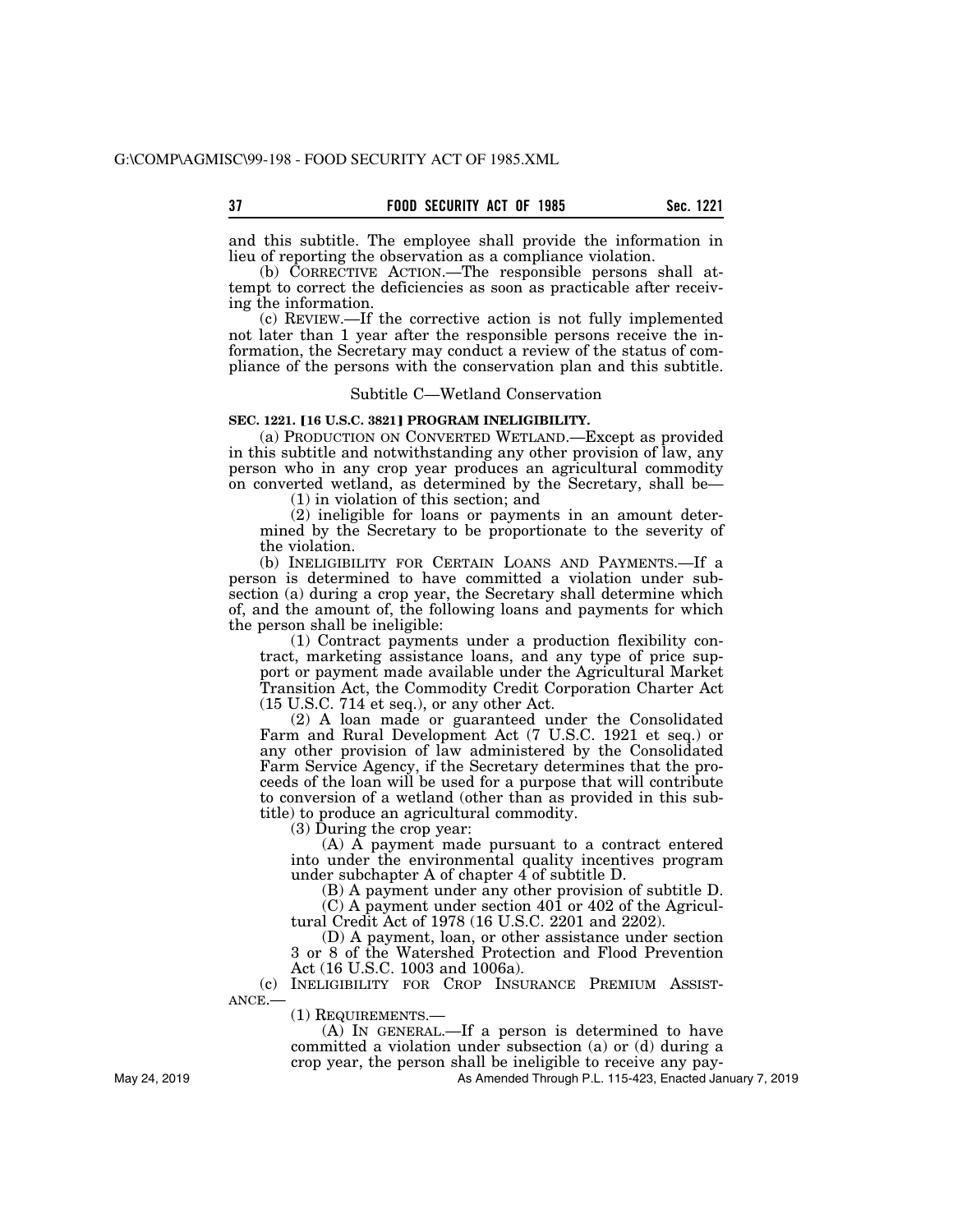ment of any portion of premium paid by the Federal Crop Insurance Corporation for a plan or policy of insurance under the Federal Crop Insurance Act (7 U.S.C. 1501 et seq.) pursuant to this subsection.

 $(\dot{B})$  APPLICABILITY.—Ineligibility under this subsection shall—

(i) only apply to reinsurance years subsequent to the date of a final determination of a violation, including all administrative appeals; and

(ii) not apply to the existing reinsurance year or any reinsurance year prior to the date of the final determination.<br>(2) CONVERSIONS.

 $(A)$  In GENERAL.—Notwithstanding paragraph  $(1)$ , ineligibility for crop insurance premium assistance shall apply in accordance with this paragraph.

(B) NEW CONVERSIONS.—In the case of a wetland that the Secretary determines was converted after the date of enactment of the Agricultural Act of 2014—

(i) the person shall be ineligible to receive crop insurance premium subsidies in subsequent reinsurance years unless the Secretary determines that an exemption pursuant to section 1222 applies; or

(ii) for any violation that the Secretary determines impacts less than 5 acres of an entire farm, the person may pay a contribution in an amount equal to 150 percent of the cost of mitigation, as determined by the Secretary, to the fund described in section 1241(f) for wetland restoration in lieu of ineligibility to receive crop insurance premium assistance.

(C) PRIOR CONVERSIONS.—In the case of a wetland that the Secretary determines was converted prior to the date of enactment of the Agricultural Act of 2014, ineligibility under this subsection shall not apply.

(D) CONVERSIONS AND NEW POLICIES OR PLANS OF IN-SURANCE.—In the case of an agricultural commodity for which an individual policy or plan of insurance is available for the first time to the person after the date of enactment of the Agricultural Act of 2014—

(i) ineligibility shall apply only to conversions that take place after the date on which the policy or plan of insurance first becomes available to the person; and

(ii) the person shall take such steps as the Secretary determines appropriate to mitigate any prior conversion in a timely manner but not to exceed 2 reinsurance years.

(3) LIMITATIONS.—

(A) MITIGATION REQUIRED.—Except as otherwise provided in this paragraph, a person subject to a final determination, including all administrative appeals, of a violation described in subsection (d) shall have 1 reinsurance year to initiate a mitigation plan to remedy the violation, as determined by the Secretary, before becoming ineligible under this subsection in the following reinsurance year to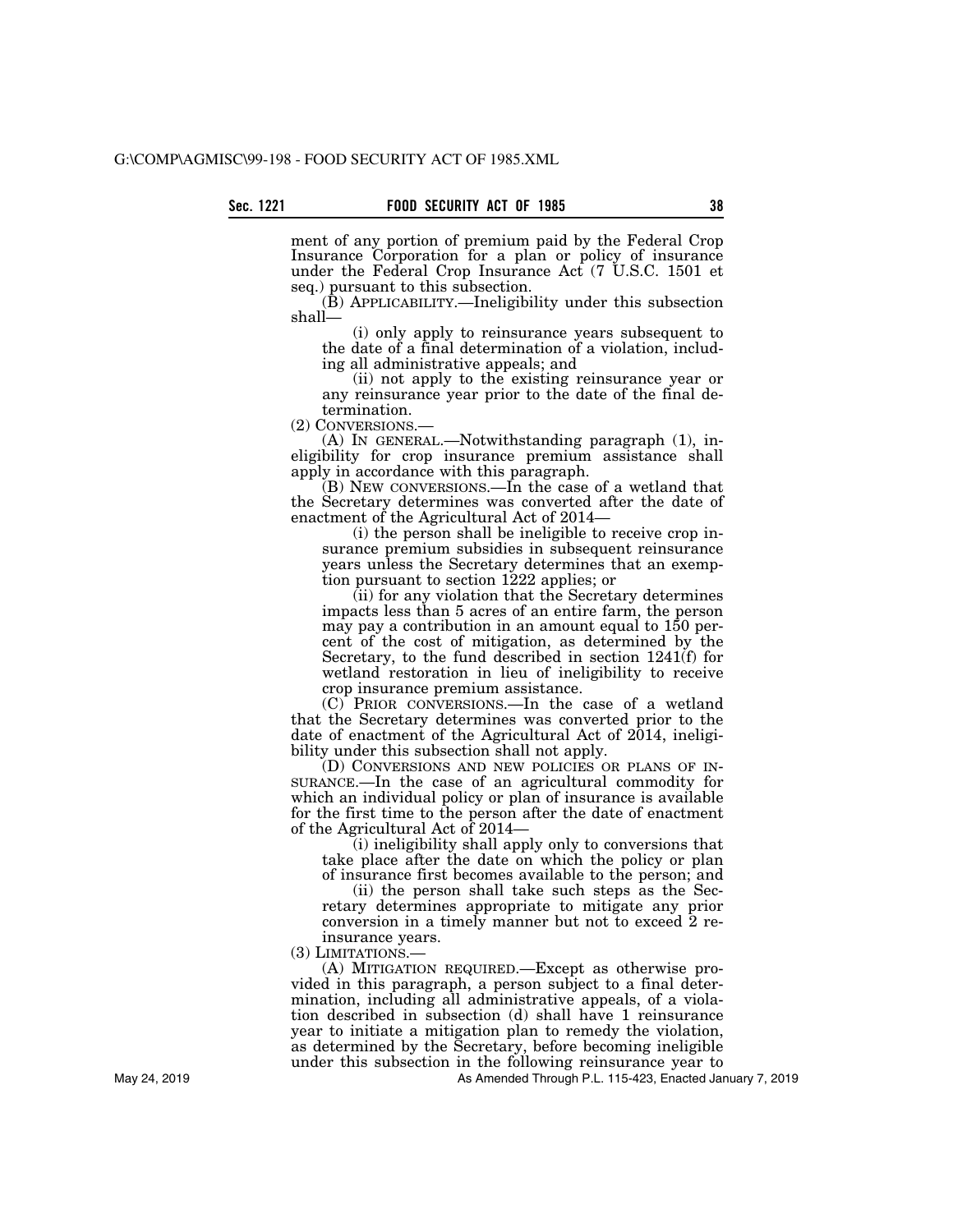receive any payment of any portion of the premium paid by the Federal Crop Insurance Corporation for a policy or plan of insurance under the Federal Crop Insurance Act (7 U.S.C. 1501 et seq.).

(B) PERSONS COVERED FOR THE FIRST TIME.—Notwithstanding the requirements of paragraph (1), in the case of a person that is subject to this subsection for the first time solely due to the amendment made by section 2611(b) of the Agricultural Act of 2014, the person shall have 2 reinsurance years after the reinsurance year in which a final determination is made, including all administrative appeals, of a violation described in this subsection to take such steps as the Secretary determines appropriate to remedy or mitigate the violation in accordance with this subsection.

(C) GOOD FAITH.—If the Secretary determines that a person subject to a final determination, including all administrative appeals, of a violation described in this subsection acted in good faith and without intent to commit a violation described in this subsection as described in section 1222(h), the person shall have 2 reinsurance years to take such steps as the Secretary determines appropriate to remedy or mitigate the violation in accordance with this subsection.

(D) TENANT RELIEF.— (i) IN GENERAL.—If a tenant is determined to be ineligible for payments and other benefits under this subsection, the Secretary may limit the ineligibility only to the farm that is the basis for the ineligibility determination if the tenant has established, to the satisfaction of the Secretary that—

(I) the tenant has made a good faith effort to meet the requirements of this section, including enlisting the assistance of the Secretary to obtain a reasonable plan for restoration or mitigation for the farm;

(II) the landlord on the farm refuses to comply with the plan on the farm; and

(III) the Secretary determines that the lack of compliance is not a part of a scheme or device to avoid the compliance.

(ii) REPORT.—The Secretary shall submit to the Committee on Agriculture of the House of Representatives and the Committee on Agriculture, Nutrition, and Forestry of the Senate an annual report concerning the ineligibility determinations limited during the previous 12-month period under this subparagraph.

(E) CERTIFICATE OF COMPLIANCE.—

(i) IN GENERAL.—Beginning with the first full reinsurance year immediately following the date of enactment of this paragraph, all persons seeking eligibility for the payment of a portion of the premium paid by the Federal Crop Insurance Corporation for a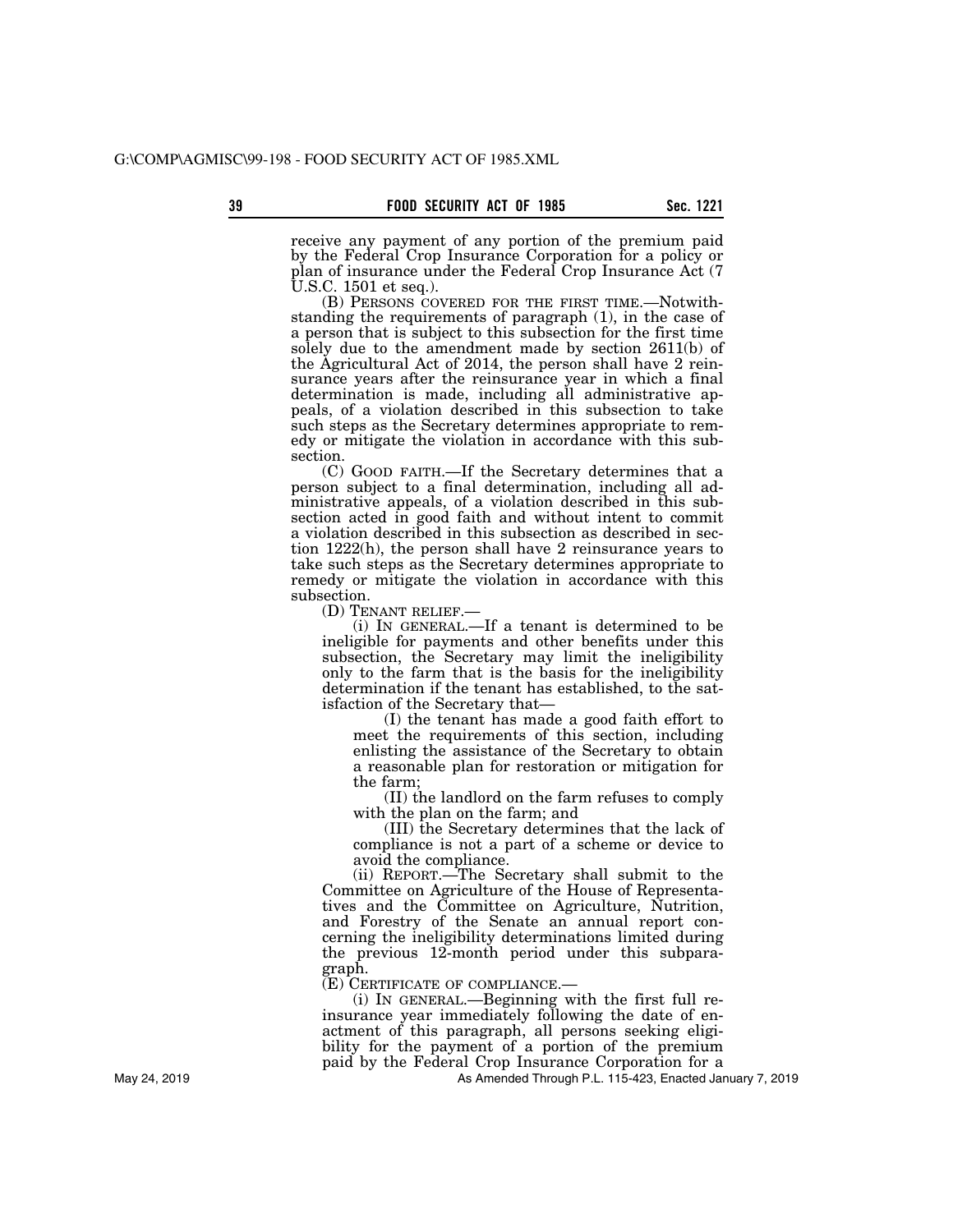policy or plan of insurance under the Federal Crop Insurance Act (7 U.S.C. 1501 et seq.) shall provide certification of compliance with this section as determined by the Secretary.

(ii) TIMELY EVALUATION.—The Secretary shall evaluate the certification in a timely manner and—

(I) a person who has properly complied with certification shall be held harmless with regard to eligibility during the period of evaluation; and

(II) if the Secretary fails to evaluate the certification in a timely manner and the person is subsequently found to be in violation of this subsection, ineligibility shall not apply to the person for that violation.<br>(iii) EQUITABLE CONTRIBUTION.—

(I) IN GENERAL.—If a person fails to notify the Secretary as required and is subsequently found to be in violation of this subsection, the Secretary shall—

(aa) determine the amount of an equitable contribution to conservation by the person for the violation; and

(bb) deposit the contribution in the fund described in section 1241(f).

(II) LIMITATION.—The contribution shall not exceed the total of the portion of the premium paid by the Federal Crop Insurance Corporation for a policy or plan of insurance for all years the person is determined to have been in violation subsequent to the date on which certification was first required under this subparagraph.

(4) DUTIES OF THE SECRETARY.—

(A) IN GENERAL.—In carrying out this subsection, the Secretary shall use existing processes and procedures for certifying compliance.

(B) RESPONSIBILITY.—The Secretary, acting through the agencies of the Department of Agriculture, shall be solely responsible for determining whether a producer is eligible to receive crop insurance premium subsidies in accordance with this subsection.

(C) LIMITATION.—The Secretary shall ensure that no agent, approved insurance provider, or employee or contractor of an agency or approved insurance provider, bears responsibility or liability for the eligibility of an insured producer under this subsection, other than in cases of misrepresentation, fraud, or scheme and device.

(d) WETLAND CONVERSION.—

(1) IN GENERAL.—Except as provided in section 1222 and notwithstanding any other provision of law, any person who in any crop year beginning after November 28, 1990, converts a wetland by draining, dredging, filling, leveling, or any other means for the purpose, or to have the effect, of making the production of an agricultural commodity possible on such converted wetland shall be ineligible for those payments, loans, or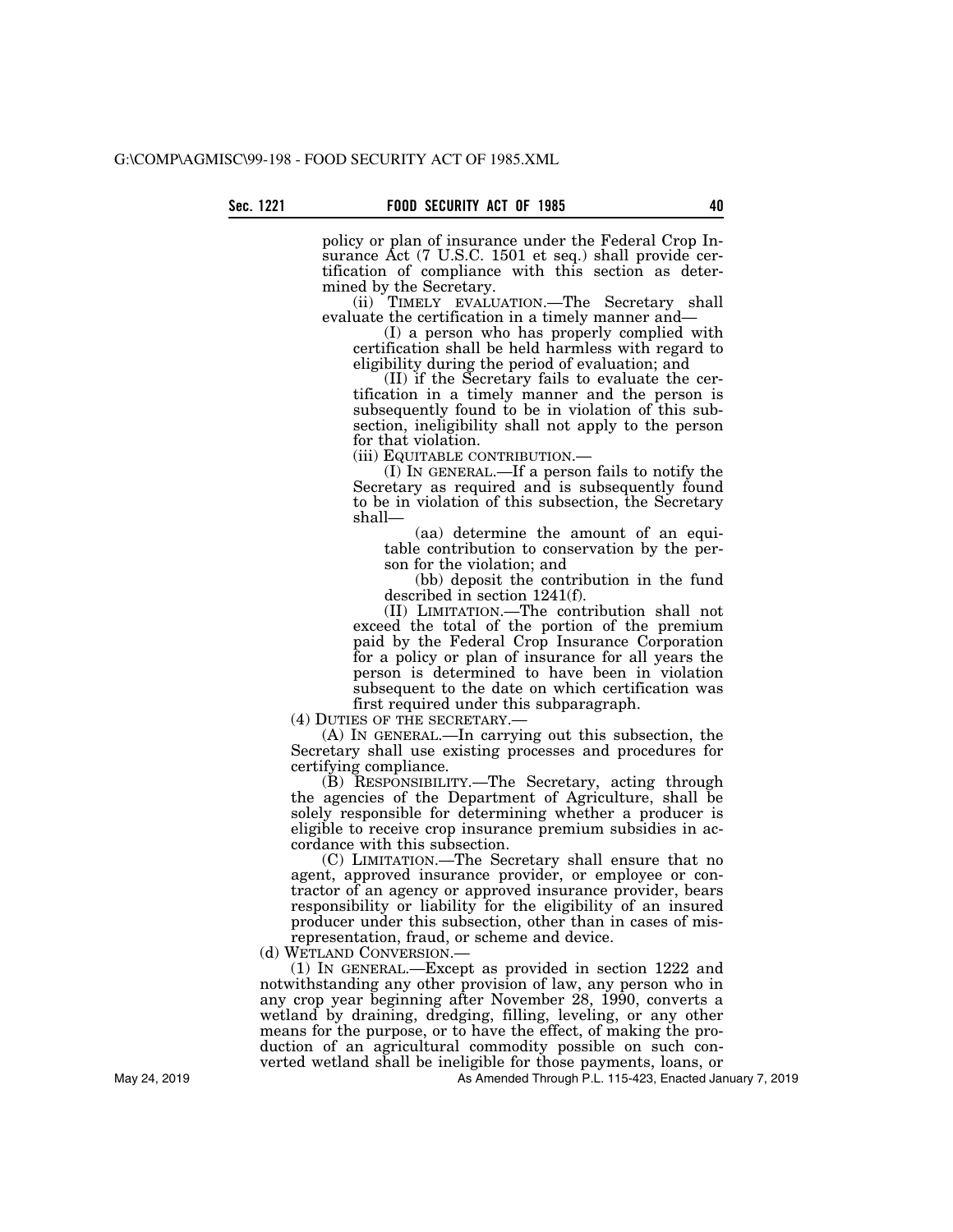programs specified in subsection (b) for that crop year and all subsequent crop years.

(2) DUTY OF THE SECRETARY.—No person shall become ineligible under paragraph (1) if the Secretary determines that an exemption under section 1222(b) applies to that person.

(e) PRIOR LOANS.—This section shall not apply to a loan described in subsection (b) made before December  $23, 1985$ .

(f) WETLAND.—The Secretary shall have, and shall not delegate to any private person or entity, authority to determine whether a person has complied with this subtitle.

# **SEC. 1222. [16 U.S.C. 3822] DELINEATION OF WETLANDS; EXEMPTIONS.**

(a) DELINEATION BY THE SECRETARY.—

(1) IN GENERAL.—Subject to subsection (b) and paragraph (6), the Secretary shall delineate, determine, and certify all wetlands located on subject land on a farm.

(2) WETLAND DELINEATION MAPS.—The Secretary shall delineate wetlands on wetland delineation maps. On the request of a person, the Secretary shall make a reasonable effort to make an on-site wetland determination prior to delineation.

(3) CERTIFICATION.—On providing notice to affected persons, the Secretary shall—

(A) certify whether a map is sufficient for the purpose of making a determination of ineligibility for program benefits under section 1221; and

(B) provide an opportunity to appeal the certification prior to the certification becoming final.

(4) DURATION OF CERTIFICATION.—A final certification made under paragraph (3) shall remain valid and in effect as long as the area is devoted to an agricultural use or until such time as the person affected by the certification requests review of the certification by the Secretary.

(5) REVIEW OF MAPPING ON APPEAL.—In the case of an appeal of the Secretary's certification, the Secretary shall review and certify the accuracy of the mapping of all land subject to the appeal to ensure that the subject land has been accurately delineated. Prior to rendering a decision on the appeal, the Secretary shall conduct an on-site inspection of the subject land on a farm.

(6) RELIANCE ON PRIOR CERTIFIED DELINEATION.—No person shall be adversely affected because of having taken an action based on a previous certified wetland delineation by the Secretary. The delineation shall not be subject to a subsequent wetland certification or delineation by the Secretary, unless requested by the person under paragraph (4).

(b) EXEMPTIONS.—No person shall become ineligible under section 1221 for program loans or payments under the following circumstances:

(1) As the result of the production of an agricultural commodity on the following lands:

(A) A converted wetland if the conversion of the wetland was commenced before December 23, 1985.

(B) Land that is a nontidal drainage or irrigation ditch excavated in upland.

As Amended Through P.L. 115-423, Enacted January 7, 2019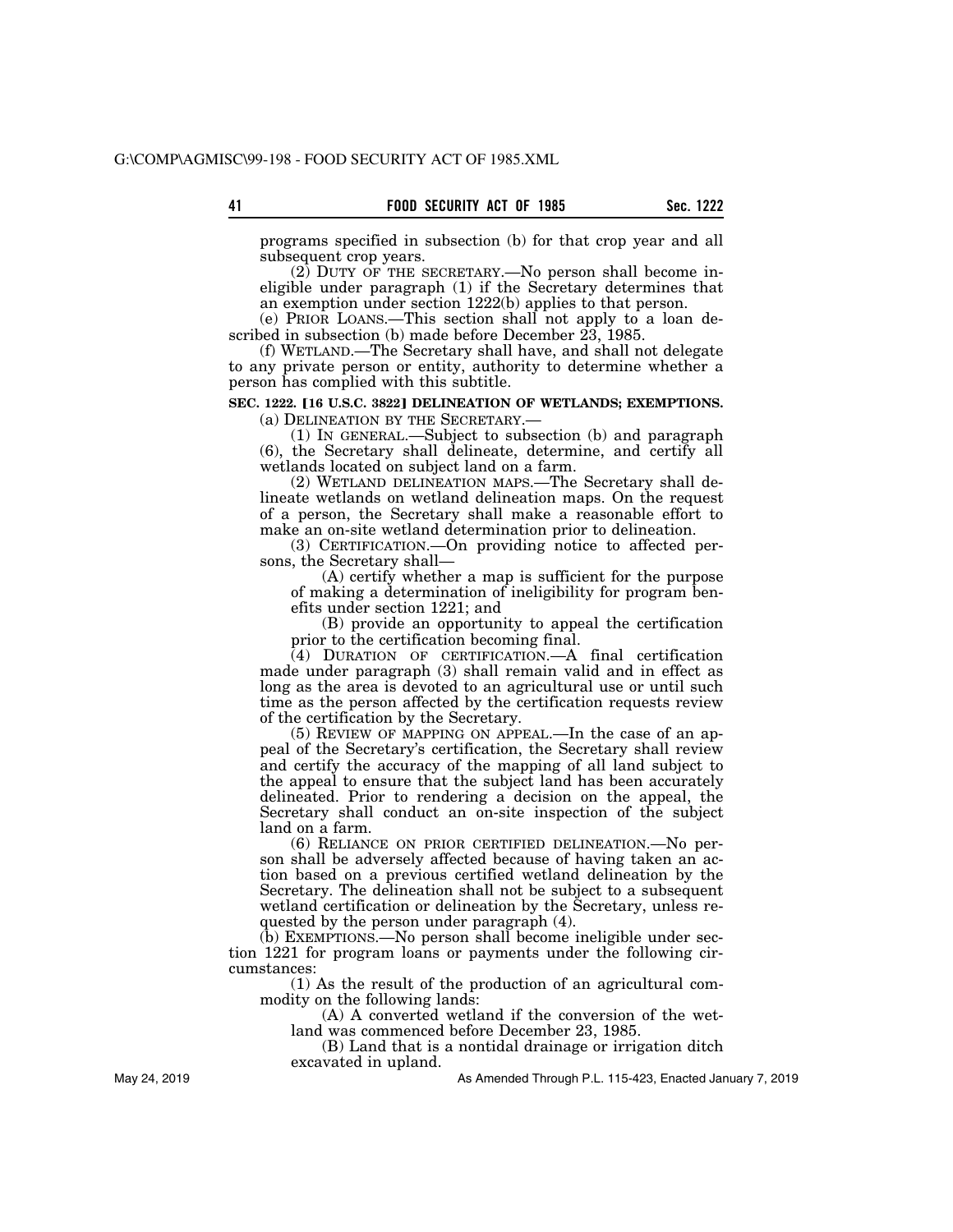(C) A wet area created by a water delivery system, irrigation, irrigation system, or application of water for irrigation.

(D) A wetland on which the owner or operator of a farm or ranch uses normal cropping or ranching practices to produce an agricultural commodity in a manner that is consistent for the area where the production is possible as a result of a natural condition, such as drought, and is without action by the producer that destroys a natural wetland characteristic.

(E) Land that is an artificial lake or pond created by excavating or diking land (that is not a wetland) to collect and retain water and that is used primarily for livestock watering, fish production, irrigation, wildlife, fire control, flood control, cranberry growing, or rice production, or as a settling pond.

(F) A wetland that is temporarily or incidentally created as a result of adjacent development activity.

(G) A converted wetland if the original conversion of the wetland was commenced before December 23, 1985, and the Secretary determines the wetland characteristics returned after that date as a result of—

(i) the lack of maintenance of drainage, dikes, levees, or similar structures;

(ii) a lack of management of the lands containing the wetland; or

(iii) circumstances beyond the control of the person.

(H) A converted wetland, if—

(i) the converted wetland was determined by the Natural Resources Conservation Service to have been manipulated for the production of an agricultural commodity or forage prior to December 23, 1985, and was returned to wetland conditions through a voluntary restoration, enhancement, or creation action subsequent to that determination;

(ii) technical determinations regarding the prior site conditions and the restoration, enhancement, or creation action have been adequately documented by the Natural Resources Conservation Service;

(iii) the proposed conversion action is approved by the Natural Resources Conservation Service prior to implementation; and

(iv) the extent of the proposed conversion is limited so that the conditions will be at least equivalent to the wetland functions and values that existed prior to implementation of the voluntary wetland restoration, enhancement, or creation action.

(2) For the conversion of the following:

(A) An artificial lake or pond created by excavating or diking land that is not a wetland to collect and retain water and that is used primarily for livestock watering, fish production, irrigation, wildlife, fire control, flood con-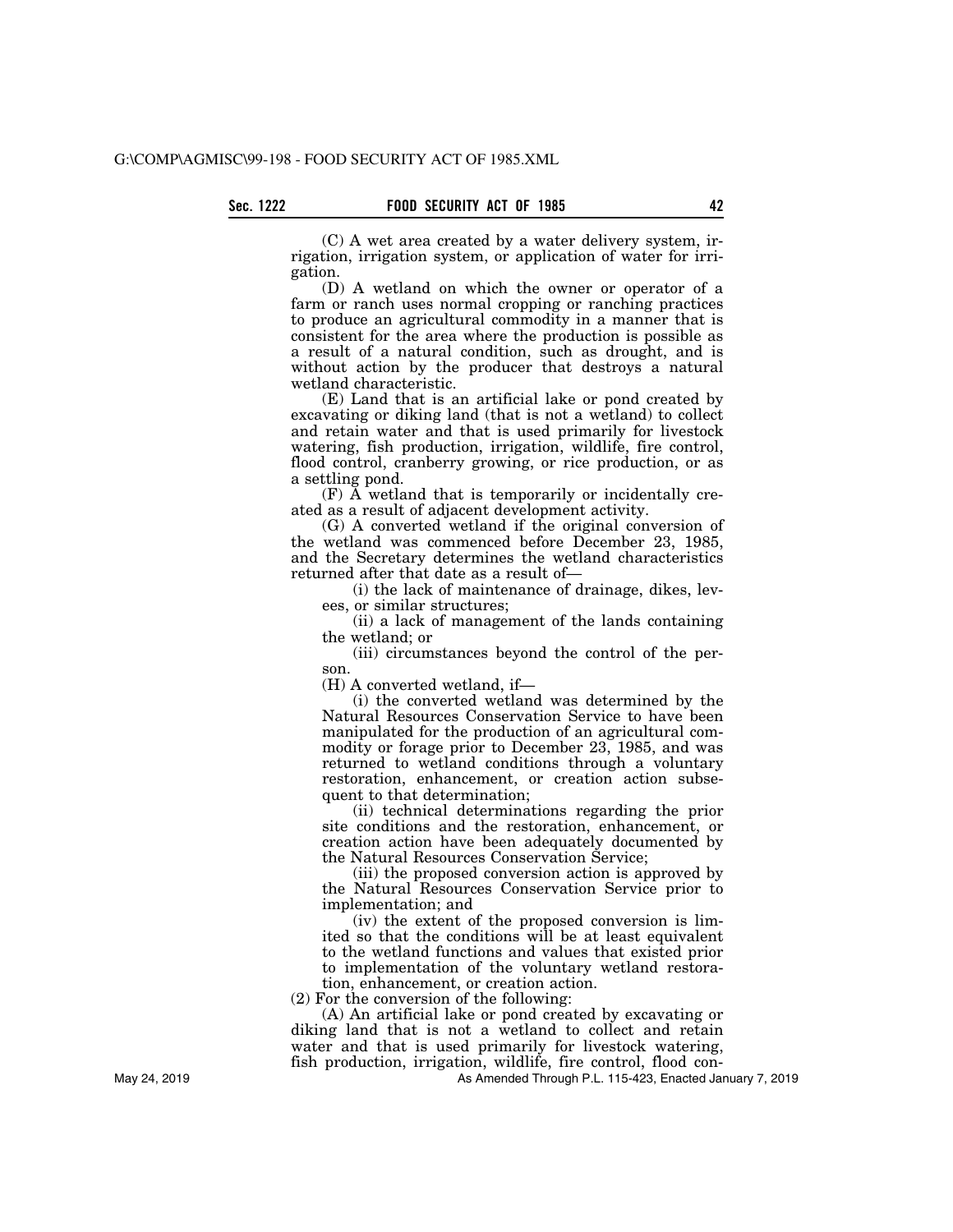trol, cranberry growing, rice production, or as a settling pond.

(B) A wetland that is temporarily or incidentally created as a result of adjacent development activity.

(C) A wetland on which the owner or operator of a farm or ranch uses normal cropping or ranching practices to produce an agricultural commodity in a manner that is consistent for the area where the production is possible as a result of a natural condition, such as drought, and is without action by the producer that destroys a natural wetland characteristic.

(D) A wetland previously identified as a converted wetland (if the original conversion of the wetland was commenced before December 23, 1985), but that the Secretary determines returned to wetland status after that date as a result of—

(i) the lack of maintenance of drainage, dikes, levees, or similar structures;

(ii) a lack of management of the lands containing the wetland; or

(iii) circumstances beyond the control of the person.

(E) A wetland, if—

(i) the wetland was determined by the Natural Resources Conservation Service to have been manipulated for the production of an agricultural commodity or forage prior to December 23, 1985, and was returned to wetland conditions through a voluntary restoration, enhancement, or creation action subsequent to that determination;

(ii) technical determinations regarding the prior site conditions and the restoration, enhancement, or creation action have been adequately documented by the Natural Resources Conservation Service;

(iii) the proposed conversion action is approved by the Natural Resources Conservation Service prior to implementation; and

(iv) the extent of the proposed conversion is limited so that the conditions will be at least equivalent to the wetland functions and values that existed prior to implementation of the voluntary wetland restoration, enhancement, or creation action.

(c) ON-SITE INSPECTION REQUIREMENT.—

(1) IN GENERAL.—No program loans, payments, or benefits shall be withheld from a person under this subtitle unless the Secretary has conducted an on-site visit of the subject land, which, except as provided in paragraph (2), shall be conducted in the presence of the affected person.

(2) EXCEPTION.—The Secretary may conduct an on-site visit under paragraph (1) without the affected person present if the Secretary has made a reasonable effort to include the presence of the affected person at the on-site visit.

(d) IDENTIFICATION OF MINIMAL EFFECT EXEMPTIONS.—For purposes of applying the minimal effect exemption under sub-

As Amended Through P.L. 115-423, Enacted January 7, 2019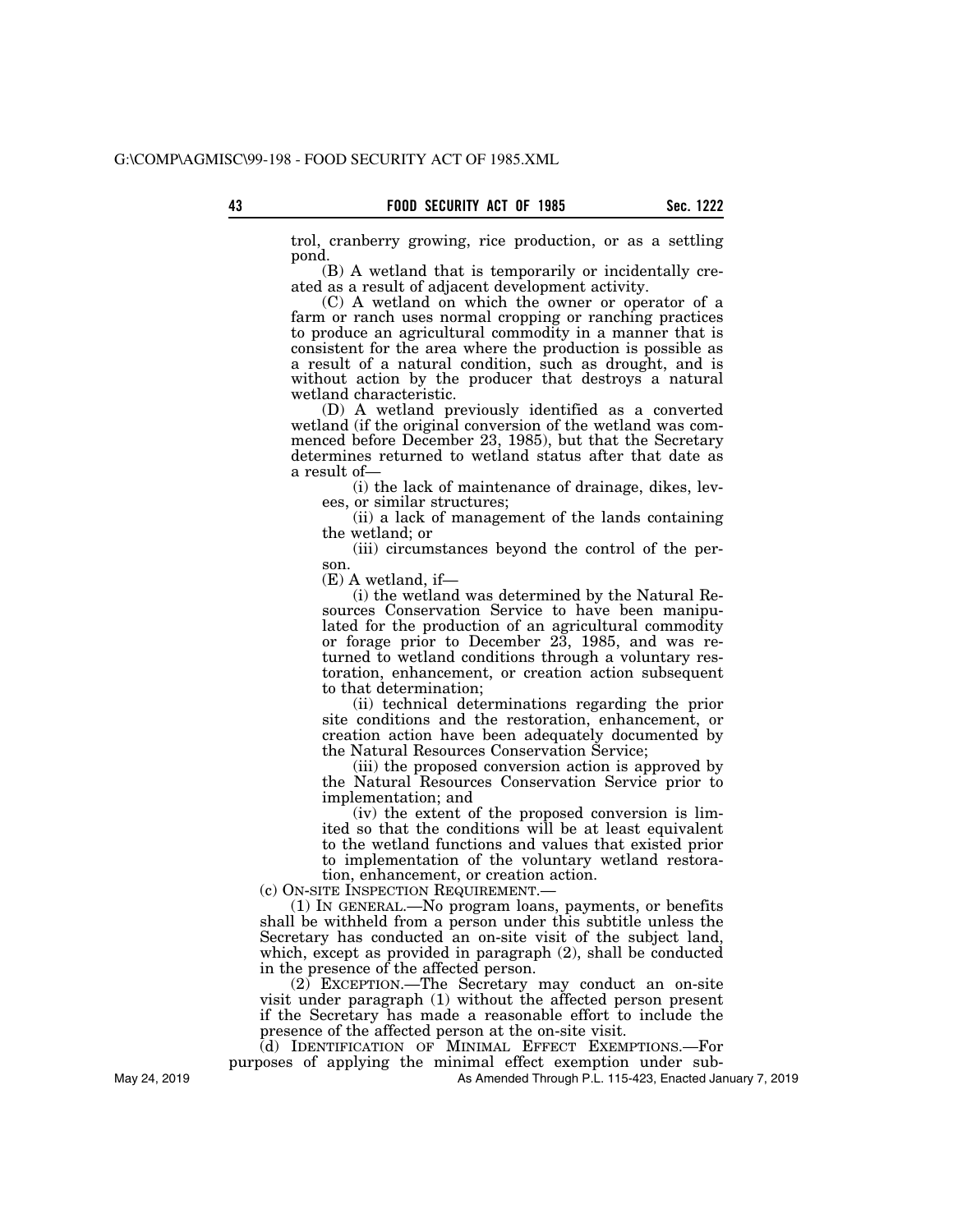section (f)(1), the Secretary shall identify by regulation categorical minimal effect exemptions on a regional basis to assist persons in avoiding a violation of the ineligibility provisions of section 1221. The Secretary shall ensure that employees of the Department of Agriculture who administer this subtitle receive appropriate training to properly apply the minimal effect exemptions determined by the Secretary.

(e) NONWETLANDS.—The Secretary shall exempt from the ineligibility provisions of section 1221 any action by a person upon lands in any case in which the Secretary determines that any one of the following does not apply with respect to such lands:

(1) Such lands have a predominance of hydric soils.

(2) Such lands are inundated or saturated by surface or groundwater at a frequency and duration sufficient to support a prevalence of hydrophytic vegetation typically adapted for life in saturated soil conditions.

(3) Such lands, under normal circumstances, support a prevalence of such vegetation.

(f) MINIMAL EFFECT; MITIGATION.—The Secretary shall exempt a person from the ineligibility provisions of section 1221 for any action associated with the production of an agricultural commodity on a converted wetland, or the conversion of a wetland, if 1 or more of the following conditions apply, as determined by the Secretary:

(1) The action, individually and in connection with all other similar actions authorized by the Secretary in the area, will have a minimal effect on the functional hydrological and biological value of the wetlands in the area, including the value to waterfowl and wildlife.

(2) The wetland and the wetland values, acreage, and functions are mitigated by the person through the restoration of a converted wetland, the enhancement of an existing wetland, or the creation of a new wetland, and the restoration, enhancement, or creation is—

(A) in accordance with a wetland conservation plan;

(B) in advance of, or concurrent with, the action;

(C) not at the expense of the Federal Government;

(D) in the case of enhancement or restoration of wetlands, on not greater than a 1-for-1 acreage basis unless more acreage is needed to provide equivalent functions and values that will be lost as a result of the wetland conversion to be mitigated;

(E) in the case of creation of wetlands, on greater than a 1-for-1 acreage basis if more acreage is needed to provide equivalent functions and values that will be lost as a result of the wetland conversion that is mitigated;

(F) on lands in the same general area of the local watershed as the converted wetland; and

(G) with respect to the restored, enhanced, or created wetland, made subject to an easement that—

(i) is recorded on public land records;

(ii) remains in force for as long as the converted wetland for which the restoration, enhancement, or creation to be mitigated remains in agricultural use or

As Amended Through P.L. 115-423, Enacted January 7, 2019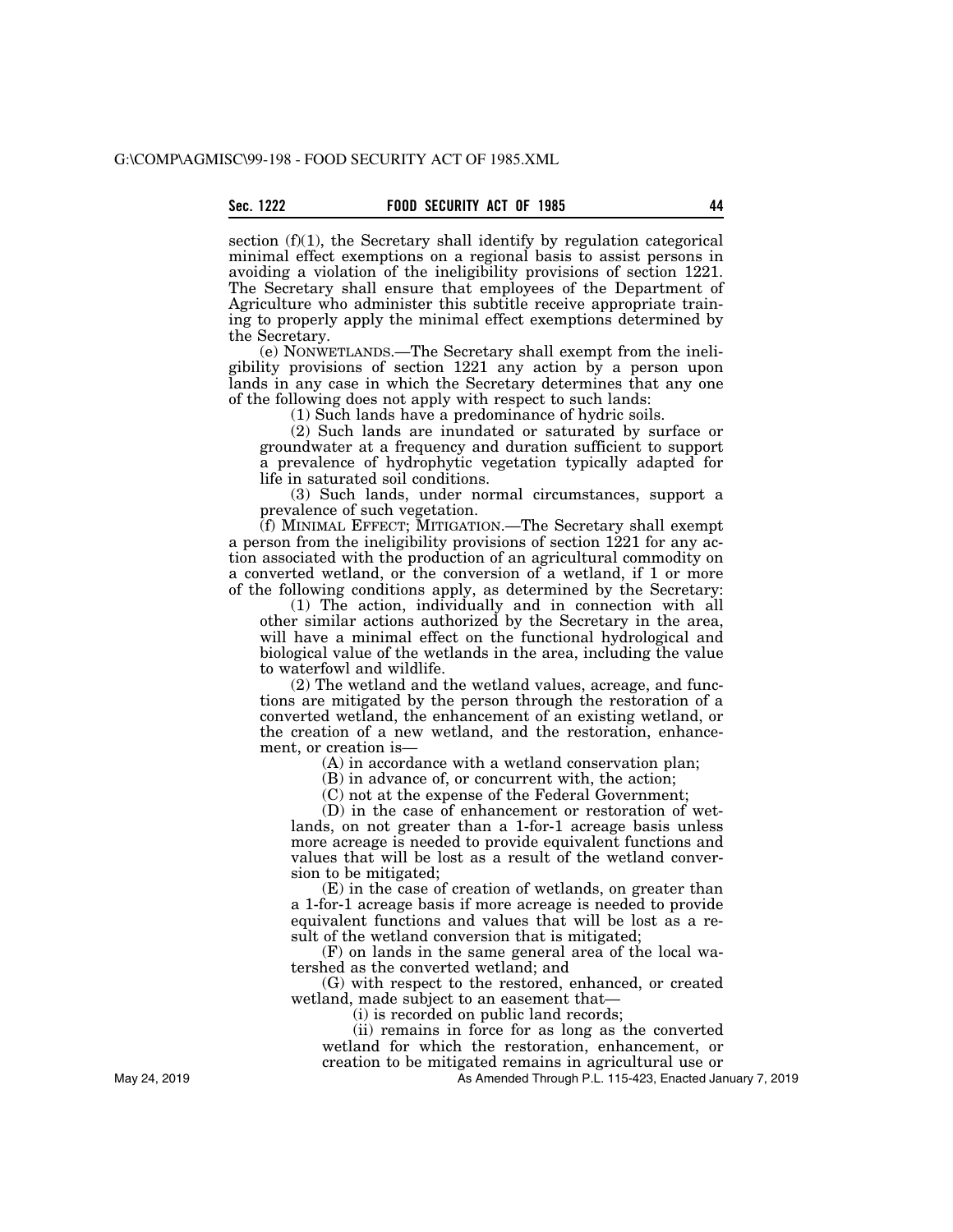is not returned to its original wetland classification with equivalent functions and values; and

(iii) prohibits making alterations to the restored, enhanced, or created wetland that lower the wetland's functions and values.

(3) The wetland was converted after December 23, 1985, but before November 28, 1990, and the wetland values, acreage, and functions are mitigated by the producer through the requirements of subparagraphs  $(A)$ ,  $(B)$ ,  $(C)$ ,  $(D)$ ,  $(F)$ , and  $(G)$ of paragraph (2).

(4) The action was authorized by a permit issued under section 404 of the Federal Water Pollution Control Act (33 U.S.C. 1344) and the wetland values, acreage, and functions of the converted wetland were adequately mitigated for the purposes of this subtitle.

 $(q)$  MITIGATION APPEALS.—A person<sup>5</sup> shall be afforded the right to appeal, under section 1243, the imposition of a mitigation agreement requiring greater than one-to-one acreage mitigation to which the person  $5$  is subject.<br>(h) GOOD FAITH EXEMPTION.—

 $(1)$  EXEMPTION DESCRIBED.—The Secretary may waive a person's ineligibility under section 1221 for program loans, payments, and benefits as the result of the conversion of a wetland subsequent to November 28, 1990, or the production of an agricultural commodity on a converted wetland, if the Secretary determines that the person has acted in good faith and without intent to violate this subtitle.

(2) ELIGIBLE REVIEWERS.—A determination of the Secretary, or a designee of the Secretary, under paragraph (1) shall be reviewed by the applicable—

(A) State Executive Director, with the technical concurrence of the State Conservationist; or

(B) district director, with the technical concurrence of the area conservationist.

(3) PERIOD FOR COMPLIANCE.—The Secretary shall provide a person who the Secretary determines has acted in good faith and without intent to violate this subtitle with a reasonable period, but not to exceed 1 year, during which to implement the measures and practices necessary to be considered to be actively restoring the subject wetland.

(i) RESTORATION.—Any person who is determined to be ineligible for program benefits under section 1221 for any crop year shall not be ineligible for such program benefits under such section for any subsequent crop year if, prior to the beginning of such subsequent crop year, the person has fully restored the characteristics of the converted wetland to its prior wetland state or has otherwise mitigated for the loss of wetland values, as determined by the Secretary, through the restoration, enhancement, or creation of wetland values in the same general area of the local watershed as the converted wetland.

<sup>5</sup>Sec. 322(e) of the Federal Agriculture Improvement and Reform Act of 1996 (P.L. 104–127; 110 Stat. 987; April 4, 1996) amended this subsection by striking ''producer'' and inserting ''per-son''. The amendment was executed to both places where ''producer'' appeared as the probable intent of Congress.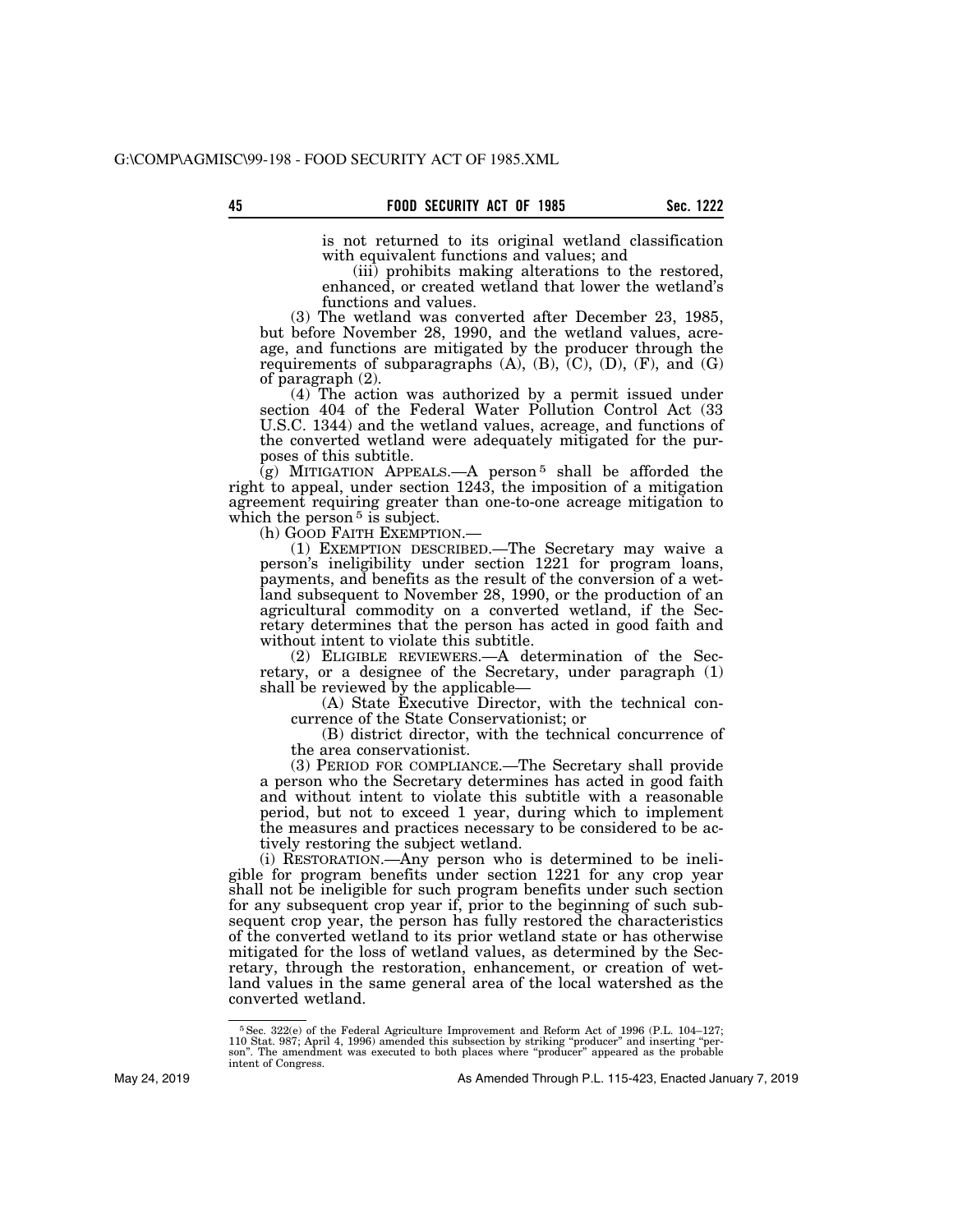(j) DETERMINATIONS; RESTORATION AND MITIGATION PLANS; MONITORING ACTIVITIES.—Technical determinations, the development of restoration and mitigation plans, and monitoring activities under this section shall be made by the Natural Resources Conservation Service.<br>(k) MITIGATION BANKING.

(1) MITIGATION BANKING PROGRAM.—<br>(A) IN GENERAL.—Using authorities available to the Secretary, the Secretary shall operate a program or work with third parties to establish mitigation banks to assist persons in complying with the provisions of this section while mitigating any loss of wetland values and functions.

(B) AUTHORIZATION OF APPROPRIATIONS.—There is authorized to be appropriated to the Secretary to carry out this paragraph  $$5,000,000$  for each of fiscal years  $2019$ through 2023.

(2) APPLICABILITY.—Subsection  $(f)(2)(C)$  shall not apply to this subsection.

(3) POLICY AND CRITERIA.—The Secretary shall develop the appropriate policy and criteria that will allow willing persons to access existing mitigation banks, under this section or any other authority, that will serve the purposes of this section without requiring the Secretary to hold an easement, in whole or in part, in a mitigation bank.

# **SEC. 1223. [16 U.S.C. 3823] AFFILIATED PERSONS.**

If a person is affected by a reduction in benefits under section 1221 and the affected person is affiliated with other persons for the purpose of receiving the benefits, the benefits of each affiliated person shall be reduced under section 1221 in proportion to the interest held by the affiliated person.

# **SEC. 1224. [16 U.S.C. 3824] FAIRNESS OF COMPLIANCE.**

If the actions of an unrelated person or public entity, outside the control of, and without the prior approval of, the landowner or tenant result in a change in the characteristics of cropland that would cause the land to be determined to be a wetland, the affected land shall not be considered to be wetland for purposes of this subtitle.

Subtitle D—Agricultural Resources Conservation Program

# **CHAPTER 1—COMPREHENSIVE CONSERVATION ENHANCEMENT PROGRAM**

#### **Subchapter A—General Provisions**

#### ø**SEC. 1230A.** ø**16 U.S.C. 3830a**¿ **GOOD FAITH RELIANCE. <sup>7</sup>**¿

#### **Subchapter B—Conservation Reserve**

#### **SEC. 1231. [16 U.S.C. 3831] CONSERVATION RESERVE.**

(a) IN GENERAL.—Through the 2023 fiscal year, the Secretary shall formulate and carry out a conservation reserve program

As Amended Through P.L. 115-423, Enacted January 7, 2019

<sup>7</sup>Sec. 2006(c) of the Farm Security and Rural Investment Act of 2002 (P.L. 107–171; 116 Stat.

<sup>237;</sup> May 13, 2002) repealed former sec. 1230A (related to good faith reliance).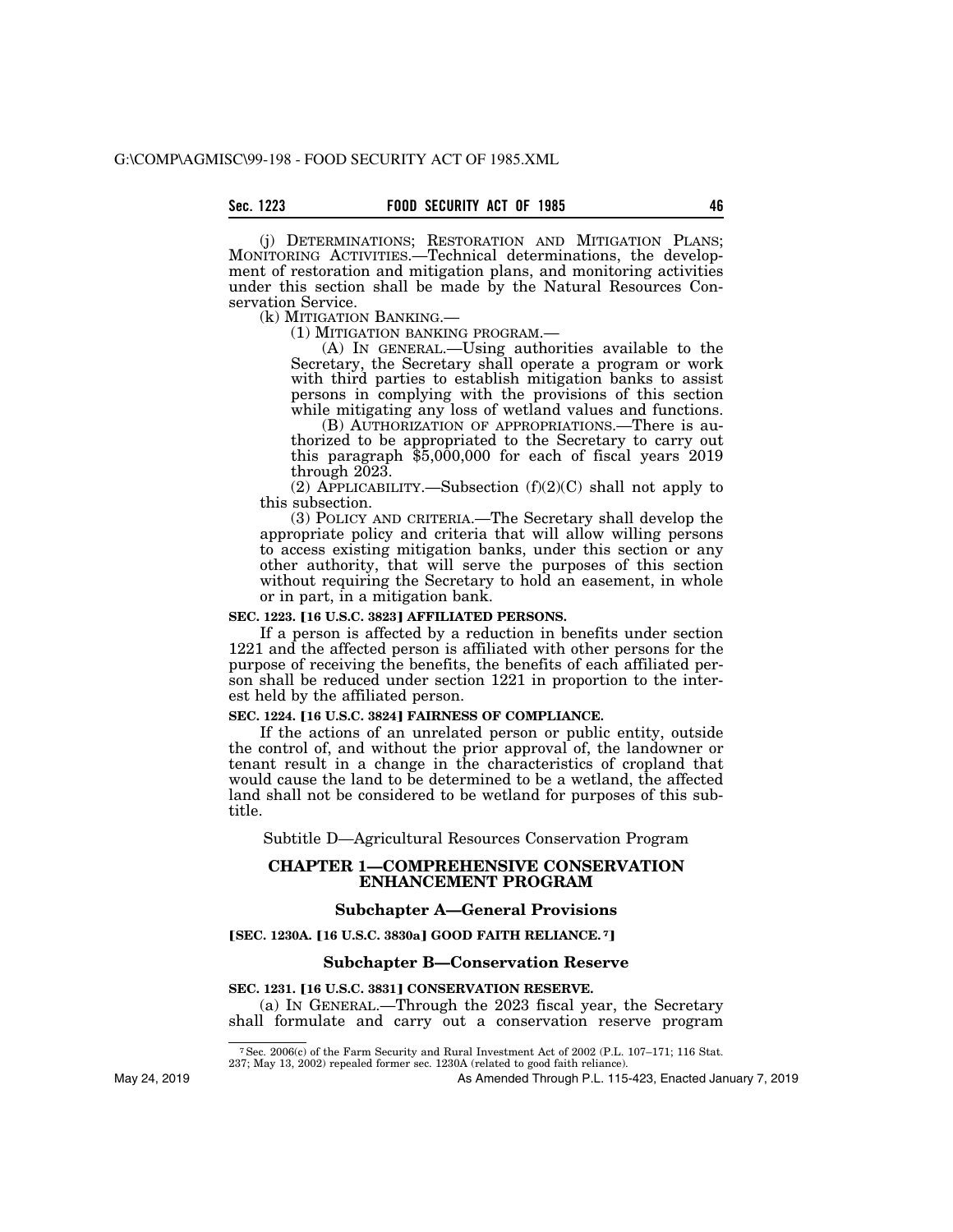under which land is enrolled through the use of contracts to assist owners and operators of land specified in subsection (b) to conserve and improve the soil, water, and wildlife resources of such land and to address issues raised by State, regional, and national conservation initiatives.

(b) ELIGIBLE LAND.—The Secretary may include in the program established under this subchapter—

(1) highly erodible cropland that—

(A)(i) if permitted to remain untreated could substantially reduce the agricultural production capability for future generations; or

(ii) cannot be farmed in accordance with a plan that complies with the requirements of subtitle B; and

(B) the Secretary determines had a cropping history or was considered to be planted for 4 of the 6 years preceding the date of enactment of the Agriculture Improvement Act of 2018 8, on the condition that the Secretary shall consider to be planted cropland enrolled in the conservation reserve program;

(2) marginal pasture land to be devoted to appropriate vegetation, including trees, in or near riparian areas, or devoted to similar water quality purposes (including marginal pastureland converted to wetland or established as wildlife habitat);

(3) grasslands that—

(A) contain forbs or shrubland (including improved rangeland and pastureland) for which grazing is the predominant use;

(B) are located in an area historically dominated by grasslands; and

(C) could provide habitat for animal and plant populations of significant ecological value if the land is retained in its current use or restored to a natural condition;

(4) cropland, marginal pasture land, and grasslands that will have a positive impact on water quality and will be devoted to—

(A) a grass sod waterway;

(B) a contour grass sod strip;

(C) a prairie strip;

(D) a filterstrip;

(E) a riparian buffer;

(F) a wetland or a wetland buffer;

(G) a saturated buffer;

(H) a bioreactor; or

(I) another similar water quality practice, as determined by the Secretary;

(5) cropland that is otherwise ineligible if the Secretary determines that—

(A) if permitted to remain in agricultural production, the land would—

(i) contribute to the degradation of soil, water, or air quality; or

8The date of enactment of such Act is December 20, 2018.

As Amended Through P.L. 115-423, Enacted January 7, 2019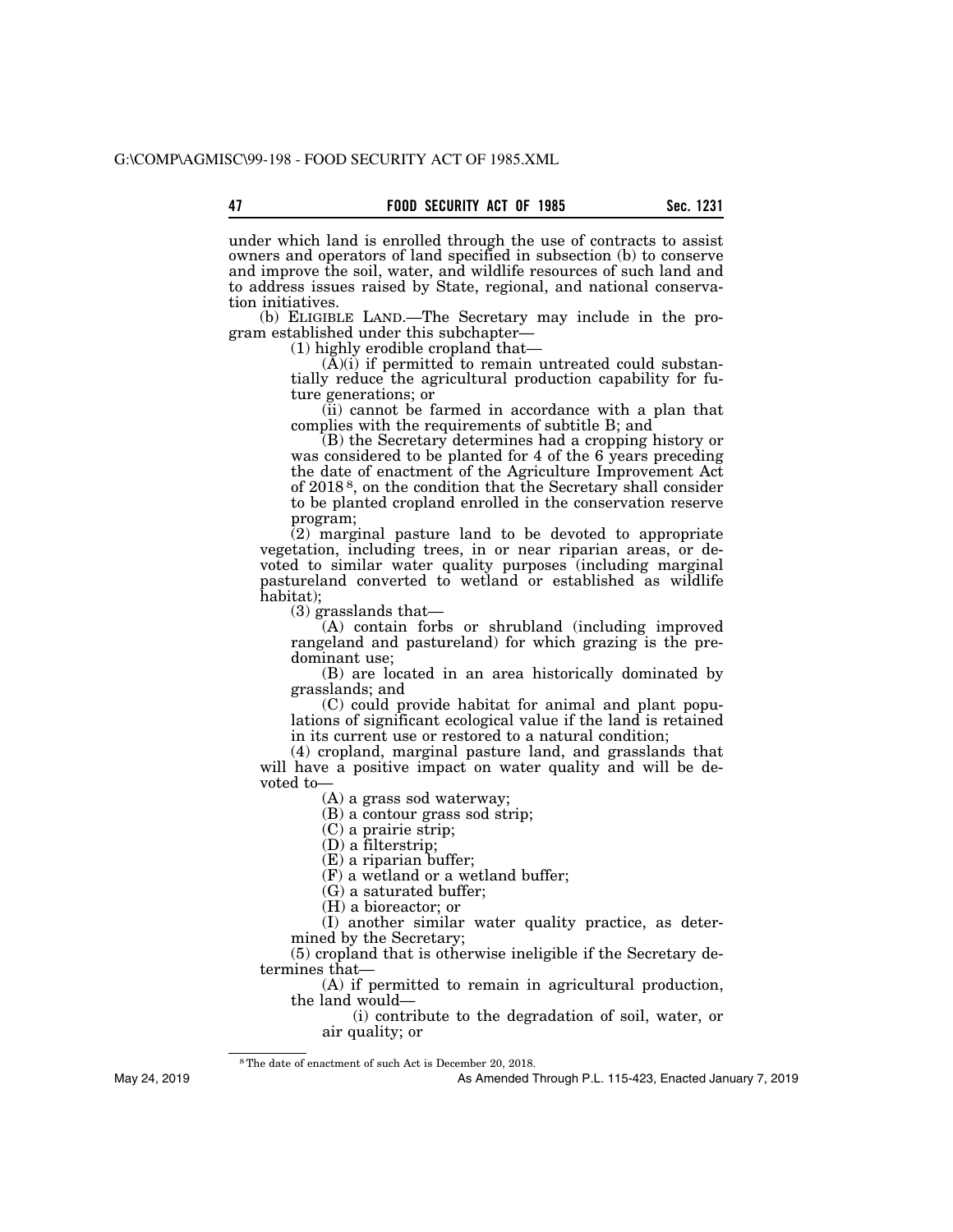(ii) pose an on-site or off-site environmental threat to soil, water, or air quality;

(B) the land is a—

(i) newly-created, permanent grass sod waterway; or

(ii) a contour grass sod strip established and maintained as part of an approved conservation plan;

(C) the land will be devoted to newly established living snow fences, permanent wildlife habitat, windbreaks, shelterbelts, salt tolerant vegetation, field borders, or practices to benefit State or federally identified wellhead protection areas;

(D) the land poses an off-farm environmental threat, or a threat of continued degradation of productivity due to soil salinity, if permitted to remain in production; or

(E) enrollment of the land would facilitate a net savings in groundwater or surface water resources of the agricultural operation of the producer;

(6) the portion of land in a field not enrolled in the conservation reserve in a case in which—

(A) more than 50 percent of the land in the field is enrolled as a buffer or filterstrip, or more than 75 percent of the land in the field is enrolled as a conservation practice other than as a buffer or filterstrip; and

(B) the remainder of the field is—

(i) infeasible to farm; and

(ii) enrolled at regular rental rates; or

(7) as determined by the Secretary, land—

(A) that was enrolled in the conservation reserve program under a 15-year contract that expired on September 30, 2017, or September 30, 2018;

(B) for which there was no opportunity for additional enrollment in that program; and

(C) on which the conservation practice under the expired contract under subparagraph (A) is maintained.

(c) PLANTING STATUS OF CERTAIN LAND.—For purposes of determining the eligibility of land to be placed in the conservation reserve established under this subchapter, land shall be considered to be planted to an agricultural commodity during a crop year if, during the crop year, the land was devoted to a conserving use.

(d) ENROLLMENT.—

and

(1) MAXIMUM ACREAGE ENROLLED.—The Secretary may maintain in the conservation reserve at any one time during—

(A) fiscal year 2019, not more than 24,000,000 acres;

(B) fiscal year 2020, not more than 24,500,000 acres;

(C) fiscal year 2021, not more than 25,000,000 acres;

(D) fiscal year 2022, not more than 25,500,000 acres;

(E) fiscal year 2023, not more than 27,000,000 acres. (2) GRASSLANDS.—

(A) LIMITATION.—For purposes of applying the limitations in paragraph (1)—

(i) the Secretary shall enroll and maintain in the

conservation reserve not fewer than 2,000,000 acres of

As Amended Through P.L. 115-423, Enacted January 7, 2019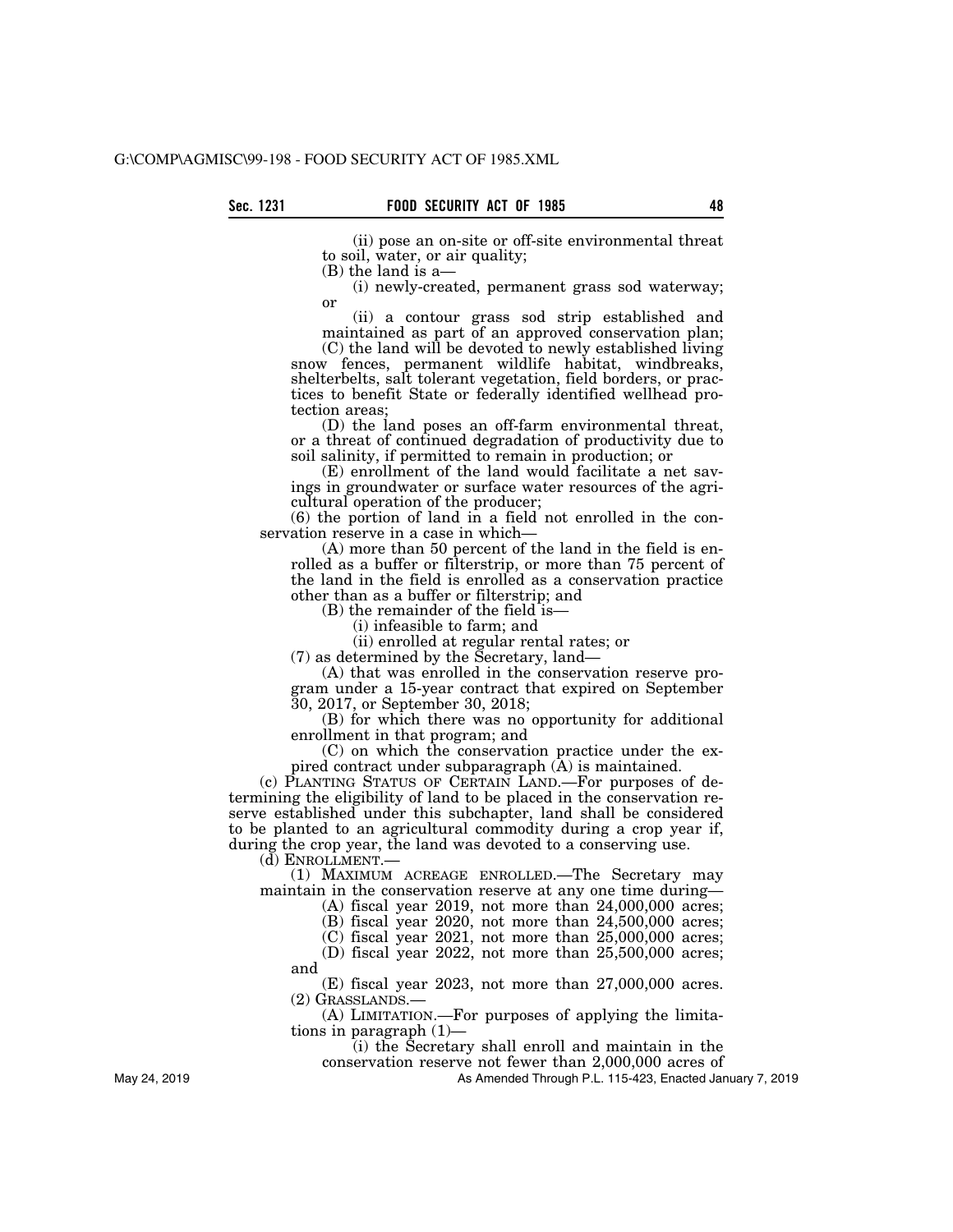the land described in subsection (b)(3) by September 30, 2023; and

(ii) in carrying out clause (i), to the maximum extent practicable, the Secretary shall maintain in the conservation reserve at any one time during—

(I) fiscal year 2019, 1,000,000 acres;

(II) fiscal year 2020, 1,500,000 acres; and

(III) fiscal years 2021 through 2023, 2,000,000 acres.

(B) PRIORITY.—In enrolling acres under subparagraph (A), the Secretary may give priority to land, as determined by the Secretary—

(i) with expiring conservation reserve contracts;

(ii) at risk of conversion or development; or

(iii) of ecological significance, including land that—

(I) may assist in the restoration of threatened or endangered species under the Endangered Species Act of 1973 (16 U.S.C. 1531 et seq.);

(II) may assist in preventing a species from being listed as a threatened or endangered species under the Endangered Species Act of 1973 (16 U.S.C. 1531 et seq.); or

(III) improves or creates wildlife habitat corridors.

(C) METHOD OF ENROLLMENT.—

(i) IN GENERAL.—In enrolling acres under subparagraph (A), the Secretary shall make the program available to owners or operators of eligible land on an annual enrollment basis with one or more ranking periods.

(ii) TIMING OF GRASSLAND RANKING PERIOD.—For purposes of grasslands described in subsection (b)(3), the Secretary shall announce at least 1 ranking period subsequent to the announcement of general enrollment offers.

(D) RESERVATION OF UNENROLLED ACRES.—If the Secretary is unable in a fiscal year to enroll enough acres of land described in subsection (b)(3) to meet the number of acres described in clause (ii) or (iii) of subparagraph (A) for the fiscal year—

(i) the Secretary shall reserve the remaining number of acres for that fiscal year for the enrollment of land described in subsection (b)(3); and

(ii) that number of acres shall not be available for the enrollment of any other type of eligible land.

(3) WATER QUALITY PRACTICES TO FOSTER CLEAN LAKES, ES-TUARIES, AND RIVERS (CLEAR INITIATIVE).—

(A) IN GENERAL.—The Secretary shall give priority within continuous enrollment under paragraph (6) to the enrollment of land described in subsection  $(b)(4)$ .

(B) SEDIMENT AND NUTRIENT LOADINGS.—In carrying out subparagraph (A), the Secretary shall give priority to the implementation of practices on land that, if enrolled,

As Amended Through P.L. 115-423, Enacted January 7, 2019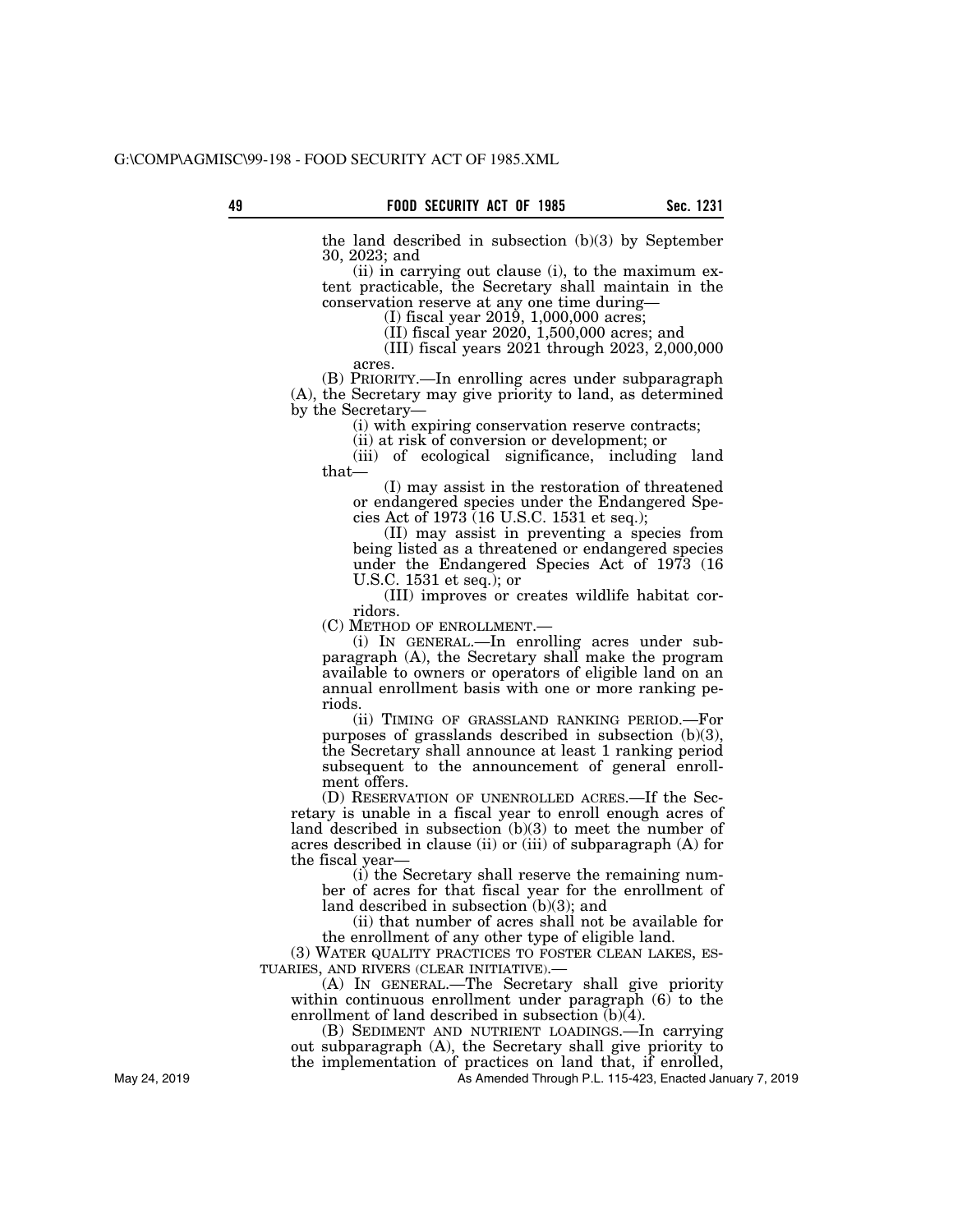will help reduce sediment loadings, nutrient loadings, and harmful algal blooms, as determined by the Secretary.<br>(C)  $ACREAGE$ —

 $(i)$  In GENERAL.—Of the acres maintained in the conservation reserve in accordance with paragraph (1), to the maximum extent practicable, not less than 40 percent of acres enrolled in the conservation reserve using continuous enrollment under paragraph (6) shall be of land described in subsection (b)(4).

(ii) LIMITATION.—The acres described in clause (i) shall not include grasslands described in subsection  $(b)(3)$ .

(D) REPORT.—The Secretary shall—

(i) in the monthly publication of the Secretary describing conservation reserve program statistics, include a description of enrollments through the priority under this paragraph; and

(ii) publish on the website of the Farm Service Agency an annual report describing a summary of, with respect to the enrollment priority under this paragraph—

(I) new enrollments;

(II) expirations;

(III) geographic distribution; and

(IV) estimated water quality benefits.

(4) STATE ENROLLMENT RATES.—At the beginning of each of fiscal years 2019 through 2023, to the maximum extent practicable, the Secretary shall allocate to the States proportionately 60 percent of the available number of acres each year for enrollment in the conservation reserve, in accordance with historical State enrollment rates, taking into consideration—

(A) the average number of acres of all land enrolled in the conservation reserve in each State during each of fiscal years 2007 through 2016;

(B) the average number of acres of all land enrolled in the conservation reserve nationally during each of fiscal years 2007 through 2016; and

(C) the acres available for enrollment during each of fiscal years 2019 through 2023, excluding acres described in paragraph (2).

(5) FREQUENCY.—In carrying out this subchapter, for contracts that are not available on a continuous enrollment basis, the Secretary shall hold a signup and enrollment not less often than once each year.

(6) CONTINUOUS ENROLLMENT PROCEDURE.—

(A) IN GENERAL.—To the maximum extent practicable, the Secretary shall allow producers to submit applications on a continuous basis for enrollment in—

(i) the conservation reserve of—

(I) marginal pasture land described in subsection  $(b)(2)$ ;

(II) land described in subsection (b)(4); and

(III) cropland described in subsection  $(b)(5)$ ;

and

As Amended Through P.L. 115-423, Enacted January 7, 2019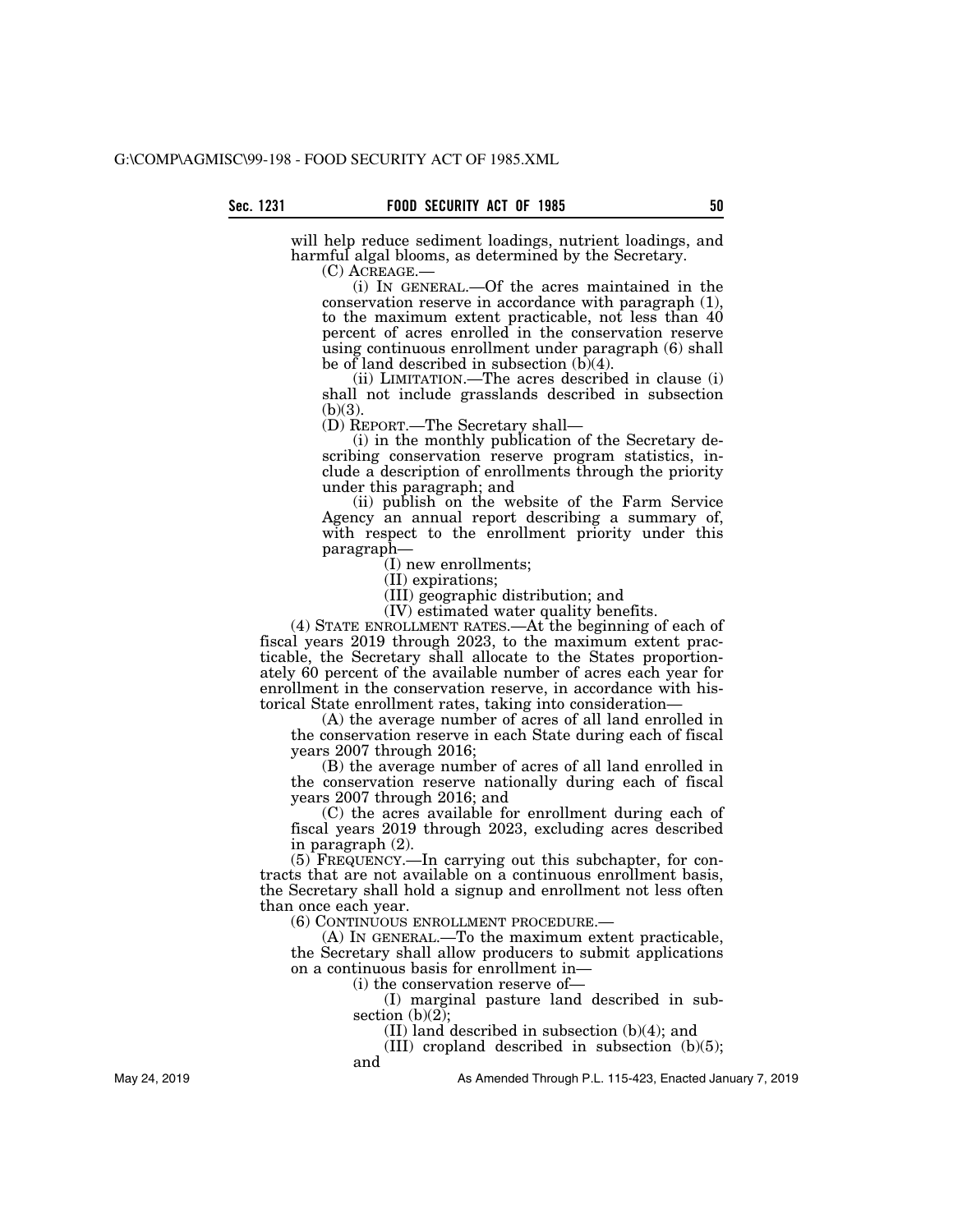(ii) the conservation reserve enhancement program under section 1231A.

(B) LIMITATION.—For purposes of applying the limitations in paragraph (1)—

(i) the Secretary shall, to the maximum extent practicable, enroll and maintain not fewer than 8,600,000 acres of land under subparagraph (A) by September 30, 2023; and

(ii) in carrying out clause (i), to the maximum extent practicable, the Secretary shall maintain in the conservation reserve at any one time during—

(I) fiscal year 2019, 8,000,000 acres;

(II) fiscal year 2020, 8,250,000 acres;

(III) fiscal year 2021, 8,500,000 acres; and

(IV) fiscal years 2022 and 2023, 8,600,000

acres.<br>(e) DURATION OF CONTRACT.—

 $(1)$  In GENERAL.—For the purpose of carrying out this subchapter, the Secretary shall enter into contracts of not less than 10, nor more than 15, years.

(2) SPECIAL RULE FOR CERTAIN LAND.—In the case of land devoted to hardwood trees, shelterbelts, windbreaks, or wildlife corridors under a contract entered into under this subchapter, the owner or operator of the land may, within the limitations prescribed under paragraph (1), specify the duration of the contract.

(f) CONSERVATION PRIORITY AREAS.—

(1) DESIGNATION.—On application by the appropriate State agency, the Secretary shall designate areas of special environmental sensitivity as conservation priority areas.

(2) 9 ELIGIBLE AREAS.—Areas eligible for designation under this subsection shall include areas with actual and significant adverse water quality or habitat impacts related to agricultural production activities.

(3) EXPIRATION.—Conservation priority area designation under this subsection shall expire after 5 years, subject to redesignation, except that the Secretary may withdraw an area's designation if the Secretary finds that the area no longer contains actual and significant adverse water quality or habitat impacts related to agricultural production activities.

(4) DUTY OF SECRETARY.—In carrying out this subsection, the Secretary shall attempt to maximize water quality and habitat benefits in the watersheds described in paragraph  $(1)$ by promoting a significant level of enrollment of land within the watersheds in the program under this subchapter by whatever means the Secretary determines are appropriate and consistent with the purposes of this subchapter.<br>(g) MULTI-YEAR GRASSES AND LEGUMES.—

 $(1)$  In GENERAL.—For purposes of this subchapter, alfalfa and other multi-year grasses and legumes in a rotation prac-

<sup>&</sup>lt;sup>9</sup>The amendment made to the heading of paragraph  $(2)$ , as amended by section  $2001(f)(2)$  of Public Law 113–79, was carried out by striking "watersheds" with a small cap letter "w" and a small cap letter "a" in the word " intent of Congress.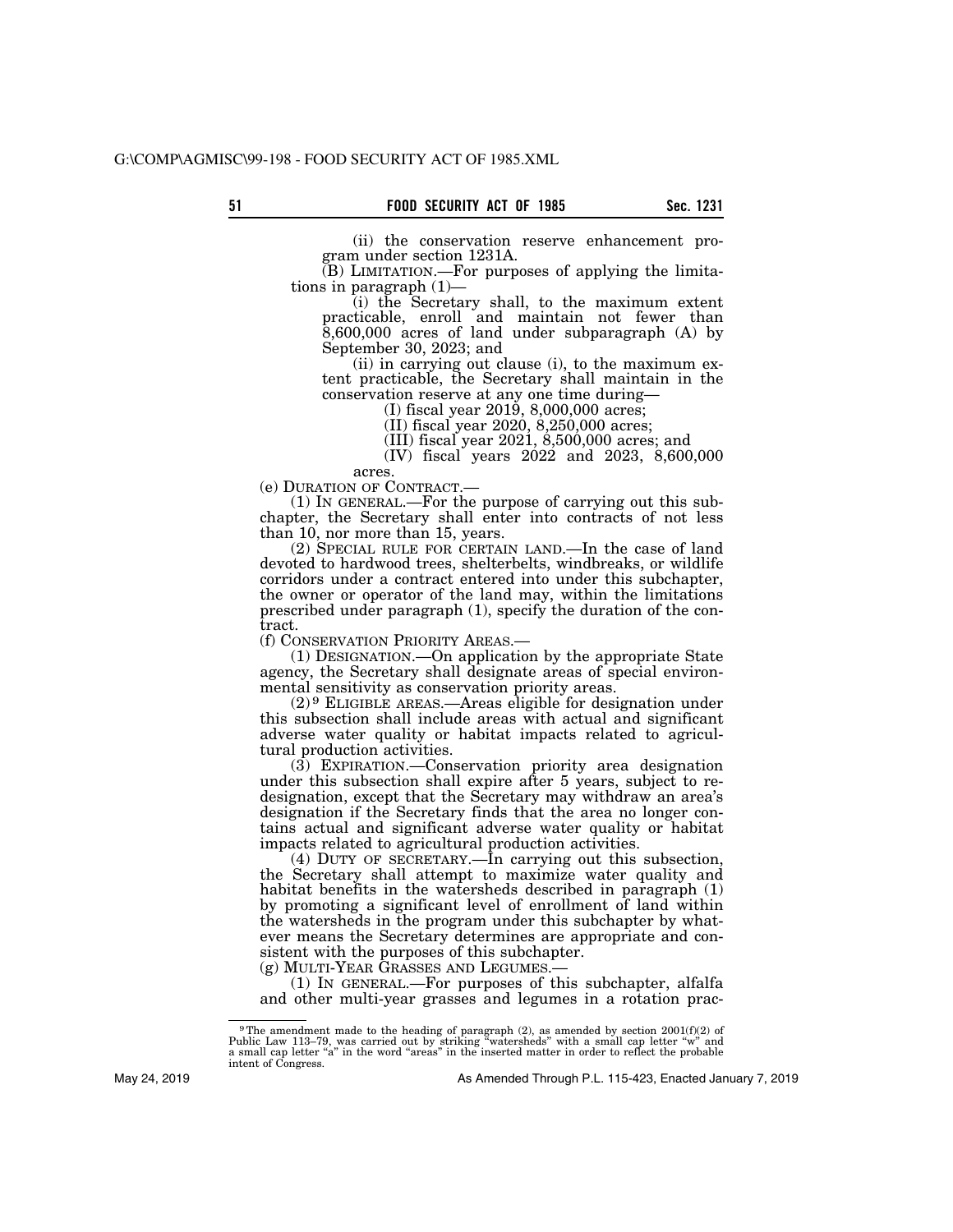tice, approved by the Secretary, shall be considered agricultural commodities.

(2) CROPPING HISTORY.—Alfalfa, when grown as part of a rotation practice, as determined by the Secretary, is an agricultural commodity subject to the cropping history criteria under subsection  $(b)(1)(B)$  for the purpose of determining whether highly erodible cropland has been planted or considered planted for 4 of the 6 years referred to in such subsection.

(h) ELIGIBILITY FOR CONSIDERATION.— (1) IN GENERAL.—On the expiration of a contract entered into under this subchapter, the lan d subject to the contract shall be eligible to be considered for reenrollment in the conservation reserve.<br>
(2) REENROLLMENT LIMITATION FOR CERTAIN LAND.

 $(A)$  In GENERAL.—Except as provided in subparagraph (B), land subject to a contract entered into under this subchapter shall be eligible for only one reenrollment in the conservation reserve under paragraph (1) if the land is devoted to hardwood trees.

(B) EXCLUSIONS.—Subparagraph (A) shall not apply to—

(i) riparian forested buffers;

(ii) forested wetlands enrolled under subsection  $(d)(3)$  or the conservation reserve enhancement program under section 1231A; and

(iii) shelterbelts.

(i) BALANCE OF NATURAL RESOURCE PURPOSES.—In determining the acceptability of contract offers under this subchapter, the Secretary shall ensure, to the maximum extent practicable, an equitable balance among the conservation purposes of soil erosion, water quality, and wildlife habitat.

#### **SEC. 1231A. [16 U.S.C. 3831a] CONSERVATION RESERVE ENHANCEMENT PROGRAM.**

(a) DEFINITIONS.—In this section:

(1) CREP.—The term ''CREP'' means a conservation reserve enhancement program carried out under subsection  $(b)(1)$ .

(2) ELIGIBLE LAND.—The term ''eligible land'' means land that is eligible to be included in the program established under this subchapter.

(3) ELIGIBLE PARTNER.—The term ''eligible partner'' means—

(A) a State;

(B) a political subdivision of a State;

(C) an Indian tribe (as defined in section 4 of the Indian Self-Determination and Education Assistance Act (25 U.S.C. 5304)); or

(D) a nongovernmental organization.

(4) MANAGEMENT.—The term ''management'' means an activity conducted by an owner or operator under a contract entered into under this subchapter after the establishment of a conservation practice on eligible land, to regularly maintain or enhance the vegetative cover established by the conservation practice—

As Amended Through P.L. 115-423, Enacted January 7, 2019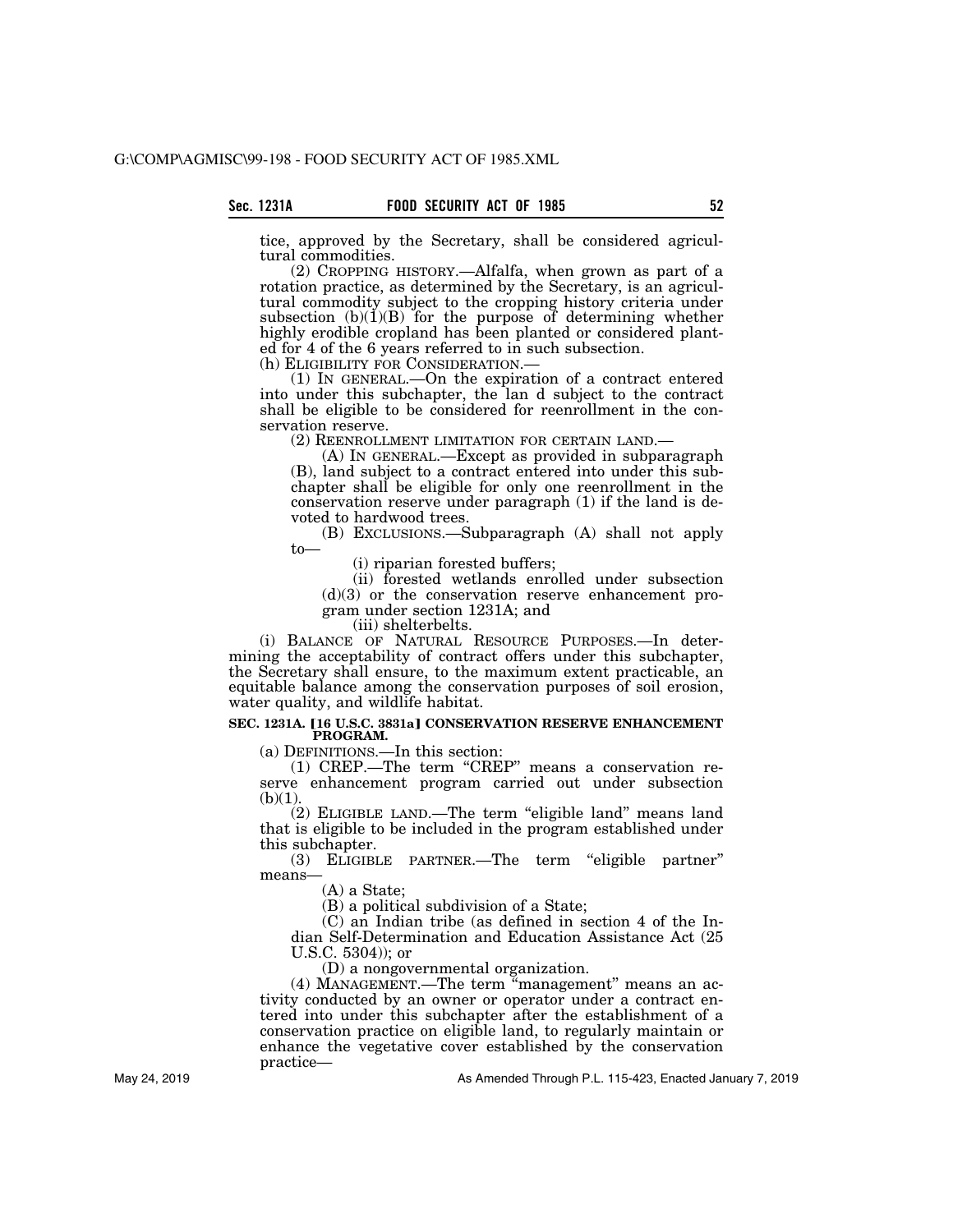(A) throughout the term of the contract; and

(B) consistent with the conservation plan that covers the eligible land.

(b) AGREEMENTS.—<br>(1) IN GENERAL.—The Secretary may enter into an agreement with an eligible partner to carry out a conservation reserve enhancement program—

(A) to assist in enrolling eligible land in the program established under this subchapter; and

(B) that the Secretary determines will advance the purposes of this subchapter.

(2) CONTENTS.—An agreement entered into under paragraph (1) shall—

(A) describe—

(i) 1 or more specific State or nationally significant conservation concerns to be addressed by the agreement;

(ii) quantifiable environmental goals for addressing the concerns under clause (i);

(iii) a suitable acreage goal for enrollment of eligible land under the agreement, as determined by the Secretary;

(iv) the location of eligible land to be enrolled in the project area identified under the agreement;

(v) the payments to be offered by the Secretary and eligible partner to an owner or operator; and

(vi) an appropriate list of conservation reserve program conservation practices that are appropriate to meeting the concerns described under clause (i), as determined by the Secretary in consultation with eligible partners;

 $(B)$  subject to subparagraph  $(C)$ , require the eligible partner to provide matching funds—

(i) in an amount determined during a negotiation between the Secretary and 1 or more eligible partners, if the majority of the matching funds to carry out the agreement are provided by 1 or more eligible partners that are not nongovernmental organizations; or

(ii) in an amount not less than 30 percent of the cost required to carry out the conservation measures and practices described in the agreement, if a majority of the matching funds to carry out the agreement are provided by 1 or more nongovernmental organizations; and

(C) include procedures to allow for a temporary waiver of the matching requirements under subparagraph (B), or continued enrollment with a temporary suspension of incentives or eligible partner contributions for new agreements, during a period when an eligible partner loses the authority or ability to provide matching contributions, if the Secretary determines that the temporary waiver or continued enrollment with a temporary suspension will advance the purposes of this subchapter.

(3) EFFECT ON EXISTING AGREEMENTS.—

As Amended Through P.L. 115-423, Enacted January 7, 2019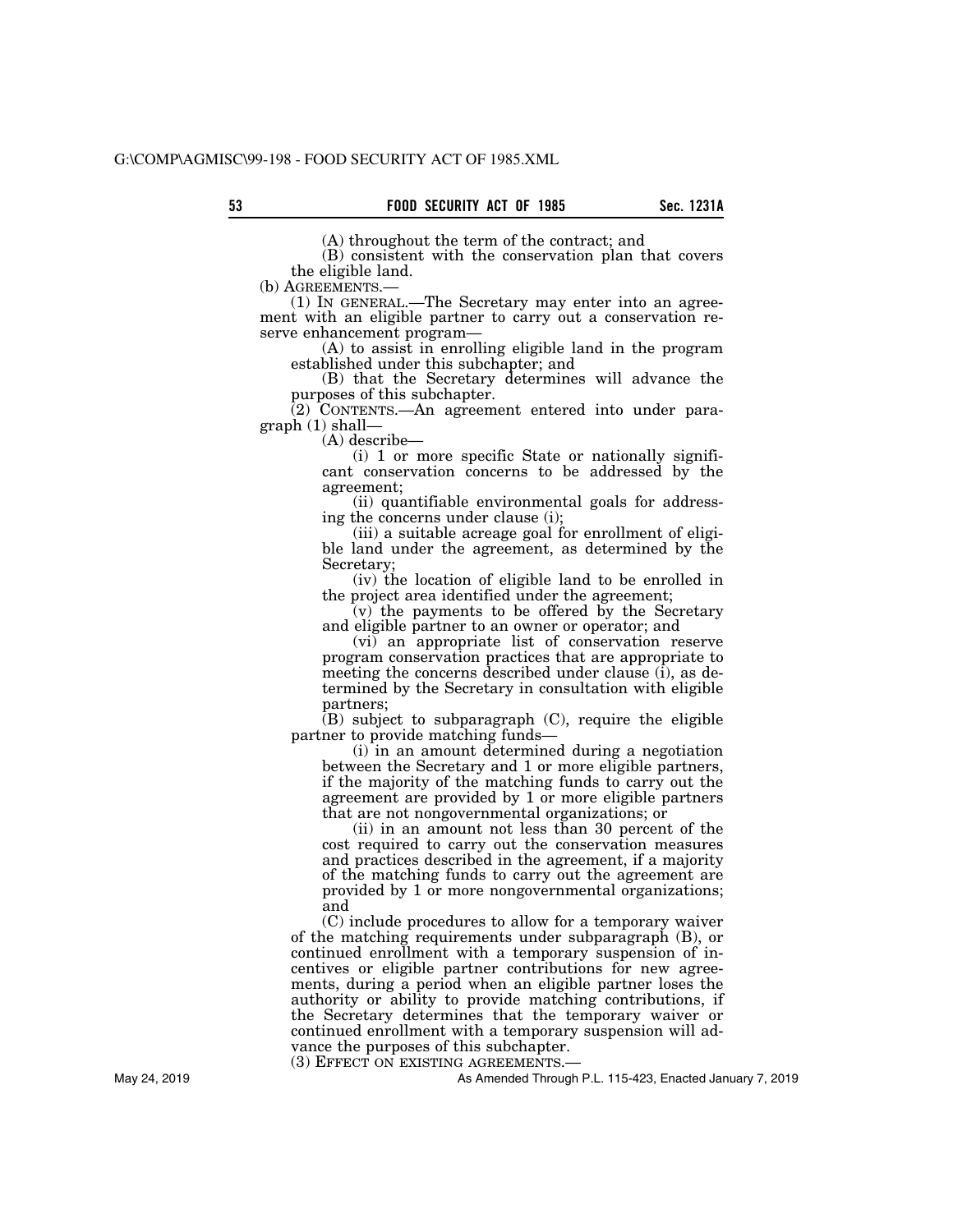(A) IN GENERAL.—Subject to subparagraph (B), an agreement under this subsection shall not affect, modify, or interfere with existing agreements under this subchapter.

(B) MODIFICATION OF EXISTING AGREEMENTS.—To implement this section, the signatories to an agreement under this subsection may mutually agree to a modification of an agreement entered into before the date of enactment of this section under the Conservation Reserve Enhancement Program established by the Secretary under this subchapter.

(c) PAYMENTS.—

(1) MATCHING REQUIREMENT.—Funds provided by an eligible partner may be in cash, in-kind contributions, or technical assistance, as determined by the Secretary.

(2) MARGINAL PASTURELAND COST-SHARE PAYMENTS.—The Secretary shall ensure that cost-share payments to an owner or operator to install stream fencing, crossings, and alternative water development on marginal pastureland under a CREP reflect the fair market value of the cost of installation.

(3) COST-SHARE AND PRACTICE INCENTIVE PAYMENTS.—

(A) IN GENERAL.—On request of an owner or operator, the Secretary shall provide cost-share payments when a major component of a conservation practice is completed under a CREP, as determined by the Secretary.

(B) EXEMPTION.—For purposes of implementing conservation practices on land enrolled under a CREP, the Secretary may waive the contribution limitation described in section  $1234(b)(2)(A)$ .

(4) RIPARIAN BUFFER MANAGEMENT PAYMENTS.—

(A) IN GENERAL.—In the case of an agreement under subsection (b)(1) that includes riparian buffers as an eligible practice, the Secretary shall make cost-share payments to encourage the regular management of the riparian buffer throughout the term of the agreement, consistent with the conservation plan that covers the eligible land.

(B) LIMITATION.—The amount of payments received by an owner or operator under subparagraph (A) shall not be greater than 100 percent of the normal and customary projected management cost, as determined by the Secretary, in consultation with the applicable State technical committee established under section 1261(a).

(d) FORESTED RIPARIAN BUFFER PRACTICE.—

(1) FOOD-PRODUCING WOODY PLANTS.—In the case of an agreement under subsection (b)(1) that includes forested riparian buffers as an eligible practice, the Secretary shall allow an owner or operator—

(A) to plant food-producing woody plants in the forested riparian buffers, on the conditions that—

(i) the plants shall contribute to the conservation

of soil, water quality, and wildlife habitat; and

(ii) the planting shall be consistent with—

As Amended Through P.L. 115-423, Enacted January 7, 2019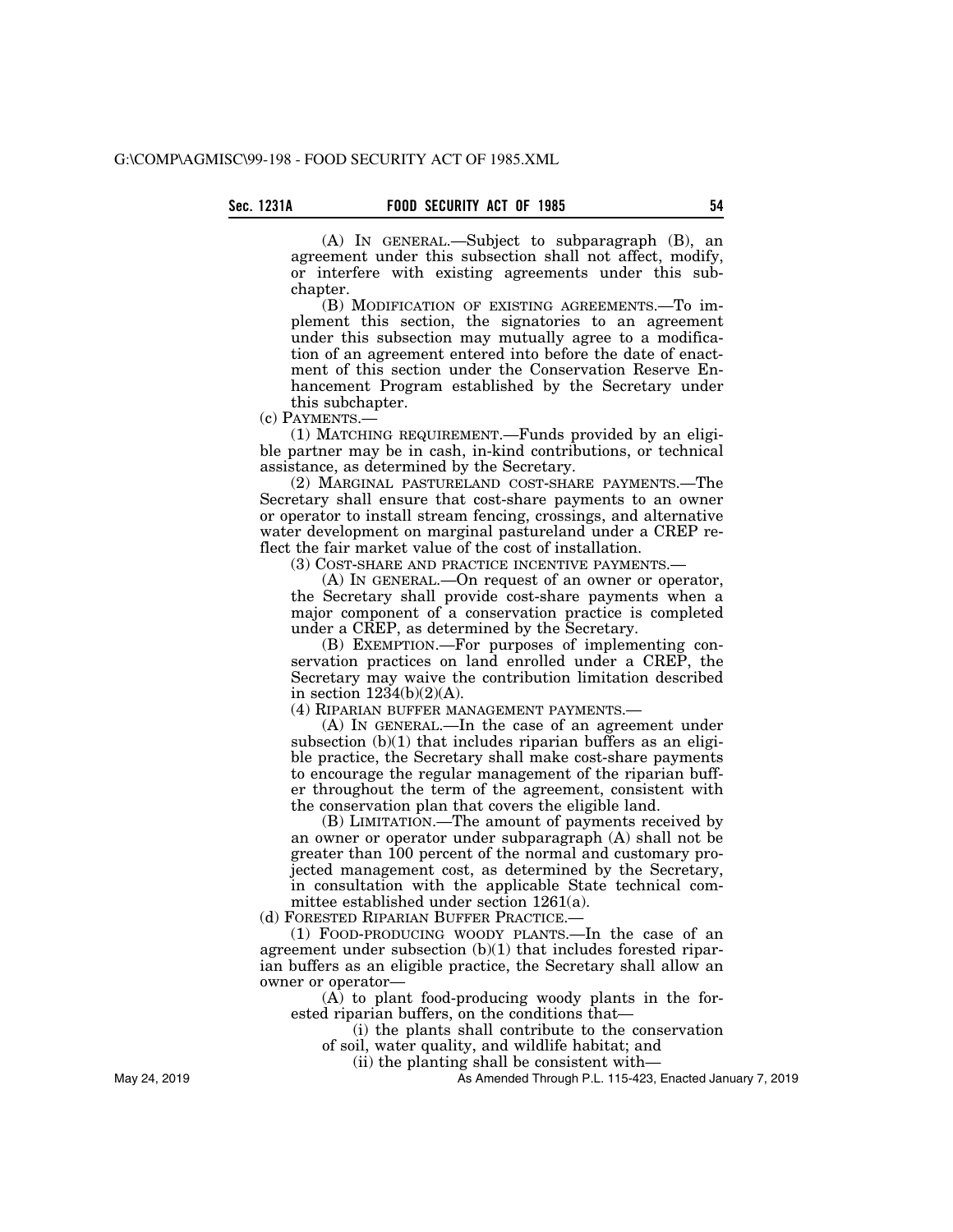(I) recommendations of the applicable State technical committee established under section 1261(a); and

(II) technical guide standards of the applicable field office of the Natural Resources Conservation Service; and

(B) to harvest from plants described in subparagraph (A), on the conditions that—

(i) the harvesting shall not damage the conserving cover or otherwise have a negative impact on the conservation concerns targeted by the CREP;

(ii) only native plant species appropriate to the region shall be used within 35 feet of the watercourse; and

(iii) the producer shall be subject to a reduction in the rental rate commensurate to the value of the crop harvested.

(2) TECHNICAL ASSISTANCE.—For the purpose of enrolling forested riparian buffers in a CREP, the Administrator of the Farm Service Agency shall coordinate with the applicable State forestry agency.

(e) DROUGHT AND WATER CONSERVATION AGREEMENTS.—In the case of an agreement under subsection  $(b)(1)$  to address regional drought concerns, in accordance with the conservation purposes of the CREP, the Secretary, in consultation with the applicable State technical committee established under section 1261(a), may-

 $(1)$  notwithstanding subsection  $(a)(2)$ , enroll other agricultural land on which the resource concerns identified in the agreement can be addressed if the enrollment of the land is critical to the accomplishment of the purposes of the agreement;

(2) permit dryland agricultural uses with the adoption of best management practices on enrolled land if the agreement involves the significant long-term reduction of consumptive water use and dryland production is compatible with the agreement; and

(3) calculate annual rental payments consistent with existing administrative practice for similar drought and water conservation agreements under this subtitle and ensure regional consistency in those rates.

(f) STATUS REPORT.—Not later than 180 days after the end of each fiscal year, the Secretary shall submit to Congress a report that describes, with respect to each agreement entered into under subsection  $(b)(1)$ —

(1) the status of the agreement;

(2) the purposes and objectives of the agreement;

(3) the Federal and eligible partner commitments made under the agreement; and

(4) the progress made in fulfilling those commitments.

# **SEC. 1231B. [16 U.S.C. 3831b] FARMABLE WETLAND PROGRAM.**

(a) PROGRAM REQUIRED.—

(1) IN GENERAL.—During the 2008 through 2023 fiscal

years, the Secretary shall carry out a farmable wetland pro-

As Amended Through P.L. 115-423, Enacted January 7, 2019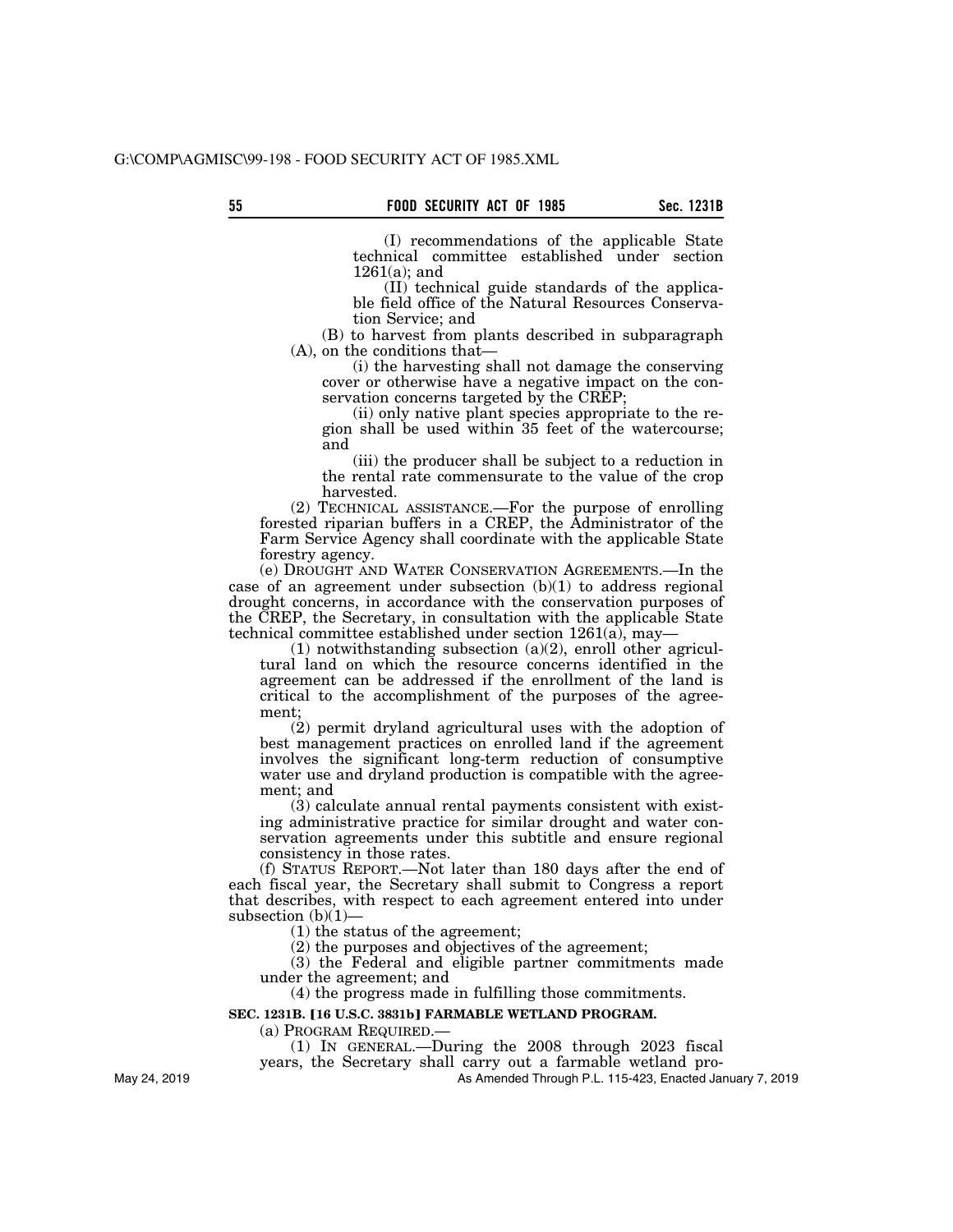gram in each State under which the Secretary shall enroll eligible acreage described in subsection (b).

(2) PARTICIPATION AMONG STATES.—The Secretary shall ensure, to the maximum extent practicable, that owners and operators in each State have an equitable opportunity to participate in the program established under this section.

(b) ELIGIBLE ACREAGE.—

(1) WETLAND AND RELATED LAND.—Subject to subsections (c) and (d), an owner or operator may enroll in the conservation reserve, pursuant to the program established under this section, land—

(A) that is wetland (including a converted wetland described in section  $1222(b)(1)(A)$  that had a cropping history during at least 3 of the immediately preceding 10 crop years;

(B) on which a constructed wetland is to be developed that will receive surface and subsurface flow from row crop agricultural production and is designed to provide nitrogen removal in addition to other wetland functions;

(C) that was devoted to commercial pond-raised aquaculture in any year during the period of calendar years 2002 through 2007; or

(D) that, after January 1, 1990, and before December 31, 2002, was—

(i) cropped during at least 3 of 10 crop years; and (ii) subject to the natural overflow of a prairie wetland.

(2) BUFFER ACREAGE.—Subject to subsections (c) and (d), an owner or operator may enroll in the conservation reserve, pursuant to the program established under this section, buffer acreage that—

(A) with respect to land described in subparagraph  $(A)$ ,  $(B)$ , or  $(C)$  of paragraph  $(1)$ —

(i) is contiguous to such land;

(ii) is used to protect such land; and

(iii) is of such width as the Secretary determines is necessary to protect such land, taking into consideration and accommodating the farming practices (including the straightening of boundaries to accommodate machinery) used with respect to the cropland that surrounds such land; and

(B) with respect to land described in subparagraph (D) of paragraph (1), enhances a wildlife benefit to the extent practicable in terms of upland to wetland ratios, as determined by the Secretary.

(c) PROGRAM LIMITATIONS.—

(1) ACREAGE LIMITATION.—The Secretary may enroll in the conservation reserve, pursuant to the program established under this section, not more than—

(A) 100,000 acres in any State; and

(B) a total of 750,000 acres.

(2) RELATIONSHIP TO MAXIMUM ENROLLMENT.—Subject to

paragraph (3), any acreage enrolled in the conservation reserve

As Amended Through P.L. 115-423, Enacted January 7, 2019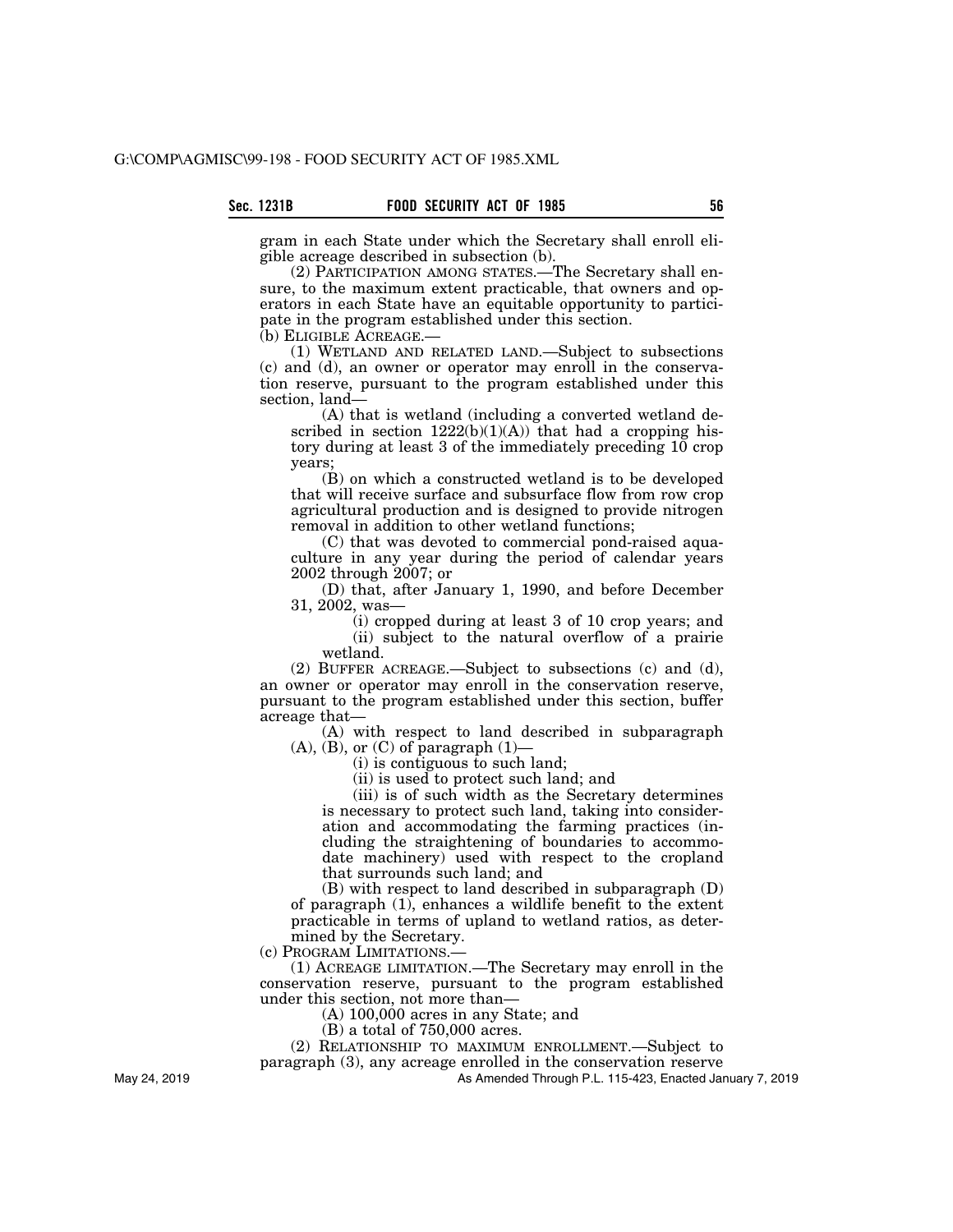under this section shall be considered acres maintained in the conservation reserve.

(3) RELATIONSHIP TO OTHER ENROLLED ACREAGE.—Acreage enrolled in the conservation reserve under this section shall not affect for any fiscal year the quantity of—

(A) acreage enrolled to establish conservation buffers as part of the program announced on March 24, 1998 (63 Fed. Reg. 14109); or

(B) acreage enrolled into the conservation reserve enhancement program announced on May 27, 1998 (63 Fed. Reg. 28965).

(4) REVIEW; POTENTIAL INCREASE IN ENROLLMENT ACRE-AGE.—The Secretary shall conduct a review of the program established under this section with respect to each State that has enrolled land in the conservation reserve pursuant to the program. As a result of the review, the Secretary may increase the number of acres that may be enrolled in a State under the program to not more than 200,000 acres, notwithstanding para $graph (1)(A).$ 

(d) OWNER OR OPERATOR ENROLLMENT LIMITATIONS.—

(1) WETLAND AND RELATED LAND.—

(A) WETLANDS AND CONSTRUCTED WETLANDS.—The maximum size of any land described in subparagraph (A) or  $(B)$  of subsection  $(b)(1)$  that an owner or operator may enroll in the conservation reserve, pursuant to the program established under this section, shall be 40 contiguous acres.

(B) FLOODED FARMLAND.—The maximum size of any land described in subparagraph  $(D)$  of subsection  $(b)(1)$ that an owner or operator may enroll in the conservation reserve, pursuant to the program established under this section, shall be 20 contiguous acres.

(C) COVERAGE.—All acres described in subparagraph (A) or (B), including acres that are ineligible for payment, shall be covered by the conservation contract.

(2) BUFFER ACREAGE.—The maximum size of any buffer acreage described in subsection (b)(2) that an owner or operator may enroll in the conservation reserve under this section shall be determined by the Secretary in consultation with the State Technical Committee.

(3) TRACTS.—Except for land described in subsection  $(b)(1)(C)$  and buffer acreage related to such land, the maximum size of any eligible acreage described in subsection (b)(1) in a tract of an owner or operator enrolled in the conservation reserve under this section shall be 40 acres.

(e) DUTIES OF OWNERS AND OPERATORS.—During the term of a contract entered into under the program established under this section, an owner or operator shall agree—

(1) to restore the hydrology of the wetland within the eligible acreage to the maximum extent practicable, as determined by the Secretary;

(2) to establish vegetative cover (which may include emerg-

ing vegetation in water and bottomland hardwoods, cypress,

As Amended Through P.L. 115-423, Enacted January 7, 2019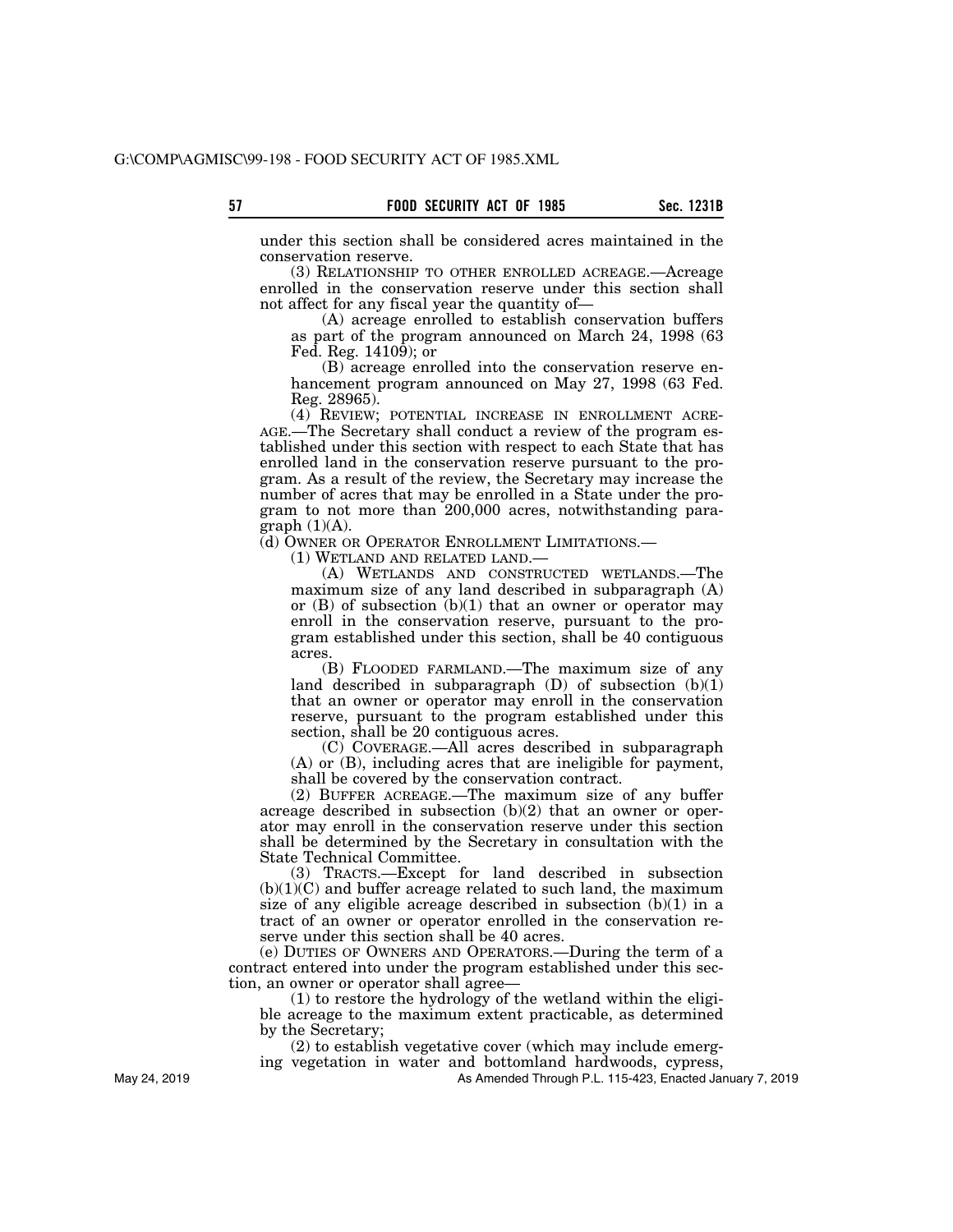and other appropriate tree species) on the eligible acreage, as determined by the Secretary;

(3) to a general prohibition of commercial use of the enrolled land; and

(4) to carry out other duties described in section 1232.

(f) DUTIES OF THE SECRETARY.—

(1) IN GENERAL.—Except as provided in paragraphs (2) and (3), in return for a contract entered into under this section, the Secretary shall—

(A) make payments to the owner or operator based on rental rates for cropland; and

(B) provide assistance to the owner or operator in accordance with sections 1233 and 1234.

(2) CONTRACT OFFERS AND PAYMENTS.—The Secretary shall use the method of determination described in section 1234(d) to determine the acceptability of contract offers and the amount of rental payments under this section.

(3) INCENTIVES.—The amounts payable to owners and operators in the form of rental payments under contracts entered into under this section shall reflect incentives that are provided to owners and operators to enroll filterstrips in the conservation reserve under section 1234.

# **SEC. 1231C. [16 U.S.C. 3831c] PILOT PROGRAMS.**

(a) CLEAR 30.—

(1) IN GENERAL.—

(A) ENROLLMENT.—The Secretary shall establish a pilot program to enroll land in the conservation reserve program through a 30-year conservation reserve contract  $(referred to in this subsection as a "CLEAR 30 contract")$ in accordance with this subsection.

(B) INCLUSION OF ACREAGE LIMITATION.—For purposes of applying the limitations in section  $1231(d)(1)$ , the Secretary shall include acres of land enrolled under this subsection.

(2) EXPIRED CONSERVATION CONTRACT ELECTION.—

(A) DEFINITION OF COVERED CONTRACT.—In this paragraph, the term "covered contract" means a contract entered into under this subchapter that—

(i) expires on or after the date of enactment of the Agriculture Improvement Act of 2018; and

(ii) covers land enrolled in the conservation reserve program under the clean lakes, estuaries, and rivers priority described in section 1231(d)(3) (or the predecessor practices that constitute the priority, as determined by the Secretary).

(B) ELECTION.—On the expiration of a covered contract, an owner or operator party to the covered contract shall elect—

(i) not to reenroll the land under the contract;

(ii) to offer to reenroll the land under the contract if the land remains eligible under the terms in effect as of the date of expiration; or

As Amended Through P.L. 115-423, Enacted January 7, 2019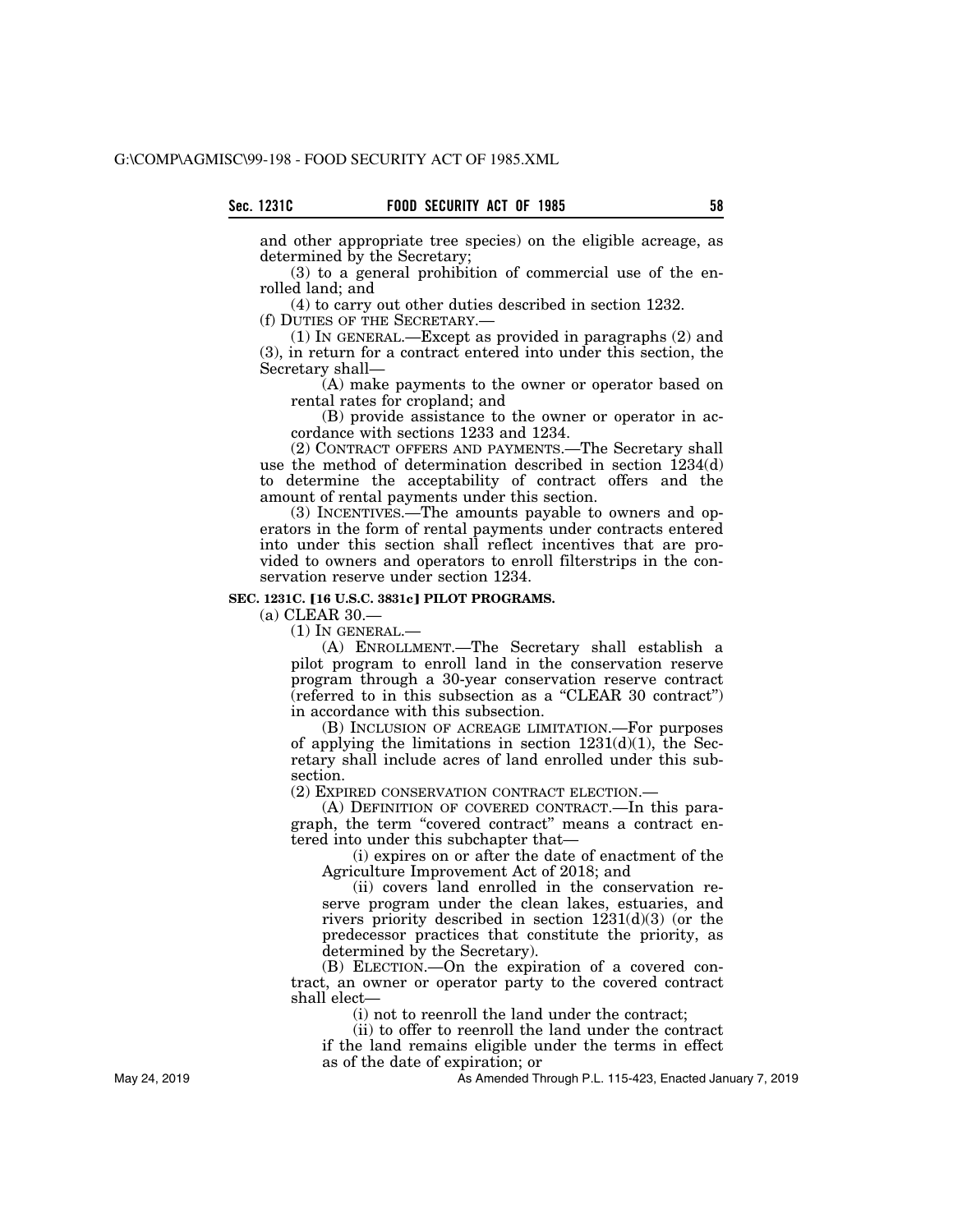(iii) not to reenroll the land under the contract and to enroll that land through a CLEAR 30 contract under this subsection.

(3) ELIGIBLE LAND.—Only land that is subject to an expired covered contract shall be eligible for enrollment through a CLEAR 30 contract under this subsection.

(4) TERM.—The term of a CLEAR 30 contract shall be 30 years.

(5) AGREEMENTS.—To be eligible to enroll land in the conservation reserve program through a CLEAR 30 contract, the owner of the land shall enter into an agreement with the Secretary—

(A) to implement a conservation reserve plan developed for the land;

(B) to comply with the terms and conditions of the contract and any related agreements; and

(C) to temporarily suspend the base history for the land covered by the contract.<br>(6) TERMS AND CONDITIONS OF CLEAR 30 CONTRACTS.

 $(A)$  IN GENERAL.—A CLEAR 30 contract shall include terms and conditions that—

(i) permit—

(I) repairs, improvements, and inspections on the land that are necessary to maintain existing public drainage systems; and

(II) owners to control public access on the land while identifying access routes to be used for restoration activities and management and contract monitoring;

(ii) prohibit—

(I) the alteration of wildlife habitat and other natural features of the land, unless specifically authorized by the Secretary as part of the conservation reserve plan;

(II) the spraying of the land with chemicals or the mowing of the land, except where the spraying or mowing is authorized by the Secretary or is necessary—

(aa) to comply with Federal or State noxious weed control laws;

(bb) to comply with a Federal or State emergency pest treatment program; or

(cc) to meet habitat needs of specific wildlife species;

(III) any activity to be carried out on the land of the owner or successor that is immediately adjacent to, and functionally related to, the land that is subject to the contract if the activity will alter, degrade, or otherwise diminish the functional value of the land; and

(IV) the adoption of any other practice that would tend to defeat the purposes of the conservation reserve program, as determined by the Secretary; and

As Amended Through P.L. 115-423, Enacted January 7, 2019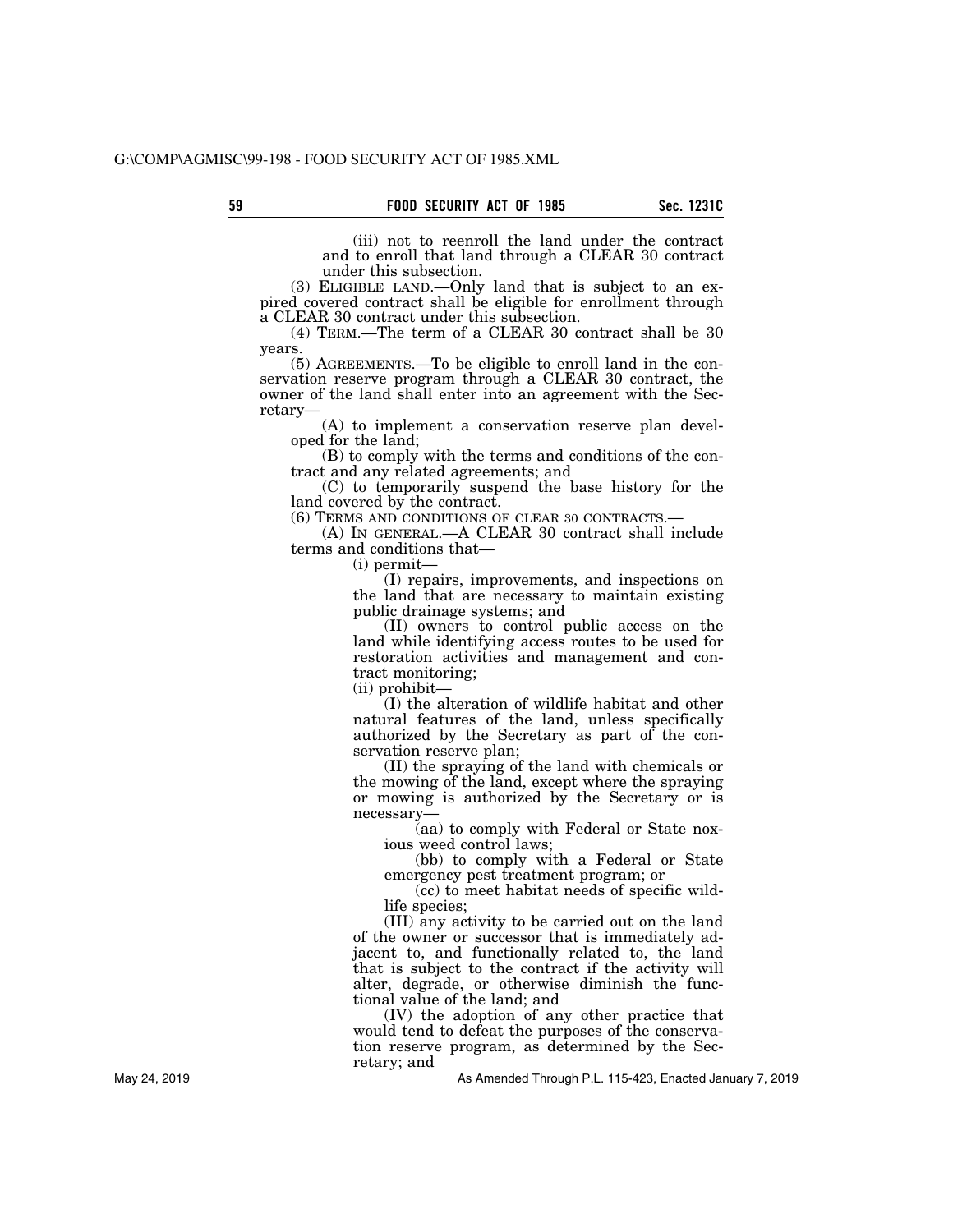(iii) include any additional provision that the Secretary determines is appropriate to carry out this section or facilitate the practical administration of this section.

(B) VIOLATION.—On the violation of a term or condition of a CLEAR 30 contract, the Secretary may require the owner to refund all or part of any payments received by the owner under the conservation reserve program, with interest on the payments, as determined appropriate by the Secretary.

(C) COMPATIBLE USES.—Land subject to a CLEAR 30 contract may be used for compatible economic uses, including hunting and fishing, managed timber harvest, or periodic haying or grazing, if the use—

(i) is specifically permitted by the conservation reserve plan developed for the land; and

(ii) is consistent with the long-term protection and enhancement of the conservation resources for which the contract was established.<br>(7) COMPENSATION.—

(A) AMOUNT OF PAYMENTS.—The Secretary shall provide payment under this subsection to an owner of land enrolled through a CLEAR 30 contract using 30 annual payments in an amount equal to the amount that would be used if the land were to be enrolled in the conservation reserve program under section 1231(d)(3).

(B) FORM OF PAYMENT.—Compensation for a CLEAR 30 contract shall be provided by the Secretary in the form of a cash payment in an amount determined under subparagraph (A).

(C) TIMING.—The Secretary shall provide any annual payment obligation under subparagraph (A) as early as practicable in each fiscal year.

(D) PAYMENTS TO OTHERS.—The Secretary shall make a payment, in accordance with regulations prescribed by the Secretary, in a manner as the Secretary determines is fair and reasonable under the circumstances, if an owner who is entitled to a payment under this section—

(i) dies;

(ii) becomes incompetent;

(iii) is succeeded by another person or entity who renders or completes the required performance; or

(iv) is otherwise unable to receive the payment.

(8) TECHNICAL ASSISTANCE.—

(A) IN GENERAL.—The Secretary shall assist owners in complying with the terms and conditions of a CLEAR 30 contract.

(B) CONTRACTS OR AGREEMENTS.—The Secretary may enter into 1 or more contracts with private entities or agreements with a State, nongovernmental organization, or Indian Tribe to carry out necessary maintenance of a CLEAR 30 contract if the Secretary determines that the contract or agreement will advance the purposes of the conservation reserve program.

As Amended Through P.L. 115-423, Enacted January 7, 2019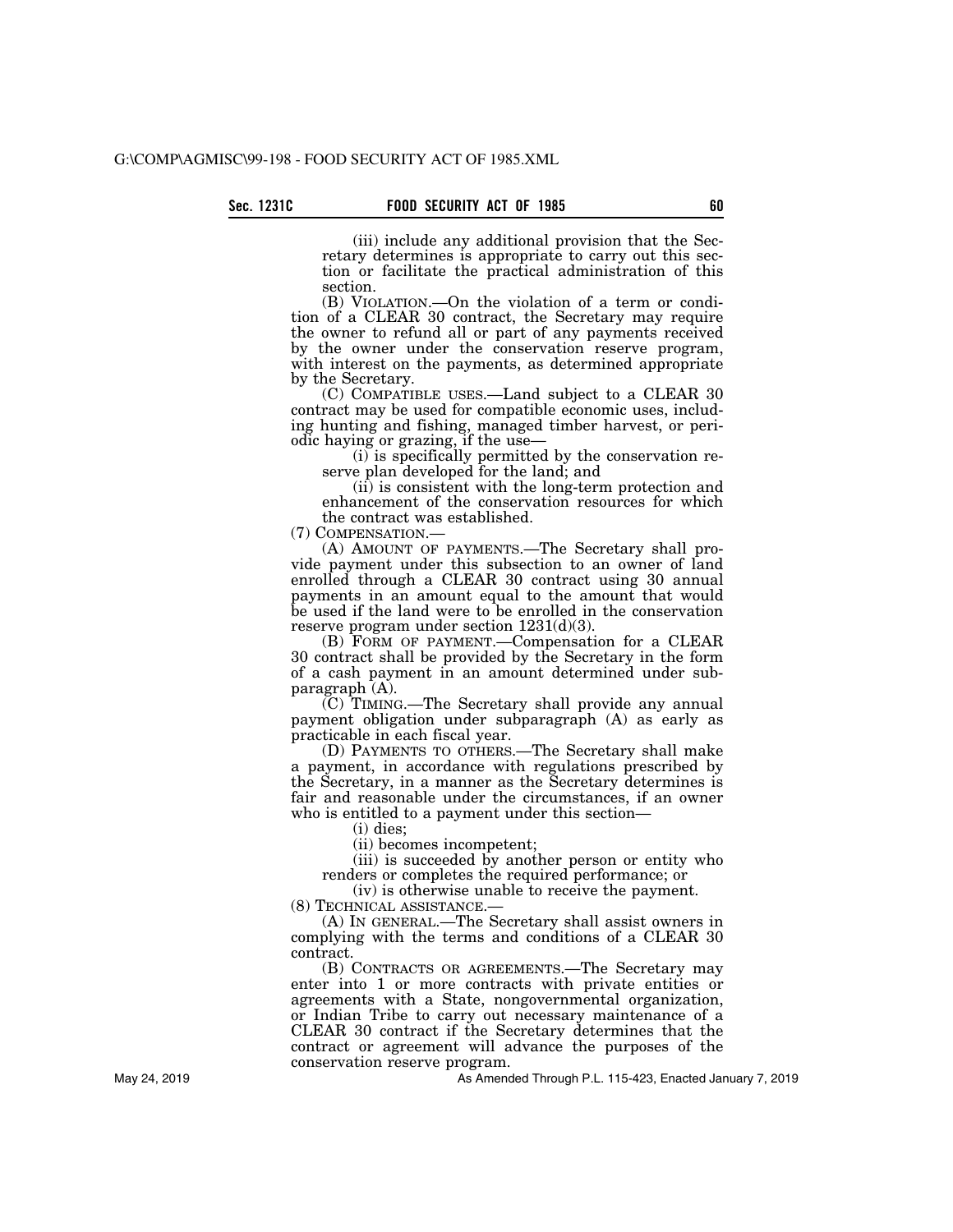(9) ADMINISTRATION.— (A) CONSERVATION RESERVE PLAN.—The Secretary shall develop a conservation reserve plan for any land subject to a CLEAR 30 contract, which shall include practices and activities necessary to maintain, protect, and enhance the conservation value of the enrolled land.<br>(B) DELEGATION OF CONTRACT ADMINISTRATION.—

(i) FEDERAL, STATE, OR LOCAL GOVERNMENT AGEN-CIES.—The Secretary may delegate any of the management, monitoring, and enforcement responsibilities of the Secretary under this subsection to other Federal, State, or local government agencies that have the appropriate authority, expertise, and resources necessary to carry out those delegated responsibilities.

(ii) CONSERVATION ORGANIZATIONS.—The Secretary may delegate any management responsibilities of the Secretary under this subsection to conservation organizations if the Secretary determines the conservation organization has similar expertise and re-

sources.<br>(b) SOIL HEALTH AND INCOME PROTECTION PILOT PROGRAM.—  $(1)$  DEFINITION OF ELIGIBLE LAND.—In this subsection:

(A) IN GENERAL.—The term ''eligible land'' means cropland that—

(i) is selected by the owner or operator of the land for proposed enrollment in the pilot program under this subsection; and

(ii) as determined by the Secretary—

(I) is located within 1 or more States that are part of the prairie pothole region, as selected by the Secretary based on consultation with State Committees of the Farm Service Agency and State technical committees established under section 1261(a) from that region;

(II) had a cropping history or was considered to be planted during each of the 3 crop years preceding enrollment; and

 $(\overline{III})$  is verified to be less-productive land, as compared to other land on the applicable farm.

(B) EXCLUSION.—The term ''eligible land'' does not include any land that was enrolled in a conservation reserve program contract in any of the 3 crop years preceding enrollment in the pilot program under this subsection. (2) ESTABLISHMENT.—

(A) IN GENERAL.—The Secretary shall establish a voluntary soil health and income protection pilot program under which eligible land is enrolled through the use of contracts to assist owners and operators of eligible land to conserve and improve the soil, water, and wildlife resources of the eligible land.

(B) DEADLINE FOR PARTICIPATION.—Eligible land may be enrolled in the program under this section through December 31, 2020.

(3) CONTRACTS.—

As Amended Through P.L. 115-423, Enacted January 7, 2019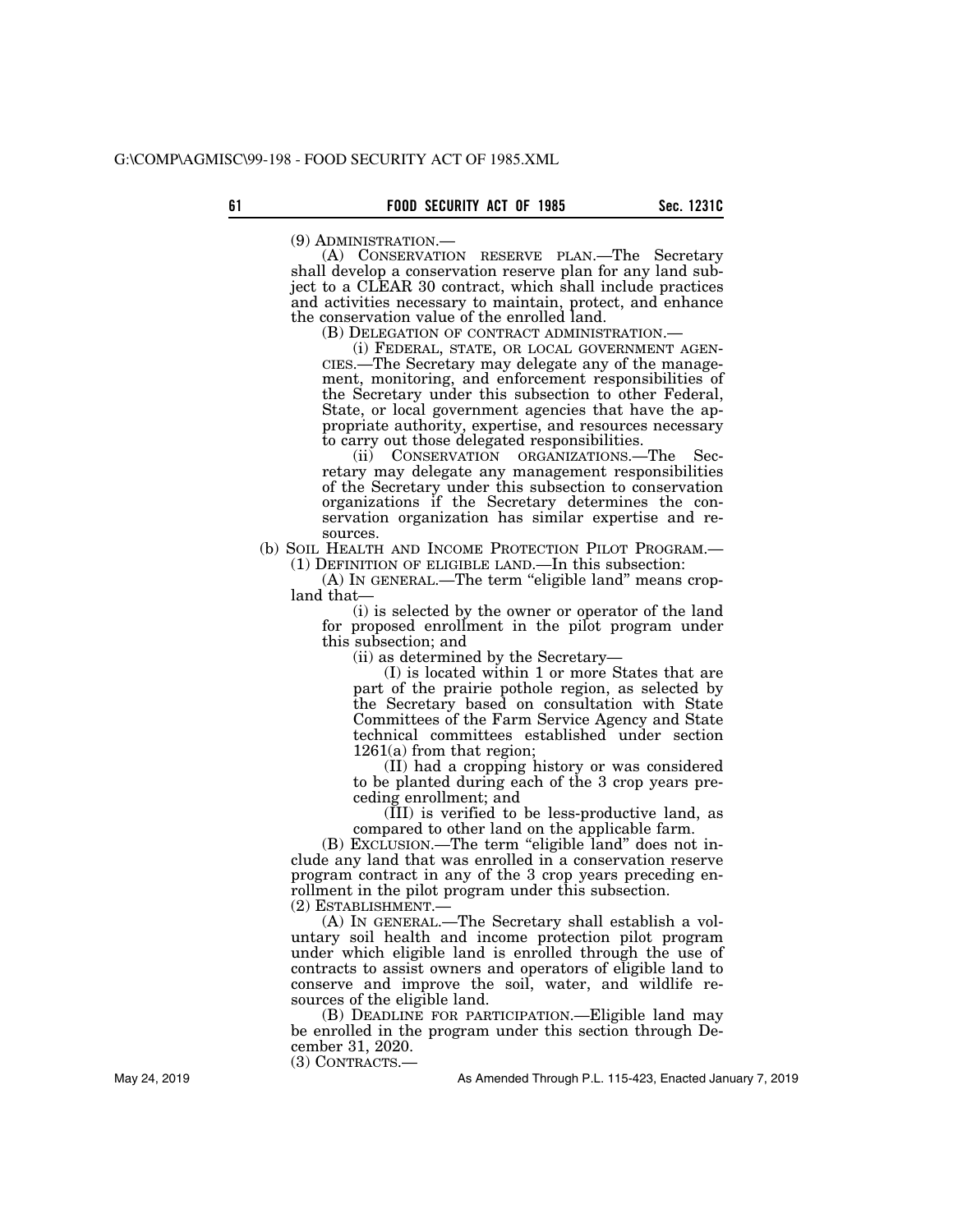(A) REQUIREMENTS.—A contract described in paragraph (2) shall—

(i) be entered into by the Secretary, the owner of the eligible land, and (if applicable) the operator of the eligible land; and

(ii) provide that, during the term of the contract—

(I) the lowest practicable cost perennial conserving use cover crop for the eligible land, as determined by the applicable State conservationist after considering the advice of the applicable State technical committee, shall be planted on the eligible land;

(II) except as provided in subparagraph (E), the owner or operator of the eligible land shall pay the cost of planting the conserving use cover crop under subclause (I);

(III) subject to subparagraph (F), the eligible land may be harvested for seed, hayed, or grazed outside the primary nesting season established for the applicable county;

 $(\dot{IV})$  the eligible land may be eligible for a walk-in access program of the applicable State, if any; and

(V) a nonprofit wildlife organization may provide to the owner or operator of the eligible land a payment in exchange for an agreement by the owner or operator not to harvest the conserving use cover.

(B) PAYMENTS.—Except as provided in subparagraphs  $(E)$  and  $(F)(ii)(II)$ , the annual rental rate for a payment under a contract described in paragraph (2) shall be equal to 50 percent of the average rental rate for the applicable county under section  $123\tilde{4}$ (d), as determined by the Secretary.

(C) LIMITATION ON ENROLLED LAND.—Not more than 15 percent of the eligible land on a farm may be enrolled in the pilot program under this subsection.

(D) TERM.—

(i) IN GENERAL.—Except as provided in clause (ii), each contract described in paragraph (2) shall be for a term of 3, 4, or 5 years, as determined by the parties to the contract.

(ii) EARLY TERMINATION.—

(I) SECRETARY.—The Secretary may terminate a contract described in paragraph (2) before the end of the term described in clause (i) if the Secretary determines that the early termination of the contract is necessary.

(II) OWNERS AND OPERATORS.—An owner and (if applicable) an operator of eligible land enrolled in the pilot program under this subsection may terminate a contract described in paragraph (2) before the end of the term described in clause (i) if the owner and (if applicable) the operator pay to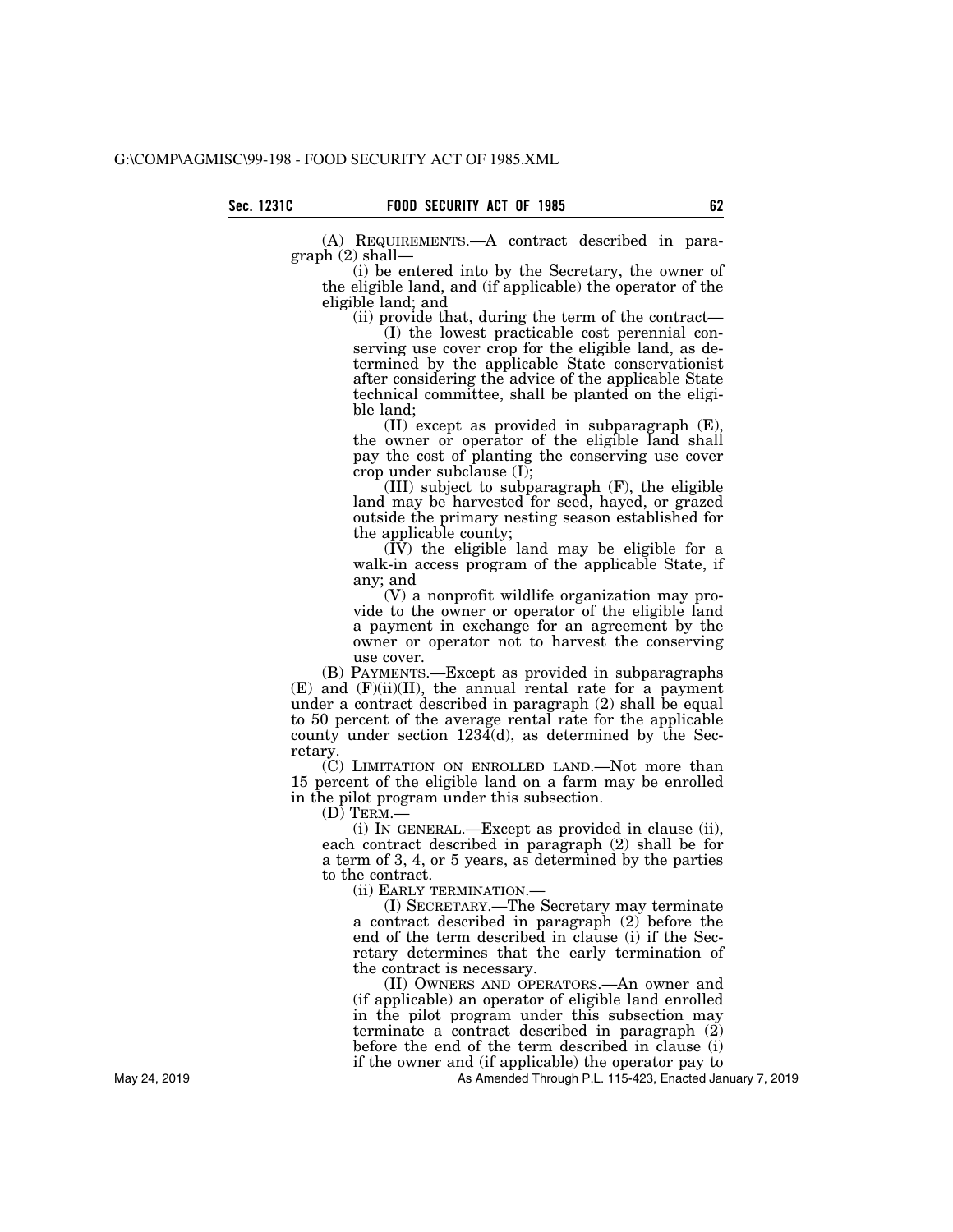the Secretary an amount equal to the amount of rental payments received under the contract.

(E) BEGINNING, LIMITED RESOURCE, SOCIALLY DIS- ADVANTAGED, OR VETERAN FARMERS AND RANCHERS.—With respect to a beginning, limited resource, socially disadvantaged, or veteran farmer or rancher, as determined by the Secretary—

(i) a contract described in paragraph (2) shall provide that, during the term of the contract, of the actual cost of establishment of the conserving use cover crop under subparagraph (A)(ii)(I)—

(I) using the funds of the Commodity Credit Corporation, the Secretary shall pay 50 percent; and

(II) the beginning, limited resource, socially disadvantaged, or veteran farmer or rancher shall pay 50 percent; and

(ii) the annual rental rate for a payment under a contract described in paragraph (2) shall be equal to 75 percent of the average rental rate for the applicable county under section  $1234(d)$ , as determined by the Secretary.<br>(F) HARVESTING, HAYING, AND GRAZING OUTSIDE APPLI-

CABLE PERIOD.—The harvesting for seed, haying, or grazing of eligible land under subparagraph (A)(ii)(III) outside of the primary nesting season established for the applicable county shall be subject to the conditions that—

(i) with respect to eligible land that is so hayed or grazed, adequate stubble height shall be maintained to protect the soil on the eligible land, as determined by the applicable State conservationist after considering the advice of the applicable State technical committee; and

(ii) with respect to eligible land that is so harvested for seed—

(I) the eligible land shall not be eligible to be insured or reinsured under the Federal Crop Insurance Act (7 U.S.C. 1501 et seq.); and

(II) the rental payment otherwise applicable to the eligible land under this subsection shall be reduced by 25 percent.

(4) ACREAGE LIMITATION.—Of the number of acres available for enrollment in the conservation reserve under section  $1231(d)(1)$ , not more than 50,000 total acres of eligible land may be enrolled under the pilot program under this subsection.

(5) REPORT.—The Secretary shall submit to the Committee on Agriculture of the House of Representatives and the Committee on Agriculture, Nutrition, and Forestry of the Senate an annual report describing the eligible land enrolled in the pilot program under this subsection, including—

(A) the estimated conservation value of the land; and

(B) estimated savings from reduced commodity payments, crop insurance indemnities, and crop insurance premium subsidies.

As Amended Through P.L. 115-423, Enacted January 7, 2019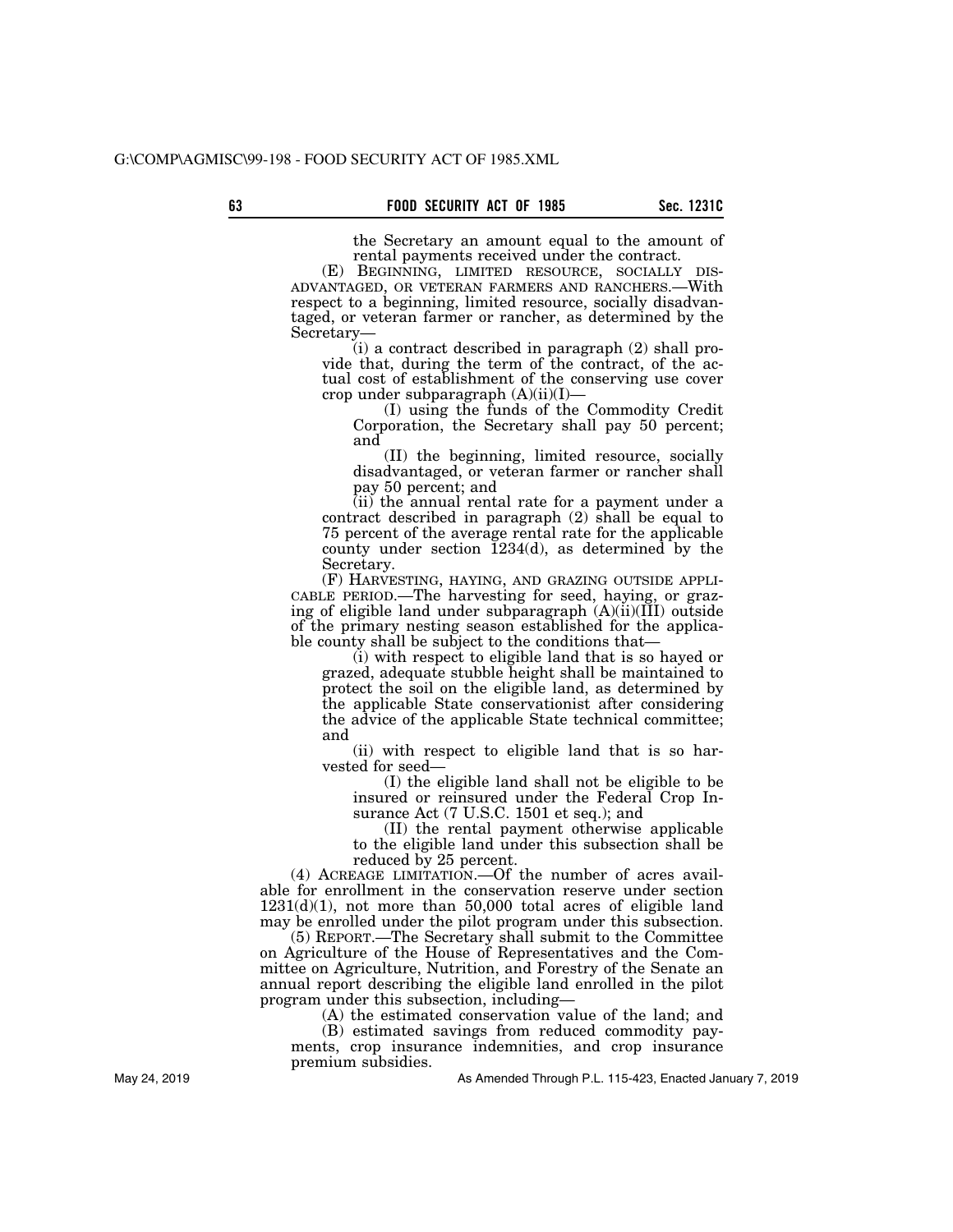### **SEC. 1232. [16 U.S.C. 3832] DUTIES OF OWNERS AND OPERATORS.**

(a) IN GENERAL.—Under the terms of a contract entered into under this subchapter, during the term of the contract, an owner or operator of a farm or ranch shall agree—

(1) to implement a plan approved by the local conservation district (or in an area not located within a conservation district, a plan approved by the Secretary) for converting eligible land normally devoted to the production of an agricultural commodity on the farm or ranch to a less intensive use (as defined by the Secretary), such as pasture, permanent grass, legumes, forbs, shrubs, or trees, substantially in accordance with a schedule outlined in the plan;

(2) to place highly erodible cropland subject to the contract in the conservation reserve established under this subchapter;

(3) not to use the land for agricultural purposes, except as permitted by the Secretary;

(4) to establish approved vegetative cover (which may include emerging vegetation in water), water cover for the enhancement of wildlife, or, where practicable, maintain existing cover on the land, except that—

(A) the water cover shall not include ponds for the purpose of watering livestock, irrigating crops, or raising fish for commercial purposes; and

(B) the Secretary shall not terminate the contract for failure to establish approved vegetative or water cover on the land if—

(i) the failure to plant the cover was due to excessive rainfall or flooding;

(ii) the land subject to the contract that could practicably be planted to the cover is planted to the cover; and

(iii) the land on which the owner or operator was unable to plant the cover is planted to the cover after the wet conditions that prevented the planting subsides;

(5) to undertake management on the land as needed throughout the term of the contract to implement the conservation plan;

 $(6)$  on a violation of a term or condition of the contract at any time the owner or operator has control of the land—

(A) to forfeit all rights to receive rental payments and cost sharing payments under the contract and to refund to the Secretary any rental payments and cost sharing payments received by the owner or operator under the contract, together with interest on the payments as determined by the Secretary, if the Secretary, after considering the recommendations of the soil conservation district and the Natural Resources Conservation Service, determines that the violation is of such nature as to warrant termination of the contract; or

(B) to refund to the Secretary, or accept adjustments to, the rental payments and cost sharing payments provided to the owner or operator, as the Secretary considers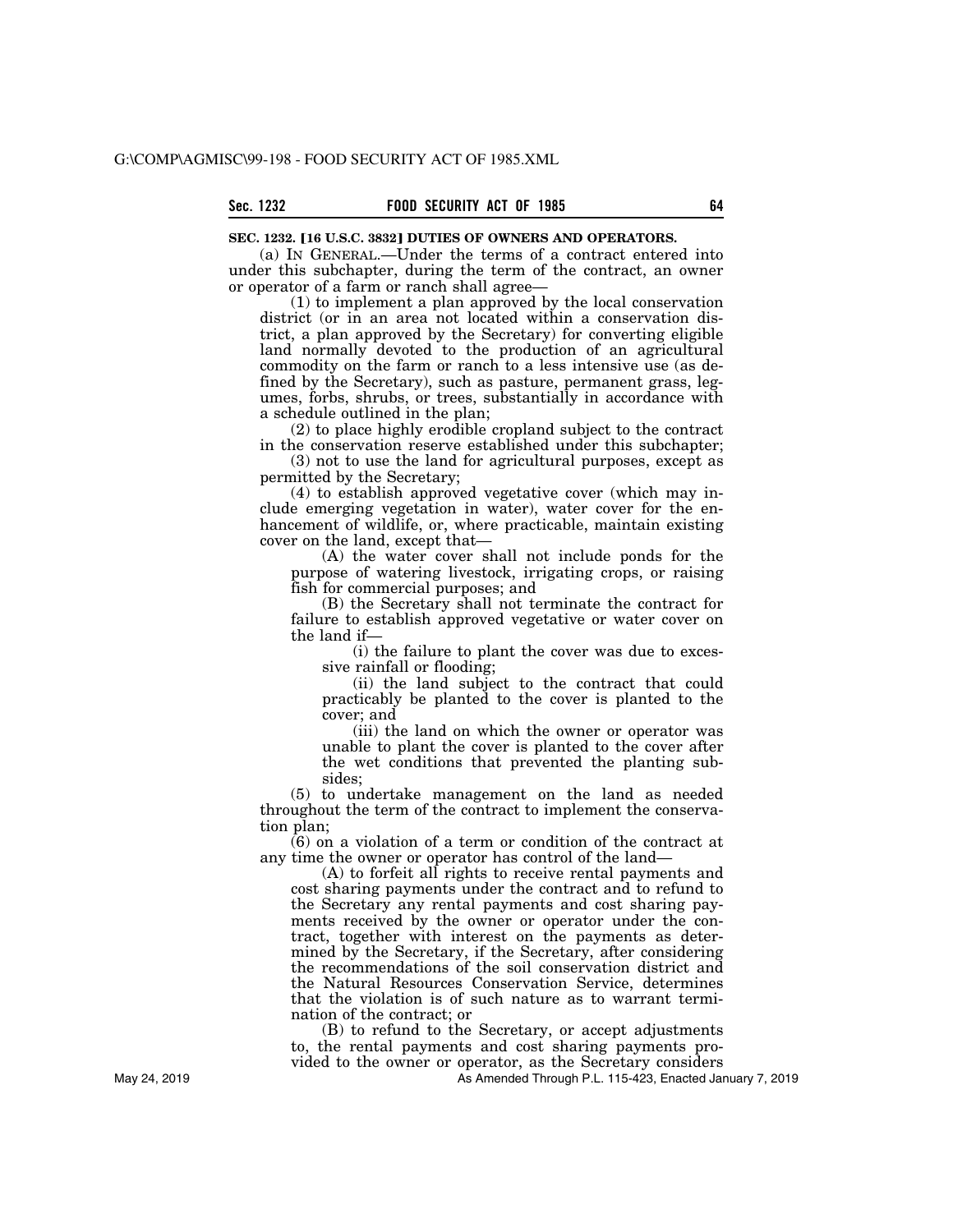appropriate, if the Secretary determines that the violation does not warrant termination of the contract;

(7) on the transfer of the right and interest of the owner or operator in land subject to the contract—

(A) to forfeit all rights to rental payments and cost sharing payments under the contract; and

(B) to refund to the United States all rental payments and cost sharing payments received by the owner or operator, or accept such payment adjustments or make such refunds as the Secretary considers appropriate and consistent with the objectives of this subchapter;

unless the transferee of the land agrees with the Secretary to assume all obligations of the contract, except that no refund of rental payments and cost sharing payments shall be required if the land is purchased by or for the United States Fish and Wildlife Service, or the transferee and the Secretary agree to modifications to the contract, in a case in which the modifications are consistent with the objectives of the program, as determined by the Secretary;

(8) not to conduct any harvesting or grazing, nor otherwise make commercial use of the forage, on land that is subject to the contract, nor adopt any similar practice specified in the contract by the Secretary as a practice that would tend to defeat the purposes of the contract, except as provided in subsection (b) or  $(c)$  of section 1233;

(9) not to conduct any planting of trees on land that is subject to the contract unless the contract specifies that the harvesting and commercial sale of trees such as Christmas trees are prohibited, nor otherwise make commercial use of trees on land that is subject to the contract unless it is expressly permitted in the contract, nor adopt any similar practice specified in the contract by the Secretary as a practice that would tend to defeat the purposes of the contract, except that no contract shall prohibit activities consistent with customary forestry practice, such as pruning, thinning, or stand improvement of trees, on land converted to forestry use;

(10) on land devoted to hardwood or other trees, excluding windbreaks and shelterbelts, to carry out proper thinning and other practices—

(A) to enhance the conservation benefits and wildlife habitat resources addressed by the conservation practice under which the land is enrolled; and

(B) to promote forest management;

(11) not to adopt any practice specified by the Secretary in the contract as a practice that would tend to defeat the purposes of this subchapter; and

(12) to comply with such additional provisions as the Secretary determines are desirable and are included in the contract to carry out this subchapter or to facilitate the practical administration of this subchapter.

(b) CONSERVATION PLANS.—The plan referred to in subsection (a)(1) shall set forth—

As Amended Through P.L. 115-423, Enacted January 7, 2019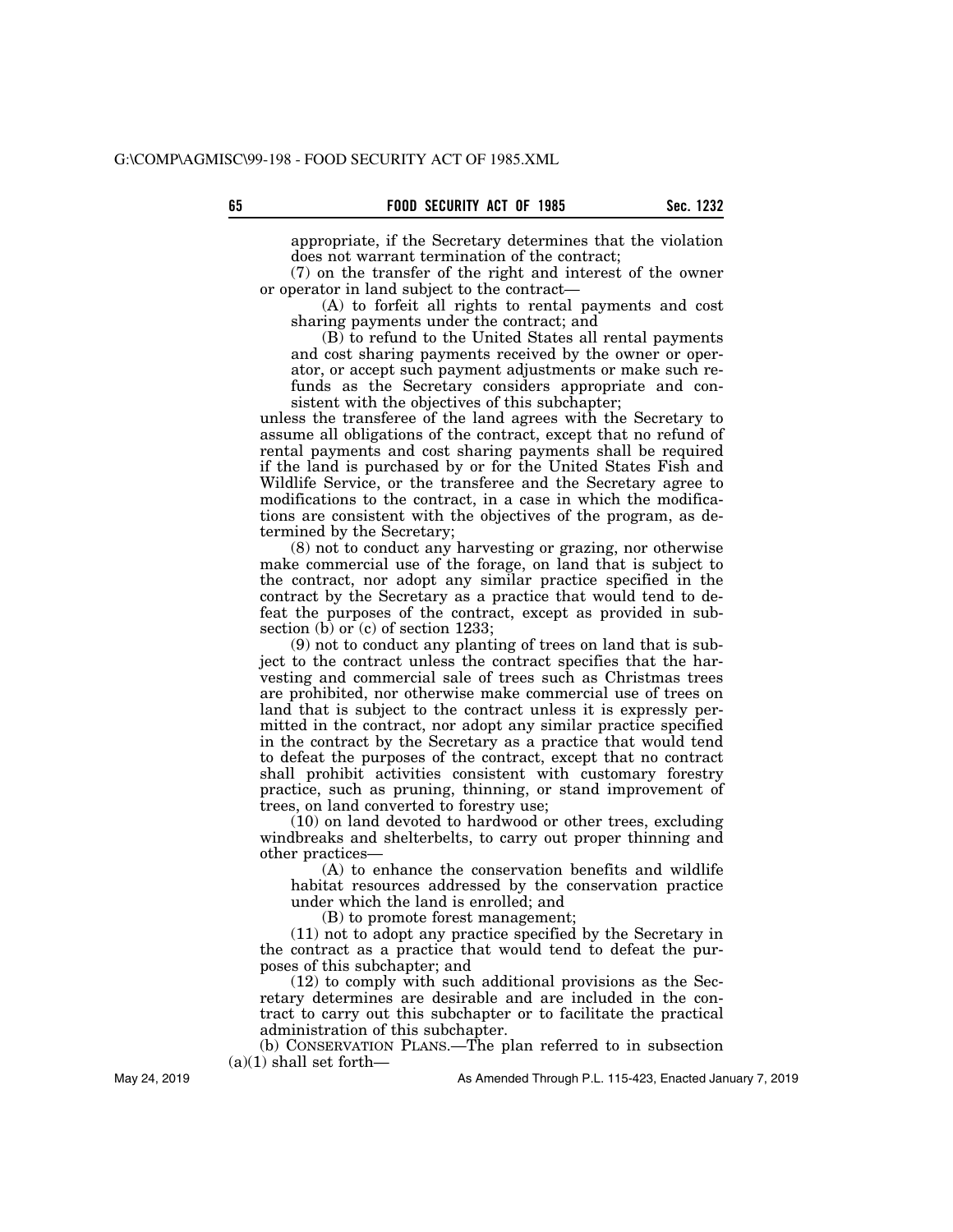(1) the conservation measures and practices to be carried out by the owner or operator during the term of the contract; and

(2) the commercial use, if any, to be permitted on the land during the term.

(c) FORECLOSURE.—

(1) IN GENERAL.—Notwithstanding any other provision of law, an owner or operator who is a party to a contract entered into under this subchapter may not be required to make repayments to the Secretary of amounts received under the contract if the land that is subject to the contract has been foreclosed on and the Secretary determines that forgiving the repayments is appropriate in order to provide fair and equitable treatment.

(2) RESUMPTION OF CONTROL.—

(A) IN GENERAL.—This subsection shall not void the responsibilities of an owner or operator under the contract if the owner or operator resumes control over the land that is subject to the contract within the period specified in the contract.

(B) CONTRACT.—On the resumption of the control over the land by the owner or operator, the provisions of the contract in effect on the date of the foreclosure shall apply.

# **SEC. 1233. [16 U.S.C. 3833] DUTIES OF THE SECRETARY.**

(a) COST-SHARE AND RENTAL PAYMENTS.—In return for a contract entered into by an owner or operator under the conservation reserve program, the Secretary shall—

(1) share the cost of carrying out the conservation measures and practices set forth in the contract for which the Secretary determines that cost sharing is appropriate and in the public interest, including the cost of fencing and other water distribution practices, if applicable; and

(2) for a period of years not in excess of the term of the contract, pay an annual rental payment, in accordance with section 1234(d), for-

(A) the conversion of highly erodible cropland, marginal pastureland, or other eligible lands normally devoted to the production of an agricultural commodity on a farm or ranch to a less intensive use; or

(B) the development and management of grasslands for multiple natural resource conservation benefits, including to soil, water, air, and wildlife.<br>(b) SPECIFIED ACTIVITIES PERMITTED.—

 $(1)$  In GENERAL.—The Secretary, in coordination with the applicable State technical committee established under section  $1261(a)$ , shall permit certain activities or commercial uses of established cover on land that is subject to a contract under the conservation reserve program if—

 $(A)$  those activities or uses-

(i) are consistent with the conservation of soil, water quality, and wildlife habitat;

(ii) are subject to appropriate restrictions during the primary nesting season for birds in the local area that are economically significant, in significant de-

As Amended Through P.L. 115-423, Enacted January 7, 2019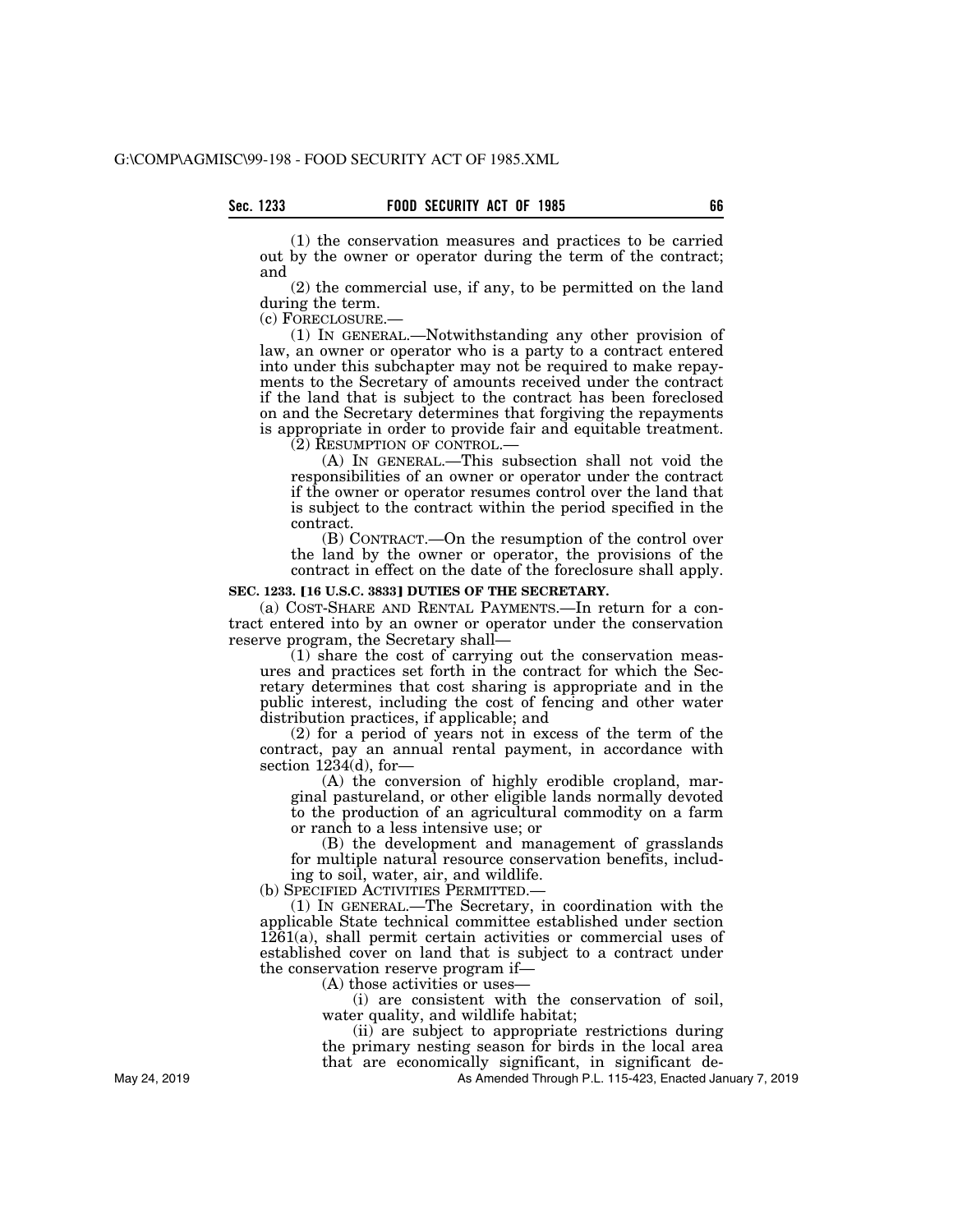cline, or conserved in accordance with Federal or State law;

(iii) contribute to the health and vigor of the established cover; and

(iv) are consistent with a site-specific plan, including vegetative management requirements, stocking rates, and frequency and duration of activity, taking into consideration regional differences, such as climate, soil type, and natural resources; and

(B) the Secretary, in coordination with the State technical committee, includes contract modifications—

(i) without any reduction in the rental rate for—

(I) emergency haying, emergency grazing, or other emergency use of the forage in response to a localized or regional drought, flooding, wildfire, or other emergency, on all practices, outside the primary nesting season, when—

(aa) the county is designated as D2 (severe drought) or greater according to the United States Drought Monitor;

(bb) there is at least a 40 percent loss in forage production in the county; or

(cc) the Secretary, in coordination with the State technical committee, determines that the program can assist in the response to a natural disaster event without permanent damage to the established cover;

(II) emergency grazing on all practices during the primary nesting season if payments are authorized for a county under the livestock forage disaster program under clause (ii) of section  $1501(c)(3)$  of the Agricultural Act of 2014 (7 U.S.C.  $9081(c)(3)(D)$ , at 50 percent of the normal carrying capacity determined under clause (i) of that section, adjusted to the site-specific plan;

(III) emergency haying on certain practices, outside the primary nesting season, if payments are authorized for a county under the livestock forage disaster program under clause (ii) of section 1501(c)(3)(D) of the Agricultural Act of 2014  $(7 \text{ U.S.C. } 9081(c)(3)(D))$ , on not more than 50 percent of contract acres, as identified in the site-specific plan;

(IV) grazing of all practices, outside the primary nesting season, if included as a mid-contract management practice under section 1232(a)(5);

(V) the intermittent and seasonal use of vegetative buffer established under paragraphs (4) and (5) of section 1231(b) that are incidental to agricultural production on land adjacent to the buffer such that the permitted use—

(aa) does not destroy the permanent vegetative cover; and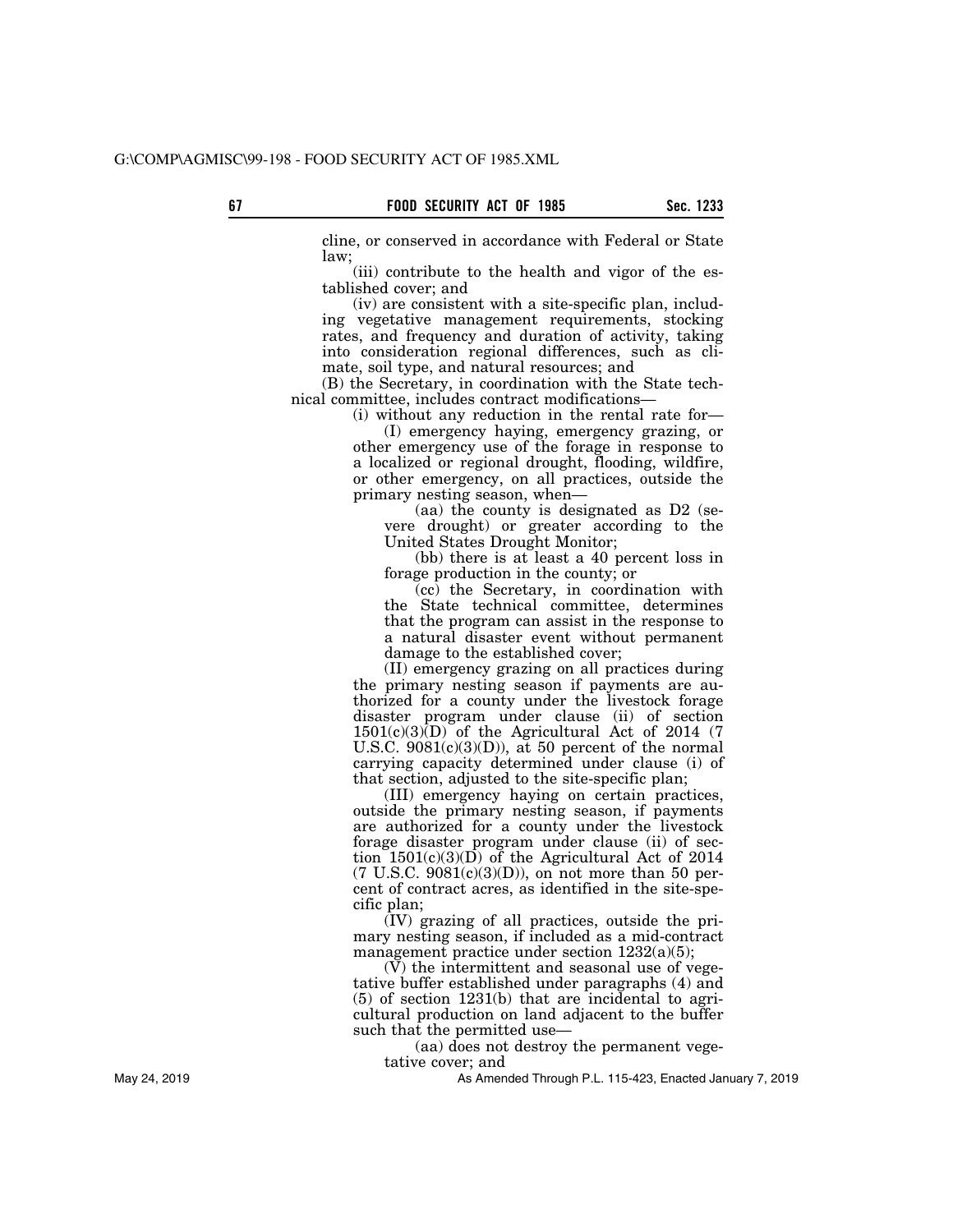(bb) retains suitable vegetative structure for wildlife cover and shelter outside the primary nesting season; or

(VI) grazing on all practices, outside the primary nesting season, if conducted by a beginning farmer or rancher; or

(ii) with a 25 percent reduction in the annual rental rate for the acres covered by the authorized activity, including—

(I) grazing not more frequently than every other year on the same land, except that during the primary nesting season, grazing shall be subject to a 50 percent reduction in the stocking rate specified in the site-specific plan;

(II) grazing of all practices during the primary nesting season, with a 50 percent reduction in the stocking rate specified in the site-specific plan;

(III) haying and other commercial use (including the managed harvesting of biomass and excluding the harvesting of vegetative cover), on the condition that the activity—

(aa) is completed outside the primary nesting season;

(bb) occurs not more than once every 3 years; and

(cc) maintains 25 percent of the total contract acres unharvested, in accordance with a site-specific plan that provides for wildlife cover and shelter;

(IV) annual grazing outside the primary nesting season if consistent with a site-specific plan that is authorized for the control of invasive species; and

(V) the installation of wind turbines and associated access, except that in permitting the installation of wind turbines, the Secretary shall determine the number and location of wind turbines that may be installed, taking into account—

(aa) the location, size, and other physical characteristics of the land;

(bb) the extent to which the land contains threatened or endangered wildlife and wildlife habitat; and

(cc) the purposes of the conservation reserve program under this subchapter.

(2) CONDITIONS ON HAYING AND GRAZING.—

(A) IN GENERAL.—The Secretary may permit haying or grazing in accordance with paragraph (1) on any land or practice subject to a contract under the conservation reserve program.

(B) EXCEPTIONS.—

(i) DAMAGE TO VEGETATIVE COVER.—Haying or grazing described in paragraph (1) shall not be permitted on land subject to a contract under the con-

As Amended Through P.L. 115-423, Enacted January 7, 2019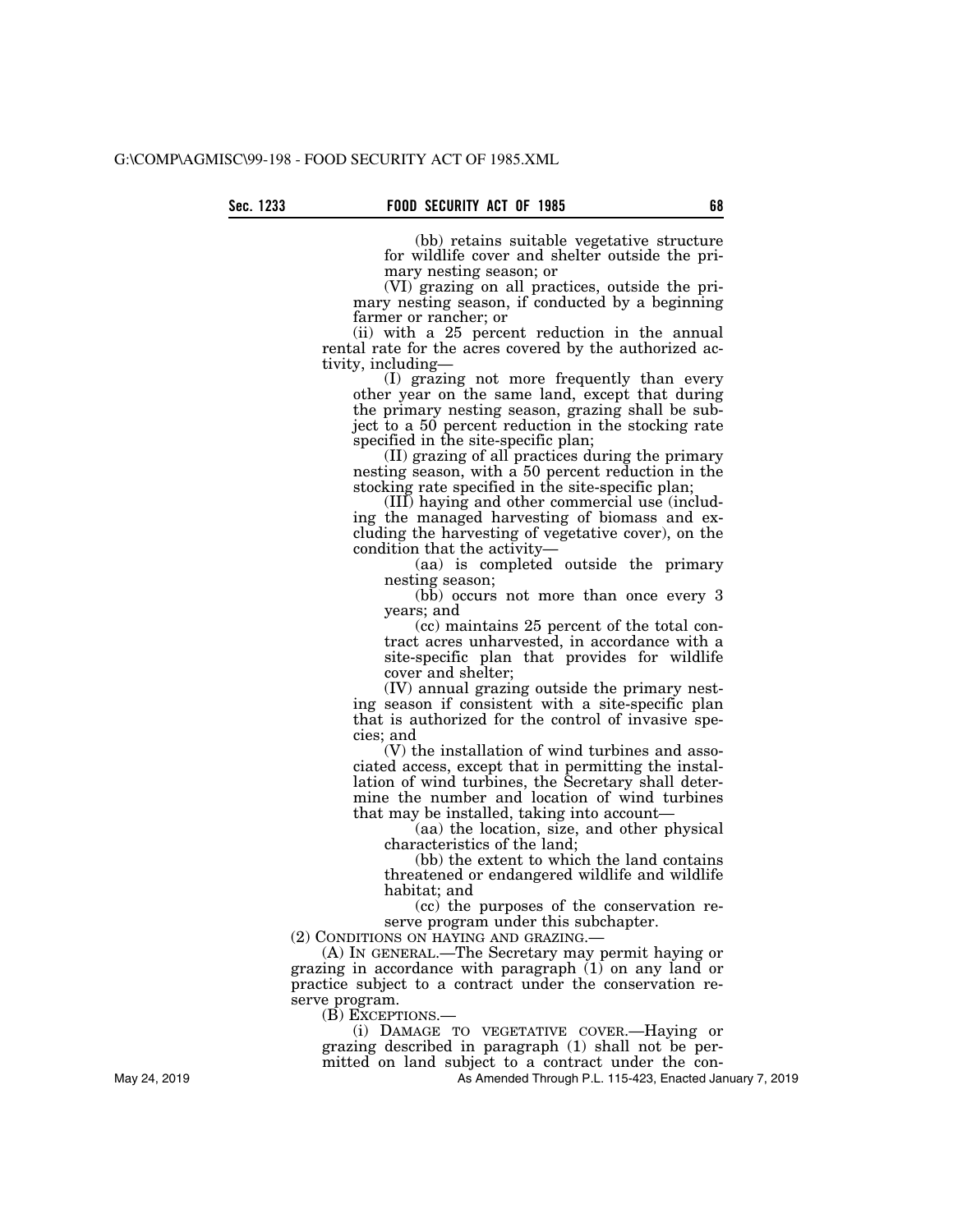servation reserve program, or under a particular practice, if haying or grazing for that year under that practice, as applicable, would cause long-term damage to vegetative cover on that land.

(ii) SPECIAL AGREEMENTS.—

(I) IN GENERAL.—Except as provided in subclause (II), haying or grazing described in paragraph (1) shall not be permitted on—

(aa) land covered by a contract enrolled under the State acres for wildlife enhancement program established by the Secretary; or

(bb) land covered by a contract enrolled under a conservation reserve enhancement program established under section 1231A or the Conservation Reserve Enhancement Program established by the Secretary under this subchapter.

(II) EXCEPTION.—Subclause (I) shall not apply to land on which haying or grazing is specifically permitted under the applicable conservation reserve enhancement program agreement or other partnership agreement entered into under this subchapter.

(c) AUTHORIZED ACTIVITIES ON GRASSLANDS.—For eligible land described in section 1231(b)(3), the Secretary shall permit the following activities:

(1) Common grazing practices, including maintenance and necessary cultural practices, on the land in a manner that is consistent with maintaining the viability of grassland, forb, and shrub species appropriate to that locality.

(2) Haying, mowing, or harvesting for seed production, subject to appropriate restrictions during the nesting season for birds in the local area that are economically significant, in significant decline, or conserved in accordance with Federal or State law, as determined by the Secretary in consultation with the State technical committee.

(3) Fire presuppression, fire-related rehabilitation, and construction of fire breaks.

(4) Grazing-related activities, such as fencing and livestock watering.

(d) RESOURCE CONSERVING USE.—

(1) IN GENERAL.—Beginning on the date that is 1 year before the date of termination of a contract under the program, the Secretary shall allow an owner or operator to make conservation and land improvements for economic use that facilitate maintaining protection of enrolled land after expiration of the contract.

(2) CONSERVATION PLAN.—The Secretary shall require an owner or operator carrying out the activities described in paragraph (1) to develop and implement a conservation plan.

(3) RE-ENROLLMENT PROHIBITED.—Land improved under paragraph (1) may not be re-enrolled in the conservation re-

As Amended Through P.L. 115-423, Enacted January 7, 2019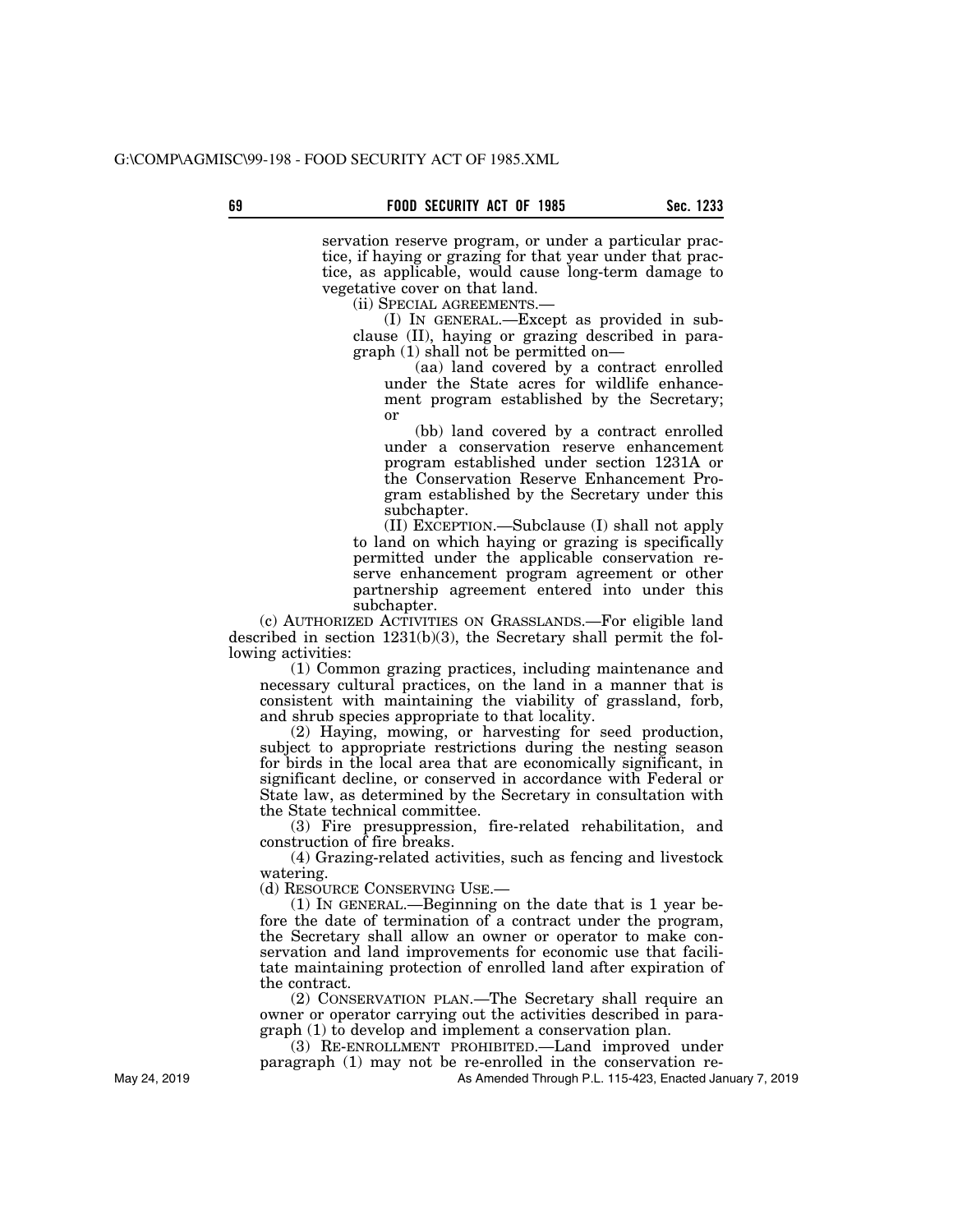serve program for 5 years after the date of termination of the contract.

(4) PAYMENT REDUCTION.—In the case of an activity carried out under paragraph (1), the Secretary shall reduce the payment otherwise payable under the contract by an amount commensurate with the economic value of the activity.

(e) NATURAL DISASTER OR ADVERSE WEATHER AS MID-CON-TRACT MANAGEMENT.—In the case of a natural disaster or adverse weather event that has the effect of a management practice consistent with the conservation plan, the Secretary shall not require further management practices pursuant to section  $1232(a)(5)$  that are intended to achieve the same effect.

# **SEC. 1234. [16 U.S.C. 3834] PAYMENTS.**

(a) TIMING.—The Secretary shall provide payment for obligations incurred by the Secretary under a contract entered into under this subchapter—

(1) with respect to any cost-sharing payment obligation incurred by the Secretary, as soon as practicable after the obligation is incurred; and

(2) with respect to any annual rental payment obligation incurred by the Secretary—

(A) as soon as practicable after October 1 of each calendar year; or

(B) at the option of the Secretary, at any time prior to such date during the year that the obligation is incurred. (b) COST SHARING PAYMENTS.—

(1) IN GENERAL.—In making cost sharing payments to an owner or operator under a contract entered into under this subchapter, the Secretary shall pay 50 percent of the cost of establishing water quality and conservation measures and practices required under each contract for which the Secretary determines that cost sharing is appropriate and in the public interest.

(2) LIMITATIONS.—

(A) IN GENERAL.—The Secretary shall ensure, to the maximum extent practicable, that cost sharing payments to an owner or operator under this subchapter, when combined with the sum of payments from all other funding sources for measures and practices described in paragraph (1), do not exceed 100 percent of the total actual cost of establishing those measures and practices, as determined by the Secretary.

(B) MID-CONTRACT MANAGEMENT GRAZING.—The Secretary may not make any cost sharing payment to an owner or operator under this subchapter pursuant to section  $1232(a)(5)$ .

(C) SEED COST.—In the case of seed costs related to the establishment of cover, cost sharing payments under this subchapter shall not exceed 50 percent of the actual cost of the seed mixture, as determined by the Secretary. (3) OTHER FEDERAL COST SHARE ASSISTANCE.—Except in

the case of incentive payments that are related to the cost of the establishment of a practice and received from eligible part-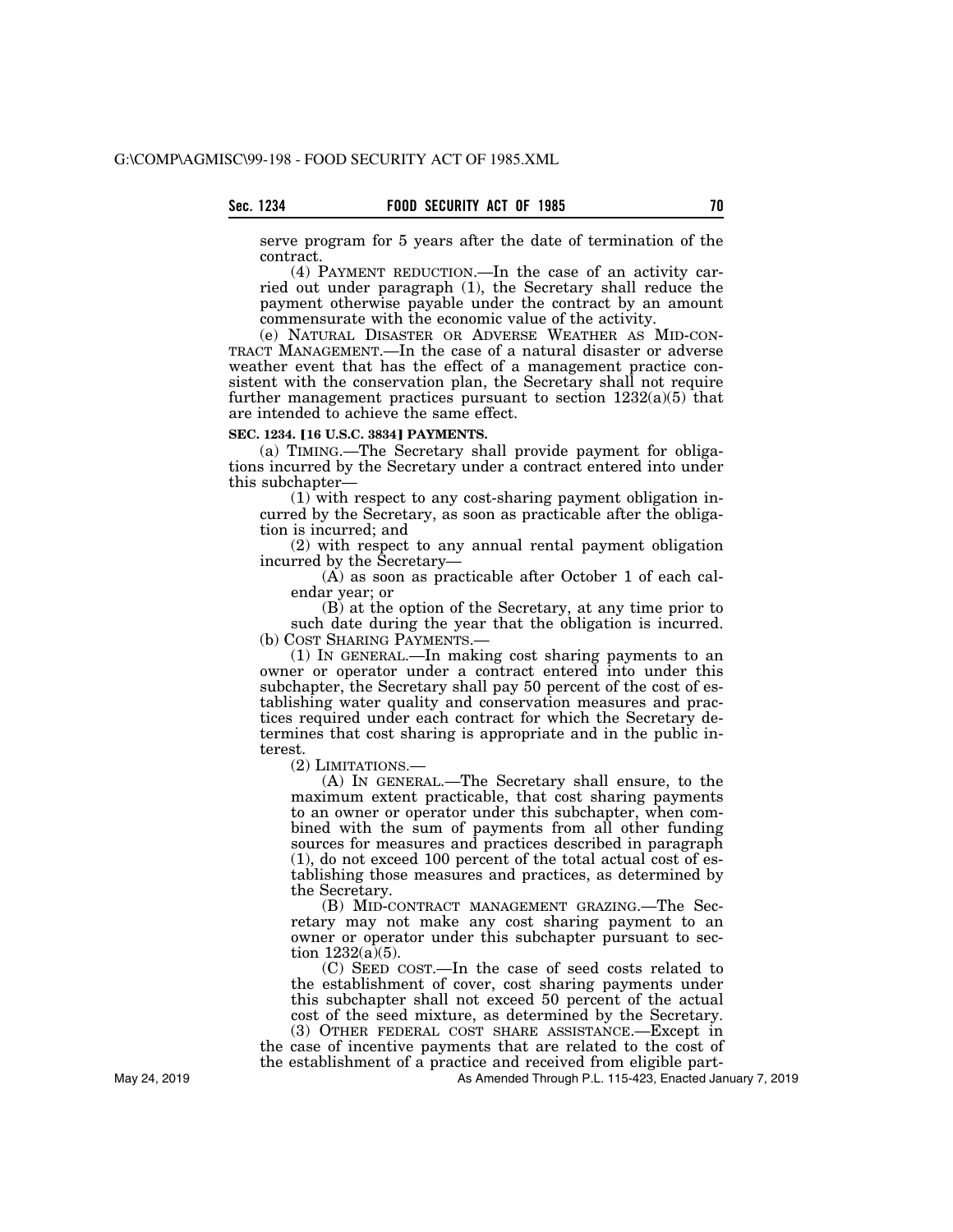ners under the conservation reserve enhancement program under section 1231A, an owner or operator shall not be eligible to receive or retain cost share assistance under this subsection if the owner or operator receives any other Federal cost share assistance with respect to the land under any other provision of law.

(4) PRACTICE INCENTIVES FOR CONTINUOUS PRACTICES.—In addition to the cost sharing payment described in this subsection, the Secretary shall make an incentive payment to an owner or operator of land enrolled under section 1231(d)(6) in an amount not to exceed 50 percent of the actual cost of establishing all measures and practices described in paragraph (1), including seed costs related to the establishment of cover, as determined by the Secretary.

(c) FOREST MANAGEMENT INCENTIVE PAYMENTS.—

(1) IN GENERAL.—Using funds made available under section  $1241(a)(1)(A)$ , the Secretary may make incentive payments to an owner or operator of eligible land in an amount sufficient to encourage proper thinning and other practices to improve the condition of resources, promote forest management, or enhance wildlife habitat on the land.

(2) LIMITATION.—A payment described in paragraph (1) may not exceed 100 percent of the total cost of thinning and other practices conducted by the owner or operator.

(d) ANNUAL RENTAL PAYMENTS.—

(1) IN GENERAL.—In determining the amount of annual rental payments to be paid to owners and operators for converting highly erodible cropland or other eligible lands normally devoted to the production of an agricultural commodity to less intensive use, the Secretary shall consider—

(A) the amount necessary to encourage owners or operators of highly erodible cropland or other eligible lands to participate in the program established by this subchapter;

(B) the impact on the local farmland rental market; and

(C) such other factors as the Secretary determines to be appropriate.

(2) METHODS OF DETERMINATION.—

(A) IN GENERAL.—The amounts payable to owners or operators in the form of rental payments under contracts entered into under this subchapter may be determined through the submission of applications for such contracts by owners and operators in such manner as the Secretary may prescribe.

(B) MULTIPLE ENROLLMENTS.—

(i) IN GENERAL.—Subject to clause (ii), if land subject to a contract entered into under this subchapter is reenrolled under section 1231(h)(1) or has been previously enrolled in the conservation reserve, the annual rental payment shall be in an amount that is not more than 85 percent in the case of general enrollment contacts, or 90 percent in the case of continuous enrollment contracts, of the applicable estimated average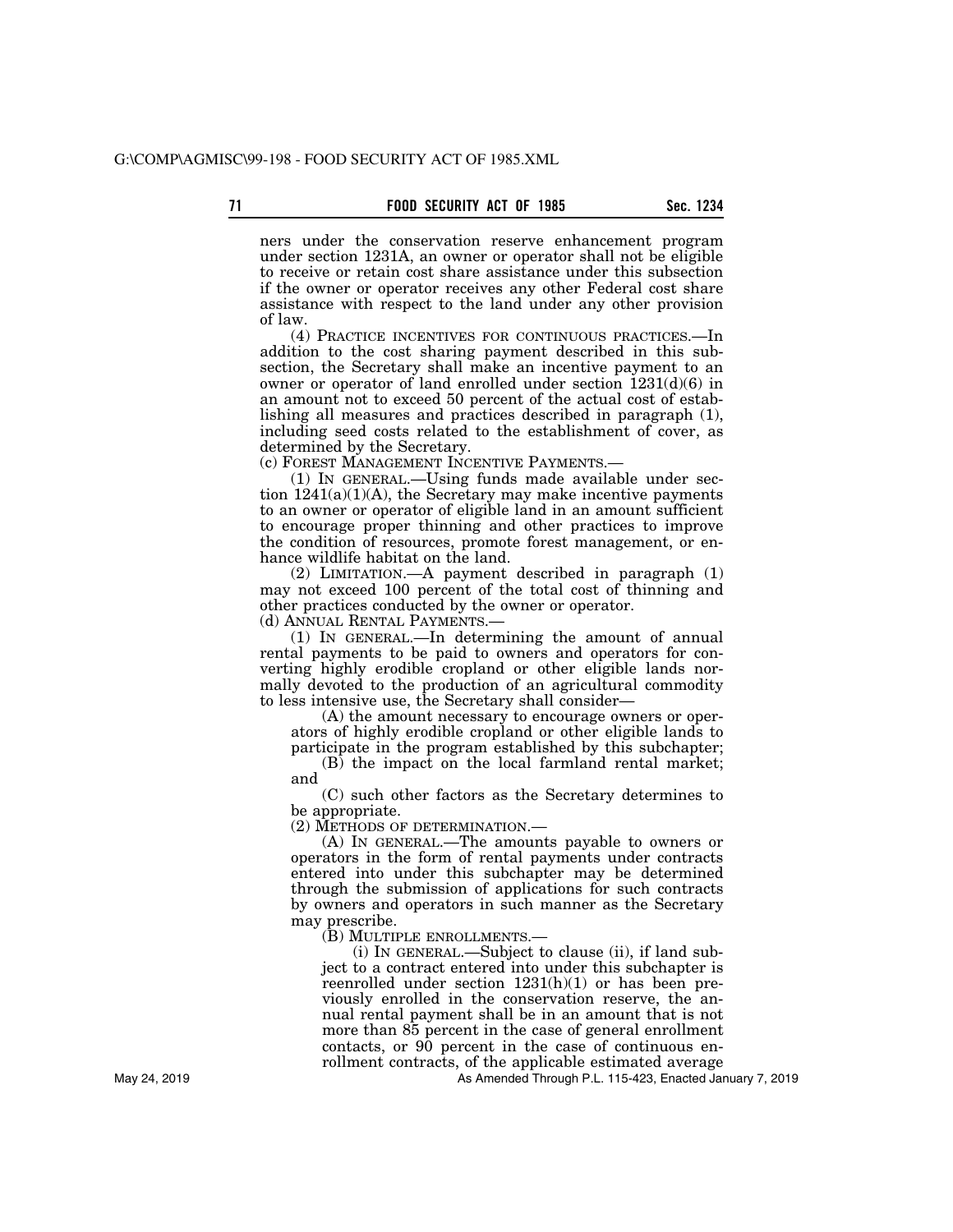county rental rate published pursuant to paragraph (4) for the year in which the reenrollment occurs.

(ii) CONSERVATION RESERVE ENHANCEMENT PRO-GRAM.—The reduction in annual rental payments under clause (i) may be waived as part of the negotiation between the Secretary and an eligible partner to enter into a conservation reserve enhancement program agreement under section 1231A.

 $(C)$  GRASSLANDS.—Notwithstanding subparagraph  $(A)$ , in the case of eligible land described in section  $\overline{1231(b)(3)}$ , the Secretary shall make annual payments in an amount that is not more than 75 percent of the grazing value of the land covered by the contract.

(D) CONTINUOUS SIGN-UP INCENTIVES.—The Secretary shall make an incentive payment to the owner or operator of land enrolled under section  $1231(d)(6)$  at the time of initial enrollment in an amount equal to 32.5 percent of the amount of the first annual rental payment under subparagraph (A).

(3) ACCEPTANCE OF CONTRACT OFFERS.—

(A) EVALUATION OF OFFERS.—In determining the acceptability of contract offers, the Secretary may take into consideration the extent to which enrollment of the land that is the subject of the contract offer would improve soil resources, water quality, or wildlife habitat or provide other environmental benefits.

(B) ESTABLISHMENT OF DIFFERENT CRITERIA IN VAR-IOUS STATES AND REGIONS.—The Secretary may establish different criteria for determining the acceptability of contract offers in various States and regions of the United States based on the extent to which water quality or wildlife habitat may be improved or erosion may be abated.

(C) LOCAL PREFERENCE.—In determining the acceptability of contract offers for new enrollments, the Secretary shall accept, to the maximum extent practicable, an offer from an owner or operator that is a resident of the county in which the land is located or of a contiguous county if, as determined by the Secretary, the land would provide at least equivalent conservation benefits to land under competing offers.

 $(4)$  RENTAL RATES.— $10$ 

(A) ANNUAL ESTIMATES.—The Secretary (acting through the National Agricultural Statistics Service) shall annually conduct a survey of per acre estimates of county average market dryland and irrigated cash rental rates for cropland and pastureland in all counties or equivalent subdivisions within each State that have 20,000 acres or more of cropland and pastureland, and shall publish the esti-

<sup>10</sup>Sec. 2110(b)(2) of the Food, Conservation, and Energy Act of 2008 (P.L. 110–246; 122 Stat. 1763) provided that "The first survey required by paragraph (5) of section 1234(c) of the Food Security Act of 1985 (16 U.S.C. 3834(c)), as added by subsection (a), shall be conducted not later than 1 year after the date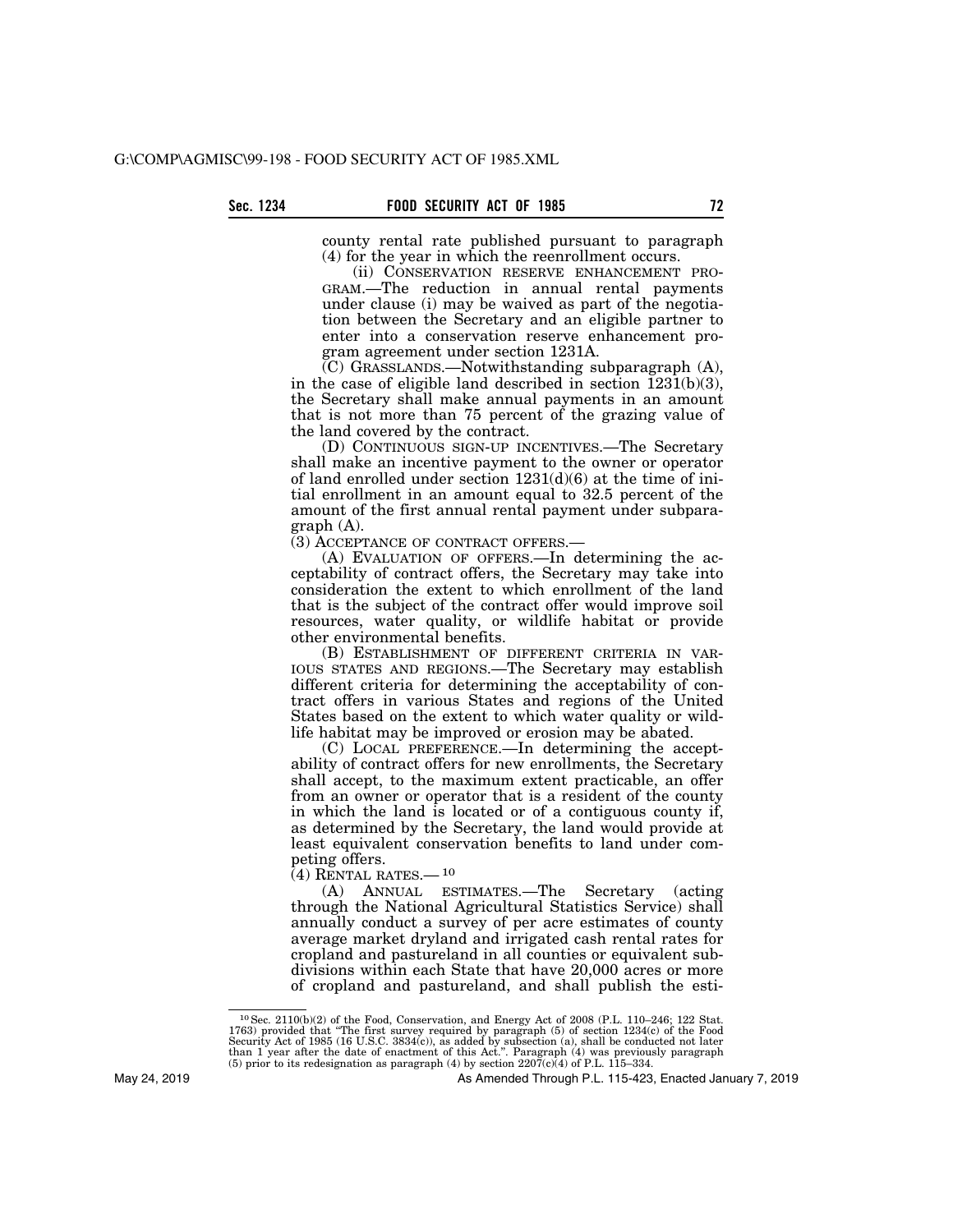mates derived from the survey not later than September 15 of each year.

(B) PUBLIC AVAILABILITY OF ESTIMATES.—The estimates derived from the survey conducted under subparagraph (A) and the average current and previous soil rental rates for each county shall be maintained on a website of the Department of Agriculture for use by the general public.

(C) USE.—The Secretary shall consider the estimates derived from the survey conducted under subparagraph (A) relating to dryland cash rental rates as a factor in determining rental rates under this section in a manner determined appropriate by the Secretary.

(D) SUBMISSION OF ADDITIONAL INFORMATION BY STATE FSA OFFICES AND CREP PARTNERS.—

(i) IN GENERAL.—The Secretary shall provide an opportunity for State Committees of the Farm Service Agency or eligible partners (as defined in section 1231A(a)) in conservation reserve enhancement programs under section 1231A to propose an alternative soil rental rate prior to finalizing new rates, on the condition that documentation described in clause (ii) is provided to support the proposed alternative.

(ii) ACCEPTABLE DOCUMENTATION.—Documentation referred to in clause (i) includes—

(I) an average of cash rents from a random sample of lease agreements;

(II) cash rent estimates from a published survey;

(III) neighboring county estimate comparisons from the National Agricultural Statistics Service;

(IV) an average of cash rents from Farm Service Agency farm business plans;

(V) models that estimate cash rents, such as models that use returns to estimate crop production or land value data; or

(VI) other documentation, as determined by the Secretary.

(iii) NOTIFICATION.—Not less than 14 days prior to the announcement of new or revised soil rental rates, the Secretary shall offer a briefing to the Chairman and Ranking Member of the Committee on Agriculture of the House of Representatives and the Chairman and Ranking Member of the Committee on Agriculture, Nutrition, and Forestry of the Senate, including information on and the rationale for the alternative rates proposed under clause (i) that were accepted or rejected.

(E) RENTAL RATE LIMITATION.—Notwithstanding forest management incentive payments described in subsection (c), the county average soil rental rate (before any adjustments relating to specific practices, wellhead protection, or soil productivity) shall not exceed—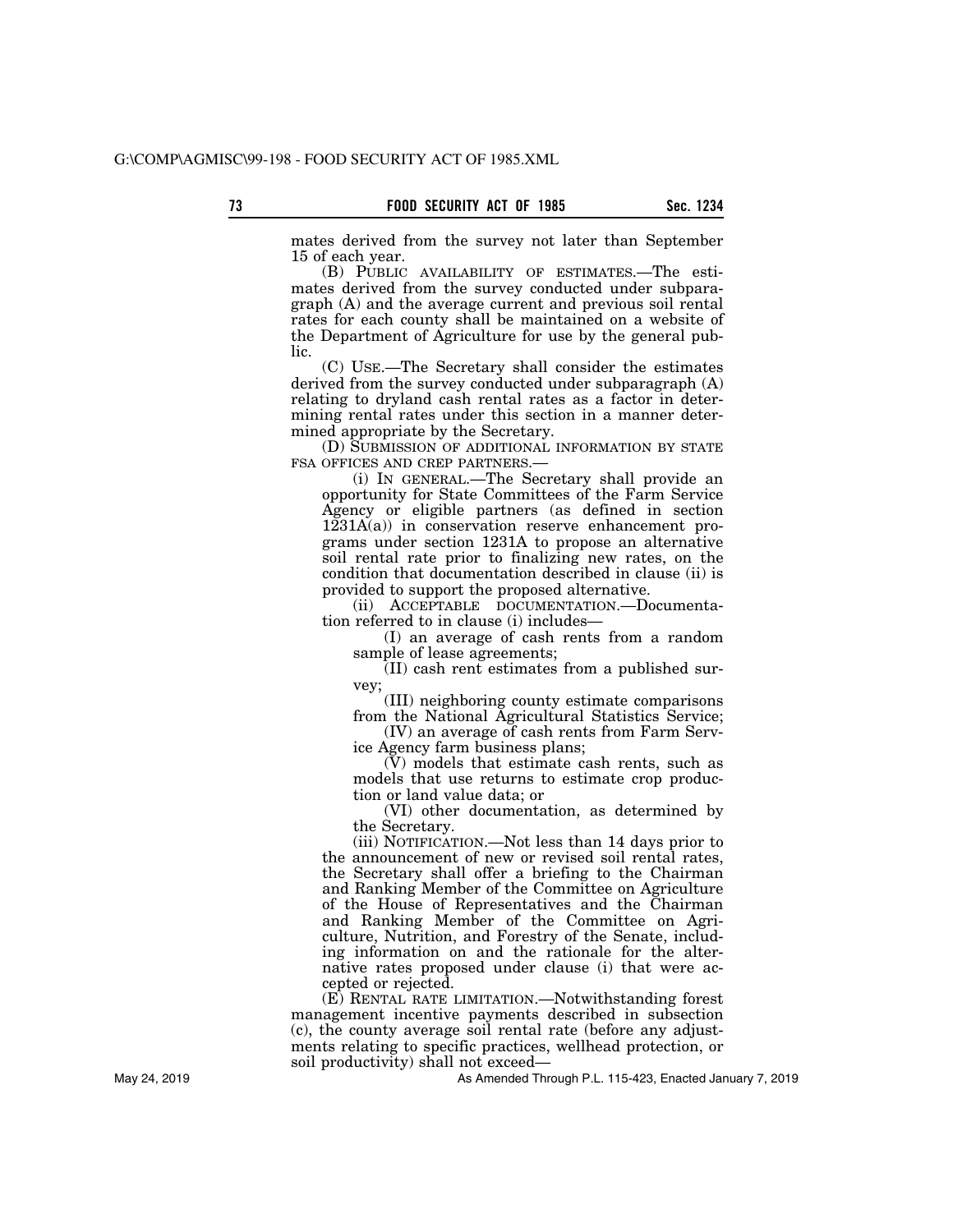(i) 85 percent of the estimated rental rate determined under this paragraph for general enrollment; or

(ii) 90 percent of the estimated rental rate determined under this paragraph for continuous enrollment.

(e) PAYMENT SCHEDULE.—

(1) IN GENERAL.—Except as otherwise provided in this section, payments under this subchapter shall be made in cash in such amount and on such time schedule as is agreed on and specified in the contract.

(2) ADVANCE PAYMENT.—Payments under this subchapter may be made in advance of determination of performance.

(f) PAYMENTS ON DEATH, DISABILITY, OR SUCCESSION.—If an owner or operator that is entitled to a payment under a contract entered into under this subchapter dies, becomes incompetent, is otherwise unable to receive the payment, or is succeeded by another person that renders or completes the required performance, the Secretary shall make the payment, in accordance with regulations prescribed by the Secretary and without regard to any other provision of law, in such manner as the Secretary determines is fair and reasonable in light of all of the circumstances.

(g) PAYMENT LIMITATION FOR RENTAL PAYMENTS.—

(1) IN GENERAL.—Except as provided in paragraph (2), the total amount of rental payments received by a person or legal entity, directly or indirectly, under this subchapter for any fiscal year may not exceed \$50,000.

(2) WELLHEAD PROTECTION.—Paragraph (1) and section 1001D(b) shall not apply to rental payments received by a rural water district or association for land that is enrolled under this subchapter for the purpose of protecting a wellhead.

(h) OTHER STATE OR LOCAL ASSISTANCE.—In addition to any payment under this subchapter, an owner or operator may receive cost share assistance, rental payments, or tax benefits from a State or subdivision thereof for enrolling land in the conservation reserve program.

#### **SEC. 1235. [16 U.S.C. 3835] CONTRACTS.**

(a) OWNERSHIP OR OPERATION REQUIREMENTS.—

(1) IN GENERAL.—Except as provided in paragraph (2), no contract shall be entered into under this subchapter concerning land with respect to which the ownership has changed in the 1-year period preceding the first year of the contract period unless—

(A) the new ownership was acquired by will or succession as a result of the death of the previous owner;

(B) the new ownership was acquired before January 1, 1985;

(C) the Secretary determines that the land was acquired under circumstances that give adequate assurance that the land was not acquired for the purpose of placing the land in the program established by this subchapter; or

(D) the ownership change occurred due to foreclosure on the land and the owner of the land immediately before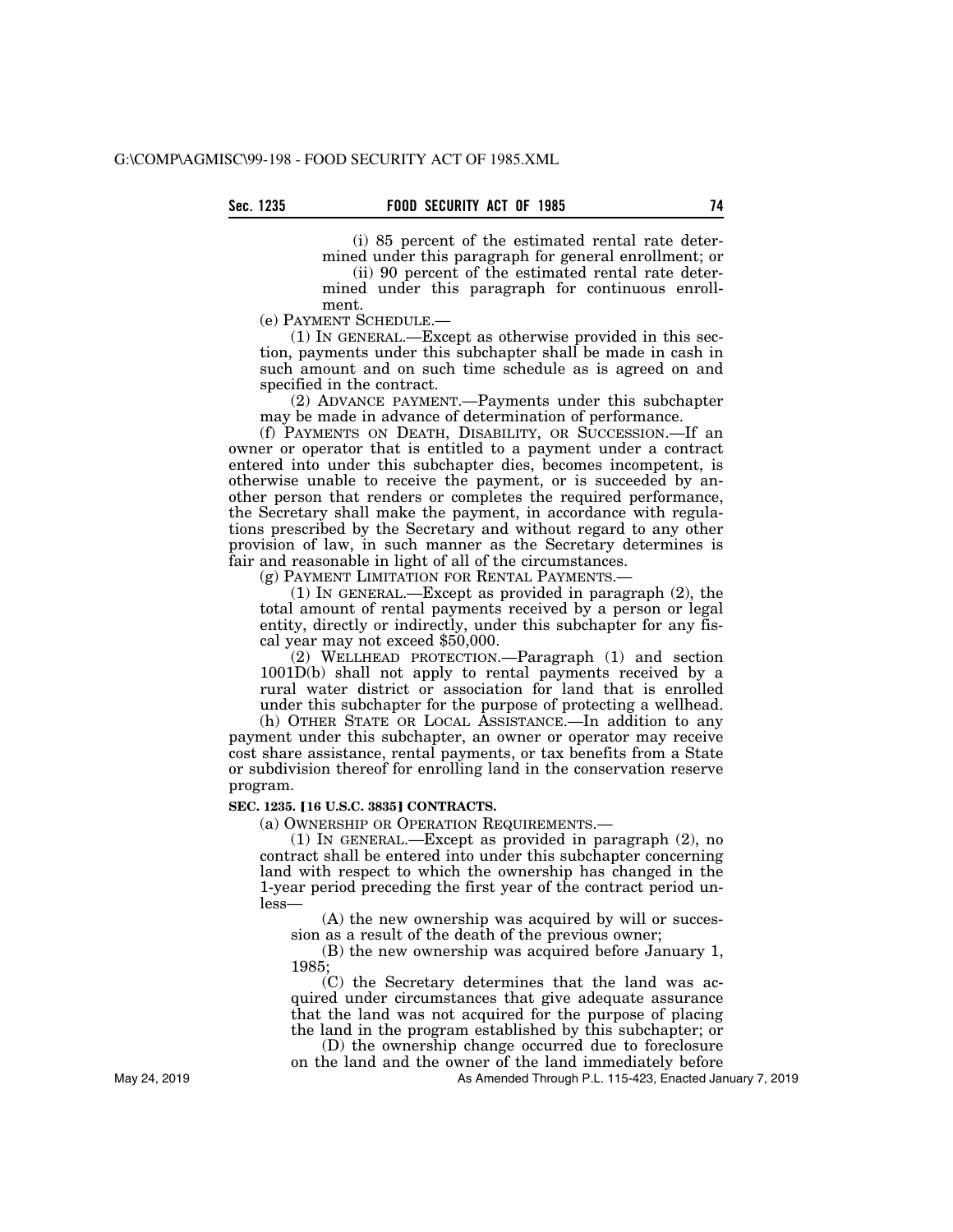the foreclosure exercises a right of redemption from the mortgage holder in accordance with State law.

(2) EXCEPTIONS.—Paragraph (1) shall not—

(A) prohibit the continuation of an agreement by a new owner after an agreement has been entered into under this subchapter; or

(B) require a person to own the land as a condition of eligibility for entering into the contract if the person—

(i) has operated the land to be covered by a contract under this section for at least 1 year preceding the date of the contract or since January 1, 1985, whichever is later; and

(ii) controls the land for the contract period.

(b) SALES OR TRANSFERS.—If, during the term of a contract entered into under this subchapter, an owner or operator of land subject to the contract sells or otherwise transfers the ownership or right of occupancy of the land, the new owner or operator of the land may—

(1) continue the contract under the same terms or conditions;

(2) enter into a new contract in accordance with this subchapter; or

(3) elect not to participate in the program established by this subchapter.

(c) MODIFICATIONS.— (1) IN GENERAL.—The Secretary may modify a contract entered into with an owner or operator under this subchapter if—

(A) the owner or operator agrees to the modification; and

(B) the Secretary determines that the modification is desirable—

(i) to carry out this subchapter;

(ii) to facilitate the practical administration of this subchapter;

(iii) to facilitate a transition of land subject to the contract from a retired or retiring owner or operator to a beginning farmer or rancher or socially disadvantaged farmer or rancher for the purpose of returning some or all of the land into production using sustainable grazing or crop production methods; or

(iv) to achieve such other goals as the Secretary determines are appropriate, consistent with this subchapter.

(2) PRODUCTION OF AGRICULTURAL COMMODITIES.—The Secretary may modify or waive a term or condition of a contract entered into under this subchapter in order to permit all or part of the land subject to such contract to be devoted to the production of an agricultural commodity during a crop year, subject to such conditions as the Secretary determines are appropriate.

(d) TERMINATION.—

(1) IN GENERAL.—The Secretary may terminate a contract entered into with an owner or operator under this subchapter if—

As Amended Through P.L. 115-423, Enacted January 7, 2019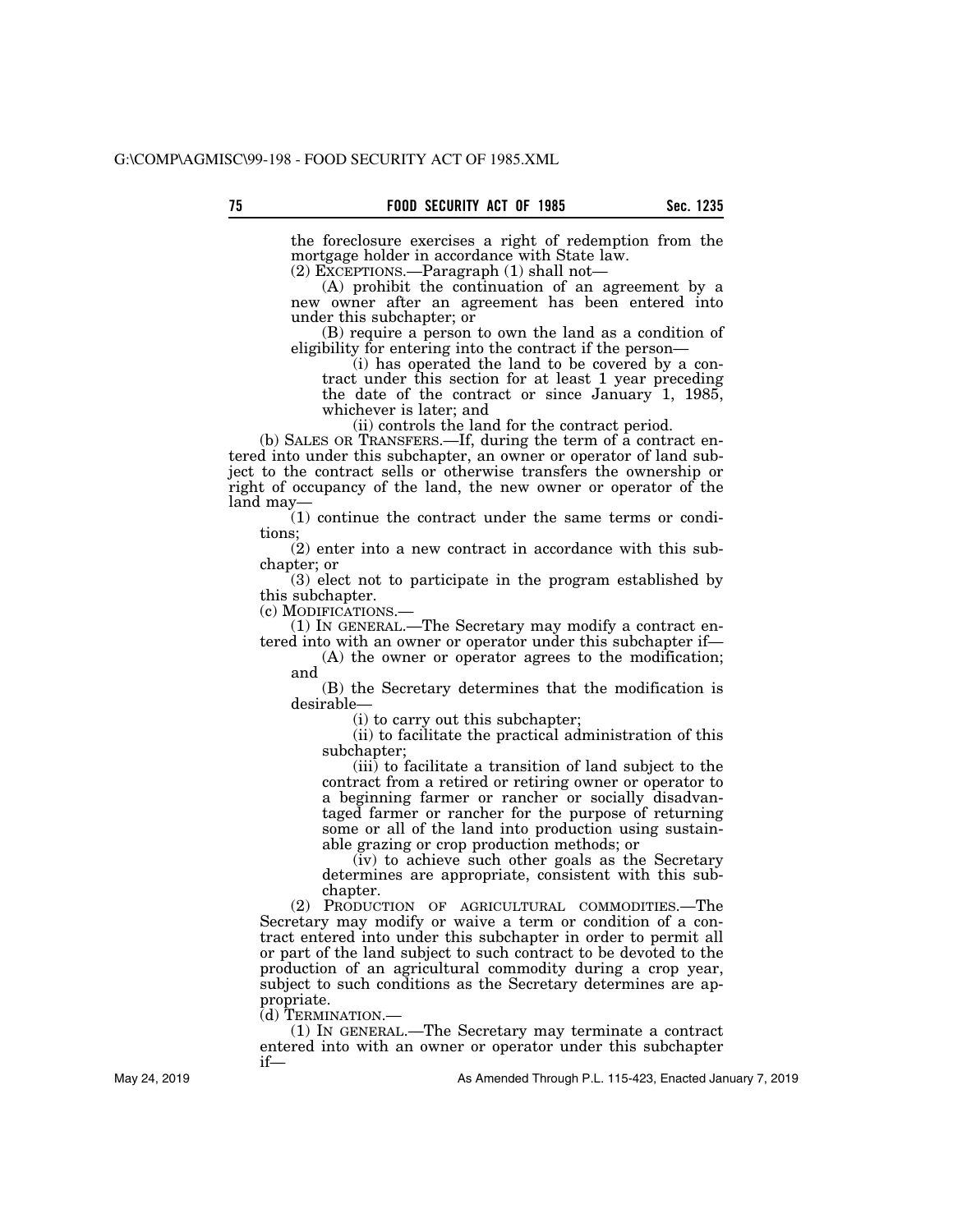(A) the owner or operator agrees to the termination; and

(B) the Secretary determines that the termination would be in the public interest.

(2) NOTICE TO CONGRESSIONAL COMMITTEES.—At least 90 days before taking any action to terminate under paragraph (1) all conservation reserve contracts entered into under this subchapter, the Secretary shall provide to the Committee on Agriculture of the House of Representatives and the Committee on Agriculture, Nutrition, and Forestry of the Senate written notice of the action.

(e) EARLY TERMINATION BY OWNER OR OPERATOR.—

(1) EARLY TERMINATION.—

(A) IN GENERAL.—During fiscal year 2015, the Secretary shall allow a participant that entered into a contract under this subchapter to terminate the contract at any time if the contract has been in effect for at least 5 years.

(B) LIABILITY FOR CONTRACT VIOLATION.—The termination shall not relieve the participant of liability for a contract violation occurring before the date of the termination.

(C) NOTICE TO SECRETARY.—The participant shall provide the Secretary with reasonable notice of the desire of the participant to terminate the contract.

(2) CERTAIN LAND EXCEPTED.—The following land shall not be subject to an early termination of contract under this subsection:

(A) Filterstrips, waterways, strips adjacent to riparian areas, windbreaks, and shelterbelts.

(B) Land with an erodibility index of more than 15.

(C) Land devoted to hardwood trees.

(D) Wildlife habitat, duck nesting habitat, pollinator habitat, upland bird habitat buffer, wildlife food plots, State acres for wildlife enhancement, shallow water areas for wildlife, and rare and declining habitat.

(E) Farmable wetland and restored wetland.

(F) Land that contains diversions, erosion control structures, flood control structures, contour grass strips, living snow fences, salinity reducing vegetation, cross wind trap strips, and sediment retention structures.

(G) Land located within a federally designated wellhead protection area.

 $(\tilde{H})$  Land that is covered by an easement under the conservation reserve program.

(I) Land located within an average width, according to the applicable Natural Resources Conservation Service field office technical guide, of a perennial stream or permanent water body.

(J) Land enrolled under the conservation reserve enhancement program.

(3) EFFECTIVE DATE.—The contract termination shall become effective upon approval by the Secretary.

As Amended Through P.L. 115-423, Enacted January 7, 2019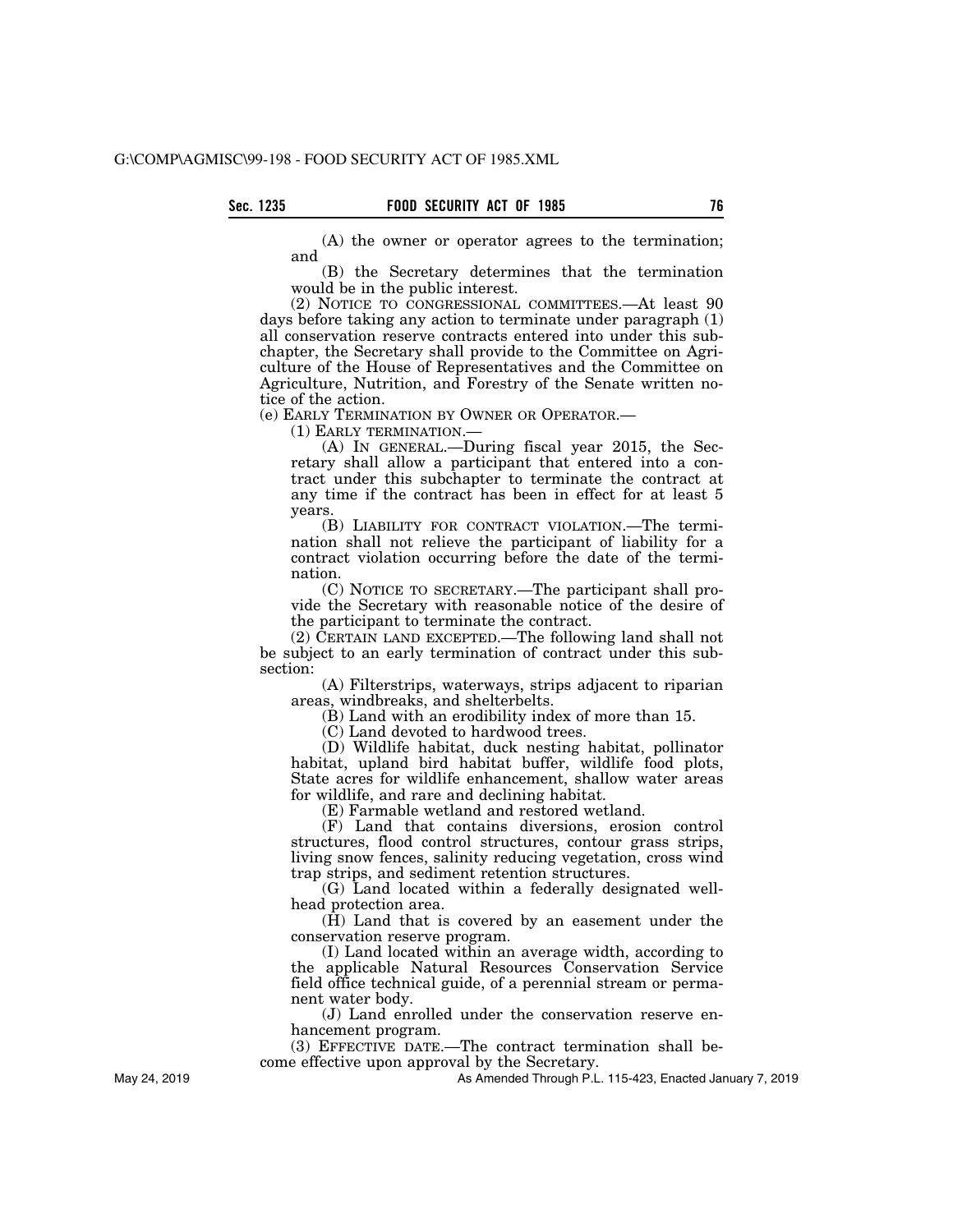(4) PRORATED RENTAL PAYMENT.—If a contract entered into under this subchapter is terminated under this subsection before the end of the fiscal year for which a rental payment is due, the Secretary shall provide a prorated rental payment covering the portion of the fiscal year during which the contract was in effect.

(5) RENEWED ENROLLMENT.—The termination of a contract entered into under this subchapter shall not affect the ability of the owner or operator that requested the termination to submit a subsequent bid to enroll the land that was subject to the contract into the conservation reserve.

(6) CONSERVATION REQUIREMENTS.—If land that was subject to a contract is returned to production of an agricultural commodity, the conservation requirements under subtitles B and C shall apply to the use of the land to the extent that the requirements are similar to those requirements imposed on other similar land in the area, except that the requirements may not be more onerous than the requirements imposed on other land.

(f) TRANSITION OPTION FOR CERTAIN FARMERS OR RANCHERS.—

(1) TRANSITION TO COVERED FARMER OR RANCHER.—In the case of a contract modification approved in order to facilitate the transfer of land subject to a contract from a contract holder to a beginning farmer or rancher, a veteran farmer or rancher (as defined in section 2501(e) of the Food, Agriculture, Conservation, and Trade Act of 1990 (7 U.S.C. 2279(e))), or a socially disadvantaged farmer or rancher (in this subsection referred to as a ''covered farmer or rancher''), the Secretary shall—

(A) beginning on the date that is 2 years before the date of termination of the contract—

(i) allow the covered farmer or rancher, in conjunction with the contract holder, to make conservation and land improvements, including preparing to plant an agricultural crop; and

(ii) allow the covered farmer or rancher to begin the certification process under the Organic Foods Production Act of 1990 (7 U.S.C. 6501 et seq.);

(B) beginning on the date of termination of the contract, require the contract holder to sell or lease (under a long-term lease or a lease with an option to purchase, including a lease with a term of less than 5 years and an option to purchase) to the covered farmer or rancher the land subject to the contract for production purposes;

(C) require the covered farmer or rancher to develop and implement a conservation plan;

(D) provide to the covered farmer or rancher an opportunity to enroll in the conservation stewardship program or the environmental quality incentives program by not later than the date on which the covered farmer or rancher takes possession of the land through ownership or lease;

(E) give priority to the enrollment of the land covered by the contract in—

As Amended Through P.L. 115-423, Enacted January 7, 2019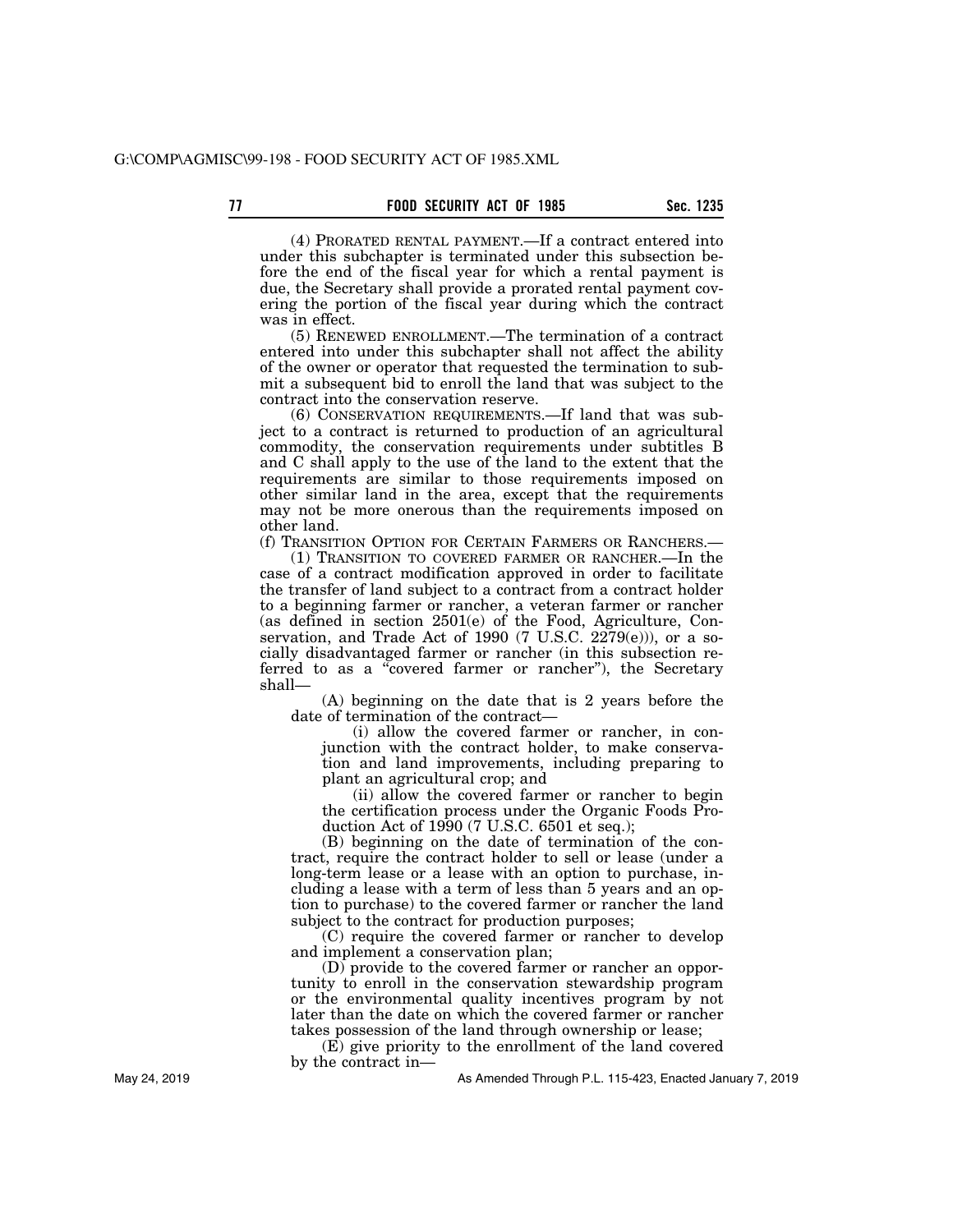(i) the environmental quality incentives program established under subchapter A of chapter 4;

(ii) the conservation stewardship program established under subchapter B of chapter 4; or

(iii) the agricultural conservation easement program established under subtitle H; and

(F) continue to make annual payments to the contract holder for not more than an additional 2 years after the date of termination of the contract, if the contract holder is not a family member (as defined in section 1001 of this Act) of the covered farmer or rancher.

(2) REENROLLMENT.—To the extent that the maximum number of acres permitted to be enrolled under the conservation reserve program has not been met, the Secretary shall provide a covered farmer or rancher with the option to reenroll any applicable partial field conservation practice that—

 $(A)(i)$  is carried out on land described in paragraph  $(4)$ or (5) of section 1231(b); and

(ii) is eligible for continuous enrollment under section 1231(d)(6); and

(B) is part of an approved conservation plan.

(g) END OF CONTRACT CONSIDERATIONS.—The Secretary shall not consider an owner or operator to be in violation of a term or condition of the conservation reserve contract if—

(1) during the year prior to expiration of the contract, the owner or operator—

 $(A)$ (i) enters into a contract under the environmental quality incentives program established under subchapter A of chapter 4; and

(ii) begins the establishment of a practice under that contract; or

(B)(i) enters into a contract under the conservation stewardship program established under subchapter B of chapter 4; and

(ii) begins the establishment of a practice under that contract; or

(2) during the 3 years prior to the expiration of the contract, the owner or operator begins the certification process under the Organic Foods Production Act of 1990 (7 U.S.C. 6501 et seq.).

(h) LAND ENROLLED IN AGRICULTURAL CONSERVATION EASE-MENT PROGRAM.—The Secretary may terminate or modify a contract entered into under this subchapter if eligible land that is subject to such contract is transferred into the agricultural conservation easement program under subtitle H.

øChapter 2 of subtitle D of title XII was repealed by section  $2301(c)(1)$  of Public Law 115–334. For provisions relating to Conservation Stewardship Program, see subchapter B of chapter 4 of this subtitle beginning with section 1240I.]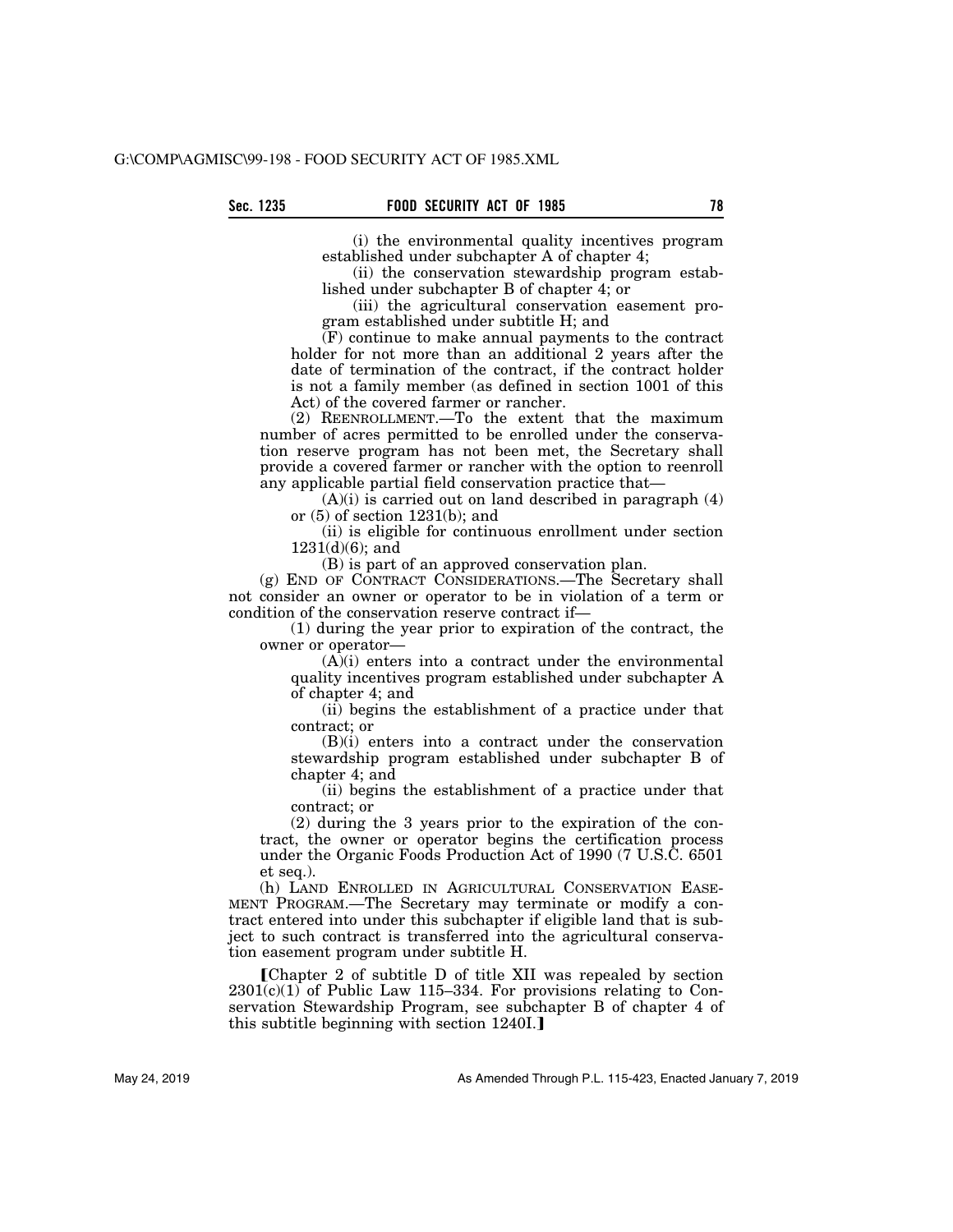### **CHAPTER 4—ENVIRONMENTAL QUALITY INCENTIVES PROGRAM AND CONSERVATION STEWARDSHIP PRO-GRAM**

# **Subchapter A—Environmental Quality Incentives Program**

## **SEC. 1240. [16 U.S.C. 3839aa] PURPOSES.**

The purposes of the environmental quality incentives program established by this subchapter are to promote agricultural production, forest management, and environmental quality as compatible goals, and to optimize environmental benefits, by—

(1) assisting producers in complying with local, State, and national regulatory requirements concerning—

(A) soil, water, and air quality;

(B) wildlife habitat; and

(C) surface and ground water conservation;

(2) avoiding, to the maximum extent practicable, the need for resource and regulatory programs by assisting producers in protecting soil, water, air, and related natural resources and meeting environmental quality criteria established by Federal, State, tribal, and local agencies;

(3) providing flexible assistance to producers to install and maintain conservation practices that sustain food and fiber production while—

(A) enhancing soil, water, and related natural resources, including grazing land, forestland, wetland, and wildlife;

(B) developing and improving wildlife habitat; and

(C) conserving energy; and

(4) assisting producers to make beneficial, cost-effective changes to production systems, including addressing identified, new, or expected resource concerns related to organic production, grazing management, fuels management, forest management, nutrient management associated with crops and livestock, pest management, irrigation management, adapting to, and mitigating against, increasing weather volatility, drought resiliency measures, or other practices on agricultural and forested land.

### **SEC. 1240A. [16 U.S.C. 3839aa-1] DEFINITIONS.**

In this subchapter:

(1) CONSERVATION PLANNING ASSESSMENT.—The term ''conservation planning assessment'' means a report, as determined by the Secretary, that—

(A) is developed by—

(i) a State or unit of local government (including a conservation district);

(ii) a Federal agency; or

(iii) a third-party provider certified under section

1242(e) (including a certified rangeland professional);

(B) assesses rangeland or cropland function and describes conservation activities to enhance the economic and ecological management of that land; and

As Amended Through P.L. 115-423, Enacted January 7, 2019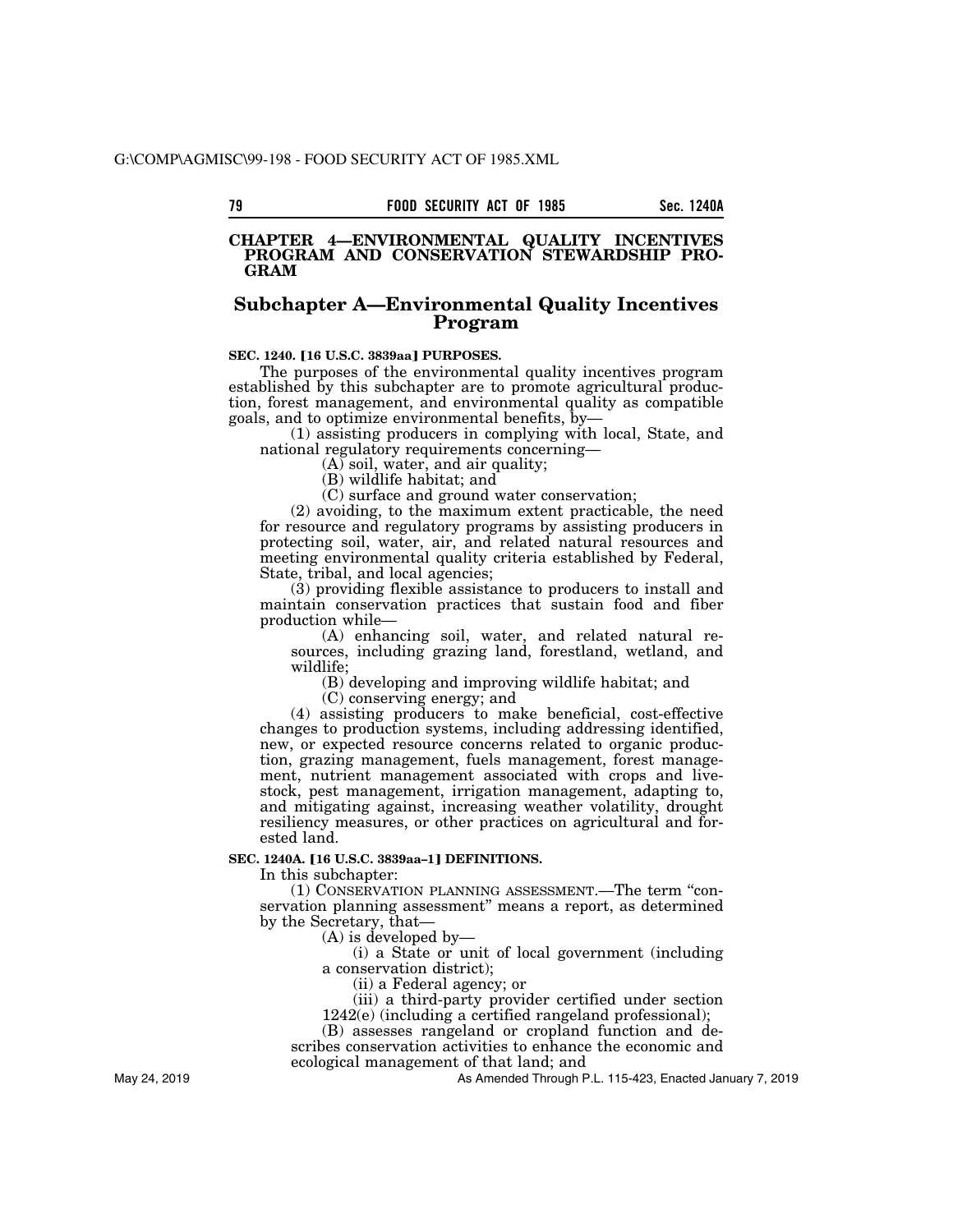(C) can be incorporated into a comprehensive planning document required by the Secretary for enrollment in a conservation program of the Department of Agriculture.

(2) ELIGIBLE LAND.—<br>(A) IN GENERAL.—The term "eligible land" means land on which agricultural commodities, livestock, or forest-related products are produced.

(B) INCLUSIONS.—The term ''eligible land'' includes the following:

(i) Cropland.

(ii) Grassland.

(iii) Rangeland.

(iv) Pasture land.

(v) Nonindustrial private forest land.

(vi) Other agricultural land (including cropped woodland, marshes, environmentally sensitive areas, and agricultural land used for the production of livestock) on which identified or expected resource concerns related to agricultural production could be addressed through a contract under the program, as determined by the Secretary.

(3) INCENTIVE PRACTICE.—The term ''incentive practice'' means a practice or set of practices approved by the Secretary that, when implemented and maintained on eligible land, address 1 or more priority resource concerns.

(4) ORGANIC SYSTEM PLAN.—The term ''organic system plan'' means an organic plan approved under the national organic program established under the Organic Foods Production Act of 1990 (7 U.S.C. 6501 et seq.).

(5) PAYMENT.—The term "payment" means financial assistance provided to a producer for performing practices under this subchapter, including compensation for—

(A) incurred costs associated with planning, design, materials, equipment, installation, labor, management, maintenance, or training; and

(B) income forgone by the producer.

(6) PRACTICE.—The term ''practice'' means 1 or more improvements and conservation activities that are consistent with the purposes of the program under this subchapter, as determined by the Secretary, including—

(A) improvements to eligible land of the producer, including—

(i) structural practices;

(ii) land management practices;

(iii) vegetative practices;

(iv) forest management;

(v) soil testing;

(vi) soil remediation to be carried out by the producer; and

(vii) other practices that the Secretary determines would further the purposes of the program; and

(B) conservation activities involving the development

of plans appropriate for the eligible land of the producer, including—

As Amended Through P.L. 115-423, Enacted January 7, 2019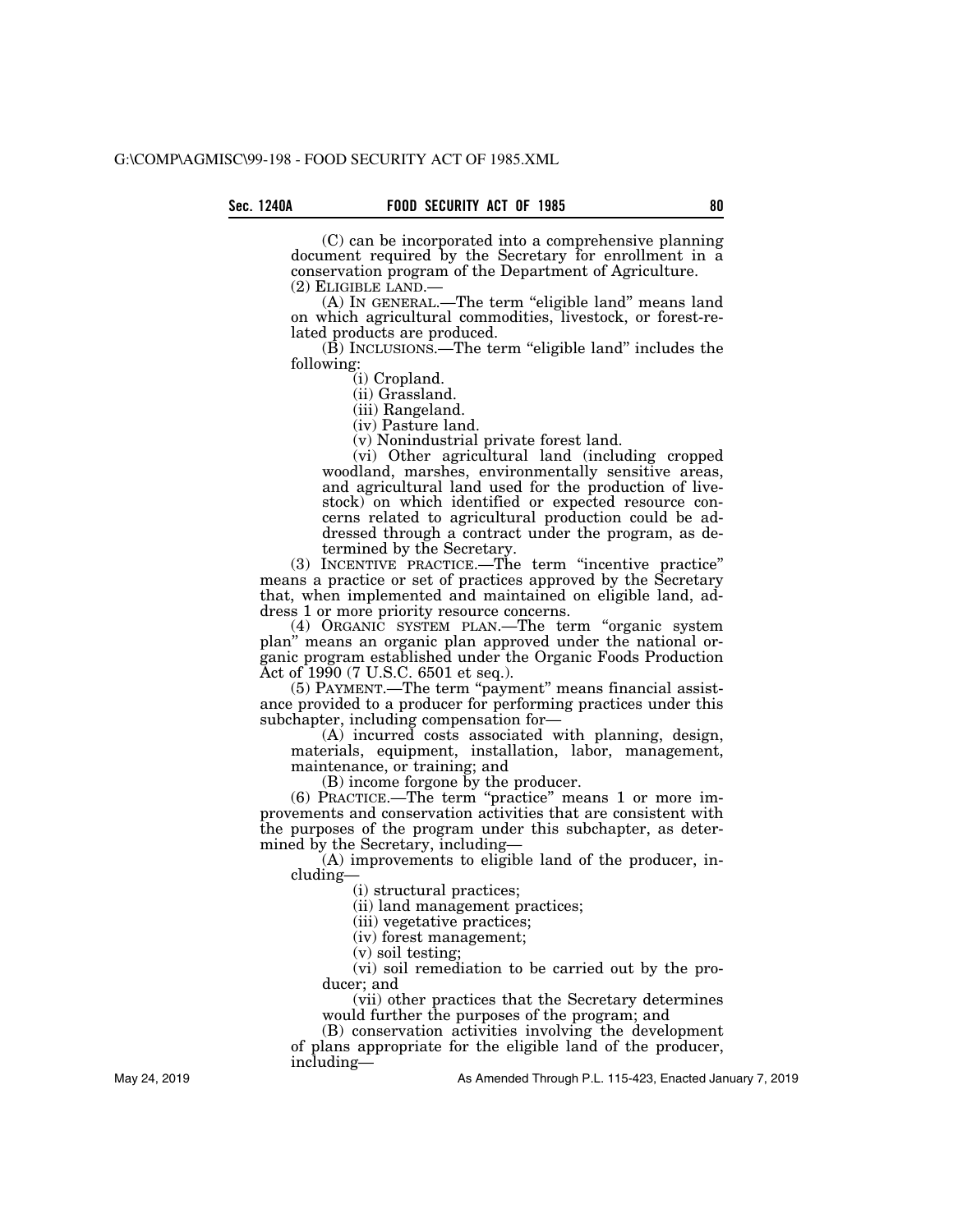(i) comprehensive nutrient management planning; (ii) planning for resource-conserving crop rotations (as defined in section  $1240L(d)(1)$ );

(iii) soil health planning, including increasing soil organic matter and the use of cover crops;

(iv) a conservation planning assessment;

(v) precision conservation management planning; and

(vi) other plans that the Secretary determines would further the purposes of the program under this subchapter.

(7) PRIORITY RESOURCE CONCERN.—The term ''priority resource concern'' means a natural resource concern or problem, as determined by the Secretary, that—

(A) is identified at the national, State, or local level as a priority for a particular area of a State; and

(B) represents a significant concern in a State or region.

 $(8)$  PROGRAM.—The term "program" means the environmental quality incentives program established by this subchapter.

(9) SOIL REMEDIATION.—The term ''soil remediation'' means scientifically based practices that—

(A) ensure the safety of producers from contaminants in soil;

(B) limit contaminants in soil from entering agricultural products for human or animal consumption; and

 $(\tilde{C})$  regenerate and sustain the soil.

(10) SOIL TESTING.—The term ''soil testing'' means the evaluation of soil health, including testing for—

(A) the optimal level of constituents in the soil, such as organic matter, nutrients, and the potential presence of soil contaminants, including heavy metals, volatile organic compounds, polycyclic aromatic hydrocarbons, or other contaminants; and

(B) the biological and physical characteristics indicative of proper soil functioning.

#### SEC. 1240B. [16 U.S.C. 3839aa-2] ESTABLISHMENT AND ADMINISTRA-**TION**

(a) ESTABLISHMENT.—During each of the 2002 through 2023 fiscal years, the Secretary shall provide payments to producers that enter into contracts with the Secretary under the program.

(b) PRACTICES AND TERM.—

(1) PRACTICES.—A contract under the program may apply to the performance of one or more practices.

(2) TERM.—A contract under the program shall have a term that does not exceed 10 years.

(c) BIDDING DOWN.—If the Secretary determines that the environmental values of two or more applications for payments are comparable, the Secretary shall not assign a higher priority to the application only because it would present the least cost to the program.

(d) PAYMENTS.—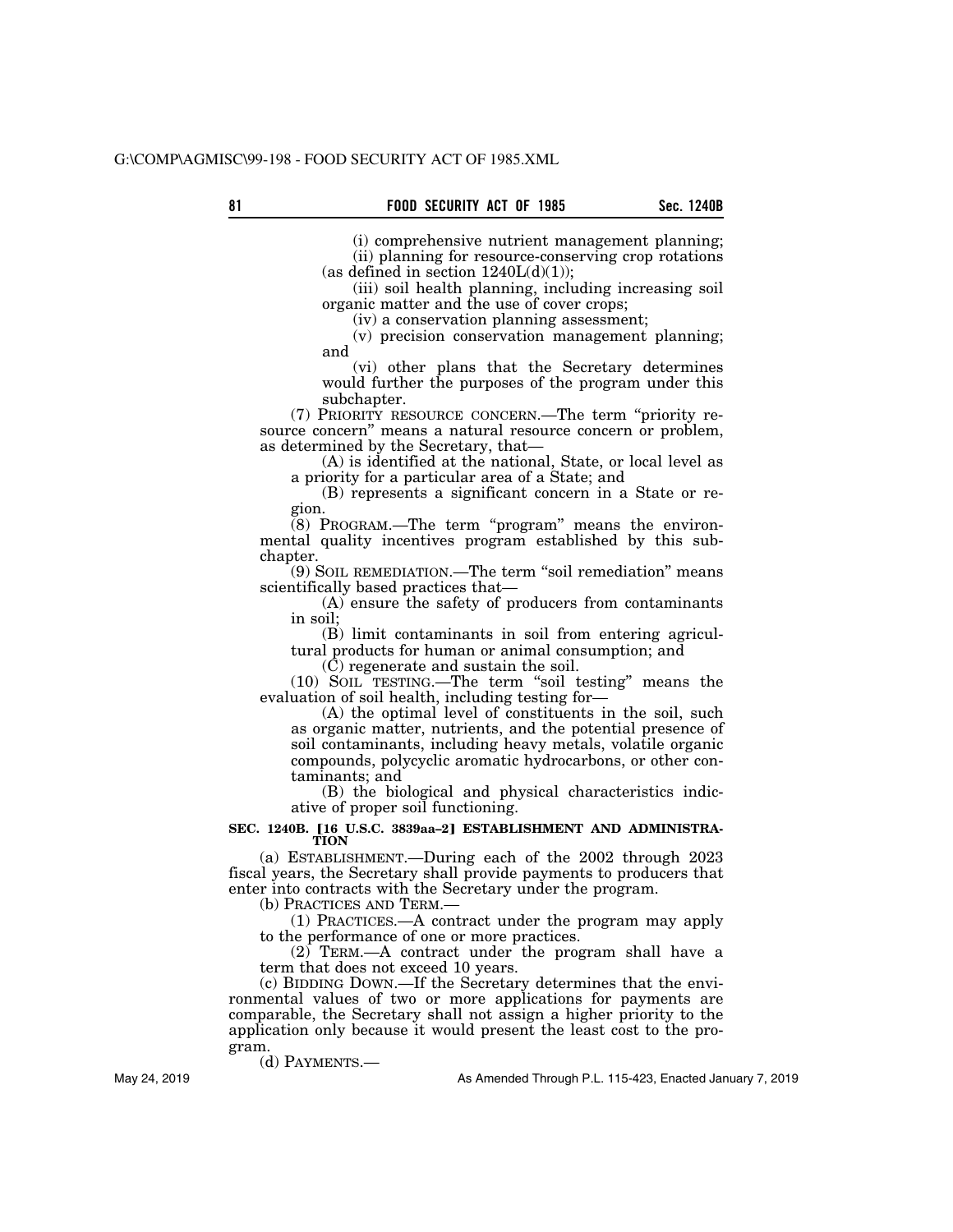(1) AVAILABILITY OF PAYMENTS.—Payments are provided to a producer to implement one or more practices under the program.

(2) LIMITATION ON PAYMENT AMOUNTS.—A payment to a producer for performing a practice may not exceed, as determined by the Secretary—

 $(A)$  75 percent of the costs associated with planning, design, materials, equipment, installation, labor, management, maintenance, or training;

(B) 100 percent of income foregone by the producer; or (C) in the case of a practice consisting of elements covered under subparagraphs (A) and (B)—

(i) 75 percent of the costs incurred for those elements covered under subparagraph (A); and

(ii) 100 percent of income foregone for those elements covered under subparagraph (B).

(3) SPECIAL RULE INVOLVING PAYMENTS FOR FOREGONE IN-COME.—In determining the amount and rate of payments under paragraph  $(2)(B)$ , the Secretary may accord great significance to a practice that, as determined by the Secretary, promotes—

(A) soil health;

(B) water quality and quantity improvement;

(C) nutrient management;

(D) pest management;

(E) air quality improvement;

(F) wildlife habitat development, including pollinator habitat; or

(G) invasive species management.

(4) INCREASED PAYMENTS FOR CERTAIN PRODUCERS.—

(A) IN GENERAL.—Notwithstanding paragraph (2), in the case of a producer that is a limited resource, socially disadvantaged farmer or rancher, a veteran farmer or rancher (as defined in section 2501(e) of the Food, Agriculture, Conservation, and Trade Act of 1990 (7 U.S.C.  $2279(e)$ ), or a beginning farmer or rancher, the Secretary shall increase the amount that would otherwise be provided to a producer under this subsection—

(i) to not more than 90 percent of the costs associated with planning, design, materials, equipment, installation, labor, management, maintenance, or training; and

(ii) to not less than 25 percent above the otherwise applicable rate.

(B) ADVANCE PAYMENTS.—

(i) IN GENERAL.—On an election by a producer described in subparagraph (A), the Secretary shall provide at least 50 percent of the amount determined under subparagraph (A) in advance for all costs related to purchasing materials or contracting.

(ii) RETURN OF FUNDS.—If funds provided in advance are not expended during the 90-day period beginning on the date of receipt of the funds, the funds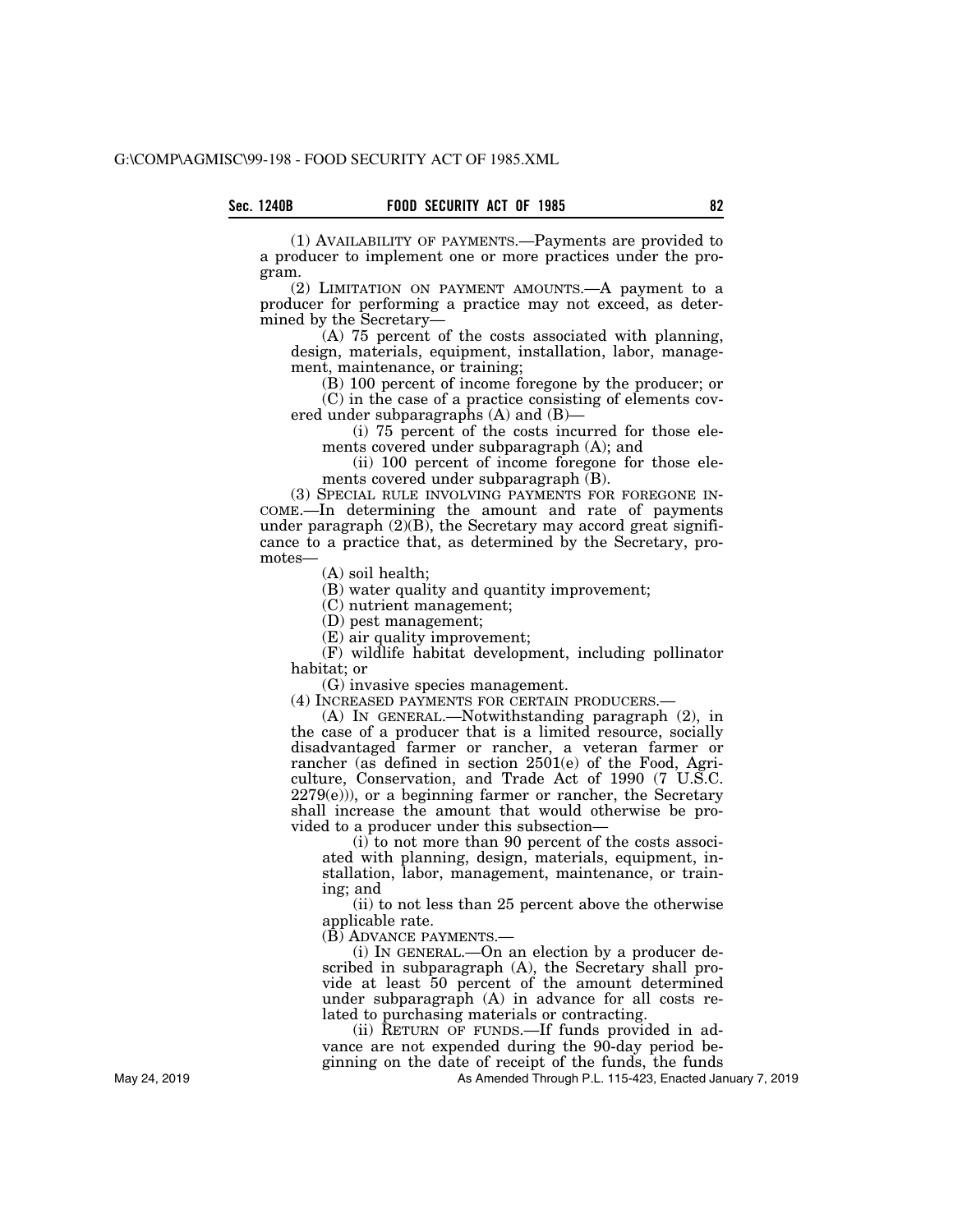shall be returned within a reasonable timeframe, as determined by the Secretary.

(iii) NOTIFICATION AND DOCUMENTATION.—The Secretary shall—

(I) notify each producer described in subparagraph (A), at the time of enrollment in the program, of the option to receive advance payments under clause (i); and

(II) document the election of each producer described in subparagraph (A) to receive advance payments under clause (i) with respect to each practice that has costs described in that clause.

(5) FINANCIAL ASSISTANCE FROM OTHER SOURCES.—Except as provided in paragraph (6), any payments received by a producer from a State or private organization or person for the implementation of one or more practices on eligible land of the producer shall be in addition to the payments provided to the producer under this subsection.

(6) OTHER PAYMENTS.—A producer shall not be eligible for payments for practices on eligible land under the program if the producer receives payments or other benefits for the same practice on the same land under another program under this subtitle.

(7) INCREASED PAYMENTS FOR HIGH-PRIORITY PRACTICES.—

(A) STATE DETERMINATION.—Each State, in consultation with the State technical committee established under section 1261(a) for the State, may designate not more than 10 practices to be eligible for increased payments under subparagraph (B), on the condition that the practice, as determined by the Secretary—

(i) addresses specific causes of impairment relating to excessive nutrients in groundwater or surface water;

(ii) addresses the conservation of water to advance drought mitigation and declining aquifers;

(iii) meets other environmental priorities and other priority resource concerns identified in habitat or other area restoration plans; or

(iv) is geographically targeted to address a natural resource concern in a specific watershed.

(B) INCREASED PAYMENTS.—Notwithstanding paragraph (2), in the case of a practice designated under subparagraph (A), the Secretary may increase the amount that would otherwise be provided for a practice under this subsection to not more than 90 percent of the costs associated with planning, design, materials, equipment, installation, labor, management, maintenance, or training.

(e) MODIFICATION OR TERMINATION OF CONTRACTS.—

(1) VOLUNTARY MODIFICATION OR TERMINATION.—The Secretary may modify or terminate a contract entered into with a producer under the program if—

(A) the producer agrees to the modification or termination; and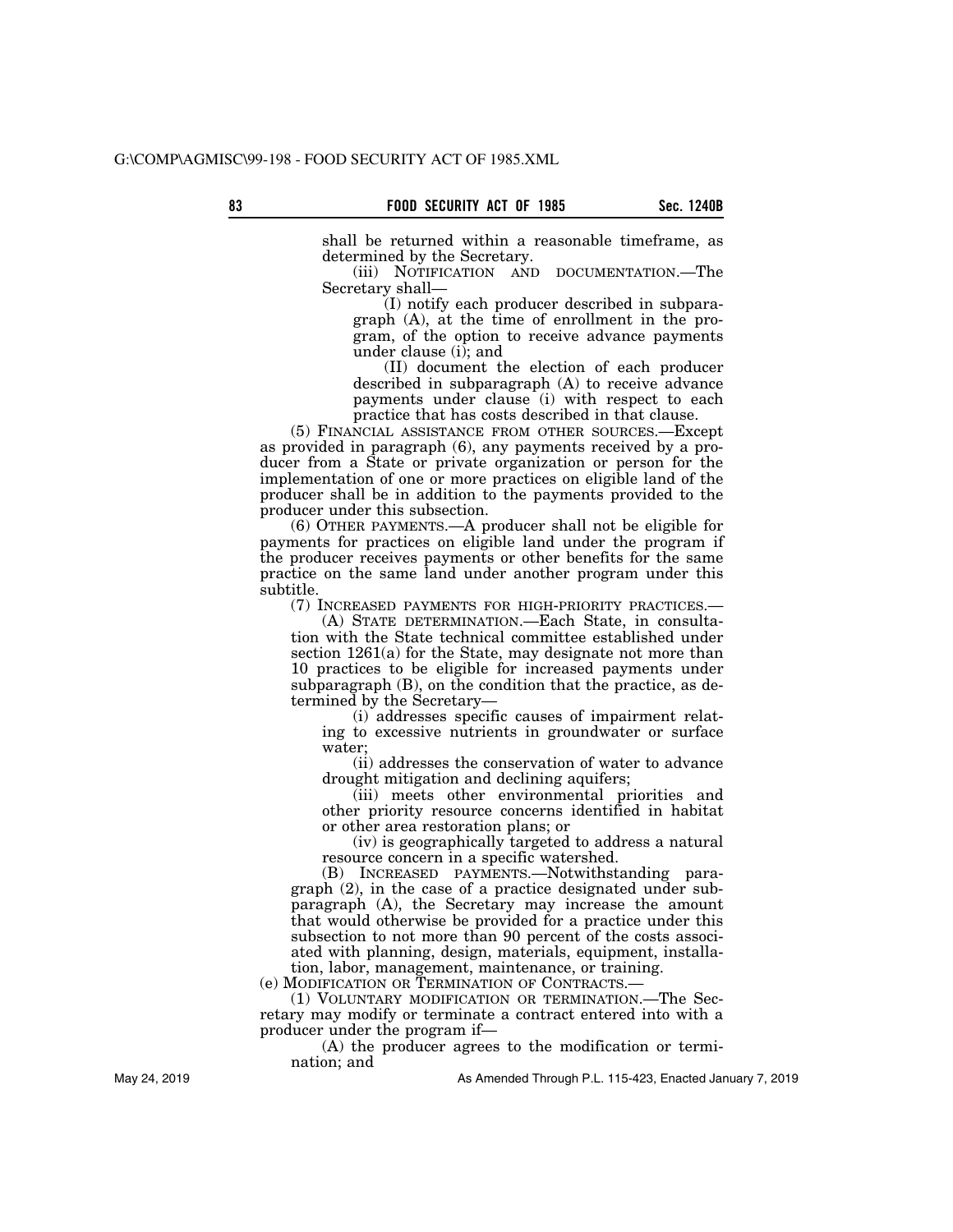(B) the Secretary determines that the modification or termination is in the public interest.

(2) INVOLUNTARY TERMINATION.—The Secretary may terminate a contract under the program if the Secretary determines that the producer violated the contract.<br>(f) ALLOCATION OF FUNDING.

(1) LIVESTOCK.—For each of fiscal years 2019 through 2023, at least 50 percent of the funds made available for payments under the program shall be targeted at practices relating to livestock production, including grazing management practices.<br>(2) WILDLIFE HABITAT.-

(A) FISCAL YEARS 2014 THROUGH 2018.—For each of fiscal years 2014 through 2018, at least 5 percent of the funds made available for payments under the program shall be targeted at practices benefitting wildlife habitat under subsection (g).

(B) FISCAL YEARS 2019 THROUGH 2023.—For each of fiscal years 2019 through 2023, at least 10 percent of the funds made available for payments under the program shall be targeted at practices benefitting wildlife habitat under subsection (g).<br>(g) WILDLIFE HABITAT INCENTIVE PROGRAM.—

 $(1)$  In GENERAL.—The Secretary shall provide payments under the environmental quality incentives program for conservation practices that support the restoration, development, protection, and improvement of wildlife habitat on eligible land, including—

(A) upland wildlife habitat;

(B) wetland wildlife habitat;

(C) habitat for threatened and endangered species;

(D) fish habitat;

(E) habitat on pivot corners and other irregular areas of a field; and

(F) other types of wildlife habitat, as determined by the Secretary.

(2) STATE TECHNICAL COMMITTEE.—In determining the practices eligible for payment under paragraph (1) and targeted for funding under subsection (f), the Secretary shall consult with the relevant State technical committee not less often than once each year.

(3) MAXIMUM TERM.—In the case of a contract under the program entered into solely for the establishment of 1 or more annual management practices for the benefit of wildlife as described in paragraph (1), notwithstanding any maximum contract term established by the Secretary, the contract shall have a term that does not exceed 10 years.

(4) INCLUDED PRACTICES.—For the purpose of providing seasonal wetland habitat for waterfowl and migratory birds, a practice that is eligible for payment under paragraph (1) and targeted for funding under subsection (f) may include—

(A) a practice to carry out postharvest flooding; or

(B) a practice to maintain the hydrology of temporary and seasonal wetlands of not more than 2 acres to main-

As Amended Through P.L. 115-423, Enacted January 7, 2019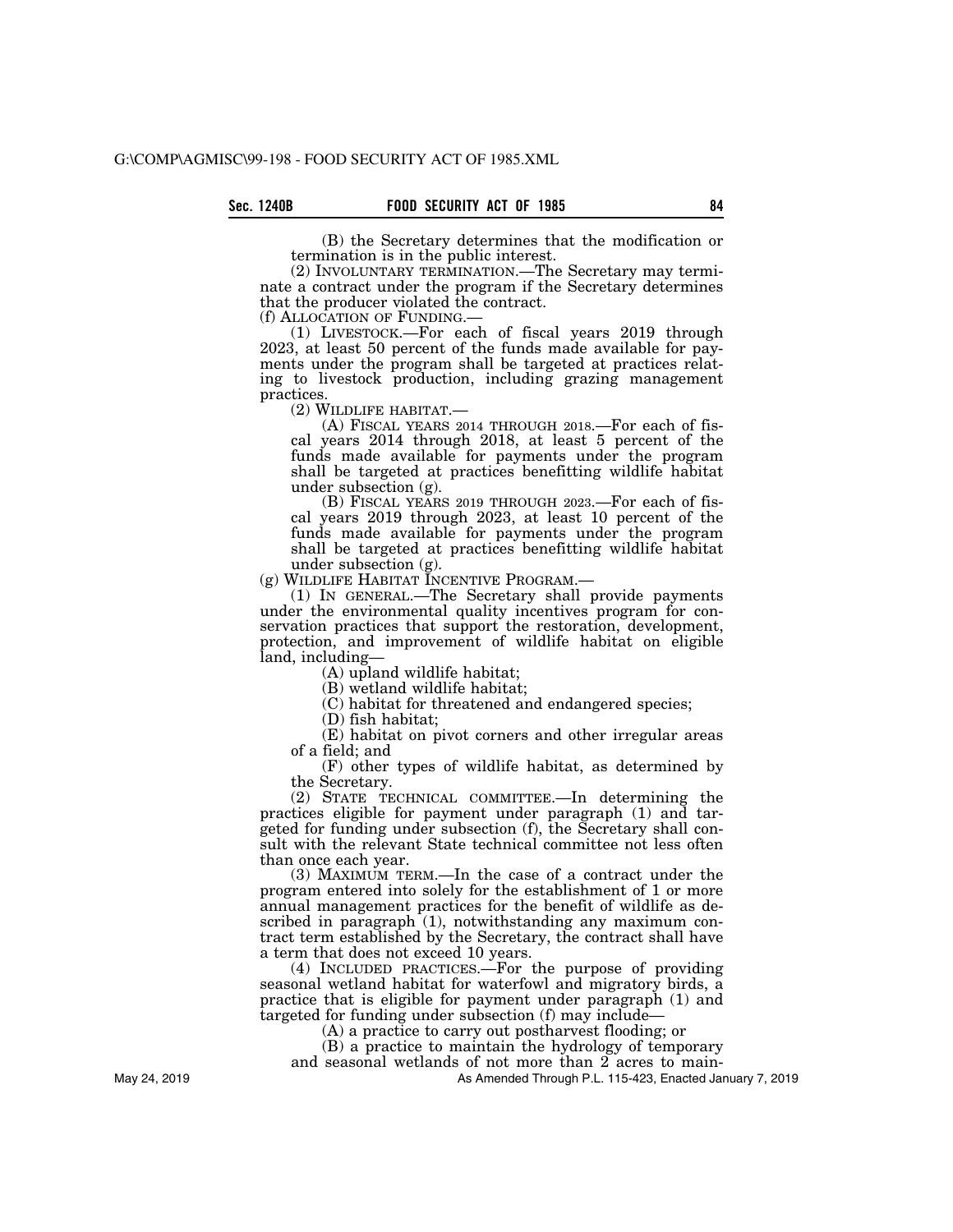tain waterfowl and migratory bird habitat on working cropland.<br>(h) WATER CONSERVATION OR IRRIGATION EFFICIENCY PRAC-

TICE.— (1) AVAILABILITY OF PAYMENTS.—The Secretary may pro-

vide water conservation and system efficiency payments under this subsection to an entity described in paragraph (2) or a producer for—

(A) water conservation scheduling, water distribution efficiency, soil moisture monitoring, or an appropriate combination thereof;

(B) irrigation-related structural or other measures that conserve surface water or groundwater, including managed aquifer recovery practices; or

 $(\tilde{C})$  a transition to water-conserving crops, water-conserving crop rotations, or deficit irrigation.<br>(2) ELIGIBILITY OF CERTAIN ENTITIES.—

(A) IN GENERAL.—Notwithstanding section  $1001(f)(6)$ , the Secretary may enter into a contract under this subsection with a State, irrigation district, groundwater management district, acequia, land-grant mercedes, or similar entity under a streamlined contracting process to implement water conservation or irrigation practices under a watershed-wide project that will effectively conserve water, provide fish and wildlife habitat, or provide for drought-related environmental mitigation, as determined by the Secretary.

(B) IMPLEMENTATION.—Water conservation or irrigation practices that are the subject of a contract entered into under subparagraph (A) shall be implemented on—

(i) eligible land of a producer; or

(ii) land that is—

(I) under the control of an irrigation district, groundwater management district, acequia, landgrant mercedes, or similar entity; and

(II) adjacent to eligible land described in clause (i), as determined by the Secretary.

(C) WAIVER AUTHORITY.—The Secretary may waive the applicability of the limitations in section 1001D(b) or section 1240G for a payment made under a contract entered into under this paragraph if the Secretary determines that the waiver is necessary to fulfill the objectives of the project.

(D) CONTRACT LIMITATIONS.—If the Secretary grants a waiver under subparagraph (C), the Secretary may impose a separate payment limitation for the contract with respect to which the waiver applies.

(3) PRIORITY.—In providing payments under this subsection for a water conservation or irrigation practice, the Secretary shall give priority to applications in which—

(A) consistent with the law of the State in which the land on which the practices will be implemented is located, there is a reduction in water use in the operation on that land; or

As Amended Through P.L. 115-423, Enacted January 7, 2019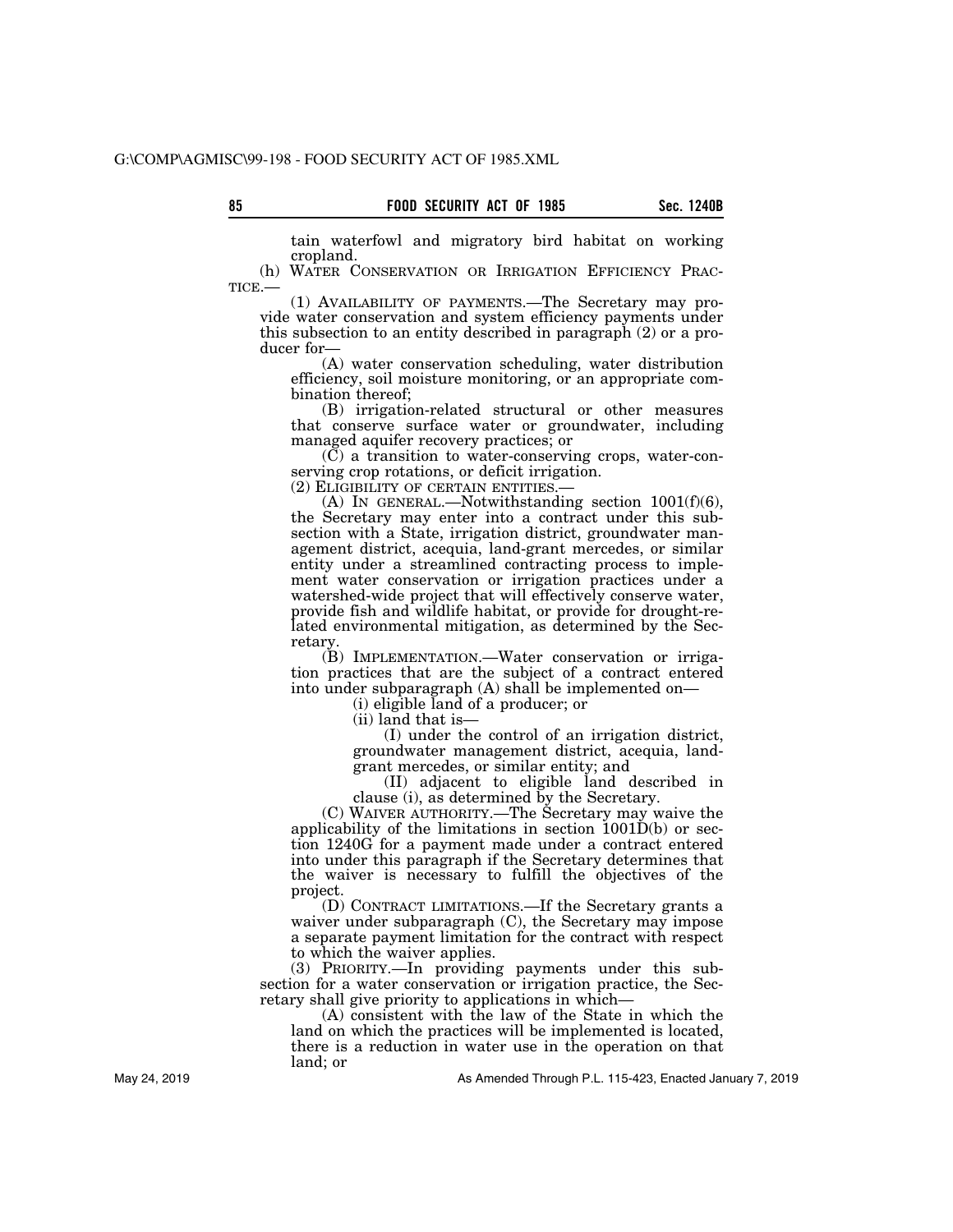(B) except in the case of an application under paragraph (2), the producer agrees not to use any associated water savings to bring new land, other than incidental land needed for efficient operations, under irrigated production, unless the producer is participating in a watershed-wide project that will effectively conserve water, as determined by the Secretary.

(4) EFFECT.—Nothing in this subsection authorizes the Secretary to modify the process for determining the annual allocation of funding to States under the program.

(i) PAYMENTS FOR CONSERVATION PRACTICES RELATED TO OR-

(1) PAYMENTS AUTHORIZED.—The Secretary shall provide payments under this subsection for conservation practices, on some or all of the operations of a producer, related—

(A) to organic production; and

(B) to the transition to organic production.

(2) ELIGIBILITY REQUIREMENTS.—As a condition for receiving payments under this subsection, a producer shall agree—

(A) to develop and carry out an organic system plan; or

(B) to develop and implement conservation practices for certified organic production that are consistent with an organic system plan and the purposes of this subchapter.

(3) PAYMENT LIMITATIONS.— (A) IN GENERAL.—Payments under this subsection to a person or legal entity, directly or indirectly, may not exceed, in the aggregate—

(i) through fiscal year 2018—

(I) \$20,000 per year; or

(II) \$80,000 during any 6-year period; and

(ii) during the period of fiscal years 2019 through 2023, \$140,000.

(B) TECHNICAL ASSISTANCE.—In applying the limitations under subparagraph (A), the Secretary shall not take into account payments received for technical assistance.

(4) EXCLUSION OF CERTAIN ORGANIC CERTIFICATION COSTS.—Payments may not be made under this subsection to cover the costs associated with organic certification that are eligible for cost-share payments under section 10606 of the Farm Security and Rural Investment Act of 2002 (7 U.S.C. 6523).

(5) TERMINATION OF CONTRACTS.—The Secretary may cancel or otherwise nullify a contract to provide payments under this subsection if the Secretary determines that the producer—

(A) is not pursuing organic certification; or

(B) is not in compliance with the Organic Foods Production Act of 1990 (7 U.S.C. 6501 et seq).

(j) CONSERVATION INCENTIVE CONTRACTS.—

(1) IDENTIFICATION OF ELIGIBLE PRIORITY RESOURCE CON-CERNS FOR STATES.—

(A) IN GENERAL.—The Secretary, in consultation with the applicable State technical committee established under section 1261(a), shall identify watersheds (or other appropriate regions or areas within a State) and the cor-

As Amended Through P.L. 115-423, Enacted January 7, 2019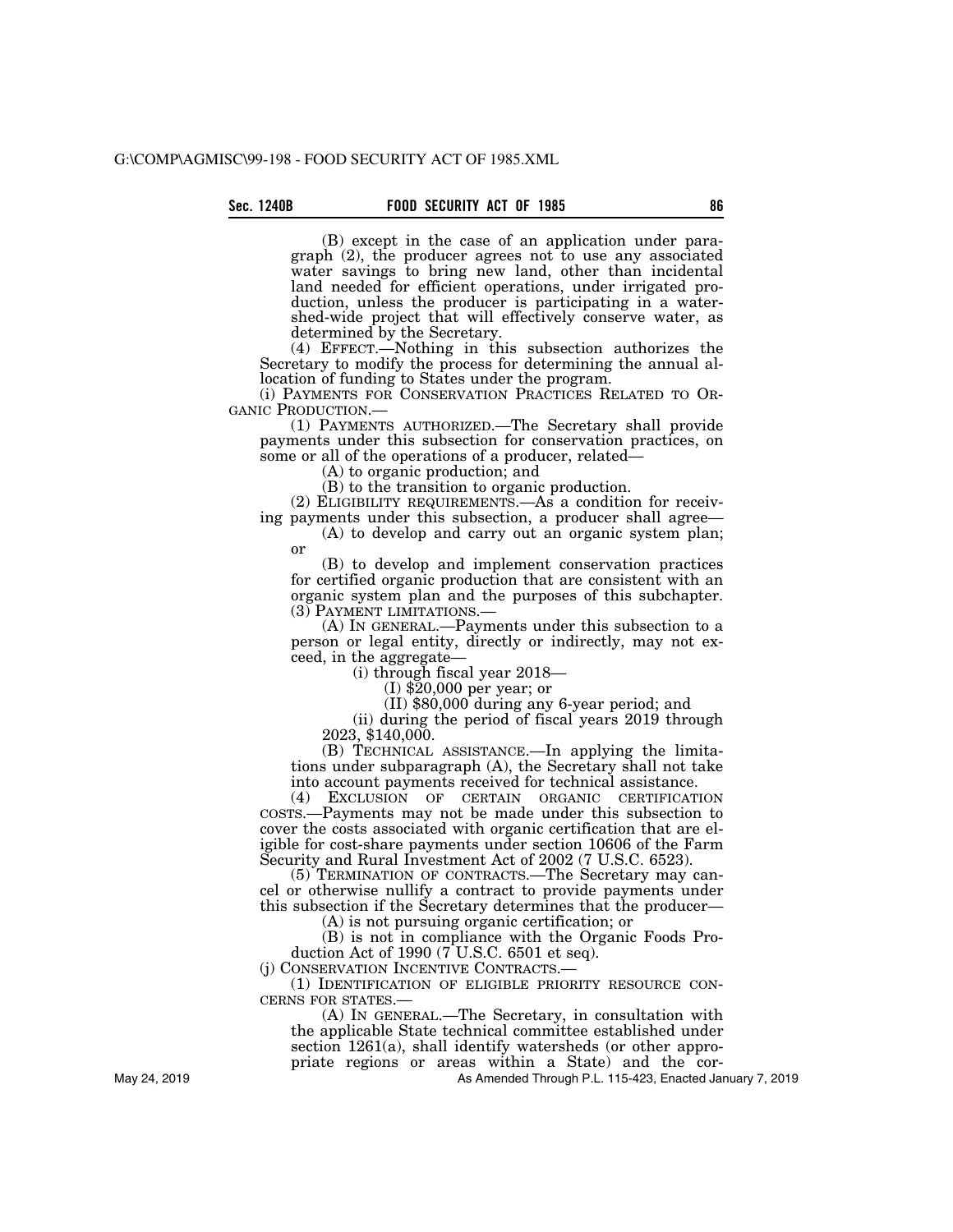responding priority resource concerns for those watersheds or other regions or areas that are eligible to be the subject of an incentive contract under this subsection.

(B) LIMITATION.—For each of the relevant land uses within the watersheds, regions, or other areas identified under subparagraph (A), the Secretary shall identify not more than 3 eligible priority resource concerns.

(2) CONTRACTS.—

(A) AUTHORITY.—

(i) IN GENERAL.—The Secretary shall enter into contracts with producers under this subsection that require the implementation, adoption, management, and maintenance of incentive practices that effectively address at least 1 eligible priority resource concern identified under paragraph (1) for the term of the contract.

(ii) INCLUSIONS.—Through a contract entered into under clause (i), the Secretary may provide—

(I) funding, through annual payments, for certain incentive practices to attain increased levels of conservation on eligible land; or

(II) assistance, through a practice payment, to implement an incentive practice.

(B) TERM.—A contract under this subsection shall have a term of not less than 5, and not more than 10, years.

(C) PRIORITIZATION.—Notwithstanding section 1240C, the Secretary shall develop criteria for evaluating incentive practice applications that—

(i) give priority to applications that address eligible priority resource concerns identified under paragraph (1); and

(ii) evaluate applications relative to other applications for similar agriculture and forest operations.

(3) INCENTIVE PRACTICE PAYMENTS.—

(A) IN GENERAL.—The Secretary shall provide payments to producers through contracts entered into under paragraph (2) for—

(i) adopting and installing incentive practices; and

(ii) managing, maintaining, and improving the incentive practices for the duration of the contract, as determined appropriate by the Secretary.

(B) PAYMENT AMOUNTS.—In determining the amount of payments under subparagraph (A), the Secretary shall consider, to the extent practicable—

(i) the level and extent of the incentive practice to be installed, adopted, completed, maintained, managed, or improved;

(ii) the cost of the installation, adoption, completion, management, maintenance, or improvement of the incentive practice;

(iii) income foregone by the producer, including payments, as appropriate, to address—

(I) increased economic risk;

As Amended Through P.L. 115-423, Enacted January 7, 2019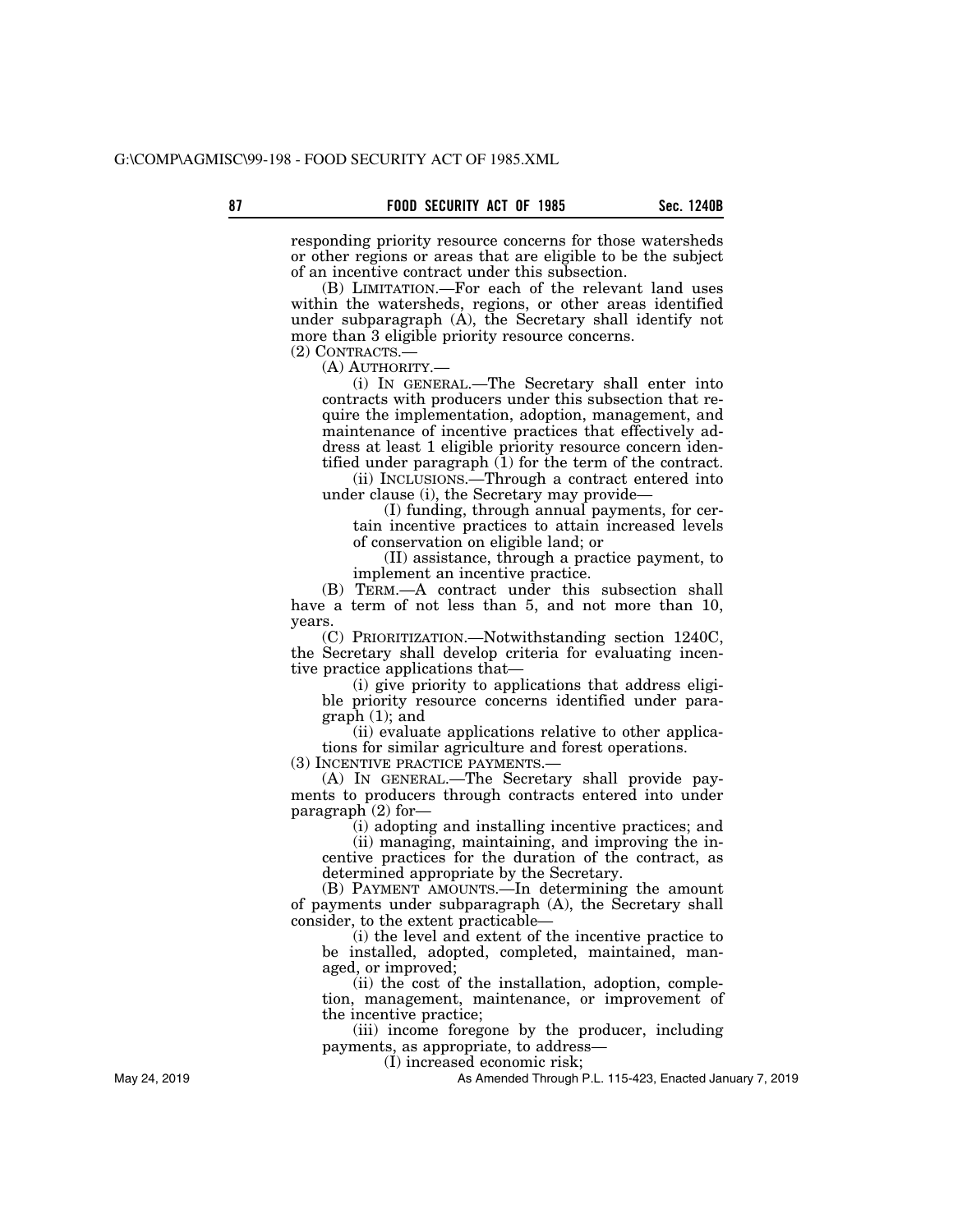(II) loss in revenue due to anticipated reductions in yield; and

(III) economic losses during transition to a resource-conserving cropping system or resourceconserving land use; and

(iv) the extent to which compensation would ensure long-term continued maintenance, management, and improvement of the incentive practice.

(C) DELIVERY OF PAYMENTS.—In making payments under subparagraph (A), the Secretary shall, to the extent practicable—

(i) in the case of annual payments under paragraph (2)(A)(ii)(I), make those payments as soon as practicable after October 1 of each fiscal year for which increased levels of conservation are maintained during the term of the contract; and

(ii) in the case of practice payments under paragraph  $(2)(A)(ii)(II)$ , make those payments as soon as practicable on the implementation of an incentive practice.

#### SEC. 1240C. [16 U.S.C. 3839aa-3] EVALUATION OF APPLICATIONS.

(a) EVALUATION CRITERIA.—The Secretary shall develop criteria for evaluating applications that will ensure that national, State, and local conservation priorities are effectively addressed.

(b) PRIORITIZATION OF APPLICATIONS.—In evaluating applications under this subchapter, the Secretary shall prioritize applications—

(1) based on their overall level of cost-effectiveness to ensure that the conservation practices and approaches proposed are the most efficient means of achieving the anticipated conservation benefits of the project;

(2) based on how effectively and comprehensively the project addresses the designated resource concern or resource concerns;

(3) that best fulfill the purposes of the program; and

(4) that improve conservation practices or systems in place on the operation at the time the contract offer is accepted or that will complete a conservation system.

(c) GROUPING OF APPLICATIONS.—To the greatest extent practicable, the Secretary shall group applications of similar crop or livestock operations for evaluation purposes or otherwise evaluate applications relative to other applications for similar farming operations.

#### **SEC. 1240D. [16 U.S.C. 3839aa-4] DUTIES OF PRODUCERS.**

To receive payments under the program, a producer shall agree—

(1) to implement an environmental quality incentives program plan (including a comprehensive nutrient management plan, if applicable) that describes conservation and environmental purposes to be achieved through 1 or more practices that are approved by the Secretary;

(2) not to conduct any practices on the enrolled land that would tend to defeat the purposes of the program;

As Amended Through P.L. 115-423, Enacted January 7, 2019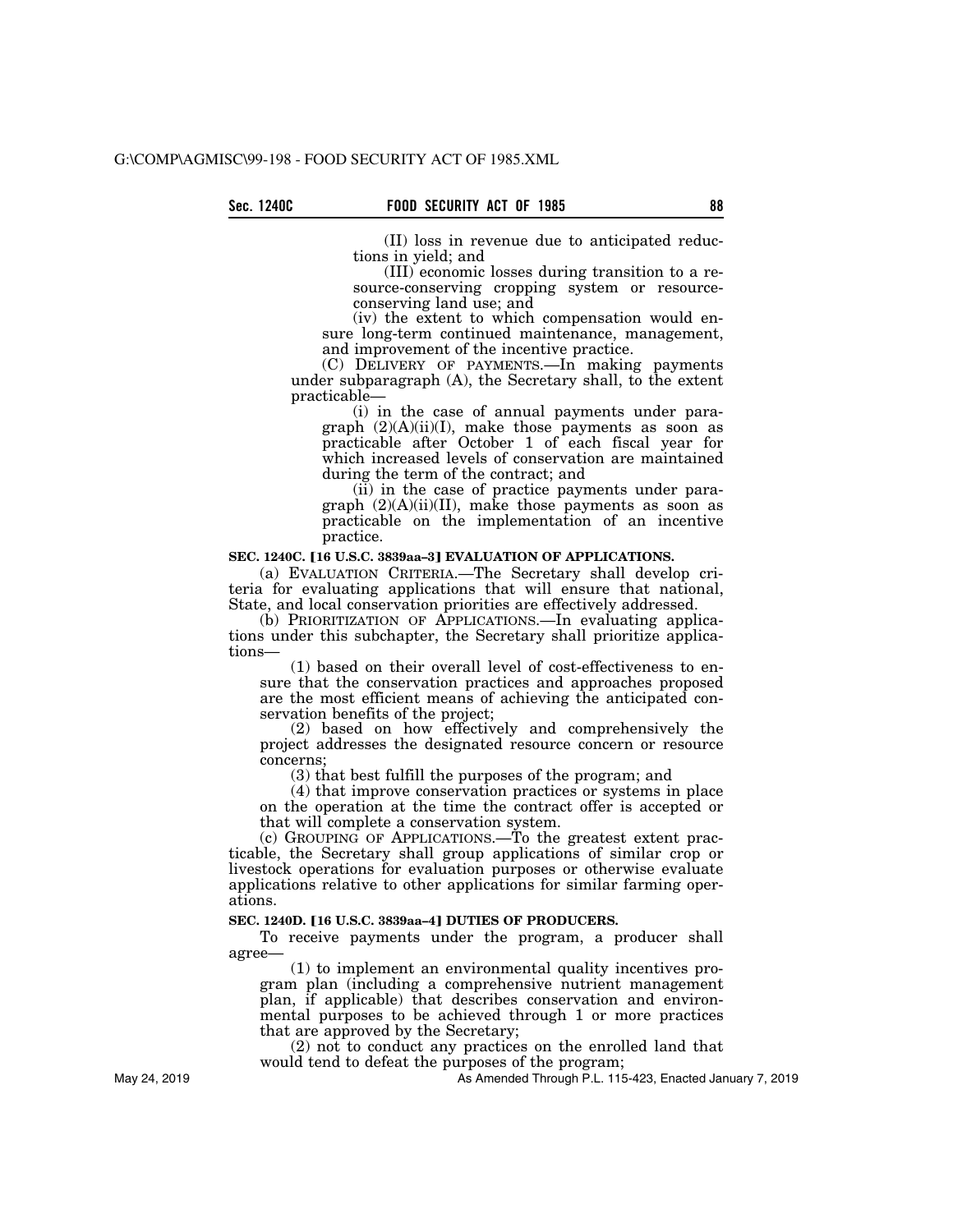(3) on the violation of a term or condition of the contract at anytime the producer has control of the land—

(A) if the Secretary determines that the violation warrants termination of the contract—

(i) to forfeit all rights to receive payments under the contract; and

(ii) to refund to the Secretary all or a portion of the payments received by the owner or operator under the contract, including any interest on the payments, as determined by the Secretary; or

(B) if the Secretary determines that the violation does not warrant termination of the contract, to refund to the Secretary, or accept adjustments to, the payments provided to the owner or operator, as the Secretary determines to be appropriate;

(4) on the transfer of the right and interest of the producer in land subject to the contract, unless the transferee of the right and interest agrees with the Secretary to assume all obligations of the contract, to refund all payments received under the program, as determined by the Secretary;

(5) to supply information as required by the Secretary to determine compliance with the program plan and requirements of the program; and

(6) to comply with such additional provisions as the Secretary determines are necessary to carry out the program plan.

# SEC. 1240E. [16 U.S.C. 3839aa-5] ENVIRONMENTAL QUALITY INCENTIVES PROGRAM PLAN.

(a) PLAN OF OPERATIONS.—To be eligible to receive payments under the program, a producer shall submit to the Secretary for approval a plan of operations that—

(1) specifies practices covered under the program;

(2) includes such terms and conditions as the Secretary considers necessary to carry out the program, including a description of the purposes to be met by the implementation of the plan;

(3) in the case of a confined livestock feeding operation, provides for development and progressive implementation of a comprehensive nutrient management plan, if applicable; and

(4) in the case of forest land, is consistent with the provisions of a forest management plan that is approved by the Secretary, which may include—

(A) a forest stewardship plan described in section 5 of the Cooperative Forestry Assistance Act of 1978 (16 U.S.C. 2103a);

(B) another practice plan approved by the State forester; or

(C) another plan determined appropriate by the Secretary.

(b) AVOIDANCE OF DUPLICATION.—The Secretary shall—

(1) consider a plan developed in order to acquire a permit under a water or air quality regulatory program as the equivalent of a plan of operations under subsection (a), if the plan contains elements equivalent to those elements required by a plan of operations; and

As Amended Through P.L. 115-423, Enacted January 7, 2019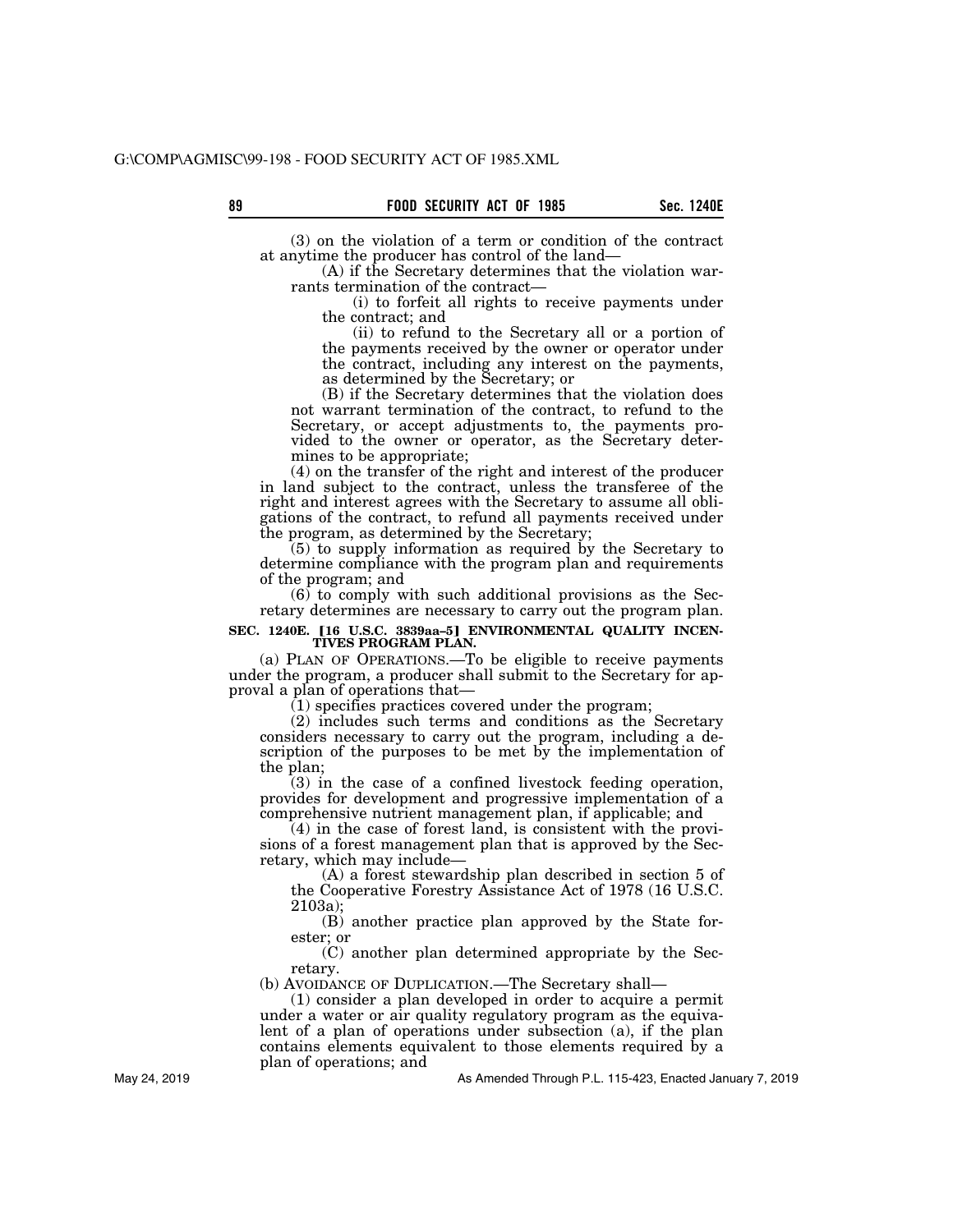(2) to the maximum extent practicable, eliminate duplication of planning activities under the program under this subchapter and comparable conservation programs.

### **SEC. 1240F. [16 U.S.C. 3839aa-6] DUTIES OF THE SECRETARY.**

To the extent appropriate, the Secretary shall assist a producer in achieving the conservation and environmental goals of a program plan by—

(1) providing payments for developing and implementing 1 or more practices, as appropriate; and

(2) providing the producer with information and training to aid in implementation of the plan.

#### SEC. 1240G. [16 U.S.C. 3839aa-7] LIMITATION ON PAYMENTS.

Not including payments made under section 1240B(j), a person or legal entity may not receive, directly or indirectly, cost-share or incentive payments under this subchapter that, in aggregate, exceed \$450,000 for all contracts entered into under this subchapter by the person or legal entity during the period of fiscal years 2014 through 2018, or the period of fiscal years 2019 through 2023, regardless of the number of contracts entered into under this subchapter by the person or legal entity.

#### **SEC. 1240H. [16 U.S.C. 3839aa-8] CONSERVATION INNOVATION GRANTS AND PAYMENTS.**

(a) COMPETITIVE GRANTS FOR INNOVATIVE CONSERVATION AP-PROACHES.—

(1) GRANTS.—Out of the funds made available to carry out this subchapter, the Secretary may pay the cost of competitive grants that are intended to stimulate innovative approaches to leveraging the Federal investment in environmental enhancement and protection, in conjunction with agricultural production or forest resource management, through the program.

(2) USE.—The Secretary may provide grants under this subsection to governmental and non-governmental organizations and persons, on a competitive basis, to carry out projects that—

(A) involve producers who are eligible for payments or technical assistance under the program or community colleges (as defined in section 1473E(a) of the National Agricultural Research, Extension, and Teaching Policy Act of 1977 (7 U.S.C. 3319e(a))) carrying out demonstration projects on land of the community college;

(B) leverage Federal funds made available to carry out the program under this subchapter with matching funds provided by State and local governments and private organizations to promote environmental enhancement and protection in conjunction with agricultural production;

(C) ensure efficient and effective transfer of innovative technologies and approaches demonstrated through projects that receive funding under this section, such as market systems for pollution reduction and practices for the storage of carbon in soil;

(D) provide environmental and resource conservation benefits through increased participation by producers of specialty crops;

As Amended Through P.L. 115-423, Enacted January 7, 2019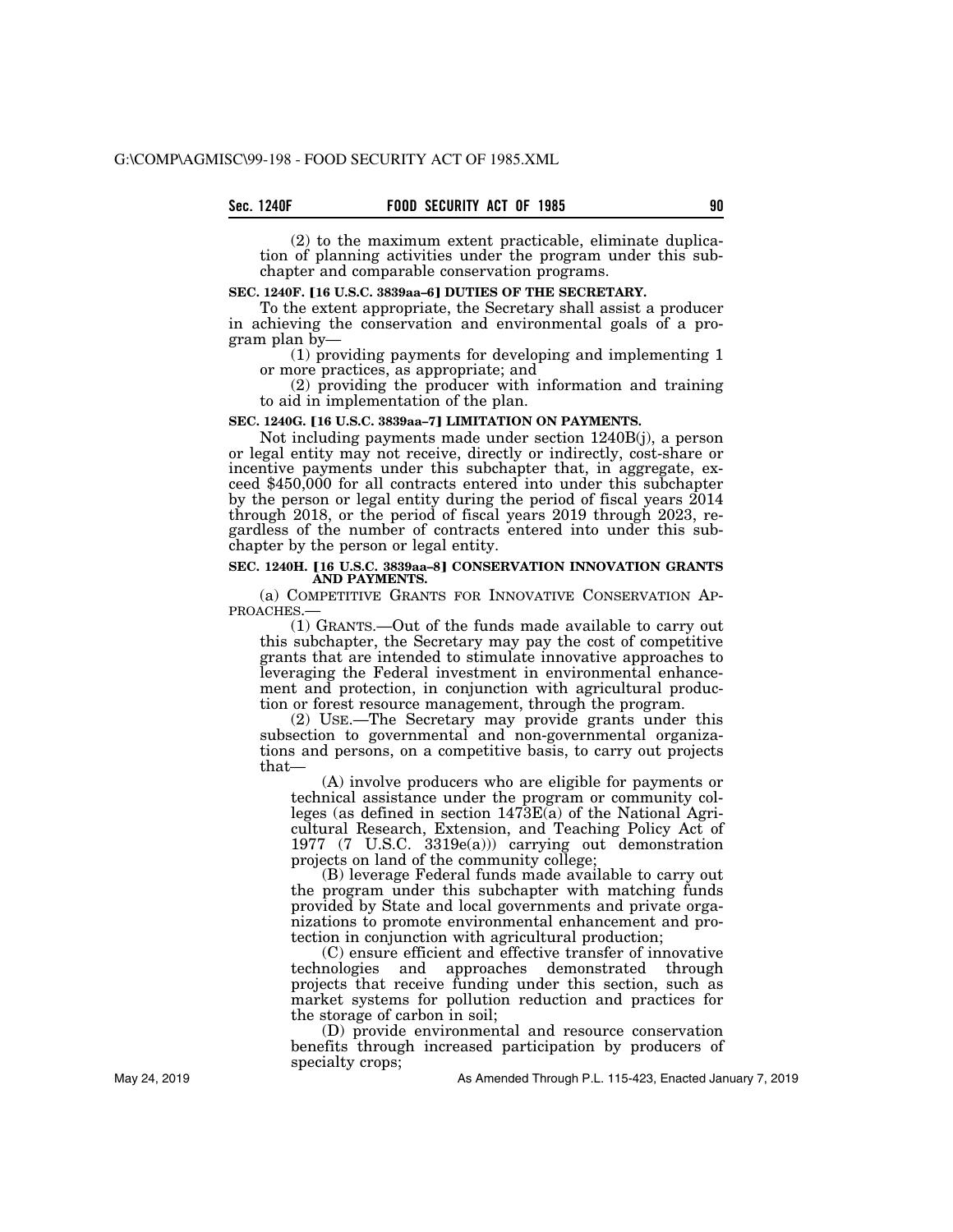(E) partner with farmers to develop innovative practices for urban, indoor, or other emerging agricultural operations;

(F) utilize edge-of-field and other monitoring practices on farms—

(i) to quantify the impacts of practices implemented under the program; and

(ii) to assist producers in making the best conservation investments for the operations of the producers;

(G) facilitate on-farm conservation research and demonstration activities; and

(H) facilitate pilot testing of new technologies or innovative conservation practices.

(b) AIR QUALITY CONCERNS FROM AGRICULTURAL OPER-ATIONS.—

(1) IMPLEMENTATION ASSISTANCE.—The Secretary shall provide payments under this subsection to producers to implement practices to address air quality concerns from agricultural operations and to meet Federal, State, and local regulatory requirements. The funds shall be made available on the basis of air quality concerns in a State and shall be used to provide payments to producers that are cost effective and reflect innovative technologies.

(2) FUNDING.—Of the funds made available to carry out this subchapter, the Secretary shall carry out this subsection using \$37,500,000 for each of fiscal years 2019 through 2023. (c) ON-FARM CONSERVATION INNOVATION TRIALS.— (1) DEFINITIONS.—In this subsection:

(A) ELIGIBLE ENTITY.—The term ''eligible entity'' means, as determined by the Secretary—

(i) a third-party private entity the primary business of which is related to agriculture;

(ii) a nongovernmental organization with experience working with agricultural producers; or

(iii) a governmental organization.

(B) NEW OR INNOVATIVE CONSERVATION APPROACH.— The term "new or innovative conservation approach" means—

(i) new or innovative—

(I) precision agriculture technologies;

(II) enhanced nutrient management plans, nu-

trient recovery systems, and fertilization systems;

(III) soil health management systems, includ-

ing systems to increase soil carbon levels; (IV) water management systems;

(V) resource-conserving crop rotations (as de-

fined in section  $1240L(d)(1)$ ;

(VI) cover crops; and

(VII) irrigation systems; and

(ii) any other conservation approach approved by

the Secretary as new or innovative.

(2) TESTING NEW OR INNOVATIVE CONSERVATION AP-

PROACHES.—Using \$25,000,000 of the funds made available to

As Amended Through P.L. 115-423, Enacted January 7, 2019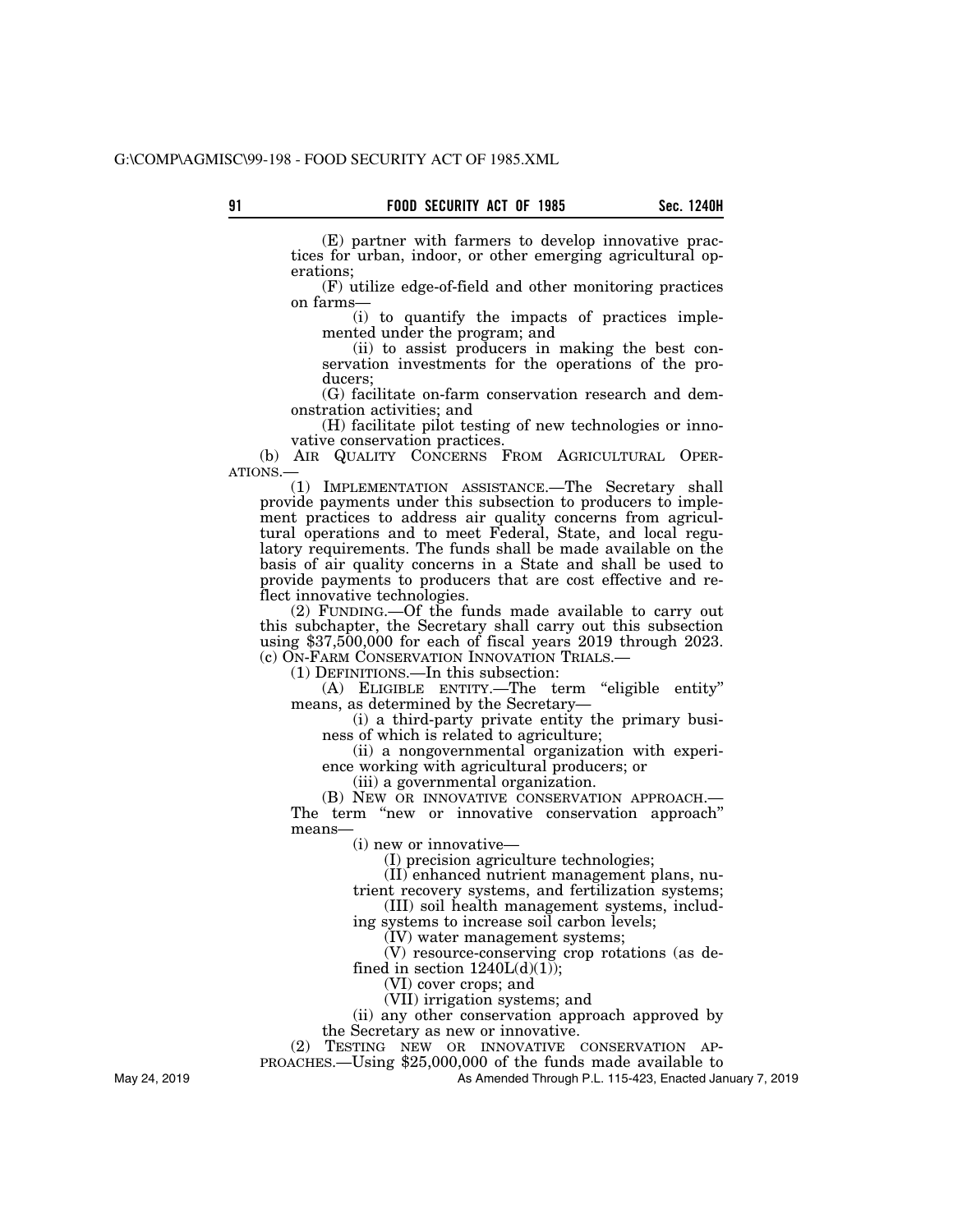carry out this subchapter for each of fiscal years 2019 through 2023, the Secretary shall carry out on-farm conservation innovation trials, on eligible land of producers, to test new or innovative conservation approaches—

(A) directly with producers; or

(B) through eligible entities.<br>(3) INCENTIVE PAYMENTS.—

(A) AGREEMENTS.—In carrying out paragraph  $(2)$ , the Secretary shall enter into agreements with producers (either directly or through eligible entities) on whose land an on-farm conservation innovation trial is being carried out to provide payments (including payments to compensate for foregone income, as appropriate to address the increased economic risk potentially associated with new or innovative conservation approaches) to the producers to assist with adopting and evaluating new or innovative conservation approaches to achieve conservation benefits.

(B) ADJUSTED GROSS INCOME REQUIREMENTS.— (i) IN GENERAL.—Adjusted gross income requirements under section  $1001D(b)(1)$  shall—

(I) apply to producers receiving payments under this subsection; and

(II) be enforced by the Secretary.

(ii) REPORTING.—An eligible entity participating in an on-farm conservation innovation trial under this subsection shall report annually to the Secretary on the amount of payments made to individual farm operations under this subsection.

(C) LIMITATION ON ADMINISTRATIVE EXPENSES.—None of the funds made available to carry out this subsection may be used to pay for the administrative expenses of an eligible entity.

(D) LENGTH OF AGREEMENTS.—An agreement entered into under subparagraph (A) shall be for a period determined by the Secretary that is—

(i) not less than 3 years; and

(ii) if appropriate, more than 3 years, including if such a period is appropriate to support—

(I) adaptive management over multiple crop years; and

(II) adequate data collection and analysis by a producer or eligible entity to report the natural resource and agricultural production benefits of the new or innovative conservation approaches to the Secretary.

(4) FLEXIBLE ADOPTION.—The scale of adoption of a new or innovative conservation approach under an on-farm conservation innovation trial under an agreement under paragraph (2) may include multiple scales on an operation, including whole farm, field-level, or sub-field scales.

(5) TECHNICAL ASSISTANCE.—The Secretary shall provide technical assistance—

(A) to each producer or eligible entity participating in an on-farm conservation innovation trial under paragraph

As Amended Through P.L. 115-423, Enacted January 7, 2019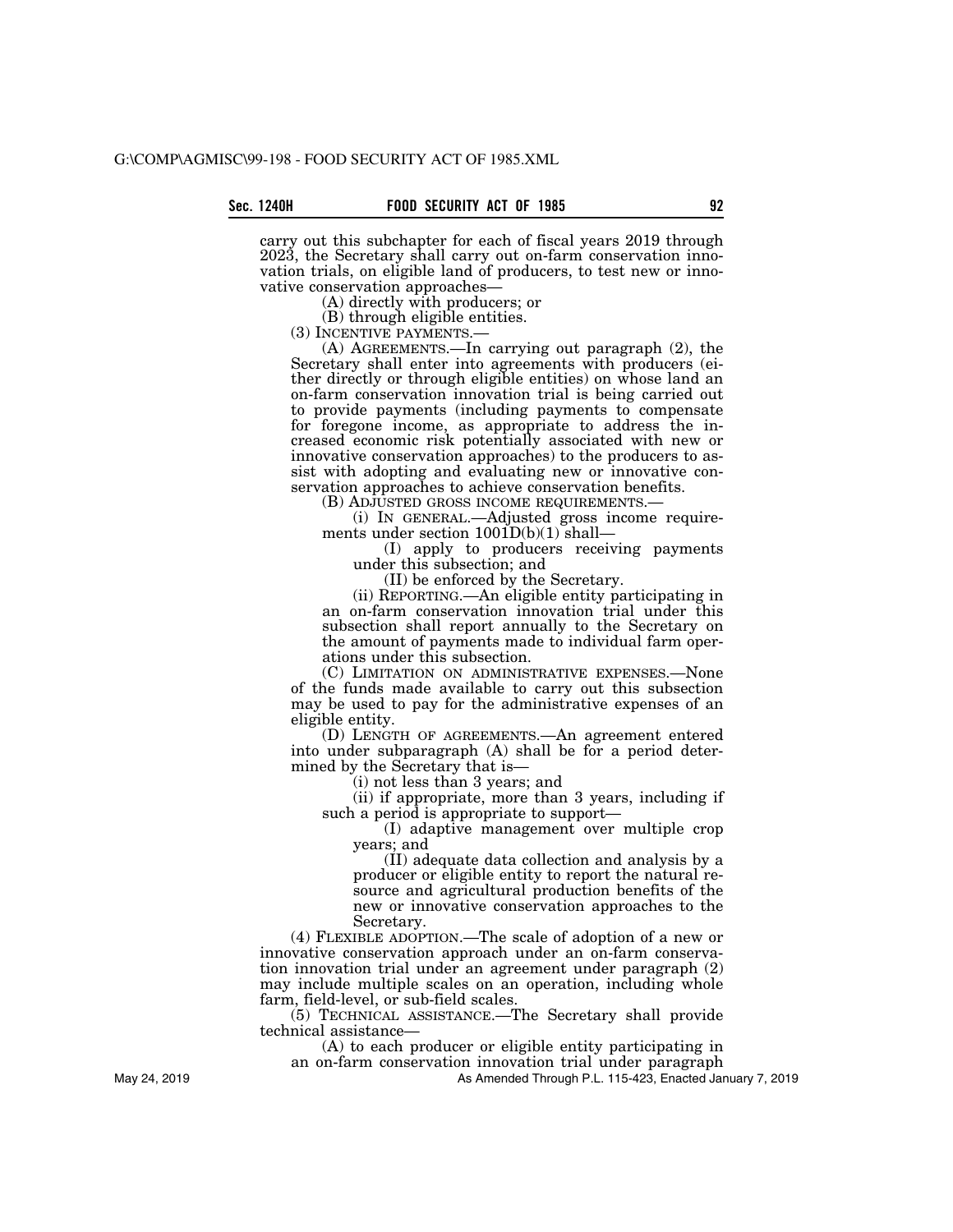(2) with respect to the design, installation, and management of the new or innovative conservation approaches; and

(B) to each eligible entity participating in an on-farm conservation innovation trial under paragraph (2) with respect to data analyses of the on-farm conservation innovation trial.

(6) GEOGRAPHIC SCOPE.—The Secretary shall identify a diversity of geographic regions of the United States in which to establish on-farm conservation innovation trials under paragraph (2), taking into account factors such as soil type, cropping history, and water availability.

(7) SOIL HEALTH DEMONSTRATION TRIAL.—Using funds made available to carry out this subsection, the Secretary shall carry out a soil health demonstration trial under which the Secretary coordinates with eligible entities—

(A) to provide incentives to producers to implement conservation practices that—

(i) improve soil health;

(ii) increase carbon levels in the soil; or

(iii) meet the goals described in clauses (i) and (ii);

(B) to establish protocols for measuring carbon levels in the soil and testing carbon levels on land where conservation practices described in subparagraph (A) were applied to evaluate gains in soil health as a result of the practices implemented by the producers in the soil health demonstration trial; and

(C)(i) not later than September 30, 2020, to initiate a study regarding changes in soil health and, if feasible, economic outcomes, generated as a result of the conservation practices described in subparagraph (A) that were applied by producers through the soil health demonstration trial; and

(ii) to submit to the Committee on Agriculture of the House of Representatives and the Committee on Agriculture, Nutrition, and Forestry of the Senate annual reports on the progress and results of the study under clause (i).

(d) REPORTING AND DATABASE.—

(1) REPORT REQUIRED.—Not later than September 30, 2019, and every 2 years thereafter, the Secretary shall submit to the Committee on Agriculture of the House of Representatives and the Committee on Agriculture, Nutrition, and Forestry of the Senate a report on the status of activities funded under this section, including—

(A) funding awarded;

(B) results of the activities, including, if feasible, economic outcomes;

(C) incorporation of findings from the activities, such as new technology and innovative approaches, into the conservation efforts implemented by the Secretary; and

(D) on completion of the study required under subsection  $(c)(7)(C)$ , the findings of the study.

(2) CONSERVATION PRACTICE DATABASE.—

As Amended Through P.L. 115-423, Enacted January 7, 2019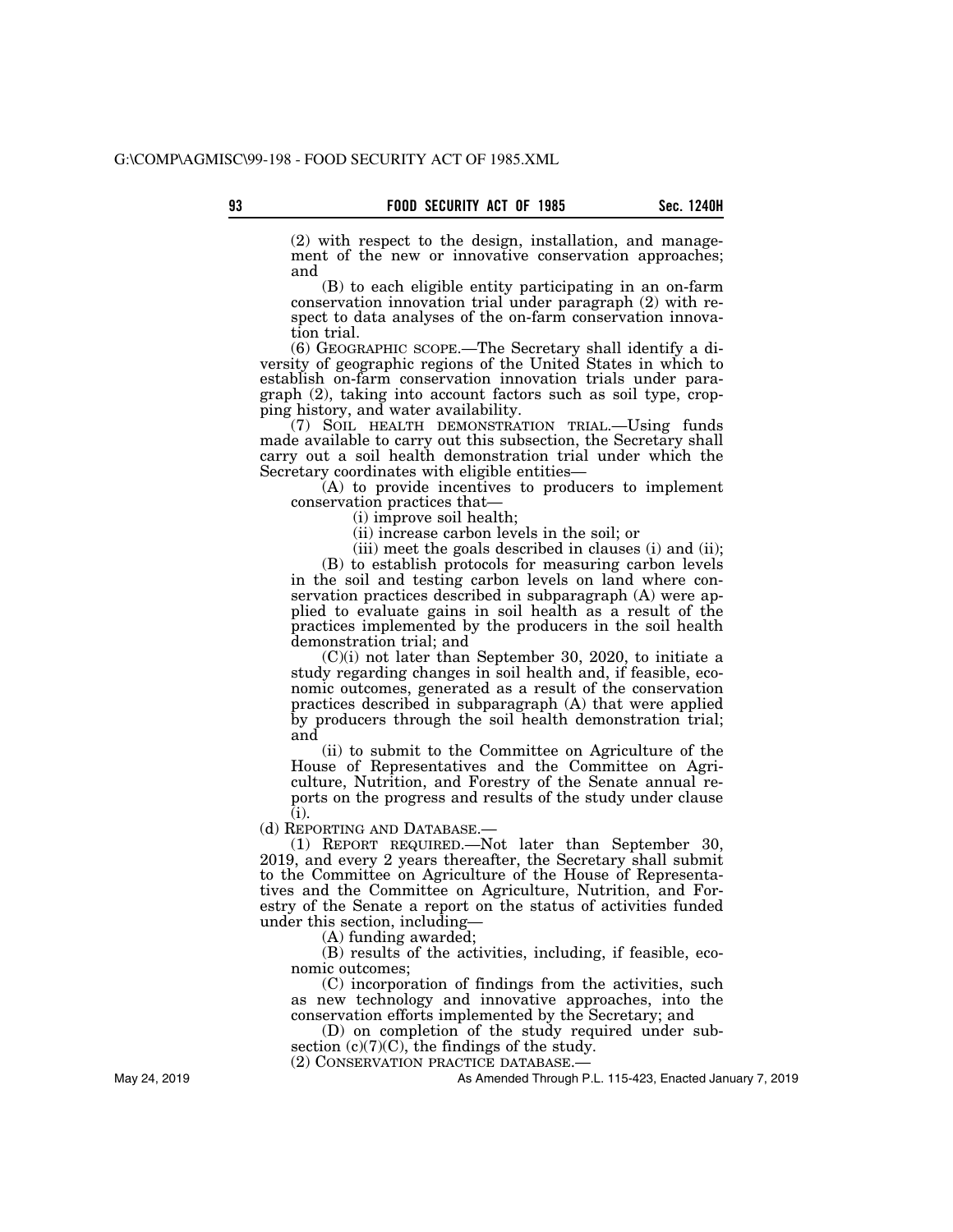(A) IN GENERAL.—The Secretary shall use the data reported under paragraph (1) to establish and maintain a publicly available conservation practice database that provides—

(i) a compilation and analysis of effective conservation practices for soil health, nutrient management, and source water protection in varying soil compositions, cropping systems, slopes, and landscapes; and

(ii) a list of recommended new and effective conservation practices.

(B) PRIVACY.—Information provided under subpara $graph(A)$  shall be transformed into a statistical or aggregate form so as to not include any identifiable or personal information of individual producers.

# **Subchapter B—Conservation Stewardship Program 12**

#### **SEC. 1240I. [16 U.S.C. 3839aa-21] DEFINITIONS.**

In this subchapter:

(1) AGRICULTURAL OPERATION.—The term ''agricultural operation'' means all eligible land, whether or not contiguous, that is-

(A) under the effective control of a producer at the time the producer enters into a contract under the program; and

(B) operated with equipment, labor, management, and production or cultivation practices that are substantially separate from other agricultural operations, as determined by the Secretary.

(2) CONSERVATION ACTIVITIES.—

(A) IN GENERAL.—The term ''conservation activities'' means conservation systems, practices, or management measures.

(B) INCLUSIONS.—The term ''conservation activities'' includes—

(i) structural measures, vegetative measures, and land management measures, including agriculture drainage management systems, as determined by the Secretary;

(ii) planning needed to address a priority resource concern;

(iii) development of a comprehensive conservation plan, as defined in section  $1240L(e)(1)$ ;

<sup>&</sup>lt;sup>12</sup> Subsections (a)(2) and subsection (b) of section 2301 of Public Law 115–334 transfers and redesignates sections 1238D through 1238G as sections 1240I through 1240L, respectively from subchapter B of chapter 2 of subt on the date of enactment of this Act, the conservation stewardship program under subchapter B of chapter 2 of subtitle D of title XII of the Food Security Act of 1985 (16 U.S.C. 3838d et seq.) (as in effect on the day befo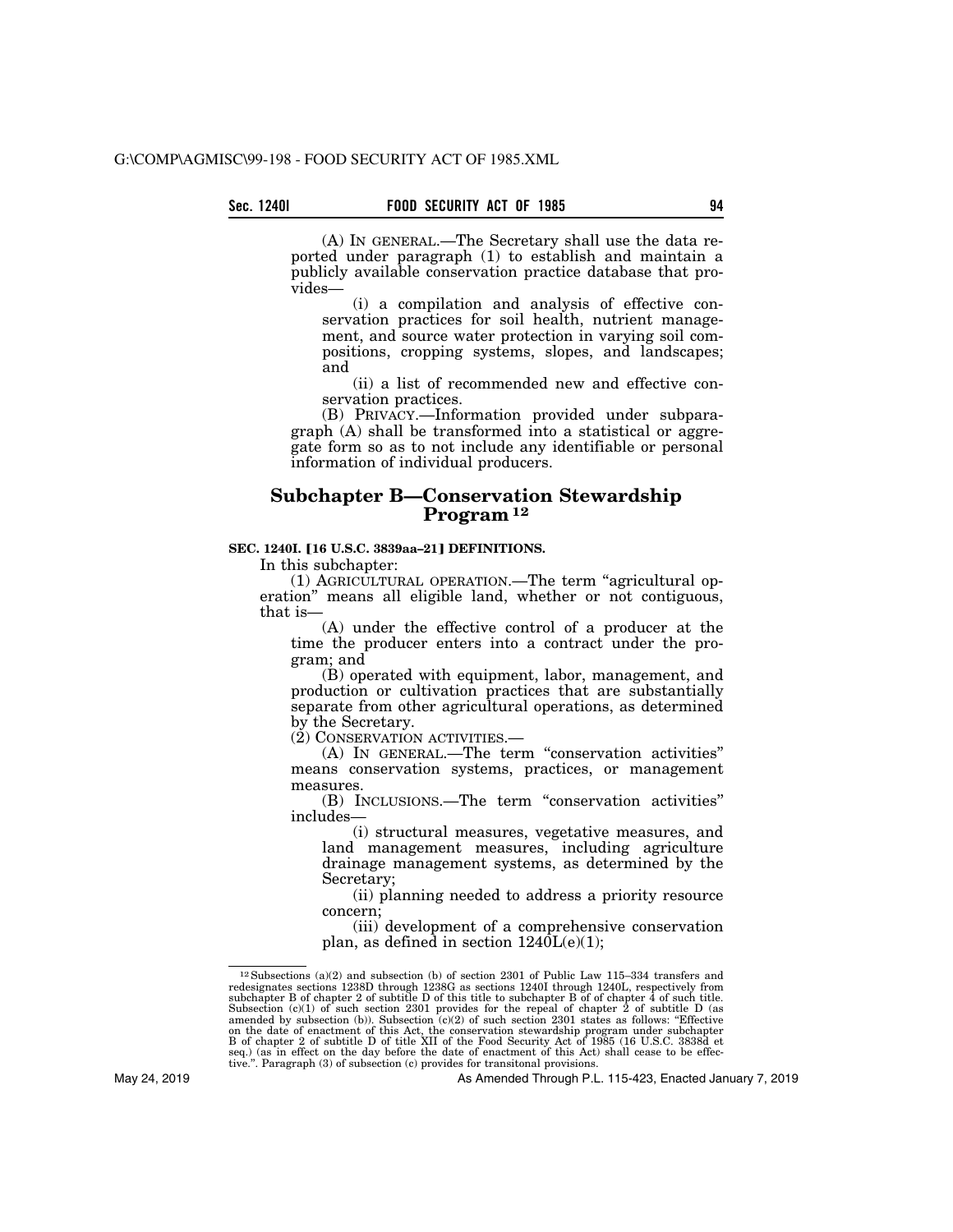(iv) soil health planning, including planning to increase soil organic matter; and

(v) activities that will assist a producer to adapt to, or mitigate against, increasing weather volatility.

(3) CONSERVATION STEWARDSHIP PLAN.—The term ''conservation stewardship plan'' means a plan that—

(A) identifies and inventories priority resource concerns;

(B) establishes benchmark data and conservation objectives;

(C) describes conservation activities to be implemented, managed, or improved; and

(D) includes a schedule and evaluation plan for the planning, installation, and management of the new and existing conservation activities.

(4) ELIGIBLE LAND.—

(A) IN GENERAL.—The term "eligible land" means—

(i) private or tribal land on which agricultural commodities, livestock, or forest-related products are produced; and

(ii) lands associated with the land described in clause (i) on which priority resource concerns could be addressed through a contract under the program.

(B) INCLUSIONS.—The term ''eligible land'' includes—

(i) cropland;

(ii) grassland;

(iii) rangeland;

(iv) pasture land;

(v) nonindustrial private forest land; and

(vi) other land in agricultural areas (including cropped woodland, marshes, and agricultural land used or capable of being used for the production of livestock), as determined by the Secretary.

(5) PRIORITY RESOURCE CONCERN.—The term ''priority resource concern'' means a natural resource concern or problem, as determined by the Secretary, that—

(A) is identified at the national, State, or local level as a priority for a particular area of a State;

(B) represents a significant concern in a State or region; and

(C) is likely to be addressed successfully through the implementation of conservation activities under this program.

 $(6)$  PROGRAM.—The term "program" means the conservation stewardship program established by this subchapter.

(7) STEWARDSHIP THRESHOLD.—The term ''stewardship threshold'' means the level of management required, as determined by the Secretary, to conserve and improve the quality and condition of a natural resourcethrough the use of—

(A) quality criteria under a resource management system;

(B) predictive analytics tools or models developed or

approved by the Natural Resources Conservation Service;

As Amended Through P.L. 115-423, Enacted January 7, 2019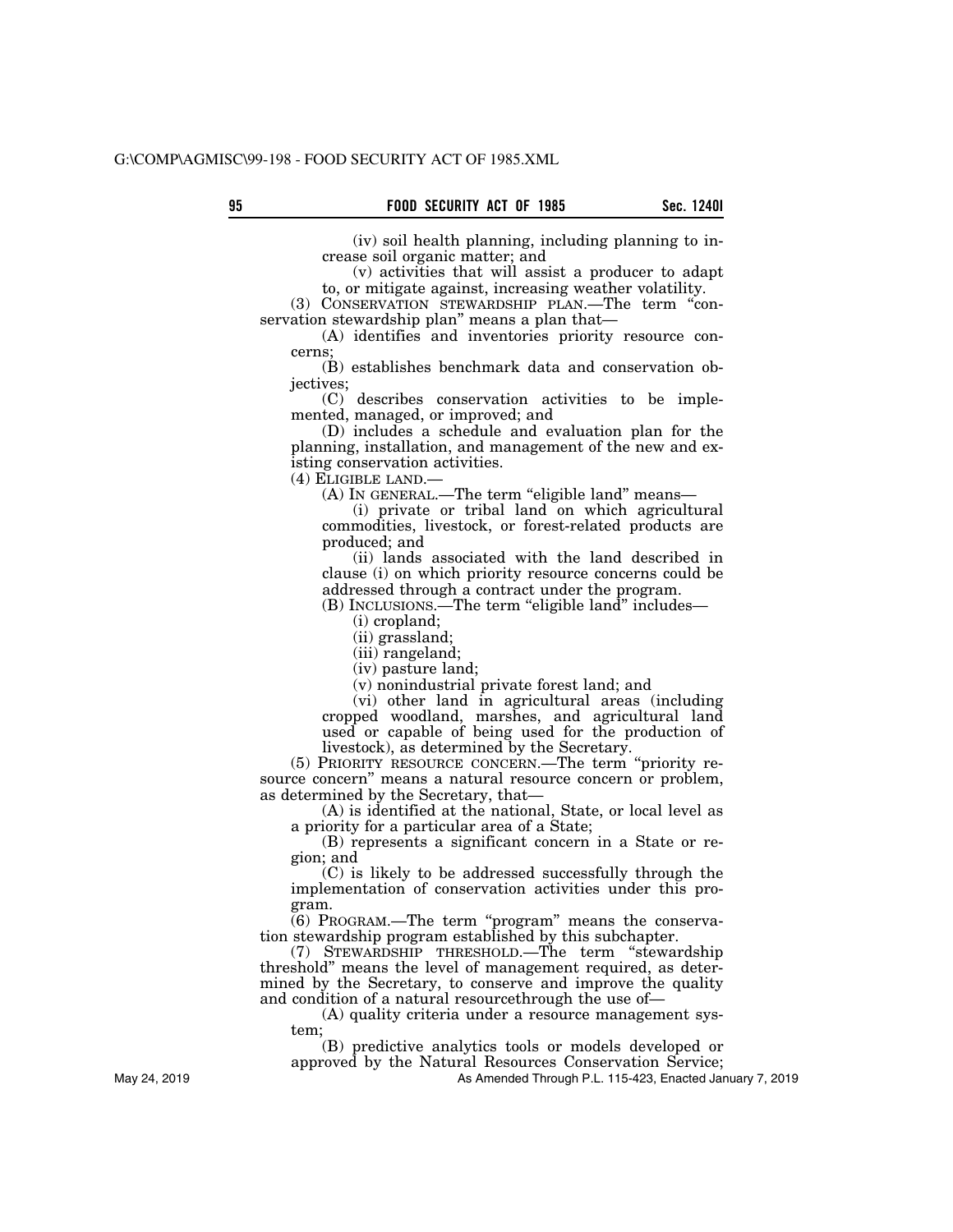(C) data from past and current enrollment in the program; and

(D) other methods that measure conservation and improvement in priority resource concerns, as determined by the Secretary.

#### SEC. 1240J. [16 U.S.C. 3839aa-22] CONSERVATION STEWARDSHIP PRO-**GRAM.**

(a) ESTABLISHMENT AND PURPOSE.—During each of fiscal years 2019 through 2023, the Secretary shall carry out a conservation stewardship program to encourage producers to address priority resource concerns and improve and conserve the quality and condition of natural resources in a comprehensive manner—

(1) by undertaking additional conservation activities; and (2) by improving, maintaining, and managing existing conservation activities.

(b) EXCLUSIONS.—

(1) LAND ENROLLED IN OTHER CONSERVATION PROGRAMS.— Subject to paragraph (2), the following land (even if covered by the definition of eligible land) is not eligible for enrollment in the program:

(A) Land enrolled in the conservation reserve program, unless—

(i) the conservation reserve contract will expire at the end of the fiscal year in which the land is to be enrolled in the program; and

(ii) conservation reserve program payments for land enrolled in the program cease before the first program payment is made to the applicant under this subchapter.

(B) Land enrolled in a wetland reserve easement through the agricultural conservation easement program.

(2) CONVERSION TO CROPLAND.—Eligible land used for crop production after the date of enactment of Agriculture Improvement Act of 2018, that had not been planted, considered to be planted, or devoted to crop production for at least 4 of the 6 years preceding that date shall not be the basis for any payment under the program, unless the land does not meet such requirement because—

(A) the land had previously been enrolled in the conservation reserve program;

(B) the land has been maintained using long-term crop rotation practices, as determined by the Secretary; or

(C) the land is incidental land needed for efficient operation of the farm or ranch, as determined by the Secretary.

#### SEC. 1240K. [16 U.S.C. 3839aa-23] STEWARDSHIP CONTRACTS.

(a) SUBMISSION OF CONTRACT OFFERS.—To be eligible to participate in the conservation stewardship program, a producer shall submit to the Secretary a contract offer for the agricultural operation that—

(1) demonstrates to the satisfaction of the Secretary that the producer, at the time of the contract offer, meets or exceeds

As Amended Through P.L. 115-423, Enacted January 7, 2019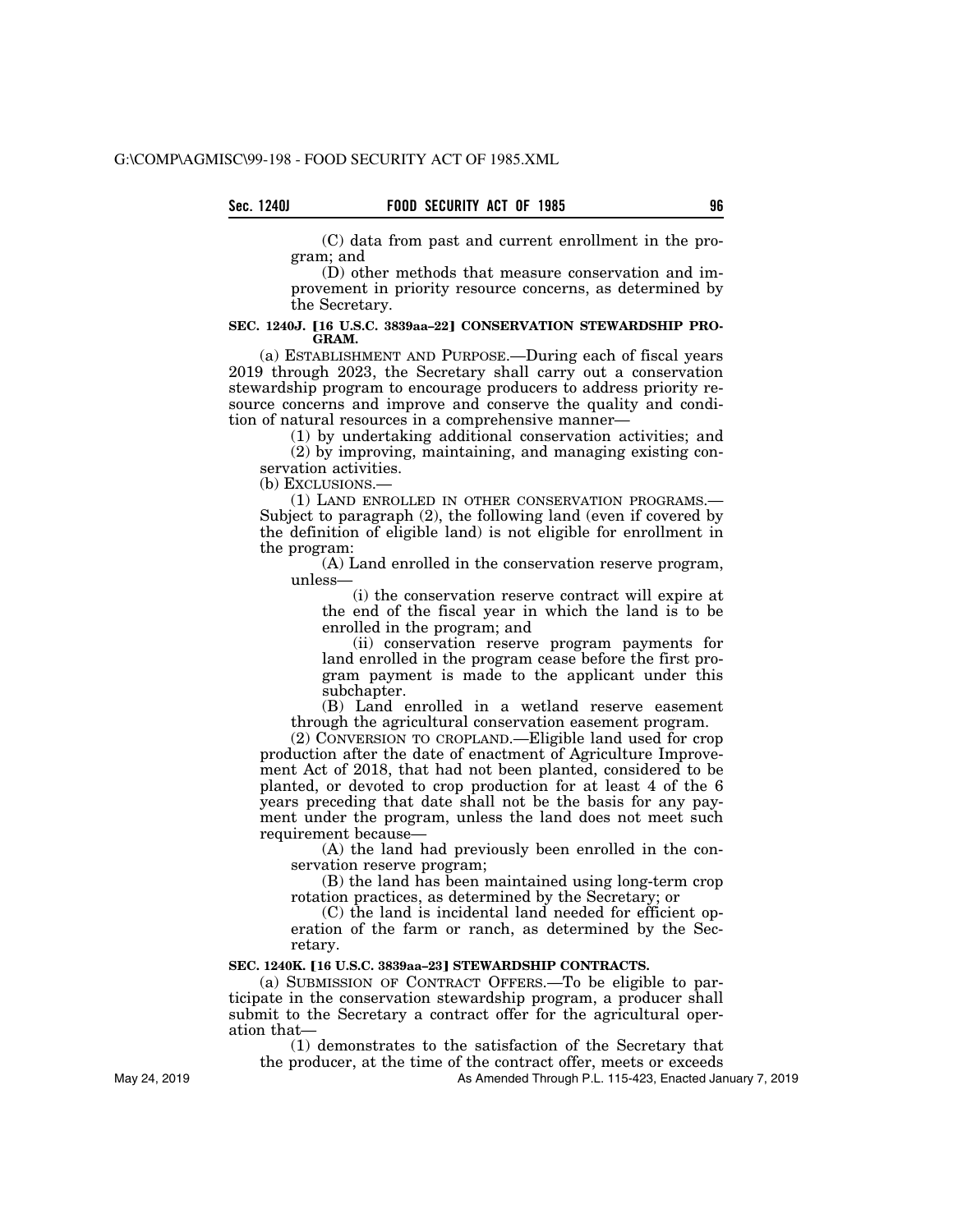the stewardship threshold for at least 2 priority resource concerns; and

(2) would, at a minimum, meet or exceed the stewardship threshold for at least 1 additional priority resource concern by the end of the stewardship contract by—

(A) installing and adopting additional conservation activities; and

(B) improving, maintaining, and managing existing conservation activities across the entire agricultural operation in a manner that increases or extends the conservation benefits in place at the time the contract offer is accepted by the Secretary.

(b) EVALUATION OF CONTRACT OFFERS.—

(1) RANKING OF APPLICATIONS.—

(A) IN GENERAL.—In evaluating contract offers submitted under subsection (a) and contract renewals under subsection (e), the Secretary shall rank applications based on—

(i) the natural resource conservation and environmental benefits that result from the conservation treatment on all applicable priority resource concerns at the time of submission of the application;

(ii) the degree to which the proposed conservation activities increase natural resource conservation and environmental benefits; and

(iii) other consistent criteria, as determined by the Secretary.

(B) ADDITIONAL CRITERION.—If 2 or more applications receive the same ranking under subparagraph (A), the Secretary shall rank those contracts based on the extent to which the actual and anticipated conservation benefits from each contract are provided at the lowest cost relative to other similarly beneficial contract offers.

(2) PROHIBITION.—The Secretary may not assign a higher priority to any application because the applicant is willing to accept a lower payment than the applicant would otherwise be eligible to receive.

(3) ADDITIONAL CRITERIA.—The Secretary may develop and use such additional criteria that the Secretary determines are necessary to ensure that national, State, and local priority resource concerns are effectively addressed.

(c) ENTERING INTO CONTRACTS.—After a determination that a producer is eligible for a contract or contract renewal under this section, and a determination that the contract or contract renewal offer ranks sufficiently high under the evaluation criteria under subsection (b), the Secretary shall enter into a conservation stewardship contract or contract renewal with the producer to enroll the eligible land to be covered by the contract or contract renewal.

(d) CONTRACT PROVISIONS.—

(1) TERM.—A conservation stewardship contract shall be for a term of 5 years.

(2) REQUIRED PROVISIONS.—The conservation stewardship contract of a producer shall—

As Amended Through P.L. 115-423, Enacted January 7, 2019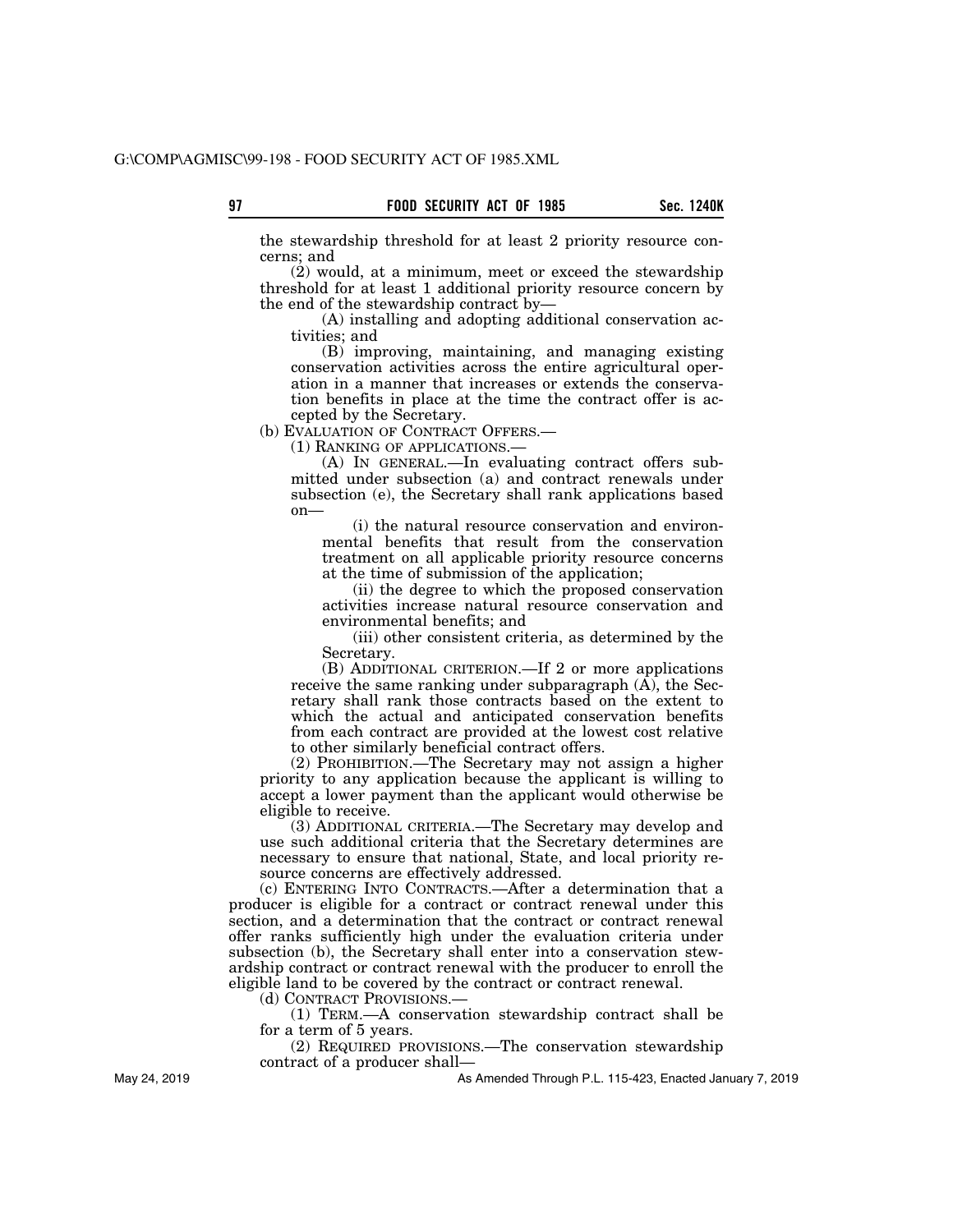(A) state the amount of the payment the Secretary agrees to make to the producer for each year of the conservation stewardship contract under section 1240L(c);

(B) require the producer—

(i) to implement a conservation stewardship plan that describes the program purposes to be achieved through 1 or more conservation activities;

(ii) to maintain and supply information as required by the Secretary to determine compliance with the conservation stewardship plan and any other requirements of the program; and

(iii) not to conduct any activities on the agricultural operation that would tend to defeat the purposes of the program;

(C) permit all economic uses of the eligible land that—

(i) maintain the agricultural nature of the land; and

(ii) are consistent with the conservation purposes of the conservation stewardship contract;

(D) include a provision to ensure that a producer shall not be considered in violation of the contract for failure to comply with the contract due to circumstances beyond the control of the producer, including a disaster or related condition, as determined by the Secretary;

(E) include provisions requiring that upon the violation of a term or condition of the contract at any time the producer has control of the land—

(i) if the Secretary determines that the violation warrants termination of the contract—

(I) the producer shall forfeit all rights to receive payments under the contract; and

 $(\tilde{II})$  the producer shall refund all or a portion of the payments received by the producer under the contract, including any interest on the payments, as determined by the Secretary; or

(ii) if the Secretary determines that the violation does not warrant termination of the contract, the producer shall refund or accept adjustments to the payments provided to the producer, as the Secretary determines to be appropriate;

(F) include provisions in accordance with paragraphs (3) and (4); and

(G) include any additional provisions the Secretary determines are necessary to carry out the program.

(3) CHANGE OF INTEREST IN LAND SUBJECT TO A CON-TRACT.—

(A) IN GENERAL.—At the time of application, a producer shall have control of the eligible land to be enrolled in the program. Except as provided in subparagraph (B), a change in the interest of a producer in eligible land covered by a contract under the program shall result in the termination of the contract with regard to that land.

(B) TRANSFER OF DUTIES AND RIGHTS.—Subparagraph (A) shall not apply if—

As Amended Through P.L. 115-423, Enacted January 7, 2019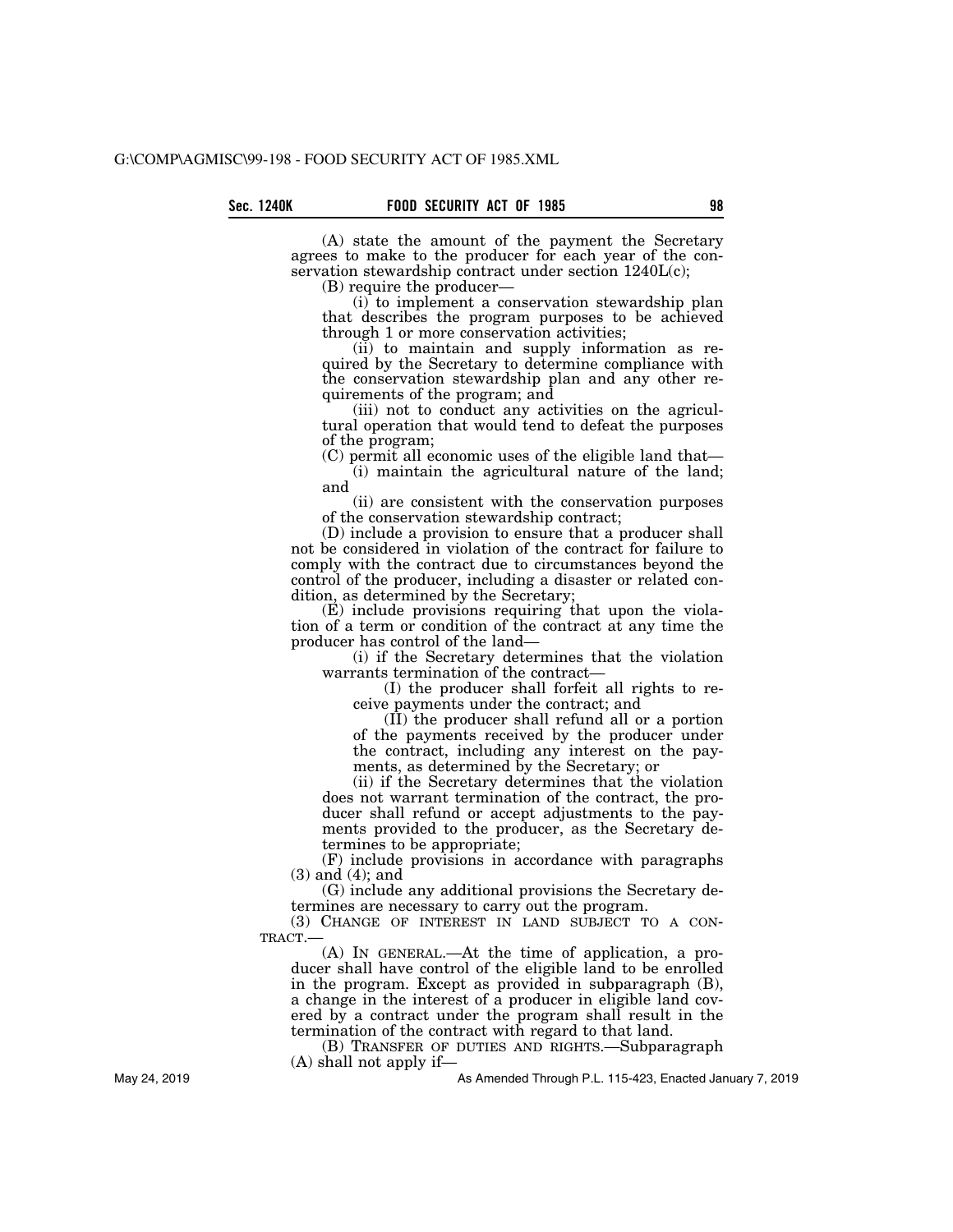### **99 Sec. 1240L FOOD SECURITY ACT OF 1985**

(i) within a reasonable period of time (as determined by the Secretary) after the date of the change in the interest in eligible land covered by a contract under the program, the transferee of the land provides written notice to the Secretary that all duties and rights under the contract have been transferred to, and assumed by, the transferee for the portion of the land transferred;

(ii) the transferee meets the eligibility requirements of the program; and

(iii) the Secretary approves the transfer of all duties and rights under the contract.

(4) MODIFICATION AND TERMINATION OF CONTRACTS.—

(A) VOLUNTARY MODIFICATION OR TERMINATION.—The Secretary may modify or terminate a contract with a producer if—

(i) the producer agrees to the modification or termination; and

(ii) the Secretary determines that the modification or termination is in the public interest.

(B) INVOLUNTARY TERMINATION.—The Secretary may terminate a contract if the Secretary determines that the producer violated the contract.

(5) REPAYMENT.—If a contract is terminated, the Secretary may, consistent with the purposes of the program—

(A) allow the producer to retain payments already received under the contract; or

(B) require repayment, in whole or in part, of payments received and assess liquidated damages.

(e) CONTRACT RENEWAL.—The Secretary may provide the producer an opportunity to renew an existing contract in the first half of the fifth year of the contract period if the producer—

(1) demonstrates compliance with the terms of the existing contract;

(2) agrees to adopt and continue to integrate new or improved conservation activities across the entire agricultural operation, demonstrating continued improvement during the additional 5-year period, as determined by the Secretary; and

(3) agrees, by the end of the contract period—

(A) to meet the stewardship threshold of at least 2 additional priority resource concerns on the agricultural operation; or

(B) to adopt or improve conservation activities, as determined by the Secretary, to achieve higher levels of performance with respect to not less than 2 existing priority resource concerns that are specified by the Secretary in the initial contract.

#### **SEC. 1240L. [16 U.S.C. 3839aa-24] DUTIES OF THE SECRETARY.**

(a) IN GENERAL.—To achieve the conservation goals of a contract under the conservation stewardship program, the Secretary shall—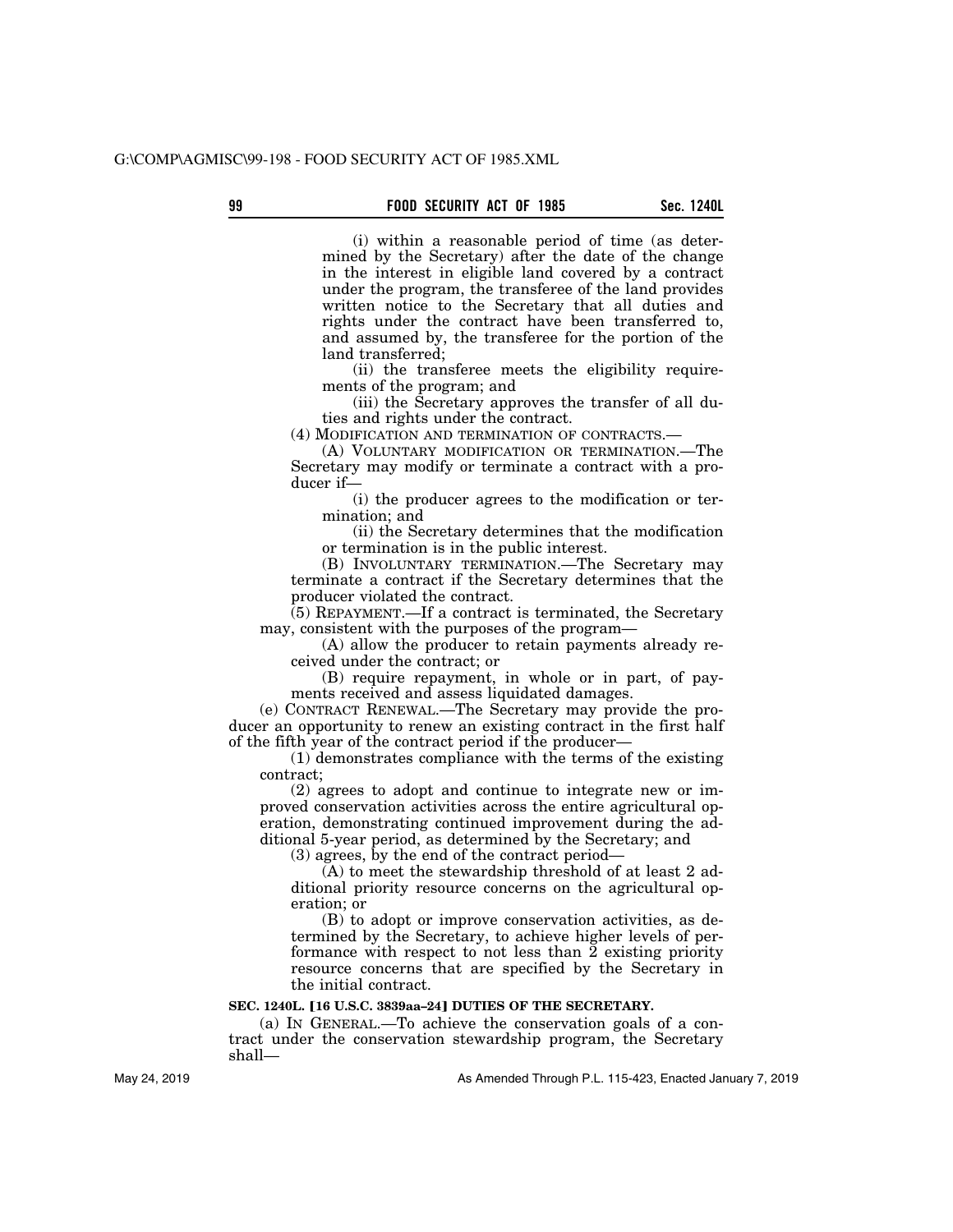(1) make the program available to eligible producers on a continuous enrollment basis with 1 or more ranking periods, 1 of which shall occur in the first quarter of each fiscal year;

(2) identify not less than 5 priority resource concerns in a particular watershed or other appropriate region or area within a State; and

(3) establish a science-based stewardship threshold for each priority resource concern identified under paragraph (2). (b) ALLOCATION TO STATES.—The Secretary shall allocate funding to States for enrollment, based—

(1) primarily on each State's proportion of eligible land to the total acreage of eligible land in all States; and

(2) also on consideration of—

(A) the extent and magnitude of the conservation needs associated with agricultural production in each State;

(B) the degree to which implementation of the program in the State is, or will be, effective in helping producers address those needs; and

(C) other considerations to achieve equitable geographic distribution of funds, as determined by the Secretary.

(c) CONSERVATION STEWARDSHIP PAYMENTS.—

(1) AVAILABILITY OF PAYMENTS.—The Secretary shall provide annual payments under the program to compensate the producer for—

(A) installing and adopting additional conservation activities; and

(B) improving, maintaining, and managing conservation activities in place at the agricultural operation of the producer at the time the contract offer is accepted by the Secretary.

(2) PAYMENT AMOUNT.—The amount of the annual payment shall be determined by the Secretary and based, to the maximum extent practicable, on the following factors:

(A) Costs incurred by the producer associated with planning, design, materials, installation, labor, management, maintenance, or training.

(B) Income forgone by the producer.

(C) Expected conservation benefits.

(D) The extent to which priority resource concerns will be addressed through the installation and adoption of conservation activities on the agricultural operation.

(E) The level of stewardship in place at the time of application and maintained over the term of the contract.

(F) The degree to which the conservation activities will be integrated across the entire agricultural operation for all applicable priority resource concerns over the term of the contract.

(G) Such other factors as are determined appropriate by the Secretary.

(3) EXCLUSIONS.—A payment to a producer under this subsection shall not be provided for—

As Amended Through P.L. 115-423, Enacted January 7, 2019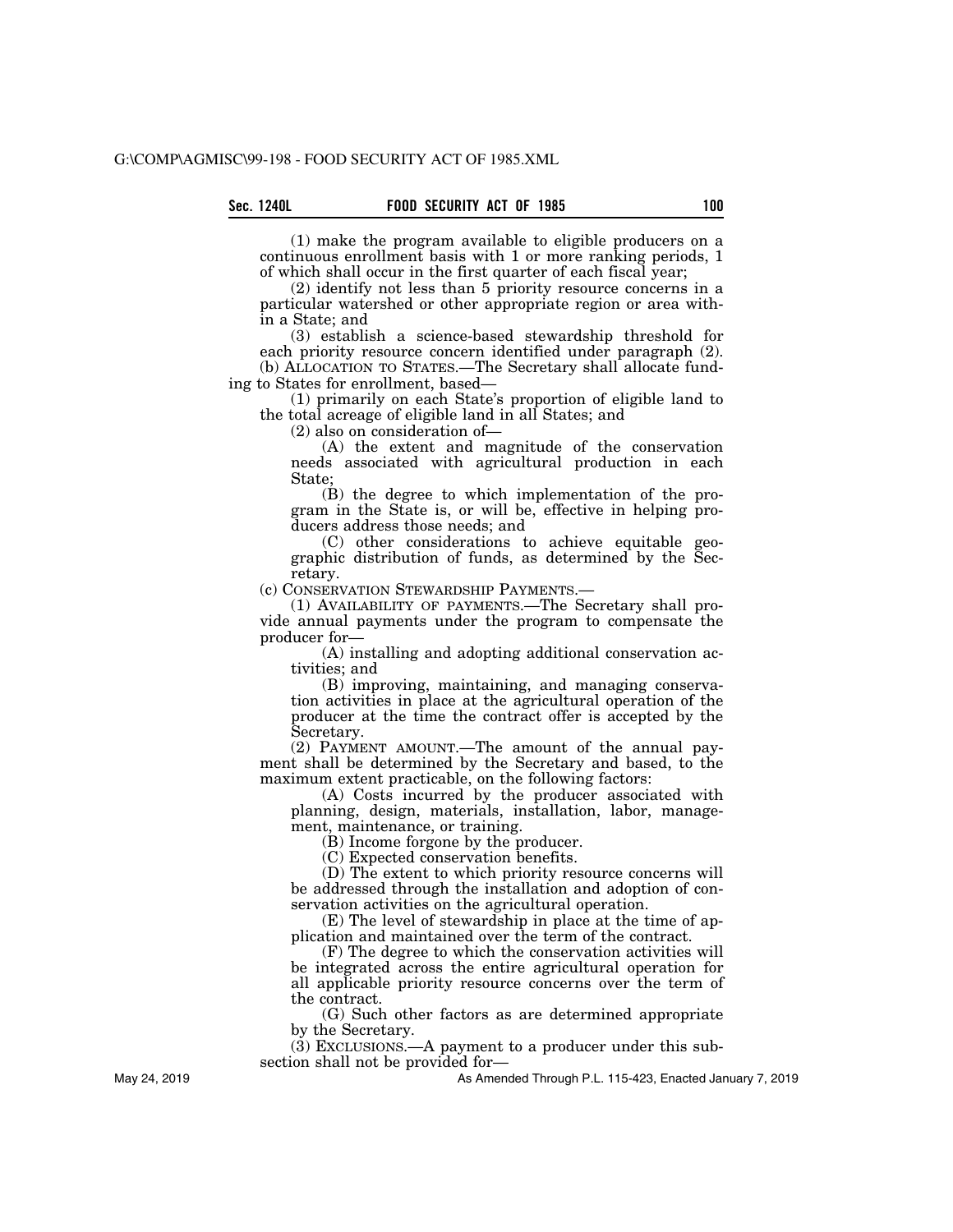(A) the design, construction, or maintenance of animal waste storage or treatment facilities or associated waste transport or transfer devices for animal feeding operations; or

(B) conservation activities for which there is no cost incurred or income forgone to the producer.

(4) DELIVERY OF PAYMENTS.—In making payments under this subsection, the Secretary shall, to the extent practicable—

(A) prorate conservation performance over the term of the contract so as to accommodate, to the extent practicable, producers earning equal annual payments in each fiscal year; and

(B) make such payments as soon as practicable after October 1 of each fiscal year for activities carried out in the previous fiscal year.

(5) PAYMENT FOR COVER CROP ACTIVITIES.—The amount of a payment under this subsection for cover crop activities shall be not less than 125 percent of the annual payment amount determined by the Secretary under paragraph (2).

(d) SUPPLEMENTAL PAYMENTS FOR RESOURCE-CONSERVING CROP ROTATIONS AND ADVANCED GRAZING MANAGEMENT.— (1) DEFINITIONS.—In this subsection:

(A) ADVANCED GRAZING MANAGEMENT.—The term ''advanced grazing management'' means the use of a combination of grazing practices (as determined by the Secretary), which may include management-intensive rotational grazing, that provide for—

(i) improved soil health and carbon sequestration;

(ii) drought resilience;

(iii) wildlife habitat;

(iv) wildfire mitigation;

(v) control of invasive plants; and

(vi) water quality improvement.

(B) MANAGEMENT-INTENSIVE ROTATIONAL GRAZING.— The term "management-intensive rotational grazing" means a strategic, adaptively managed multipasture grazing system in which animals are regularly and systematically moved to fresh pasture in a manner that—

(i) maximizes the quantity and quality of forage growth;

(ii) improves manure distribution and nutrient cycling;

(iii) increases carbon sequestration from greater forage harvest;

(iv) improves the quality and quantity of cover for wildlife;

(v) provides permanent cover to protect the soil from erosion; and

(vi) improves water quality.

(C) RESOURCE-CONSERVING CROP ROTATION.—The term''resource-conserving crop rotation'' means a crop rotation that—

(i) includes at least 1 resource-conserving crop (as defined by the Secretary);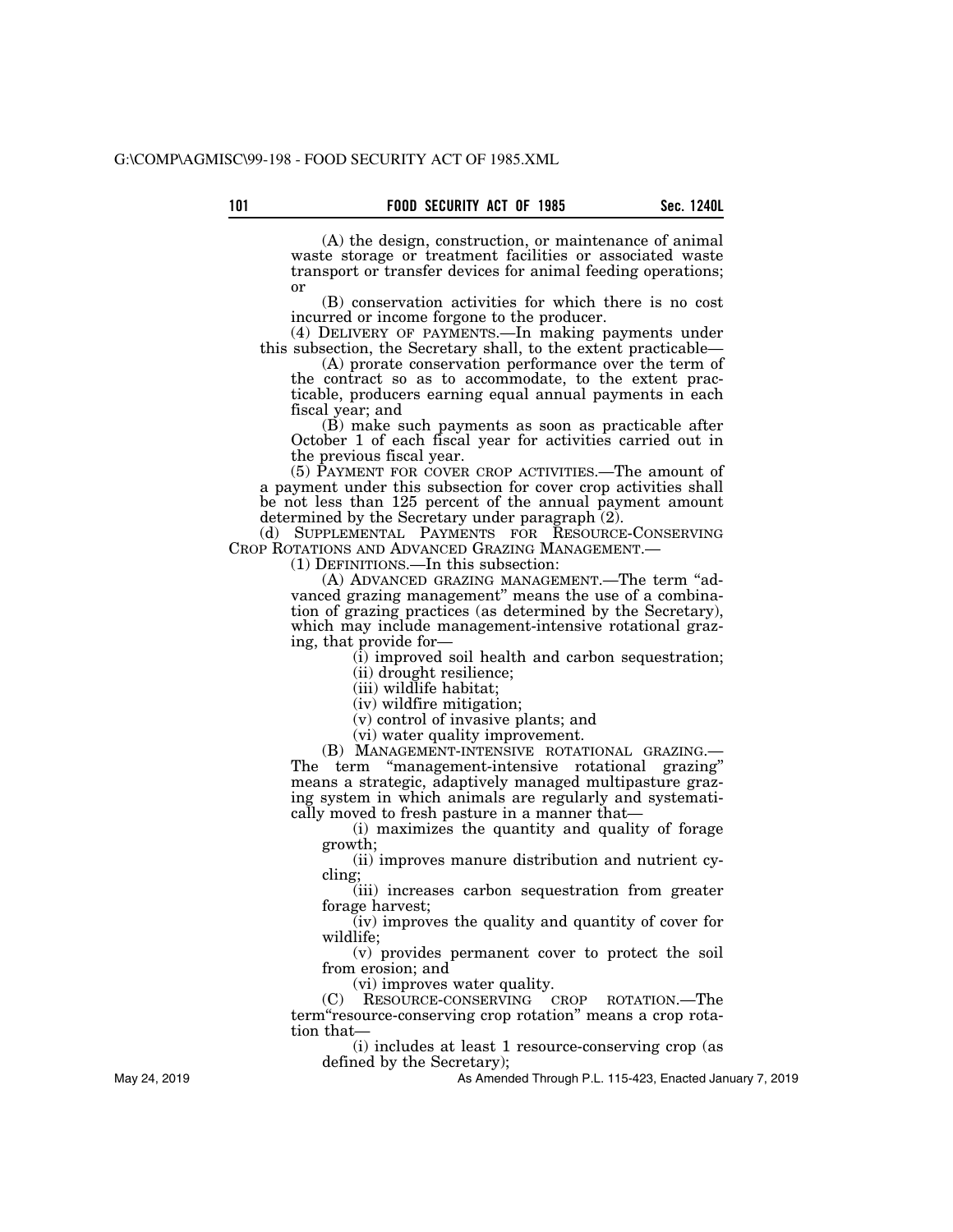(ii) reduces erosion;

(iii) improves soil fertility and tilth;

(iv) interrupts pest cycles;

(v) builds soil organic matter; and

(vi) in applicable areas, reduces depletion of soil moisture or otherwise reduces the need for irrigation.

(2) AVAILABILITY OF PAYMENTS.—The Secretary shall provide additional payments to producers that, in participating in the program, agree to adopt or improve, manage, and maintain—

(A) resource-conserving crop rotations; or

(B) advanced grazing management.

(3) ELIGIBILITY.—To be eligible to receive a payment described in paragraph (2), a producer shall agree to adopt or improve, manage, and maintain resource-conserving crop rotations or advanced grazing management for the term of the contract.

(4) AMOUNT OF PAYMENT.—An additional payment provided under paragraph (2) shall be not less than 150 percent of the annual payment amount determined by the Secretary under subsection  $(c)(2)$ .

(e) PAYMENT FOR COMPREHENSIVE CONSERVATION PLAN.—

(1) DEFINITION OF COMPREHENSIVE CONSERVATION PLAN.— In this subsection, the term ''comprehensive conservation plan'' means a conservation plan that meets or exceeds the stewardship threshold for each priority resource concern identified by the Secretary under subsection (a)(2).

(2) PAYMENT FOR COMPREHENSIVE CONSERVATION PLAN.— The Secretary shall provide a 1-time payment to a producer that develops a comprehensive conservation plan.

(3) AMOUNT OF PAYMENT.—The Secretary shall determine the amount of payment under paragraph (2) based on—

(A) the number of priority resource concerns addressed in the comprehensive conservation plan; and

(B) the number of types of land uses included in the comprehensive conservation plan.

(f) PAYMENT LIMITATIONS.—A person or legal entity may not receive, directly or indirectly, payments under the program that, in the aggregate, exceed \$200,000 under all contracts entered into during fiscal years 2019 through 2023, excluding funding arrangements with Indian tribes, regardless of the number of contracts entered into under the program by the person or legal entity.

(g) SPECIALTY CROP AND ORGANIC PRODUCERS.—The Secretary shall ensure that outreach and technical assistance are available, and program specifications are appropriate to enable specialty crop and organic producers to participate in the program.

(h) ORGANIC CERTIFICATION.—

(1) COORDINATION.—The Secretary shall establish a transparent means by which producers may initiate organic certification under the Organic Foods Production Act of 1990 (7 U.S.C. 6501 et seq.) while participating in a contract under the program.

(2) ALLOCATION.—

As Amended Through P.L. 115-423, Enacted January 7, 2019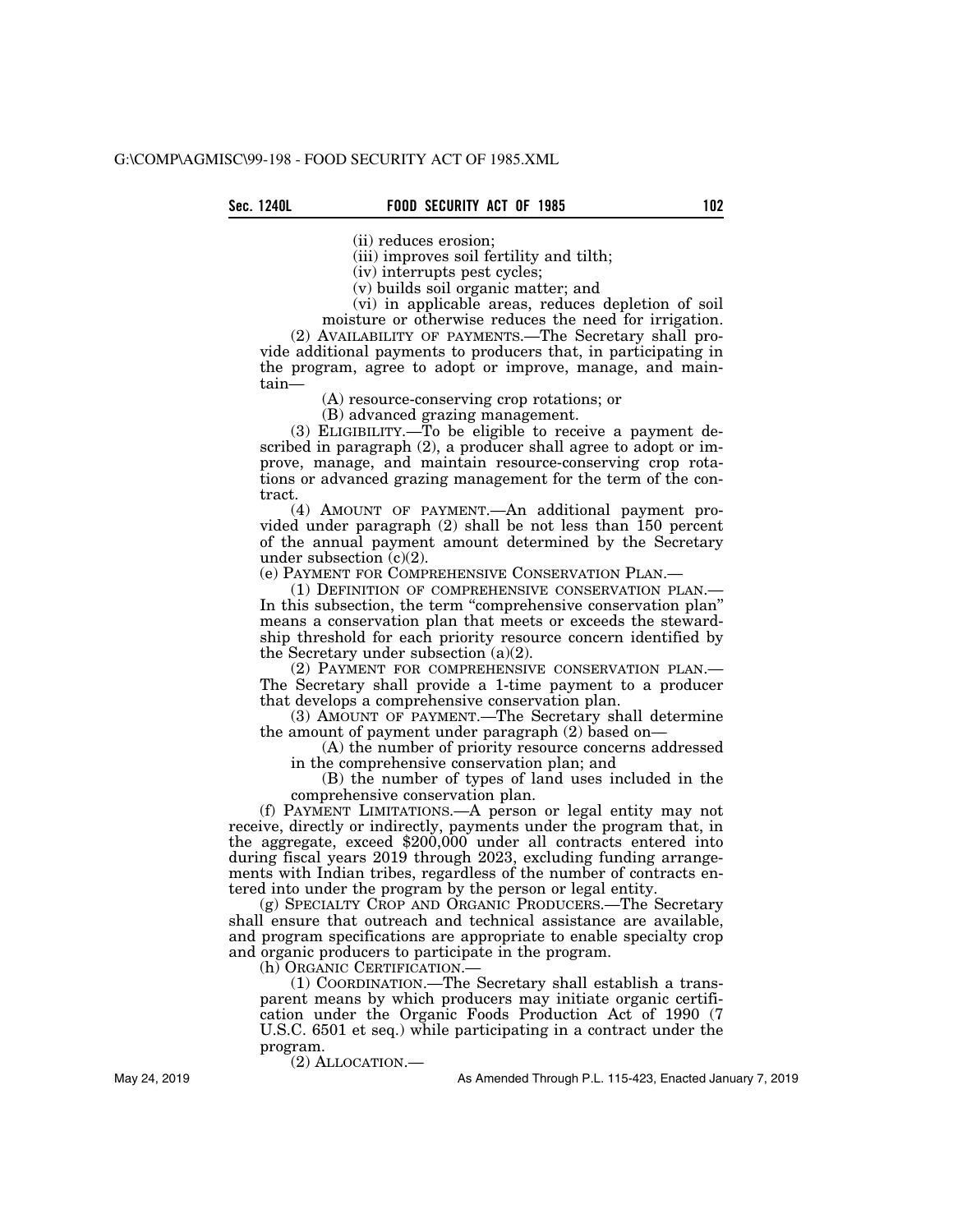(A) IN GENERAL.—Using funds made available for the program for each of fiscal years 2019 through 2023, the Secretary shall allocate funding to States to support organic production and transition to organic production through paragraph (1).

(B) DETERMINATION.—The Secretary shall determine the allocation to a State under subparagraph (A) based on—

(i) the number of certified and transitioning organic operations within the State; and

(ii) the number of acres of certified and transitioning organic production within the State.

(i) REGULATIONS.—The Secretary shall promulgate regulations that—

(1) prescribe such other rules as the Secretary determines to be necessary to ensure a fair and reasonable application of the limitations established under subsection (f); and

(2) otherwise enable the Secretary to carry out the program.

(j) STREAMLINING AND COORDINATION.—To the maximum extent feasible, the Secretary shall provide for streamlined and coordinated procedures for the program and the environmental quality incentives program under subchapter A, including applications, contracting, conservation planning, conservation practices, and related administrative procedures.

(k) SOIL HEALTH.—To the maximum extent feasible, the Secretary shall manage the program to enhance soil health.

(l) ANNUAL REPORT.—Each fiscal year, the Secretary shall submit to the Committee on Agriculture of the House of Representatives and the Committee on Agriculture, Nutrition, and Forestry of the Senate a report describing the payment rates for conservation activities offered to producers under the program and an analysis of whether payment rates can be reduced for the most expensive conservation activities.

#### SEC. 1240L-1. [16 U.S.C. 3839aa-25] GRASSLAND CONSERVATION INITIA-**TIVE.**

(a) DEFINITIONS.—In this section:

(1) ELIGIBLE LAND.—Notwithstanding sections 1240I(4) and 1240J(b)(2), the term "eligible land" means cropland on a farm for which base acres have been maintained by the Secretary under section  $1112(d)(3)$  of the Agricultural Act of 2014  $(7 \text{ U.S.C. } 9012(d)(3)).$ 

(2) INITIATIVE.—The term ''initiative'' means the grassland conservation initiative established under subsection (b).

(b) ESTABLISHMENT AND PURPOSE.—The Secretary shall establish within the program a grassland conservation initiative for the purpose of assisting producers in protecting grazing uses, conserving and improving soil, water, and wildlife resources, and achieving related conservation values by conserving eligible land through grassland conservation contracts under subsection (e).

(c) ELECTION.—Beginning in fiscal year 2019, the Secretary shall provide a 1-time election to enroll eligible land in the initiative under a contract described in subsection (e).

(d) METHOD OF ENROLLMENT.—The Secretary shall—

As Amended Through P.L. 115-423, Enacted January 7, 2019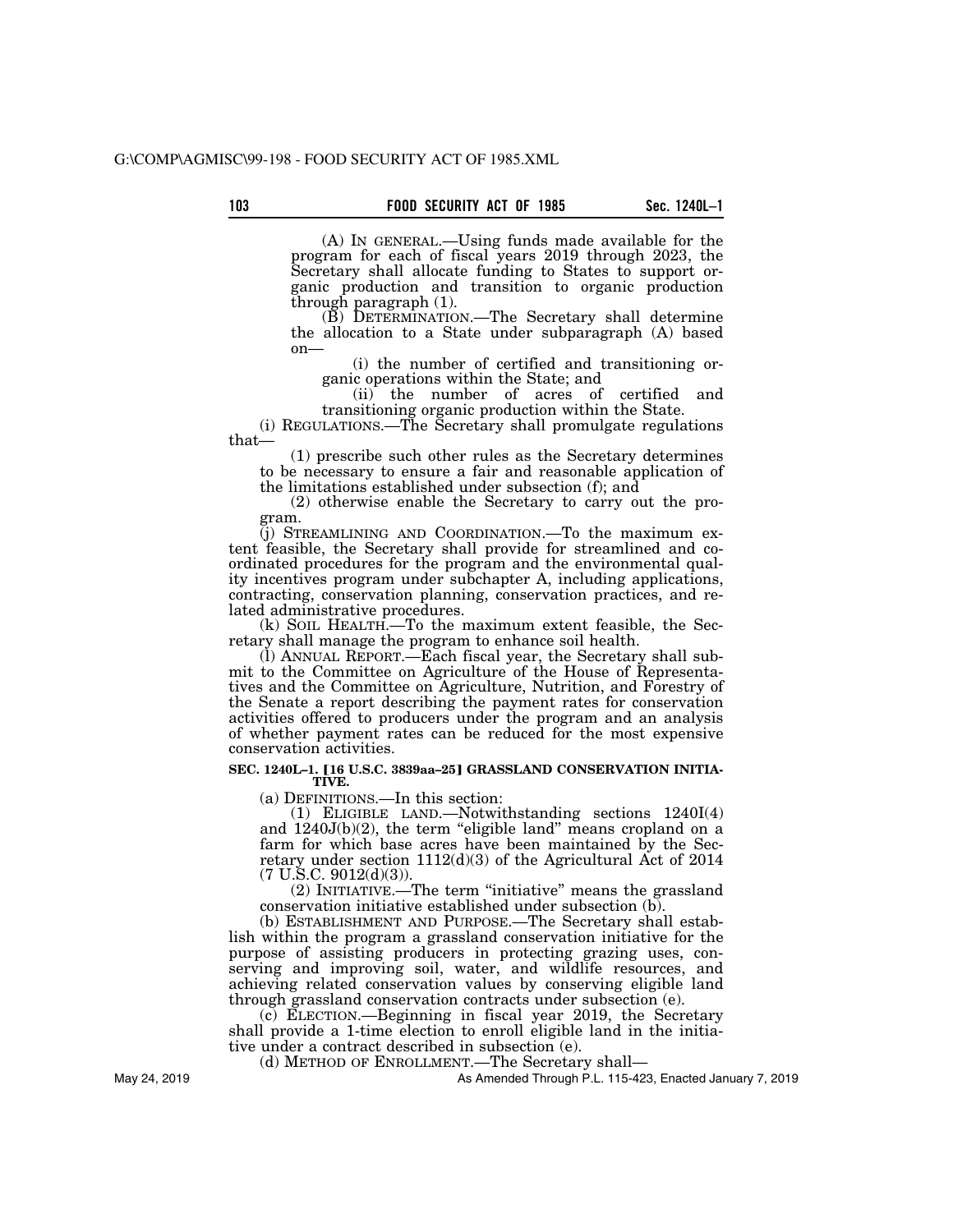(1) notwithstanding subsection (b) of section 1240K, determine under subsection (c) of that section that eligible land ranks sufficiently high under the evaluation criteria described in subsection (b) of that section; and

(2) enroll the eligible land in the initiative under a contract described in subsection (e).

(e) GRASSLAND CONSERVATION CONTRACT.—

(1) IN GENERAL.—Notwithstanding section  $1240K(a)(1)$ , to enroll eligible land in the initiative under a grassland conservation contract, a producer shall agree—

(A) to meet or exceed the stewardship threshold for not less than 1 priority resource concern by the date on which the contract expires; and

(B) to comply with the terms and conditions of the contract.

(2) TERMS.—A grassland conservation contract entered into under this section shall—

(A)(i) be for a single 5-year term; and

(ii) not be subject to renewal or reenrollment under section 1240K(e); and

(B) be subject to section 1240K(d).

(3) EARLY TERMINATION.—The Secretary shall allow a producer that enters into a grassland conservation contract under this section—

(A) to terminate the contract at any time; and

(B) to retain payments already received under the contract.

(f) GRASSLAND CONSERVATION PLAN.—The grassland conservation plan developed for eligible land shall be limited to—

(1) eligible land; and

(2) resource concerns and activities relating to grassland.  $(g)$  PAYMENTS.—

(1) IN GENERAL.—Beginning in fiscal year 2019, of the funds made available for this subchapter under section 1241(a)(3)(B), and notwithstanding any payment under title I of the Agriculture Improvement Act of 2018, an amendment made by that title, or section 1240L(c), the Secretary shall make annual grassland conservation contract payments to the producer of any eligible land that is the subject of a grassland conservation contract under this section.

(2) PAYMENT NONELIGIBILITY.—A grassland conservation contract under this section shall not be—

(A) eligible for payments under section 1240L(d); or

(B) subject to the payment limitations under this subchapter.

(3) LIMITATION.—The amount of an annual payment under this subsection shall be \$18 per acre, not to exceed the number of base acres on a farm.

(h) CONSIDERED PLANTED.—The Secretary shall consider land enrolled under a grassland conservation contract under this section during a crop year to be planted or considered planted to a covered commodity (as defined in section 1111 of the Agricultural Act of 2014 (7 U.S.C. 9011)) during that crop year.

As Amended Through P.L. 115-423, Enacted January 7, 2019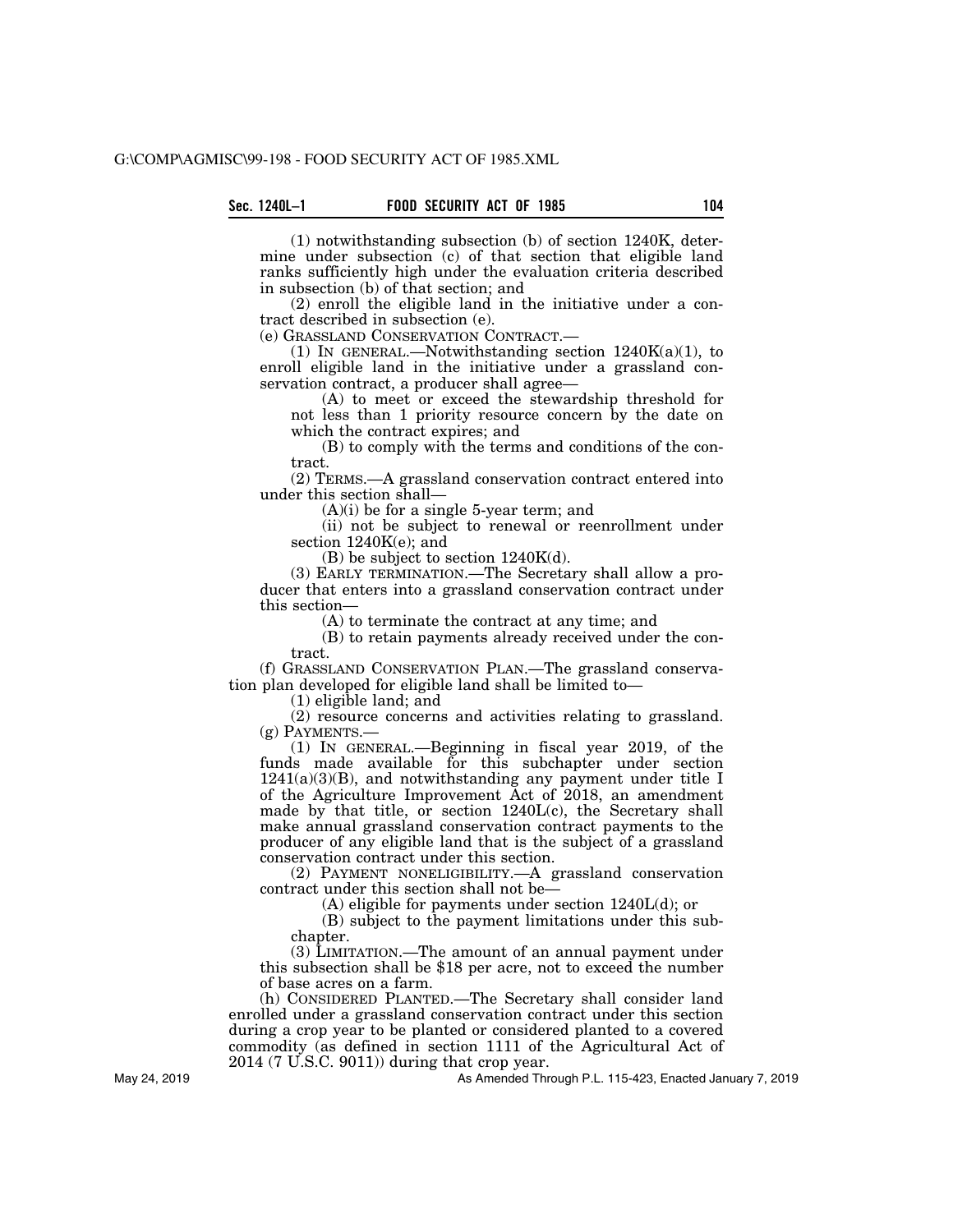(i) OTHER CONTRACTS.—A producer with an agricultural operation that contains land eligible under this section and land eligible under section 1240K—

(1) may enroll the land eligible under this section through a contract under this section or under section 1240K; and

(2) shall not be prohibited from enrolling the land eligible under section 1240K through a contract under section 1240K.

#### **CHAPTER 5—OTHER CONSERVATION PROGRAMS**

#### **SEC. 1240M. [16 U.S.C. 3839bb] CONSERVATION OF PRIVATE GRAZING LAND.**

(a) PURPOSE.—It is the purpose of this section to authorize the Secretary to provide a coordinated technical, educational, and related assistance program to conserve and enhance private grazing land resources and provide related benefits to all citizens of the United States by—

(1) establishing a coordinated and cooperative Federal, State, and local grazing conservation program for management of private grazing land;

(2) strengthening technical, educational, and related assistance programs that provide assistance to owners and managers of private grazing land;

(3) conserving and improving wildlife habitat on private grazing land;

(4) conserving and improving fish habitat and aquatic systems through grazing land conservation treatment;

(5) protecting and improving water quality;

(6) improving the dependability and consistency of water supplies;

(7) identifying and managing weed, noxious weed, and brush encroachment problems on private grazing land; and

(8) integrating conservation planning and management decisions by owners and managers of private grazing land, on a voluntary basis.

(b) DEFINITIONS.—In this section:

(1) DEPARTMENT.—The term "Department" means the Department of Agriculture.

(2) PRIVATE GRAZING LAND.—The term ''private grazing land'' means private, State-owned, tribally-owned, and any other non-federally owned rangeland, pastureland, grazed forest land, and hay land.

(3) SECRETARY.—The term ''Secretary'' means the Secretary of Agriculture.

(c) PRIVATE GRAZING LAND CONSERVATION ASSISTANCE.—

(1) ASSISTANCE TO GRAZING LANDOWNERS AND OTHERS.— Subject to the availability of appropriations for this section, the Secretary shall establish a voluntary program to provide technical, educational, and related assistance to owners and managers of private grazing land and public agencies, through local conservation districts, to enable the landowners, managers, and public agencies to voluntarily carry out activities that are consistent with this section, including—

As Amended Through P.L. 115-423, Enacted January 7, 2019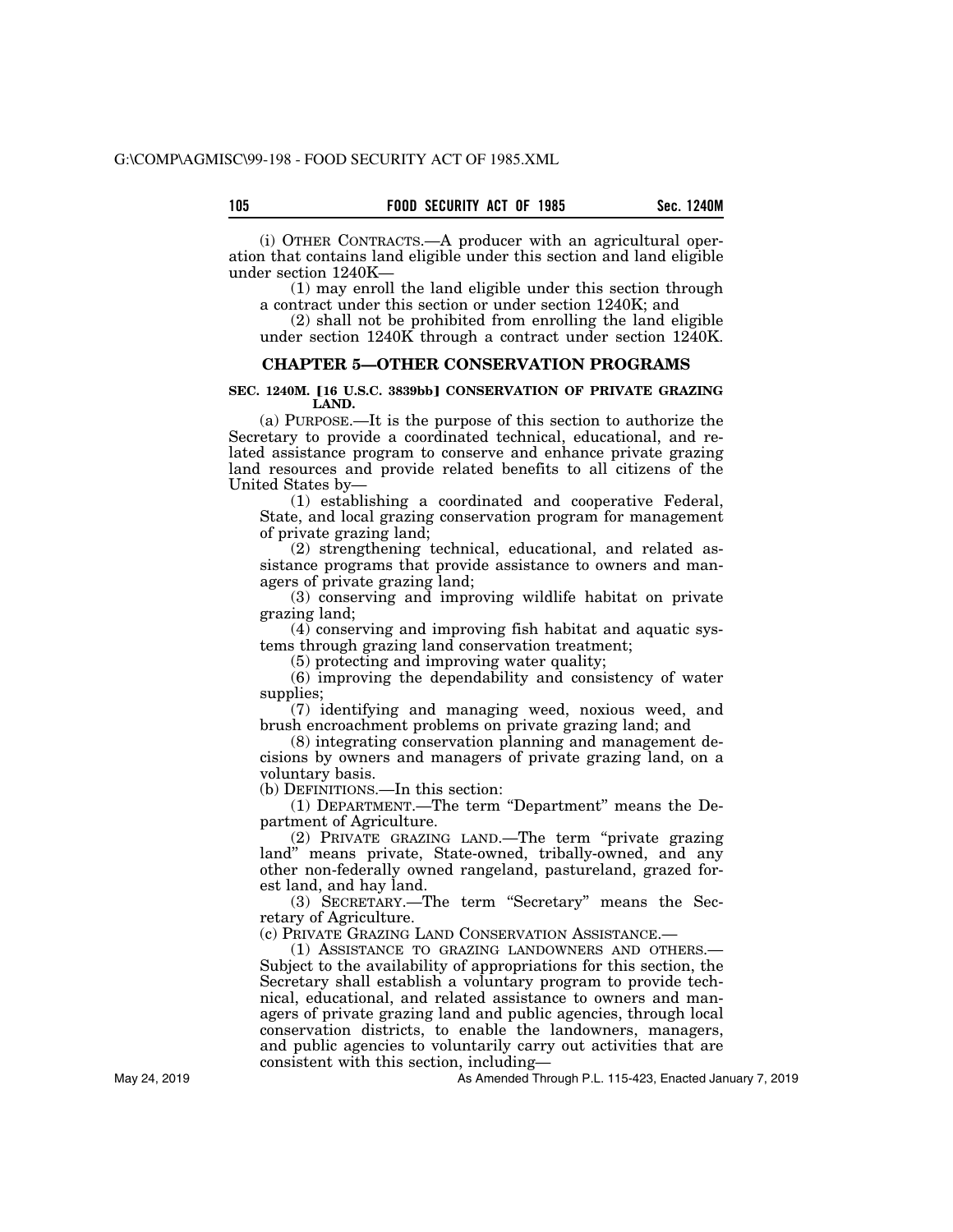(A) maintaining and improving private grazing land and the multiple values and uses that depend on private grazing land;

(B) implementing grazing land management technologies;

(C) managing resources on private grazing land, including—

(i) planning, managing, and treating private grazing land resources;

(ii) ensuring the long-term sustainability of private grazing land resources;

(iii) harvesting, processing, and marketing private grazing land resources; and

(iv) identifying and managing weed, noxious weed, and brush encroachment problems;

(D) protecting and improving the quality and quantity of water yields from private grazing land;

(E) maintaining and improving wildlife and fish habitat on private grazing land;

 $(F)$  enhancing recreational opportunities on private grazing land;

(G) maintaining and improving the aesthetic character of private grazing land;

(H) identifying the opportunities and encouraging the diversification of private grazing land enterprises; and

(I) encouraging the use of sustainable grazing systems, such as year-round, rotational, or managed grazing.

(2) PROGRAM ELEMENTS.—

(A) FUNDING.—If funding is provided to carry out this section, it shall be provided through a specific line-item in the annual appropriations for the Natural Resources Conservation Service.

(B) TECHNICAL ASSISTANCE AND EDUCATION.—Personnel of the Department trained in pasture and range management shall be made available under the program to deliver and coordinate technical assistance and education to owners and managers of private grazing land, at the request of the owners and managers.

(C) PARTNERSHIPS.—In carrying out the program under this section, the Secretary shall provide education and outreach activities through partnerships with—

(i) land-grant colleges and universities (as defined in section 1404 of the National Agricultural Research, Extension, and Teaching Policy Act of 1977 (7 U.S.C. 3103)); and

(ii) nongovernmental organizations.

(d) GRAZING TECHNICAL ASSISTANCE SELF-HELP.—

(1) FINDINGS.—Congress finds that—

(A) there is a severe lack of technical assistance for farmers and ranchers that graze livestock;

(B) Federal budgetary constraints preclude any signifi-

cant expansion, and may force a reduction of, current levels of technical support; and

As Amended Through P.L. 115-423, Enacted January 7, 2019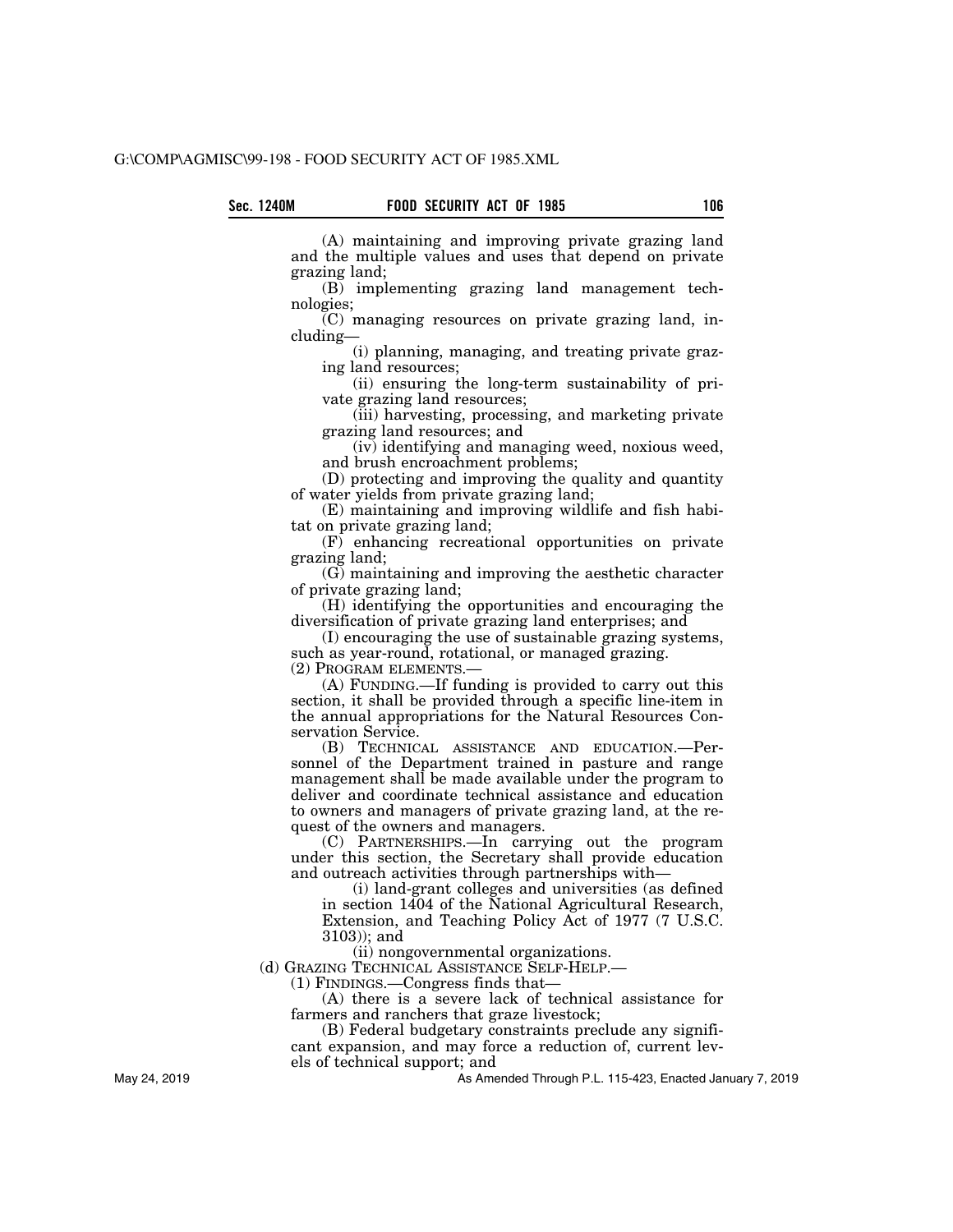(C) farmers and ranchers have a history of cooperatively working together to address common needs in the promotion of their products and in the drainage of wet areas through drainage districts.

(2) ESTABLISHMENT OF GRAZING DEMONSTRATION.—In accordance with paragraph (3), the Secretary may establish 2 grazing management demonstration districts at the recommendation of the grazing land conservation initiative steering committee.

(3) PROCEDURE.—

(A) PROPOSAL.—Within a reasonable time after the submission of a request of an organization of farmers or ranchers engaged in grazing, the Secretary shall propose that a grazing management district be established.

(B) FUNDING.—The terms and conditions of the funding and operation of the grazing management district shall be proposed by the producers.

(C) APPROVAL.—The Secretary shall approve the proposal if the Secretary determines that the proposal—

(i) is reasonable;

(ii) will promote sound grazing practices; and

(iii) contains provisions similar to the provisions contained in the beef promotion and research order issued under section 4 of the Beef Research and Information Act (7 U.S.C. 2903) in effect on April 4, 1996.

(D) AREA INCLUDED.—The area proposed to be included in a grazing management district shall be determined by the Secretary on the basis of an application by farmers or ranchers.

(E) AUTHORIZATION.—The Secretary may use authority under the Agricultural Adjustment Act (7 U.S.C. 601 et seq.), reenacted with amendments by the Agricultural Marketing Agreement Act of 1937, to operate, on a demonstration basis, a grazing management district.

(F) ACTIVITIES.—The activities of a grazing management district shall be scientifically sound activities, as determined by the Secretary in consultation with a technical advisory committee composed of ranchers, farmers, and technical experts.

(e) AUTHORIZATION OF APPROPRIATIONS.—There is authorized to be appropriated to carry out this section \$60,000,000 for each of fiscal years 2002 through 2023.

**[Section 1240N repealed by section 2707(a) of Public Law 113–** 79.<sub>1</sub>

#### SEC. 12400. [16 U.S.C. 3839bb-2] GRASSROOTS SOURCE WATER PRO-**TECTION PROGRAM.**

(a) IN GENERAL.—The Secretary shall establish a national grassroots water protection program to more effectively use onsite technical assistance capabilities of each State rural water association that, as of the date of enactment of this section, operates a wellhead or groundwater protection program in the State.

(b) FUNDING.—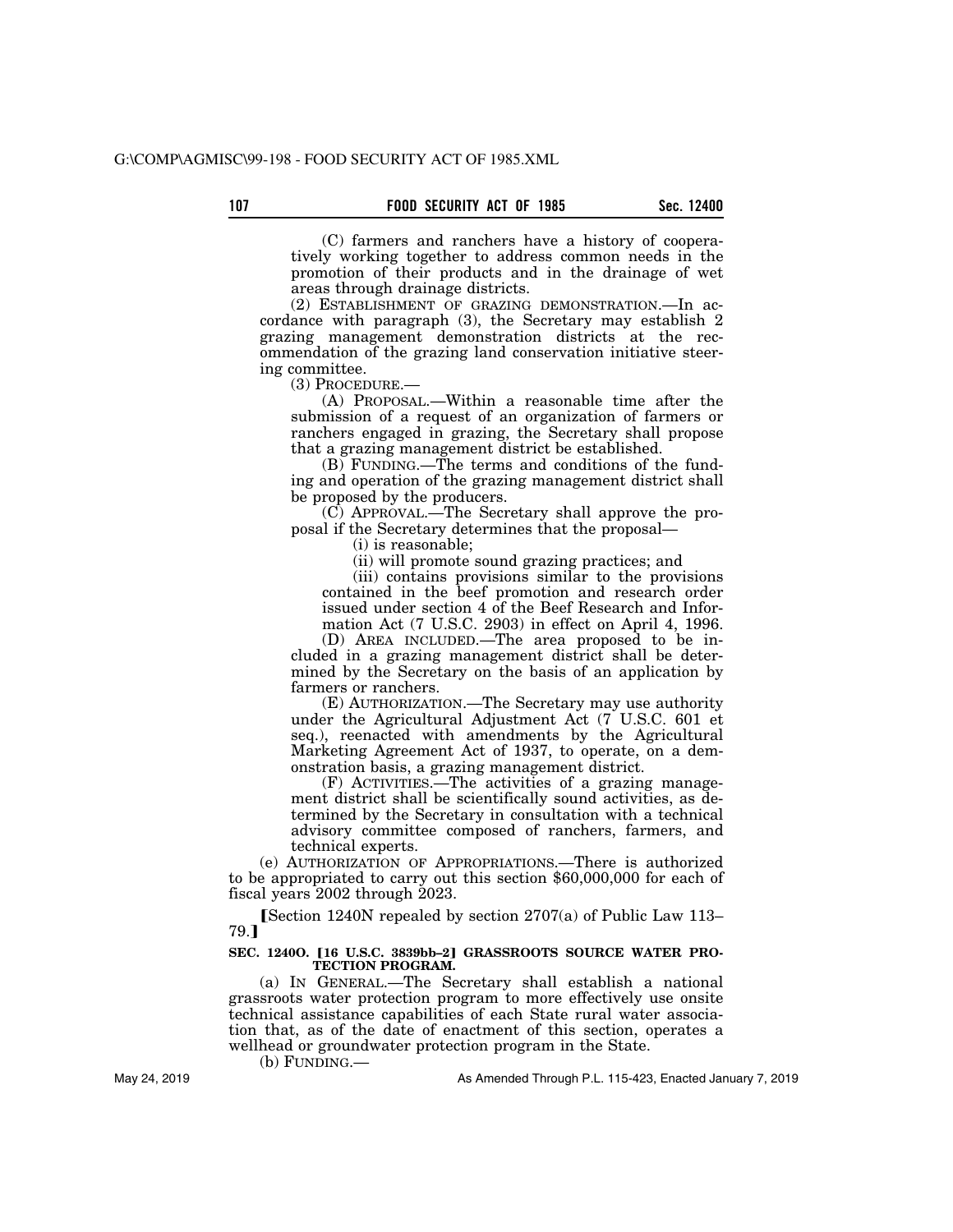(1) AUTHORIZATION OF APPROPRIATIONS.—There is authorized to be appropriated to carry out this section \$20,000,000 for each of fiscal years 2008 through 2023.

(2) AVAILABILITY OF FUNDS.—In addition to funds made available under paragraph (1), of the funds of the Commodity Credit Corporation, the Secretary shall use \$5,000,000, to remain available until expended.

(3) ADDITIONAL FUNDING.—In addition to any other funds made available under this subsection, of the funds of the Commodity Credit Corporation, the Secretary shall use \$5,000,000 beginning in fiscal year 2019, to remain available until expended.

[Sections 1240P and 1240Q repealed by sections 2708 and  $2709(a)$  of Public Law 113-79.]

#### SEC. 1240R. [16 U.S.C. 3839bb-5] VOLUNTARY PUBLIC ACCESS AND **HABITAT INCENTIVE PROGRAM.**

(a) ESTABLISHMENT.—The Secretary shall establish a voluntary public access program under which States and tribal governments may apply for funding to encourage owners and operators of privately-held farm, ranch, and forest land to voluntarily make that land available for access by the public for wildlife-dependent recreation, including hunting or fishing under programs administered by the States and tribal governments.

(b) APPLICATIONS.—In submitting applications for funding under the program, a State or tribal government shall describe-

(1) the benefits that the State or tribal government intends to achieve by encouraging public access to private farm and ranch land for—

(A) hunting and fishing; and

(B) to the maximum extent practicable, other recreational purposes; and

(2) the methods that will be used to achieve those benefits. (c) PRIORITY.—In approving applications and awarding funding under the program, the Secretary shall give priority to States and tribal governments that propose—

(1) to maximize participation by offering a program the terms of which are likely to meet with widespread acceptance among landowners;

(2) to ensure that land enrolled under the State or tribal government program has appropriate wildlife habitat;

(3) to strengthen wildlife habitat improvement efforts on land enrolled in a conservation reserve enhancement program under section 1231A or on land covered by a wetland reserve easement under section 1265C by providing incentives to increase public hunting and other recreational access on that land;

(4) to use additional Federal, State, tribal government, or private resources in carrying out the program; and

(5) to make available to the public the location of land enrolled.

(d) RELATIONSHIP TO OTHER LAWS.—

As Amended Through P.L. 115-423, Enacted January 7, 2019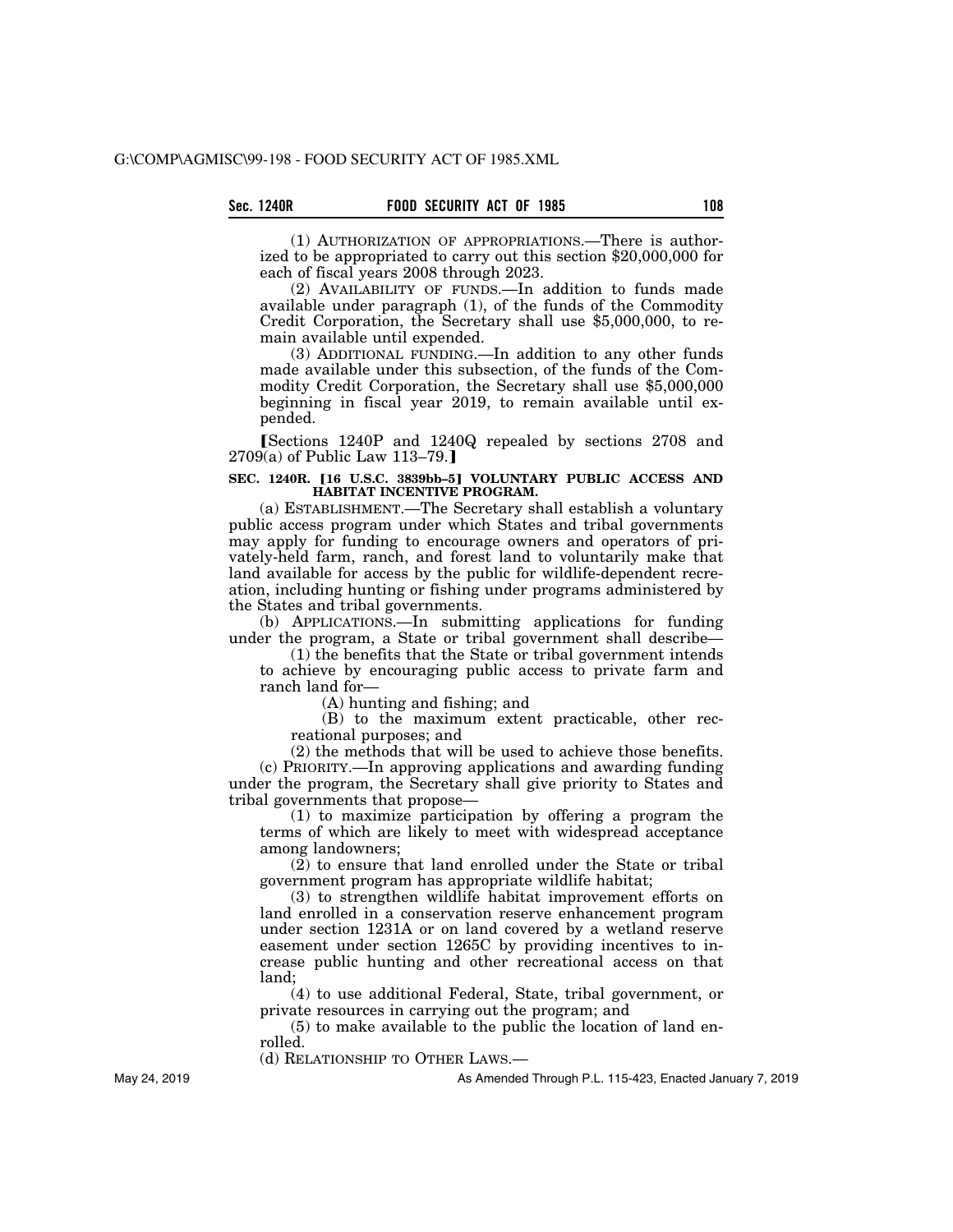(1) NO PREEMPTION.—Nothing in this section preempts a State or tribal government law, including any State or tribal government liability law.

(2) EFFECT OF INCONSISTENT OPENING DATES FOR MIGRA-TORY BIRD HUNTING.—The Secretary shall reduce by 25 percent the amount of funding otherwise determined for a State under the program if the opening dates for migratory bird hunting in the State are not consistent for residents and non-residents.

(e) REGULATIONS.—The Secretary shall promulgate such regulations as are necessary to carry out this section.

(f) FUNDING.—

(1) MANDATORY FUNDING.—Of the funds of the Commodity Credit Corporation, the Secretary shall use to carry out this section, to the maximum extent practicable, \$50,000,000 for the period of fiscal years 2009 through  $2012$ ,  $$40,000,000$  for the period of fiscal years 2014 through 2018, and \$50,000,000 for the period of fiscal years 2019 through 2023.

(2) ENHANCED PUBLIC ACCESS TO WETLAND RESERVE EASE-MENTS.—To the maximum extent practicable, of the funds made available under paragraph (1), the Secretary shall use \$3,000,000 for the period of fiscal years 2019 through 2023 to encourage public access to land covered by wetland reserve easements under section 1265C through agreements with States and tribal governments under this section.

(3) AUTHORIZATION OF APPROPRIATIONS.—There is authorized to be appropriated to carry out this section \$10,000,000 for fiscal year 2013.

# **Subtitle E—Funding and Administration**

# **SEC. 1241. [16 U.S.C. 3841] COMMODITY CREDIT CORPORATION.**

(a) 13 ANNUAL FUNDING.—For each of fiscal years 2014 through 2023, the Secretary shall use the funds, facilities, and authorities of the Commodity Credit Corporation to carry out the following programs under this title (including the provision of technical assistance):

(1) The conservation reserve program under subchapter B of chapter 1 of subtitle D, including, to the maximum extent practicable—

(A) \$12,000,000 for the period of fiscal years 2019 through 2023 to provide payments under section 1234(c); and

(B) \$50,000,000 for the period of fiscal years 2019 through 2023, including not more than \$5,000,000 to provide outreach and technical assistance, to carry out section 1235(f) to facilitate the transfer of land subject to contracts

<sup>&</sup>lt;sup>13</sup>The matter under the paragraph entitled "CONSERVATION OPERATIONS" under the heading "NATURAL RESOURCES CONSERVATION SERVICE" of title II of the Agriculture, Rural Development, Food and Drug Administration, and Related Agencies Appropriations Act, 2003 (P.L. 108–7; 117<br>Stat. 25; Feb. 20, 2003), provides that "None of the funds made available under the paragraph<br>by this or any other appropriation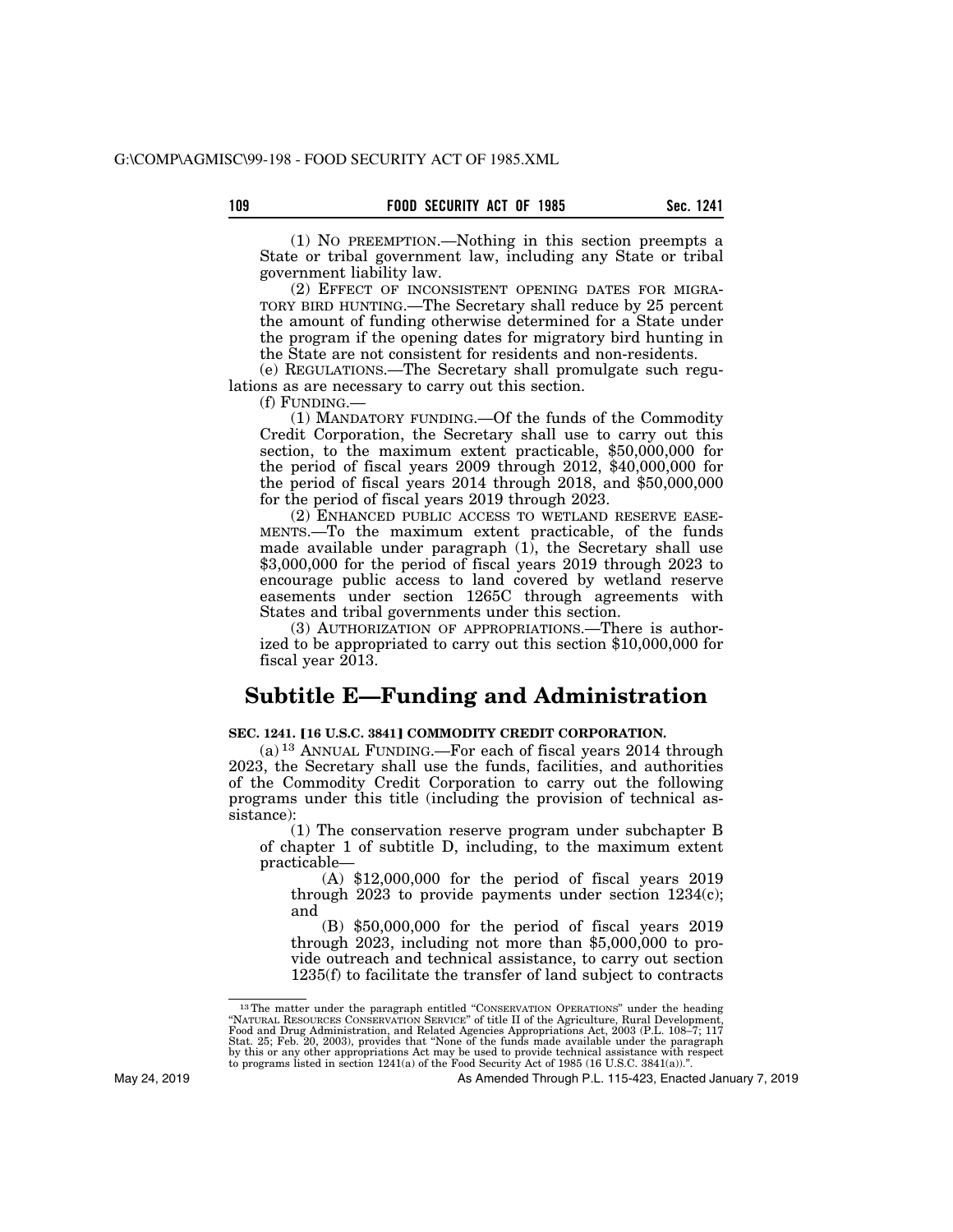from contract holders to covered farmers or ranchers, as defined in section 1235(f)(1).

(2) The agricultural conservation easement program under subtitle H using to the maximum extent practicable—

(A) \$400,000,000 for fiscal year 2014;

(B) \$425,000,000 for fiscal year 2015;

(C) \$450,000,000 for fiscal year 2016;

(D) \$500,000,000 for fiscal year 2017;

(E) \$250,000,000 for fiscal year 2018; and

(F) \$450,000,000 for each of fiscal years 2019 through 2023.

(3) The programs under chapter 4, using, to the maximum extent practicable—

(A) for the environmental quality incentives program under subchapter A of that chapter—

(i) \$1,750,000,000 for fiscal year 2019;

(ii) \$1,750,000,000 for fiscal year 2020;

(iii) \$1,800,000,000 for fiscal year 2021;

(iv) \$1,850,000,000 for fiscal year 2022; and

(v) \$2,025,000,000 for fiscal year 2023; and

(B) for the conservation stewardship program under subchapter B of that chapter—

(i) \$700,000,000 for fiscal year 2019;

(ii) \$725,000,000 for fiscal year 2020;

(iii) \$750,000,000 for fiscal year 2021;

(iv) \$800,000,000 for fiscal year 2022; and

(v) \$1,000,000,000 for fiscal year 2023.

(4) The conservation stewardship program under subchapter B of chapter 2 of subtitle D (as in effect on the day before the date of enactment of the Agriculture Improvement Act of 2018), using such sums as are necessary to administer contracts entered into before that date of enactment.

(b) AVAILABILITY OF FUNDS.—Amounts made available by subsection (a) for fiscal years 2014 through 2023 shall be used by the Secretary to carry out the programs specified in such subsection and shall remain available until expended.

(c) TECHNICAL ASSISTANCE.—

(1) AVAILABILITY.—Commodity Credit Corporation funds made available for a fiscal year for each of the programs specified in subsection (a)—

(A) shall be available for the provision of technical assistance for the programs for which funds are made available as necessary to implement the programs effectively;

(B) except for technical assistance for the conservation reserve program under subchapter B of chapter 1 of subtitle D, shall be apportioned for the provision of technical assistance in the amount determined by the Secretary, at the sole discretion of the Secretary; and

(C) shall not be available for the provision of technical assistance for conservation programs specified in subsection (a) other than the program for which the funds were made available.

(2) PRIORITY.—

As Amended Through P.L. 115-423, Enacted January 7, 2019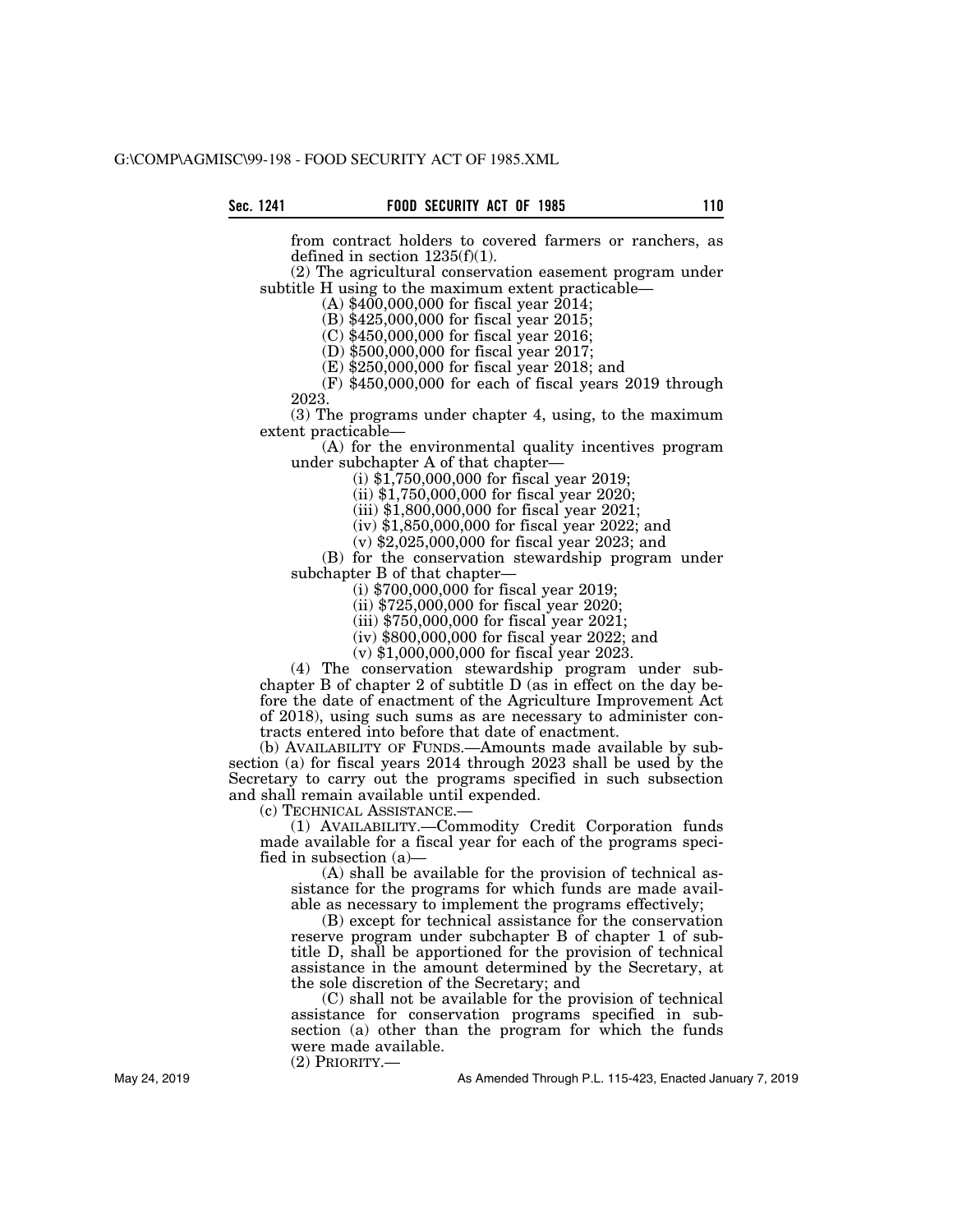(A) IN GENERAL.—In the delivery of technical assistance under the Soil Conservation and Domestic Allotment Act (16 U.S.C. 590a et seq.), the Secretary shall give priority to producers who request technical assistance from the Secretary in order to comply for the first time with the requirements of subtitle B and subtitle C of this title as a result of the amendments made by section 2611 of the Agricultural Act of 2014.

(B) REPORT.—Not later than 270 days after the date of enactment of the Agricultural Act of 2014, the Secretary shall submit to the Committee on Agriculture of the House of Representatives and the Committee on Agriculture, Nutrition, and Forestry of the Senate a report regarding the extent to which the conservation compliance requirements contained in the amendments made by section 2611 of the Agricultural Act of 2014 apply to and impact specialty crop growers, including national analysis and surveys to determine the extent of specialty crop acreage that includes highly erodible land and wetlands.

(3) REPORT.—Not later than December 31, 2014, the Secretary shall submit (and update as necessary in subsequent years) to the Committee on Agriculture of the House of Representatives and the Committee on Agriculture, Nutrition, and Forestry of the Senate a report—

(A) detailing the amount of technical assistance funds requested and apportioned in each program specified in subsection (a) during the preceding fiscal year; and

(B) any other data relating to this provision that would be helpful to such Committees.

(4) COMPLIANCE REPORT.—Not later than November 1 of each year, the Secretary shall submit to the Committee on Agriculture of the House of Representatives and the Committee on Agriculture, Nutrition, and Forestry of the Senate a report that includes—

(A) a description of the extent to which the requests for highly erodible land conservation and wetland compliance determinations are being addressed in a timely manner;

(B) the total number of requests completed in the previous fiscal year;

(C) the incomplete determinations on record; and

(D) the number of requests that are still outstanding more than 1 year since the date on which the requests were received from the producer.

(d) RELATIONSHIP TO OTHER LAW.—The use of Commodity Credit Corporation funds under subsection (c) to provide technical assistance shall not be considered an allotment or fund transfer from the Commodity Credit Corporation for purposes of the limit on expenditures for technical assistance imposed by section 11 of the Commodity Credit Corporation Charter Act (15 U.S.C. 714i).

(e) REGIONAL EQUITY.—

(1) EQUITABLE DISTRIBUTION.—When determining funding allocations each fiscal year, the Secretary shall, after considering available funding and program demand in each State,

As Amended Through P.L. 115-423, Enacted January 7, 2019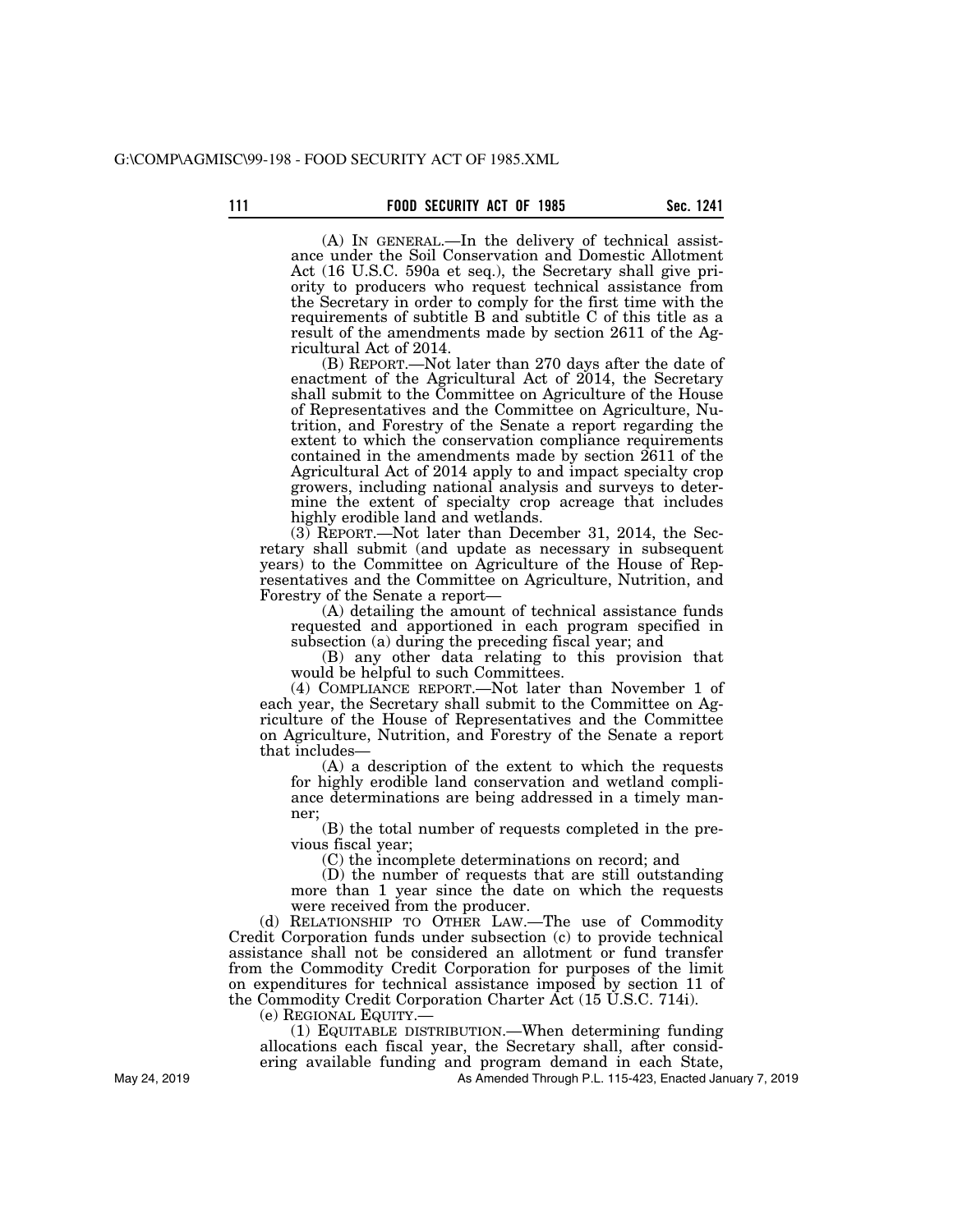provide a distribution of funds for conservation programs under subtitle D (excluding the conservation reserve program under subchapter B of chapter 1), subtitle H, and subtitle I to ensure equitable program participation proportional to historical funding allocations and usage by all States.

(2) MINIMUM PERCENTAGE.—In determining the specific funding allocations under paragraph (1), the Secretary shall—

(A) ensure that during the first quarter of each fiscal year each State has the opportunity to establish that the State can use an aggregate allocation amount of at least 0.6 percent of the funds made available for those conservation programs; and

(B) for each State that can so establish, provide an aggregate amount of at least 0.6 percent of the funds made available for those conservation programs.

(f) ACCEPTANCE AND USE OF CONTRIBUTIONS.—

(1) AUTHORITY TO ESTABLISH CONTRIBUTION ACCOUNTS.— Subject to paragraph (2), the Secretary may establish a sub-account for each conservation program administered by the Secretary under subtitle D to accept contributions of non-Federal funds to support the purposes of the program.

(2) DEPOSIT AND USE OF CONTRIBUTIONS.—Contributions of non-Federal funds received for a conservation program administered by the Secretary under subtitle D shall be deposited into the sub-account established under this subsection for the program and shall be available to the Secretary, without further appropriation and until expended, to carry out the program.

(g) ALLOCATIONS REVIEW AND UPDATE.—

(1) REVIEW.—Not later than 1 year after the date of enactment of the Agriculture Improvement Act of 2018, the Secretary, acting through the Chief of the Natural Resources Conservation Service and the Administrator of the Farm Service Agency, shall conduct a review of conservation programs and authorities under this title that utilize annual allocation formulas to determine the sufficiency of the formulas in accounting for relevant data on local natural resource concerns, resource inventories, evaluations and reports, recommendations from State technical committees established under section 1261(a), State-level economic factors, level of agricultural infrastructure, or related factors that affect conservation program costs.

(2) UPDATE.—The Secretary shall improve conservation program allocation formulas as necessary to ensure that—

(A) the formulas adequately reflect the costs of carrying out the conservation programs;

(B) to the maximum extent practicable, local natural resource concerns are considered a leading factor in determining annual funding allocation to States;

 $(C)$  the process used at the national level to evaluate State budget proposals and to allocate funds is reviewed annually to assess the effect of allocations in addressing identified natural resource priorities and objectives; and

As Amended Through P.L. 115-423, Enacted January 7, 2019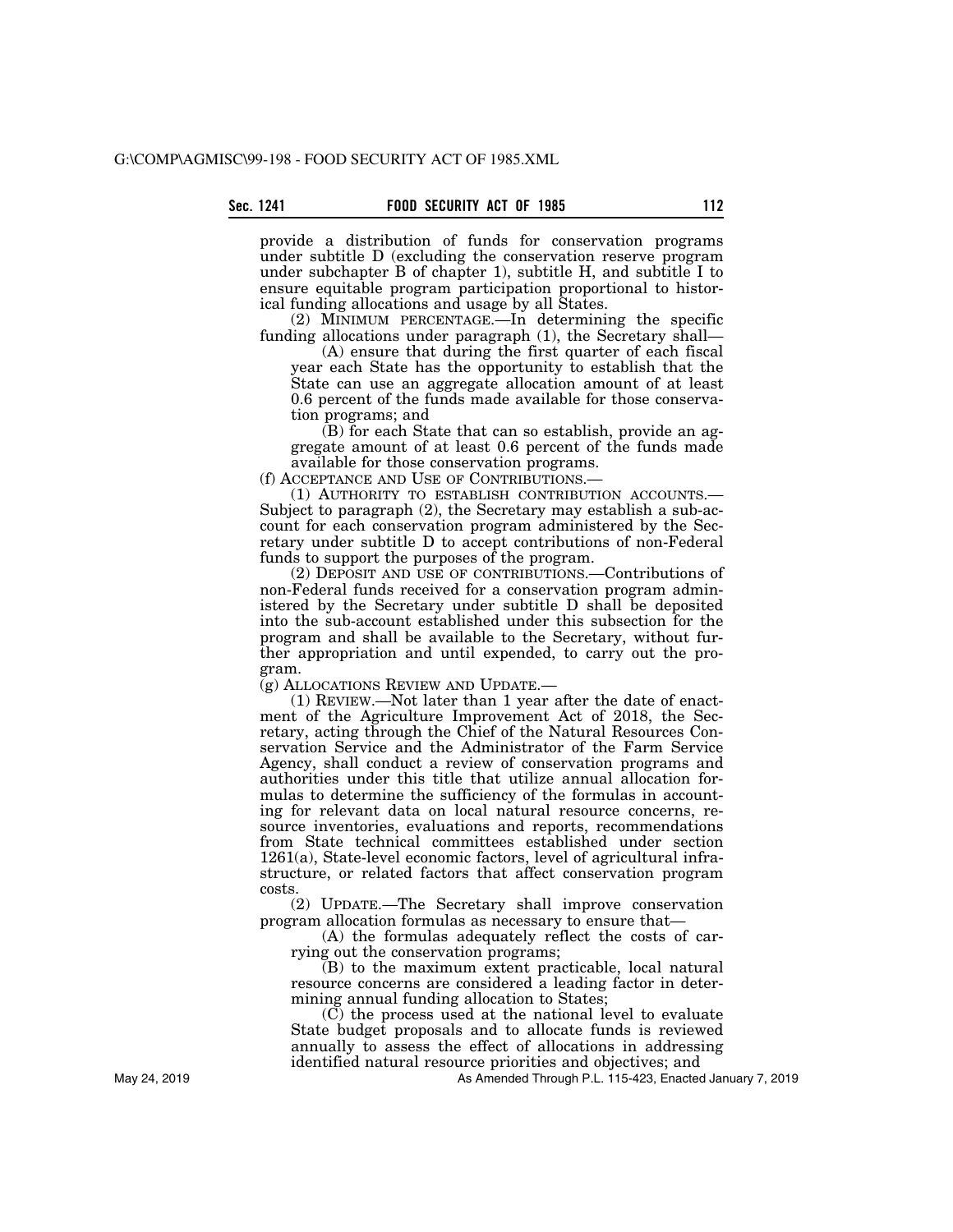(D) the allocation of funds to States addresses priority natural resource concerns and objectives.

(h) ASSISTANCE TO CERTAIN FARMERS OR RANCHERS FOR CON-SERVATION ACCESS.—

(1) ASSISTANCE.—

(A) FISCAL YEARS 2009 THROUGH 2018.—Of the funds made available for each of fiscal years 2009 through 2018 to carry out the environmental quality incentives program and the acres made available for each of such fiscal years to carry out the conservation stewardship program, the Secretary shall use, to the maximum extent practicable—

(i) 5 percent to assist beginning farmers or ranchers; and

(ii) 5 percent to assist socially disadvantaged farmers or ranchers.

(B) FISCAL YEARS 2019 THROUGH 2023.—Of the funds made available for each of fiscal years 2019 through 2023 to carry out the environmental quality incentives program under subchapter A of chapter 4 of subtitle D and the conservation stewardship program under subchapter B of chapter 4 of subtitle D, the Secretary shall use, to the maximum extent practicable—

(i) 5 percent to assist beginning farmers or ranchers; and

(ii) 5 percent to assist socially disadvantaged farmers or ranchers.

(2) REPOOLING OF FUNDS.—In any fiscal year, amounts not obligated under paragraph (1) by a date determined by the Secretary shall be available for payments and technical assistance to all persons eligible for payments or technical assistance in that fiscal year under the environmental quality incentives program and, in the case of fiscal years 2019 through 2023, under the conservation stewardship program under subchapter B of chapter 4 of subtitle D.

(3) REPOOLING OF ACRES.—In any fiscal year through fiscal year 2018, acres not obligated under paragraph (1)(A) by a date determined by the Secretary shall be available for use in that fiscal year under the conservation stewardship program.

(4) PREFERENCE.—In providing assistance under paragraph (1), the Secretary shall give preference to a veteran farmer or rancher (as defined in section 2501(e) of the Food, Agriculture, Conservation, and Trade Act of 1990 (7 U.S.C.  $2279(e)$ )) that qualifies under, as applicable, clause (i) or (ii) of paragraph  $(1)(A)$  or clause  $(i)$  or  $(ii)$  of paragraph  $(1)(B)$ .

(i) REPORT ON PROGRAM ENROLLMENTS AND ASSISTANCE.—Not later than December 15 of each of calendar years 2019 through 2023, the Secretary shall submit to the Committee on Agriculture of the House of Representatives and the Committee on Agriculture, Nutrition, and Forestry of the Senate an annual report containing statistics by State related to enrollments in conservation programs under this title, as follows:

(1) The annual and current cumulative activity reflecting active agreement and contract enrollment statistics.

As Amended Through P.L. 115-423, Enacted January 7, 2019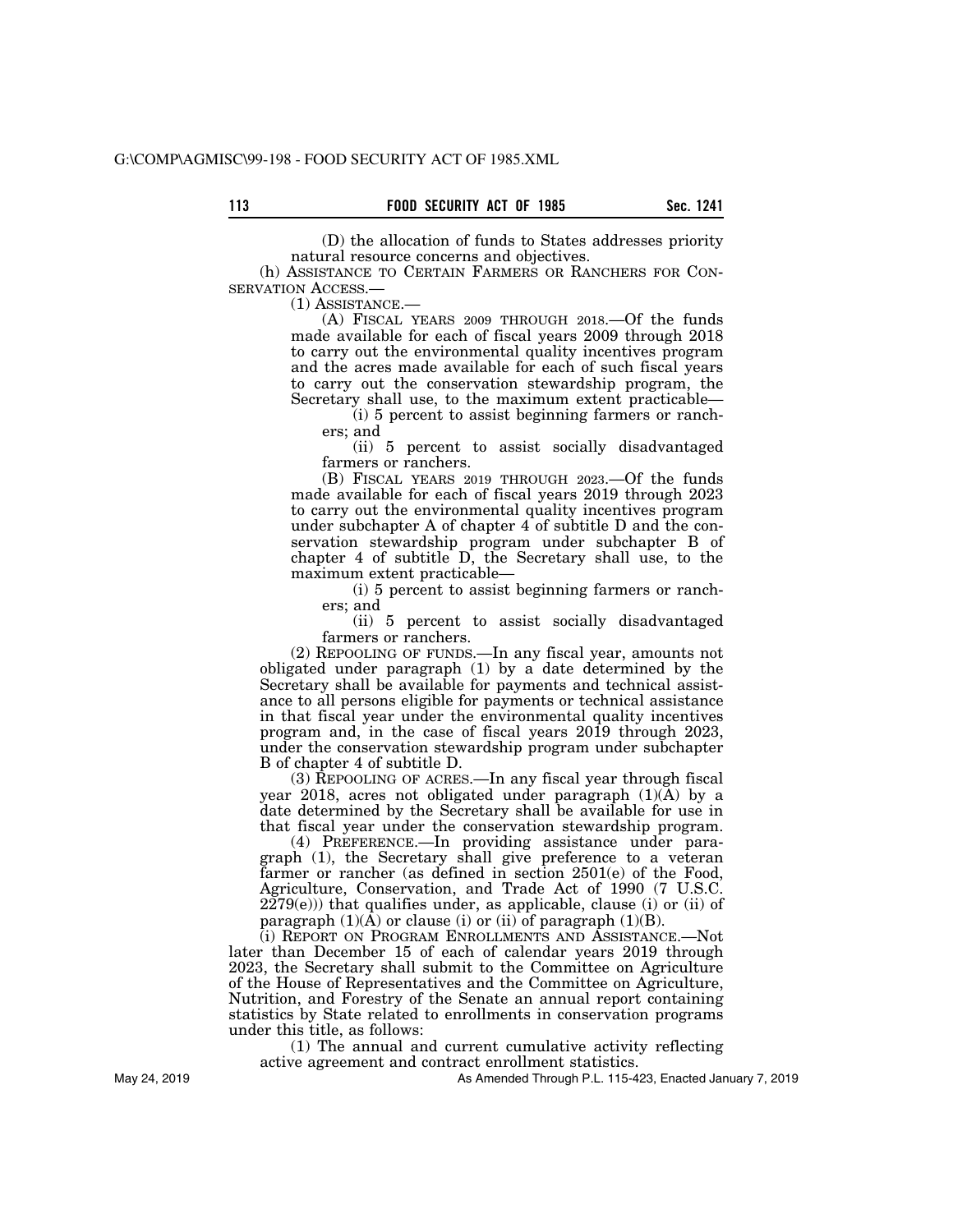(2) Secretarial exceptions, waivers, and significant payments, including—

(A) payments made under the agricultural conservation easement program for easements valued at \$250,000 or greater;

(B) payments made under the regional conservation partnership program subject to the waiver of adjusted gross income limitations pursuant to section  $1271C(c)(3)$ ;

(C) waivers granted by the Secretary under section 1001D(b)(3);

(D) exceptions and activity associated with section  $1240B(h)(2)$ ; and

(E) exceptions provided by the Secretary under section  $1265B(b)(2)(B)(ii)$ .

(j) CONSERVATION STANDARDS AND REQUIREMENTS.—

(1) IN GENERAL.—Subject to the requirements of this title, the Natural Resources Conservation Service shall serve as the lead agency in developing and establishing technical standards and requirements for conservation programs carried out under this title, including—

(A) standards for conservation practices under this title;

(B) technical guidelines for implementing conservation practices under this title, including the location of the conservation practices; and

(C) standards for conservation plans.

(2) CONSISTENCY OF FARM SERVICE AGENCY TECHNICAL STANDARDS AND PAYMENT RATES.—The Administrator of the Farm Service Agency shall ensure that—

(A) technical standards of programs administered by the Farm Service Agency are consistent with the technical standards established by the Natural Resources Conservation Service under paragraph (1); and

(B) payment rates, to the extent practicable, are consistent between the Farm Service Agency and the Natural Resources Conservation Service.

# **SEC. 1242. [16 U.S.C. 3842] DELIVERY OF TECHNICAL ASSISTANCE.**

(a) DEFINITIONS.—In this section:

(1) ELIGIBLE PARTICIPANT.—The term ''eligible participant'' means a producer, landowner, or entity that is participating in, or seeking to participate in, programs in which the producer, landowner, or entity is otherwise eligible to participate under this title or the agricultural management assistance program under section 524(b) of the Federal Crop Insurance Act (7 U.S.C. 1524(b)).

(2) THIRD-PARTY PROVIDER.—The term ''third-party provider'' means a commercial entity (including a farmer cooperative, agriculture retailer, or other commercial entity (as defined by the Secretary)), a nonprofit entity, a State or local government (including a conservation district), or a Federal agency, that has expertise in the technical aspect of conservation planning, including nutrient management planning, watershed planning, or environmental engineering.

As Amended Through P.L. 115-423, Enacted January 7, 2019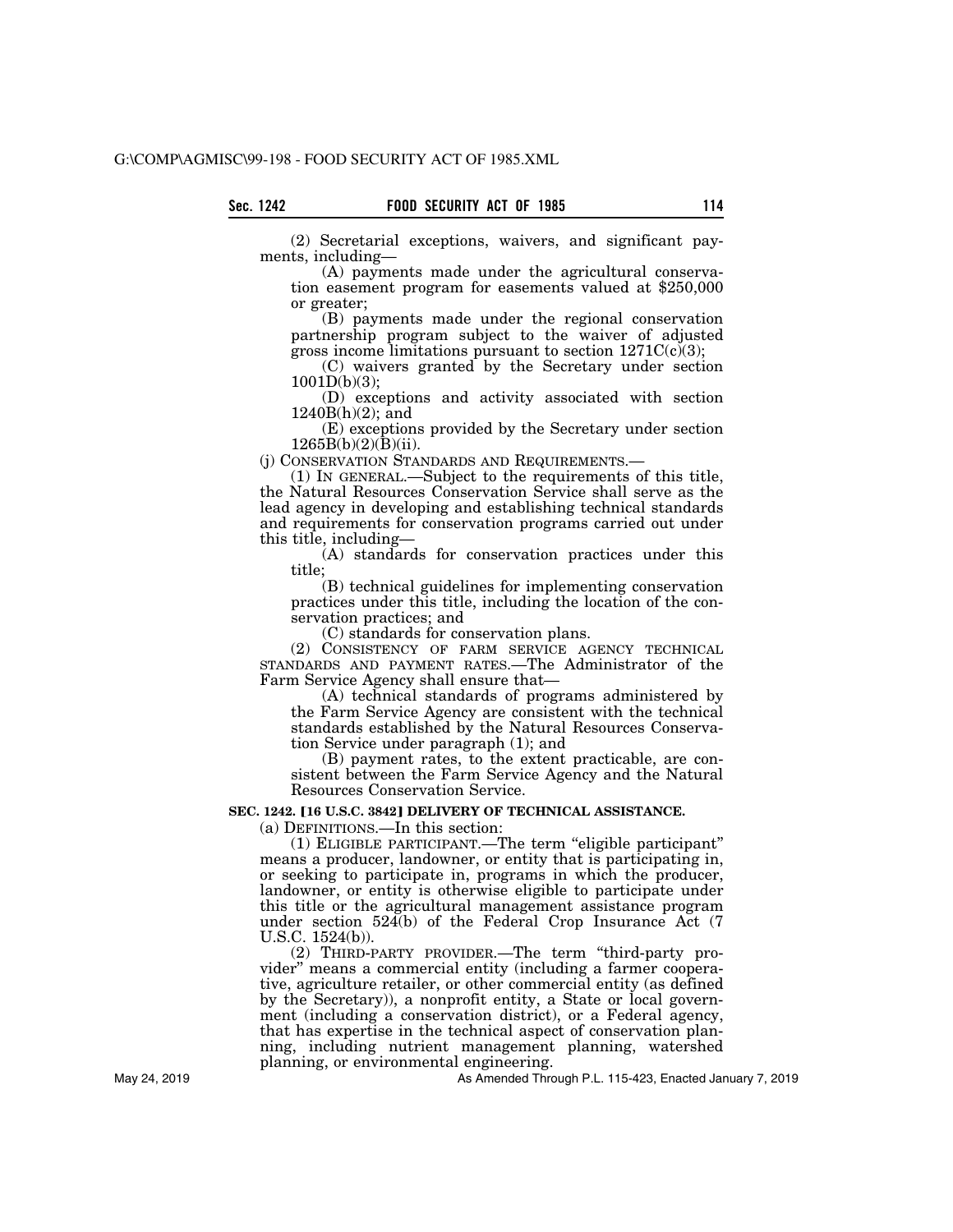(b) PURPOSE OF TECHNICAL ASSISTANCE.—The purpose of technical assistance authorized by this section is to provide eligible participants with consistent, science-based, site-specific practices designed to achieve conservation objectives on land active in agricultural, forestry, or related uses.

(c) PROVISION OF TECHNICAL ASSISTANCE.—The Secretary shall provide technical assistance under this title to an eligible participant—

(1) directly;

(2) through an agreement with a third-party provider; or (3) at the option of the eligible participant, through a payment, as determined by the Secretary, to the eligible participant for an approved third-party provider, if available.

(d) NON-FEDERAL ASSISTANCE.—The Secretary may request the services of, and enter into cooperative agreements or contracts with, other agencies within the Department or non-Federal entities to assist the Secretary in providing technical assistance necessary to assist in implementing conservation programs under this title.

(e) CERTIFICATION OF THIRD-PARTY PROVIDERS.— (1) PURPOSE.—The purpose of the third-party provider program is to increase the availability and range of technical expertise available to eligible participants to plan and implement conservation measures.

(2) REGULATIONS.—Not later than 180 days after the date of the enactment of the Food, Conservation, and Energy Act of 2008, the Secretary shall promulgate such regulations as are necessary to carry out this section.

(3) EXPERTISE.—In promulgating such regulations, the Secretary, to the maximum extent practicable, shall—

(A) ensure that persons with expertise in the technical aspects of conservation planning, watershed planning, and environmental engineering, including commercial entities, nonprofit entities, State or local governments or agencies, and other Federal agencies, are eligible to become approved providers of the technical assistance;

(B) provide national criteria for the certification of third-party providers; and

(C) approve any unique certification standards established at the State level.

(4) CERTIFICATION PROCESS.—The Secretary shall certify a third-party provider through—

(A) a certification process administered by the Secretary, acting through the Chief of the Natural Resources Conservation Service; or

(B) a non-Federal entity approved by the Secretary to perform the certification.

(5) STREAMLINED CERTIFICATION.—The Secretary shall provide a streamlined certification process for a third-party provider that has an appropriate specialty certification, including a sustainability certification.

(f) ADMINISTRATION.—

(1) FUNDING.—Effective for fiscal year 2008 and each subsequent fiscal year, funds of the Commodity Credit Corporation made available to carry out technical assistance for each of the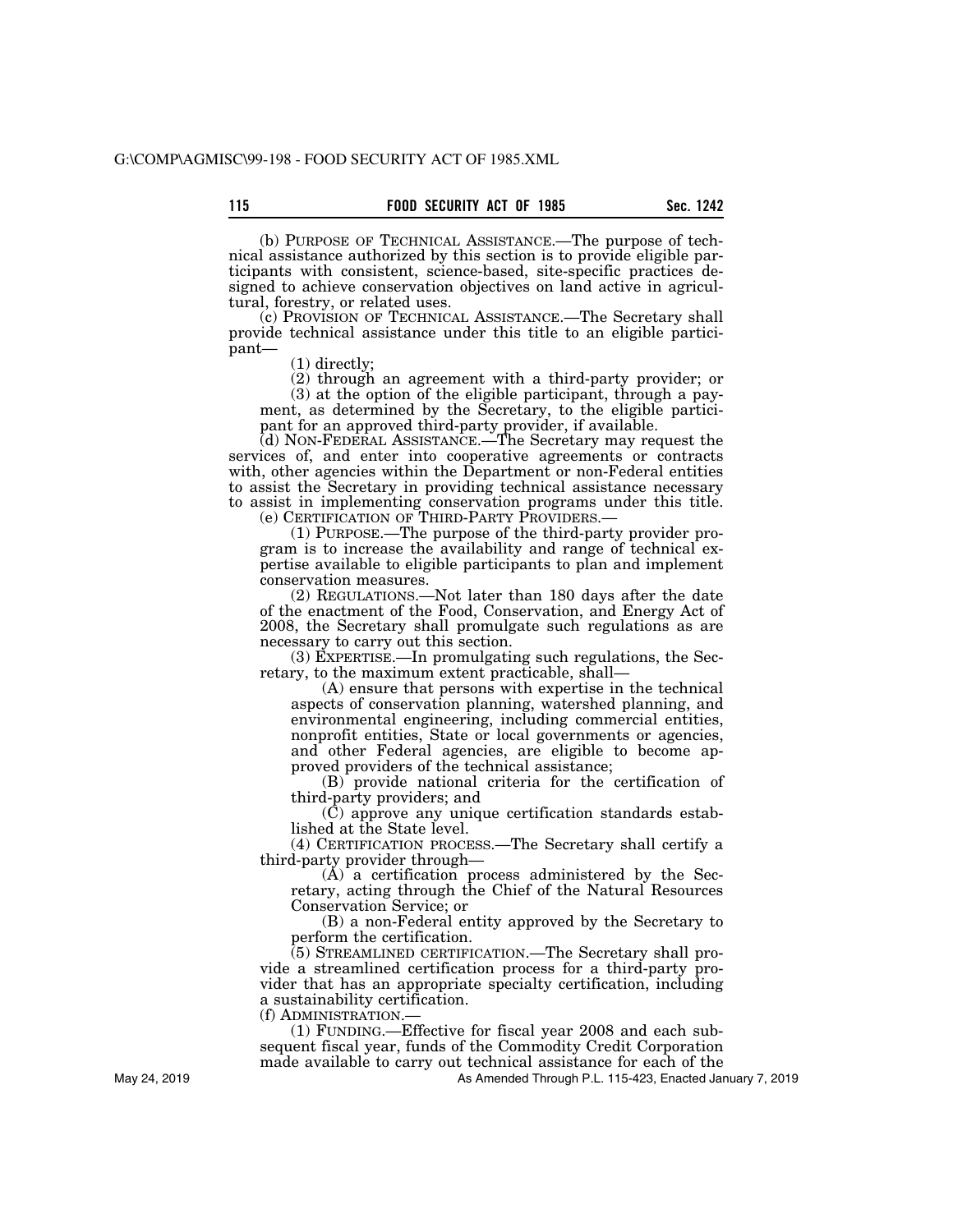programs specified in section 1241 shall be available for the provision of technical assistance from third-party providers under this section.

(2) TERM OF AGREEMENT.—An agreement with a thirdparty provider under this section shall have a term that-

(A) at a minimum, is equal to the period beginning on the date on which the agreement is entered into and ending on the date that is  $\overline{1}$  year after the date on which all activities performed pursuant to the agreement have been completed;

(B) does not exceed 3 years; and

(C) can be renewed, as determined by the Secretary. (3) REVIEW OF CERTIFICATION REQUIREMENTS.—Not later than 1 year after the date of enactment of the Food, Conservation, and Energy Act of 2008, the Secretary shall—

(A) review certification requirements for third-party providers; and

(B) make any adjustments considered necessary by the Secretary to improve participation.<br>(4) ELIGIBLE ACTIVITIES.—

(A) INCLUSION OF ACTIVITIES.— The Secretary may include as activities eligible for payments to a third-party provider—

(i) technical services provided directly to eligible participants, such as conservation planning, education and outreach, and assistance with design and implementation of conservation practices; and

(ii) related technical assistance services that accelerate conservation program delivery.

(B) EXCLUSIONS.—The Secretary shall not designate as an activity eligible for payments to a third-party provider any service that is provided by a business, or equivalent, in connection with conducting business and that is customarily provided at no cost.

(5) PAYMENT AMOUNTS.—The Secretary shall establish fair and reasonable amounts of payments for technical services provided by third-party providers.

(g) AVAILABILITY OF TECHNICAL SERVICES.—

(1) IN GENERAL.—In carrying out the programs under this title and the agricultural management assistance program under section 524 of the Federal Crop Insurance Act (7 U.S.C. 1524), the Secretary shall make technical services available to all eligible participants who are installing an eligible practice.

(2) TECHNICAL SERVICE CONTRACTS.—In any case in which financial assistance is not provided under a program referred to in paragraph (1), the Secretary may enter into a technical service contract with the eligible participant for the purposes of assisting in the planning, design, or installation of an eligible practice.

(h) REVIEW OF CONSERVATION PRACTICE STANDARDS.—

(1) REVIEW REQUIRED.—The Secretary shall—

(A) not later than 1 year after the date of enactment of the Agriculture Improvement Act of 2018, complete a re-

view of each conservation practice standard, including en-

As Amended Through P.L. 115-423, Enacted January 7, 2019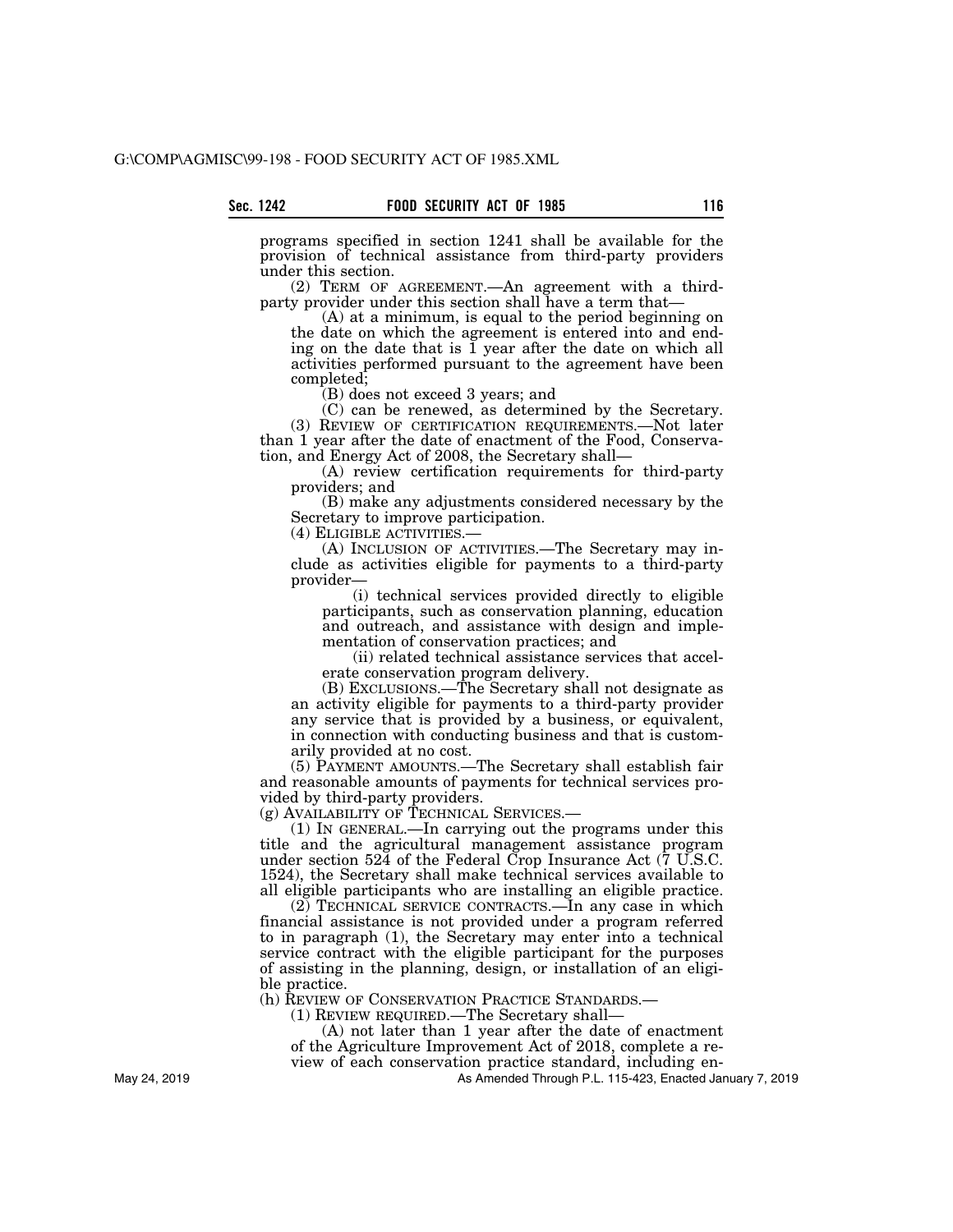gineering design specifications, in effect on the day before the date of enactment of that Act;

(B) ensure, to the maximum extent practicable, the completeness and relevance of the standards to local agricultural, forestry, and natural resource needs, including specialty crops, native and managed pollinators, bioenergy crop production, forestry, and such other needs as are determined by the Secretary;

(C) ensure that the standards provide for the optimal balance between meeting site-specific conservation needs and minimizing risks of design failure and associated costs of construction and installation; and

(D) evaluate opportunities to increase flexibility in conservation practice standards in a manner that ensures equivalent natural resource benefits.

(2) CONSULTATION.—In conducting the review under paragraph (1), the Secretary shall consult with eligible participants, State technical committees established under section 1261(a), crop consultants, cooperative extension and land grant universities, nongovernmental organizations, and other qualified entities.

(3) EXPEDITED REVISION OF STANDARDS.—Not later than 1 year after the date of enactment of the Agriculture Improvement Act of 2018, the Secretary shall develop for the programs under this title an administrative process for—

(A) expediting the establishment and revision of conservation practice standards;

(B) considering conservation innovations and scientific and technological advancements with respect to any establishment or revision under subparagraph (A);

(C) allowing local flexibility in the creation of—

(i) interim practice standards and supplements to existing practice standards to address the considerations described in subparagraph (B); and

(ii) partnership-led proposals for new and innovative techniques to facilitate implementing agreements and grants under this title; and

(D) soliciting regular input from State technical committees established under section 1261(a) for recommendations that identify innovations or advancements described in subparagraph (B).

(4) REPORT.—Not later than 2 years after the date of enactment of the Agriculture Improvement Act of 2018, and every 2 years thereafter, the Secretary shall submit to Congress a report on—

(A) the administrative process developed under paragraph (3);

(B) conservation practice standards that were established or revised under that process; and

(C) conservation innovations that were considered under that process.

(i) ADDRESSING CONCERNS OF SPECIALTY CROP, ORGANIC, AND PRECISION AGRICULTURE PRODUCERS.

(1) IN GENERAL.—The Secretary shall—

As Amended Through P.L. 115-423, Enacted January 7, 2019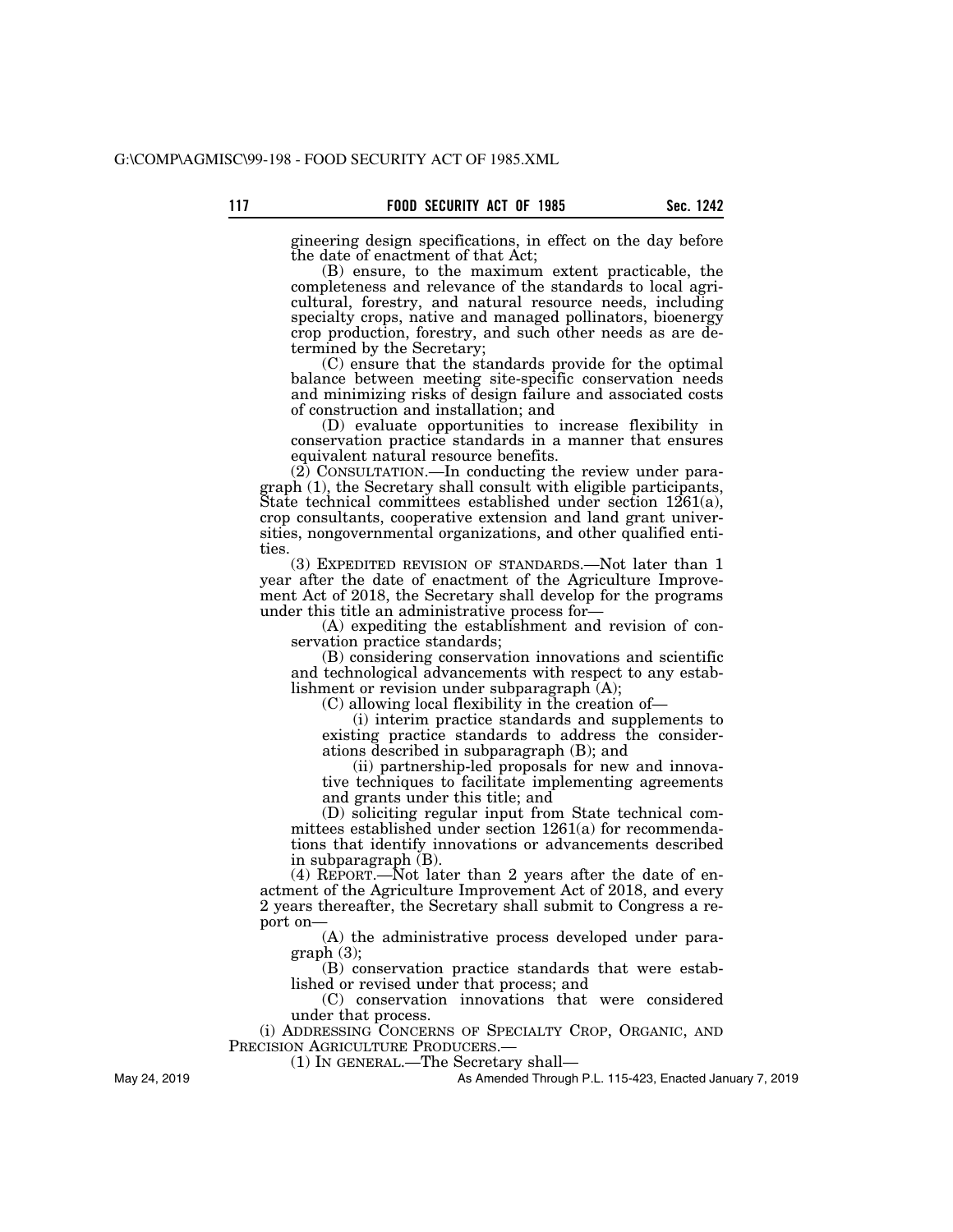(A) to the maximum extent practicable, fully incorporate specialty crop production, organic crop production, and precision agriculture into the conservation practice standards; and

(B) provide for the appropriate range of conservation practices and resource mitigation measures available to producers involved with organic or specialty crop production or precision agriculture.

(2) AVAILABILITY OF ADEQUATE TECHNICAL ASSISTANCE.—

(A) IN GENERAL.—The Secretary shall ensure that adequate technical assistance is available for the implementation of conservation practices by producers involved with organic, specialty crop production, or precision agriculture through Federal conservation programs.

(B) REQUIREMENTS.—In carrying out subparagraph (A), the Secretary shall develop—

(i) programs that meet specific needs of producers involved with organic, specialty crop production or precision agriculture through cooperative agreements with other agencies and nongovernmental organizations; and

(ii) program specifications that allow for innovative approaches to engage local resources in providing technical assistance for planning and implementation of conservation practices.

#### **SEC. 1244. [16 U.S.C. 3844] ADMINISTRATIVE REQUIREMENTS FOR CON-SERVATION PROGRAMS.**

(a) INCENTIVES FOR CERTAIN FARMERS AND RANCHERS AND IN-DIAN TRIBES.—

(1) INCENTIVES AUTHORIZED.—In carrying out any conservation program administered by the Secretary, the Secretary may provide to a person or entity specified in paragraph (2) incentives to participate in the conservation program—

(A) to foster new farming and ranching opportunities; and

(B) to enhance long-term environmental goals.

(2) COVERED PERSONS.—Incentives authorized by paragraph (1) may be provided to the following:

(A) Beginning farmers or ranchers.

(B) Socially disadvantaged farmers or ranchers.

(C) Limited resource farmers or ranchers.

(D) Indian tribes.

(E) Veteran farmers or ranchers (as defined in section 2501(e) of the Food, Agriculture, Conservation, and Trade Act of 1990 (7 U.S.C. 2279(e))).

(b) PRIVACY OF PERSONAL INFORMATION RELATING TO NATURAL RESOURCES CONSERVATION PROGRAMS.—

(1) INFORMATION RECEIVED FOR TECHNICAL AND FINANCIAL ASSISTANCE.—

(A) IN GENERAL.—In accordance with section  $552(b)(3)$ of title 5, United States Code, except as provided in subparagraph (C) and paragraph (2), information described in subparagraph (B)—

As Amended Through P.L. 115-423, Enacted January 7, 2019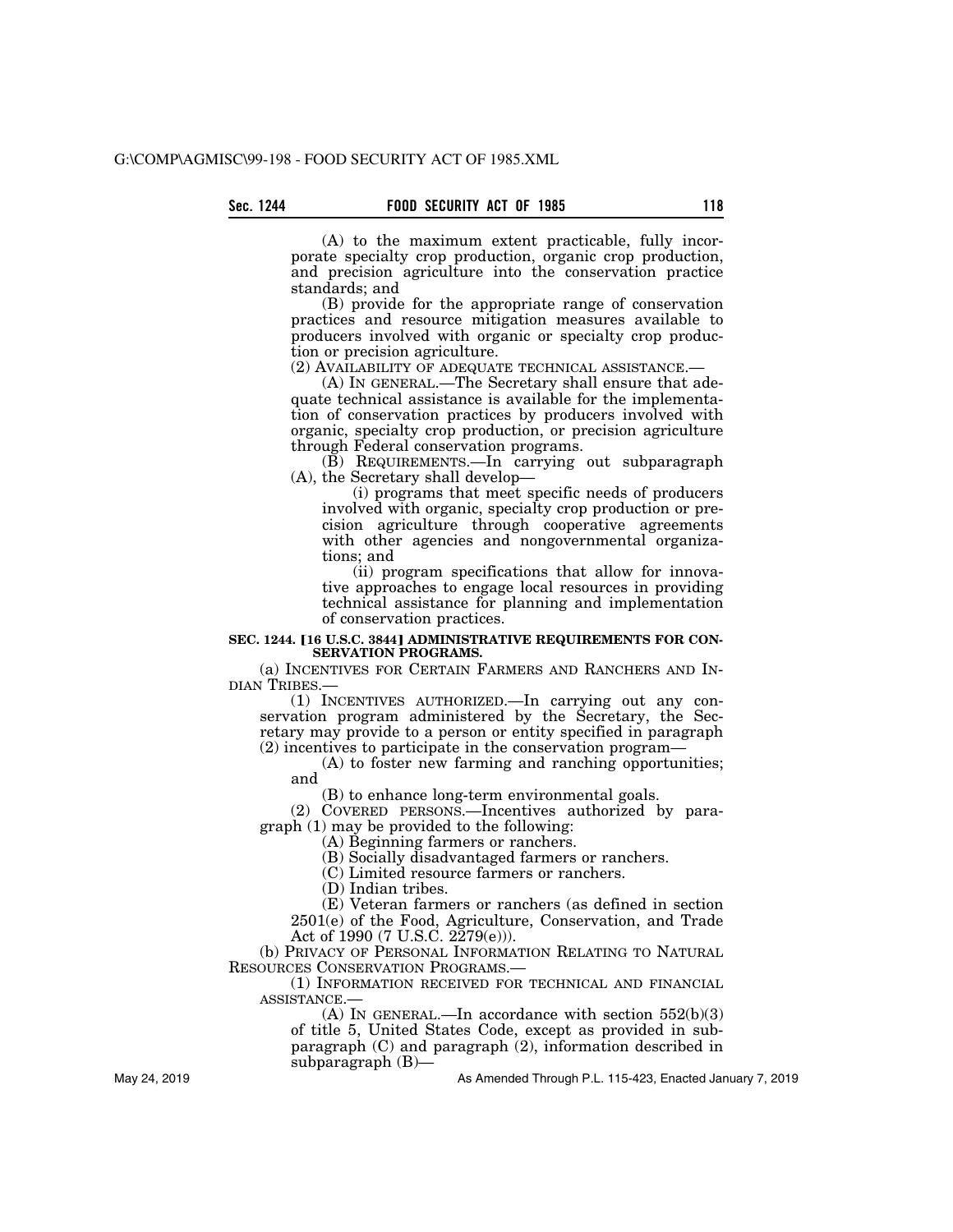(i) shall not be considered to be public information; and

(ii) shall not be released to any person or Federal, State, local agency or Indian tribe (as defined by the Secretary) outside the Department of Agriculture.

(B) INFORMATION.—The information referred to in subparagraph (A) is information—

(i) provided to the Secretary or a contractor of the Secretary (including information provided under subtitle D) for the purpose of providing technical or financial assistance to an owner, operator, or producer with respect to any natural resources conservation program administered by the Natural Resources Conservation Service or the Farm Service Agency; and

(ii) that is proprietary (within the meaning of section 552(b)(4) of title 5, United States Code) to the agricultural operation or land that is a part of an agricultural operation of the owner, operator, or producer.

(C) EXCEPTION.—Nothing in this section affects the availability of payment information (including payment amounts and the names and addresses of recipients of payments) under section 552 of title 5, United States Code. (2) EXCEPTIONS.—

(A) RELEASE AND DISCLOSURE FOR ENFORCEMENT.— The Secretary may release or disclose to the Attorney General information covered by paragraph (1) to the extent necessary to enforce the natural resources conservation programs referred to in paragraph  $(1)(B)(i)$ .

(B) DISCLOSURE TO COOPERATING PERSONS AND AGEN-CIES.—

(i) IN GENERAL.—The Secretary may release or disclose information covered by paragraph (1) to a person or Federal, State, local, or tribal agency working in cooperation with the Secretary in providing technical and financial assistance described in paragraph  $(1)(B)(i)$  or collecting information from data gathering sites.

(ii) USE OF INFORMATION.—The person or Federal, State, local, or tribal agency that receives information described in clause (i) may release the information only for the purpose of assisting the Secretary—

(I) in providing the requested technical or financial assistance; or

(II) in collecting information from data gathering sites.

(C) STATISTICAL AND AGGREGATE INFORMATION.—Information covered by paragraph (1) may be disclosed to the public if the information has been transformed into a statistical or aggregate form without naming any—

(i) individual owner, operator, or producer; or

(ii) specific data gathering site.

(D) CONSENT OF OWNER, OPERATOR, OR PRODUCER.—

As Amended Through P.L. 115-423, Enacted January 7, 2019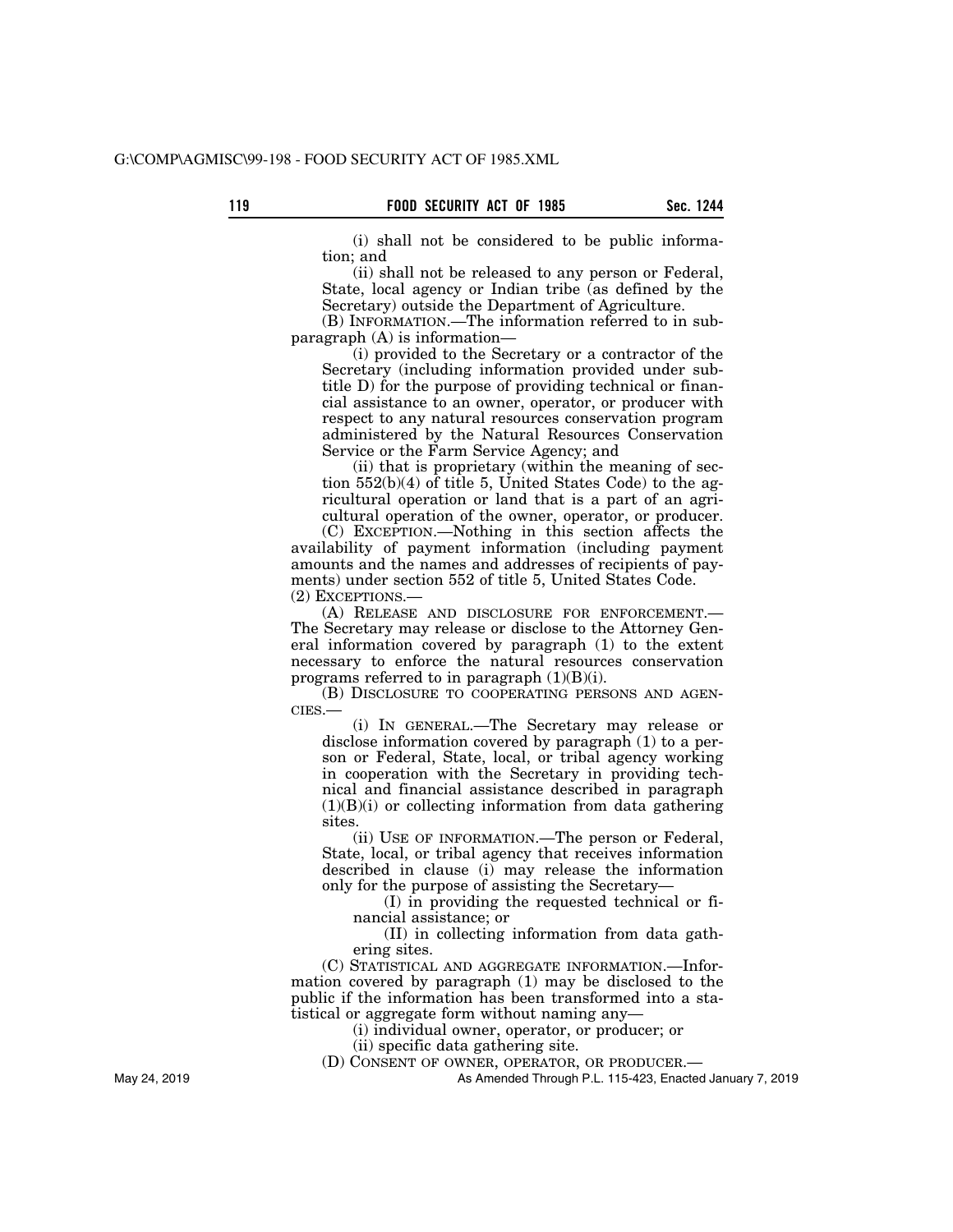(i) IN GENERAL.—An owner, operator, or producer may consent to the disclosure of information described in paragraph (1).

(ii) CONDITION OF OTHER PROGRAMS.—The participation of the owner, operator, or producer in, and the receipt of any benefit by the owner, operator, or producer under, this title or any other program administered by the Secretary may not be conditioned on the owner, operator, or producer providing consent under this paragraph.

(3) VIOLATIONS; PENALTIES.—Section 1770(c) shall apply with respect to the release of information collected in any manner or for any purpose prohibited by this subsection.

(4) DATA COLLECTION, DISCLOSURE, AND REVIEW.—Nothing in this subsection—

(A) affects any procedure for data collection or disclosure through the National Resources Inventory; or

(B) limits the authority of Congress or the Government Accountability Office to review information collected or disclosed under this subsection.

(c) PLANS.—The Secretary shall, to the extent practicable, avoid duplication in—

(1) the conservation plans required for—

(A) highly erodible land conservation under subtitle B; and

(B) the conservation reserve program established under subchapter B of chapter 1 of subtitle D;

(2) the agricultural conservation easement program established under subtitle H; and

(3) the environmental quality incentives program established under subchapter A of chapter 4 of subtitle D.

(d) TENANT PROTECTION.—Except for a person who is a tenant on land that is subject to a conservation reserve contract that has been extended by the Secretary, the Secretary shall provide adequate safeguards to protect the interests of tenants and sharecroppers, including provision for sharing, on a fair and equitable basis, in payments under the programs established under subtitles B through D, H, and I.

(e) PROVISION OF TECHNICAL ASSISTANCE BY OTHER SOURCES.—In the preparation and application of a conservation compliance plan under subtitle B or similar plan required as a condition for assistance from the Department of Agriculture, the Secretary shall permit persons to secure technical assistance from approved sources, as determined by the Secretary, other than the Natural Resources Conservation Service. If the Secretary rejects a technical determination made by such a source, the basis of the Secretary's determination must be supported by documented evidence.

(f) ACREAGE LIMITATIONS.—

(1) LIMITATIONS.—

(A) ENROLLMENTS.—The Secretary shall not enroll more than 25 percent of the cropland in any county in the conservation reserve program established under sub-

As Amended Through P.L. 115-423, Enacted January 7, 2019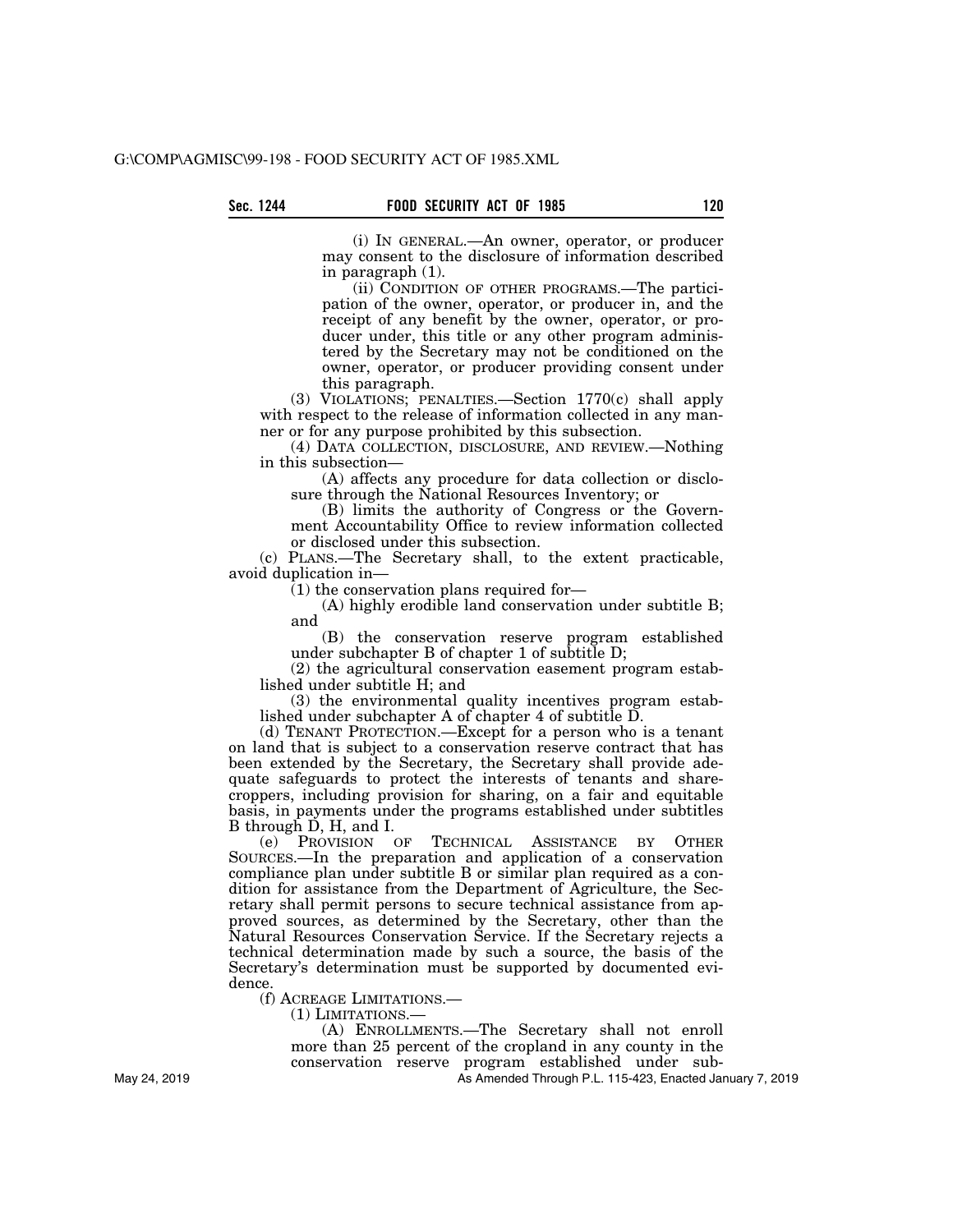chapter B of chapter 1 of subtitle D and wetland reserve easements under section 1265C.

(B) EASEMENTS.—Not more than 15 percent of the cropland in a county may be subject to a wetland reserve easement under section 1265C.

(2) EXCEPTIONS.—The Secretary may exceed the limitation in paragraph  $(1)(A)$ , if the Secretary determines that-

(A) the action would not adversely affect the local economy of a county; and

(B) operators in the county are having difficulties complying with conservation plans implemented under section 1212.

(3) WAIVER TO EXCLUDE CERTAIN ACREAGE.—The Secretary may grant a waiver to exclude acreage enrolled under section 1231A from the limitations in paragraph  $(1)(A)$  with the concurrence of the county government of the county involved.

(4) EXCLUSIONS.—

(A) SHELTERBELTS AND WINDBREAKS.—The limitations established under paragraph (1) shall not apply to cropland that is subject to an easement under subchapter B of chapter 1 of subtitle D that is used for the establishment of shelterbelts and windbreaks.

(B) WET AND SATURATED SOILS.—For the purposes of enrolling land in a wetland reserve easement under section 1265C, the limitations established under paragraph (1) shall not apply to cropland designated by the Secretary with subclass w in the land capability classes IV through VIII because of severe use limitations due to soil saturation or inundation.

(5) CALCULATION.—In calculating the percentages described in paragraph (1), the Secretary shall include any acreage that was included in calculations of percentages made under such paragraph, as in effect on the day before the date of enactment of the Agriculture Improvement Act of 2018, and that remains enrolled when the calculation is made after that date under paragraph (1).

(g) COMPLIANCE AND PERFORMANCE.—For each conservation program under subtitle D, the Secretary shall develop procedures—

(1) to monitor compliance with program requirements;

(2) to measure program performance;

(3) to demonstrate whether the long-term conservation benefits of the program are being achieved;

(4) to track participation by crop and livestock types; and (5) to coordinate activities described in this subsection with the national conservation program authorized under section 5 of the Soil and Water Resources Conservation Act of 1977 (16 U.S.C. 2004).

(h) ENCOURAGEMENT OF POLLINATOR HABITAT DEVELOPMENT AND PROTECTION.—In carrying out any conservation program administered by the Secretary, the Secretary may, as appropriate, encourage—

(1) the development of habitat for native and managed pollinators; and

May 24, 2019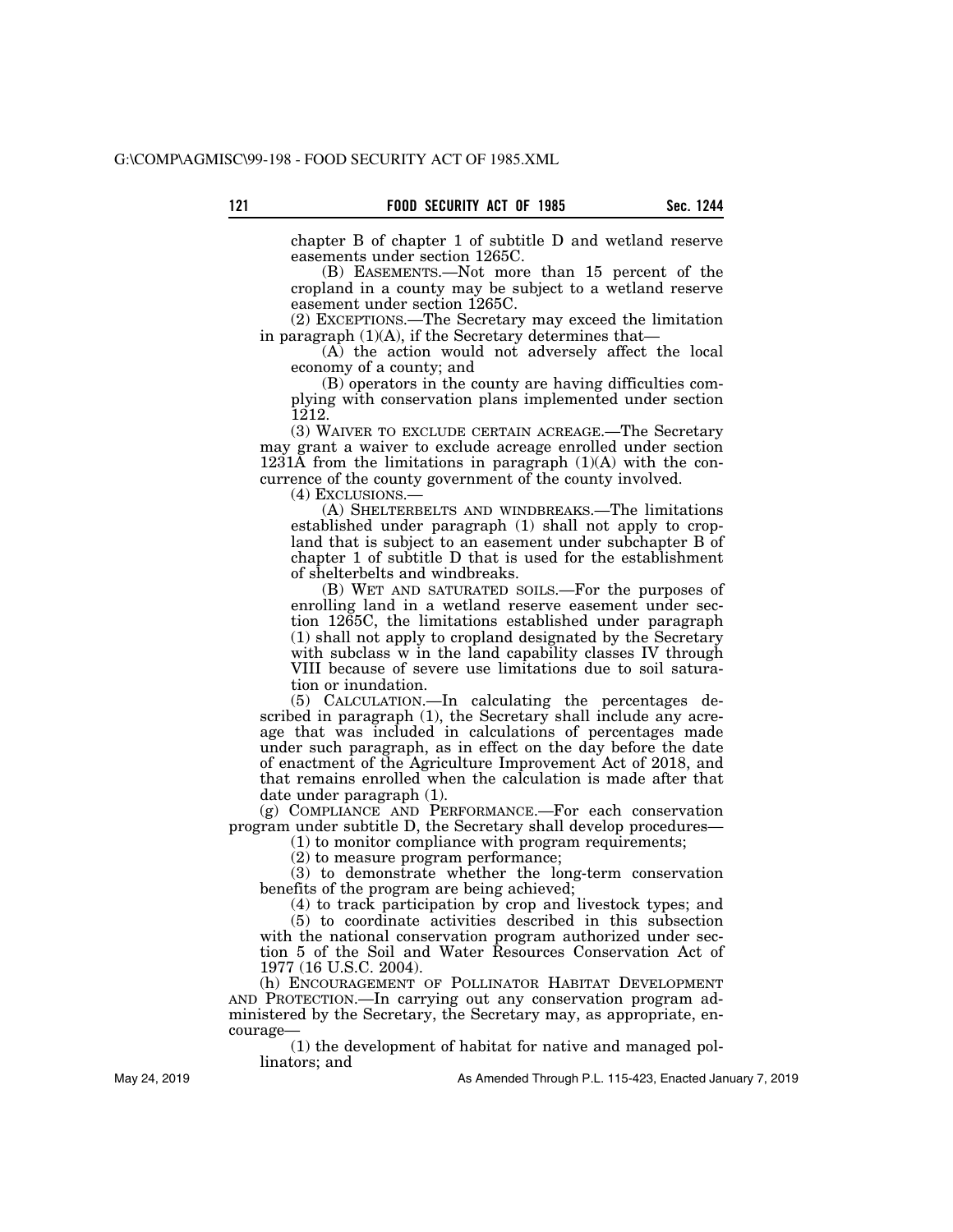(2) the use of conservation practices that benefit native and managed pollinators, including, to the extent practicable, practices that maximize benefits for honey bees.

(i) STREAMLINED APPLICATION PROCESS.—

(1) IN GENERAL.—In carrying out each conservation program under this title, the Secretary shall ensure that the application process used by producers and landowners is streamlined to minimize complexity and eliminate redundancy.

(2) REVIEW AND STREAMLINING.—

(A) REVIEW.—The Secretary shall carry out a review of the application forms and processes for each conservation program covered by this subsection.

(B) STREAMLINING.—On completion of the review the Secretary shall revise application forms and processes, as necessary, to ensure that—

(i) all required application information is essential for the efficient, effective, and accountable implementation of conservation programs;

(ii) conservation program applicants are not required to provide information that is readily available to the Secretary through existing information systems of the Department of Agriculture;

(iii) information provided by the applicant is managed and delivered efficiently for use in all stages of the application process, or for multiple applications; and

(iv) information technology is used effectively to minimize data and information input requirements.

(3) IMPLEMENTATION AND NOTIFICATION.—Not later than 1 year after the date of enactment of the Food, Conservation, and Energy Act of 2008, the Secretary shall submit to Congress a written notification of completion of the requirements of this subsection.

(j) REVIEW AND GUIDANCE FOR PRACTICE COSTS AND PAYMENT RATES.

(1) IN GENERAL.—Not later than 1 year after the date of enactment of the Agriculture Improvement Act of 2018, and not later than October 1 of each year thereafter, the Secretary shall—

(A) review the estimates for practice costs and rates of payments made to producers for practices on eligible land under this title; and

(B) evaluate whether those costs and rates reflect a payment that—

(i) encourages participation in a conservation program administered by the Secretary;

(ii) encourages implementation of the most effective practices to address local natural resource concerns on eligible land; and

(iii) accounts for regional, State, and local variability relating to the complexity, implementation, and adoption of practices on eligible land.

(2) GUIDANCE; REVIEW.—The Secretary shall—

As Amended Through P.L. 115-423, Enacted January 7, 2019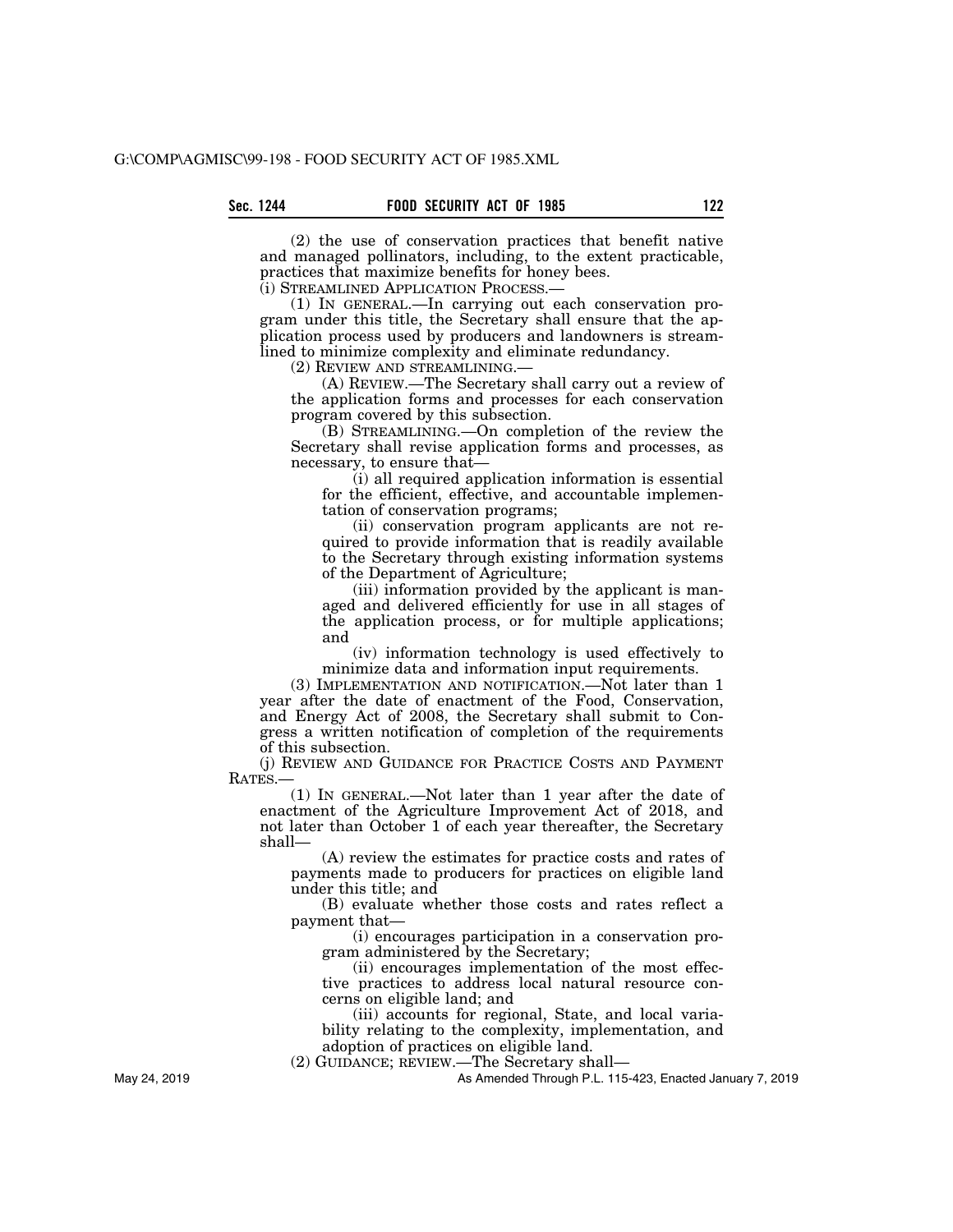(A) issue guidance to States to annually review and adjust the estimates for practice costs and rates of payments made to producers to reflect the evaluation factors described in paragraph  $(1)(B)$ ; and

(B) determine the appropriate practice costs and rates of payments for each State by—

(i) annually reviewing each conservation program payment schedule and payment rate used in the State; and

(ii) consulting with the State technical committee

established under section 1261(a) in that State.<br>(k) IMPROVED ADMINISTRATIVE EFFICIENCY AND EFFECTIVE-NESS.—In administrating a conservation program under this title, the Secretary shall, to the maximum extent practicable—

(1) seek to reduce administrative burdens and costs to producers by streamlining conservation planning and program resources; and

(2) take advantage of new technologies to enhance efficiency and effectiveness.

(l) RELATION TO OTHER PAYMENTS.—Any payment received by an owner or operator under this title, including an easement payment or rental payment, shall be in addition to, and not affect, the total amount of payments that the owner or operator is otherwise eligible to receive under any of the following:

(1) This Act.

(2) The Agricultural Act of 1949 (7 U.S.C. 1421 et seq.).

(3) The Agricultural Act of 2014.

(4) Any law that succeeds a law specified in paragraph (1), (2), or (3).

(m) FUNDING FOR INDIAN TRIBES.—In carrying out the conservation stewardship program under subchapter B of chapter 4 of subtitle D and the environmental quality incentives program under subchapter A of chapter 4 of subtitle D, the Secretary shall enter into alternative funding arrangements with Indian tribes if the Secretary determines that—

(1) the goals and objectives of the programs will be met by such arrangements;

(2) a sufficient number of eligible participants will be aggregated under the alternative funding arrangement to accomplish the underlying purposes and objectives of the applicable program; and

(3) statutory limitations regarding contracts with individual producers will not be exceeded by any tribal member, except that the Secretary may approve a waiver if the Secretary is authorized to approve a waiver under the statutory authority of the applicable program.

(n) SOURCE WATER PROTECTION THROUGH TARGETING OF AGRI-CULTURAL PRACTICES.—

(1) IN GENERAL.—In carrying out any conservation program administered by the Secretary, the Secretary shall encourage practices that relate to water quality and water quantity that protect source water for drinking water (including protecting against public health threats) while also benefitting agricultural producers.

As Amended Through P.L. 115-423, Enacted January 7, 2019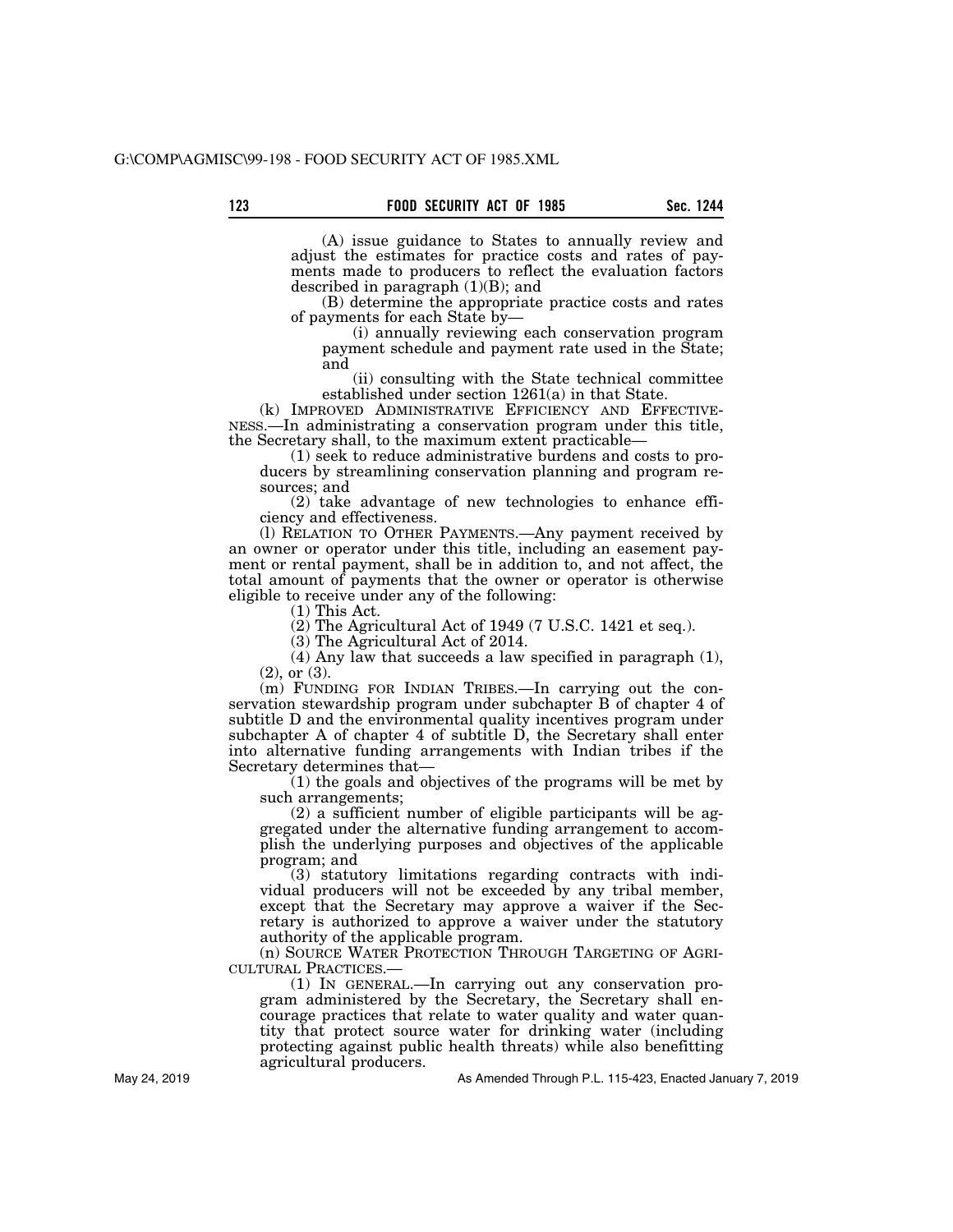(2) COLLABORATION WITH WATER SYSTEMS AND INCREASED INCENTIVES.—

(A) IN GENERAL.—In encouraging practices under paragraph (1), the Secretary shall—

(i) work collaboratively with community water systems and State technical committees established under section 1261(a) to identify, in each State, local priority areas for the protection of source waters for drinking water; and

(ii) subject to subparagraph (B), for practices described in paragraph (1), offer to producers increased incentives and higher payment rates than are otherwise statutorily authorized by the applicable conservation program administered by the Secretary.

(B) LIMITATION.—An increased payment under subparagraph (A)(ii) shall not exceed 90 percent of practice costs associated with planning, design, materials, equipment, installation, labor, management, maintenance, or training.

(3) RESERVATION OF FUNDS.—

(A) IN GENERAL.—In each of fiscal years 2019 through 2023, the Secretary shall use to carry out this subsection not less than 10 percent of any funds available for conservation programs administered by the Secretary under this title (other than the conservation reserve program established under subchapter B of chapter 1 of subtitle D).

(B) LIMITATION.—Funds available for a specific conservation program shall not be transferred to fund a different conservation program under this title.

(o) ENVIRONMENTAL SERVICES MARKET.—The Secretary may not prohibit, through a contract, easement, or agreement under this title, a participant in a conservation program administered by the Secretary under this title from participating in, and receiving compensation from, an environmental services market if 1 of the purposes of the market is the facilitation of additional conservation benefits that are consistent with the purposes of the conservation program administered by the Secretary.

(p) REGULATORY CERTAINTY.—

(1) IN GENERAL.—In addition to technical and programmatic information that the Secretary is otherwise authorized to provide, on request of a Federal agency, a State, an Indian tribe, or a unit of local government, the Secretary may provide technical and programmatic information—

(A) subject to paragraph (2), to the Federal agency, State, Indian tribe, or unit of local government to support specifically the development of mechanisms that would provide regulatory certainty, regulatory predictability, safe harbor protection, or other similar regulatory assurances to a farmer, rancher, or private nonindustrial forest landowner under a regulatory requirement—

(i) that relates to soil, water, or wildlife; and

(ii) over which that Federal agency, State, Indian tribe, or unit of local government has authority; and

As Amended Through P.L. 115-423, Enacted January 7, 2019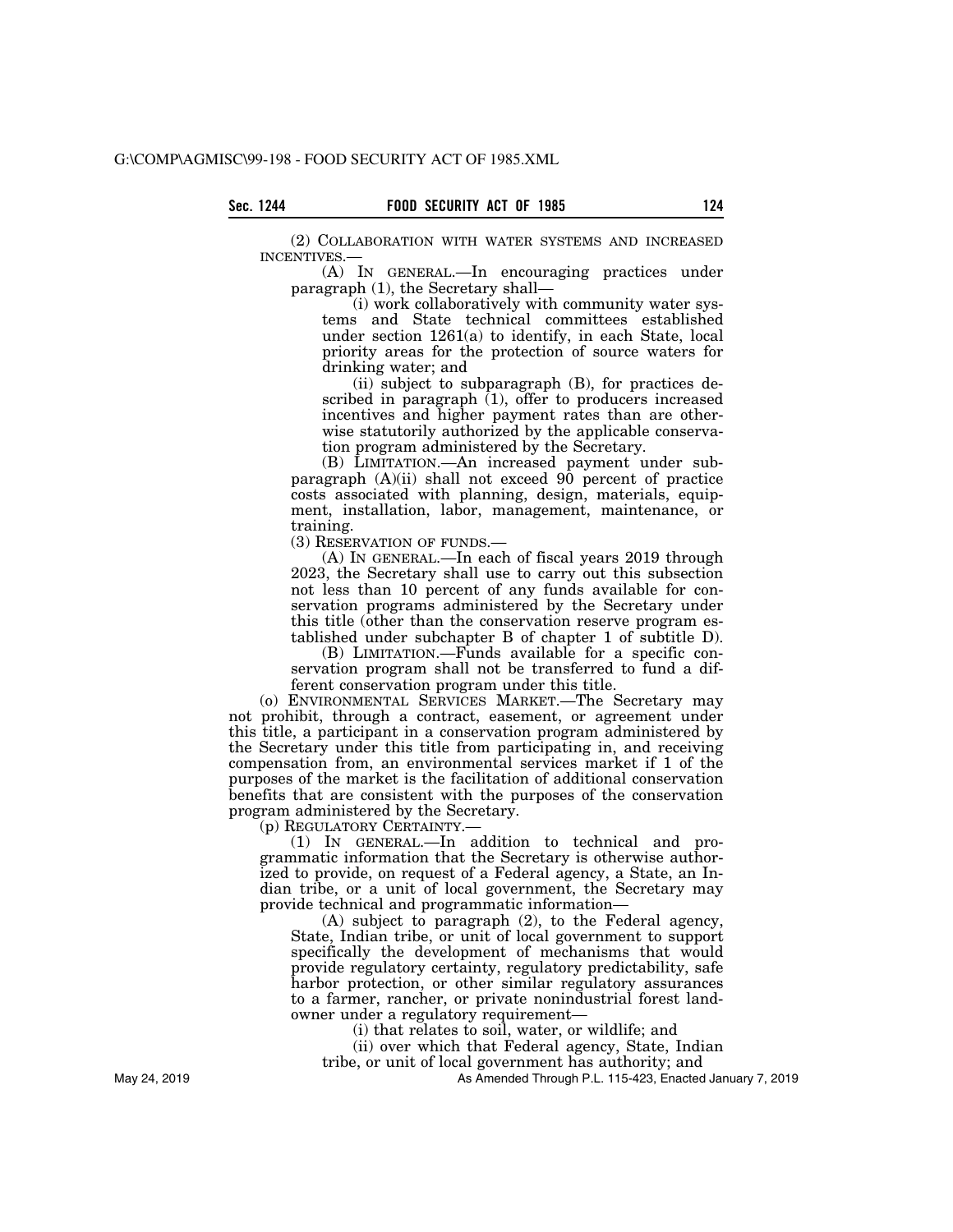(B) relating to conservation practices or activities that could be implemented by a farmer, rancher, or private nonindustrial forest landowner to address a targeted soil, water, or wildlife resource concern that is the direct subject of a regulatory requirement enforced by that Federal agency, State, Indian tribe, or unit of local government, as applicable.

 $(2)$  MECHANISMS.—The Secretary shall only provide additional technical and programmatic information under paragraph (1) if the mechanisms to be developed by the Federal agency, State, Indian tribe, or unit of local government, as applicable, under paragraph (1)(A) are anticipated to include, at a minimum—

(A) the implementation of 1 or more conservation practices or activities that effectively addresses the soil, water, or wildlife resource concern identified under paragraph (1);

(B) the on-site confirmation that the applicable conservation practices or activities identified under subparagraph (A) have been implemented;

(C) a plan for a periodic audit, as appropriate, of the continued implementation or maintenance of each of the conservation practices or activities identified under subparagraph  $(A)$ ; and

(D) notification to a farmer, rancher, or private nonindustrial forest landowner of, and an opportunity to correct, any noncompliance with a requirement to obtain regulatory certainty, regulatory predictability, safe harbor protection, or other similar regulatory assurance.

(3) CONTINUING CURRENT COLLABORATION ON SOIL, WATER, OR WILDLIFE CONSERVATION PRACTICES.—The Secretary shall—

(A) continue collaboration with Federal agencies, States, Indian tribes, or local units of government on existing regulatory certainty, regulatory predictability, safe harbor protection, or other similar regulatory assurances in accordance with paragraph (2); and

(B) continue collaboration with the Secretary of the Interior on consultation under section  $7(a)(2)$  of the Endangered Species Act of 1973 (16 U.S.C.  $1536(a)(2)$ ) or conference under section  $7(a)(4)$  of that Act (16 U.S.C.)  $1536(a)(4)$ , as applicable, for wildlife conservation efforts, including the Working Lands for Wildlife model of conservation on working landscapes, as implemented on the day before the date of enactment of the Agriculture Improvement Act of 2018, in accordance with—

(i) the document entitled ''Partnership Agreement Between the United States Department of Agriculture Natural Resources Conservation Service and the United States Department of the Interior Fish and Wildlife Service'', numbered A–3A75–16–937, and formalized by the Chief of the Natural Resources Conservation Service on September 15, 2016, and by the Director of the United States Fish and Wildlife Service on August 4, 2016, as in effect on September 15, 2016; and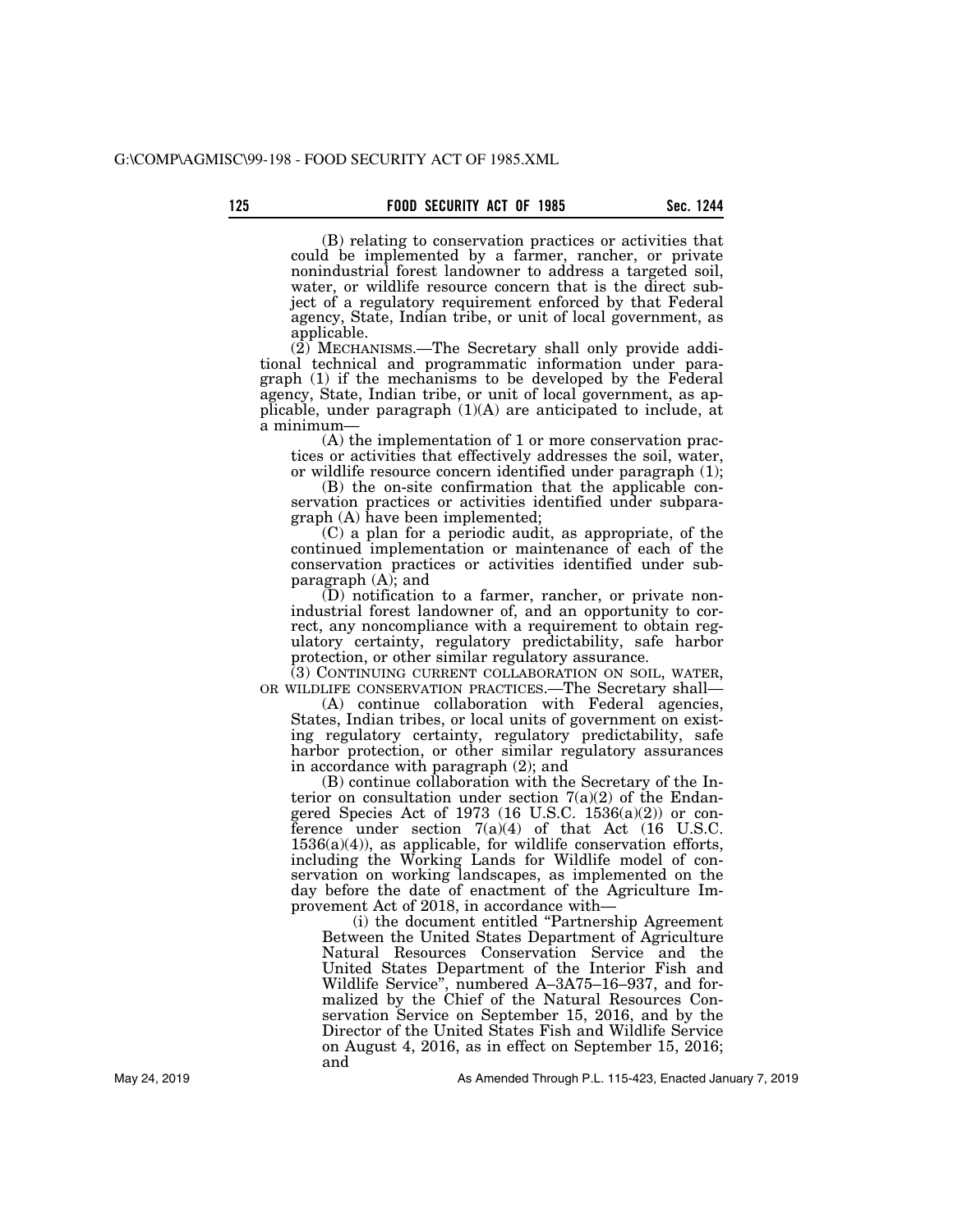(ii) United States Fish and Wildlife Service Director's Order No. 217, dated August 9, 2016, as in effect on August 9, 2016.

(4) SAVINGS CLAUSE.—Nothing in this subsection—

(A) preempts, displaces, or supplants any authority or right of a Federal agency, a State, an Indian tribe, or a unit of local government;

(B) modifies or otherwise affects, preempts, or displaces—

(i) any cause of action; or

(ii) a provision of Federal or State law establishing a remedy for a civil or criminal cause of action; or

(C) applies to a case in which the Department of Agriculture is the originating agency requesting a consultation or other technical and programmatic information or assistance from another Federal agency in assisting farmers, ranchers, or nonindustrial private forest landowners participating in a conservation program administered by the Secretary.

## **SEC. 1245. [16 U.S.C. 3845] ENVIRONMENTAL SERVICES MARKETS.**

(a) TECHNICAL GUIDELINES REQUIRED.—The Secretary shall establish technical guidelines that outline science-based methods to measure the environmental services benefits from conservation and land management activities in order to facilitate the participation of farmers, ranchers, and forest landowners in emerging environmental services markets. The Secretary shall give priority to the establishment of guidelines related to farmer, rancher, and forest landowner participation in carbon markets.

(b) ESTABLISHMENT.—The Secretary shall establish guidelines under subsection (a) for use in developing the following:

(1) A procedure to measure environmental services benefits.

(2) A protocol to report environmental services benefits.

(3) A registry to collect, record and maintain the benefits measured.

(c) VERIFICATION REQUIREMENTS.—

(1) VERIFICATION OF REPORTS.—The Secretary shall establish guidelines for a process to verify that a farmer, rancher, or forest landowner who reports an environmental services benefit pursuant to the protocol required by paragraph (2) of subsection (b) for inclusion in the registry required by paragraph (3) of such subsection has implemented the conservation or land management activity covered by the report.

(2) ROLE OF THIRD PARTIES.—In establishing the verification guidelines required by paragraph (1), the Secretary shall consider the role of third-parties in conducting independent verification of benefits produced for environmental services markets and other functions, as determined by the Secretary.

(d) USE OF EXISTING INFORMATION.—In carrying out subsection (b), the Secretary shall build on activities or information in exist-

As Amended Through P.L. 115-423, Enacted January 7, 2019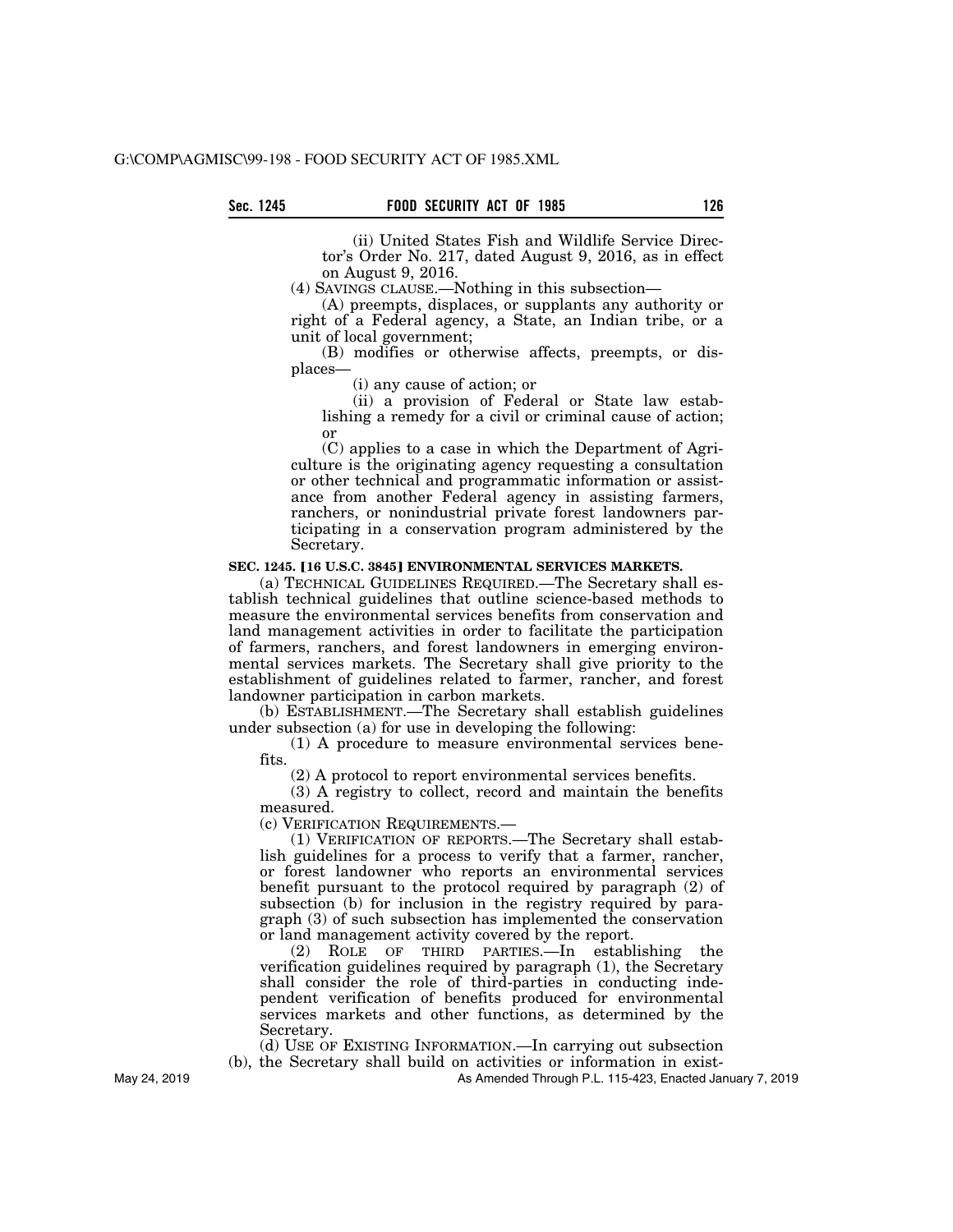ence on the date of the enactment of the Food, Conservation, and Energy Act of 2008 regarding environmental services markets.

(e) CONSULTATION.—In carrying out this section, the Secretary shall consult with the following:

(1) Federal and State government agencies.

(2) Nongovernmental interests including—

(A) farm, ranch, and forestry producers;

(B) financial institutions involved in environmental services trading;

(C) institutions of higher education with relevant expertise or experience;

(D) nongovernmental organizations with relevant expertise or experience; and

(E) private sector representatives with relevant expertise or experience.

(3) Other interested persons, as determined by the Secretary.

#### **SEC. 1246. [16 U.S.C. 3846] REGULATIONS.**

(a) IN GENERAL.—The Secretary shall promulgate such regulations as are necessary to implement programs under this title, including such regulations as the Secretary determines to be necessary to ensure a fair and reasonable application of the limitations established under section 1244(f).

(b) RULEMAKING PROCEDURE.—The promulgation of regulations and administration of programs under this title—

(1) shall be carried out without regard to chapter 35 of title 44, United States Code (commonly known as the Paperwork Reduction Act); and

(2) shall be made as an interim rule effective on publication with an opportunity for notice and comment.

(c) CONGRESSIONAL REVIEW OF AGENCY RULEMAKING.—In promulgating regulations under this section, the Secretary shall use the authority provided under section 808 of title 5, United States Code.

# **SEC. 1247. [16 U.S.C. 3847] DATA ON CONSERVATION PRACTICES.**

(a) DATA ON CONSERVATION PRACTICES.—The Secretary shall identify available data sets within the Department of Agriculture regarding the use of conservation practices and the effect of such practices on farm and ranch profitability (including such effects relating to crop yields, soil health, and other risk-related factors).

(b) REPORT.—Not later than 1 year after the date of enactment of the Agriculture Improvement Act of 2018, the Secretary shall submit to the Committee on Agriculture of the House of Representatives and the Committee on Agriculture, Nutrition, and Forestry of the Senate a report that includes—

(1) a summary of the data sets identified under subsection (a);

(2) a summary of the steps the Secretary would have to take to provide access to such data sets by university researchers, including taking into account any technical, privacy, or administrative considerations;

(3) a summary of safeguards the Secretary employs when providing access to data to university researchers;

As Amended Through P.L. 115-423, Enacted January 7, 2019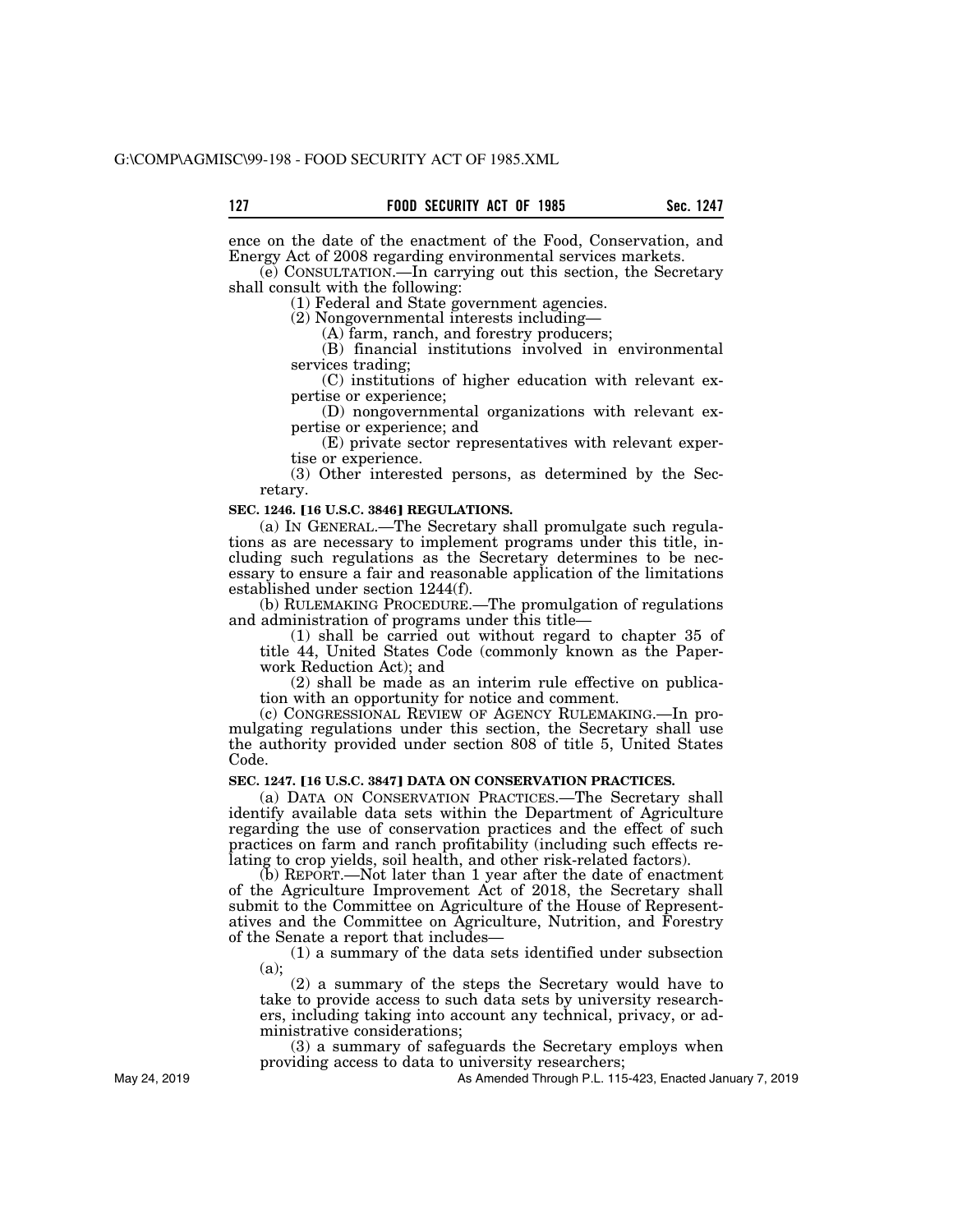(4) a summary of appropriate procedures to maximize the potential for research benefits while preventing any violations of privacy or confidentiality; and

(5) recommendations for any necessary authorizations or clarifications of Federal law to allow access to such data sets to maximize the potential for research benefits.

## Subtitle F—Other Conservation Provisions 15

### **SEC. 1252. [16 U.S.C. 3851] EXPERIENCED SERVICES PROGRAM. <sup>16</sup>**

(a) ESTABLISHMENT AND PURPOSE.—The Secretary shall establish an experienced services program (referred to in this section as the ''program'') for the purpose of utilizing the talents of individuals who are age 55 or older, but who are not employees of the Department of Agriculture or a State agriculture department, to provide—

(1) technical services in support of the conservation-related programs and authorities carried out by the Secretary, including conservation planning assistance, technical consultation, and assistance with design and implementation of conservation practices; and

(2) technical, professional, and administrative services to support the research, education, and economics mission area of the Department of Agriculture (including the Agricultural Research Service, the Economic Research Service, the National Agricultural Library, the National Agricultural Statistics Service, the Office of the Chief Scientist, and the National Institute of Food and Agriculture), including—

(A) supporting agricultural research and information;

(B) advancing scientific knowledge relating to agriculture;

(C) enhancing access to agricultural information;

(D) providing statistical information and research results to farmers, ranchers, agribusiness, and public officials; and

(E) assisting research, education, and extension programs in land-grant colleges and universities (as defined in section 1404 of the National Agricultural Research, Extension, and Teaching Policy Act of 1977 (7 U.S.C. 3103)).

(b) PROGRAM AGREEMENTS.—

(1) RELATION TO OLDER AMERICAN COMMUNITY SERVICE EM-PLOYMENT PROGRAM.—Notwithstanding any other provision of law relating to Federal grants, cooperative agreements, or contracts, to carry out the program during a fiscal year, the Secretary may enter into agreements with nonprofit private agencies and organizations eligible to receive grants for that fiscal year under the Community Service Senior Opportunities Act (42 U.S.C. 3056 et seq.) to secure participants for the program who will provide technical, professional, or administrative services, as applicable, under the program.

 $^{15}$  Subtitle F repealed by sec. 336 of P.L. 104–127, 110 Stat. 1007, April 4, 1996.<br> $^{16}$  Sec. 2710 of P.L. 110–246, 122 Stat. 1810, June 18, 2008, amended "Subtitle F" of title XII of this Act by inserting sec. 1252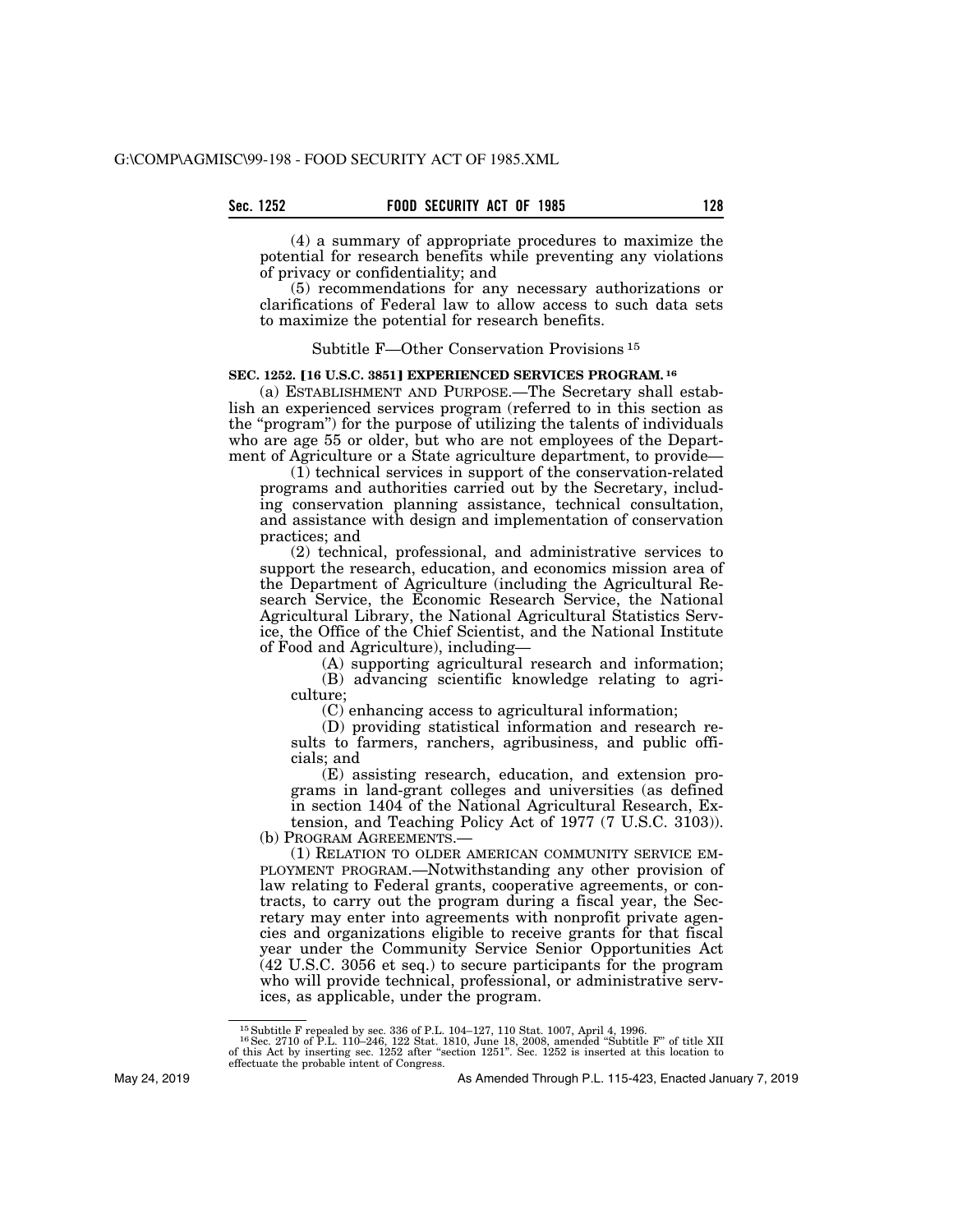(2) REQUIRED DETERMINATION.—Before entering into an agreement under paragraph (1), the Secretary shall ensure that the agreement would not—

(A) result in the displacement of individuals employed by the Department, including partial displacement through reduction of non-overtime hours, wages, or employment benefits;

(B) result in the use of an individual under the program for a job or function in a case in which a Federal employee is in a layoff status from the same or a substantially-equivalent job or function with the Department; or

(C) affect existing contracts for services.

(c) FUNDING SOURCE.—

(1) CONSERVATION TECHNICAL SERVICES.—Except as provided in paragraph  $(2)$ , with respect to subsection  $(a)(1)$ , the Secretary may carry out the program using funds made available to carry out each program under this title.

(2) EXCLUSION.—Funds made available to carry out the conservation reserve program may not be used to carry out the program.

(3) RESEARCH, EDUCATION, AND ECONOMICS SERVICES.— With respect to services referred to in subsection  $(a)(2)$ , the Secretary may carry out the program under the mission area referred to in such subsection to the extent that funds are specifically appropriated to provide such services under such mission area.

(d) LIABILITY.—An individual providing technical, professional, or administrative services, as applicable, under the program is deemed to be an employee of the United States Government for purposes of chapter  $171$  of title 28, United States Code, if the individual—

(1) is providing technical, professional, or administrative services, as applicable, pursuant to an agreement entered into under subsection (b); and

(2) is acting within the scope of the agreement.

# **Subtitle G—State Technical Committees**

### **SEC. 1261. [16 U.S.C. 3861] ESTABLISHMENT OF STATE TECHNICAL COMMITTEES.**

(a) ESTABLISHMENT.—The Secretary shall establish a technical committee in each State to assist the Secretary in the considerations relating to implementation and technical aspects of the conservation programs under this title.

(b) STANDARDS.—The Secretary shall review and update as necessary—

(1) standard operating procedures to standardize the operations of State technical committees; and

(2) standards to be used by State technical committees in the development of technical guidelines for the implementation of the conservation provisions of this title.

(c) COMPOSITION.—Each State technical committee shall be composed of agricultural producers and other professionals that

As Amended Through P.L. 115-423, Enacted January 7, 2019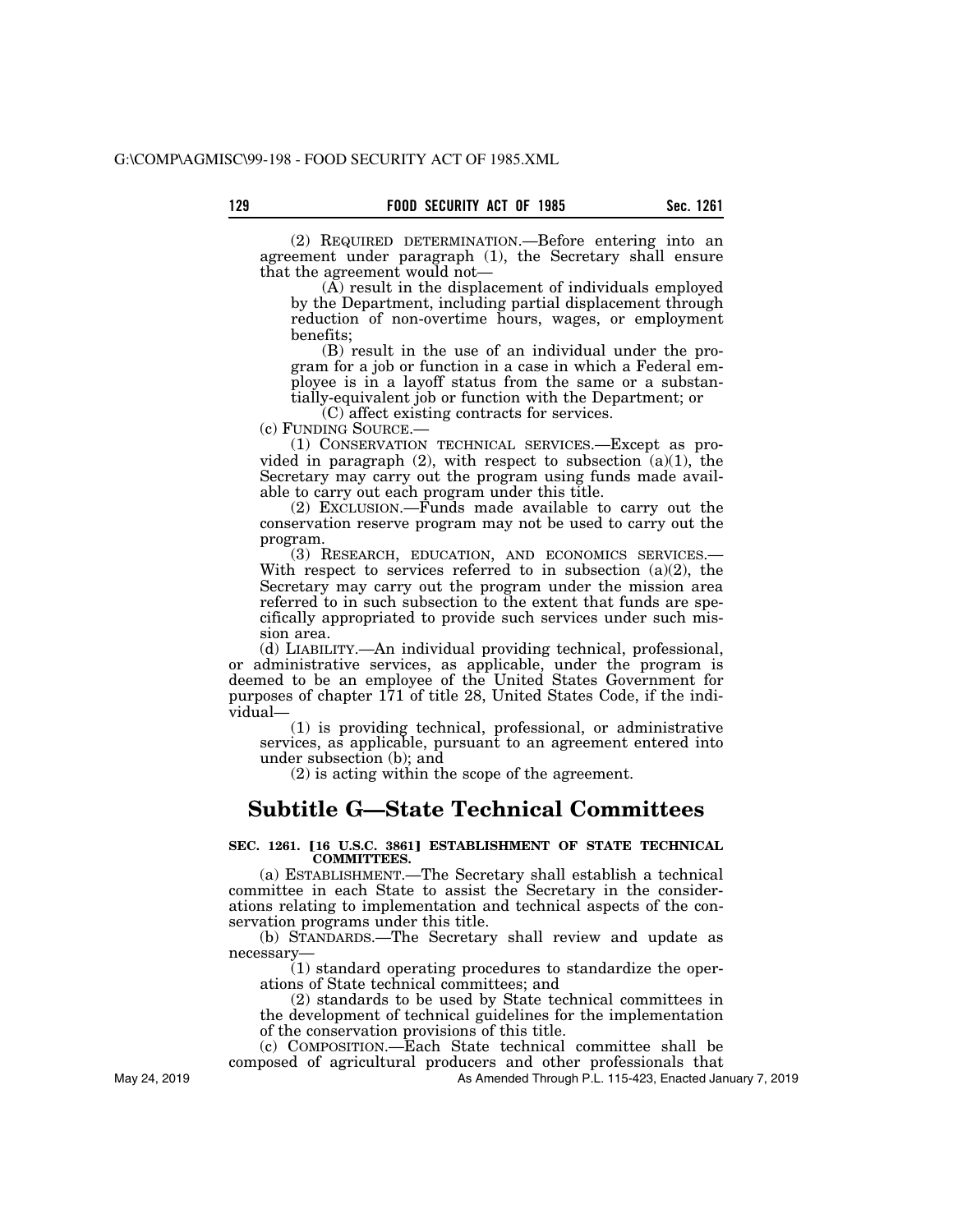represent a variety of disciplines in the soil, water, wetland, and wildlife sciences. The technical committee for a State shall include representatives from among the following:

(1) The Natural Resources Conservation Service.

(2) The Farm Service Agency.

(3) The Forest Service.

(4) The National Institute of Food and Agriculture.

(5) The State fish and wildlife agency.

(6) The State forester or equivalent State official.

(7) The State water resources agency.

(8) The State department of agriculture.

(9) The State association of soil and water conservation districts.

(10) Agricultural producers representing the variety of crops and livestock or poultry raised within the State.

(11) Owners of nonindustrial private forest land.

(12) Nonprofit organizations within the meaning of section 501(c)(3) of the Internal Revenue Code of 1986 with demonstrable conservation expertise and experience working with agriculture producers in the State.

(13) Agribusiness.

(14) The State Cooperative Extension Service and land grant university in the State.

#### **SEC. 1262. [16 U.S.C. 3862] RESPONSIBILITIES.**

(a) IN GENERAL.—Each State technical committee established under section 1261 shall meet regularly to provide information, analysis, and recommendations to appropriate officials of the Department of Agriculture who are charged with implementing the conservation provisions of this title.

(b) PUBLIC NOTICE AND ATTENDANCE.—Each State technical committee shall provide public notice of, and permit public attendance at, meetings considering issues of concern related to carrying out this title.

 $(c)$  ROLE.

(1) IN GENERAL.—The role of State technical committees is advisory in nature, and such committees shall have no implementation or enforcement authority. However, the Secretary shall give strong consideration to the recommendations of such committees in administering the programs under this title.

(2) ADVISORY ROLE IN ESTABLISHING PROGRAM PRIORITIES AND CRITERIA.—Each State technical committee shall advise the Secretary in establishing priorities and criteria for the programs in this title, including the review of whether local working groups are addressing those priorities.

(d) FACA REQUIREMENTS.—

(1) EXEMPTION.—Each State technical committee shall be exempt from the Federal Advisory Committee Act (5 U.S.C. App.).

(2) LOCAL WORKING GROUPS.—For purposes of the Federal Advisory Committee Act (5 U.S.C. App.), any local working group established under this subtitle shall be considered to be a subcommittee of the applicable State technical committee.

May 24, 2019

\* \* \* \* \* \* \* As Amended Through P.L. 115-423, Enacted January 7, 2019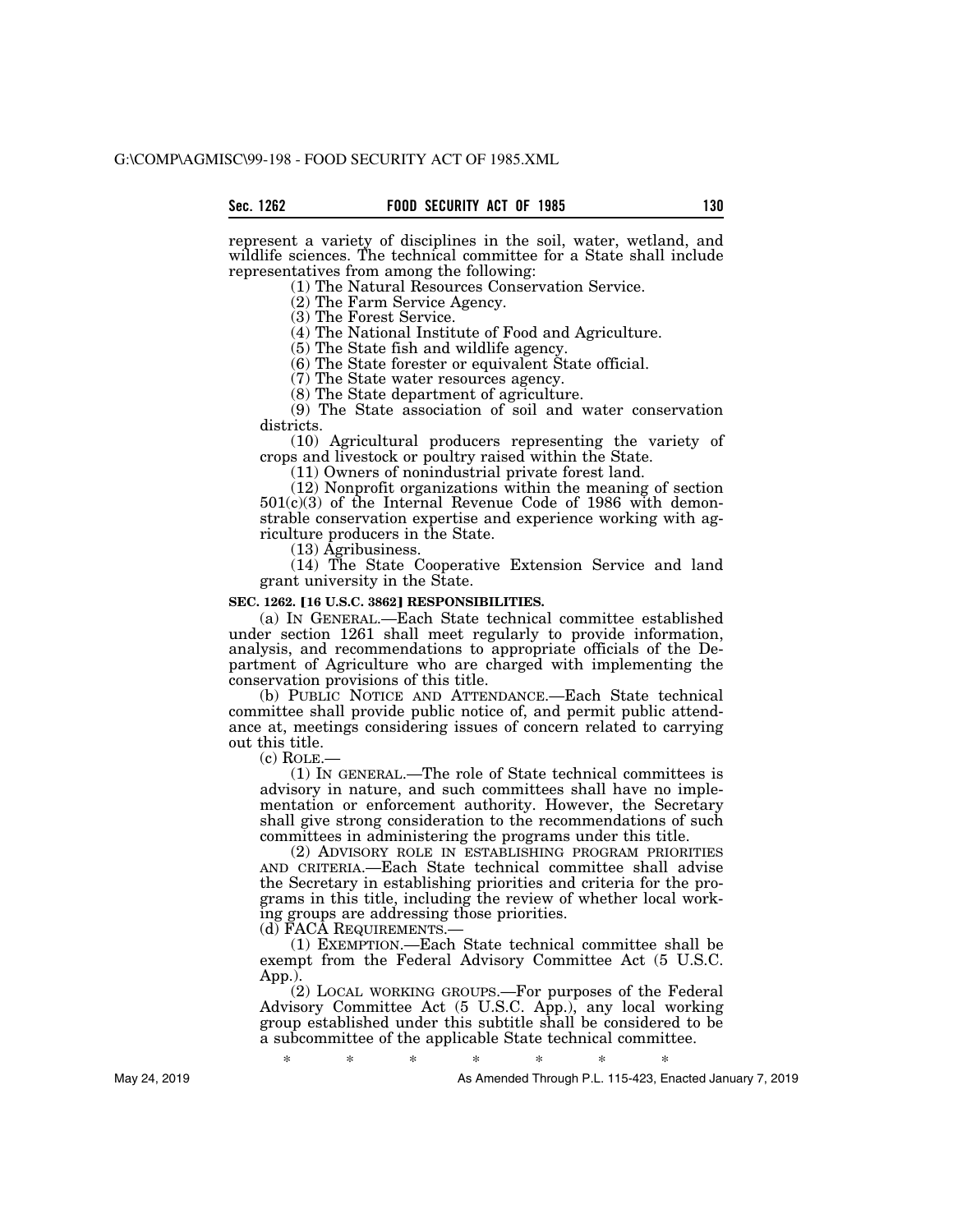# **Subtitle H—Agricultural Conservation Easement Program**

# **SEC. 1265. [16 U.S.C. 3865] ESTABLISHMENT AND PURPOSES.**

(a) ESTABLISHMENT.—The Secretary shall establish an agricultural conservation easement program for the conservation of eligible land and natural resources through easements or other interests in land.

(b) PURPOSES.—The purposes of the program are to—

(1) combine the purposes and coordinate the functions of the wetlands reserve program established under section 1237, the grassland reserve program established under section 1238N, and the farmland protection program established under section 1238I, as such sections were in effect on the day before the date of enactment of the Agricultural Act of 2014;

(2) restore, protect, and enhance wetlands on eligible land;

(3) protect the agricultural use and future viability, and related conservation values, of eligible land by limiting nonagricultural uses of that land that negatively affect the agricultural uses and conservation values; and

(4) protect grazing uses and related conservation values by restoring or conserving eligible land.

**SEC. 1265A. [16 U.S.C. 3865a] DEFINITIONS.** 

In this subtitle:

(1) AGRICULTURAL LAND EASEMENT.—The term ''agricultural land easement'' means an easement or other interest in eligible land that—

(A) is conveyed for the purpose of protecting natural resources and the agricultural nature of the land; and

(B) permits the landowner the right to continue agricultural production and related uses.

(2) BUY-PROTECT-SELL TRANSACTION.—

(A) IN GENERAL.—The term ''buy-protect-sell transaction'' means a legal arrangement—

(i) between an eligible entity and the Secretary relating to land that an eligible entity owns or is going to purchase prior to acquisition of an agricultural land easement;

(ii) under which the eligible entity certifies to the Secretary that the eligible entity shall—

(I)(aa) hold an agricultural land easement on that land, but transfer ownership of the land to a farmer or rancher that is not an eligible entity prior to or on acquisition of the agricultural land easement; or

(bb) hold an agricultural land easement on that land, but transfer ownership of the land to a farmer or rancher that is not an eligible entity in a timely manner and, subject to subparagraph (B), not later than 3 years after the date of acquisition of the agricultural land easement; and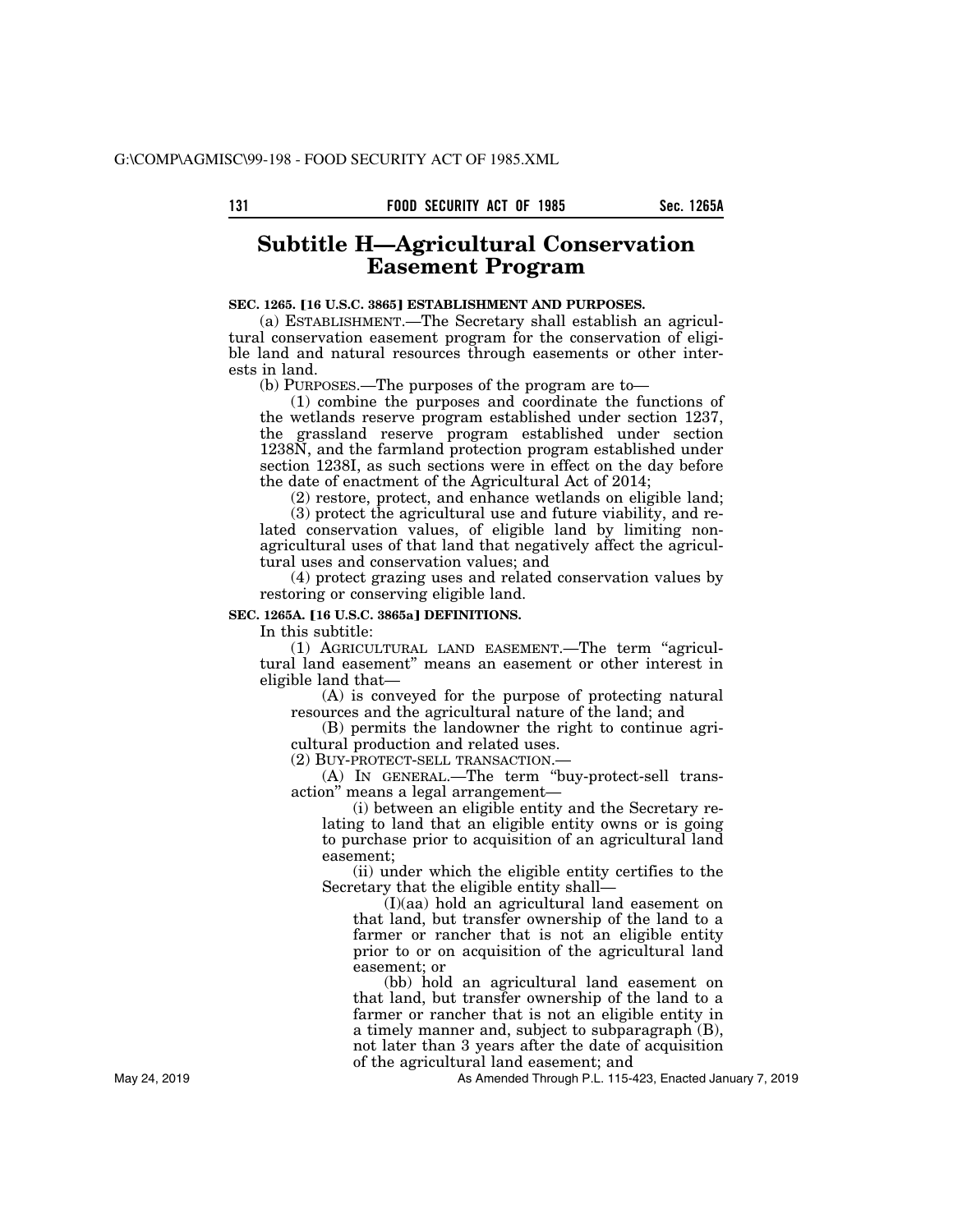(II) make an initial sale of the land subject to the agricultural land easement to a farmer or rancher at not more than agricultural value, plus any reasonable holding and transaction costs incurred by the eligible entity, as determined by the Secretary; and

(iii) under which the Secretary shall be reimbursed for the entirety of the Federal share of the cost of the agricultural land easement by the eligible entity if the eligible entity fails to transfer ownership under item (aa) or (bb), as applicable, of clause  $(ii)(I)$ .<br>(B) TIME EXTENSION.—Under subparagraph

(B) TIME EXTENSION.—Under  $(A)(ii)(I)(bb)$ , an eligible entity may transfer land later than 3 years after the date of acquisition of the agricultural land easement if the Secretary determines an extension of time is justified.

(3) ELIGIBLE ENTITY.—The term ''eligible entity'' means—

(A) an agency of State or local government or an Indian tribe (including a farmland protection board or land resource council established under State law); or

(B) an organization that is—

(i) organized for, and at all times since the formation of the organization has been operated principally for, 1 or more of the conservation purposes specified in clause (i), (ii), (iii), or (iv) of section  $170(h)(4)(A)$  of the Internal Revenue Code of 1986;

(ii) an organization described in section  $501(c)(3)$ of that Code that is exempt from taxation under section 501(a) of that Code; or

(iii) described in—

(I) paragraph (1) or (2) of section 509(a) of that Code; or

(II) section  $509(a)(3)$  of that Code and is controlled by an organization described in section  $509(a)(2)$  of that Code.

(4) ELIGIBLE LAND.—The term ''eligible land'' means private or tribal land that is—

(A) in the case of an agricultural land easement, agricultural land, including land on a farm or ranch—

(i) that is subject to—

(I) a pending offer for purchase of an agricultural land easement from an eligible entity; or

(II) a buy-protect-sell transaction;

 $(ii)(I)$  that has prime, unique, or other productive soil;

(II) that contains historical or archaeological resources;

(III) the enrollment of which would protect grazing uses and related conservation values by restoring and conserving land; or

(IV) the protection of which will further a State or local policy consistent with the purposes of the program; and

(iii) that is—

As Amended Through P.L. 115-423, Enacted January 7, 2019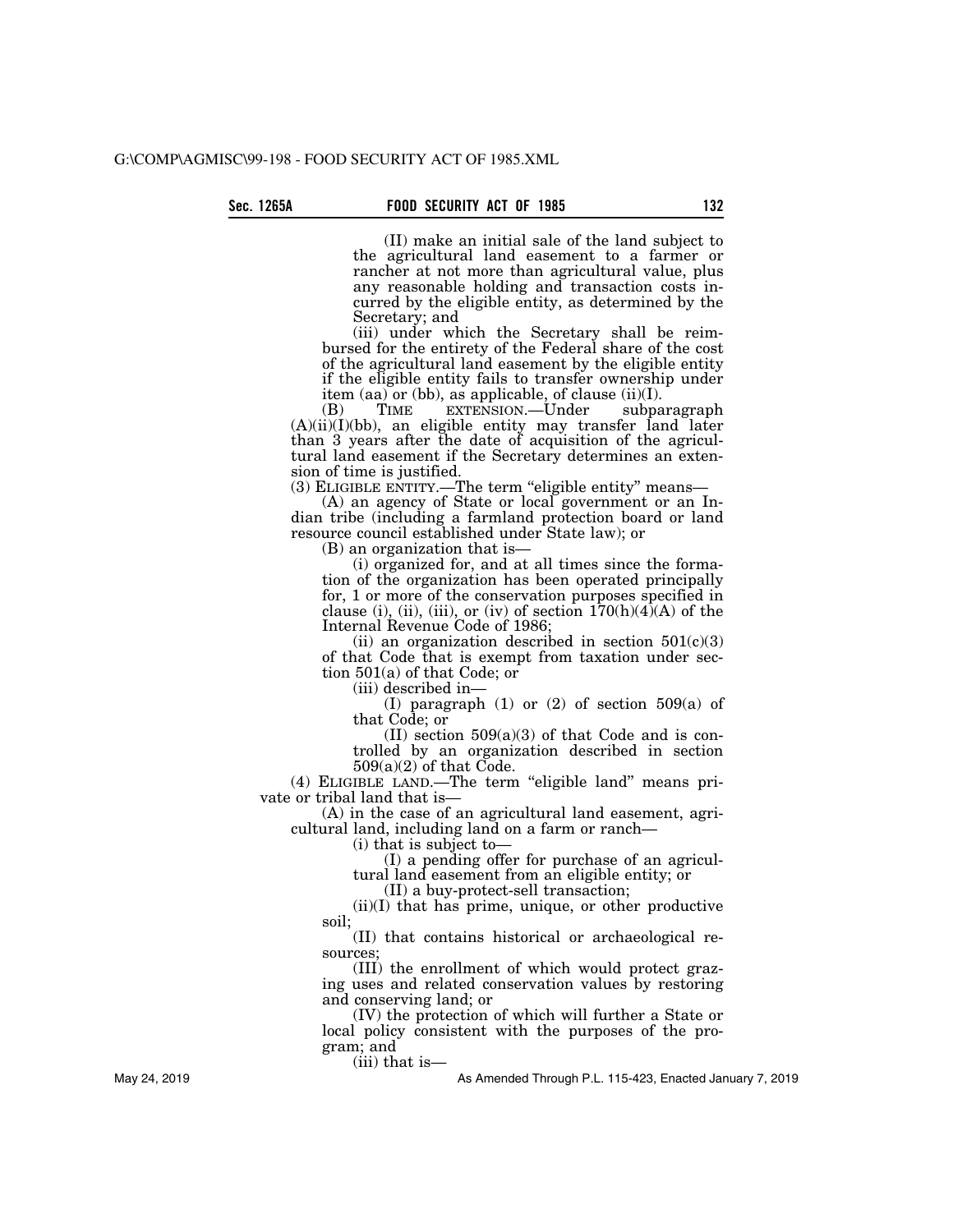(I) cropland;

(II) rangeland;

(III) grassland or land that contains forbs, or shrubland for which grazing is the predominant use;

(IV) located in an area that has been historically dominated by grassland, forbs, or shrubs and could provide habitat for animal or plant populations of significant ecological value;

(V) pastureland; or

(VI) nonindustrial private forest land that contributes to the economic viability of an offered parcel or serves as a buffer to protect such land from development;

(B) in the case of a wetland reserve easement, a wetland or related area, including—

(i) farmed or converted wetlands, together with adjacent land that is functionally dependent on that land, if the Secretary determines it—

(I) is likely to be successfully restored in a cost-effective manner; and

(II) will maximize the wildlife benefits and wetland functions and values;

(ii) cropland or grassland that was used for agricultural production prior to flooding from the natural overflow of—

(I) a closed basin lake and adjacent land that is functionally dependent upon it, if the State or other entity is willing to provide 50 percent share of the cost of an easement; or

(II) a pothole and adjacent land that is functionally dependent on it;

(iii) farmed wetlands and adjoining lands that—

(I) are enrolled in the conservation reserve program;

(II) have the highest wetland functions and values, as determined by the Secretary; and

(III) are likely to return to production after they leave the conservation reserve program;

(iv) riparian areas that link wetlands that are protected by easements or some other device that achieves the same purpose as an easement; or

(v) other wetlands of an owner that would not otherwise be eligible, if the Secretary determines that the inclusion of such wetlands in a wetland reserve easement would significantly add to the functional value of the easement; or

(C) in the case of either an agricultural land easement or a wetland reserve easement, other land that is incidental to land described in subparagraph (A) or (B), if the Secretary determines that it is necessary for the efficient administration of an easement under the program.

(5) MONITORING REPORT.—The term ''monitoring report'' means a report, the contents of which are formulated and pre-

As Amended Through P.L. 115-423, Enacted January 7, 2019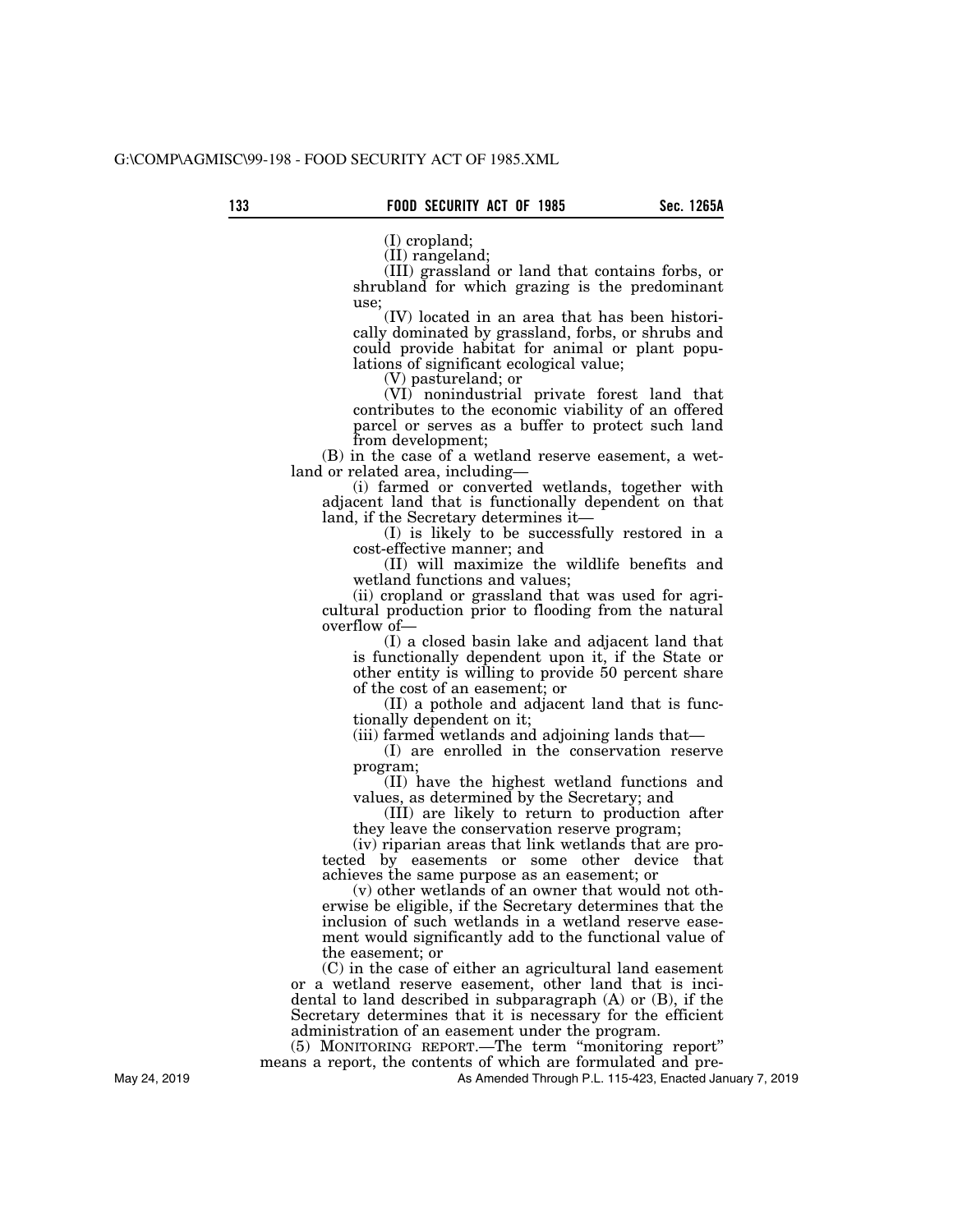pared by the holder of an agricultural land easement, that accurately documents whether the land subject to the agricultural land easement is in compliance with the terms and conditions of the agricultural land easement.

(6) PROGRAM.—The term ''program'' means the agricultural conservation easement program established by this subtitle.

(7) WETLAND RESERVE EASEMENT.—The term ''wetland reserve easement'' means a reserved interest in eligible land that—

(A) is defined and delineated in a deed; and

(B) stipulates—

(i) the rights, title, and interests in land conveyed to the Secretary; and

(ii) the rights, title, and interests in land that are reserved to the landowner.

### SEC. 1265B. [16 U.S.C. 3865b] AGRICULTURAL LAND EASEMENTS.

(a) AVAILABILITY OF ASSISTANCE.—The Secretary shall facilitate and provide funding for—

(1) the purchase by eligible entities of agricultural land easements in eligible land;

(2) technical assistance to implement the program, including technical assistance for the development of a conservation plan under subsection  $(b)(4)(C)(iv)$ ; and

(3) buy-protect-sell transactions.

(b) COST-SHARE ASSISTANCE.—

(1) IN GENERAL.—The Secretary shall protect the agricultural use, including grazing, and related conservation values of eligible land through cost-share assistance to eligible entities for purchasing agricultural land easements.

(2) SCOPE OF ASSISTANCE AVAILABLE.—

(A) FEDERAL SHARE.—An agreement described in paragraph (4) shall provide for a Federal share determined by the Secretary of an amount not to exceed 50 percent of the fair market value of the agricultural land easement, as determined by the Secretary using—

(i) the Uniform Standards of Professional Appraisal Practice;

(ii) an areawide market analysis or survey; or

(iii) another industry-approved method.

(B) NON-FEDERAL SHARE.—

(i) IN GENERAL.—Under the agreement, the eligible entity shall provide a share that is at least equivalent to that provided by the Secretary.

(ii) GRASSLANDS EXCEPTION.—In the case of grassland of special environmental significance, as determined by the Secretary, the Secretary may provide an amount not to exceed 75 percent of the fair market value of the agricultural land easement.

(iii) PERMISSIBLE FORMS.—The non-Federal share provided by an eligible entity under this subparagraph may comprise—

(I) cash resources;

As Amended Through P.L. 115-423, Enacted January 7, 2019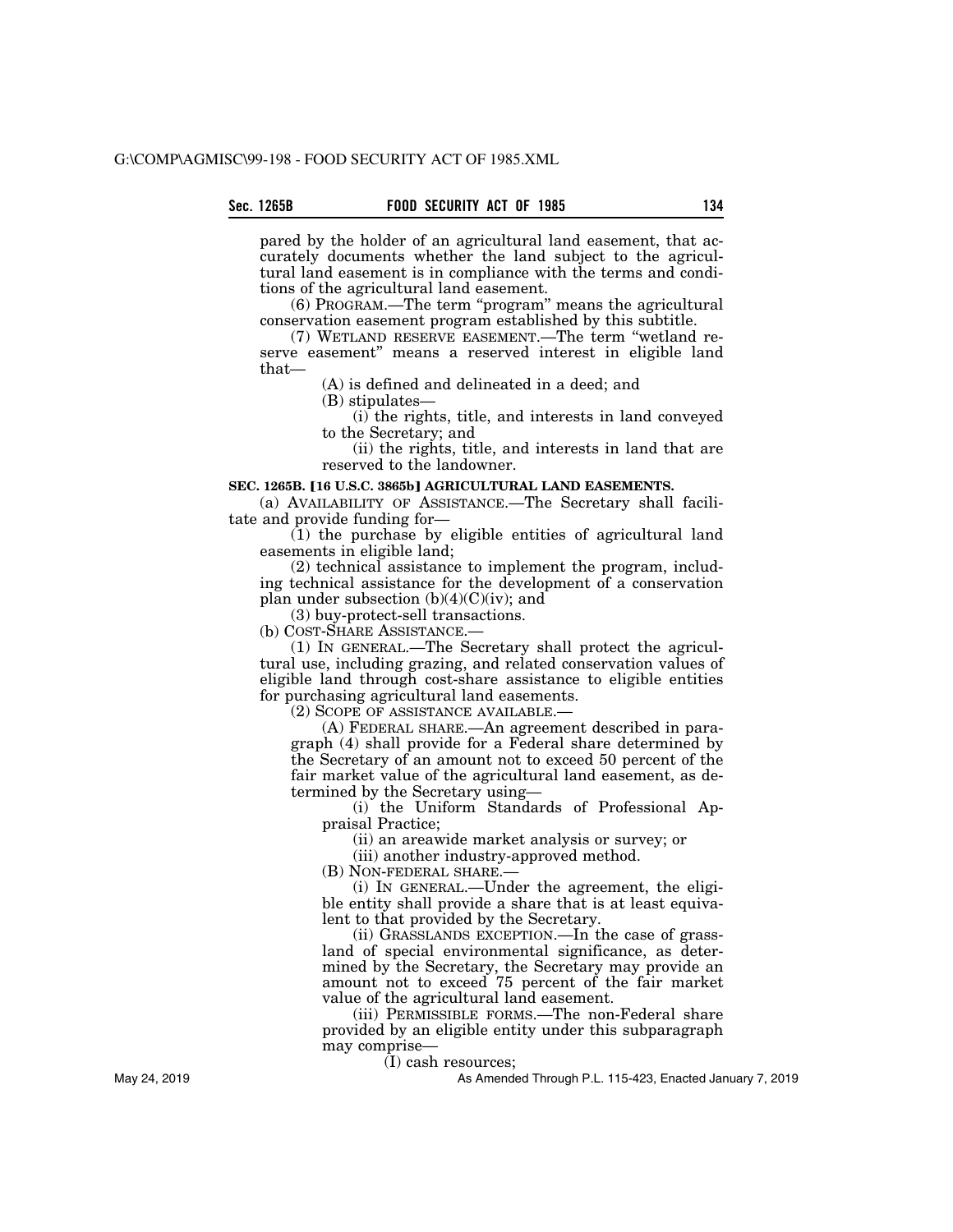(II) a charitable donation or qualified conservation contribution (as defined in section 170(h) of the Internal Revenue Code of 1986) from the private landowner from which the agricultural land easement will be purchased;

(III) costs associated with securing a deed to the agricultural land easement, including the cost of appraisal, survey, inspection, and title; and

(IV) other costs, as determined by the Secretary.

(3) EVALUATION AND RANKING OF APPLICATIONS.—

(A) CRITERIA.—The Secretary shall establish evaluation and ranking criteria to maximize the benefit of Federal investment under the program.

(B) CONSIDERATIONS.—In establishing the criteria, the Secretary shall emphasize support for—

(i) protecting agricultural uses and related conservation values of the land; and

(ii) maximizing the protection of areas devoted to agricultural use.

(C) ACCOUNTING FOR GEOGRAPHIC DIFFERENCES.—The Secretary may adjust the criteria established under subparagraph (A) to account for geographic differences, if the adjustments—

(i) meet the purposes of the program; and

(ii) continue to maximize the benefit of the Federal investment under the program.

(D) PRIORITY.—In evaluating applications under the program, the Secretary may give priority to an application for the purchase of an agricultural land easement that, as determined by the Secretary, maintains agricultural viability.

(E) BIDDING DOWN.—If the Secretary determines that 2 or more applications for cost-share assistance are comparable in achieving the purpose of the program, the Secretary shall not assign a higher priority to any of those applications solely on the basis of lesser cost to the program. (4) AGREEMENTS WITH ELIGIBLE ENTITIES.—

(A) IN GENERAL.—The Secretary shall enter into agreements with eligible entities to stipulate the terms and conditions under which the eligible entity is permitted to use cost-share assistance provided under this section.

(B) LENGTH OF AGREEMENTS.—An agreement shall be for a term that is—

(i) in the case of an eligible entity certified under the process described in paragraph (5), a minimum of five years; and

(ii) for all other eligible entities, at least three, but not more than five years.

(C) MINIMUM TERMS AND CONDITIONS.—An eligible entity shall be authorized to use its own terms and conditions for agricultural land easements so long as the Secretary determines such terms and conditions—

As Amended Through P.L. 115-423, Enacted January 7, 2019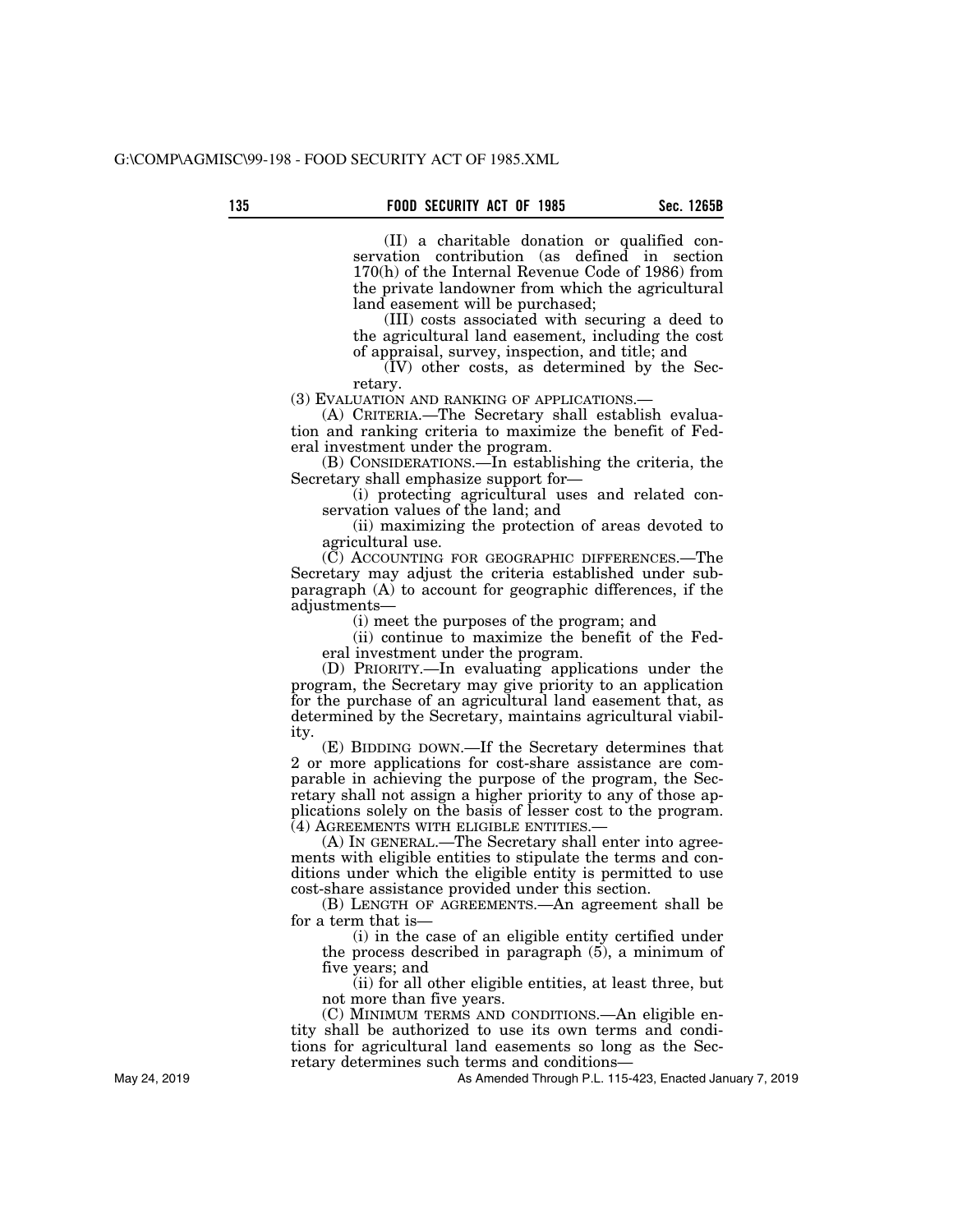(i) are consistent with the purposes of the program;

(ii) permit effective enforcement of the conservation purposes of such easements;

(iii) include a right of enforcement for the Secretary that—

(I) may be used only if the terms and conditions of the easement are not enforced by the eligible entity; and

(II) does not extend to a right of inspection unless—

(aa)(AA) the holder of the easement fails to provide monitoring reports in a timely manner; or

(BB) the Secretary has a reasonable and articulable belief that the terms and conditions of the easement have been violated; and

(bb) prior to the inspection, the Secretary notifies the eligible entity and the landowner of the inspection and provides a reasonable opportunity for the eligible entity and the landowner to participate in the inspection;

(iv) include a conservation plan only for any portion of the land subject to the agricultural land easement that is highly erodible cropland; and

(v) include a limit on the impervious surfaces to be allowed that is consistent with the agricultural activities to be conducted.

(D) ADDITIONAL PERMITTED TERMS AND CONDITIONS.— An eligible entity may include terms and conditions for an agricultural land easement that—

(i) are intended to keep the land subject to the agricultural land easement under the ownership of a farmer or rancher, as determined by the Secretary;

(ii) allow subsurface mineral development on the land subject to the agricultural land easement and in accordance with applicable State law if, as determined by the Secretary—

(I) the subsurface mineral development—

(aa) has a limited and localized impact;

(bb) does not harm the agricultural use and conservation values of the land subject to the easement;

(cc) does not materially alter or affect the existing topography;

(dd) shall comply with a subsurface mineral development plan that—

(AA) includes a plan for the remediation of impacts to the agricultural use and conservation values of the land subject to the easement; and

(BB) is approved by the Secretary prior to the initiation of mineral development activity;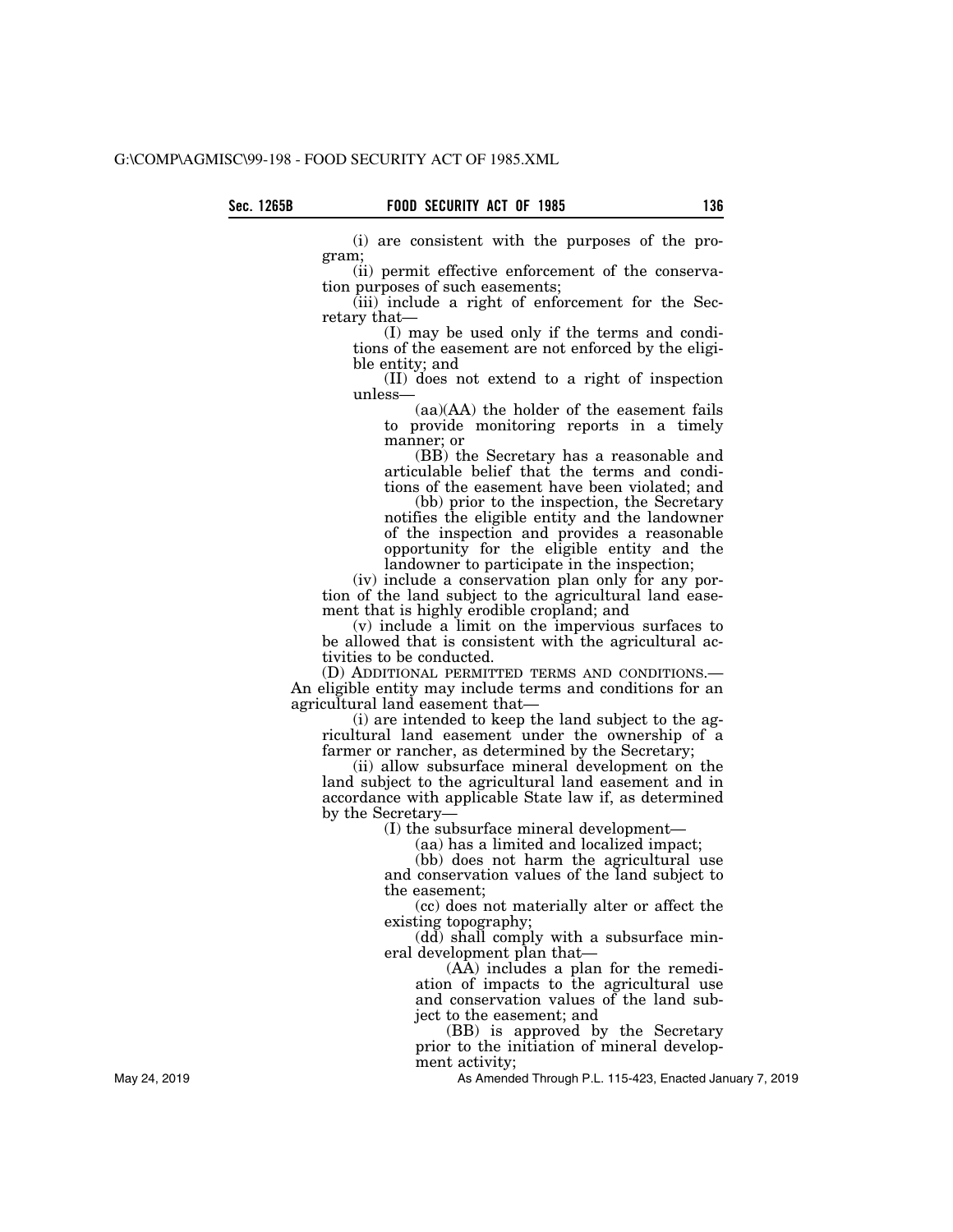(ee) is not accomplished by any surface mining method;

(ff) is within the impervious surface limits of the easement under subparagraph  $(C)(v)$ ; and

(gg) uses practices and technologies that minimize the duration and intensity of impacts to the agricultural use and conservation values of the land subject to the easement; and

(II) each area impacted by the subsurface mineral development shall be reclaimed and restored by the holder of the mineral rights at cessation of operation; and

(iii) include other relevant activities relating to the agricultural land easement, as determined by the Secretary.

(E) SUBSTITUTION OF QUALIFIED PROJECTS.—An agreement shall allow, upon mutual agreement of the parties, substitution of qualified projects that are identified at the time of the proposed substitution.

(F) EFFECT OF VIOLATION.—If a violation occurs of a term or condition of an agreement under this subsection—

(i) the Secretary may terminate the agreement; and

(ii) the Secretary may require the eligible entity to refund all or part of any payments received by the entity under the program, with interest on the payments as determined appropriate by the Secretary.

(5) CERTIFICATION OF ELIGIBLE ENTITIES.—

(A) CERTIFICATION PROCESS.—The Secretary shall establish a process under which the Secretary may—

(i) directly certify eligible entities that meet established criteria;

(ii) enter into long-term agreements with certified eligible entities;

(iii) accept proposals for cost-share assistance for the purchase of agricultural land easements throughout the duration of such agreements; and

(iv) allow a certified eligible entity to use its own terms and conditions, notwithstanding paragraph (4)(C), as long as the terms and conditions are consistent with the purposes of the program.

(B) CERTIFICATION CRITERIA.—In order to be certified, an eligible entity shall demonstrate to the Secretary that the eligible entity—

(i) will maintain, at a minimum, for the duration of the agreement—

(I) a plan for administering easements that is consistent with the purpose of the program;

(II) the capacity and resources to monitor and enforce agricultural land easements; and

(III) policies and procedures to ensure—

As Amended Through P.L. 115-423, Enacted January 7, 2019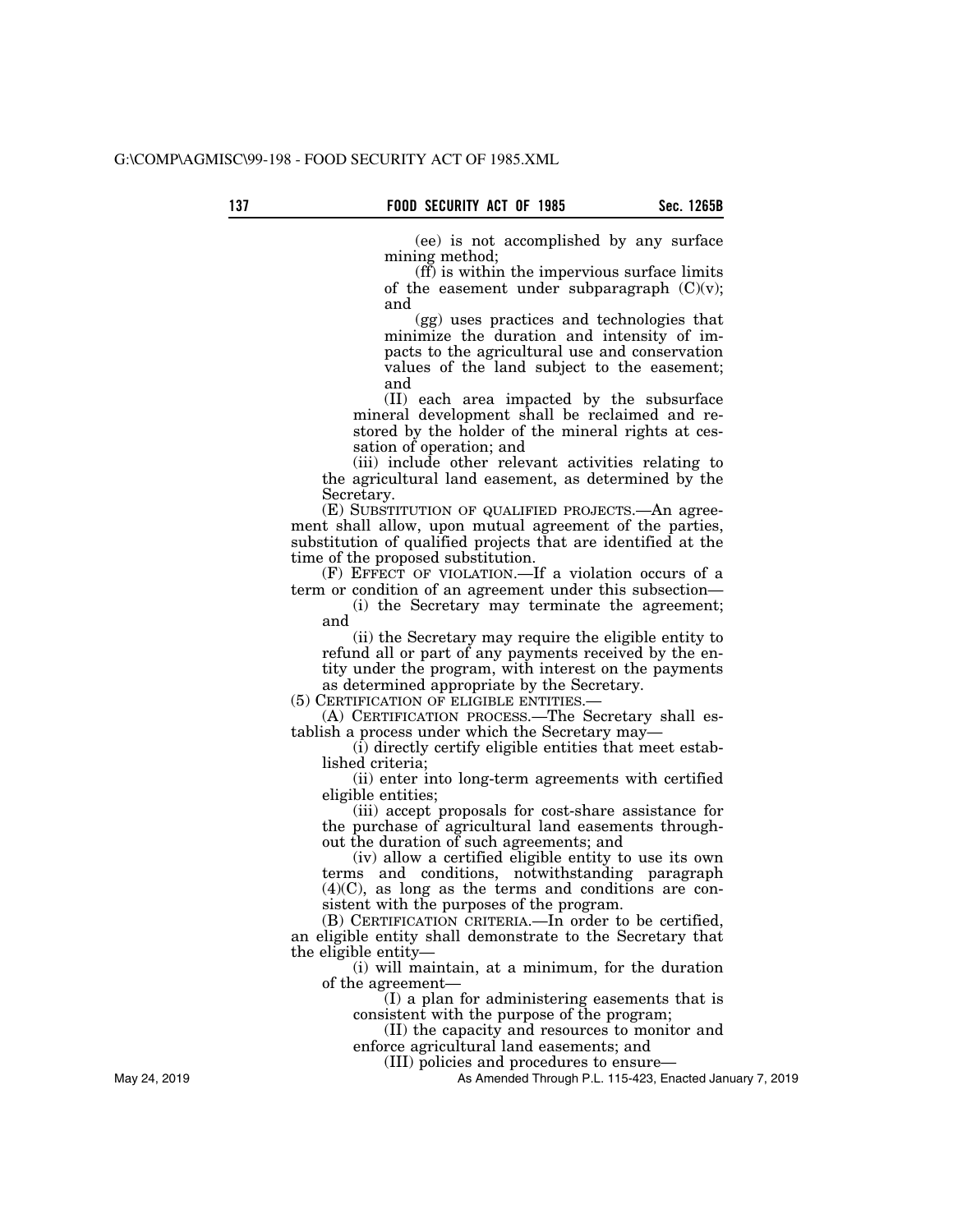(aa) the long-term integrity of agricultural land easements on eligible land;

(bb) timely completion of acquisitions of such easements; and

(cc) timely and complete evaluation and reporting to the Secretary on the use of funds provided under the program;

(ii) has—

(I) been accredited by the Land Trust Accreditation Commission, or by an equivalent accrediting body, as determined by the Secretary;

(II) acquired not fewer than 10 agricultural land easements under the program or any predecessor program; and

(III) successfully met the responsibilities of the eligible entity under the applicable agreements with the Secretary, as determined by the Secretary, relating to agricultural land easements that the eligible entity has acquired under the program or any predecessor program; or

(iii) is a State department of agriculture or other State agency with statutory authority for farm and ranchland protection that has—

(I) acquired not fewer than 10 agricultural land easements under the program or any predecessor program; and

(II) successfully met the responsibilities of the eligible entity under the applicable agreements with the Secretary, as determined by the Secretary, relating to agricultural land easements that the eligible entity has acquired under the program or any predecessor program.

(C) REVIEW AND REVISION.—

(i) REVIEW.—The Secretary shall conduct a review of eligible entities certified under subparagraph (A) every three years to ensure that such entities are meeting the criteria established under subparagraph (B).

(ii) REVOCATION.—If the Secretary finds that a certified eligible entity no longer meets the criteria established under subparagraph (B), the Secretary may—

(I) allow the certified eligible entity a specified period of time, at a minimum 180 days, in which to take such actions as may be necessary to meet the criteria; and

(II) revoke the certification of the eligible entity, if, after the specified period of time, the certified eligible entity does not meet such criteria.

(c) METHOD OF ENROLLMENT.—The Secretary shall enroll eligi-

ble land under this section through the use of— (1) permanent easements; or

(2) easements for the maximum duration allowed under applicable State laws.

As Amended Through P.L. 115-423, Enacted January 7, 2019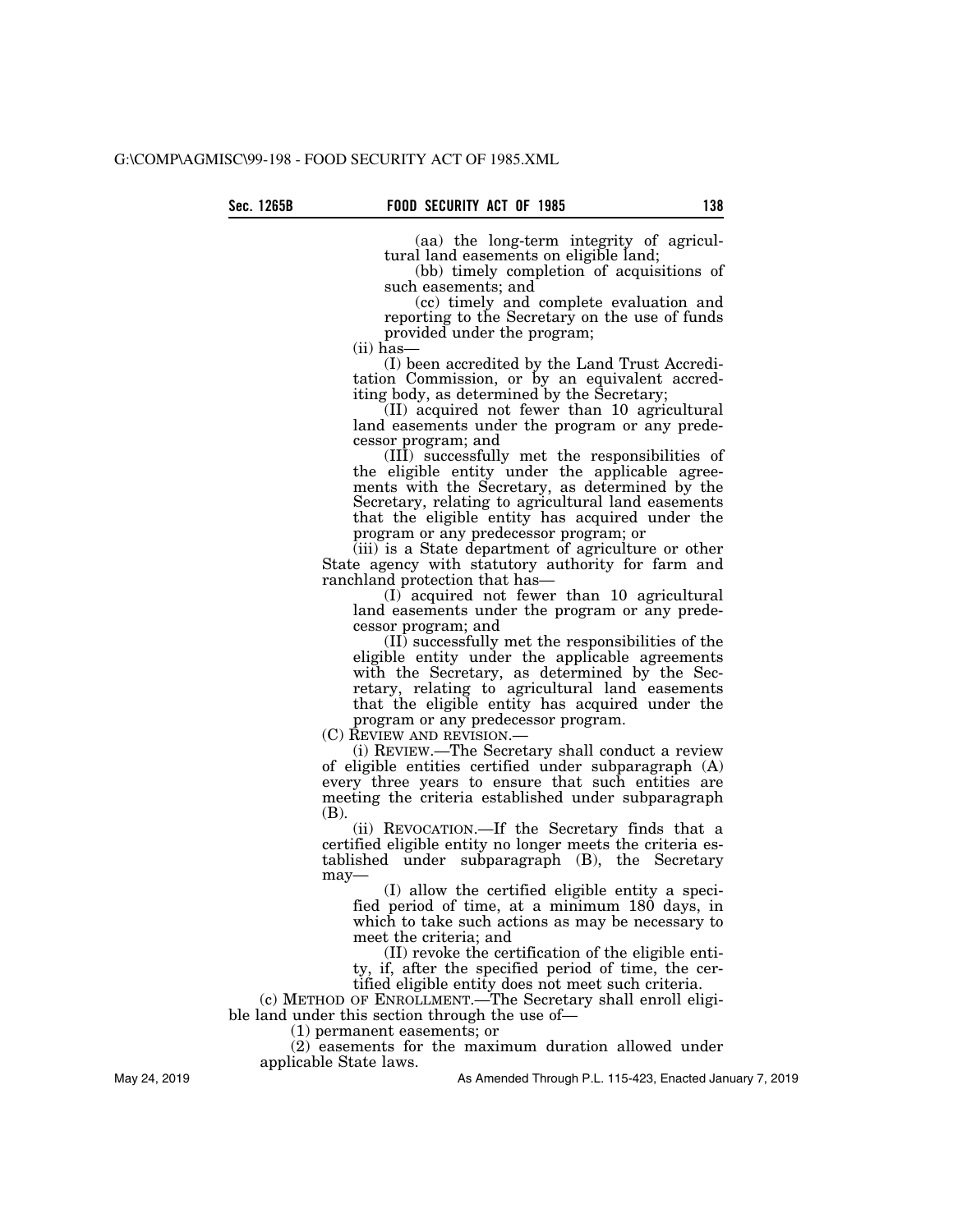(d) TECHNICAL ASSISTANCE.—The Secretary may provide technical assistance, if requested, to assist in compliance with the terms and conditions of easements.

## **SEC. 1265C. [16 U.S.C. 3865c] WETLAND RESERVE EASEMENTS.**

(a) AVAILABILITY OF ASSISTANCE.—The Secretary shall provide assistance to owners of eligible land to restore, protect, and enhance wetlands through—

(1) wetland reserve easements and related wetland reserve easement plans; and

(2) technical assistance.

(b) EASEMENTS.—

(1) METHOD OF ENROLLMENT.—The Secretary shall enroll eligible land under this section through the use of—

(A) 30-year easements;

(B) permanent easements;

(C) easements for the maximum duration allowed under applicable State laws; or

(D) as an option for Indian tribes only, 30-year contracts.

(2) LIMITATIONS.—

(A) INELIGIBLE LAND.—The Secretary may not acquire easements on—

(i) land established to trees under the conservation reserve program, except in cases where the Secretary determines it would further the purposes of this section; and

(ii) farmed wetlands or converted wetlands where the conversion was not commenced prior to December 23, 1985.

(B) CHANGES IN OWNERSHIP.—No wetland reserve easement shall be created on land that has changed ownership during the preceding 24-month period unless—

(i) the new ownership was acquired by will or suc-

cession as a result of the death of the previous owner; (ii)(I) the ownership change occurred because of foreclosure on the land; and

(II) immediately before the foreclosure, the owner of the land exercises a right of redemption from the mortgage holder in accordance with State law; or

(iii) the Secretary determines that the land was acquired under circumstances that give adequate assurances that such land was not acquired for the purposes of placing it in the program.

(3) EVALUATION AND RANKING OF OFFERS.—

(A) CRITERIA.—The Secretary shall establish evaluation and ranking criteria for offers from landowners under this section to maximize the benefit of Federal investment under the program.

(B) CONSIDERATIONS.—When evaluating offers from landowners, the Secretary may consider—

(i) the conservation benefits of obtaining a wet-

land reserve easement, including the potential envi-As Amended Through P.L. 115-423, Enacted January 7, 2019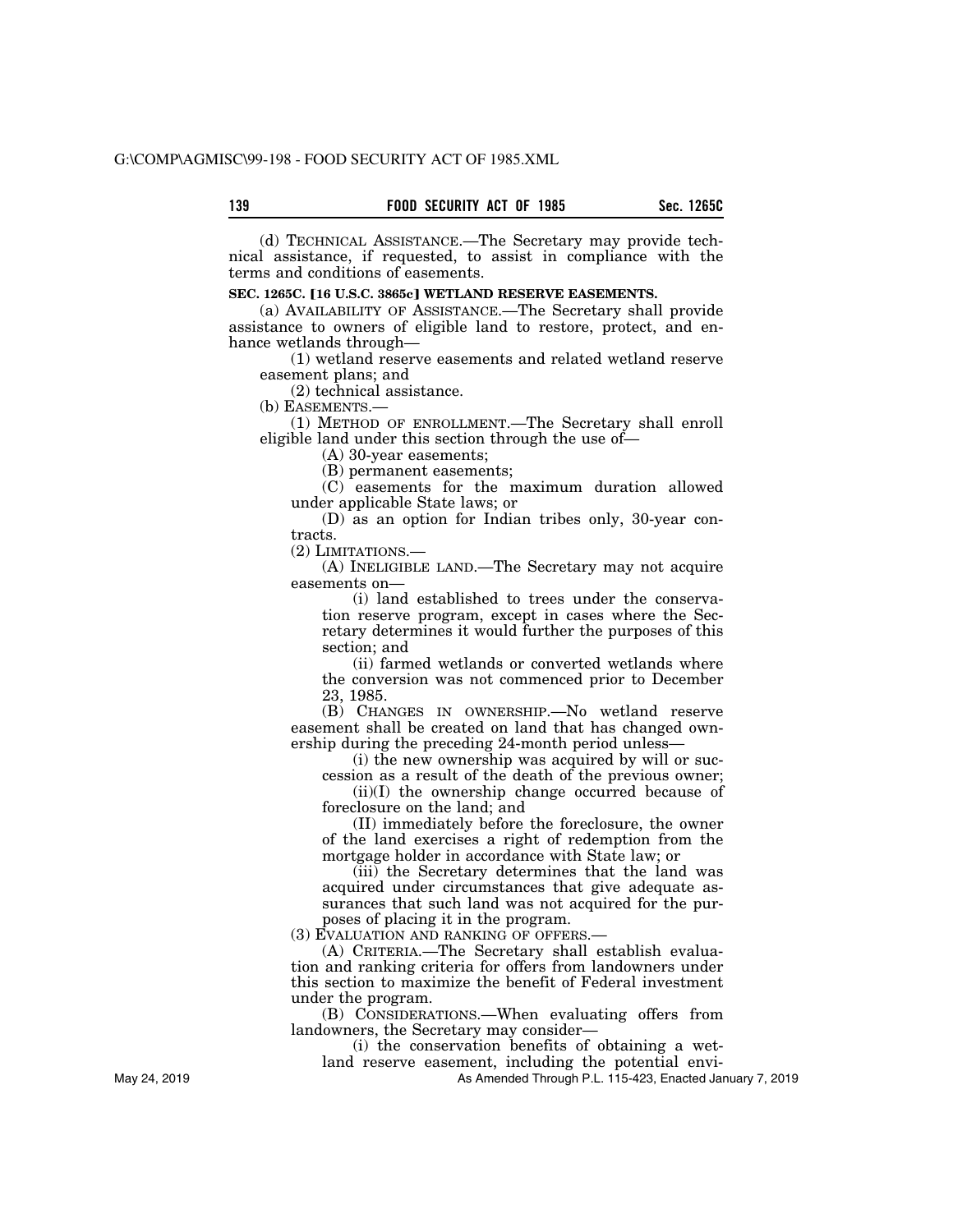ronmental benefits if the land was removed from agricultural production;

(ii) the cost effectiveness of each wetland reserve easement, so as to maximize the environmental benefits per dollar expended;

(iii) whether the landowner or another person is offering to contribute financially to the cost of the wetland reserve easement to leverage Federal funds; and

(iv) such other factors as the Secretary determines are necessary to carry out the purposes of the program.

 $(C)$  PRIORITY.—The Secretary shall give priority to acquiring wetland reserve easements based on the value of the wetland reserve easement for protecting and enhancing habitat for migratory birds and other wildlife or improving water quality.

 $(4)$  AGREEMENT.—To be eligible to place eligible land into the program through a wetland reserve easement, the owner of such land shall enter into an agreement with the Secretary to—

(A) grant an easement on such land to the Secretary;

(B) authorize the implementation of a wetland reserve easement plan developed for the eligible land under subsection (f);

(C) create and record an appropriate deed restriction in accordance with applicable State law to reflect the easement agreed to;

(D) provide a written statement of consent to such easement signed by those holding a security interest in the land;

(E) comply with the terms and conditions of the easement and any related agreements; and

(F) permanently retire any existing base history for the land on which the easement has been obtained. (5) TERMS AND CONDITIONS OF EASEMENT.—

(A) IN GENERAL.—A wetland reserve easement shall include terms and conditions that—

(i) permit—

(I) repairs, improvements, and inspections on the land that are necessary to maintain existing public drainage systems; and

(II) owners to control public access on the easement areas while identifying access routes to be used for restoration activities and management and easement monitoring;

(ii) prohibit—

(I) the alteration of wildlife habitat and other natural features of such land, unless specifically authorized by the Secretary;

(II) the spraying of such land with chemicals or the mowing of such land, except where such spraying or mowing is authorized by the Secretary or is necessary—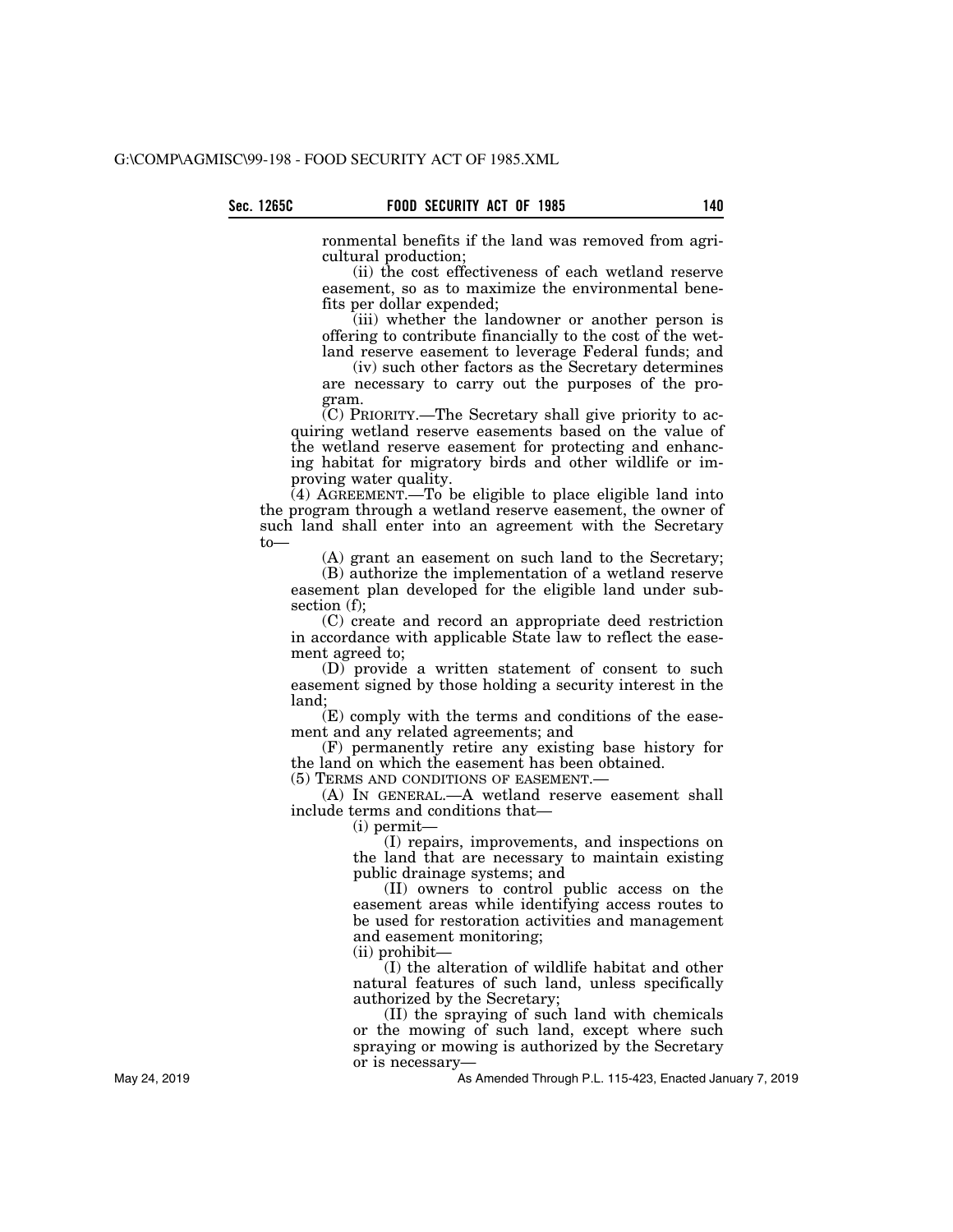(aa) to comply with Federal or State noxious weed control laws;

(bb) to comply with a Federal or State emergency pest treatment program; or

(cc) to meet habitat needs of specific wildlife species;

(III) any activities to be carried out on the owner's or successor's land that is immediately adjacent to, and functionally related to, the land that is subject to the easement if such activities will alter, degrade, or otherwise diminish the functional value of the eligible land; and

(IV) the adoption of any other practice that would tend to defeat the purposes of the program, as determined by the Secretary;

(iii) provide for the efficient and effective establishment of wetland functions and values; and

(iv) include such additional provisions as the Secretary determines are desirable to carry out the program or facilitate the practical administration thereof.

(B) VIOLATION.—On the violation of a term or condition of a wetland reserve easement, the wetland reserve easement shall remain in force and the Secretary may require the owner to refund all or part of any payments received by the owner under the program, with interest on the payments as determined appropriate by the Secretary.

(C) COMPATIBLE USES.—

(i) IN GENERAL.—Land subject to a wetland reserve easement may be used for compatible economic uses, including such activities as hunting and fishing, managed timber harvest, water management, or periodic haying or grazing, if such use is specifically permitted by the wetland reserve easement plan developed for the land under subsection (f) and is consistent with the long-term protection and enhancement of the wetland resources for which the easement was established.

(ii) COMPATIBLE USE AUTHORIZATION.—In evaluating and authorizing a compatible economic use under clause (i), the Secretary shall—

(I) request and consider the advice of the applicable State technical committee established under section 1261(a) about the 1 or more types of uses that may be authorized to be conducted on land subject to a wetland reserve easement, including the frequency, timing, and intensity of those uses;

(II) consider the ability of an authorized use to facilitate the practical administration and management of that land; and

(III) ensure that an authorized use furthers the functions and values for which the wetland reserve easement was established.

As Amended Through P.L. 115-423, Enacted January 7, 2019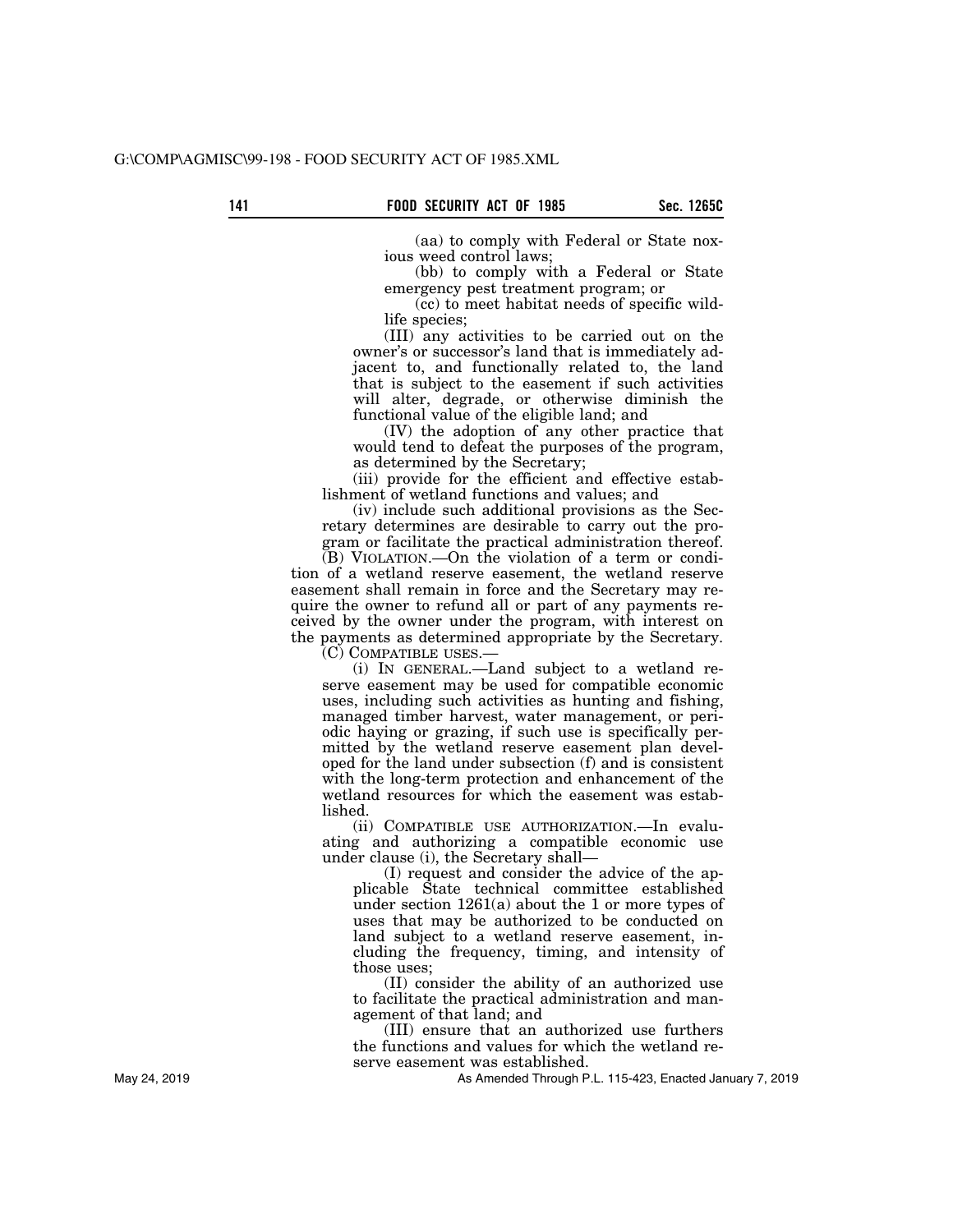(D) RESERVATION OF GRAZING RIGHTS.—The Secretary may include in the terms and conditions of a wetland reserve easement a provision under which the owner reserves grazing rights if—

(i) the Secretary determines that the reservation and use of the grazing rights—

(I) is compatible with the land subject to the easement;

(II) is consistent with the historical natural uses of the land and the long-term protection and enhancement goals for which the easement was established; and

(III) complies with the wetland reserve easement plan developed for the land under subsection  $(f)$  or a grazing management plan that is consistent with the wetland reserve easement plan and has been reviewed, and modified as necessary, at least every 5 years; and

(ii) the agreement provides for a commensurate reduction in the easement payment to account for the grazing value, as determined by the Secretary.

(6) COMPENSATION.— (A) DETERMINATION.— (i) PERMANENT EASEMENTS.—The Secretary shall pay as compensation for a permanent wetland reserve easement acquired under the program an amount necessary to encourage enrollment in the program, based on the lowest of—

> (I) the fair market value of the land, as determined by the Secretary, using the Uniform Standards of Professional Appraisal Practice or an areawide market analysis or survey;

> (II) the amount corresponding to a geographical cap, as determined by the Secretary in regulations; or

(III) the offer made by the landowner.

(ii) OTHER.—Compensation for a 30-year contract or 30-year wetland reserve easement shall be not less than 50 percent, but not more than 75 percent, of the compensation that would be paid for a permanent wetland reserve easement.

(B) FORM OF PAYMENT.—Compensation for a wetland reserve easement shall be provided by the Secretary in the form of a cash payment, in an amount determined under subparagraph (A).

(C) PAYMENT SCHEDULE.—

(i) EASEMENTS VALUED AT \$500,000 OR LESS.—For wetland reserve easements valued at \$500,000 or less, the Secretary may provide payments in not more than 10 annual payments.

(ii) EASEMENTS VALUED AT MORE THAN \$500,000.— For wetland reserve easements valued at more than \$500,000, the Secretary may provide payments in at least 5, but not more than 10 annual payments, except

As Amended Through P.L. 115-423, Enacted January 7, 2019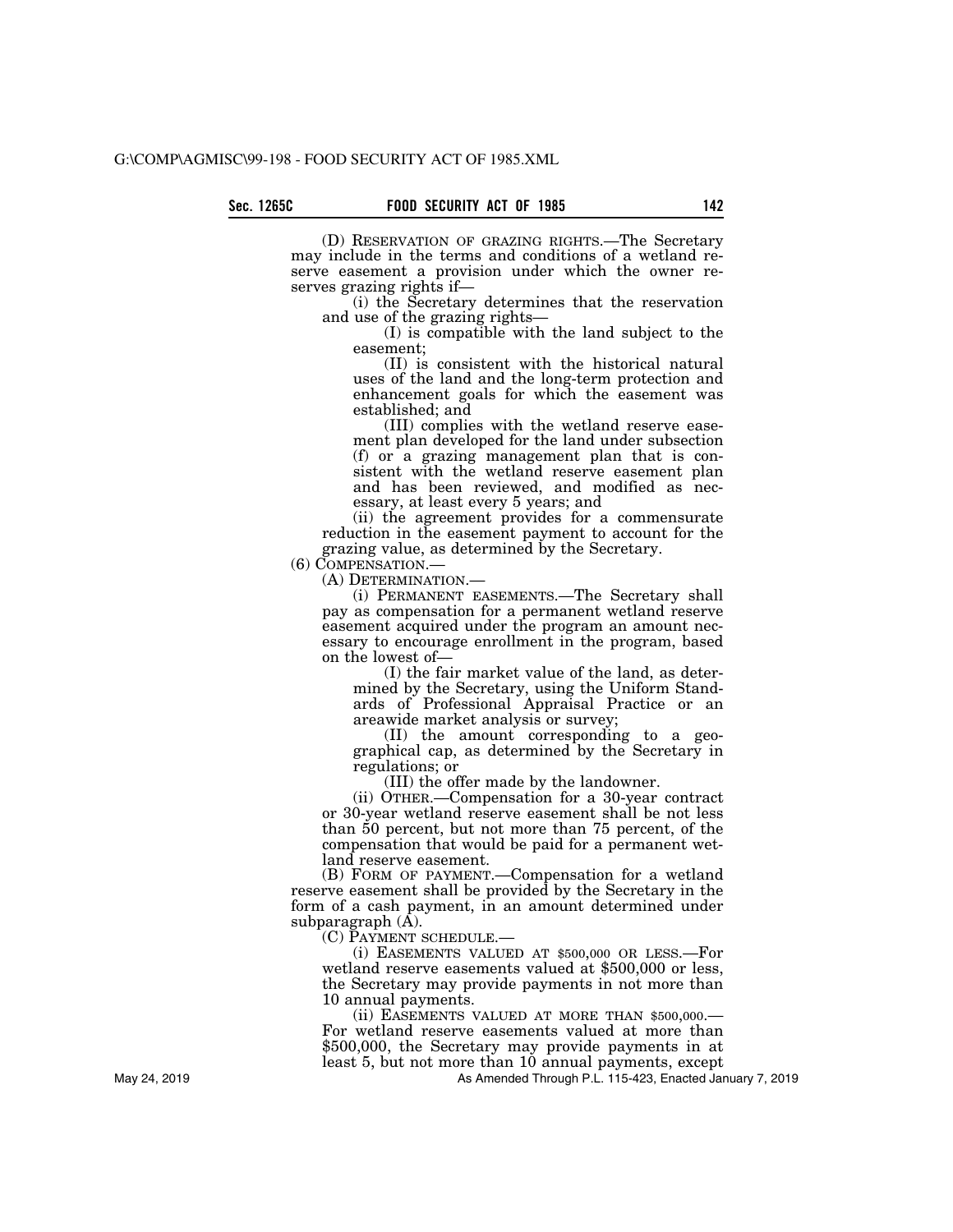that, if the Secretary determines it would further the purposes of the program, the Secretary may make a lump-sum payment for such an easement.

(c) EASEMENT RESTORATION.— (1) IN GENERAL.—The Secretary shall provide financial assistance to owners of eligible land to carry out the establishment of conservation measures and practices and protect wetland functions and values, including necessary maintenance activities, as set forth in a wetland reserve easement plan developed for the eligible land under subsection (f).

(2) PAYMENTS.—The Secretary shall—

(A) in the case of a permanent wetland reserve easement, pay an amount that is not less than 75 percent, but not more than 100 percent, of the eligible costs, as determined by the Secretary; and

(B) in the case of a 30-year contract or 30-year wetland reserve easement, pay an amount that is not less than 50 percent, but not more than 75 percent, of the eligible costs, as determined by the Secretary.<br>(d) TECHNICAL ASSISTANCE.—

 $(1)$  IN GENERAL.—The Secretary shall assist owners in complying with the terms and conditions of a wetland reserve easement.

(2) CONTRACTS OR AGREEMENTS.—The Secretary may enter into 1 or more contracts with private entities or agreements with a State, nongovernmental organization, or Indian tribe to carry out necessary restoration, enhancement, or maintenance of a wetland reserve easement if the Secretary determines that the contract or agreement will advance the purposes of the program.

(e) WETLAND RESERVE ENHANCEMENT OPTION.—The Secretary may enter into 1 or more agreements with a State (including a political subdivision or agency of a State), nongovernmental organization, or Indian tribe to carry out a special wetland reserve enhancement option that the Secretary determines would advance the purposes of program.

(f) ADMINISTRATION.—

(1) WETLAND RESERVE EASEMENT PLAN.—

(A) IN GENERAL.—The Secretary shall develop a wetland reserve easement plan—

(i) for any eligible land subject to a wetland reserve easement; and

(ii) that restores, protects, enhances, manages, maintains, and monitors the eligible land subject to the wetland reserve easements acquired under this section.

(B) PRACTICES AND ACTIVITIES.—A wetland reserve easement plan under subparagraph (A) shall include practices and activities, including repair or replacement, that are necessary to restore and maintain the enrolled land and the functions and values of the wetland subject to a wetland reserve easement.

(2) ALTERNATIVE PLANT COMMUNITIES.—The Secretary, in coordination with State technical committees established under

As Amended Through P.L. 115-423, Enacted January 7, 2019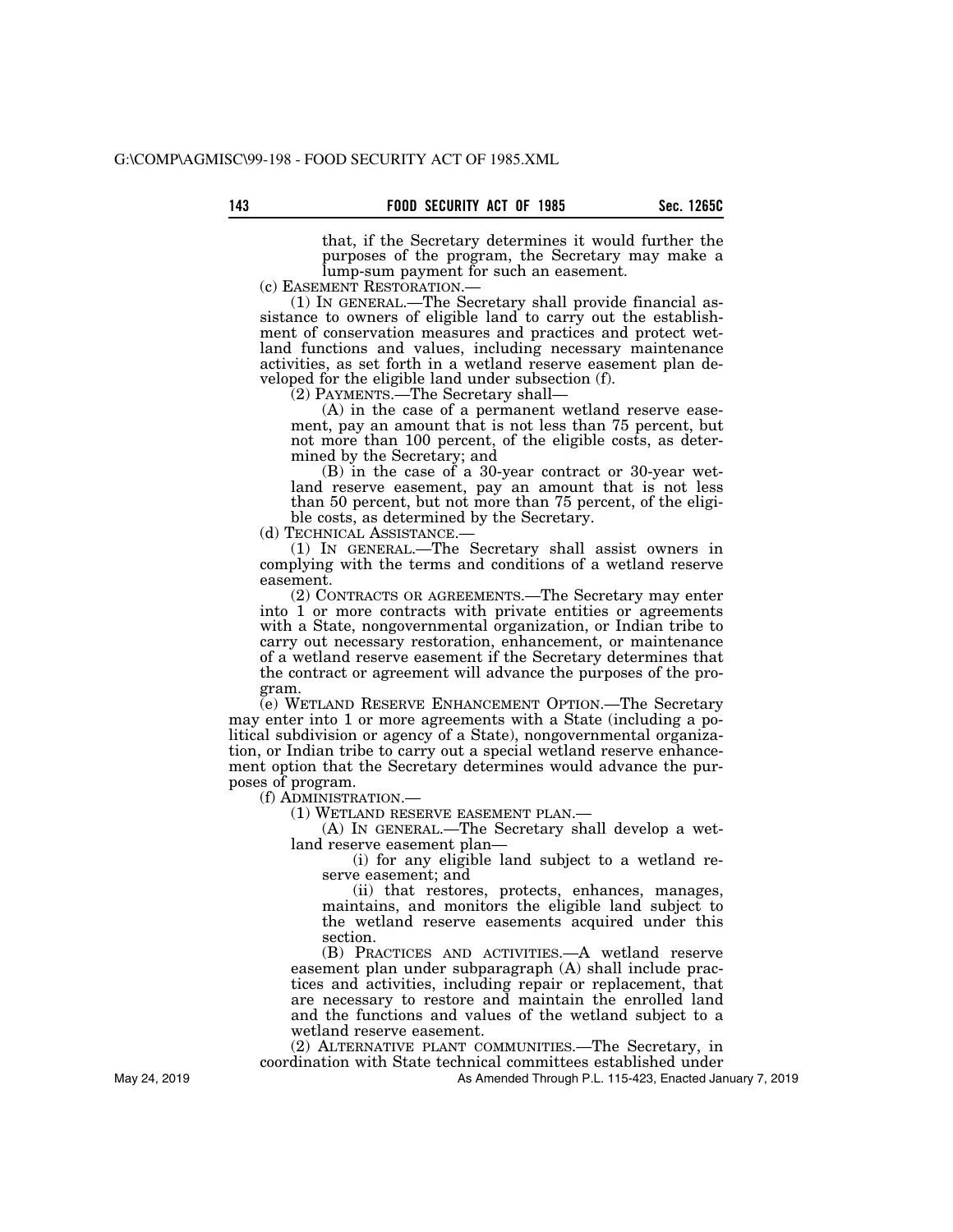# **Sec. 1265D FOOD SECURITY ACT OF 1985 144**

section 1261(a) and pursuant to State-specific criteria and guidelines, may authorize the establishment or restoration of a hydrologically appropriate native community or alternative naturalized vegetative community as part of a wetland reserve easement plan on land subject to a wetland reserve easement if that hydrologically appropriate native or alternative naturalized vegetative community shall—

(A) substantially support or benefit migratory waterfowl or other wetland wildlife; or

(B) meet local resource concerns or needs (including as an element of a regional, State, or local wildlife initiative or plan).

(3) DELEGATION OF EASEMENT ADMINISTRATION.—

(A) IN GENERAL.—The Secretary may delegate any of the management, monitoring, and enforcement responsibilities of the Secretary under this section to other Federal or State agencies that have the appropriate authority, expertise, and resources necessary to carry out such delegated responsibilities, or to conservation organizations if the Secretary determines the organization has similar expertise and resources.

(B) LIMITATION.—The Secretary shall not delegate any of the monitoring or enforcement responsibilities under this section to conservation organizations.

(4) PAYMENTS.—

(A) TIMING OF PAYMENTS.—The Secretary shall provide payment for obligations incurred by the Secretary under this section—

(i) with respect to any easement restoration obligation under subsection (c), as soon as possible after the obligation is incurred; and

(ii) with respect to any annual easement payment obligation incurred by the Secretary, as soon as possible after October 1 of each calendar year.

(B) PAYMENTS TO OTHERS.—If an owner who is entitled to a payment under this section dies, becomes incompetent, is otherwise unable to receive such payment, or is succeeded by another person or entity who renders or completes the required performance, the Secretary shall make such payment, in accordance with regulations prescribed by the Secretary and without regard to any other provision of law, in such manner as the Secretary determines is fair and reasonable in light of all of the circumstances.

(g) APPLICATION.—The relevant provisions of this section shall also apply to a 30-year contract.

#### **SEC. 1265D. [16 U.S.C. 3865d] ADMINISTRATION.**

(a) INELIGIBLE LAND.—The Secretary may not use program funds for the purposes of acquiring an easement on—

(1) lands owned by an agency of the United States, other than land held in trust for Indian tribes;

(2) lands owned in fee title by a State, including an agency or a subdivision of a State, or a unit of local government;

May 24, 2019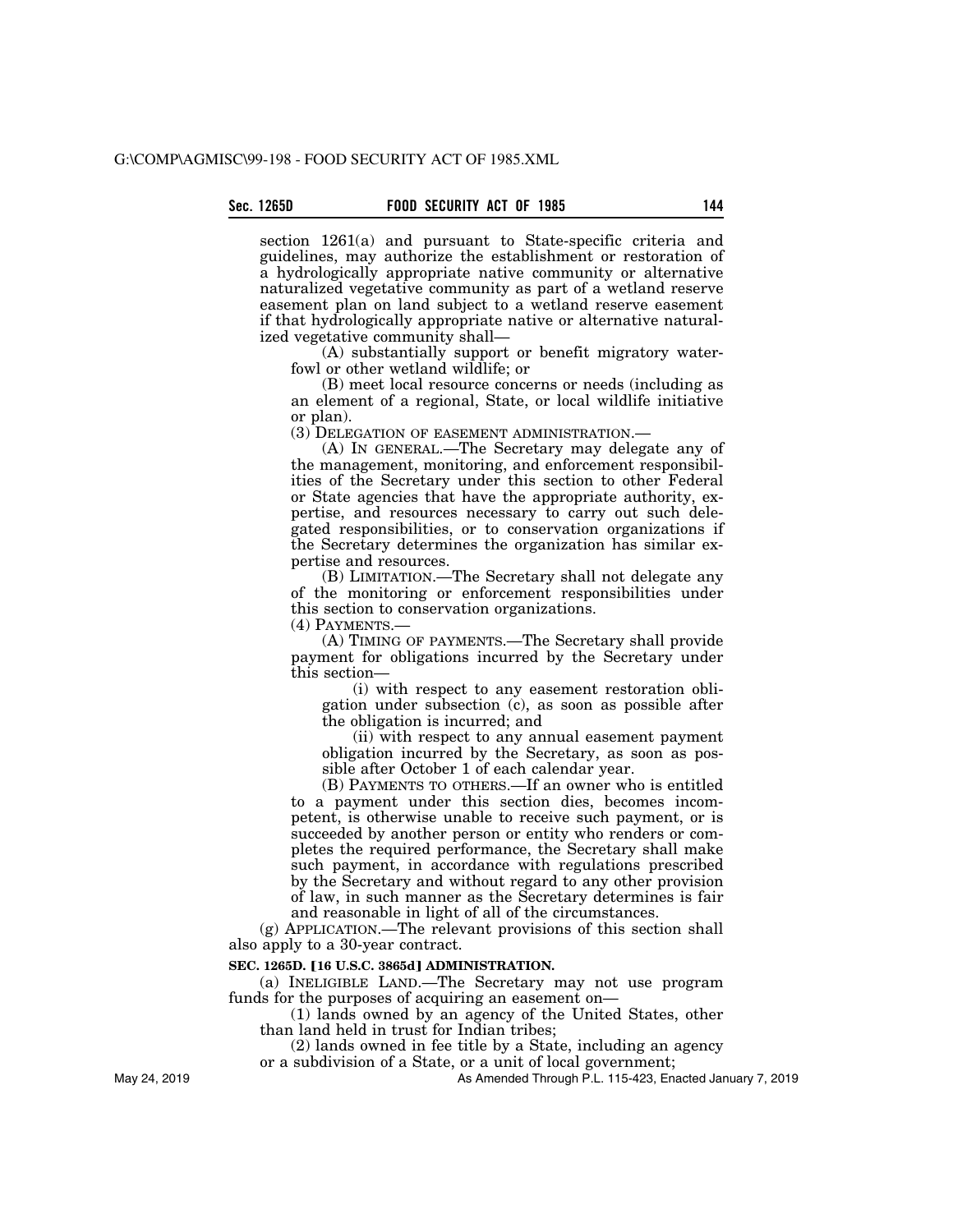(3) land subject to an easement or deed restriction which, as determined by the Secretary, provides similar protection as would be provided by enrollment in the program; or

(4) lands where the purposes of the program would be undermined due to on-site or off-site conditions, such as risk of hazardous substances, permitted or existing rights of way, infrastructure development, or adjacent land uses.

(b) PRIORITY.—In evaluating applications under the program, the Secretary may give priority to land that is currently enrolled in the conservation reserve program in a contract that is set to expire within 1 year and—

(1) in the case of an agricultural land easement, is grassland that would benefit from protection under a long-term easement; and

 $(2)$  in the case of a wetland reserve easement, is a wetland or related area with the highest wetland functions and value and is likely to return to production after the land leaves the conservation reserve program.

(c) SUBORDINATION, EXCHANGE, MODIFICATION, AND TERMINATION.

(1) SUBORDINATION.—The Secretary may subordinate any interest in land, or portion of such interest, administered by the Secretary (including for the purposes of utilities and energy transmission services) either directly or on behalf of the Commodity Credit Corporation under the program if the Secretary determines that the subordination—

(A) increases conservation values or has a limited negative effect on conservation values;

(B) minimally affects the acreage subject to the interest in land; and

(C) is in the public interest or furthers the practical administration of the program.

(2) MODIFICATION AND EXCHANGE.—

(A) AUTHORITY.—The Secretary may approve a modification or exchange of any interest in land, or portion of such interest, administered by the Secretary, either directly or on behalf of the Commodity Credit Corporation under the program if the Secretary determines that—

(i) no reasonable alternative exists and the effect on the interest in land is avoided or minimized to the extent practicable; and

(ii) the modification or exchange—

(I) results in equal or increased conservation values;

(II) results in equal or greater economic value to the United States;

(III) is consistent with the original intent of the easement;

(IV) is consistent with the purposes of the program; and

(V) is in the public interest or furthers the practical administration of the program.

(B) LIMITATION.—In modifying or exchanging an inter-

est in land, or portion of such interest, under this para-

As Amended Through P.L. 115-423, Enacted January 7, 2019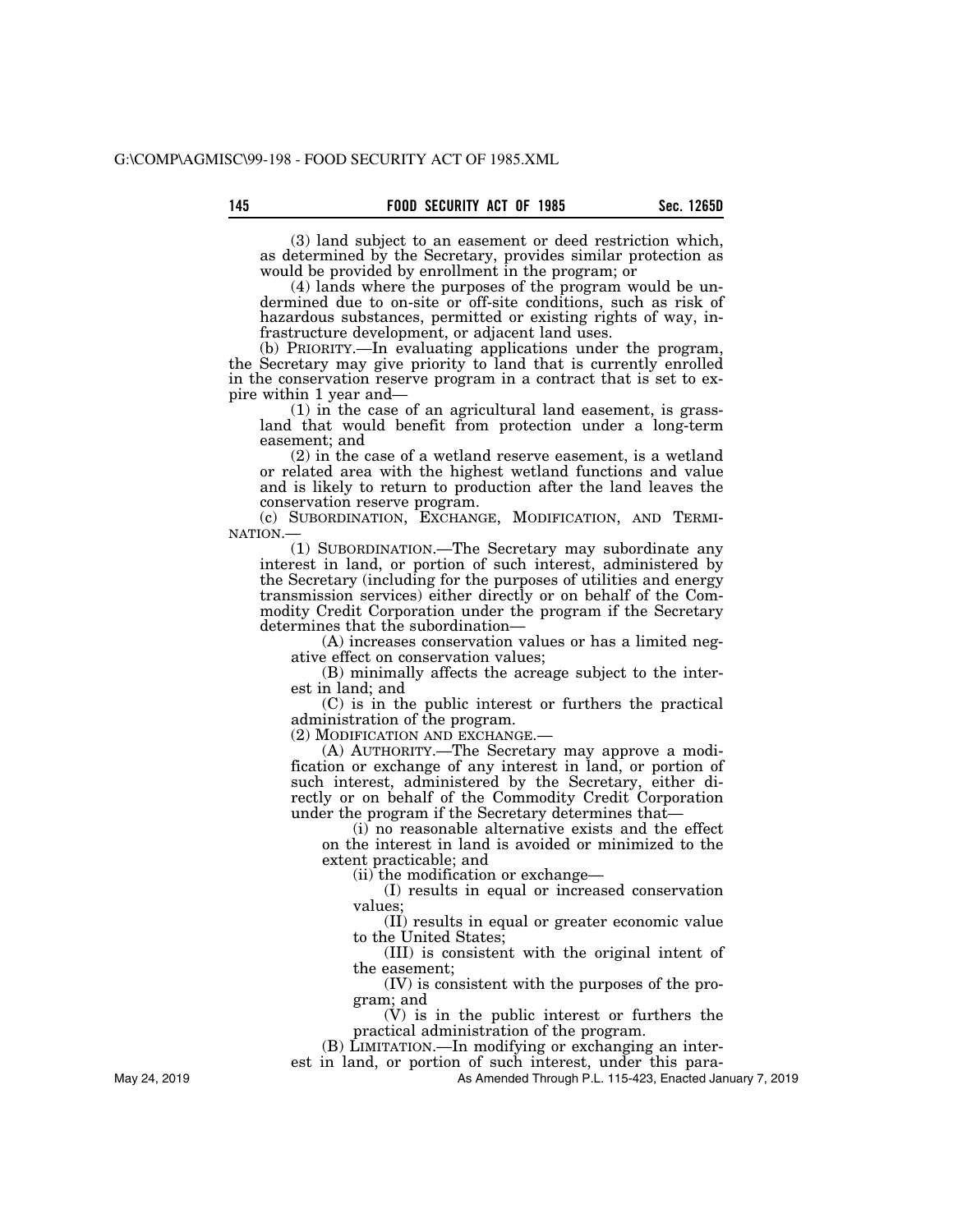graph, the Secretary may not increase any payment to an eligible entity.

(3) TERMINATION.—The Secretary may approve a termination of any interest in land, or portion of such interest, administered by the Secretary, directly or on behalf of the Commodity Credit Corporation under the program if the Secretary determines that—

(A) termination is in the interest of the Federal Government;

(B) the United States will be fully compensated for— (i) the fair market value of the interest in land;

(ii) any costs relating to the termination; and

(iii) any damages determined appropriate by the Secretary; and

(C) the termination will—

(i) address a compelling public need for which there is no practicable alternative even with avoidance and minimization; and

(ii) further the practical administration of the program.

(4) CONSENT.—The Secretary shall obtain consent from the landowner and eligible entity, if applicable, for any subordination, exchange, modification, or termination of interest in land, or portion of such interest, under this subsection.

(5) NOTICE.—At least 90 days before taking any termination action described in paragraph (3), the Secretary shall provide written notice of such action to the Committee on Agriculture of the House of Representatives and the Committee on Agriculture, Nutrition, and Forestry of the Senate.

(d) LAND ENROLLED IN OTHER PROGRAMS.—

(1) CONSERVATION RESERVE PROGRAM.—The Secretary may terminate or modify a contract entered into under section  $1231(a)$  if eligible land that is subject to such contract is enrolled in an easement under section 1265C(b).

(2) OTHER.—In accordance with the provisions of subtitle H of title II of the Agricultural Act of 2014, land enrolled in the wetlands reserve program, grassland reserve program, or farmland protection program on the day before the date of enactment of the Agricultural Act of 2014 shall be considered enrolled in the program.

(3) AGRICULTURAL LAND EASEMENTS.—A farmer or rancher who owns eligible land subject to an agricultural land easement may enter into a contract under subchapter B of chapter 1 of subtitle D.

(e) COMPLIANCE WITH CERTAIN REQUIREMENTS.—The Secretary may not provide assistance under this subtitle to an eligible entity or owner of eligible land unless the eligible entity or owner agrees, during the crop year for which the assistance is provided—

(1) to comply with applicable conservation requirements under subtitle B; and

(2) to comply with applicable wetland protection requirements under subtitle C.

As Amended Through P.L. 115-423, Enacted January 7, 2019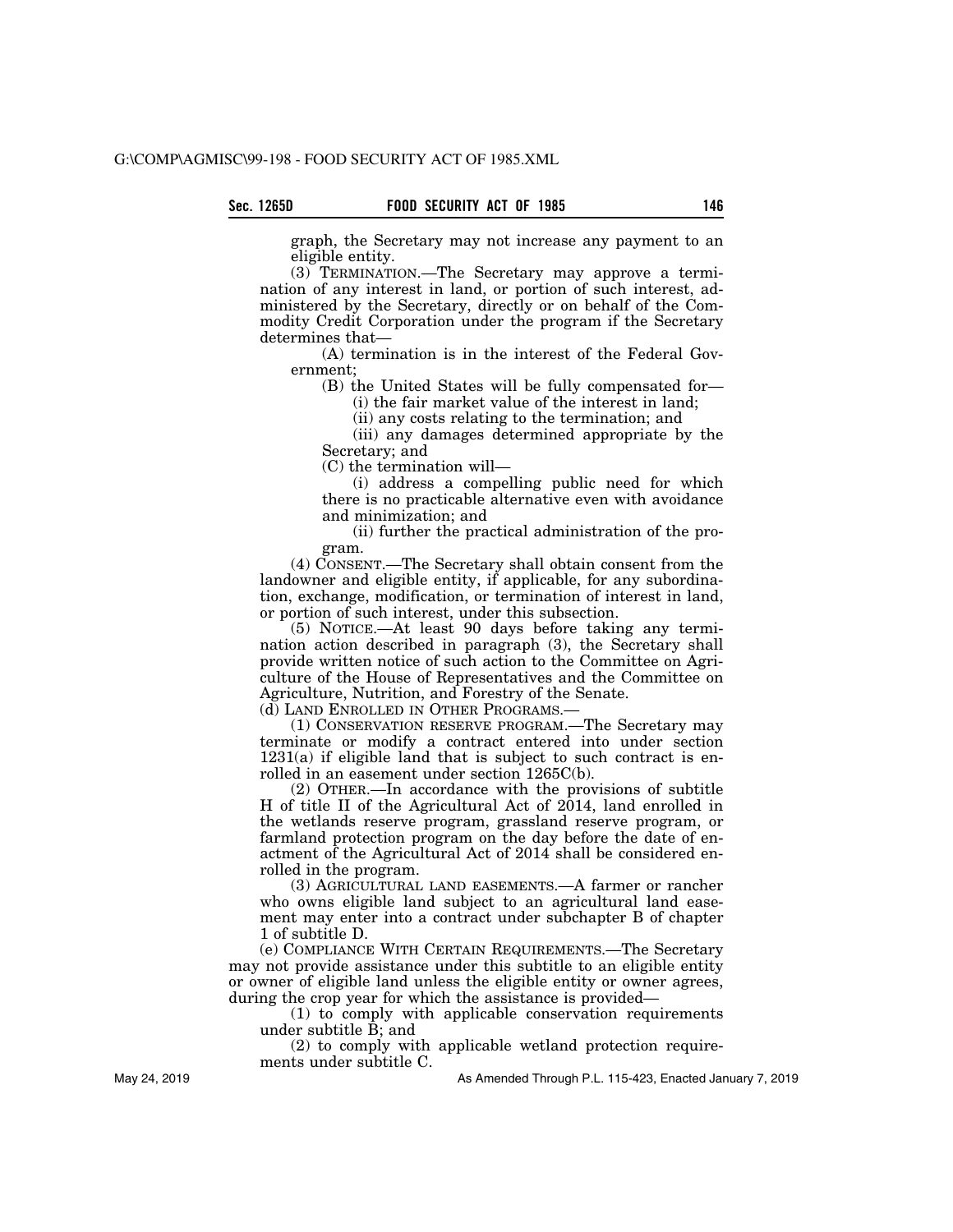# **Subtitle I—Regional Conservation Partnership Program**

## **SEC. 1271. [16 U.S.C. 3871] ESTABLISHMENT AND PURPOSES.**

(a) ESTABLISHMENT.—The Secretary shall establish a regional conservation partnership program to implement eligible activities on eligible land through—

(1) partnership agreements, including partnership agreements funded through alternative funding arrangements or grant agreements under section 1271C(d), with eligible partners; and

(2) program contracts with producers.

(b) PURPOSES.—The purposes of the program are as follows:

(1) To carry out eligible activities to accomplish purposes and functions similar to those of the following programs, as in effect on the day before the date of enactment of the Agricultural Act of 2014:

(A) The agricultural water enhancement program established under section 1240I.

(B) The Chesapeake Bay watershed program established under section 1240Q.

(C) The cooperative conservation partnership initiative established under section 1243.

(D) The Great Lakes basin program for soil erosion and sediment control established under section 1240P.

(2) To further the conservation, protection, restoration, and sustainable use of soil, water (including sources of drinking water and groundwater), wildlife, agricultural land, and related natural resources on eligible land on a regional or watershed scale.

(3) To encourage eligible partners to cooperate with producers in—

(4) meeting or avoiding the need for national, State, and local natural resource regulatory requirements related to production on eligible land, including through alignment of partnership projects with other national, State, and local agencies and programs addressing similar natural resource or environmental concerns; and

(A) implementing projects that will result in the adoption, installation, and maintenance of eligible activities that affect multiple agricultural or nonindustrial private forest operations on a local, regional, State, or multistate basis.

(5) To encourage the flexible and streamlined delivery of conservation assistance to producers through partnership agreements.

(6) To engage producers and eligible partners in conservation projects to achieve greater conservation outcomes and benefits for producers than would otherwise be achieved.

## **SEC. 1271A. [16 U.S.C. 3871a] DEFINITIONS.**

In this subtitle:

As Amended Through P.L. 115-423, Enacted January 7, 2019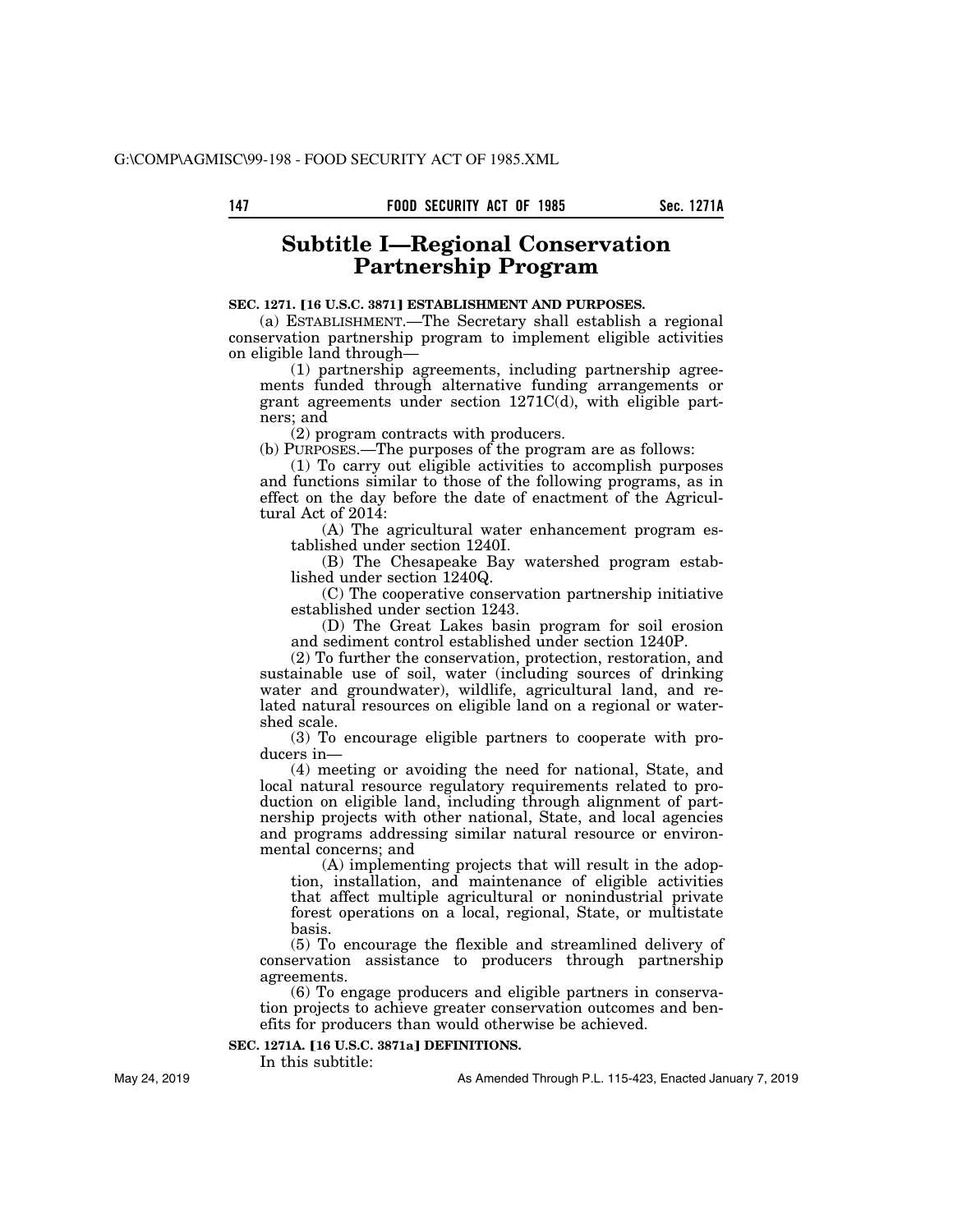(1) COVERED PROGRAM.—The term ''covered program'' means the following:

(A) The agricultural conservation easement program.

(B) The environmental quality incentives program.

(C) The conservation stewardship program, not including the grassland conservation initiative under section 1240L–1.

(D) The healthy forests reserve program established under section 501 of the Healthy Forests Restoration Act of 2003 (16 U.S.C. 6571).

(E) The conservation reserve program established under subchapter B of chapter 1 of subtitle D.

(F) The programs established by the Secretary to carry out the Watershed Protection and Flood Prevention Act (16 U.S.C. 1001 et seq.), except for any program established by the Secretary to carry out section 14 (16 U.S.C. 1012) of that Act.

(2) ELIGIBLE ACTIVITY.—The term ''eligible activity'' means a practice, activity, agreement, easement, or related conservation measure that is available under the statutory authority for a covered program.

(3) ELIGIBLE LAND.—The term ''eligible land'' means any agricultural or nonindustrial private forest land or associated land on which the Secretary determines an eligible activity would help achieve conservation benefits.

(4) ELIGIBLE PARTNER.—The term "eligible partner" means any of the following:

(A) An agricultural or silvicultural producer association or other group of producers.

(B) A State or unit of local government.

(C) An Indian tribe.

(D) A farmer cooperative.

(E) A water district, irrigation district, acequia, rural water district or association, or other organization with specific water delivery authority to producers on agricultural land.

(F) A municipal water or wastewater treatment entity.

(G) An institution of higher education.

(H) An organization or entity with an established history of working cooperatively with producers on agricultural land, as determined by the Secretary, to address—

(i) local conservation priorities related to agricultural production, wildlife habitat development, or nonindustrial private forest land management; or

(ii) critical watershed-scale soil erosion, water quality, sediment reduction, or other natural resource issues.

(I) An organization described in section 1265A(3)(B).

(J) A conservation district.

(5) PARTNERSHIP AGREEMENT.—The term ''partnership agreement'' means the programmatic agreement entered into between the Secretary and an eligible partner, subject to the terms and conditions under section 1271B.

As Amended Through P.L. 115-423, Enacted January 7, 2019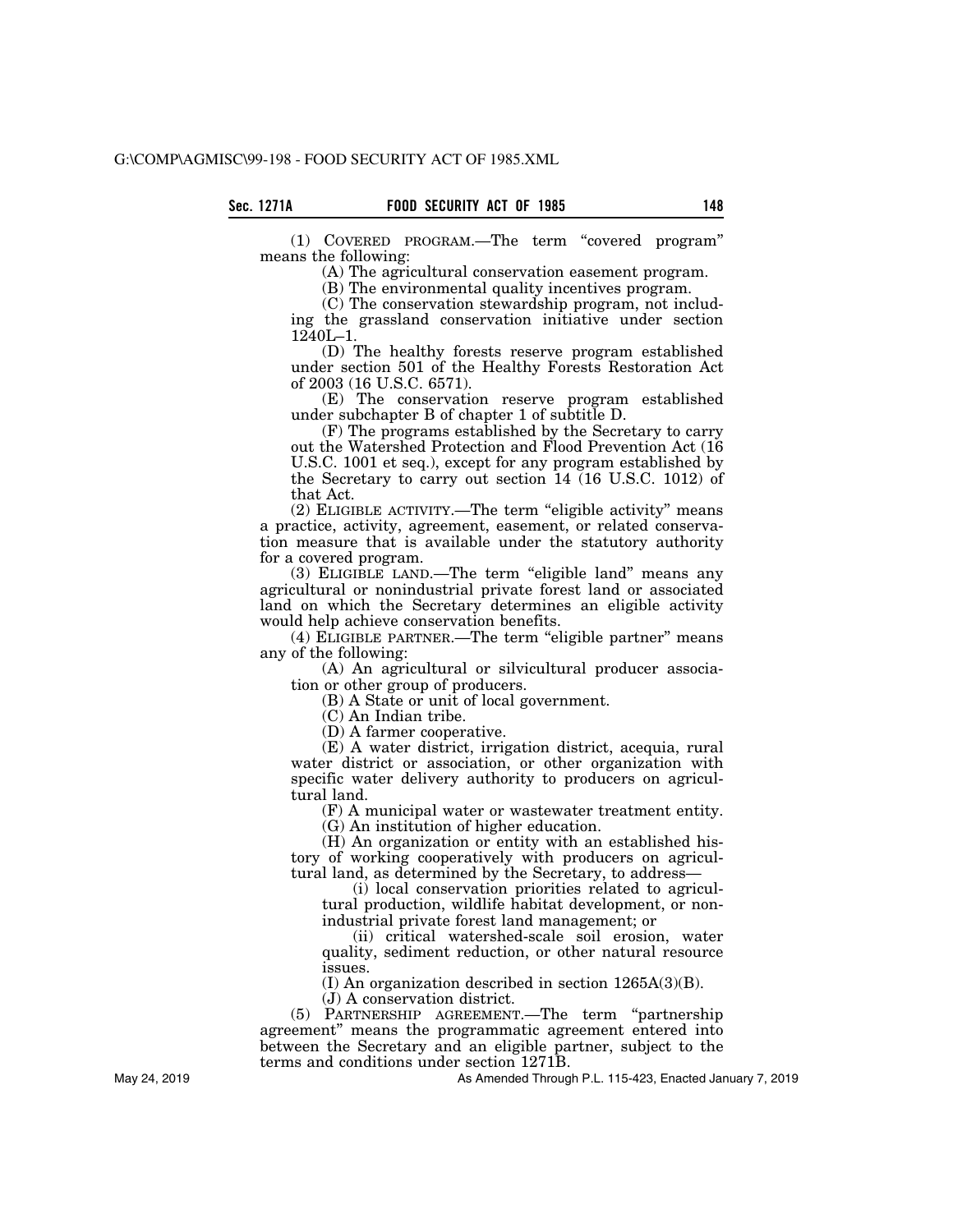(6) PROGRAM.—The term ''program'' means the regional conservation partnership program established by this subtitle.

 $(A)$  In GENERAL.—The term "program contract" means the contract between the Secretary and a producer entered into under this subtitle.

(B) EXCLUSION.—The term ''program contract'' does not include a contract under a covered program.

#### SEC. 1271B. [16 U.S.C. 3871b] REGIONAL CONSERVATION PARTNER-**SHIPS.**

(a) PARTNERSHIP AGREEMENTS AUTHORIZED.—The Secretary may enter into a partnership agreement with an eligible partner to implement a project that will assist producers with installing and maintaining an eligible activity on eligible land.<br>(b) LENGTH.—

 $(1)$  In GENERAL.—A partnership agreement shall be—

(A) for a period not to exceed 5 years; or

(B) for a period that is longer than 5 years, if the longer period is necessary to meet the objectives of the program, as determined by the Secretary.

(2) RENEWAL.—A partnership agreement may be renewed under subsection  $(e)(5)$  for a period not to exceed 5 years.

(3) EXTENSION.—A partnership agreement, or any renewal of a partnership agreement, may each be extended 1 time for a period not longer than 12 months, as determined by the Secretary.<br>(c) DUTIES OF PARTNERS.—

 $(1)$  In GENERAL.—Under a partnership agreement, the eligible partner shall—

(A) define the scope of a project, including—

(i) 1 or more conservation benefits that the project shall achieve;

(ii) the eligible activities on eligible land to be conducted under the project to achieve conservation benefits;

(iii) the implementation timeline for carrying out the project, including any interim milestones;

(iv) the local, State, multistate, or other geographic area covered; and

(v) the planning, outreach, implementation, and assessment to be conducted;

(B) conduct outreach and education to producers for potential participation in the project;

(C) at the request of a producer, act on behalf of a producer participating in the project in applying for assistance under section 1271C;

(D) leverage financial or technical assistance provided by the Secretary with additional contributions to help achieve the project objectives;

(E) conduct an assessment of—

(i) the progress made by the project in achieving each conservation benefit defined in the partnership agreement, including in a quantified form to the extent practicable; and

As Amended Through P.L. 115-423, Enacted January 7, 2019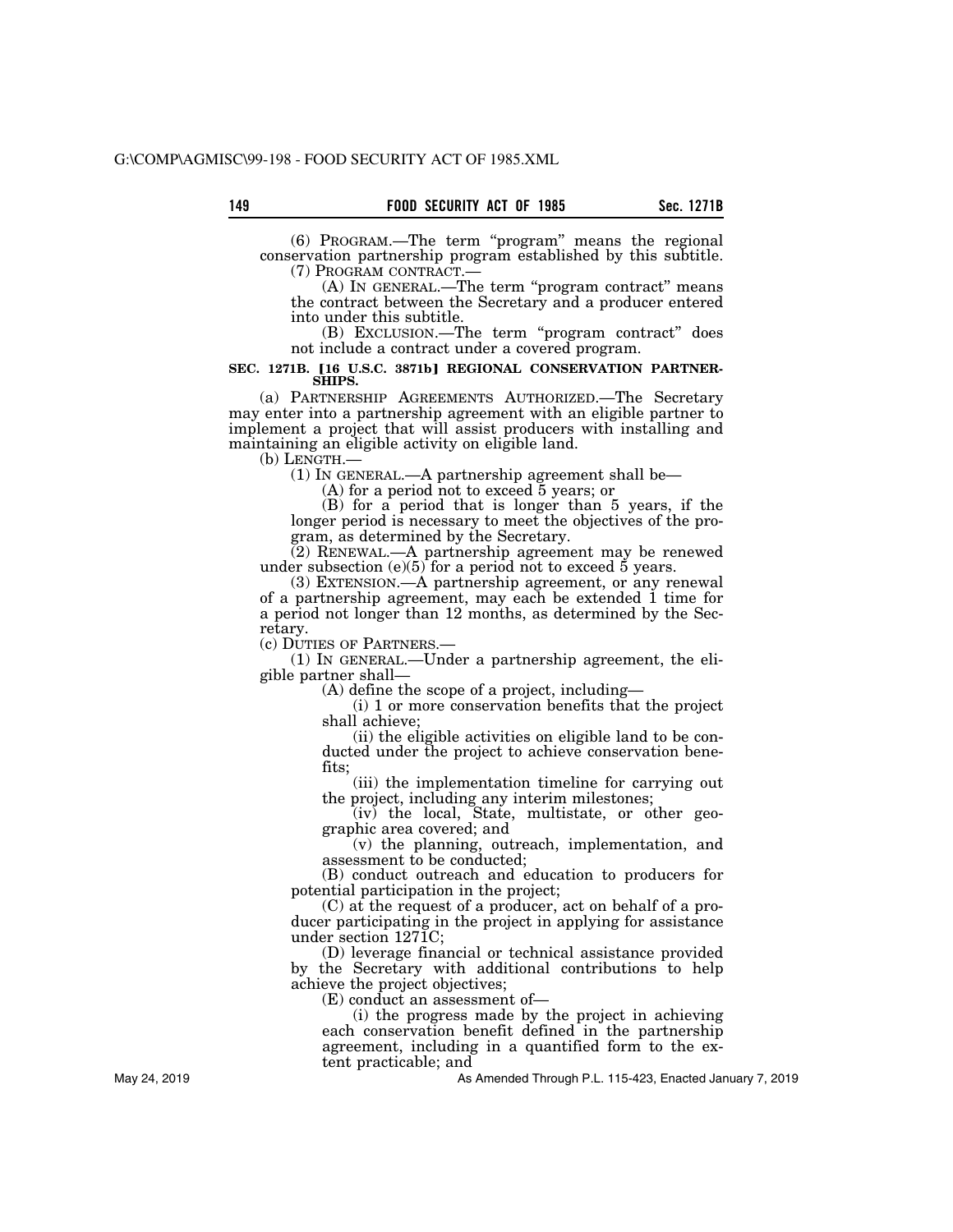(ii) as appropriate, other outcomes of the project; and

(F) at the conclusion of the project, report to the Secretary on its results and funds leveraged.<br>(2) CONTRIBUTION.—

(A) In GENERAL.—An eligible partner shall provide a significant portion of the overall costs of the scope of the project that is the subject of the agreement entered into under subsection (a), as determined by the Secretary.

(B) FORM.—A contribution of an eligible partner under this paragraph may be in the form of—

(i) direct funding;

(ii) in-kind support; or

(iii) a combination of direct funding and in-kind support.

(C) TREATMENT.—Any amounts expended during the period beginning on the date on which the Secretary announces the approval of an application under subsection (e) and ending on the day before the effective date of the partnership agreement by an eligible partner for staff salaries or development of the partnership agreement may be considered to be a part of the contribution of the eligible partner under this paragraph.

(d) DUTIES OF SECRETARY.—The Secretary shall—

(1) establish a timeline for carrying out the duties of the Secretary under a partnership agreement, including—

(A) entering into program contracts with producers;

(B) providing financial assistance to producers; and

(C) in the case of a partnership agreement that is funded through an alternative funding arrangement or grant agreement under section 1271C(d), providing the payments to the eligible partner for carrying out eligible activities;

(2) identify in each State a program coordinator for the State, who shall be responsible for providing assistance to eligible partners under the program;

(3) establish guidance to assist eligible partners with carrying out the assessment required under subsection  $(c)(1)(E)$ ;

(4) provide to each eligible partner that has entered into a partnership agreement that is not funded through an alternative funding arrangement or grant agreement under section 1271C(d)—

(A) a semiannual report describing the status of each pending and obligated contract under the project of the eligible partner; and

(B) an annual report describing how the Secretary used amounts reserved by the Secretary for that year for technical assistance under section 1271D(f); and

(5) ensure that any eligible activity effectively achieves the conservation benefits identified in the partnership agreement under subsection  $(c)(1)(A)(i)$ .

(e) APPLICATIONS.—

(1) COMPETITIVE PROCESS.—The Secretary shall conduct a simplified competitive process to select applications for part-

As Amended Through P.L. 115-423, Enacted January 7, 2019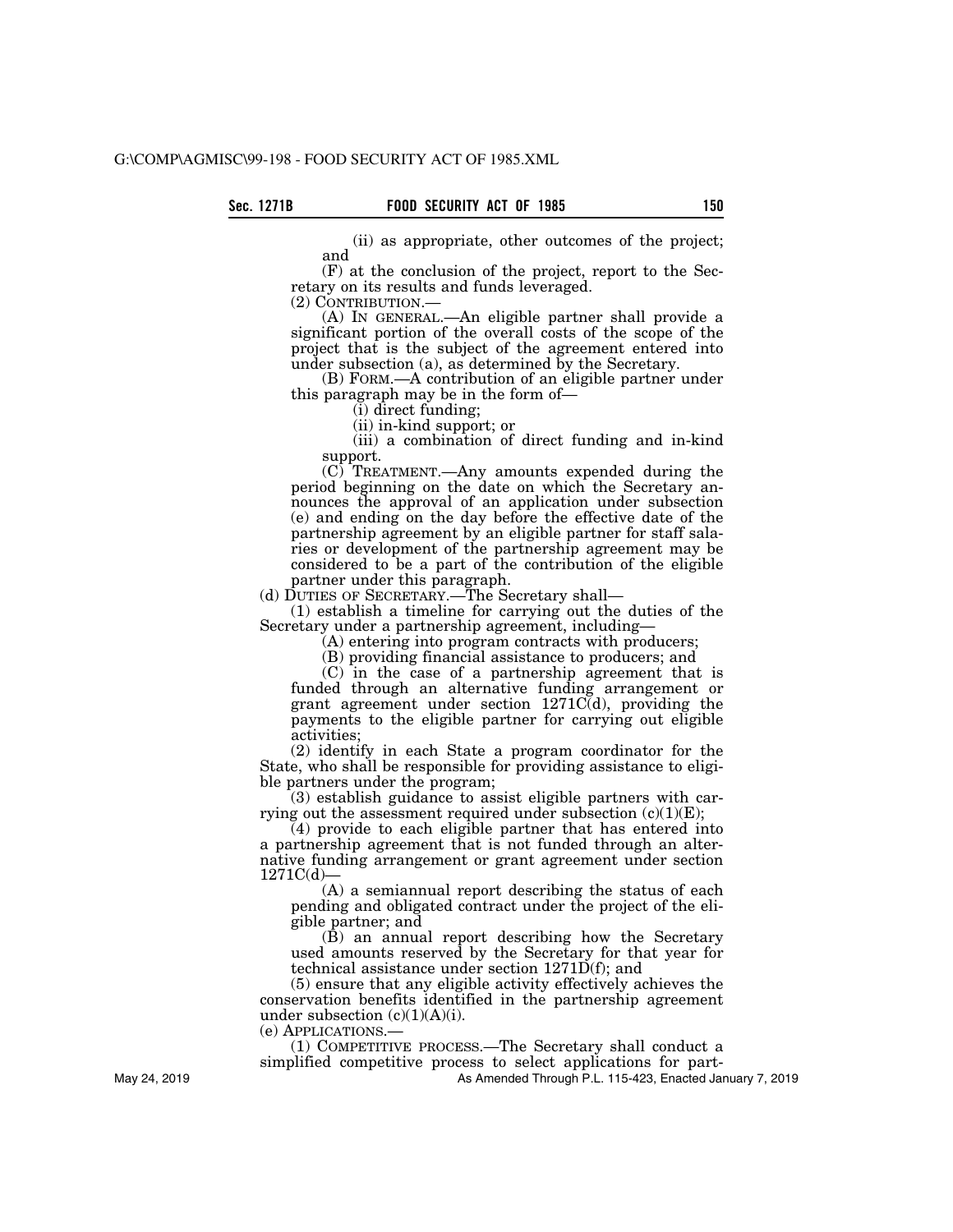nership agreements and may assess and rank applications with similar conservation purposes as a group.

(2) CRITERIA USED.—In carrying out the process described in paragraph (1), the Secretary shall make public the criteria used in evaluating applications.

(3) CONTENTS.—The Secretary shall develop a simplified application that includes a description of—

(A) the scope of the project, as described in subsection  $(c)(1)(A);$ 

(B) the plan for monitoring, evaluating, and reporting on progress made toward achieving the project's objectives;

(C) the program resources requested for the project and estimated funding needed from the Secretary;

(D) each eligible partner collaborating to achieve project objectives, including their roles, responsibilities, capabilities, and contribution; and

(E) any other elements the Secretary considers necessary to adequately evaluate and competitively select applications for funding under the program.

(4) PRIORITY TO CERTAIN APPLICATIONS.—The Secretary may give a higher priority to applications that—

(A) assist producers in meeting or avoiding the need for a natural resource regulatory requirement;

(B) have a high percentage of producers in the area to be covered by the agreement;

(C) significantly leverage non-Federal financial and technical resources and coordinate with other local, State, or national efforts;

(D) build new partnerships with local, State, and private entities to include a diversity of stakeholders in the project;

(E) deliver a high percentage of applied conservation— (i) to achieve conservation benefits; or

(ii) in the case of a project in a critical conservation area under section 1271F, to address the priority resource concern for that critical conservation area;

(F) implement the project consistent with existing watershed, habitat, or other area restoration plans;

(G) provide innovation in conservation methods and delivery, including outcome-based performance measures and methods; or

(H) meet other factors that are important for achieving the purposes of the program, as determined by the Secretary.

(5) RENEWALS.—If the Secretary determines that a project that is the subject of a partnership agreement has met or exceeded the objectives of the project, the Secretary may renew the partnership agreement through an expedited noncompetitive process if the 1 or more eligible partners that are parties to the partnership agreement request the renewal in order—

(A) to continue to implement the project under a renewal of the partnership agreement; or

(B) to expand the scope of the project under a renewal

of the partnership agreement, as long as the expansion is

As Amended Through P.L. 115-423, Enacted January 7, 2019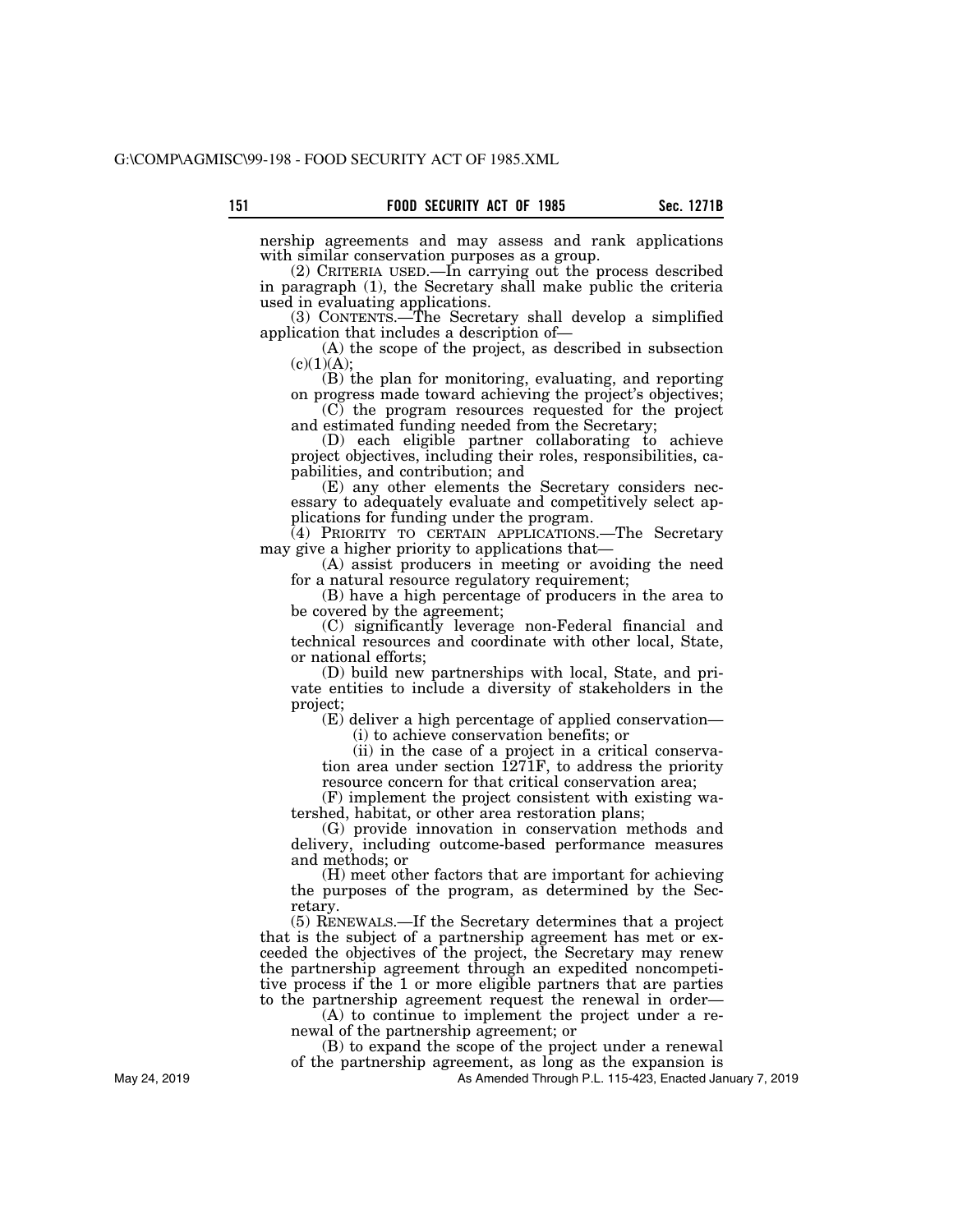## **Sec. 1271C FOOD SECURITY ACT OF 1985 152**

within the objectives and purposes of the original partnership agreement.

(f) NONAPPLICABILITY OF ADJUSTED GROSS INCOME LIMITA-TION.—The adjusted gross income limitation described in section 1001D(b)(1) shall not apply to an eligible partner under the program.

## **SEC. 1271C. [16 U.S.C. 3871c] ASSISTANCE TO PRODUCERS.**

(a) IN GENERAL.—A producer may receive financial or technical assistance to conduct eligible activities on eligible land through a program contract entered into with the Secretary.

(b) PROGRAM CONTRACTS.—

(1) IN GENERAL.—The Secretary shall establish a program contract to be entered into with a producer to conduct eligible activities on eligible land, subject to such terms and conditions as the Secretary may establish.

(2) APPLICATION BUNDLES.—

(A) IN GENERAL.—An eligible partner may submit to the Secretary, on behalf of producers, a bundle of applications for assistance under the program through program contracts to address a substantial portion of the conservation benefits to be achieved by the project, as defined in the partnership agreement.

(B) PRIORITY.—The Secretary may give priority to applications described in subparagraph (A).

(c) PAYMENTS.—

(1) IN GENERAL.—Subject to section 1271D, the Secretary may make payments to a producer in an amount determined by the Secretary to be necessary to achieve the purposes of the program.

(2) PAYMENTS TO CERTAIN PRODUCERS.—The Secretary may provide payments for a period of 5 years—

(A) to producers participating in a project that addresses water quantity concerns and in an amount sufficient to encourage conversion from irrigated to dryland farming; and

(B) to producers participating in a project that addresses water quality concerns and in an amount sufficient to encourage adoption of conservation practices and systems that improve nutrient management.

(3) WAIVER AUTHORITY.—To assist in the implementation of the program, the Secretary may waive the applicability of the limitation in section  $1001D(b)(2)$  of this Act for producers if the Secretary determines that the waiver is necessary to fulfill the objectives of the program.

(d) FUNDING THROUGH ALTERNATIVE FUNDING ARRANGEMENTS OR GRANT AGREEMENTS.

(1) IN GENERAL.—A partnership agreement entered into with an eligible partner may be funded through an alternative funding arrangement or grant in accordance with this subsection.

(2) DUTIES OF THE SECRETARY.—The Secretary shall—

(A) under a funding agreement under paragraph (1)—

As Amended Through P.L. 115-423, Enacted January 7, 2019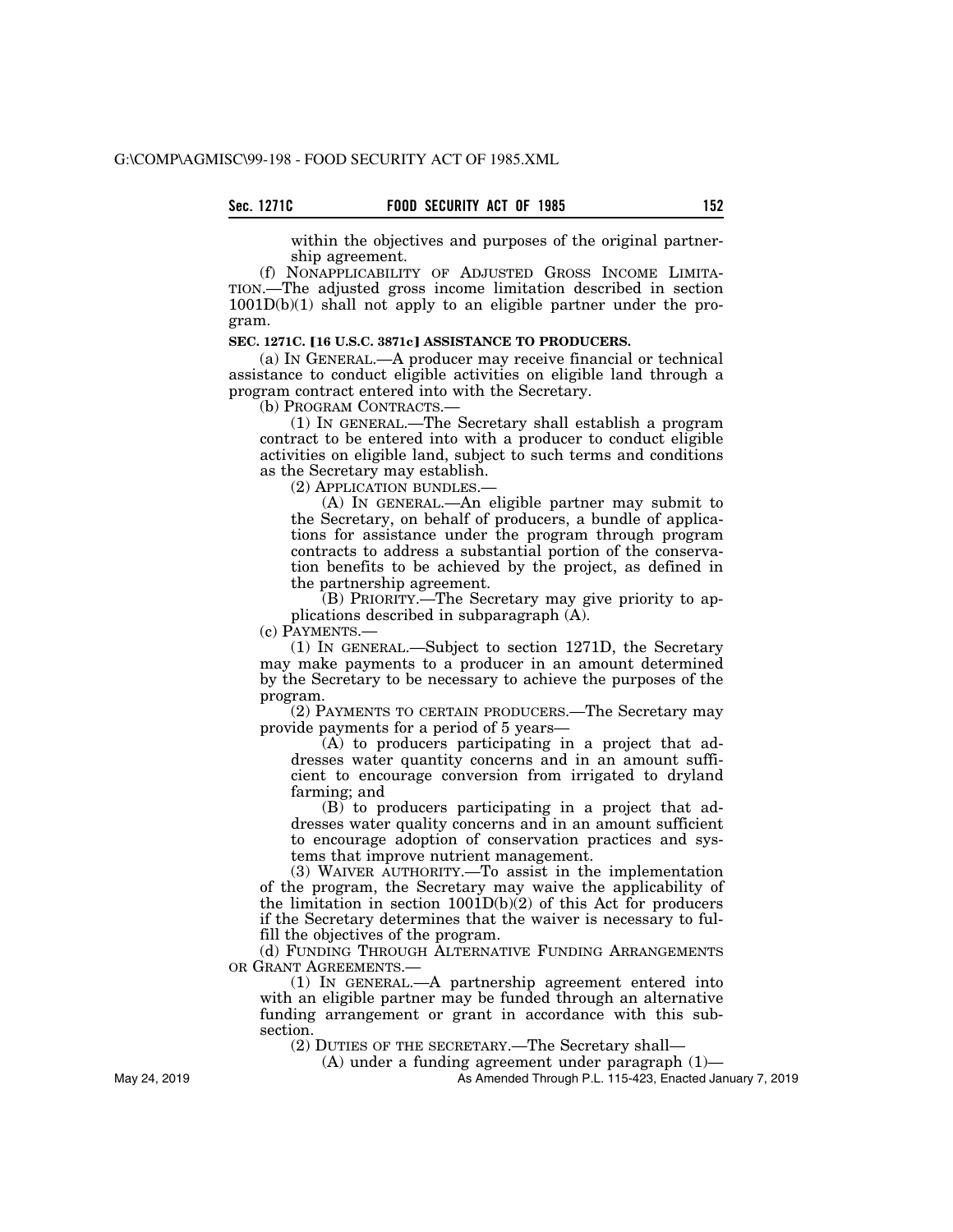(i) use funding made available to carry out this subtitle to provide funding directly to the eligible partner; and

(ii) provide technical and administrative assistance, as mutually agreed by the parties; and

(B) enter into not more than 15 alternative funding arrangements or grant agreements with 1 or more eligible partners each fiscal year.

(3) DUTIES OF ELIGIBLE PARTNERS.—Under a funding agreement under paragraph (1), the eligible partner shall—

(A) carry out eligible activities on eligible land in agreement with producers to achieve conservation benefits on a regional or watershed scale, such as—

(i) infrastructure investments relating to agricultural or nonindustrial private forest production that would—

(I) benefit multiple producers; and

(II) address natural resource concerns such as drought, wildfire, or water quality impairment on the land covered by the project;

(ii) projects addressing natural resources concerns in coordination with producers, including the development and implementation of watershed, habitat, or other area restoration plans;

(iii) projects that use innovative approaches to leveraging the Federal investment in conservation with private financial mechanisms, in conjunction with agricultural production or forest resource management, such as—

(I) the provision of performance-based payments to producers; and

(II) support for an environmental market; or

(iv) other projects for which the Secretary determines that the goals and objectives of the program would be easier to achieve through the funding agreement under paragraph (1); and

(B) submit to the Secretary, in addition to any information that the Secretary requires to prepare the report under section 1271E(b), an annual report that describes the status of the project, including a description of—

(i) the use of the funds awarded under paragraph  $(1);$ 

(ii) any subcontracts awarded;

(iii) the producers receiving funding through the funding agreement under paragraph (1);

 $(iv)(I)$  the progress made by the project in addressing each natural resource concern defined in the funding agreement under paragraph (1), including in a quantified form to the extent practicable; and

(II) as appropriate, other outcomes of the project; and

(v) any other reporting data the Secretary determines are necessary to ensure compliance with the program rules.

As Amended Through P.L. 115-423, Enacted January 7, 2019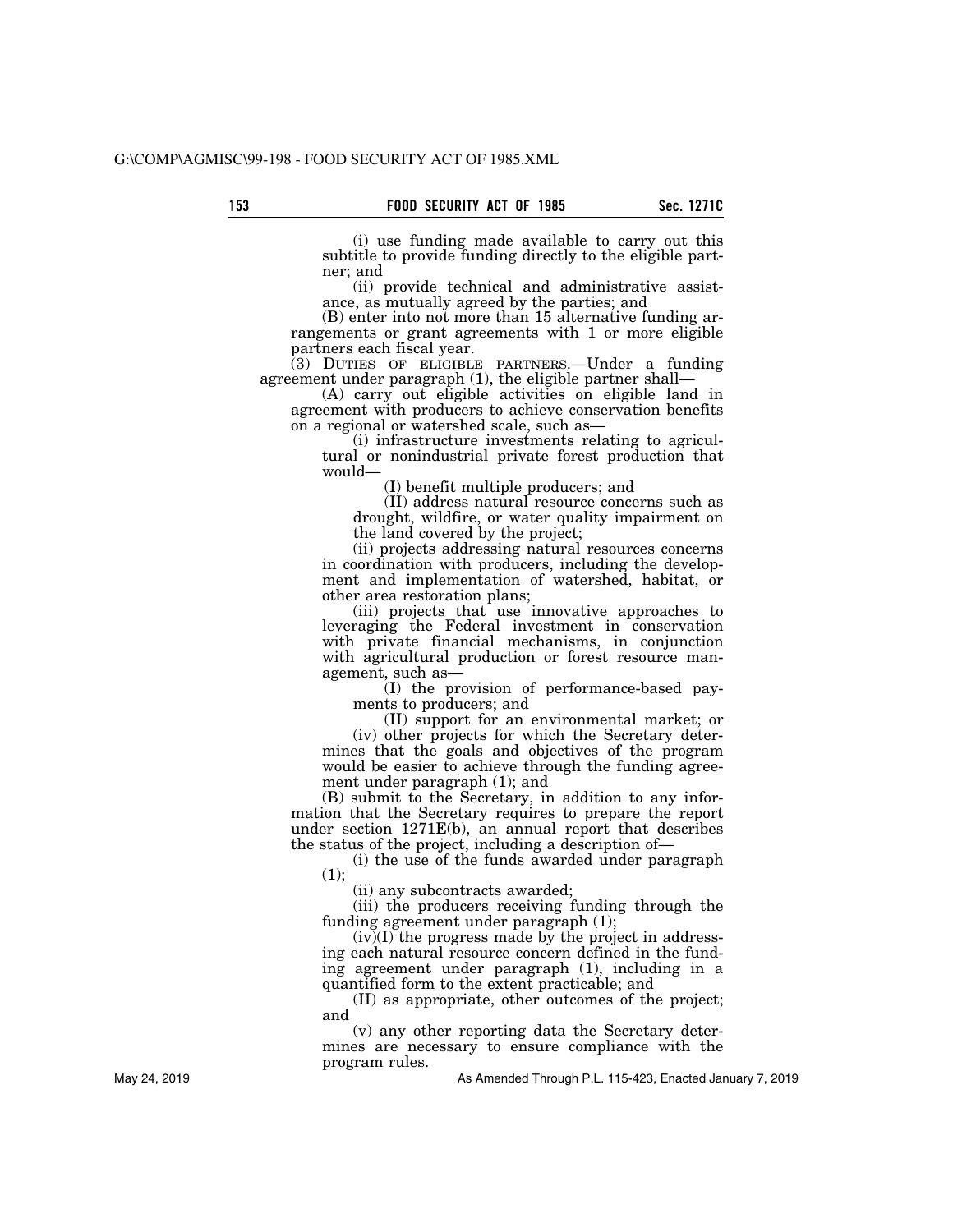### **SEC. 1271D. [16 U.S.C. 3871d] FUNDING.**

(a) AVAILABILITY OF FUNDS.—The Secretary shall use \$300,000,000 of the funds of the Commodity Credit Corporation for each of fiscal years 2019 through 2023 to carry out the program.

(b) DURATION OF AVAILABILITY.—Funds made available under subsection (a) shall remain available until expended.

(c) ALLOCATION OF FUNDING.—Of the funds made available for the program under subsection (a), the Secretary shall allocate—

(1) 50 percent of the funds to projects based on a State or multistate competitive process administered by the Secretary at the local level with the advice of the applicable State technical committees established under subtitle G; and

(2) 50 percent of the funds to projects for critical conservation areas designated under section 1271F.

(d) LIMITATION ON ADMINISTRATIVE EXPENSES.— (1) IN GENERAL.—Except as provided in paragraph (2), none of the funds made available for the program, including for a partnership agreement funded through an alternative funding arrangement or grant agreement under section 1271C(d), may be used to pay for the administrative expenses of eligible partners.

(2) PROJECT DEVELOPMENT AND OUTREACH.—Under a partnership agreement that is not funded through an alternative funding arrangement or grant agreement under section 1271C(d), the Secretary may advance reasonable amounts of funding for not longer than 90 days for technical assistance to eligible partners to conduct project development and outreach activities in a project area, including—

(A) providing outreach and education to producers for potential participation in the project;

(B) establishing baseline metrics to support the development of the assessment required under section  $1271B(c)(1)(E)$ ; or

(C) providing technical assistance to producers.

(e) TECHNICAL ASSISTANCE.— (1) IN GENERAL.—At the time of project selection, the Secretary shall identify and make publicly available the amount that the Secretary shall use to provide technical assistance under the terms of the partnership agreement.

(2) LIMITATION.—The Secretary shall limit costs of the Secretary for technical assistance to costs specific and necessary to carry out the objectives of the program.

(3) THIRD-PARTY PROVIDERS.—The Secretary shall develop and implement strategies to encourage third-party technical service providers to provide technical assistance to eligible partners pursuant to a partnership agreement.

#### **SEC. 1271E. [16 U.S.C. 3871e] ADMINISTRATION.**

(a) DISCLOSURE.—In addition to the criteria used in evaluating applications as described in section  $1271B(e)(2)$ , the Secretary shall make publicly available information on projects selected through the competitive process described in section  $1271B(e)(1)$ .

(b) REPORTING.—Not later than December 31, 2019, and every two years thereafter, the Secretary shall submit to the Committee on Agriculture of the House of Representatives and the Committee

As Amended Through P.L. 115-423, Enacted January 7, 2019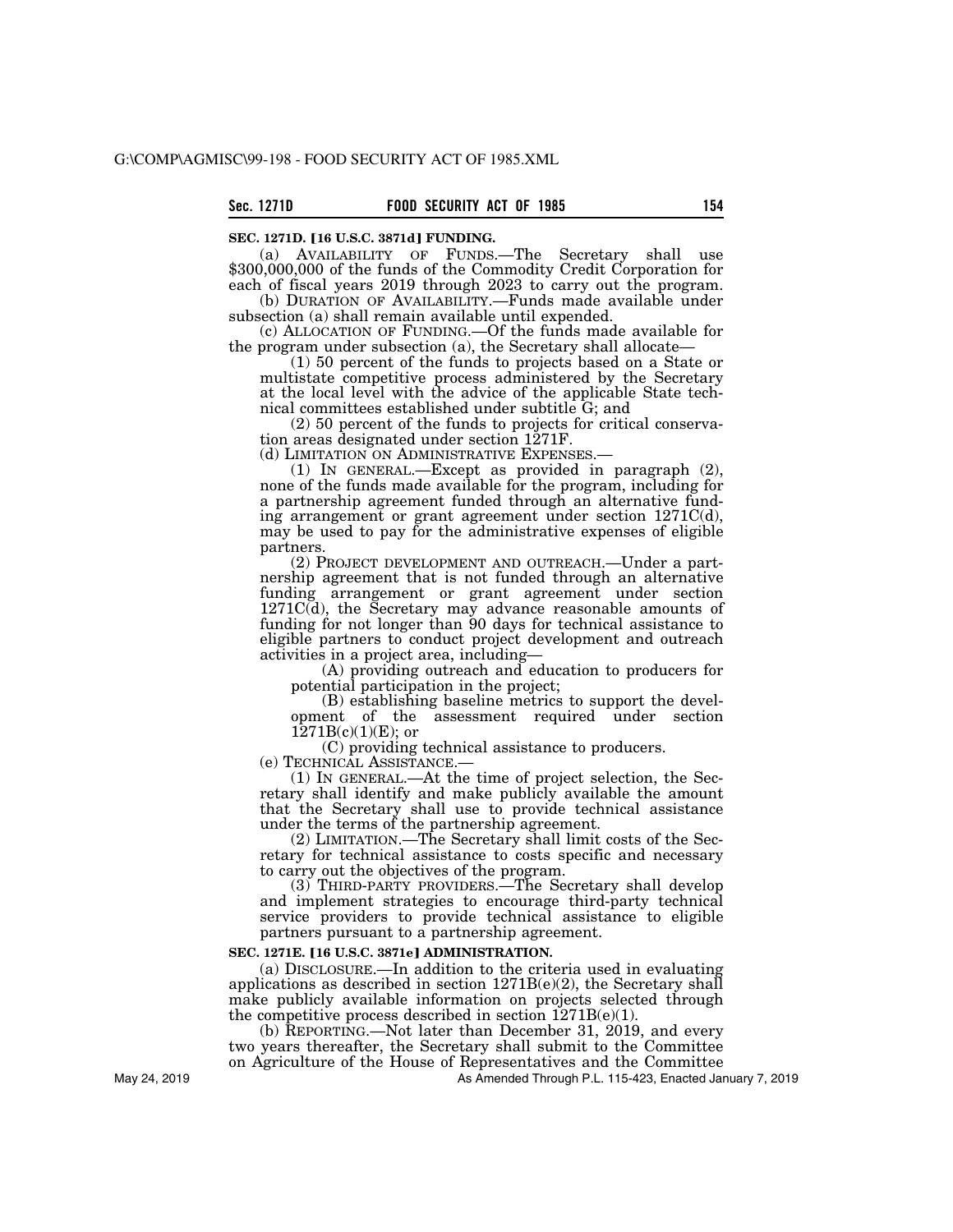on Agriculture, Nutrition, and Forestry of the Senate a report on the status of projects funded under the program, including—

 $(1)$  a summary of-

(A) the progress made towards achieving the conservation benefits defined for the projects; and

(B) any other related outcomes of the projects;

(2) the number and types of eligible partners and producers participating in the partnership agreements selected;

(3) the number of producers receiving assistance;

(4) total funding committed to projects, including from Federal and non-Federal resources;

 $(5)$  a description of how the funds under section  $1271C(d)$ are being administered, including—

(A) any oversight mechanisms that the Secretary has implemented;

(B) the process through which the Secretary is resolving appeals by program participants; and

(C) the means by which the Secretary is tracking adherence to any applicable provisions for payment eligibility; and

(6) in the case of a project within a critical conservation area under section 1271F, the status of each priority resource concern for each designated critical conservation area, including—

(A) the priority resource concerns for which each critical conservation area is designated;

(B) conservation goals and outcomes sufficient to demonstrate that progress is being made to address the priority resource concerns;

(C) the partnership agreements selected to address each conservation goal and outcome; and

(D) the extent to which each conservation goal and outcome is being addressed by the partnership agreements.

(c) COMPLIANCE WITH CERTAIN REQUIREMENTS.—The Secretary may not provide assistance under the program to a producer unless the producer agrees, during the program year for which the assistance is provided—

(1) to comply with applicable conservation requirements under subtitle B; and

(2) to comply with applicable wetland protection requirements under subtitle C.

(d) HISTORICALLY UNDERSERVED PRODUCERS.—To the maximum extent practicable, in carrying out the program, the Secretary and eligible partners shall conduct outreach to beginning farmers and ranchers, veteran farmers and ranchers, socially disadvantaged farmers and ranchers, and limited resource farmers and ranchers to encourage participation by those producers in a project subject to a partnership agreement or funding agreement under 1271C(d).

(e) REGULATIONS.—The Secretary shall issue regulations to carry out the program.

As Amended Through P.L. 115-423, Enacted January 7, 2019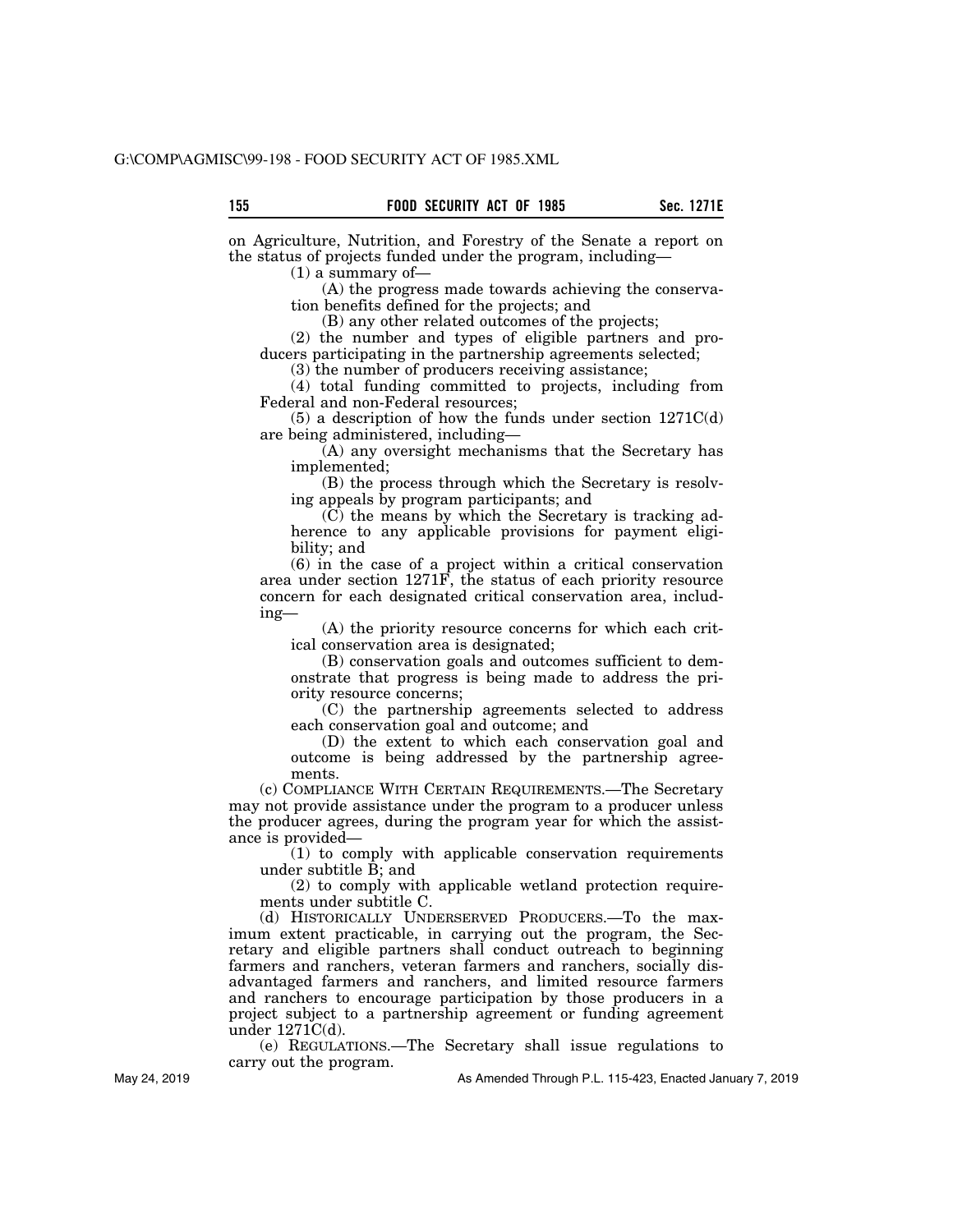## **SEC. 1271F. [16 U.S.C. 3871f] CRITICAL CONSERVATION AREAS.**

(a) DEFINITIONS.—In this section:

(1) CRITICAL CONSERVATION AREA.—The term ''critical conservation area'' means a geographical area that contains a critical conservation condition that can be addressed through the program.

(2) PRIORITY RESOURCE CONCERN.—The term ''priority resource concern'' means a natural resource concern located in a critical conservation area that can be addressed through—

(A) water quality improvement, including through reducing erosion, promoting sediment control, and addressing nutrient management activities affecting large bodies of water of regional, national, or international significance;

(B) water quantity improvement, including improvement relating to—

(i) drought;

(ii) groundwater, surface water, aquifer, or other water sources; or

(iii) water retention and flood prevention;

(C) wildlife habitat restoration to address species of concern at a Federal, State, or local level; and

(D) other natural resource improvements, as determined by the Secretary, within the critical conservation area.

(b) APPLICATIONS.—In administering funds under section  $1271D(d)(2)$ , the Secretary shall select applications for partnership agreements and program contracts within critical conservation areas designated under this section that address 1 or more priority resource concerns for which the critical conservation area is designated.<br>c) CRITICAL CONSERVATION AREA DESIGNATIONS.

(1) IN GENERAL.—The Secretary shall identify 1 or more priority resource concerns that apply to each critical conservation area designated under this section after the date of enactment of the Agricultural Act of 2014 (Public Law 113–79; 128 Stat. 649), including the conservation goals and outcomes sufficient to demonstrate that progress is being made to address the priority resource concern.

(2) PRIORITY.—In designating critical conservation areas under this section, the Secretary shall give priority to geographical areas based on the degree to which the geographical area—

(A) includes multiple States with significant agricultural production;

(B) is covered by an existing regional, State, binational, or multistate agreement or plan that has established objectives, goals, and work plans and is adopted by a Federal, State, or regional authority;

(C) contains 1 or more priority resource concerns; or

(D) contains producers that need assistance in meeting or avoiding the need for a natural resource regulatory requirement that could have a negative impact on the economic scope of the agricultural operations within the area. (3) REVIEW AND WITHDRAWAL.—The Secretary may—

As Amended Through P.L. 115-423, Enacted January 7, 2019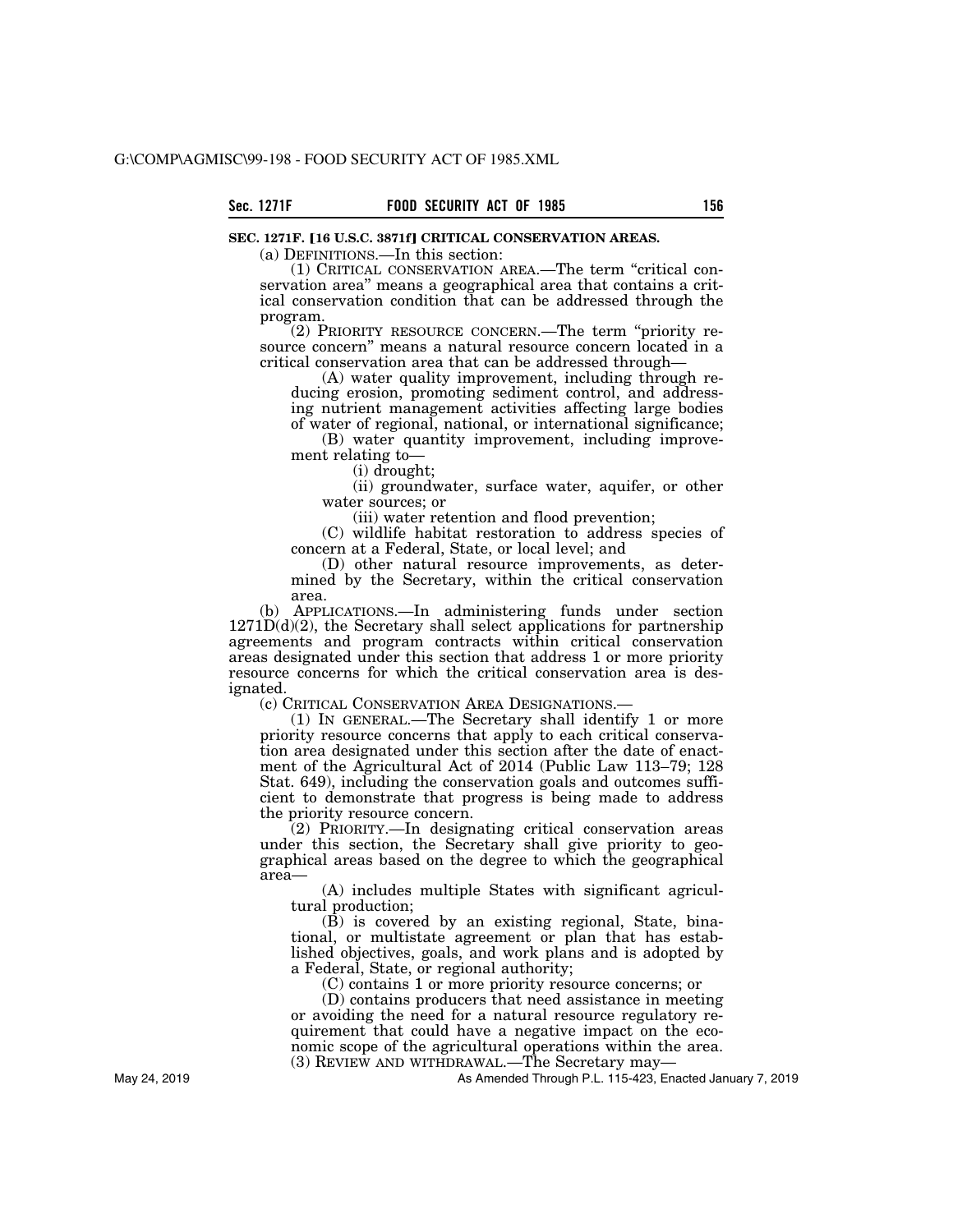(A) review designations of critical conservation areas under this section not more frequently than once every 5 years; and

(B) withdraw designation of a critical conservation area only if the Secretary determines that the area is no longer a critical conservation area.

(4) LIMITATION.—The Secretary may not designate more than 8 geographical areas as critical conservation areas under this section.

(d) OUTREACH TO ELIGIBLE PARTNERS AND PRODUCERS.—The Secretary shall provide outreach and education to eligible partners and producers in critical conservation areas designated under this section to encourage the development of projects to address each priority resource concern identified by the Secretary for that critical conservation area.

(e) ADMINISTRATION.—

(1) IN GENERAL.—Except as provided in paragraph (2), the Secretary shall administer any partnership agreement or program contract under this section in a manner that is consistent with the terms of the program.

(2) RELATIONSHIP TO EXISTING ACTIVITY.—The Secretary shall, to the maximum extent practicable, ensure that eligible activities carried out in critical conservation areas designated under this section complement and are consistent with other Federal and State programs and water quality and quantity strategies.

## TITLE XIV—AGRICULTURAL RESEARCH, EXTENSION, AND TEACHING

\* \* \* \* \* \* \*

## AUTHORIZATION FOR APPROPRIATIONS FOR FEDERAL AGRICULTURAL RESEARCH FACILITIES

SEC. 1431. There are authorized to be appropriated for each of the fiscal years 1991 through 2023, such sums as may be necessary for the planning, construction, acquisition, alternation, and repair of buildings and other public improvements, including the cost of acquiring or obtaining rights to use land, of or used by the Agricultural Research Service, except that—

(1) the cost of planning any one facility shall not exceed \$500,000; and

(2) the total cost of any one facility shall not exceed \$5,000,000.

\* \* \* \* \* \* \*

## TITLE XVI—MARKETING

\* \* \* \* \* \* \*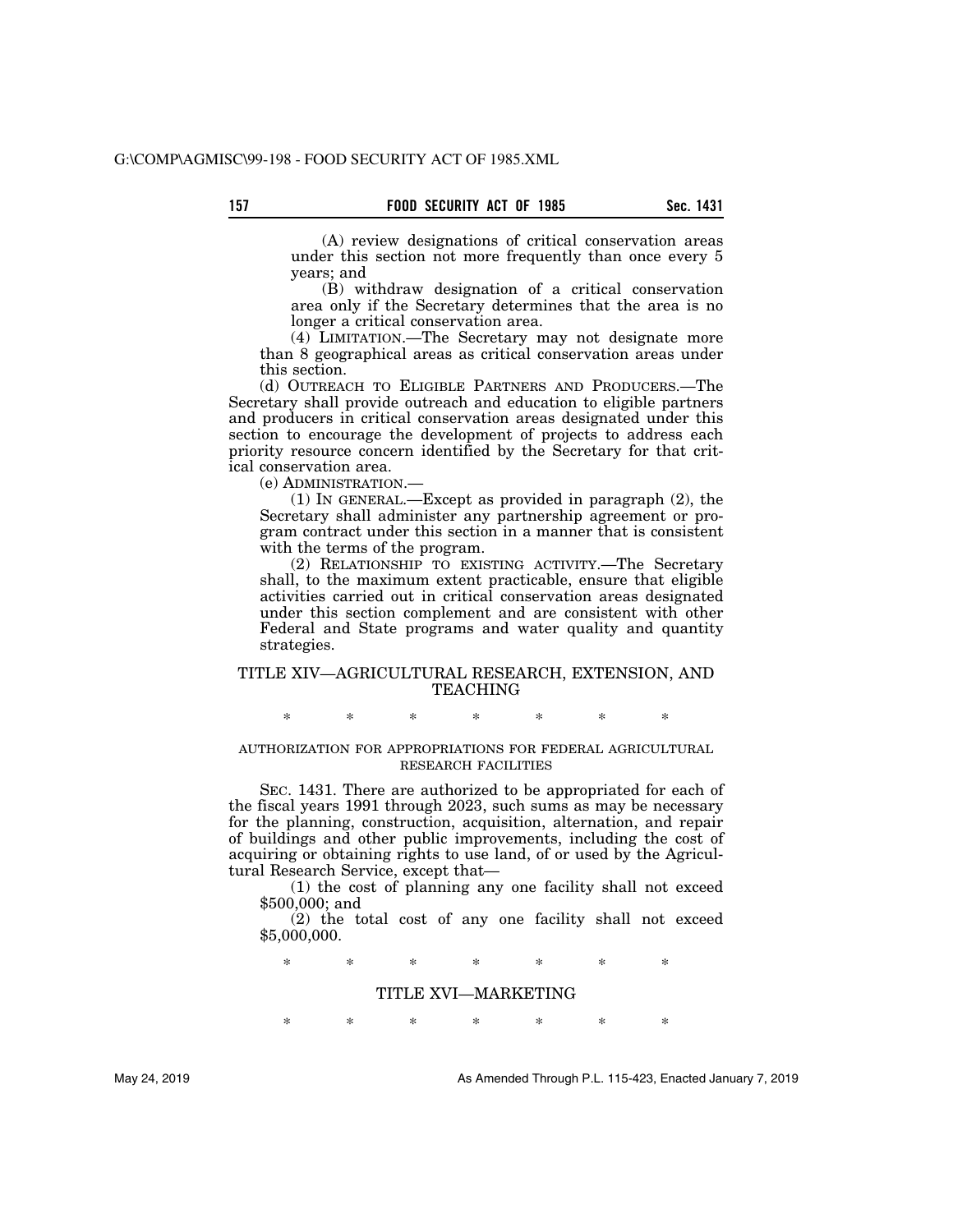Subtitle B—Pork Promotion, Research, and Consumer Information

#### SHORT TITLE

SEC. 1611.  $[7 \text{ U.S.C. } 4801 \text{ note}]$  This subtitle may be cited as the ''Pork Promotion, Research, and Consumer Information Act of 1985''.

## FINDINGS AND DECLARATION OF PURPOSE

SEC. 1612.  $[7 \text{ U.S.C. } 4801]$  (a) Congress finds that—

(1) pork and pork products are basic foods that are a valuable and healthy part of the human diet;

(2) the production of pork and pork products plays a significant role in the economy of the United States because pork and pork products are—

(A) produced by thousands of producers, including many small- and medium-sized producers; and

(B) consumed by millions of people throughout the United States on a daily basis;

(3) pork and pork products must be available readily and marketed efficiently to ensure that the people of the United States receive adequate nourishment;

(4) the maintenance and expansion of existing markets, and development of new markets, for pork and pork products are vital to—

(A) the welfare of pork producers and persons concerned with producing and marketing pork and pork products; and

(B) the general economy of the United States;

(5) pork and pork products move in interstate and foreign commerce;

(6) pork and pork products that do not move in such channels of commerce directly burden or affect interstate commerce in pork and pork products; and

(7) in recent years, increasing quantities of low-cost, imported pork and pork products have been brought into the United States and replaced domestic pork and pork products in normal channels of trade.

 $(b)(1)$  It is the purpose of this subtitle to authorize the establishment of an orderly procedure for financing, through adequate assessments, and carrying out an effective and coordinated program of promotion, research, and consumer information designed to—

(A) strengthen the position of the pork industry in the marketplace; and

(B) maintain, develop, and expand markets for pork and pork products.

(2) Such procedure shall be implemented, and such program shall be conducted, at no cost to the Federal Government.

(3) Nothing in this subtitle may be construed to—

(A) permit or require the imposition of quality standards for pork or pork products;

(B) provide for control of the production of pork or pork products; or

May 24, 2019

As Amended Through P.L. 115-423, Enacted January 7, 2019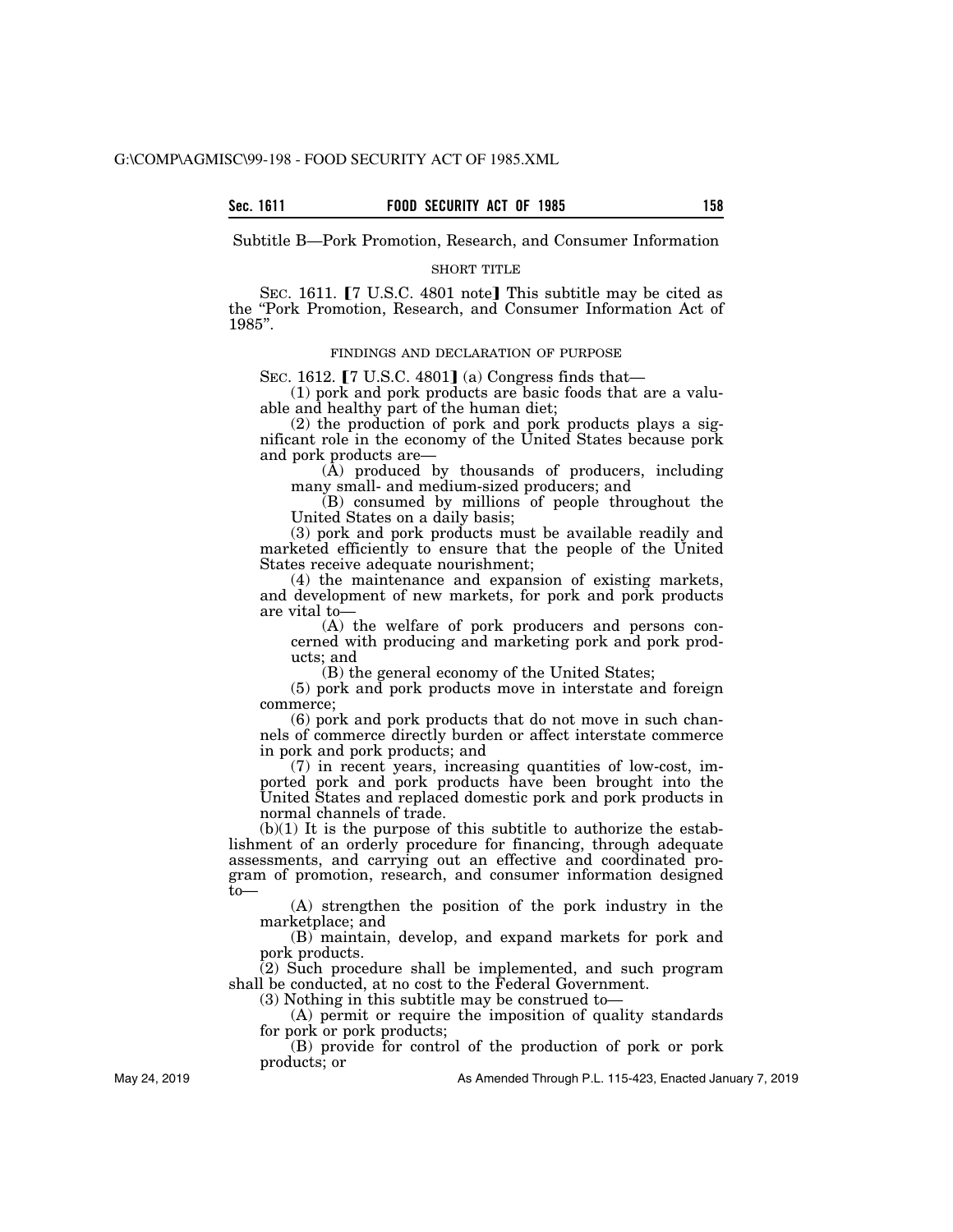(C) otherwise limit the right of an individual pork producer to produce pork and pork products.

#### DEFINITIONS

SEC. 1613. [7 U.S.C. 4802] For purposes of this subtitle:

(1) The term ''Board'' means the National Pork Board established under section 1619.

(2) The term "consumer information" means an activity intended to broaden the understanding of sound nutritional attributes of pork or pork products, including the role of pork or pork products in a balanced, healthy diet.

 $(3)$  The term "Delegate Body" means the National Pork Producers Delegate Body established under section 1617.

(4) The term ''imported'' means entered, or withdrawn from a warehouse for consumption, in the customs territory of the United States.

(5) The term ''importer'' means a person who imports porcine animals, pork, or pork products into the United States.

(6) The term ''order'' means a pork and pork products promotion, research, and consumer information order issued under section 1614.

(7) The term ''person'' means an individual, group of individuals, partnership, corporation, association, organization, cooperative, or other entity.

(8) The term "porcine animal" means a swine raised for-

(A) feeder pigs;

(B) seedstock; or

(C) slaughter.

(9) The term ''pork'' means the flesh of a porcine animal. (10) The term ''pork product'' means a product produced or processed in whole or in part from pork.

(11) The term ''producer'' means a person who produces porcine animals in the United States for sale in commerce.

(12) The term ''promotion'' means an action, including paid advertising, taken to present a favorable image for porcine animals, pork, or pork products to the public with the intent of improving the competitive position and stimulating sales of porcine animals, pork, or pork products.

(13) The term "research" means-

(A) research designed to advance, expand, or improve the image, desirability, nutritional value, usage, marketability, production, or quality of porcine animals, pork, or pork products; or

(B) dissemination to a person of the results of such research.

(14) The term ''Secretary'' means the Secretary of Agriculture.

(15) The term ''State'' means each of the 50 States.

(16) The term ''State association'' means—

(A) the single organization of pork producers in a State that is—

(i) organized under the laws of the State in which such association operates; and

As Amended Through P.L. 115-423, Enacted January 7, 2019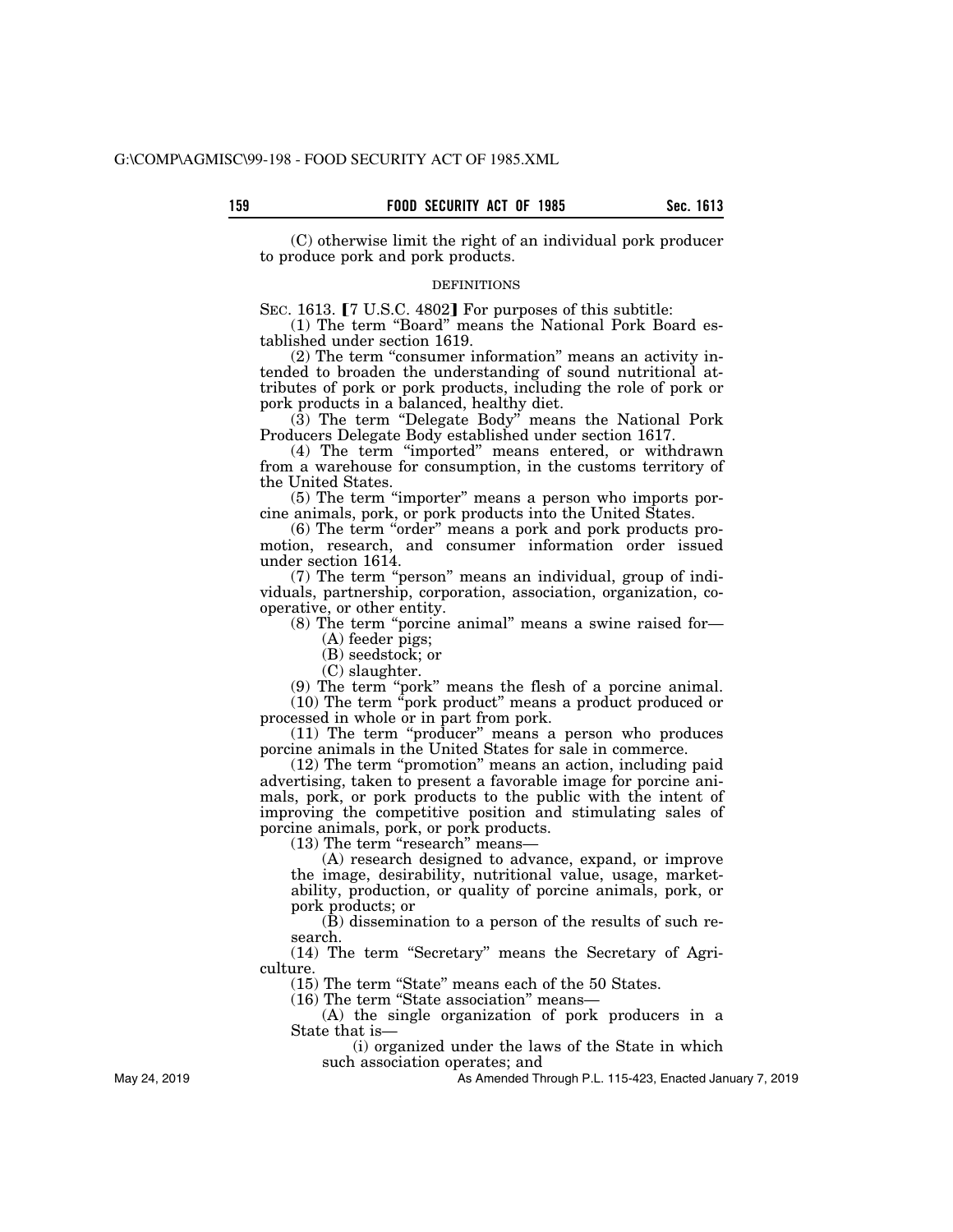(ii) recognized by the chief executive officer of such State as representing the pork producers of such State; or

(B) if such organization does not exist on the effective date of this subtitle, an organization that represents not fewer than 50 pork producers who market annually, in the aggregate, not less than 10 percent of the volume (measured in pounds) of porcine animals marketed in such State.

(17) The term ''to market'' means to sell or to otherwise dispose of a porcine animal, pork, or pork product in commerce.

### PORK AND PORK PRODUCT ORDERS

SEC. 1614.  $[7 \text{ U.S.C. } 4803]$  (a) To carry out this subtitle, the Secretary shall, in accordance with this subtitle, issue and, from time to time, amend orders applicable to persons engaged in—

(1) the production and sale of porcine animals, pork, and pork products in the United States; and

 $(2)$  the importation of porcine animals, pork, or pork products into the United States.

(b) The Secretary may issue such regulations as are necessary to carry out this subtitle.

## NOTICE AND HEARING

SEC. 1615. [7 U.S.C. 4804] During the period beginning on the effective date of this subtitle and ending 30 days after receipt of a proposal for an initial order submitted by any person affected by this subtitle, the Secretary shall—

(1) publish such proposed order; and

(2) give due notice of and opportunity for public comment on such proposed order.

### FINDINGS AND ISSUANCE OF ORDERS

SEC. 1616.  $\lceil 7 \rceil$  U.S.C. 4805] (a) After notice and opportunity for public comment have been provided in accordance with section 1615, the Secretary shall issue and publish an order if the Secretary finds, and sets forth in such order, that the issuance of such order and all terms and conditions thereof will assist in carrying out this subtitle.

(b) Not more than one order may be in effect at a time.

(c) An order shall become effective on a date that is not more than 90 days following the publication of such order.

(d) An order shall contain such terms and conditions as are required in sections 1617 through 1620 and, except as provided in section 1621, no others.

## NATIONAL PORK PRODUCERS DELEGATE BODY

SEC. 1617.  $[7 \text{ U.S.C. } 4806]$  (a) The order shall provide for the establishment and appointment by the Secretary, not later than 60 days after the effective date of such order, of a National Pork Producers Delegate Body.

(b)(1) The Delegate Body shall consist of—

As Amended Through P.L. 115-423, Enacted January 7, 2019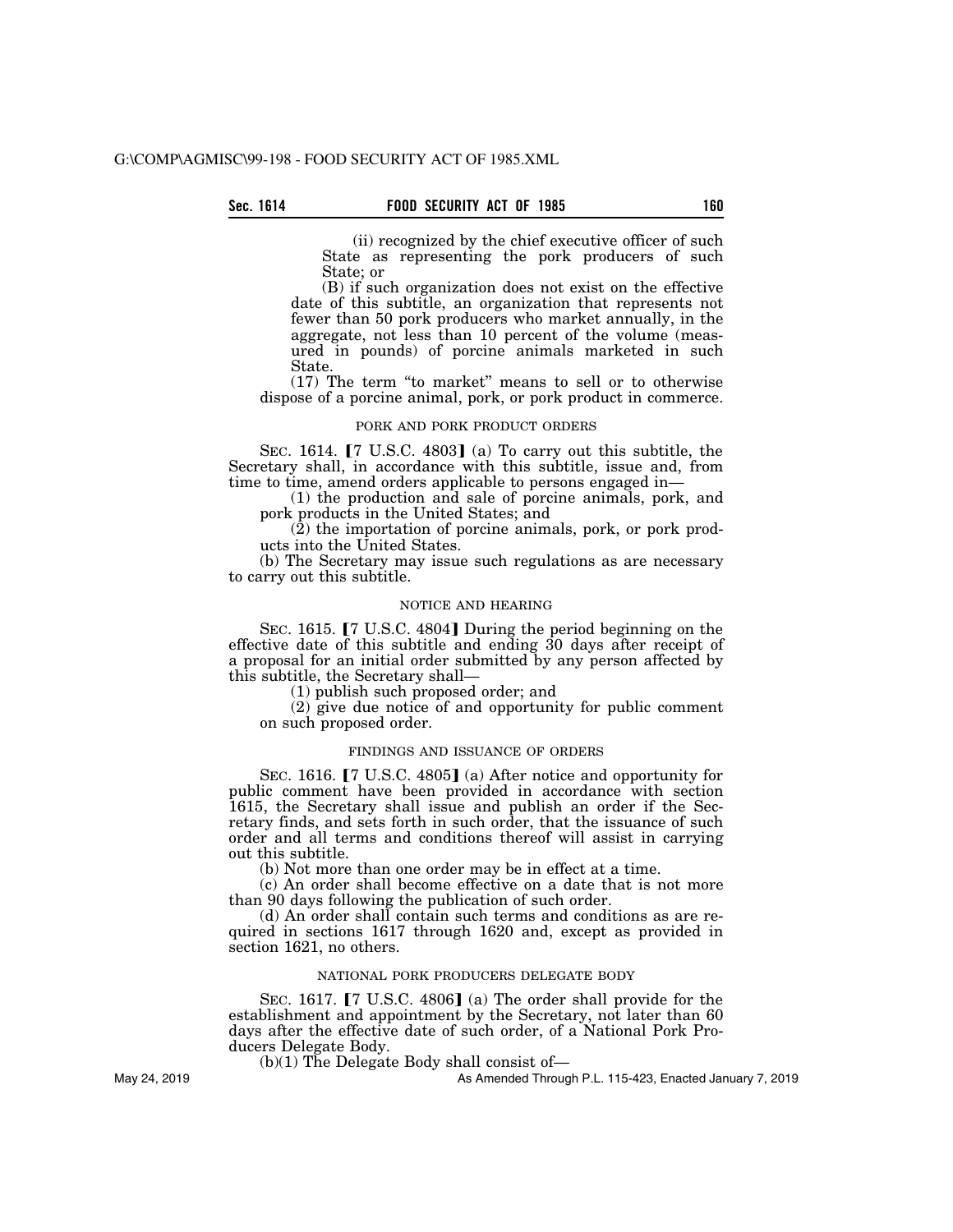(A) producers, as appointed by the Secretary in accordance with paragraph  $(2)$ , from nominees submitted as follows:

(i) in the case of the initial Delegate Body appointed by each State in accordance with section 1618.

(ii) in the case of each succeeding Delegate Body, each State association shall submit nominations selected by such association pursuant to a selection process that—

(I) is approved by the Secretary;

(II) requires public notice of the process to be given at least one week in advance by publication in a newspaper or newspaper of general circulation in such State and in pork production and agriculture trade publications; and

(III) that provides complete and equal access to the nominating process to every producer who has paid all assessments due under section 1620 and not demanded a refund under section 1624,

or pursuant to an election of nominees conducted in accordance with section 1618.

(iii) In the case of a State that has a State association that does not submit nominations or that does not have a State association, such State shall submit nominations in a manner prescribed by the Secretary; and

(B) importers, as appointed by the Secretary in accordance with paragraph (3).

(2) The number of producer members appointed to the Delegate Body from each State shall equal at least two members, and additional members, allocated as follows:

(A) Shares shall be assigned to each State—

(i) for the 1986 calendar year, on the basis of one share for each \$400,000 of farm market value of porcine animals marketed from such State (as determined by the Secretary based on the annual average of farm market value in the most recent 3 calendar years preceding such year), rounded to the nearest \$400,000; and

one share for each \$1,000 of the aggregate amount of assessments collected (minus refunds under section 1624) in such State from persons described in section  $1620(a)(1) (A)$ and (B), rounded to the nearest \$1,000.

(B) If during a calendar year the number of such shares of a State is—

(i) less than 301, the State shall receive a total of two producer members;

(ii) more than 300 but less than 601, the State shall receive a total of three producer members;

(iii) more than 600 but less than 1,001, the State shall receive a total of four producer members; and

 $(iv)$  more than 1,000, the State shall receive four producer members, plus one additional member for each 300 additional shares in excess of 1,000 shares, rounded to the nearest 300.

(3) The number of importer members appointed to the Delegate Body shall be determined as follows:

As Amended Through P.L. 115-423, Enacted January 7, 2019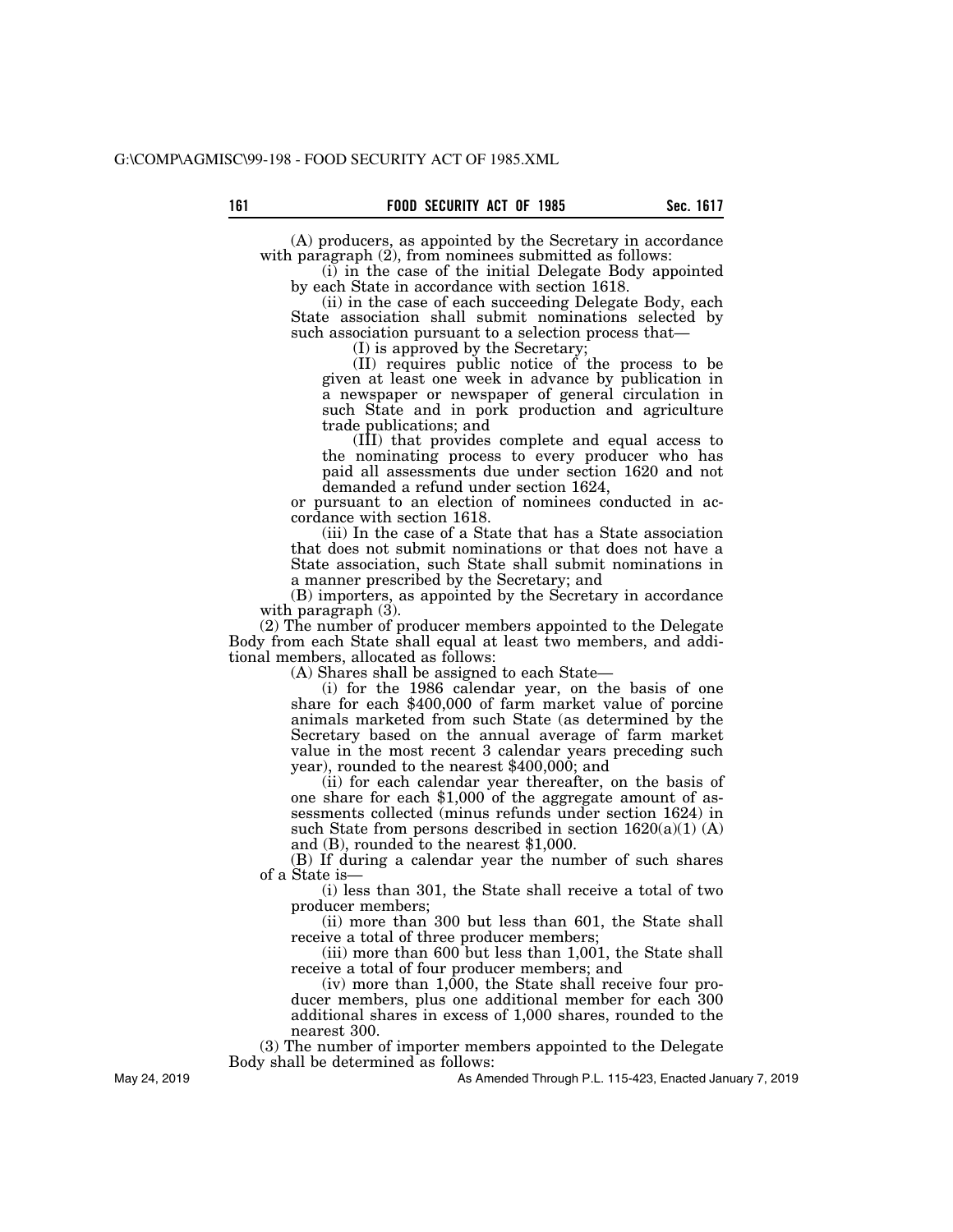(A) Shares shall be assigned to importers—

(i) for the 1986 calendar year, on the basis of one share for each \$575,000 of market value of marketed porcine animals, pork, or pork products (as determined by the Secretary based on the annual average of imports in the most recent 3 calendar years preceding such year), rounded to the nearest \$575,000; and<br>(ii) for each calendar year thereafter, on the basis of

one share for each  $$1,000$  of the aggregate amount of assessments collected (minus refunds under section 1624) from importers, rounded to the nearest \$1,000.

(B) The number of importer members appointed to the Delegate Body shall equal a total of—

(i) three members for the first 1,000 such shares; and

(ii) one additional member for each 300 additional shares in excess of 1,000 shares, rounded to the nearest 300.

 $(c)(1)$  A producer member of the Delegate Body may, in a vote conducted by the Delegate Body for which the member is present, cast a number of votes equal to—

(A) the number of shares attributable to the State of the member; divided by

(B) the number of producer members from such State.

(2) An importer member of the Delegate Body may, in a vote conducted by the Delegate Body for which the member is present, cast a number of votes equal to—

(A) the number of shares allocated to importers; divided by (B) the number of importer members.

(3) Members entitled to cast a majority of the votes (including fractions thereof) on the Delegate Body shall constitute a quorum.

(4) A majority of the votes (including fractions thereof) cast at a meeting at which a quorum is present shall be decisive of a motion or election presented to the Delegate Body for a vote.

(d) A member of the Delegate Body shall serve for a term of 1 year, except that the term of a member of the Delegate Body shall continue until the successor of such member, if any, is appointed in accordance with subsection (b)(1).

(e)(1) At the first annual meeting, the Delegate Body shall select a Chairman by a majority vote.

(2) At each annual meeting thereafter, the President of the Board shall serve as the Chairman of the Delegate Body.

(f) A member of the Delegate Body shall serve without compensation, but may be reimbursed by the Board from assessments collected under section 1620 for transportation expenses incurred in performing duties as a member of the Delegate Body.

 $(g)(1)$  The Delegate Body shall—

(A) nominate—

(i) not less than 23 persons for appointment to the Board, for the first year for which nominations are made; and

(ii) not less than  $1\frac{1}{2}$  persons (rounded up to the nearest person) for each vacancy in the Board that requires nominations thereafter; and

(B) submit such nominations to the Secretary.

As Amended Through P.L. 115-423, Enacted January 7, 2019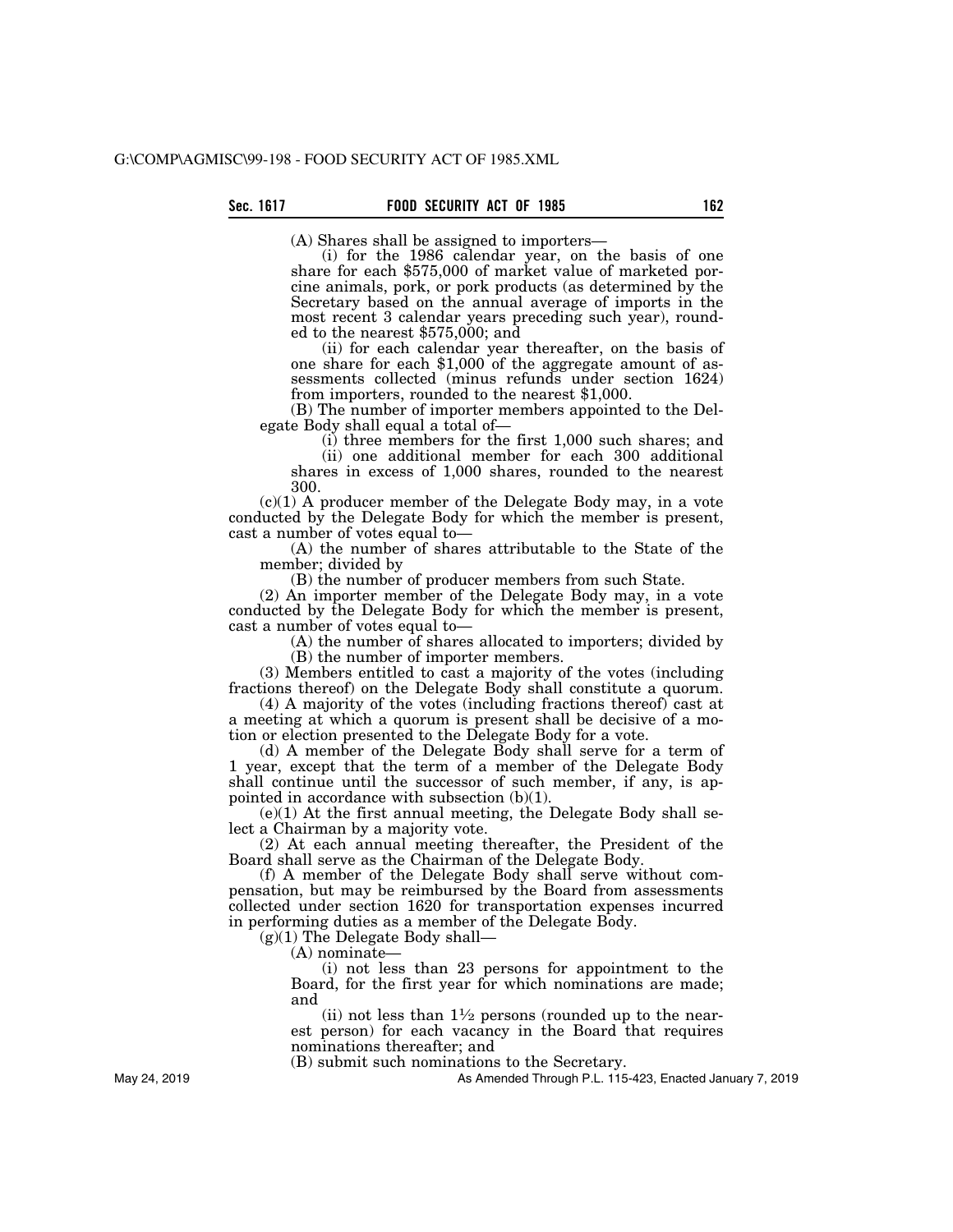(2) The Delegate Body shall meet annually to make such nominations.

(3) A majority of the Delegate Body shall vote in person in order to nominate members to the Board.

(h) The Delegate Body shall—

(1) recommend the rate of assessment prescribed by the initial order and any increase in such rate pursuant to section 1620(5); and

(2) determine the percentage of the aggregate amount of assessments collected in a State that each State association shall receive under section  $1620(c)(1)$ .

#### SELECTION OF DELEGATE BODY

SEC. 1618.  $\lceil 7 \text{ U.S.C. } 4807 \rceil$  (a)(1) Not later than 30 days after the effective date of the order, the Secretary shall call for the nomination within each State of candidates for appointment as producer members of the initial Delegate Body.

(2) Each State association may nominate producers who are residents of such State to serve as such candidates.

(3)(A) Additional producers who are residents of a State may be nominated as candidates of such State by written petition signed by 100 producers or 5 percent of the pork producers in such State, whichever is less. The Secretary shall establish and publicize the procedures governing the time and place for filing petitions.

(b)(1) After the Secretary has received the nominations required under subsection (a) and not later than 45 days after the effective date of the order, the Secretary shall call for an election within each State of persons for appointment as producer members of the initial Delegate Body.

(2) To be eligible to vote in an election held in a State, a person must be a producer who is a resident of such State.

(3)(A) Notice of each such election shall be given by the Secretary—

(i) by publication in a newspaper or newspapers of general circulation in each State, and in pork production and agriculture trade publications, at least  $\overline{1}$  week prior to the election; and

(ii) in any other reasonable manner determined by the Secretary.

(B) The notice shall set forth the period of time and places for voting and such other information as the Secretary considers necessary.

(4) Each State shall nominate to the Delegate Body the number of producer members required under section 1617(b)(2)(B).

 $(5)$  The producers who receive the highest number of votes in each State shall be nominated for appointment as members of the Delegate Body from such State.

 $(c)(1)$  Except as provided in paragraph  $(3)$ , after the election of the producer members of the initial Delegate Body, the Board shall administer all subsequent nominations and elections of the producer members to be nominated for appointment as members of the Delegate Body, with the assistance of the Secretary and in accordance with subsections  $(a)(3)$  and  $(b)$ .

As Amended Through P.L. 115-423, Enacted January 7, 2019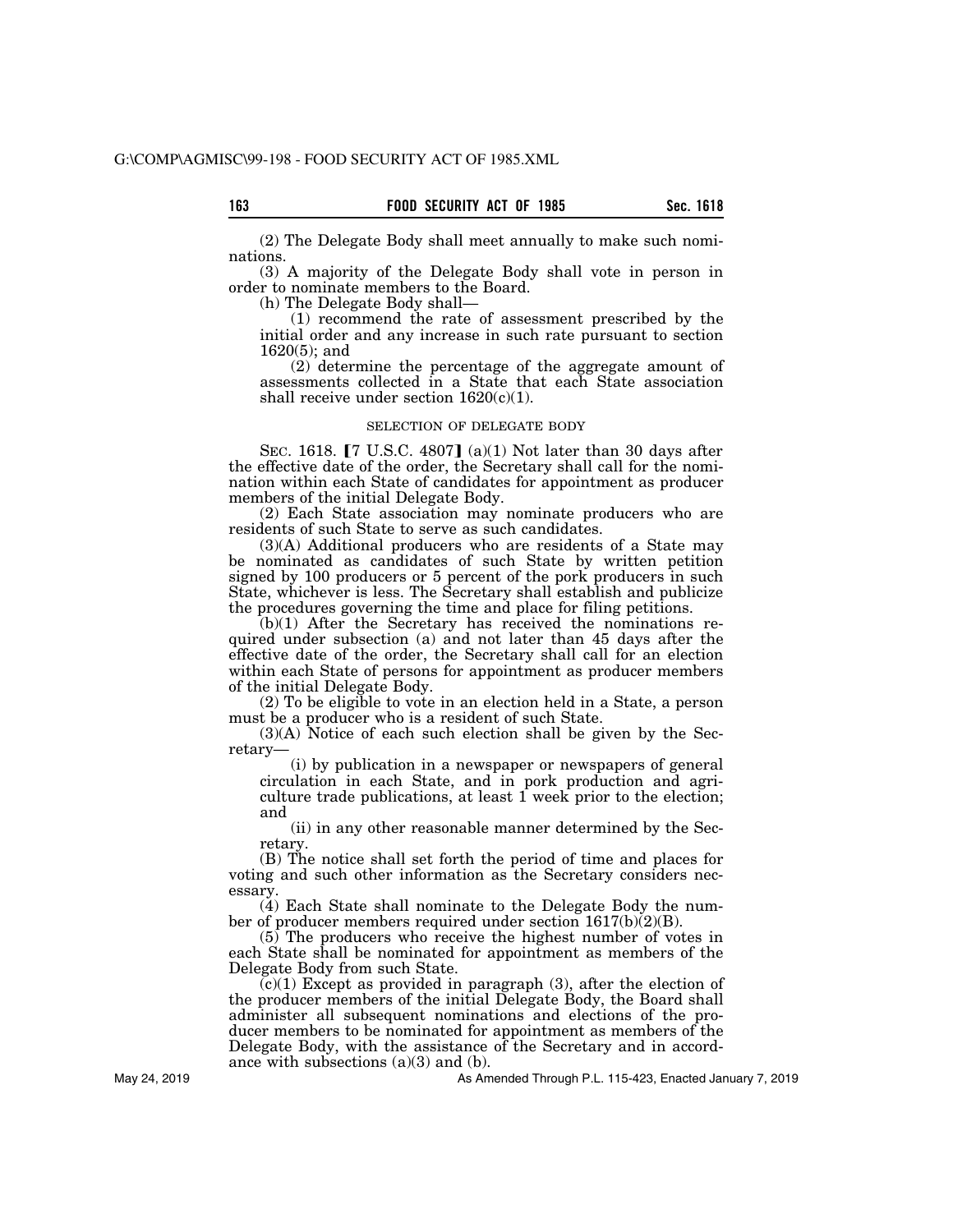(2) The Board shall determine the timing of an election referred to in paragraph (1).

(3) To be eligible to vote in such an election in a State, a person must—

(A) be a producer who is a resident of such State;

(B) have paid all assessments due under section 1620; and (C) not demanded a refund of an assessment under section 1624.

 $(d)(1)$  Prior to the expiration of the term of any producer member of the Delegate Body, the Board shall appoint a nominating committee of producers who are residents of the State represented by such member.

(2) Such committee shall nominate producers of such State as candidates to fill the position for which an election is to be held.

(3) Additional producers who are residents of a State may be nominated to fill such positions in accordance with subsection  $(a)(3)$ .

## NATIONAL PORK BOARD

SEC. 1619.  $[7 \text{ U.S.C. } 4808]$  (a)(1) The order shall provide for the establishment and appointment by the Secretary of a 15-member National Pork Board.

(2) The Board shall consist of producers representing at least 12 States and importers appointed by the Secretary from nominations submitted under section 1617(g).

(2) The Board shall consist of producers or importers appointed by the Secretary from nominations submitted under section  $1617(g)$ .

(3) A member of the Board shall serve for a 3-year term, with no such member serving more than two consecutive 3-year terms, except that initial appointments to the Board shall be staggered with an equal number of members appointed, to the maximum extent possible, to 1-year, 2-year, and 3-year terms, except that the term of a member of the Board shall continue until the successor of such member, if any, is appointed in accordance with paragraph (2).

(4) The Board shall select its President by a majority vote.

(5)(A) A majority of the members of the Board shall constitute a quorum at a meeting of the Board.

(B) A majority of votes cast at a meeting at which a quorum is present shall determine a motion or election.

(6) A member of the Board shall serve without compensation, but shall be reimbursed by the Board from assessments collected under section 1620 for reasonable expenses incurred in performing duties as a member of the Board.

 $(b)(1)$  The Board shall-

(A) develop, at the initiative of the Board or other person, proposals for promotion, research, and consumer information plans and projects;

(B) submit such plans and projects to the Secretary for approval;

(C) administer the order, in accordance with the order and this subtitle;

As Amended Through P.L. 115-423, Enacted January 7, 2019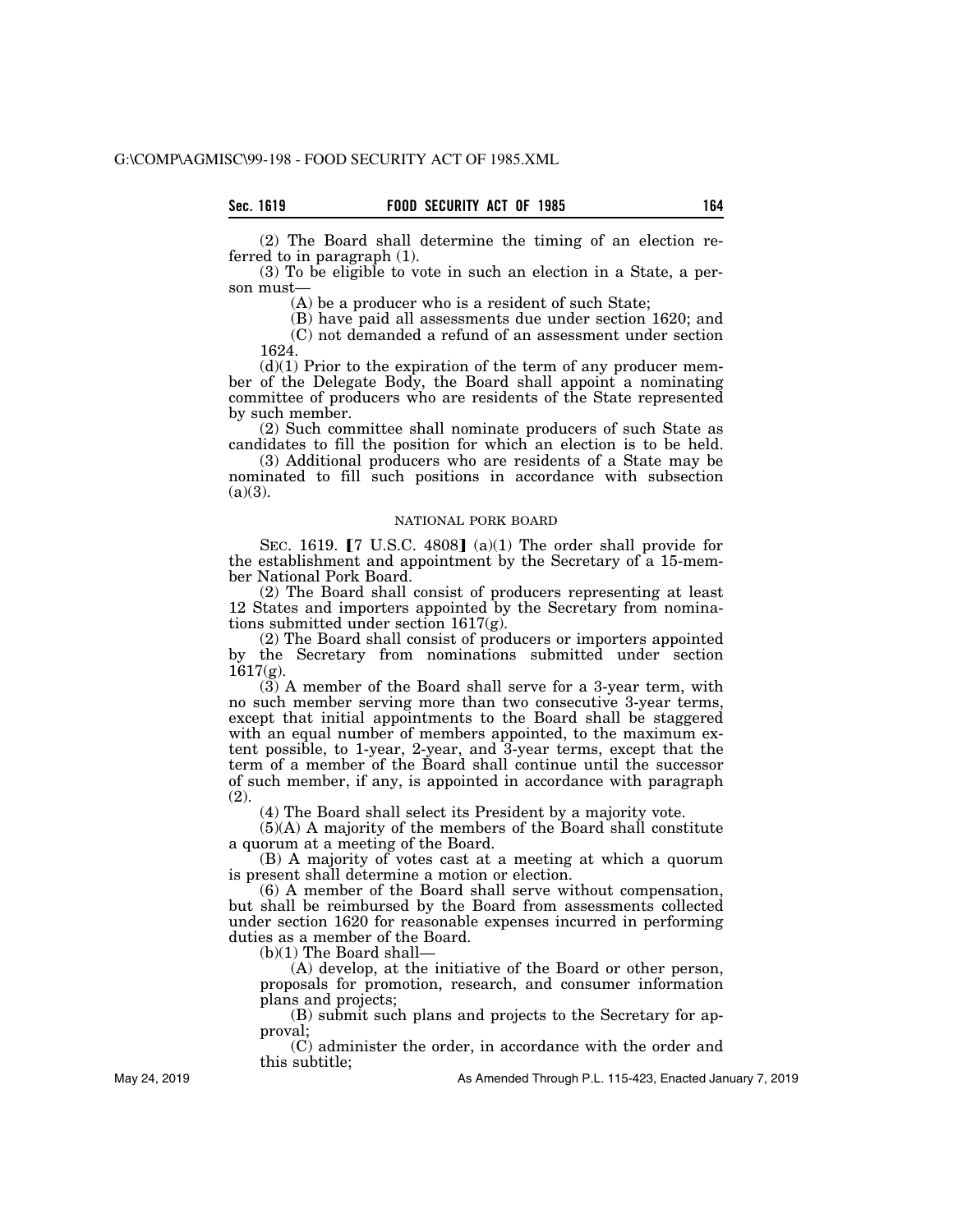(D) prescribe such rules as are necessary to carry out such order;

(E) receive, investigate, and report to the Secretary complaints of violations of such order;

(F) make recommendations to the Secretary with respect to amendments to such order; and

(G) employ a staff and conduct routine business.

(2) The Board shall prepare and submit to the Secretary, for the approval of the Secretary, a budget for each fiscal year of anticipated expenses and disbursements of the Board in the administration of the order, including the projected cost of—

(A) any promotion, research or consumer information plan or project to be conducted by the Board directly or by way of contract or agreement; and

(B) the budgets, plans, or projects for which State associations are to receive funds pursuant to section 1620(c)(1).

(3) No plan, project, or budget referred to in paragraph (1) or (2) may become effective unless approved by the Secretary.

(4)(A) The Board, with the approval of the Secretary, may enter into contracts or agreements with a person for—

(i) the development and conduct of activities authorized under an order; and

(ii) the payment of the cost thereof with funds collected through assessments under such order.

(B) Such contract or agreement shall require that—

(i) the contracting party develop and submit to the Board a plan or project, together with a budget or budgets that include the estimated cost to be incurred under such plan or project;

(ii) such plan or project become effective on the approval of the Secretary; and

(iii) the contracting party—

(I) keep accurate records of all relevant transactions of the party;

(II) make periodic reports to the Board of—

(aa) relevant activities the party has conducted; and

(bb) an accounting for funds received and expended under such contract; and

(III) make such other reports as the Secretary or Board may require.

### ASSESSMENTS

SEC. 1620.  $\lceil 7 \text{ U.S.C. } 4809 \rceil$  (a)(1) The order shall provide that, not later than 30 days after the effective date of the order under section 1616(c) an assessment shall be paid, in the manner prescribed in the order. Upon the appointment of the Board, the assessments held in escrow shall be distributed to the Board. Except as provided in paragraph (3), assessments shall be payable by—

(A) each producer for each porcine animal described in subparagraph  $(A)$  or  $(C)$  of section 1613(8) produced in the

United States that is sold or slaughtered for sale;

As Amended Through P.L. 115-423, Enacted January 7, 2019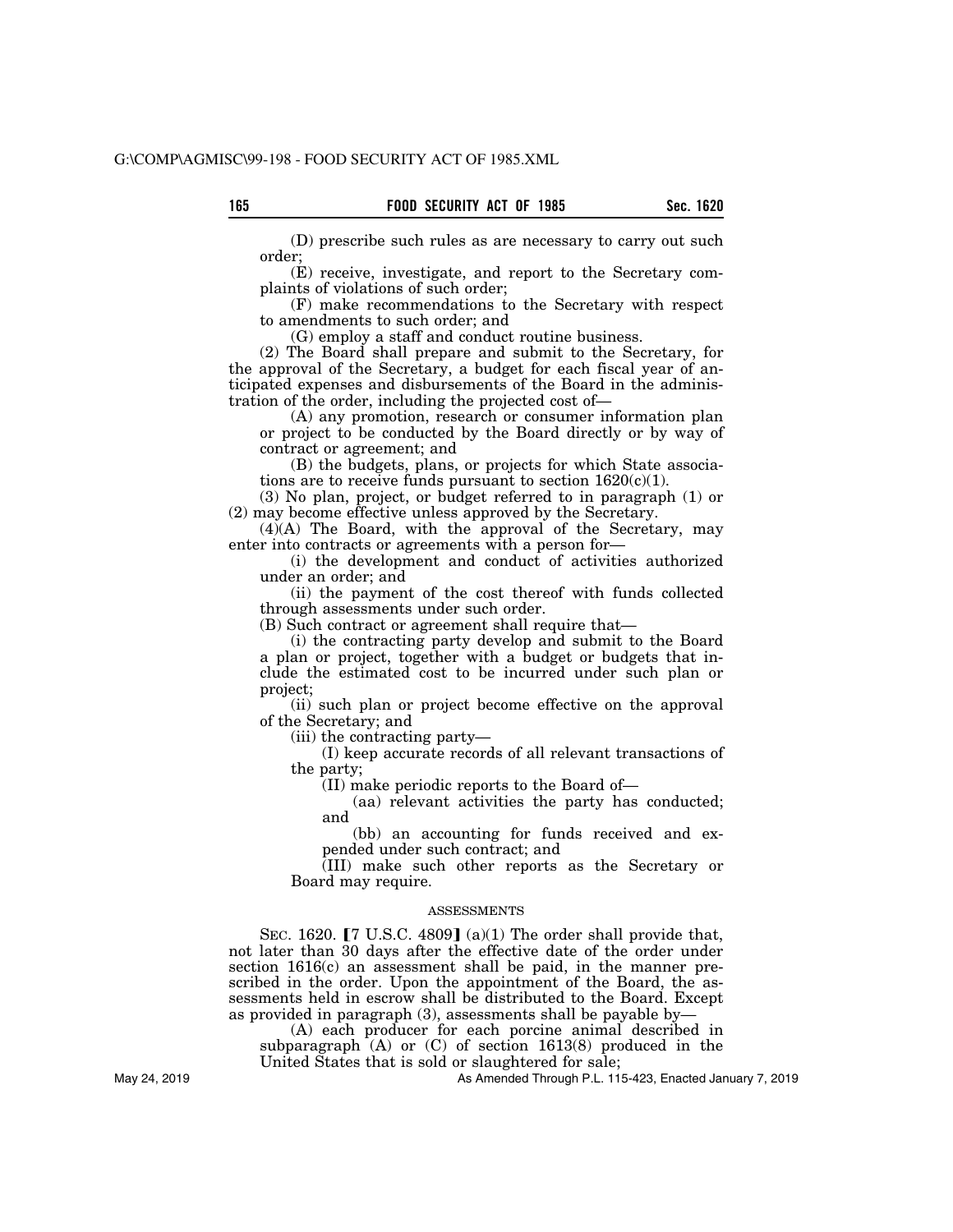(B) each producer for each porcine animal described in subsection 1613(8)(B) that is sold; and

(C) each importer for each porcine animal, pork, or pork product that is imported into the United States.

(2) Such assessment shall be collected and remitted to the Board once it is appointed pursuant to section 1619, but, until that time, to the Secretary, who shall promptly proceed to distribute the funds received by him in accordance with the provisions of subsection (c), except that the Secretary shall retain the funds to be received by the Board until such time as the Board is appointed pursuant to section 1619, by—

(A) in the case of subparagraph (A) of paragraph (1), the purchaser of the porcine animal referred to in such subparagraph;

(B) in the case of subparagraph (B) of paragraph (1), the producer of the porcine animal referred to in such subparagraph; and

(C) in the case of subparagraph (C) of paragraph (1), the importer referred to in such subparagraph.

(3) A person is not required to pay an assessment for a porcine animal, pork, or pork product under paragraph (1) if such person proves to the Board that an assessment was paid previously under such paragraph by a person for such porcine animal (of the same category described in subparagraph (A), (B), or (C) of section  $1613(8)$ , pork, or pork product.

 $(b)(1)$  Except as provided in paragraph  $(2)$ , the rate of assessment prescribed by the initial order shall be the lesser of—

(A) 0.25 percent of the market value of the porcine animal, pork, or pork product sold or imported; or

(B) an amount established by the Secretary based on a recommendation of the Delegate Body.

(2) Except as provided in paragraph (3), the rate of assessment in the initial order may be increased by not more than 0.1 percent per year on recommendation of the Delegate Body.

(3) The rate of assessment may not exceed 0.50 percent of such market value unless—

(A) after the initial referendum required under section 1622(a), the Delegate Body recommends an increase in such rate above 0.50 percent; and

(B) such increase is approved in a referendum conducted under section 1622(b).

(4)(A) Pork or pork products imported into the United States shall be assessed based on the equivalent value of the live porcine animal from which such pork or pork products were produced, as determined by the Secretary.

(B) The Secretary may waive the collection of assessments on a type of such imported pork or pork products if the Secretary determines that such collection is not practicable.

(c) Funds collected by the Board from assessments collected under this section shall be distributed and used in the following manner:

(1)(A) Each State association, shall receive an amount of funds equal to the product obtained by multiplying—

As Amended Through P.L. 115-423, Enacted January 7, 2019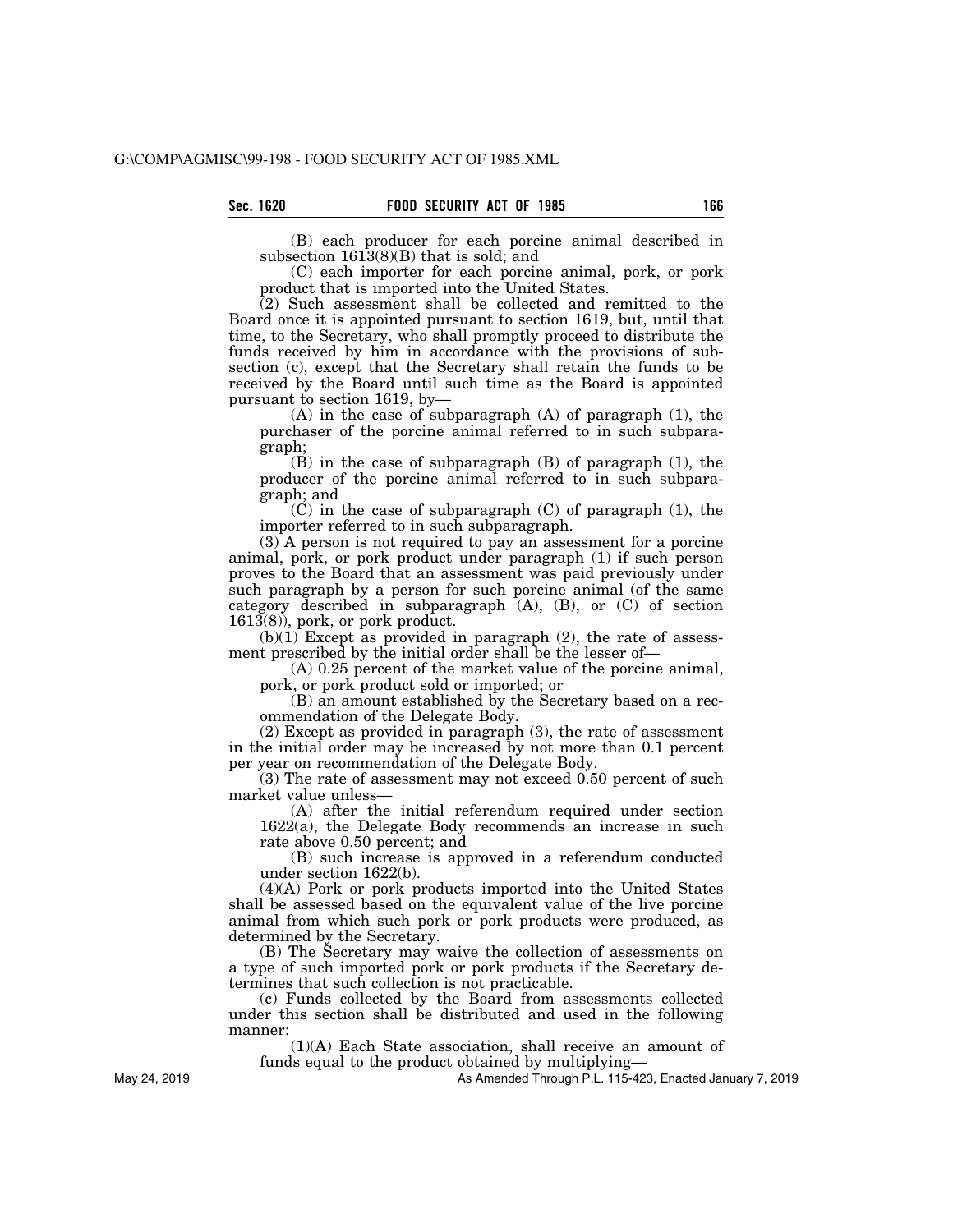(i) the aggregate amount of assessments attributable to porcine animals produced in such State by persons described in subsection  $(a)(1)$   $(A)$  and  $(B)$  minus that State's share of refunds determined pursuant to paragraph (4) by such persons pursuant to section 1624; and

(ii) a percentage applicable to such State association determined by the Delegate Body, but in no event less than sixteen and one-half percent, or

(B) in the case of a State association that was conducting a pork promotion program in the period from July 1, 1984, to June 30, 1985, if greater than (A) an amount of funds equal to the amount of funds that would have been collected in such State pursuant to the pork promotion program in existence in such State from July 1,  $1984$ , to June 30, 1985, had the porcine animals, subject to assessment and to which no refund was received in such State in each year following the enactment of this Act, been produced from July 1, 1984, to June 30, 1985, and been subject to the rates of assessments then in effect and the rate of return then in effect from each State to the Council described in paragraph (2)(A), and other national entities involved in pork promotion, research and consumer information.

(C) A State association shall use such funds and any proceeds from the investment of such funds for financing—

(i) promotion, research, and consumer information plans and projects, and

(ii) administrative expenses incurred in connection with such plans and projects.

(2)(A) The National Pork Producers Council, a nonprofit corporation of the type described in section  $501(c)(3)$  of the Internal Revenue Code of 1954 and incorporated in the State of Iowa, shall receive an amount of funds equal to—

(i)  $37\frac{1}{2}$  percent of the aggregate amount of assessments collected under this section throughout the United States from the date assessment commences pursuant to subsection  $(a)(1)$  until the first day of the month following the month in which the Board is appointed pursuant to section 1619.

(ii) 35 percent thereafter until the referendum is conducted pursuant to section 1622,

(iii) 25 percent until twelve months after the referendum is conducted, and

(iv) no funds thereafter except in so far as it obtains such funds from the Board pursuant to sections 1619 or 1620, each of which amounts determined under (i), (ii), and (iii) shall be less the Council's share of refunds determined pursuant to paragraph (4).

(B) The Council shall use such funds and proceeds from the investment of such funds for financing—

(i) promotion, research, and consumer information plans and projects, and

(ii) administrative expenses of the Council.

(3)(A) The Board shall receive the amount of funds that remain after the distribution required under paragraphs (1) and (2).

As Amended Through P.L. 115-423, Enacted January 7, 2019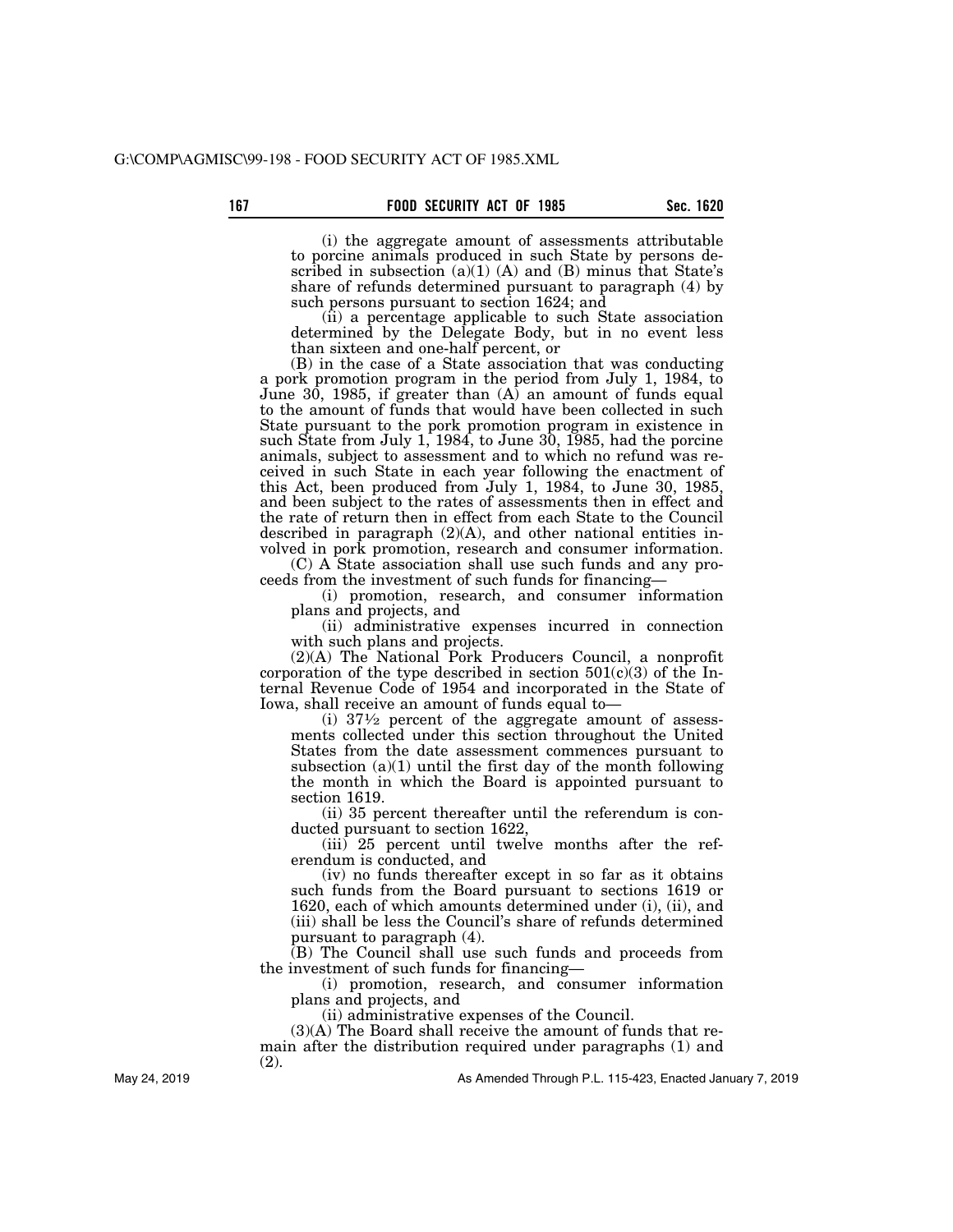(B) The Board shall use such funds and any proceeds from the investment of such funds pursuant to subsection (g) for— (i) financing promotion, research, and consumer infor-

mation plans and projects in accordance with this title;

(ii) such expenses for the administration, maintenance, and functioning of the Board as may be authorized by the Secretary;

(iii) accumulation of a reasonable reserve to permit an effective promotion, research, and consumer information program to continue in years when the amount of assessments may be reduced; and

(iv) administrative costs incurred by the Secretary to carry out this title, including any expenses incurred for the conduct of a referendum under this title.

(4)(A) Each State's share of refunds shall be determined by multiplying the aggregate amount of refunds received by producers in such State by the percentage applicable to such State pursuant to paragraph (1)(A)(ii).

(B) The National Pork Producers Council's share of refunds shall be determined by multiplying its applicable percent of the aggregate amount of assessments by the product of—

(i) subtracting from the aggregate amount of refunds received by all producers the aggregate amount of State share or refunds in every State determined pursuant to subparagraph (A), and

(ii) adding to that sum the aggregate amount of refunds received by importers.

(d) No promotion funded with assessments collected under this subtitle may make—

(1) a false or misleading claim on behalf of pork or a pork product; or

(2) a false or misleading statement with respect to an attribute or use of a competing product.

(e) No funds collected through assessments authorized by this section may, in any manner, be used for the purpose of influencing legislation, as defined in section 4911 (d) and (e)(2) of the Internal Revenue Code of 1954.

(f) The Board shall—

(1) maintain such books and records, and prepare and submit to the Secretary such reports from time to time, as may be required by the Secretary for appropriate accounting of the receipt and disbursement of funds entrusted to the Board or a State association, as the case may be; and

(2) cause a complete audit report to be submitted to the Secretary at the end of each fiscal year.

(g) The Board, with the approval of the Secretary, may invest funds collected through assessments authorized under this section, pending disbursement for a plan or project, only in—

(1) an obligation of the United States, or of a State or political subdivision thereof;

(2) an interest-bearing account or certificate of deposit of a bank that is a member of the Federal Reserve System; or

(3) an obligation fully guaranteed as to principal and interest by the United States.

As Amended Through P.L. 115-423, Enacted January 7, 2019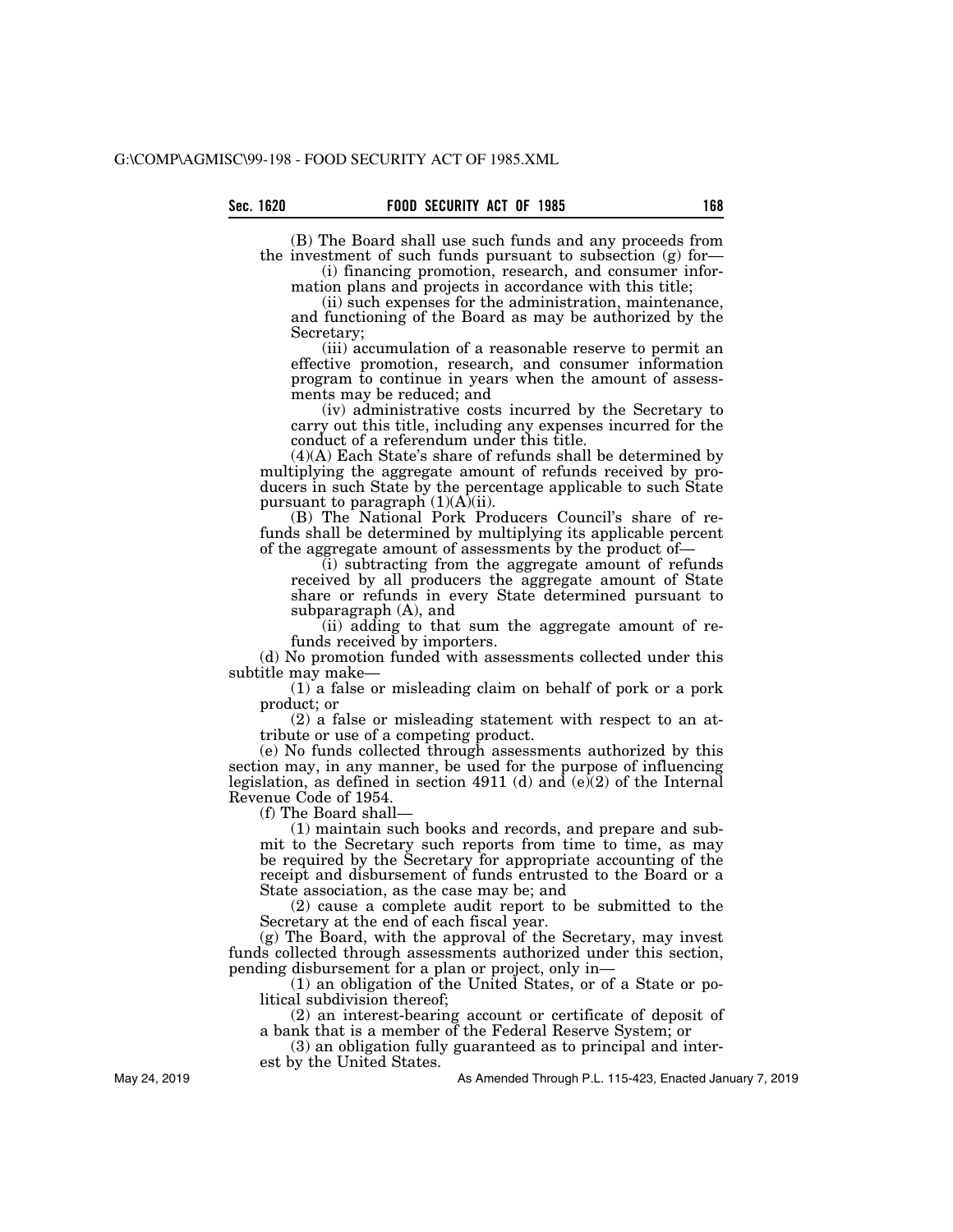#### PERMISSIVE PROVISIONS

SEC. 1621.  $[7 \text{ U.S.C. } 4810]$  (a) On the recommendation of the Board, and with the approval of the Secretary, an order may contain one or more of the following provisions:

(1) Each person purchasing a porcine animal from a producer for commercial use, and each importer, shall—

(A) maintain and make available for inspection such books and records as may be required by the order; and

(B) file reports at the time, in the manner, and having the content prescribed by the order,

including documentation of the State of origin of a purchased porcine animal or the place of origin of an imported porcine animal, pork, or pork product.

 $(2)$  Å term or condition—

(A) incidental to, and not inconsistent with, the terms and conditions specified in this subtitle; and

(B) necessary to effectuate the other provisions of such order.

 $(b)(1)$  Information referred to in subsection  $(a)(1)$  shall be made available to the Secretary and the Board as is appropriate or necessary for the effectuation, administration, or enforcement of this subtitle or an order.

(2)(A) Except as provided in subparagraphs (B) and (C), information obtained under subsection  $(a)(1)$  shall be kept confidential by officers or employees of the Department of Agriculture or the Board.

(B) Such information may be disclosed only—

(i) in a suit or administrative hearing involving the order with respect to which the information was furnished or acquired—

(I) brought at the direction or on the request of the Secretary; or

(II) to which the Secretary or an officer of the United States is a party; and

(ii) if the Secretary considers such information to be relevant to such suit or hearing.

(C) Nothing in this section prohibits—

(i) the issuance of a general statement based on the reports of a number of persons subject to an order, or statistical data collected therefrom, if such statement or data does not identify the information furnished by any person; or

(ii) the publication, by direction of the Secretary, of the name of a person violating an order, together with a statement of the particular provisions of the order violated by such person.

 $(c)$  A person who willfully violates subsection  $(a)(1)$  or  $(b)$  shall, on conviction, be—

(1) subject to a fine of not more than \$1,000 or imprisoned for not more than 1 year, or both; and

(2) if such person is an employee of the Department of Agriculture or the Board, removed from office.

As Amended Through P.L. 115-423, Enacted January 7, 2019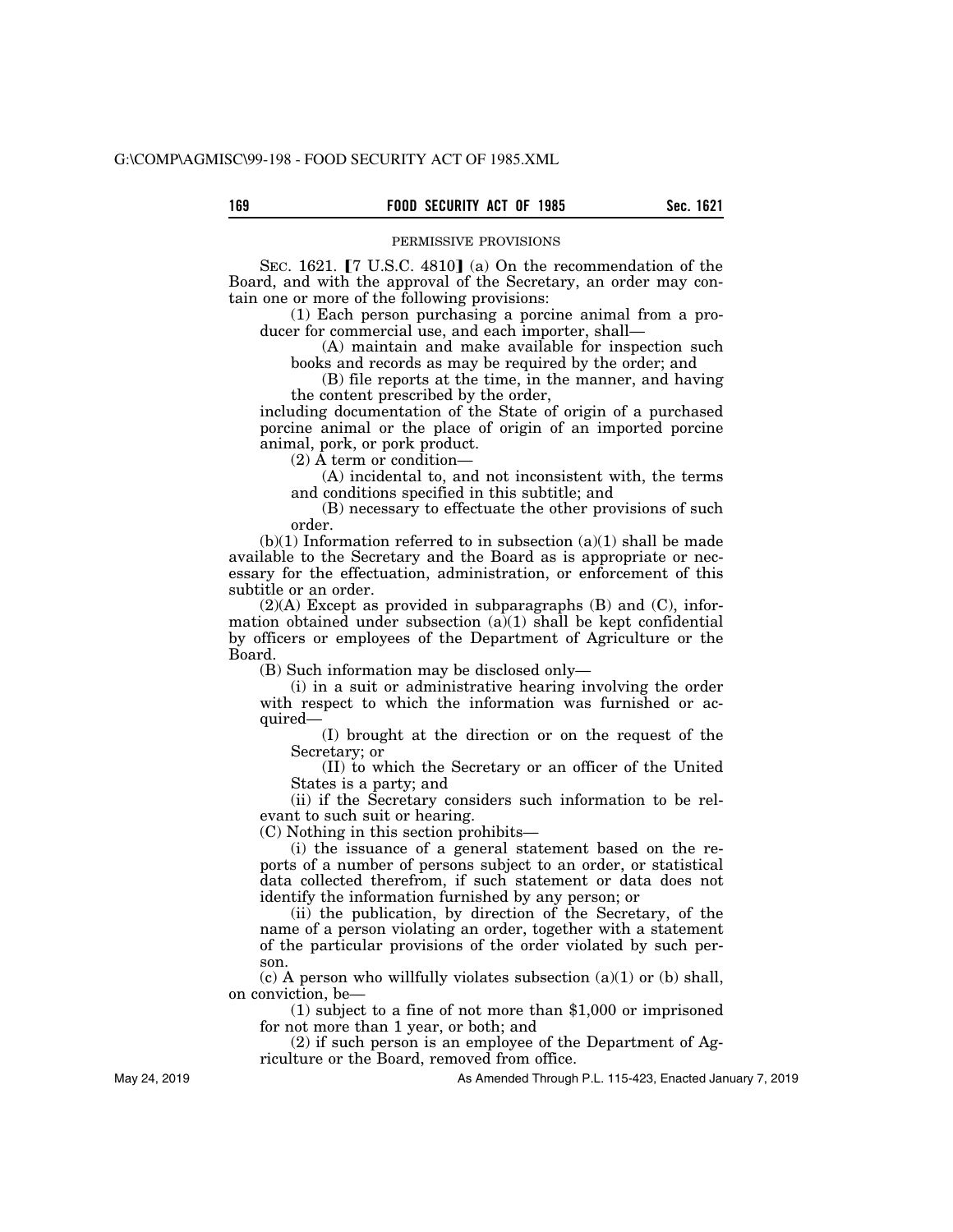**Sec. 1622 FOOD SECURITY ACT OF 1985 170**

REFERENDUM

SEC. 1622.  $[7 \text{ U.S.C. } 4811]$  (a) For the purpose of determining whether an order then effect shall be continued during the period beginning not earlier than 24 months after the issuance of the order and ending not later than 30 months after the issuance of the order, the Secretary shall conduct a referendum among persons who have been pork producers and importers during a representative period, as determined by the Secretary.

 $(b)(1)$  Such order shall be continued only if the Secretary determines that such order has been approved by not less than a majority of the producers and importers voting in the referendum.

(2) If the continuation of such order is not approved by a majority of the producers and importers voting in the referendum, the Secretary shall terminate—

(A) collection of assessments under the order not later than 6 months after the date of such determination; and

(B) the order in an orderly manner as soon as practicable after the date of such determination.

(c) The Secretary shall be reimbursed from assessments collected by the Board for any expenses incurred in connection with a referendum conducted under this section or section 1623.

(d) A referendum shall be conducted in such manner as prescribed by the Secretary.

(e) A referendum to amend the initial order shall be conducted pursuant to this section.

#### SUSPENSION AND TERMINATION OF ORDERS

SEC. 1623.  $[7 \text{ U.S.C. } 4812]$  (a) If after the initial referendum provided for in section 1622(a) the Secretary determines that an order, or a provision of the order, obstructs or does not tend to effectuate the declared policy of this subtitle, the Secretary shall terminate or suspend the operation of such order or provision.

 $(b)(1)(A)$  Except as provided in paragraph  $(2)$ , after the initial referendum provided for in section 1622(a), on the request of a number of persons equal to at least 15 percent of persons who have been producers and importers during a representative period, as determined by the Secretary, the Secretary shall conduct a referendum to determine whether the producers and importers favor the termination or suspension of the order.

(B) The Secretary shall—

(i) suspend or terminate collection of assessments under the order not later than 6 months after the date the Secretary determines that suspension or termination of the order is favored by a majority of the producers and importers voting in the referendum; and

(ii) terminate the order in an orderly manner as soon as practicable after the date of such determination.

(2) Except with respect to a referendum required to be conducted under section 1622, the Secretary shall not be required by paragraph (1) to conduct more than one referendum under this subtitle in a 2-year period.

As Amended Through P.L. 115-423, Enacted January 7, 2019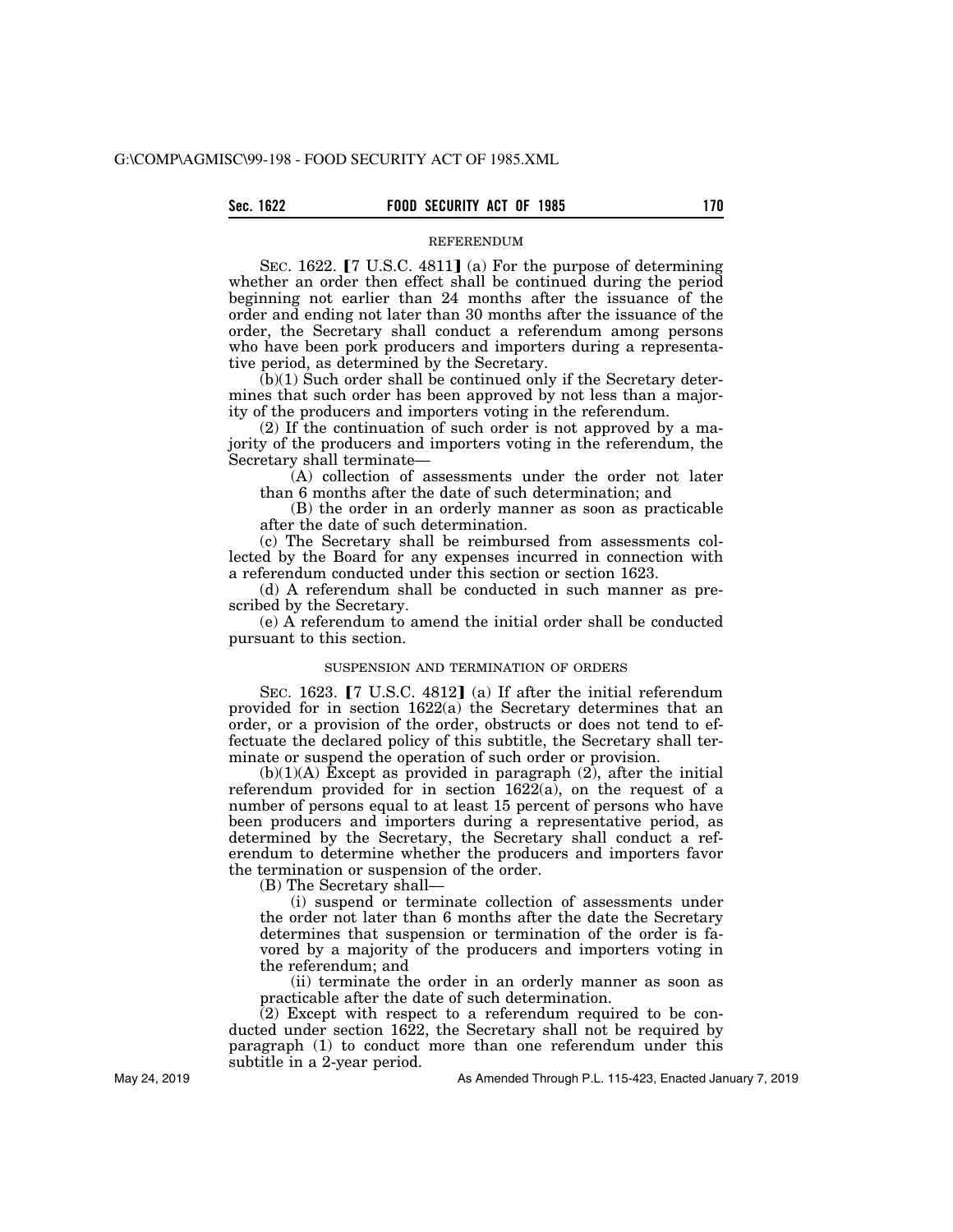(c) The termination or suspension of an order, or a provision of an order, shall not be considered an order within the meaning of this subtitle.

### REFUNDS

SEC. 1624.  $[7 \text{ U.S.C. } 4813]$  (a) Notwithstanding any other provision of this subtitle, prior to the approval of the continuation of an order pursuant to the referendum required under section 1622(a), any person shall have the right to demand and receive from the Board a refund of an assessment collected under section 1620 if such person—

(1) is responsible for paying such assessment; and

(2) does not support the program established under this subtitle.

(b) Such demand shall be made in accordance with regulations, on a form, and within a time period prescribed by the Board and approved by the Secretary, but not later than 30 days after the end of the month in which the assessment was paid.

(c) Such refund shall be made not later than 30 days after demand is received therefore on submission of proof satisfactory to the Board that the producer, person, or importer—

(1) paid the assessment for which refund is sought; and

(2) did not collect such assessment from another producer, person, or importer.

### PETITION AND REVIEW

SEC. 1625.  $[7 \text{ U.S.C. } 4814]$  (a)(1) A person subject to an order may file with the Secretary a petition—

(A) stating that such order, a provision of such order, or an obligation imposed in connection with such order is not in accordance with law; and

(B) requesting a modification of such order or an exemption from such order.

(2) Such person shall be given an opportunity for a hearing on the petition, in accordance with regulations issued by the Secretary.

(3) After such hearing, the Secretary shall make a determination granting or denying such petition.

(b)(1) A district court of the United States in the district in which such person resides or does business shall have jurisdiction to review such determination if a complaint for such purpose is filed not later than 20 days after the date such person receives notice of such determination.

(2) Service of process in such proceeding may be made on the Secretary by delivering a copy of the complaint to the Secretary.

(3) If a court determines that such determination is not in accordance with law, the court shall remand such proceedings to the Secretary with directions to—

(A) make such ruling as the court shall determine to be in accordance with law; or

(B) take such further proceedings as, in the opinion of the court, the law requires.

As Amended Through P.L. 115-423, Enacted January 7, 2019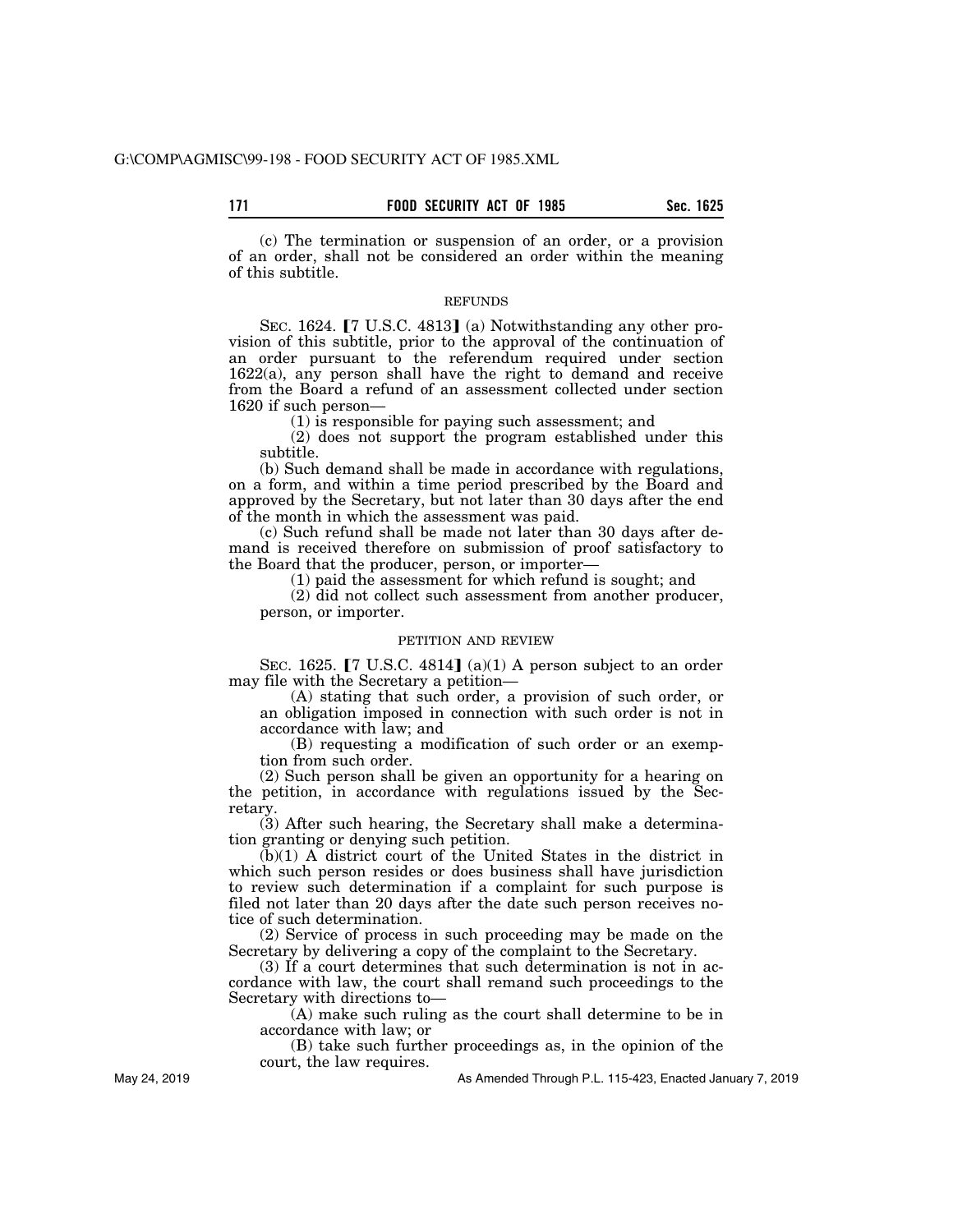## **Sec. 1626 FOOD SECURITY ACT OF 1985 172**

#### ENFORCEMENT

SEC. 1626.  $[7 \text{ U.S.C. } 4815]$  (a)(1) A district court of the United States shall have jurisdiction specifically to enforce, and to prevent and restrain a person from violating an order, rule, or regulation issued under this subtitle.

(2) A civil action authorized to be brought under this subsection shall be referred to the Attorney General for appropriate action, except that the Secretary is not required to refer to the Attorney General a violation of this subtitle if the Secretary believes that the administration and enforcement of this subtitle would be adequately served by providing a suitable written notice or warning to a person who committed such violation or by administrative action under subsection (b).

 $(b)(1)(A)$  A person who willfully violates an order, rule, or regulation issued by the Secretary under this subtitle may be assessed—

(i) a civil penalty by the Secretary of not more than \$1,000 for each such violation; and

(ii) in the case of a willful failure to pay, collect, or remit an assessment as required by an order, an additional penalty equal to the amount of such assessment.

(B) Each such violation shall be a separate offense.

(C) In addition to or in lieu of such civil penalty, the Secretary may issue an order requiring such person to cease and desist from violating such order, rule, or regulation.

(D) No penalty may be assessed or cease-and-desist order issued unless the Secretary gives such person notice and opportunity for a hearing on the record with respect to such violation.

(E) An order issued under this paragraph by the Secretary shall be final and conclusive unless such person files an appeal from such order with the appropriate United States court of appeals not later than 30 days after such person receives notice of such order.

(2)(A) A person against whom an order is issued under paragraph (1) may obtain review of such order in the court of appeals of the United States for the circuit in which such person resides or does business, or in the United States Court of Appeals for the District of Columbia Circuit, by—

(i) filing a notice of appeal in such court not later than 30 days after the date of such order; and

(ii) simultaneously sending a copy of such notice by certified mail to the Secretary.

(B) The Secretary shall file promptly in such court a certified copy of the record on which such violation was found.

(C) A finding of the Secretary shall be set aside only if the finding is found to be unsupported by substantial evidence.

 $(3)$ (A) A person who fails to obey a valid cease-and-desist order issued under paragraph (1) by the Secretary, after an opportunity for a hearing, shall be subject to a civil penalty assessed by the Secretary of not more than \$500 for each offense.

(B) Each day during which such failure continues shall be considered a separate violation of such order.

As Amended Through P.L. 115-423, Enacted January 7, 2019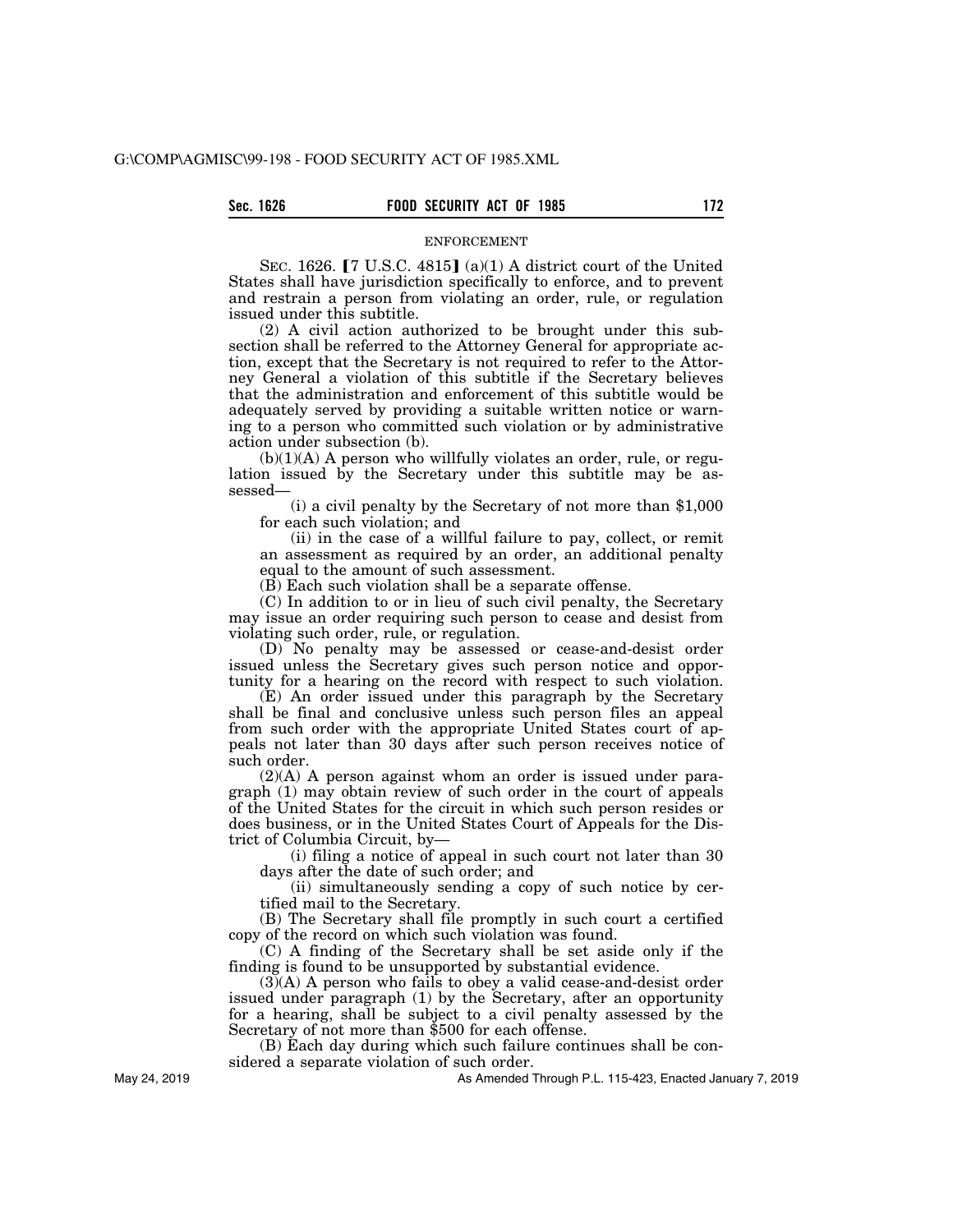(4)(A) If a person fails to pay a valid civil penalty imposed under this subsection by the Secretary, the Secretary shall refer the matter to the Attorney General for recovery of the amount assessed in an appropriate district court of the United States.

(B) In such action, the validity and appropriateness of the order imposing such civil penalty shall not be subject to review.

(c) The remedies provided in subsections (a) and (b) shall be in addition to, and not exclusive of, other remedies that may be available.

#### INVESTIGATIONS

SEC. 1627.  $[7 \text{ U.S.C. } 4816]$  (a) The Secretary may make such investigations as the Secretary considers necessary—

(1) for the effective administration of this subtitle; or

(2) to determine whether a person subject to this subtitle has engaged, or is about to engage, in an act that constitutes, or will constitute, a violation of this subtitle or an order, rule, or regulation issued under this subtitle.

 $(b)(1)$  For the purpose of such investigation, the Secretary may administer oaths and affirmations, subpoena witnesses, compel their attendance, take evidence, and require the production of any records that are relevant to the inquiry.

(2) Such attendance of witnesses and the production of such records may be required from any place in the United States.

 $(c)(1)$  In the case of contumacy, or refusal to obey a subpoena, by a person, the Secretary may invoke the aid of a court of the United States with jurisdiction over such investigation or proceeding, or where such person resides or does business, in requiring the attendance and testimony of such person and the production of such records.

(2) The court may issue an order requiring such person to appear before the Secretary to produce records or to give testimony touching the matter under investigation.

(3) A failure to obey an order issued under this section by the court may be punished by the court as a contempt thereof.

(4) Process in such case may be served in the judicial district in which such person is an inhabitant or wherever such person may be found.

#### **PREEMPTION**

SEC. 1628.  $[7 \text{ U.S.C. } 4817]$  (a) This subtitle is intended to occupy the field of—

(1) promotion and consumer education involving pork and pork products; and

(2) obtaining funds therefor from pork producers.

(b) The regulation of such activity (other than a regulation or requirement relating to a matter of public health or the provision of State or local funds for such activity) that is in addition to or different from this subtitle may not be imposed by a State.

(c) This section shall apply only during a period beginning on the date of the commencement of the collection of assessments under section 1620 and ending on the date of the termination of

As Amended Through P.L. 115-423, Enacted January 7, 2019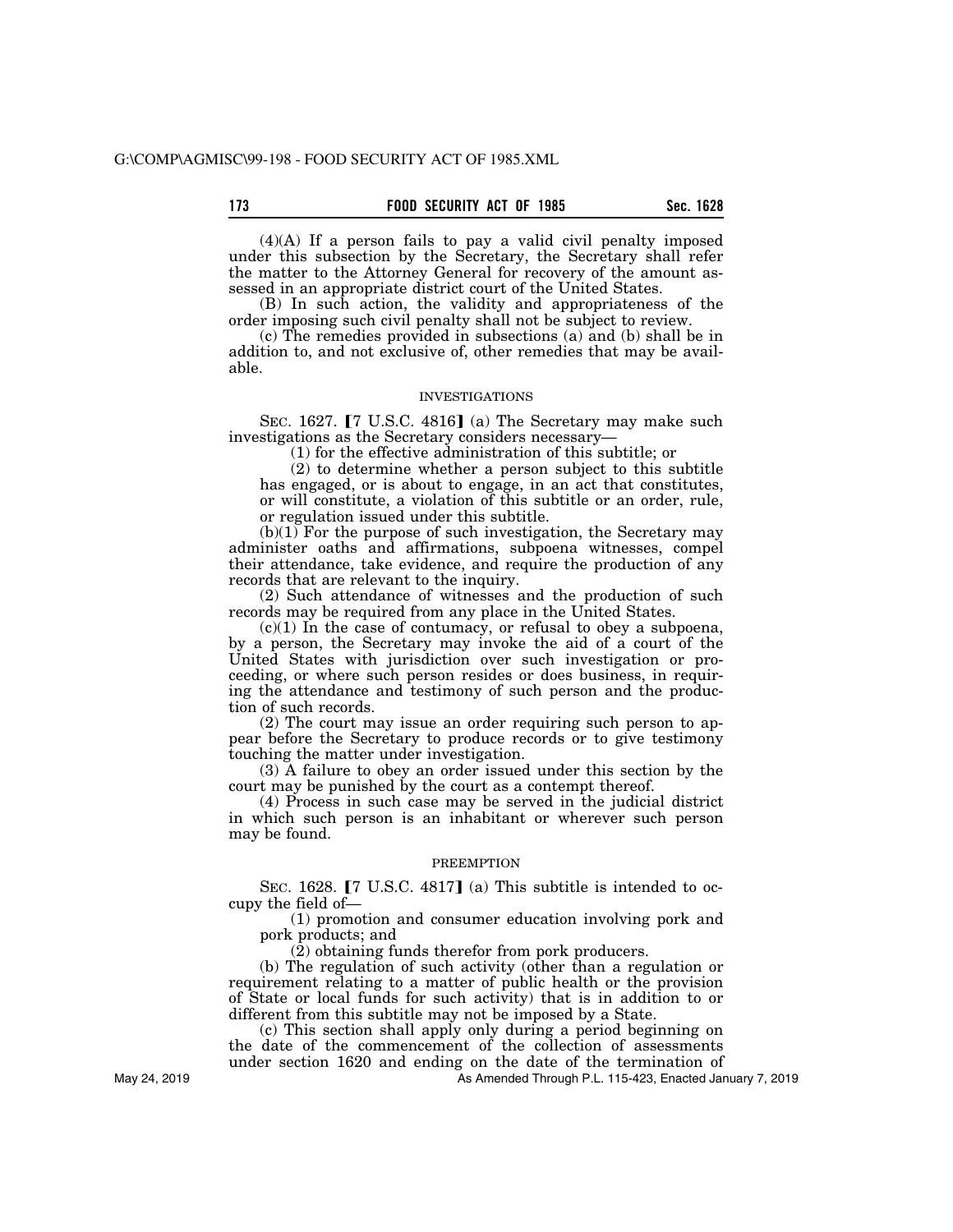the collection of assessments under section  $1622(a)(3)$  or 1622(b)(1)(B).

## ADMINISTRATIVE PROVISION

SEC. 1629.  $[7 \text{ U.S.C. } 4818]$  The provisions of this subtitle applicable to orders shall be applicable to amendments to orders.

## AUTHORIZATION FOR APPROPRIATIONS

SEC. 1630.  $[7 \text{ U.S.C. } 4819]$  (a) There are authorized to be appropriated such sums as may be necessary for the Secretary to carry out this subtitle, subject to reimbursement from the Board under section  $1620(c)(3)(B)(iv)$ .

(b) Sums appropriated to carry out this subtitle shall not be available for payment of an expense or expenditure incurred by the Board in administering an order.

## EFFECTIVE DATE

SEC. 1631. **[7 U.S.C. 4801 note]** This subtitle shall become effective on January 1, 1986.

\* \* \* \* \* \* \*

## TITLE XVII—RELATED AND MISCELLANEOUS MATTERS

\* \* \* \* \* \* \*

## Subtitle G—Miscellaneous

\* \* \* \* \* \* \*

## WEATHER AND CLIMATE INFORMATION IN AGRICULTURE

SEC. 1762. [15 U.S.C. 313 note] (a) FINDINGS.—Congress finds that—

(1) agricultural and silvicultural operations are vulnerable to damage from atmospheric conditions that accurate and timely reporting of weather information can help prevent;

 $(2)$  the maintenance of current weather and climate analysis and information dissemination systems, and Federal, State, and private efforts to improve these systems, is essential if agriculture and silviculture are to mitigate damage from atmospheric conditions;

(3) agricultural and silvicultural weather services at the Federal level should be maintained with joint planning between the National Oceanic and Atmospheric Administration and the Department of Agriculture; and

(4) efforts should be made, involving user groups, weather and climate information providers, and Federal and State governments, to expand the use of weather and climate information in agriculture and silviculture.

(b) POLICY.—It, therefore, is declared to be the policy of Congress that it is in the public interest to maintain an active Federal involvement in providing agricultural and silvicultural weather and climate information and that efforts should be made, among users

As Amended Through P.L. 115-423, Enacted January 7, 2019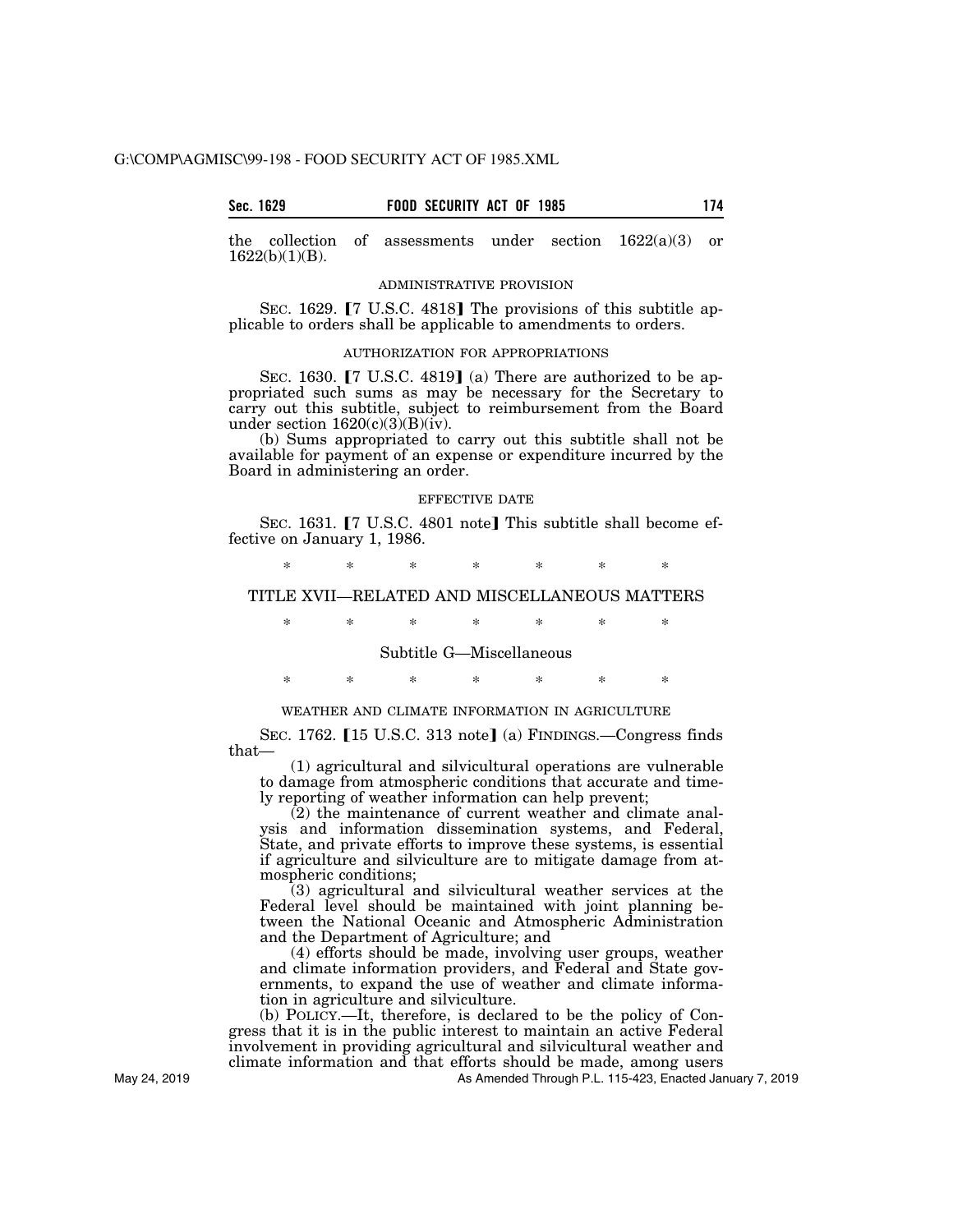of this information and among private providers of this information, to improve use of this information.

(c) FUNCTIONS.—The Under Secretary, acting through the Director of the National Weather Service and the heads of such other programs of the National Oceanic and Atmospheric Administration as the Under Secretary considers appropriate, shall—

(1) collect and utilize information in order to make usable, reliable, and timely foundational forecasts of subseasonal and seasonal temperature and precipitation;

(2) leverage existing research and models from the weather enterprise to improve the forecasts under paragraph (1);

(3) determine and provide information on how the forecasted conditions under paragraph (1) may impact—

(A) the number and severity of droughts, fires, tornadoes, hurricanes, floods, heat waves, coastal inundation, winter storms, high impact weather, or other relevant natural disasters;

(B) snowpack; and

(C) sea ice conditions; and

(4) develop an Internet clearinghouse to provide the forecasts under paragraph (1) and the information under paragraphs (1) and (3) on both national and regional levels.

(d) COMMUNICATION.—The Director of the National Weather Service shall provide the forecasts under paragraph (1) of subsection (c) and the information on their impacts under paragraph (3) of such subsection to the public, including public and private entities engaged in planning and preparedness, such as National Weather Service Core partners at the Federal, regional, State, tribal, and local levels of government.

(e) COOPERATION.—The Under Secretary shall build upon existing forecasting and assessment programs and partnerships, including—

(1) by designating research and monitoring activities related to subseasonal and seasonal forecasts as a priority in one or more solicitations of the Cooperative Institutes of the Office of Oceanic and Atmospheric Research;

(2) by contributing to the interagency Earth System Prediction Capability; and

(3) by consulting with the Secretary of Defense and the Secretary of Homeland Security to determine the highest priority subseasonal and seasonal forecast needs to enhance national security.

(f) FORECAST COMMUNICATION COORDINATORS.—

(1) IN GENERAL.—The Under Secretary shall foster effective communication, understanding, and use of the forecasts by the intended users of the information described in subsection (d). This may include assistance to States for forecast communication coordinators to enable local interpretation and planning based on the information.

(2) REQUIREMENTS.—For each State that requests assistance under this subsection, the Under Secretary may—

(A) provide funds to support an individual in that State—

As Amended Through P.L. 115-423, Enacted January 7, 2019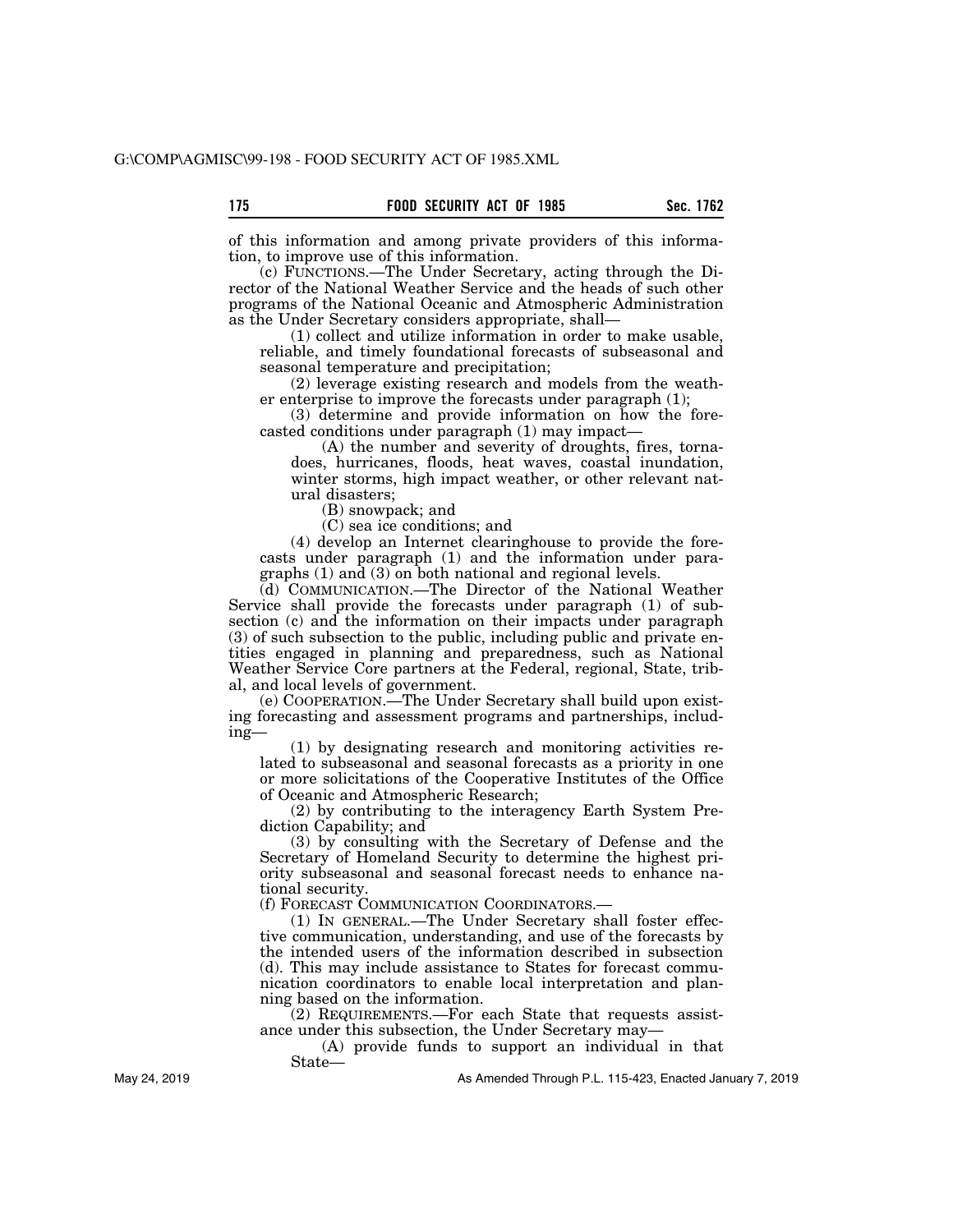(i) to serve as a liaison among the National Oceanic and Atmospheric Administration, other Federal departments and agencies, the weather enterprise, the State, and relevant interests within that State; and

(ii) to receive the forecasts and information under subsection (c) and disseminate the forecasts and information throughout the State, including to county and tribal governments; and

(B) require matching funds of at least 50 percent, from the State, a university, a nongovernmental organization, a trade association, or the private sector.

(3) LIMITATION.—Assistance to an individual State under this subsection shall not exceed \$100,000 in a fiscal year.

(g) COOPERATION FROM OTHER FEDERAL AGENCIES.—Each Federal department and agency shall cooperate as appropriate with the Under Secretary in carrying out this section.

(h) REPORTS.— (1) IN GENERAL.—Not later than 18 months after the date of the enactment of the Weather Research and Forecasting Innovation Act of 2017, the Under Secretary shall submit to the Committee on Commerce, Science, and Transportation of the Senate and the Committee on Science, Space, and Technology of the House of Representatives a report, including—

(A) an analysis of the how information from the National Oceanic and Atmospheric Administration on subseasonal and seasonal forecasts, as provided under subsection (c), is utilized in public planning and preparedness;

(B) specific plans and goals for the continued development of the subseasonal and seasonal forecasts and related products described in subsection (c); and

(C) an identification of research, monitoring, observing, and forecasting requirements to meet the goals described in subparagraph  $(B)$ .

(2) CONSULTATION.—In developing the report under paragraph (1), the Under Secretary shall consult with relevant Federal, regional, State, tribal, and local government agencies, research institutions, and the private sector.

(i) DEFINITIONS.—In this section:

(1) FOUNDATIONAL FORECAST.—The term ''foundational forecast'' means basic weather observation and forecast data, largely in raw form, before further processing is applied.

(2) NATIONAL WEATHER SERVICE CORE PARTNERS.—The term "National Weather Service core partners" means government and nongovernment entities which are directly involved in the preparation or dissemination of, or discussions involving, hazardous weather or other emergency information put out by the National Weather Service.

(3) SEASONAL.—The term ''seasonal'' means the time range between 3 months and 2 years.

(4) STATE.—The term ''State'' means a State, a territory, or possession of the United States, including a Commonwealth, or the District of Columbia.

(5) SUBSEASONAL.—The term ''subseasonal'' means the time range between 2 weeks and 3 months.

As Amended Through P.L. 115-423, Enacted January 7, 2019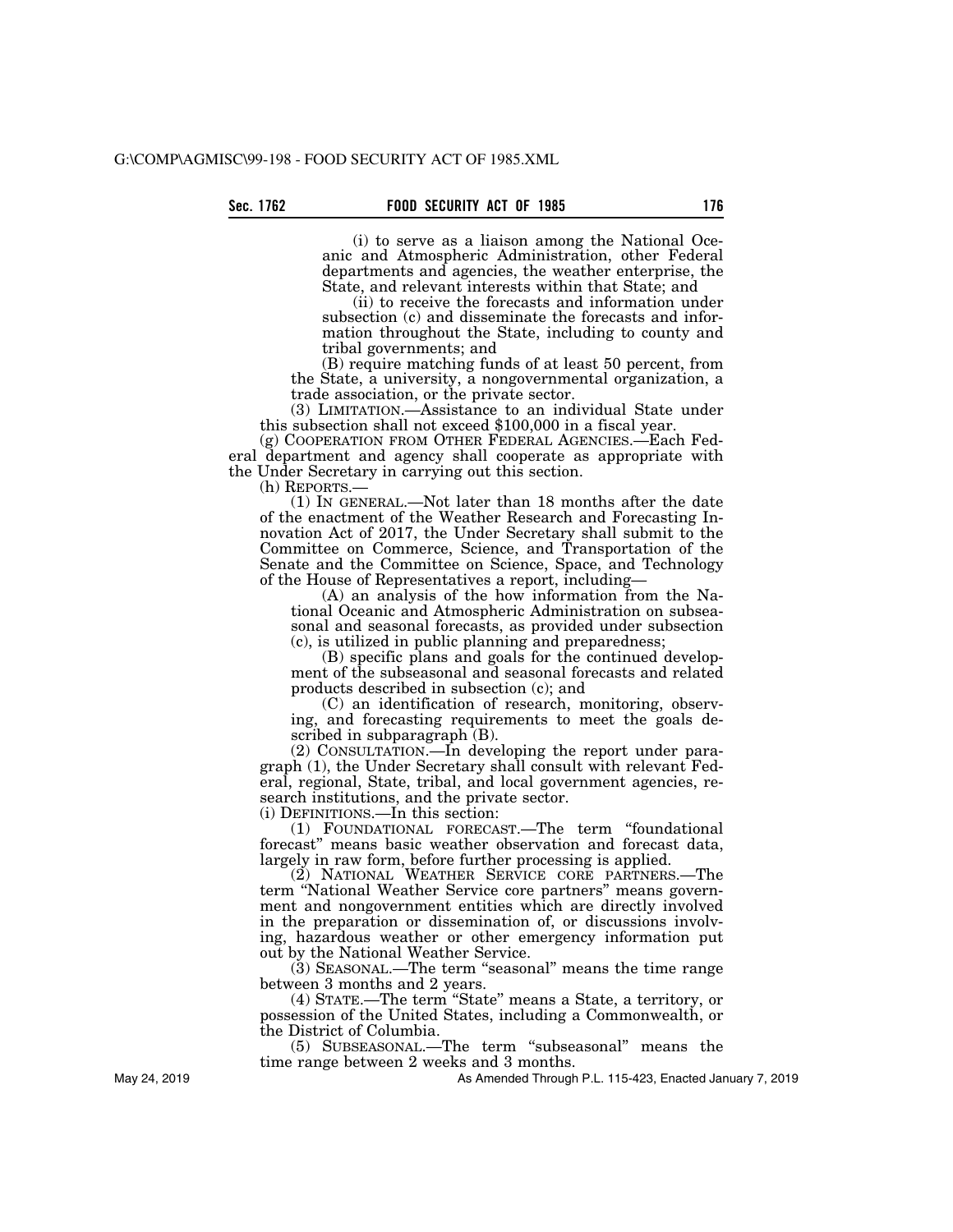(6) UNDER SECRETARY.—The term ''Under Secretary'' means the Under Secretary of Commerce for Oceans and Atmosphere.

(7) WEATHER INDUSTRY AND WEATHER ENTERPRISE.—The terms ''weather industry'' and ''weather enterprise'' are interchangeable in this section and include individuals and organizations from public, private, and academic sectors that contribute to the research, development, and production of weather forecast products, and primary consumers of these weather forecast products.

(j) AUTHORIZATION OF APPROPRIATIONS.—There are authorized to be appropriated to carry out the activities under this section—

 $(1)$  \$26,500,000 for fiscal year 2019;

(2) \$27,000,000 for fiscal year 2020;

(3) \$27,500,000 for fiscal year 2021;

(4) \$28,000,000 for fiscal year 2022; and

(5) \$28,500,000 for fiscal year 2023.

(k) DERIVATION OF FUNDS.—Amounts made available to carry out this section shall be derived from amounts appropriated or otherwise made available to the National Weather Service.

\* \* \* \* \* \* \*

## CONFIDENTIALITY OF INFORMATION

SEC. 1770. **[7 U.S.C. 2276]** 

(a) IN GENERAL.—In the case of information furnished under a provision of law referred to in subsection (d), neither the Secretary of Agriculture, any other officer or employee of the Department of Agriculture or agency thereof, nor any other person may—

(1) use such information for a purpose other than the development or reporting of aggregate data in a manner such that the identity of the person who supplied such information is not discernible and is not material to the intended uses of such information;

(2) disclose such information to the public, unless such information has been transformed into a statistical or aggregate form that does not allow the identification of the person who supplied particular information; or

(3) in the case of information collected under the authority described in paragraph (12) or (13) of subsection (d), disclose the information to any person or any Federal, State, local, or tribal agency outside the Department of Agriculture, unless the information has been converted into a statistical or aggregate form that does not allow the identification of the person that supplied particular information.

 $(b)(1)$  In carrying out a provision of law referred to in subsection (d), no department, agency, officer, or employee of the Federal Government, other than the Secretary of Agriculture, shall require a person to furnish a copy of statistical information provided to the Department of Agriculture.

(2) A copy of such information—

(A) shall be immune from mandatory disclosure of any type, including legal process; and

As Amended Through P.L. 115-423, Enacted January 7, 2019